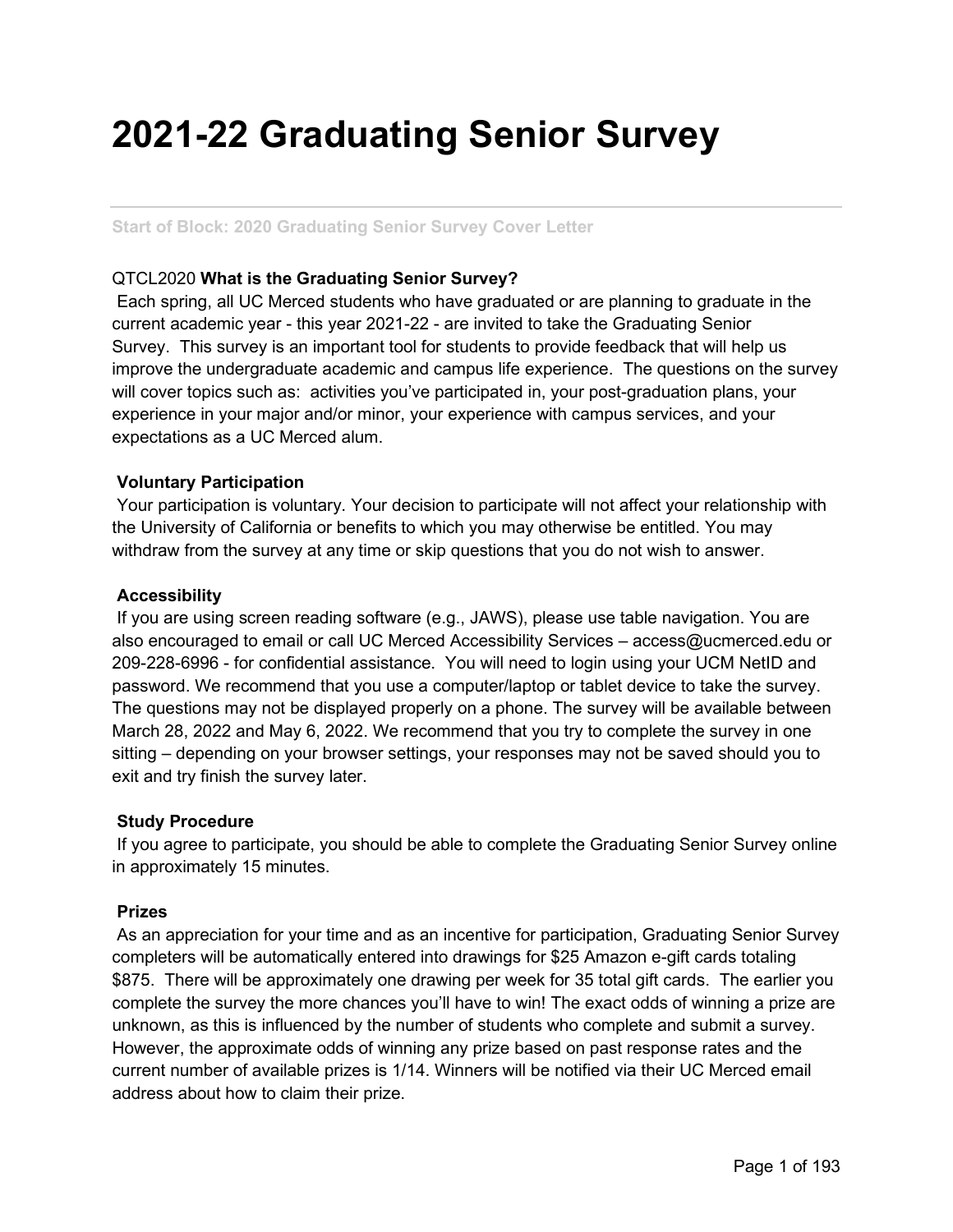To enter the prize drawings without completing the survey, you must email Cinnamon Danube (cdanube@ucmerced.edu). This email must be received by May 6th, 2022 to be entered in the final drawing. If you would like to be entered in the interim prize drawings, your eligibility starts one day after our receipt of your email.

# **Benefits**

While there may not be any direct benefit to you from participating, the Graduating Senior Survey gives students an opportunity to comment on their experience as a graduating senior at UC Merced, which can help us evaluate and improve the undergraduate academic and campus life experience.

## **Protecting your Privacy**

Your personal information, limited to your name and email address, is used strictly for sending survey invitation and reminder messages. Such information is only accessible by survey administration staff. After the survey is closed, your name and email address will be deleted from all survey datasets. Your student ID will be used to match survey responses against other data such as, but not limited to, your demographics, enrollment records, graduation data, applicant data, and post-baccalaureate data. This data is used for analysis and reporting.

Please be assured that your responses will be kept confidential and the results of the study will be reported only as aggregate (group level) data. Any identifiable information that is obtained in connection with this study will remain confidential. When this information is stored on third party secure platforms and secure file transfer suppliers, confidentiality will be maintained and your privacy protected according to the University of California privacy and security policies. This information will only be disclosed when required by law. All data used in public reporting, including quotations from open-ended responses, will be reviewed to ensure that your identity cannot be ascertained. Information will be retained in compliance with UC's Record Retention Schedule https://recordsretention.ucop.edu/.

With appropriate Institutional Review Board (IRB) approval, the data may also be used in anonymized form for academic research.

*Please keep in mind that University policy requires all reports of sexual harassment and sexual violence against students to be forwarded to the Title IX office (http://dsvp.ucmerced.edu/report). Students who disclose that they experienced sexual harassment or sexual violence may be contacted by the Title IX office with information about reporting options and support services available to them. Please note that the responses to the survey may not be reviewed immediately. If any of your responses concern matters in need of immediate action or disclose dangerous situations, you should immediately report those matters to the appropriate authorities. If you need immediate assistance, please go to the following website which lists select student services on campus: UC Merced Success Anywhere (https://success.ucmerced.edu/#BeWell).*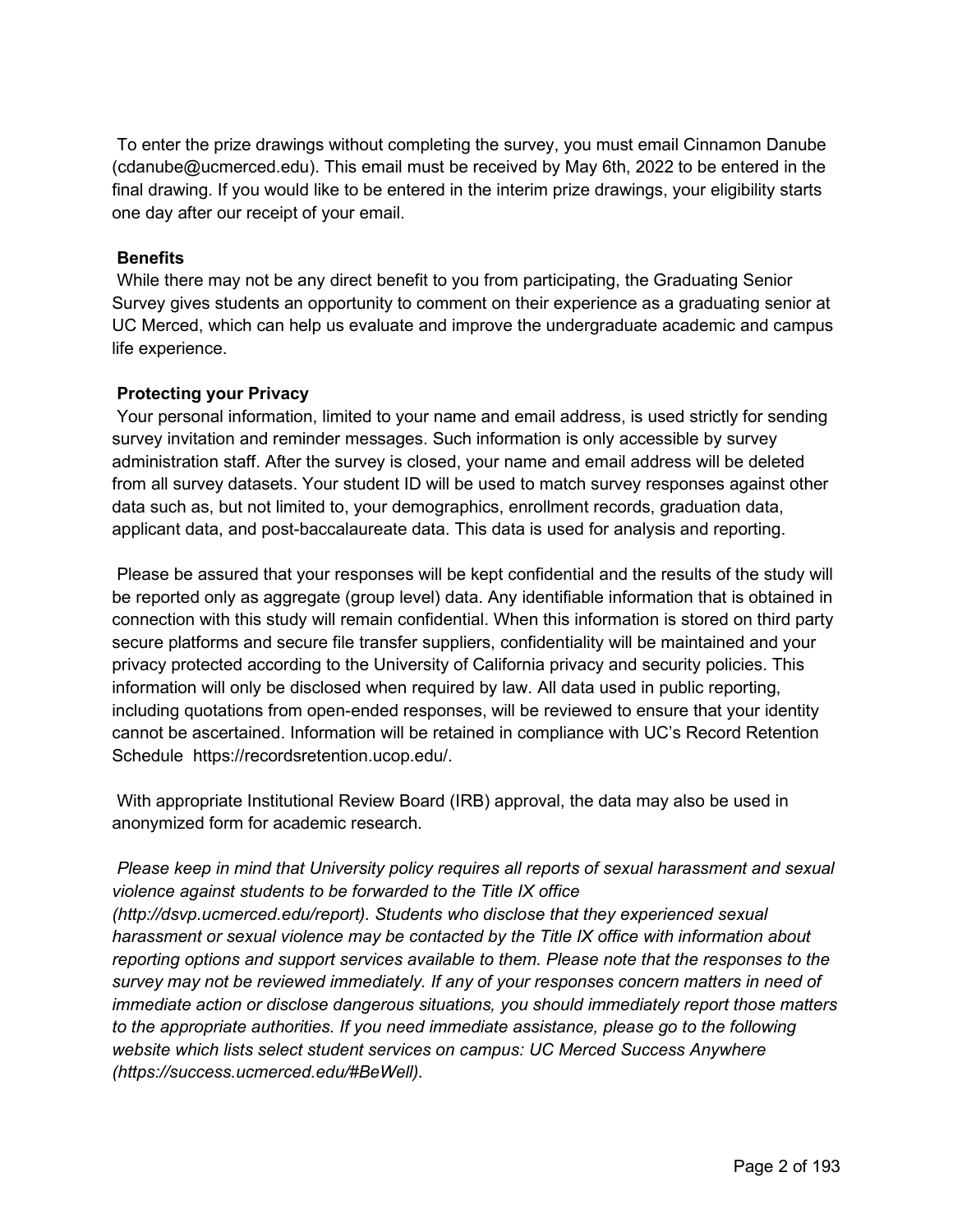If you believe you are experiencing mental health symptoms and would like to discuss potential resources available, you may contact Counseling and Psychological Services (CAPS) at https://counseling.ucmerced.edu/about/appointments or the Dean of Students Office at https://studentaffairs.ucmerced.edu/dean-students to schedule a consultation. If you are in crisis and require an urgent consultation, you may contact CAPS at (209) 228-4266 (if it's after hours you may call the number and press 1 after the prompt to be connected to a ProtoCall clinician). Please visit https://counseling.ucmerced.edu/ for additional mental health information and resources.

# **Asking Questions and Reporting Concerns**

If you have any questions about this study or how responses will be used, please contact Cinnamon Danube at cdanube@ucmerced.edu or 209-228-6982.

QTC By selecting "Agree," I am providing my consent to this survey research effort, as described above. I understand and will participate.

 $\bigcirc$  Agree (1)

 $\bigcirc$  Disagree (2)

**End of Block: 2020 Graduating Senior Survey Cover Letter**

**Start of Block: Core - Connection & People**

T2 Connection to UC Merced

QN1 Today, how connected to or disconnected from UC Merced do you feel?

 $\bigcirc$  Very connected (1)

 $\bigcirc$  Connected (2)

 $\bigcirc$  Disconnected (3)

 $\bigcirc$  Very disconnected (4)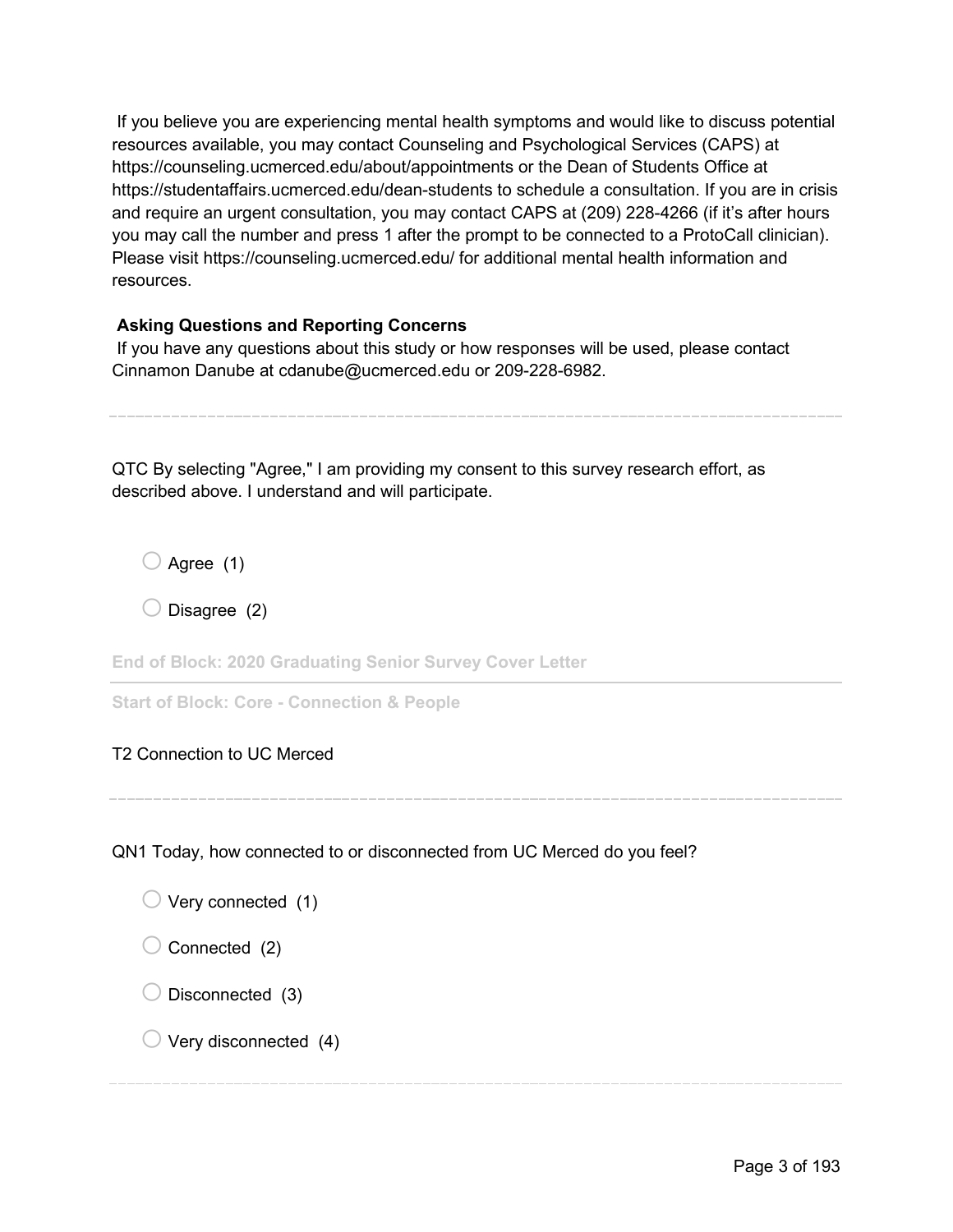Q202 To what extent do you agree or disagree with each statement about your experience as a student at UC Merced?

|                                                                                   | Strongly<br>Agree<br>(1) | Agree<br>(2) | Somewhat<br>Agree (3) | <b>Neither</b><br>Agree<br>nor<br><b>Disagree</b><br>(4) | Somewhat<br><b>Disagree</b><br>(5) | Disagree<br>(6) | Strongly<br>Disagree<br>(7) |
|-----------------------------------------------------------------------------------|--------------------------|--------------|-----------------------|----------------------------------------------------------|------------------------------------|-----------------|-----------------------------|
| I see<br>myself as<br>part of the<br>campus<br>community.<br>$(Q202_1)$           |                          |              |                       |                                                          |                                    |                 |                             |
| I feel that I<br>am a<br>member of<br>the<br>campus<br>community.<br>$(Q202_2)$   |                          |              |                       |                                                          |                                    |                 |                             |
| I feel a<br>sense of<br>belonging<br>to the<br>campus<br>community.<br>$(Q202-3)$ |                          |              |                       |                                                          |                                    |                 |                             |
| Page Break                                                                        |                          |              |                       |                                                          |                                    |                 |                             |

 $X \rightarrow$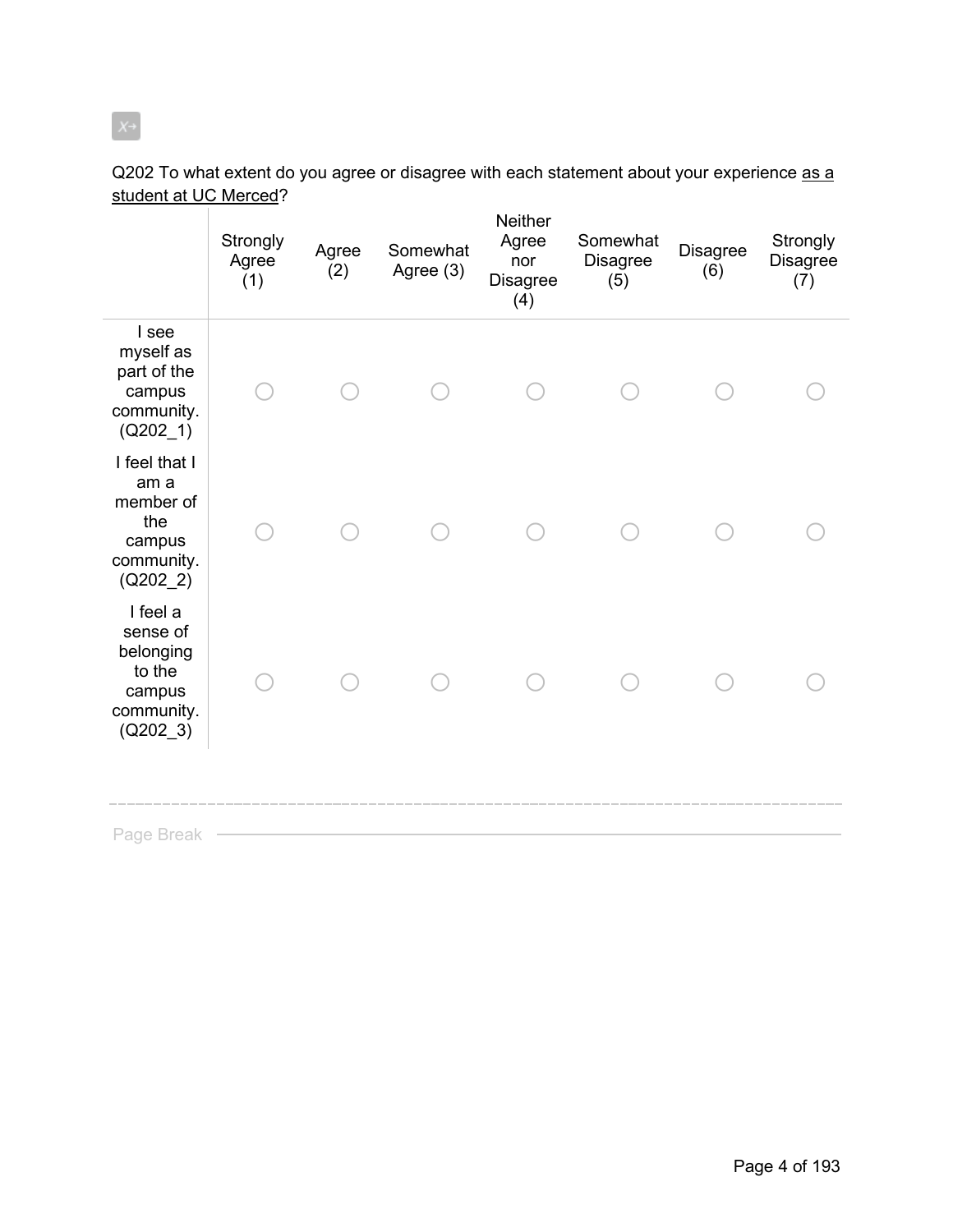Q24 In your time at UC Merced, which three faculty or staff members had the most meaningful impact on your university experience?

| <b>Start of Block: Core - Post-graduation plans</b> |  |
|-----------------------------------------------------|--|
| <b>End of Block: Core - Connection &amp; People</b> |  |
| $\bigcirc$ Faculty / Staff Name $(3)$               |  |
| $\bigcirc$ Faculty / Staff Name $(2)$               |  |
| $\bigcirc$ Faculty / Staff Name $(1)$               |  |

T7 Your post-graduation plans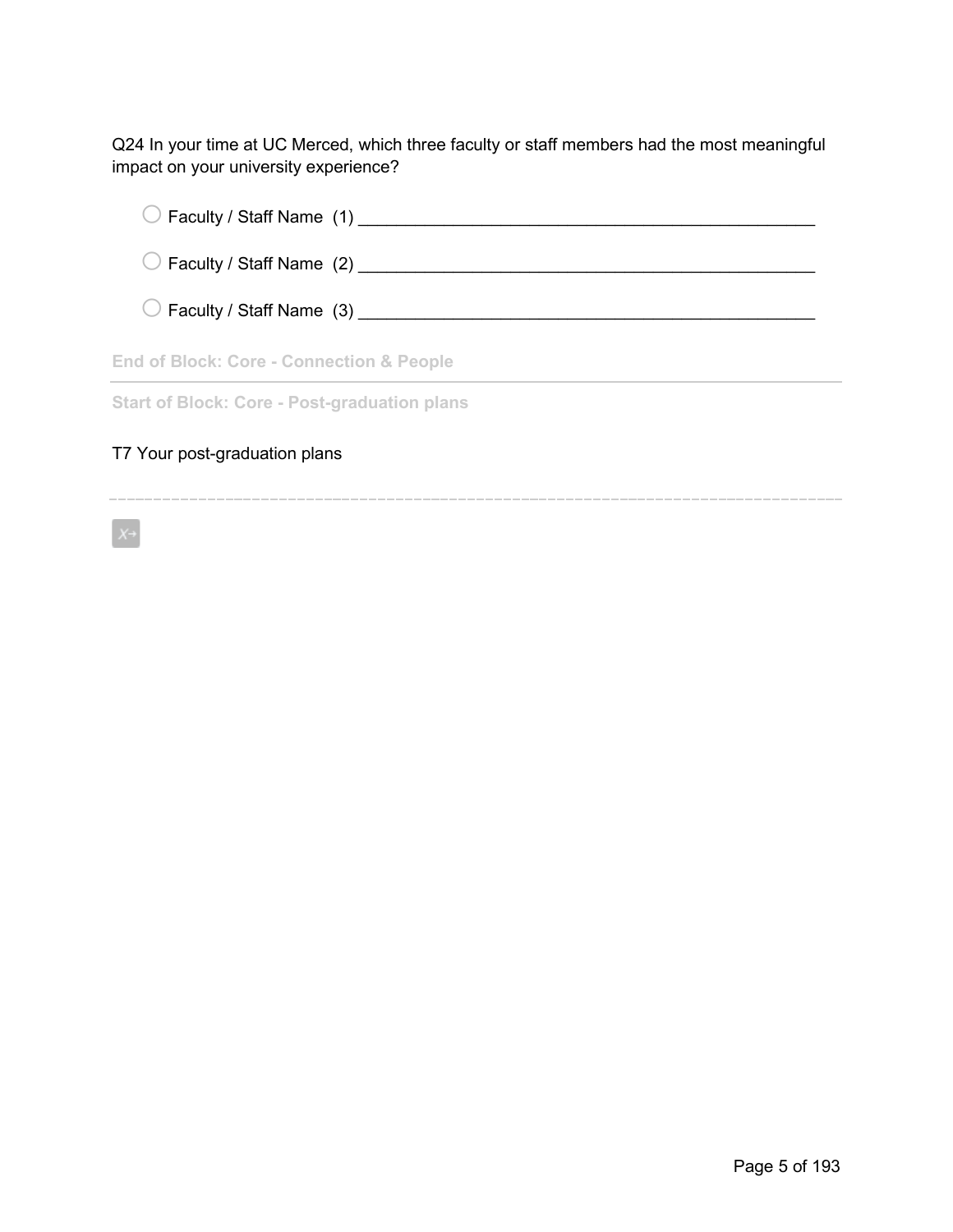|               | I am continuing employment in my current job. (1)                                                                                   |
|---------------|-------------------------------------------------------------------------------------------------------------------------------------|
|               | I have accepted full-time employment at a new employer. (2)                                                                         |
|               | I have accepted part-time employment at a new employer. (3)                                                                         |
|               | I have accepted an internship. (4)                                                                                                  |
|               | I am reviewing a job offer. (5)                                                                                                     |
|               | I have started my own business. (6)                                                                                                 |
|               | I have accepted public service employment (military, Peace Corps, Teach for<br>America, etc.). (7)                                  |
|               | I have been accepted into graduate or professional school. (8)                                                                      |
| accelted. (9) | I have applied to graduate or professional school, but have not yet been                                                            |
|               | I am continuing my education, but not in graduate school (e.g. second bachelor's,<br>license, certification/credential, etc.). (10) |
|               | I will take time off before finding a job. (11)                                                                                     |
|               | I will take time off before applying to graduate school. (17)                                                                       |
|               | I am an international student and will return to my home country. (12)                                                              |
|               | I am searching for full-time employment. (13)                                                                                       |
|               | I am searching for part-time employment. (14)                                                                                       |
| etc.) (15)    | I have no plans for employment (e.g. homemaker, traveling, volunteer, retired,                                                      |

Q1 What are your current post-graduation plans? (Please select all that apply.)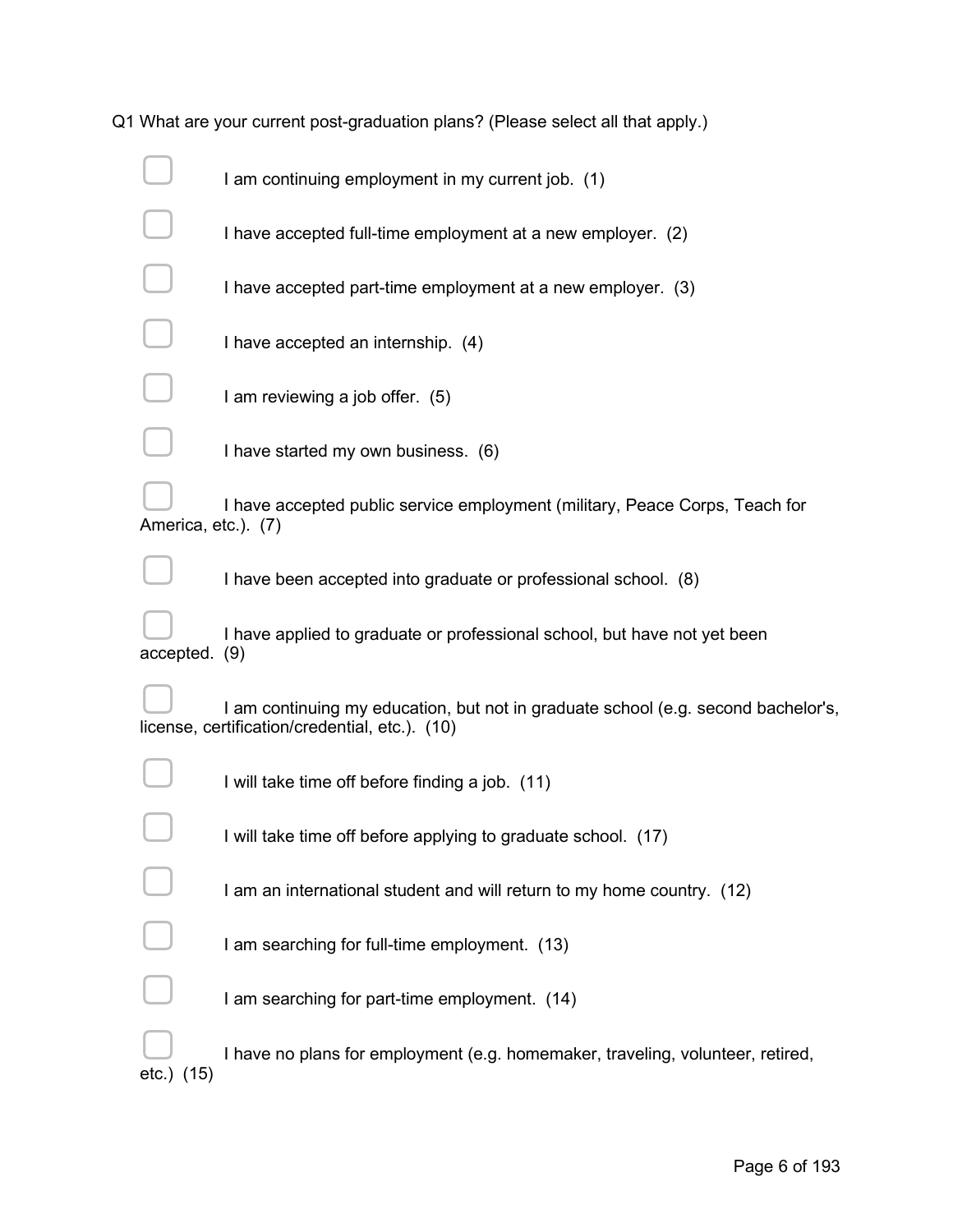Other (please specify) (16)

 $\mathcal{L}_\text{max}$  , and the contract of the contract of the contract of the contract of the contract of the contract of the contract of the contract of the contract of the contract of the contract of the contract of the contr

#### *Display This Question:*

*If What are your current post-graduation plans? (Please select all that apply.) = I am continuing employment in my current job.*

*Or What are your current post-graduation plans? (Please select all that apply.) = I have accepted fulltime employment at a new employer.*

*Or What are your current post-graduation plans? (Please select all that apply.) = I have accepted part-time employment at a new employer.*

*Or What are your current post-graduation plans? (Please select all that apply.) = I have accepted an internship.*

*Or What are your current post-graduation plans? (Please select all that apply.) = I am reviewing a job offer.*

*Or What are your current post-graduation plans? (Please select all that apply.) = I have started my own business.*

*Or What are your current post-graduation plans? (Please select all that apply.) = I have accepted public service employment (military, Peace Corps, Teach for America, etc.).*

#### Q7a You said you are currently employed. What are the details of your employment?

| $\bigcirc$ Name of Employer (1) ______ |  |
|----------------------------------------|--|
| $\bigcirc$ Job Title (2)               |  |
| $\bigcirc$ Location - City (3)         |  |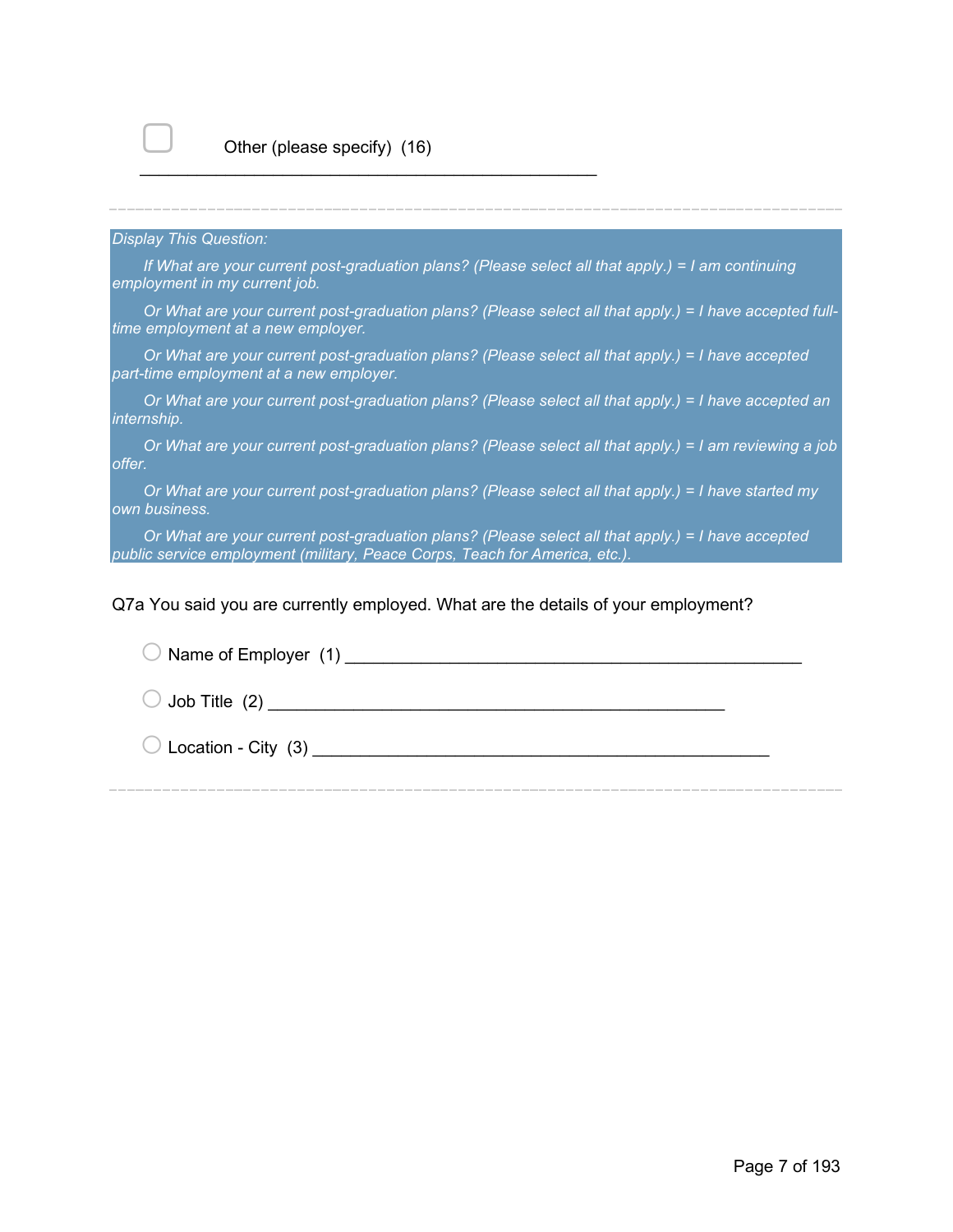*Display This Question:*

*If What are your current post-graduation plans? (Please select all that apply.) = I am continuing employment in my current job.*

*Or What are your current post-graduation plans? (Please select all that apply.) = I have accepted fulltime employment at a new employer.*

*Or What are your current post-graduation plans? (Please select all that apply.) = I have accepted part-time employment at a new employer.*

*Or What are your current post-graduation plans? (Please select all that apply.) = I have accepted an internship.*

*Or What are your current post-graduation plans? (Please select all that apply.) = I am reviewing a job offer.*

*Or What are your current post-graduation plans? (Please select all that apply.) = I have started my own business.*

*Or What are your current post-graduation plans? (Please select all that apply.) = I have accepted public service employment (military, Peace Corps, Teach for America, etc.).*

Q7a 1 Location - State (or country, if not U.S.)

 $\bigcirc$  California (1)

 $\bigcirc$  Other U.S. State (not CA, please specify) (2)

 $\mathcal{L}_\text{max}$  , and the contract of the contract of the contract of the contract of the contract of the contract of the contract of the contract of the contract of the contract of the contract of the contract of the contr

 $\mathcal{L}_\text{max}$  , and the contract of the contract of the contract of the contract of the contract of the contract of the contract of the contract of the contract of the contract of the contract of the contract of the contr

 $\bigcirc$  Country (if not U.S., please specify) (3)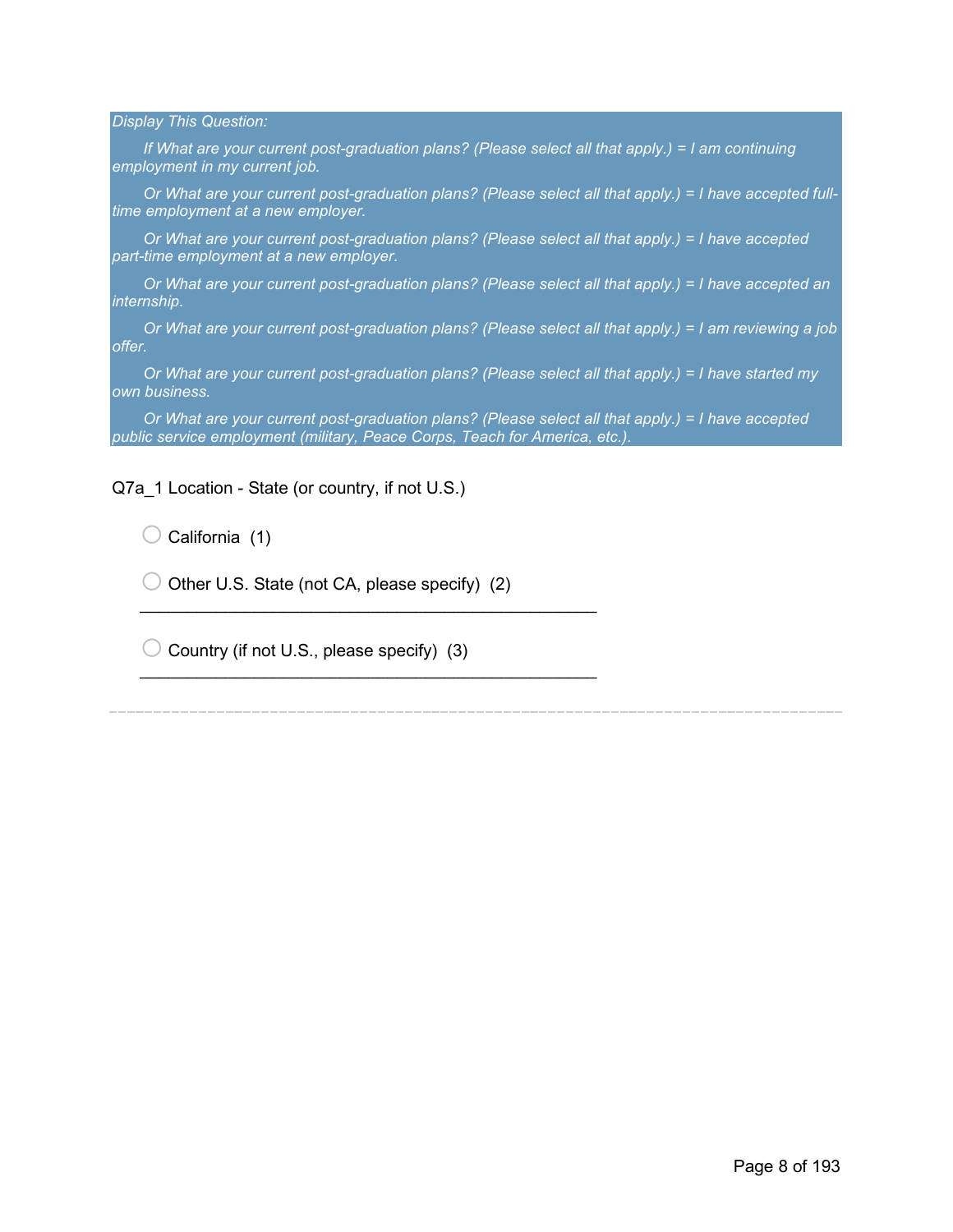*Display This Question:*

*If What are your current post-graduation plans? (Please select all that apply.) = I am continuing employment in my current job.*

*Or What are your current post-graduation plans? (Please select all that apply.) = I have accepted fulltime employment at a new employer.*

*Or What are your current post-graduation plans? (Please select all that apply.) = I have accepted part-time employment at a new employer.*

*Or What are your current post-graduation plans? (Please select all that apply.) = I have accepted an internship.*

*Or What are your current post-graduation plans? (Please select all that apply.) = I am reviewing a job offer.*

*Or What are your current post-graduation plans? (Please select all that apply.) = I have started my own business.*

*Or What are your current post-graduation plans? (Please select all that apply.) = I have accepted public service employment (military, Peace Corps, Teach for America, etc.).*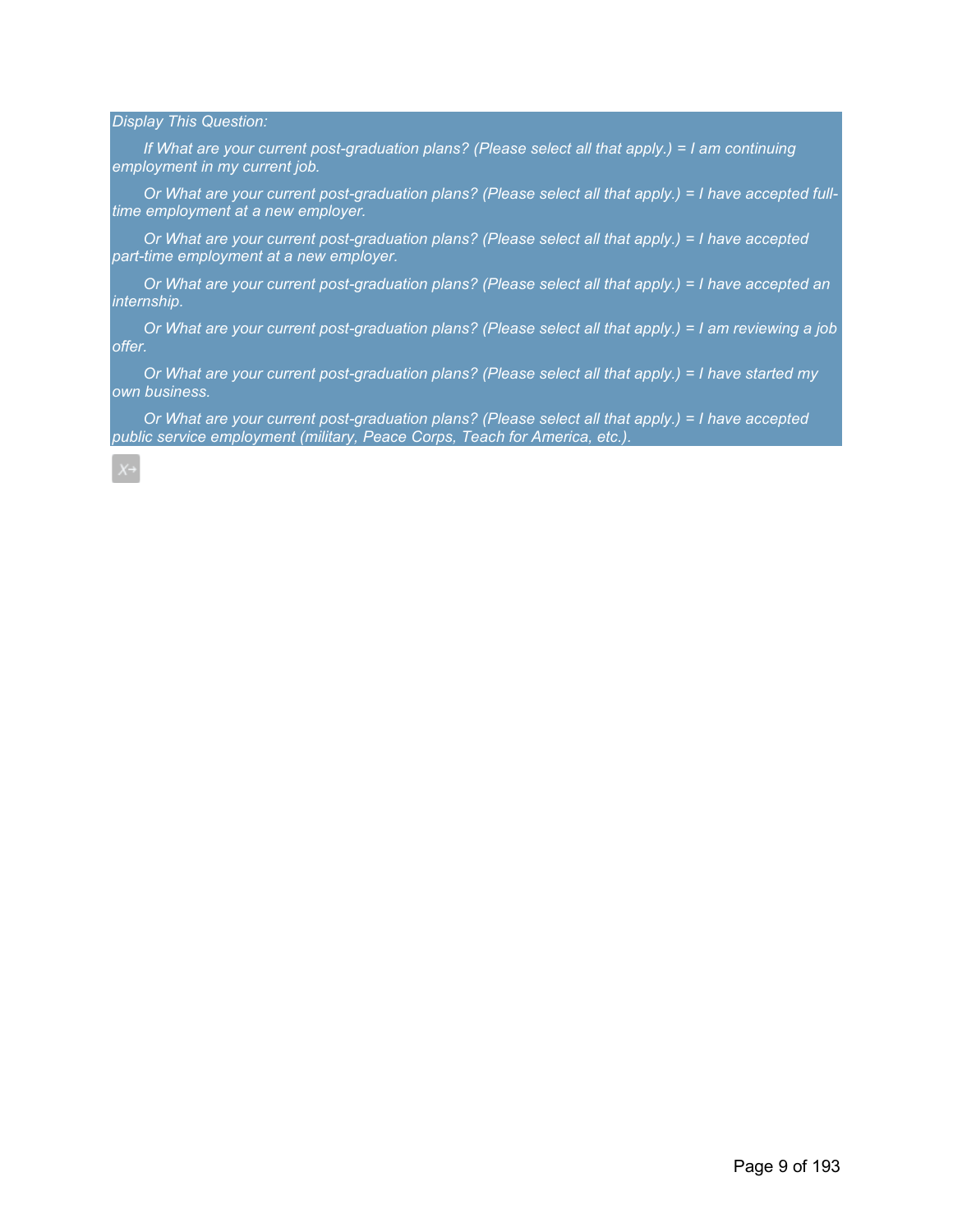Q7a\_2 Approximate salary (per year):

- $\circ$  \$25,000 or less (1)
- $\bigcirc$  \$25,001 to \$30,000 (2)
- $\bigcirc$  \$30,001 to \$35,000 (3)
- $\circ$  \$35,001 to \$40,000 (4)
- $\bigcirc$  \$40,001 to \$45,000 (5)
- $\circ$  \$45,001 to \$50,000 (6)
- $\circ$  \$50,001 to \$55,000 (7)
- $\bigcirc$  \$55,001 to \$60,000 (8)
- $\circ$  \$60,001 to \$65,000 (9)
- $\circ$  \$65,001 to \$70,000 (10)
- $\circ$  \$70,001 to \$80,000 (11)
- $\circ$  \$80,001 to \$90,000 (12)
- $\bigcirc$  \$90,001 to \$100,000 (13)
- $\bigcirc$  More than \$100,000 (14)
- $\bigcirc$  Prefer not to answer (-99)

#### *Display This Question:*

*If If You said you are currently employed. What are the details of your employment? Name of Employer Is Not Empty*

Q7b To better communicate with our alumni, UC Merced Alumni Relations and the Center for Career and Professional Advancement (CCPA) would like to know where our alumni are working.

If you are willing to share the employment information you just provided with Alumni Relations and CCPA (name and location of employer and job title), please check yes below. If you do not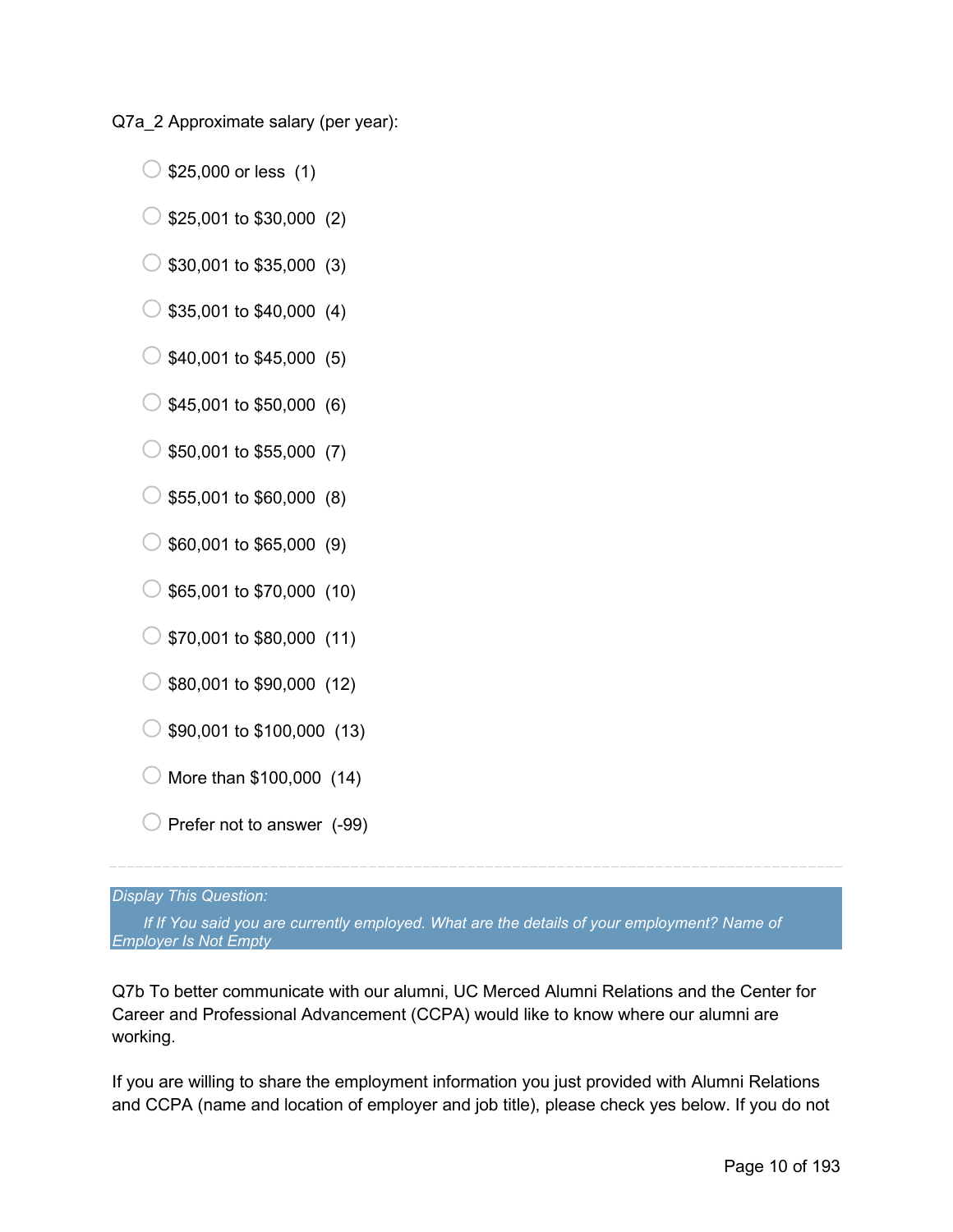check the box, the information you provided will only be shared in the aggregate and not tied to you as an individual. Salary information will never be shared at the individual level.

 $\bigcirc$  Yes, I agree to share my employment information (name and location of employer and job title) with Alumni Relations and the Center for Career and Professional Advancement (CCPA). (1)

#### *Display This Question:*

*If What are your current post-graduation plans? (Please select all that apply.) = I am continuing employment in my current job.*

*Or What are your current post-graduation plans? (Please select all that apply.) = I have accepted fulltime employment at a new employer.*

*Or What are your current post-graduation plans? (Please select all that apply.) = I have accepted part-time employment at a new employer.*

*Or What are your current post-graduation plans? (Please select all that apply.) = I have accepted an internship.*

*Or What are your current post-graduation plans? (Please select all that apply.) = I am reviewing a job offer.*

*Or What are your current post-graduation plans? (Please select all that apply.) = I have started my own business.*

*Or What are your current post-graduation plans? (Please select all that apply.) = I have accepted public service employment (military, Peace Corps, Teach for America, etc.).*

## Q10 How closely related is this job to your:

|                                               | Highly related (1) | Moderately<br>related (2) | Slightly related<br>(3) | Not at all related<br>$\left( 4\right)$ |
|-----------------------------------------------|--------------------|---------------------------|-------------------------|-----------------------------------------|
| undergraduate<br>field of<br>study/major? (1) |                    |                           |                         |                                         |
| career goals? (2)                             |                    |                           |                         |                                         |
|                                               |                    |                           |                         |                                         |
| Page Break                                    |                    |                           |                         |                                         |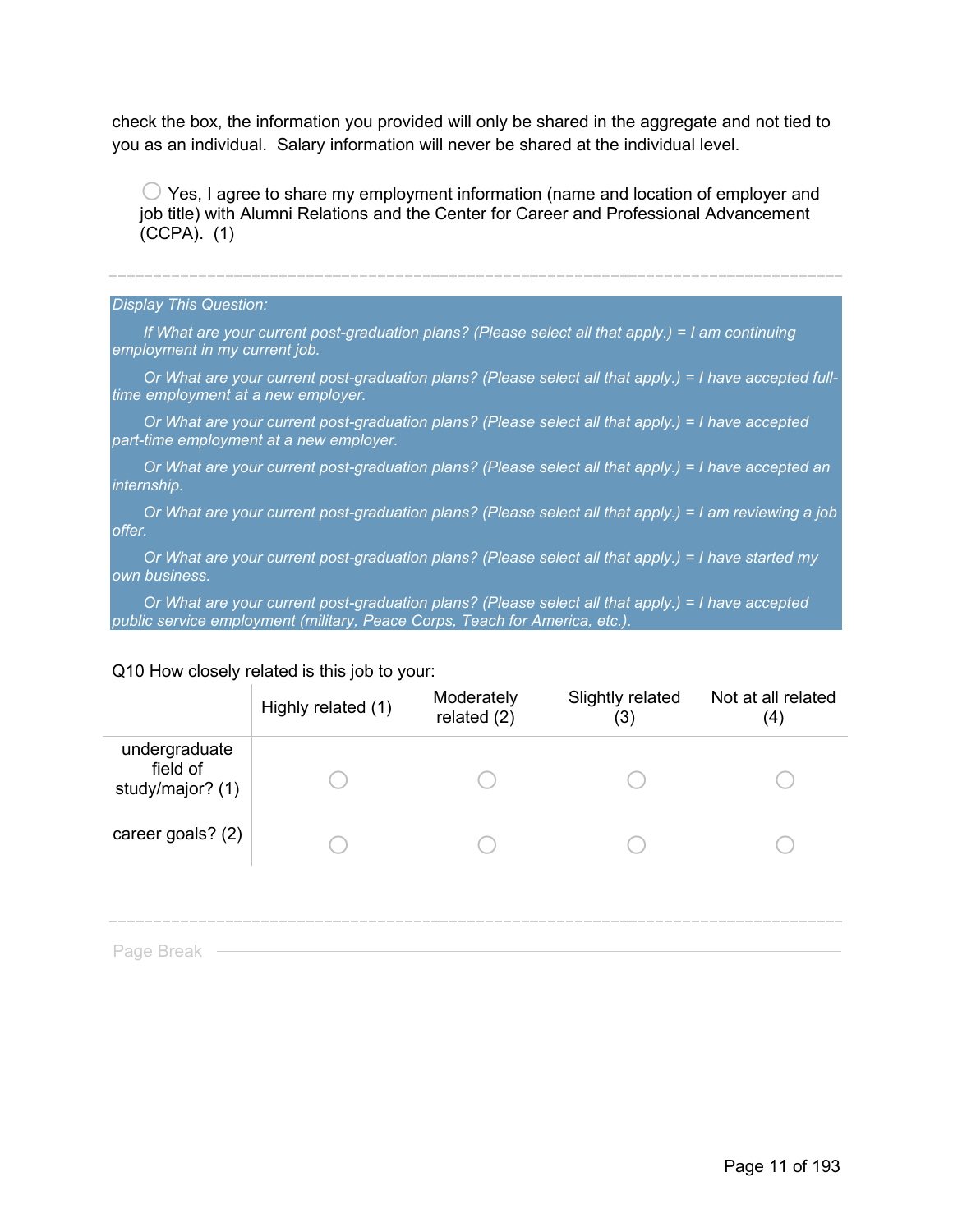*Display This Question:*

*If What are your current post-graduation plans? (Please select all that apply.) = I have been accepted into graduate or professional school.*

*Or What are your current post-graduation plans? (Please select all that apply.) = I am continuing my education, but not in graduate school (e.g. second bachelor's, license, certification/credential, etc.).*

Q3a You said you are currently continuing your education since obtaining your undergraduate degree from UC Merced. Please provide some information about this education below. If you are currently pursuing more than one type of credential or degree, please describe the highest one.

| $\bigcup$ Name of School $(1)$                                                                                                                  |  |
|-------------------------------------------------------------------------------------------------------------------------------------------------|--|
| $\bigcirc$ Field of Study (2) ______                                                                                                            |  |
| $\blacksquare$ Location - City $(4)$                                                                                                            |  |
|                                                                                                                                                 |  |
| <b>Display This Question:</b>                                                                                                                   |  |
| If What are your current post-graduation plans? (Please select all that apply.) = I have been accepted<br>into graduate or professional school. |  |

*Or What are your current post-graduation plans? (Please select all that apply.) = I am continuing my education, but not in graduate school (e.g. second bachelor's, license, certification/credential, etc.).*

Q3a\_2 Location - State (or country, if not U.S.)

 $\bigcirc$  California, U.S. (1)

 $\bigcirc$  Other U.S. State (not CA, please specify) (2)

 $\mathcal{L}_\text{max}$  , and the contract of the contract of the contract of the contract of the contract of the contract of the contract of the contract of the contract of the contract of the contract of the contract of the contr

 $\frac{1}{2}$  , and the set of the set of the set of the set of the set of the set of the set of the set of the set of the set of the set of the set of the set of the set of the set of the set of the set of the set of the set

 $\bigcirc$  Country (if not U.S., please specify) (3)

*Display This Question:*

*If What are your current post-graduation plans? (Please select all that apply.) = I have been accepted into graduate or professional school.*

*Or What are your current post-graduation plans? (Please select all that apply.) = I am continuing my education, but not in graduate school (e.g. second bachelor's, license, certification/credential, etc.).*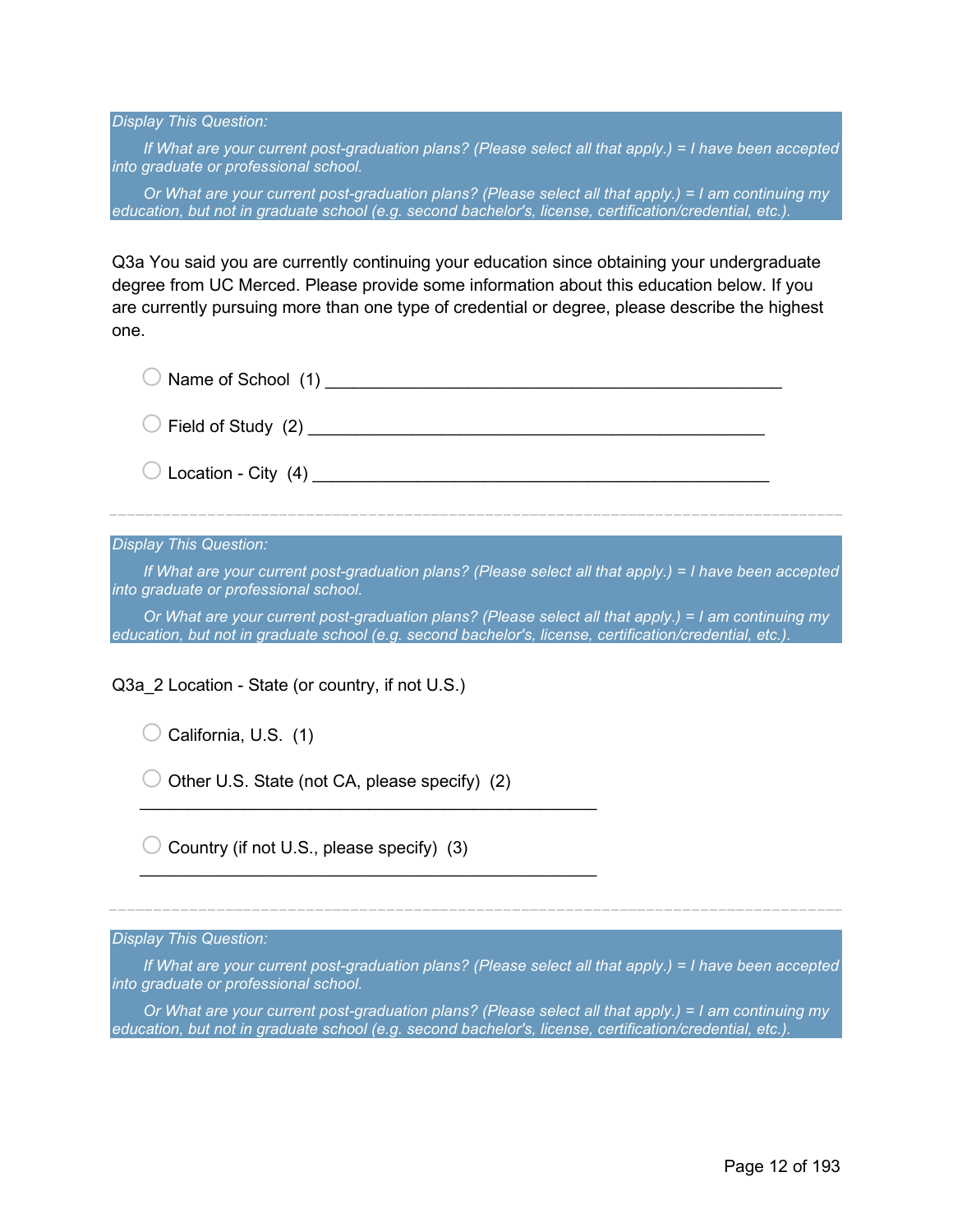Q3a\_1 Degree Pursuing

| $\bigcirc$ Second bachelor's (1) |  |
|----------------------------------|--|
|----------------------------------|--|

 $\bigcirc$  Academic Master's (e.g., MA, MS, MFA) (2)

 $\bigcirc$  Professional Master's (e.g., MBA, MLS, MSW) (3)

 $\bigcirc$  Academic Doctorate (PhD) (4)

o Professional Doctorate (e.g., MD, JD, EdD, PharmD, DVM, DDS, PsyD) (5)

 $\bigcirc$  License, Certification/Credential (please specify) (6)  $\mathcal{L}_\text{max}$  , and the contract of the contract of the contract of the contract of the contract of the contract of the contract of the contract of the contract of the contract of the contract of the contract of the contr

 $\bigcirc$  Other (Please specify) (7)

Page Break -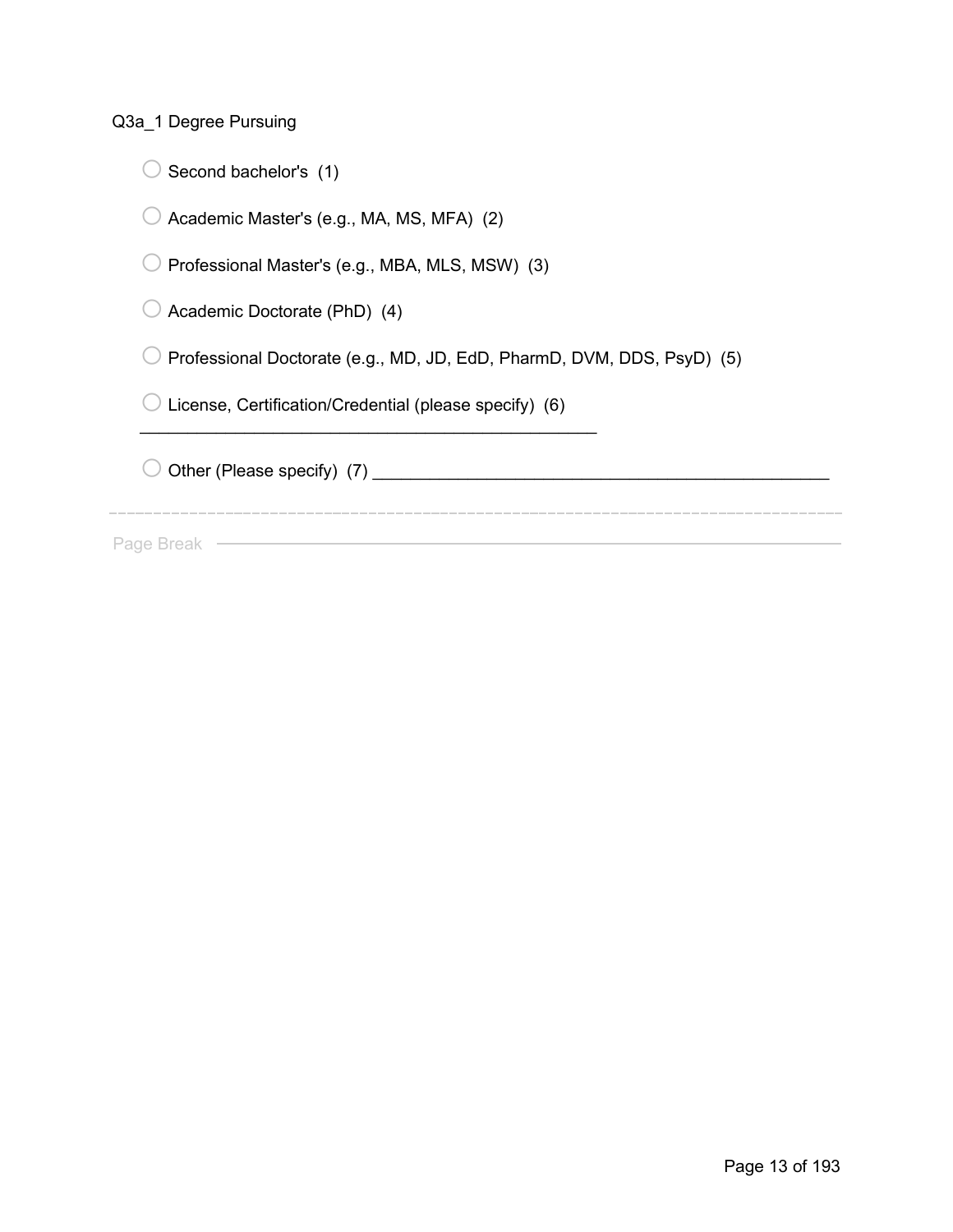*Display This Question:*

*If What are your current post-graduation plans? (Please select all that apply.) = I have applied to graduate or professional school, but have not yet been accepted.*

Q3b You said you applied to graduate or professional school but have not yet been accepted. To which graduate school(s) have you applied?

| <b>End of Block: Core - Post-graduation plans</b> |  |
|---------------------------------------------------|--|

**Start of Block: Core - Activities & Services**

Q210 Experience with UC Merced Services & Activities

T3 UC Merced Library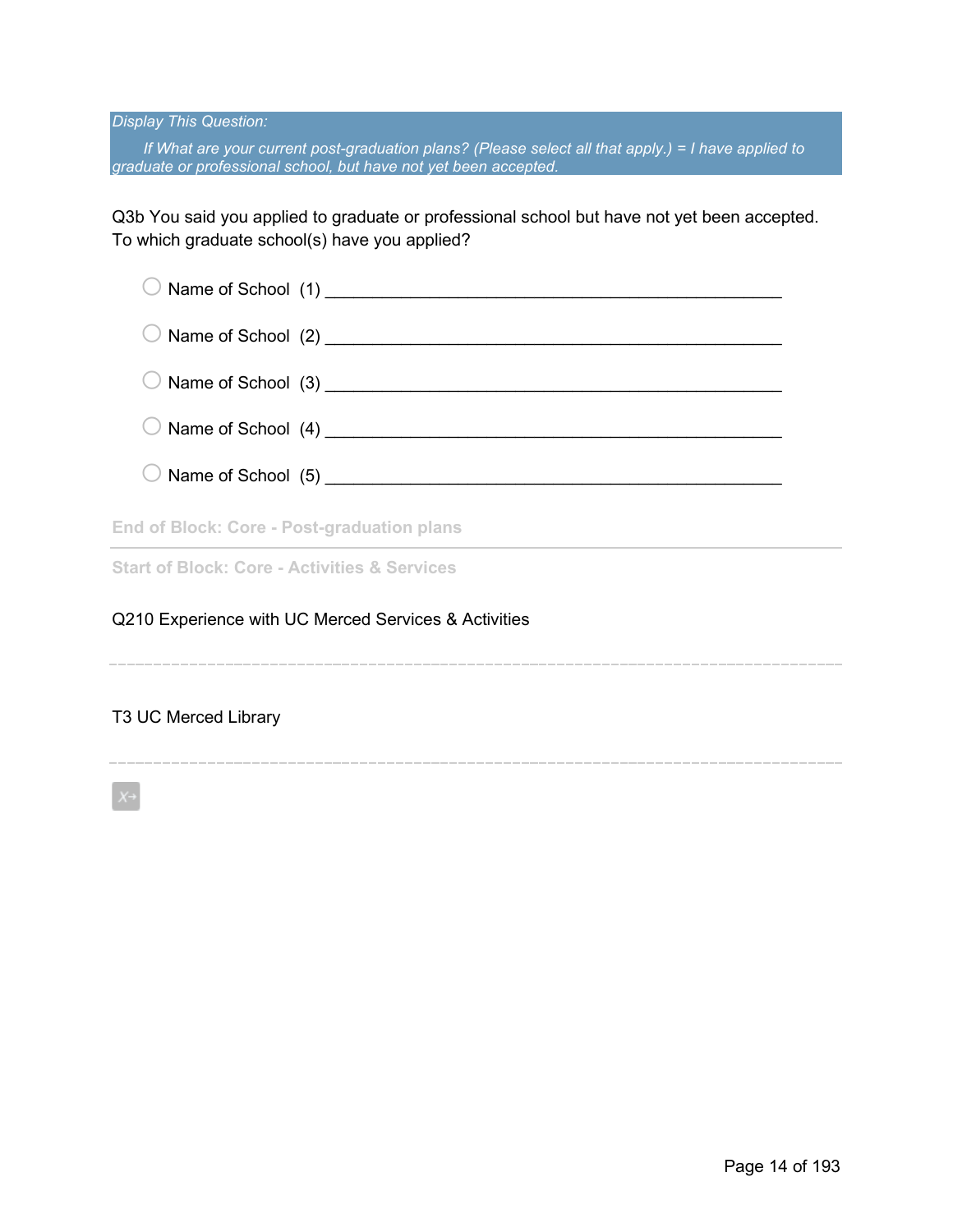|                                                                                                                                                         | <b>Not</b><br>Applicable/Did<br>not use $(0)$ | Always (4) | Usually (3) | Sometimes<br>(2) | Rarely or<br>Never (1) |
|---------------------------------------------------------------------------------------------------------------------------------------------------------|-----------------------------------------------|------------|-------------|------------------|------------------------|
| I was able to find<br>quiet study space<br>in the Library.<br>$(QN2-7)$                                                                                 |                                               |            |             |                  |                        |
| I was able to find<br>group study space<br>in the Library.<br>$(ON2_8)$                                                                                 |                                               |            |             |                  |                        |
| Library information<br>resources (books,<br>journals,<br>databases, etc.)<br>met my learning<br>and research<br>needs. (QN2_9)                          |                                               |            |             |                  |                        |
| I found the library<br>website easy to<br>use. (QN2_10)                                                                                                 |                                               |            |             |                  |                        |
| When I asked for<br>assistance at a<br>library service<br>desk, library staff<br>were<br>approachable and<br>welcoming.<br>(QN2 11)                     |                                               |            |             |                  |                        |
| When I asked for<br>assistance at a<br>library service<br>desk, library staff<br>gave adequate<br>attention to my<br>question or<br>need.<br>$(QN2_12)$ |                                               |            |             |                  |                        |
| When I asked for<br>assistance at a<br>library service<br>desk, library staff<br>were<br>knowledgeable<br>about how to<br>help. (QN2_13)                |                                               |            |             |                  |                        |

QN2 Please respond to the following statements about UC Merced's Library.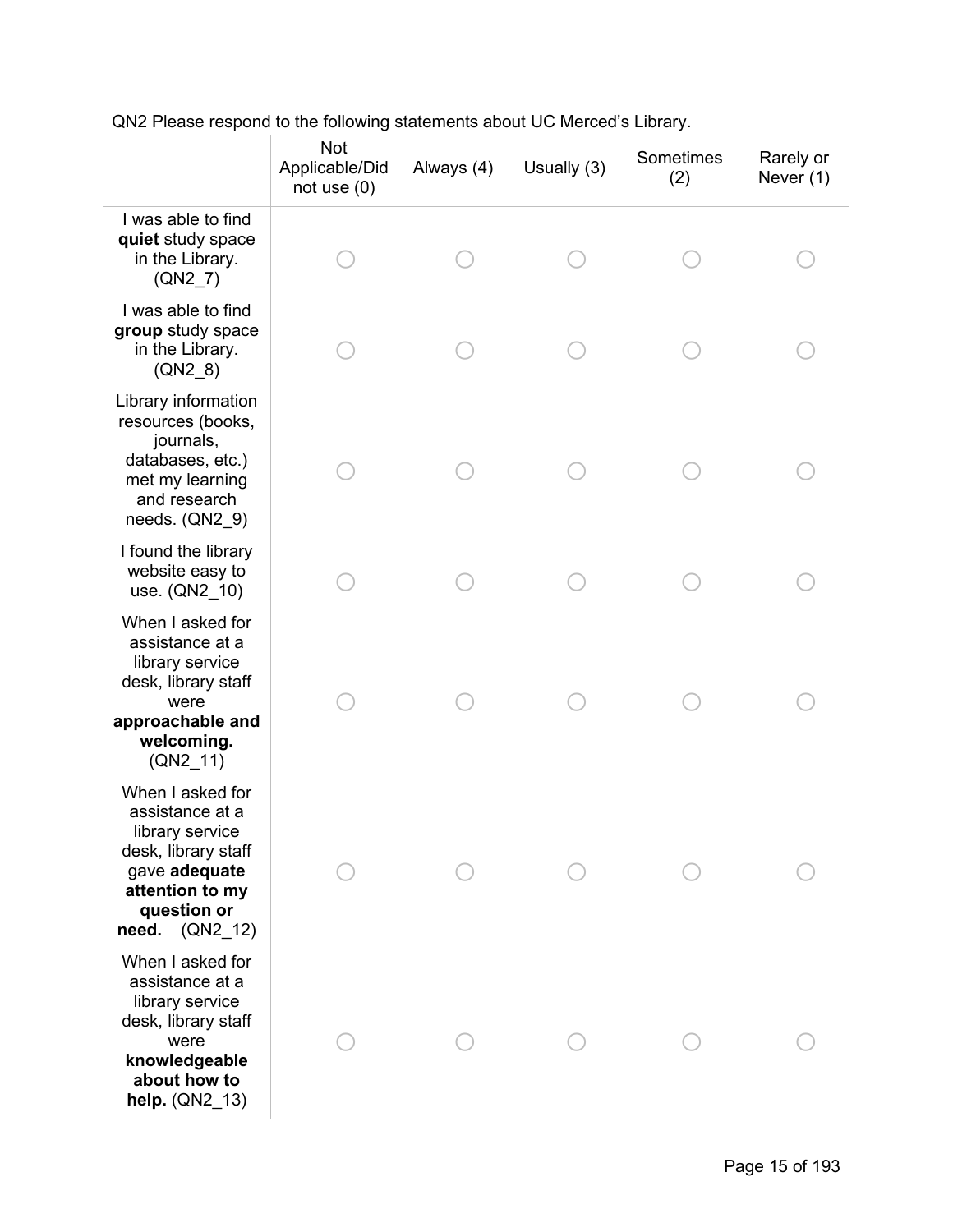| Library research<br>instruction helped<br>me find suitable<br>information<br>resources for my<br>papers and<br>projects. (QN2 14) |  |  |  |
|-----------------------------------------------------------------------------------------------------------------------------------|--|--|--|
|                                                                                                                                   |  |  |  |

QN3 In how many classes did you receive library research instruction from library staff during your time at UC Merced?

 $\bigcirc$  None (1)  $\bigcirc$  1 class (2)  $\bigcirc$  2 classes (3)  $\bigcirc$  3 classes (4)  $\bigcirc$  4 or more classes (5) Page Break –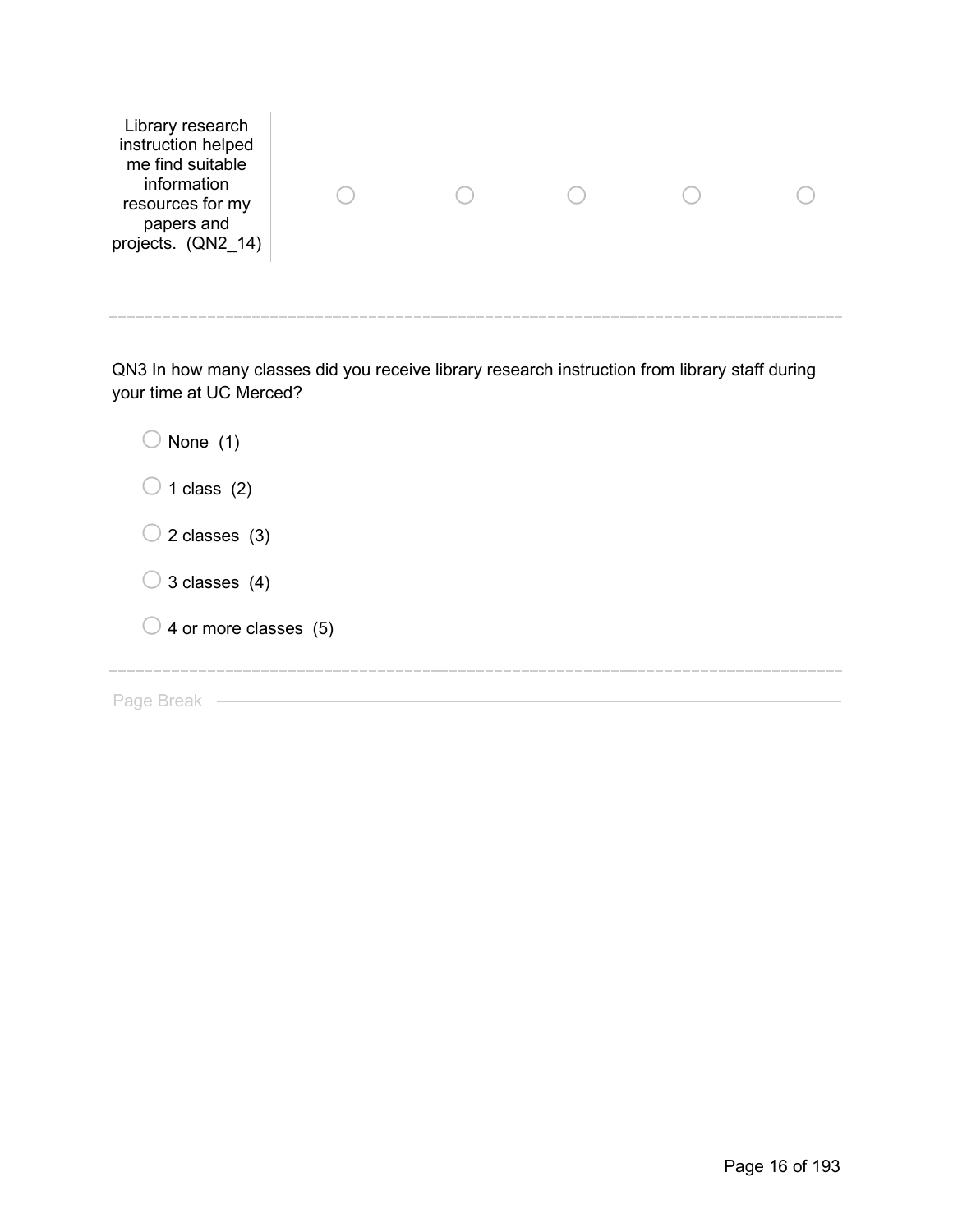T4 Participation in Research

Q212 Did you participate in any research experiences as an undergraduate at UC Merced?  $\bigcirc$  Yes (1)  $\bigcirc$  No (2) Page Break ––––––––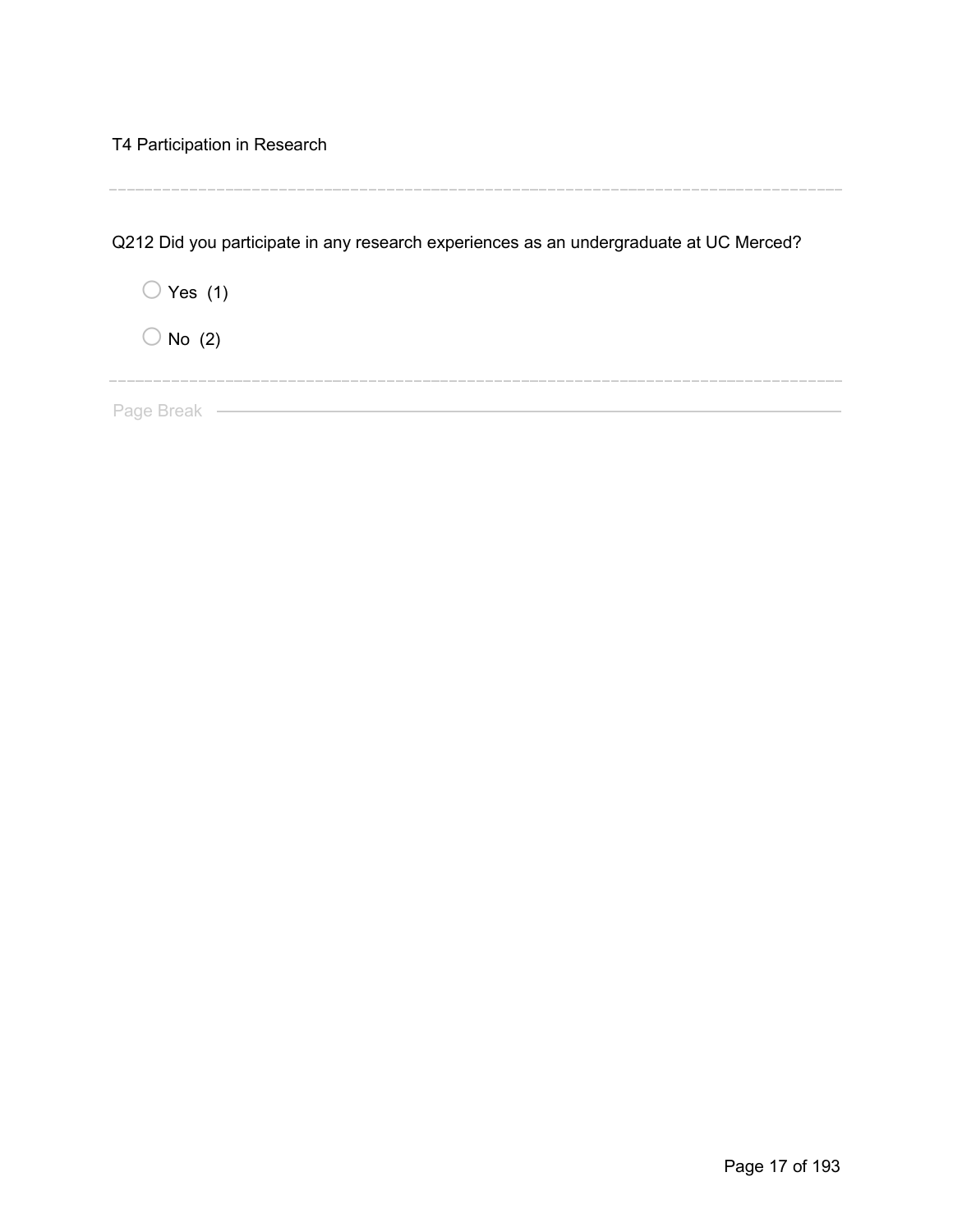*Display This Question:*

*If Did you participate in any research experiences as an undergraduate at UC Merced? = Yes*

QN4 Did you conduct research with a faculty member as an undergraduate at UC Merced? This is only for research or creative projects **outside of regular course requirements** during the academic year or summer.

If you participated in more than one research effort, please consider the one you spent the most time on when completing this question.

|                  | ◯ Yes (1) |
|------------------|-----------|
| $\bigcup$ No (2) |           |

| Display This Question:                                                                           |
|--------------------------------------------------------------------------------------------------|
|                                                                                                  |
| If Did you conduct research with a faculty member as an undergraduate at UC Merced? This is only |
| $for = Yes$                                                                                      |

QN5\_a Approximate number of **summer semesters** you were involved in this research:

| $\bigcirc$ 0 - No Summer Semesters (1) |
|----------------------------------------|
| $\bigcirc$ 1 (2)                       |
| $\bigcirc$ 2 (3)                       |
| $\bigcirc$ 3 (4)                       |
| $\bigcirc$ 4 or more (5)               |

*Display This Question:*

- *If Approximate number of summer semesters you were involved in this research: = 1*
- *Or Approximate number of summer semesters you were involved in this research: = 2*
- *Or Approximate number of summer semesters you were involved in this research: = 3*
- *Or Approximate number of summer semesters you were involved in this research: = 4 or more*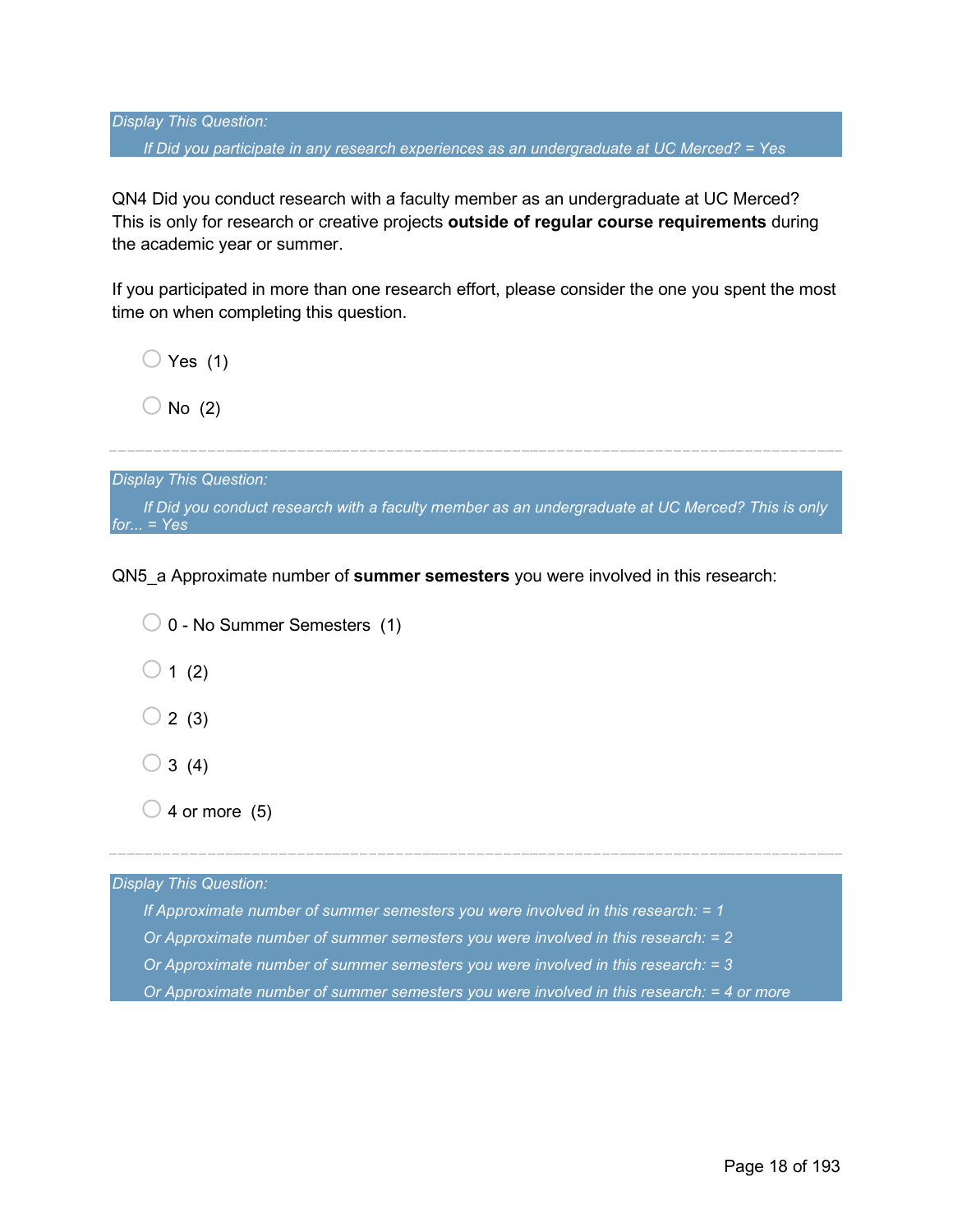QN5\_a1 You said that you conducted research during a **summer semester**. Approximately how many hours per week were you involved in this research?

 $\bigcirc$  1-5 (1)  $\bigcirc$  6-10 (2)  $\bigcirc$  11-15 (3)  $\bigcirc$  16-20 (4)  $\bigcirc$  More than 20 (5)

| <b>Display This Question:</b>                                                                    |
|--------------------------------------------------------------------------------------------------|
|                                                                                                  |
| If Did you conduct research with a faculty member as an undergraduate at UC Merced? This is only |
| $for = Yes$                                                                                      |
|                                                                                                  |

QN5\_b Approximate number of **fall and/or spring semesters** you were involved in this research:

| $\bigcirc$ 0 - No fall and/or spring semesters (1) |
|----------------------------------------------------|
| $\bigcirc$ 1 (2)                                   |
| $\bigcirc$ 2 (3)                                   |
| $\bigcirc$ 3 (4)                                   |
| $\bigcirc$ 4 (5)                                   |
| $\bigcirc$ 5 (6)                                   |
| $\bigcirc$ 6 (7)                                   |
| 7(8)                                               |

 $\bigcirc$  8 or more (9)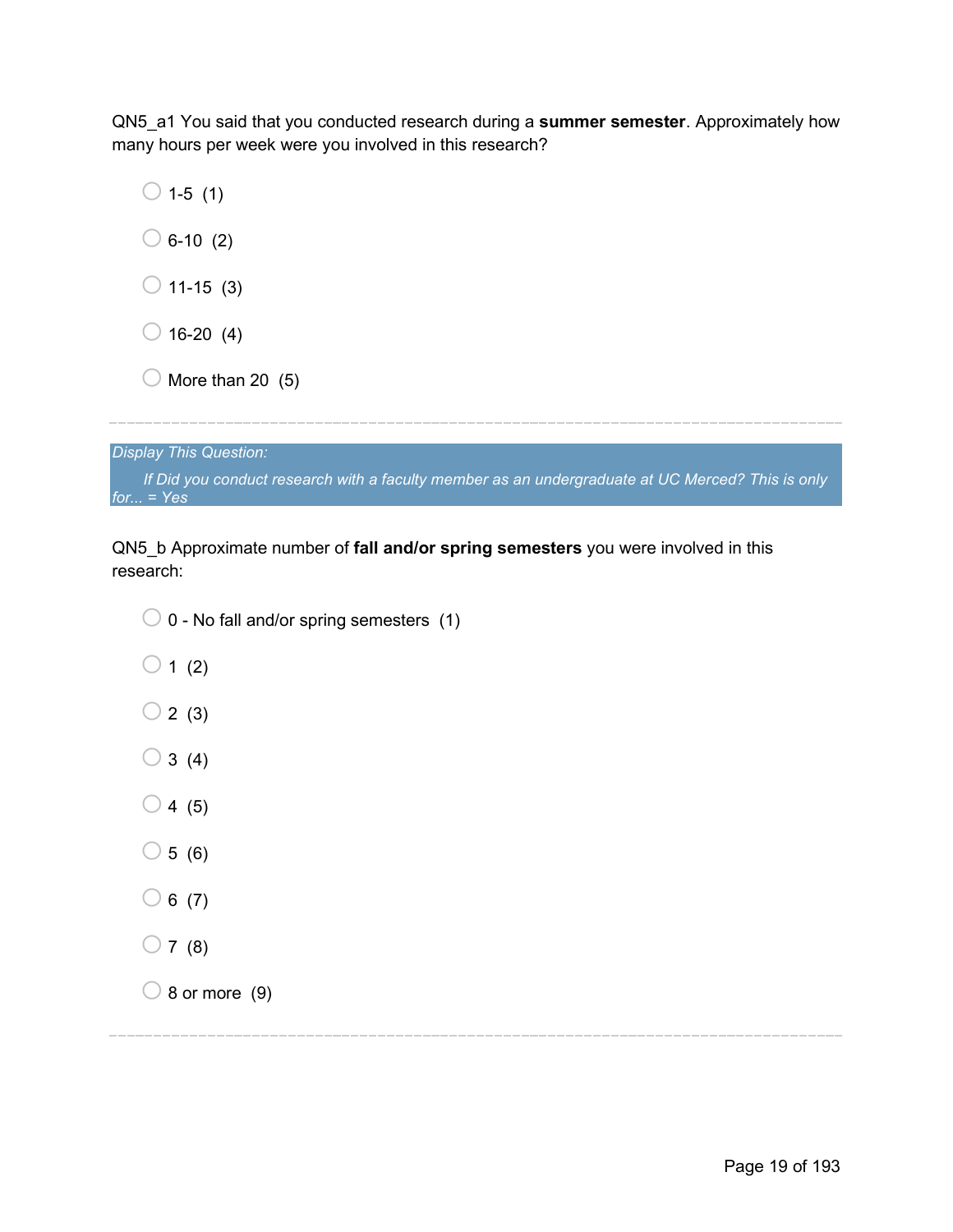| <b>Display This Question:</b>                                                                              |
|------------------------------------------------------------------------------------------------------------|
| If Approximate number of fall and/or spring semesters you were involved in this research: = 1              |
| Or Approximate number of fall and/or spring semesters you were involved in this research: = 2              |
| Or Approximate number of fall and/or spring semesters you were involved in this research: $=$ 3            |
| Or Approximate number of fall and/or spring semesters you were involved in this research: $=$ 4            |
| Or Approximate number of fall and/or spring semesters you were involved in this research: = 5              |
| Or Approximate number of fall and/or spring semesters you were involved in this research: $= 6$            |
| Or Approximate number of fall and/or spring semesters you were involved in this research: = 7              |
| Or Approximate number of fall and/or spring semesters you were involved in this research: $= 8$ or<br>more |

QN5\_b1 You said you conducted research during a **fall and/or spring semester**. Approximately how many hours per week were you involved in this research?

- $\bigcirc$  1-5 (1)  $\circ$  6-10 (2)
- $\bigcirc$  11-15 (3)
- $\bigcirc$  16-20 (4)
- $\bigcirc$  More than 20 (5)

| <b>Display This Question:</b>                                                                                   |
|-----------------------------------------------------------------------------------------------------------------|
| If Did you conduct research with a faculty member as an undergraduate at UC Merced? This is only<br>$for = Yes$ |
|                                                                                                                 |

QN6 Did you present results from your research outside the classroom at UC Merced or elsewhere? (e.g., at UC Merced Research Week, in publications, at conferences)

| $\bigcirc$ Yes (1) |  |  |  |
|--------------------|--|--|--|
| $\bigcirc$ No (2)  |  |  |  |
|                    |  |  |  |
| Page Break -       |  |  |  |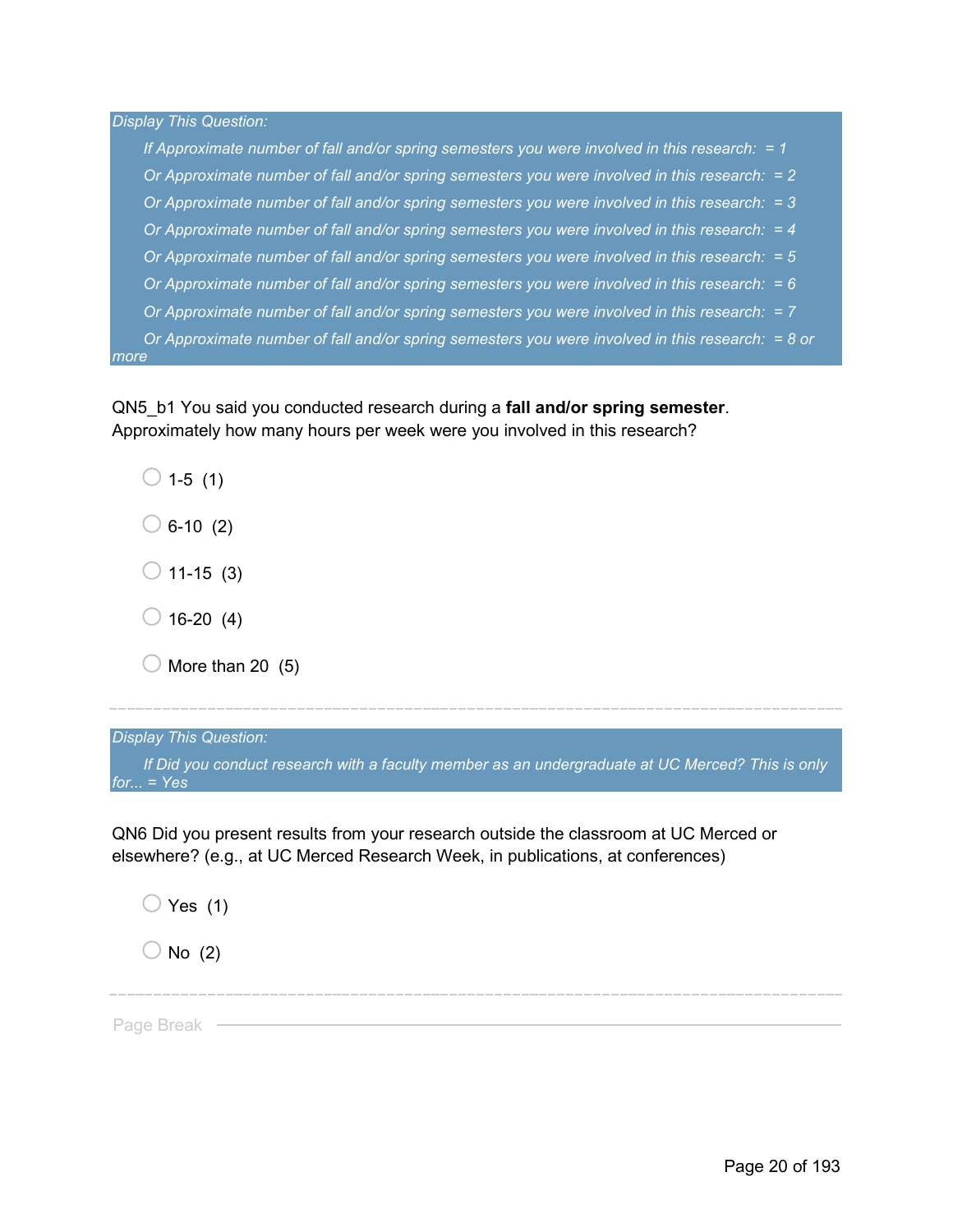*Display This Question:*

*If Did you participate in any research experiences as an undergraduate at UC Merced? = Yes*

QN7 In which of the following **formal undergraduate research or graduate preparation programs** did you participate at UC Merced? (Please select all that apply.)

Note that we are asking about formal programs such as those listed below, not research with faculty on a volunteer basis, for course credit, or for pay.

| Mathematics (3) | CAMP - CA Alliance for Minority Participation in Science, Engineering and           |
|-----------------|-------------------------------------------------------------------------------------|
|                 | Center of Excellence on Health Disparities (1)                                      |
|                 | <b>CREST Scholars Fellowship Program (15)</b>                                       |
|                 | NASA MACES (18)                                                                     |
|                 | UC LEADS - Leadership Excellence through Advanced Degrees (2)                       |
|                 | UC Merced SURF - Summer Undergraduate Research Fellowship (19)                      |
|                 | UC Merced SOAR - Summer Opportunity for Advanced Research (23)                      |
|                 | Undergraduate Research and Mentoring Program in Computational Biology (5)           |
|                 | UROC-H: Research in the Humanities (17)                                             |
|                 | USDA HSI Scholars (10)                                                              |
|                 | Yosemite Environmental Science REU (Research Experience for<br>Undergraduates) (12) |
|                 | Other program (please specify) (6)                                                  |
| Merced (7)      | None - I did not participate in formal research or preparation programs at UC       |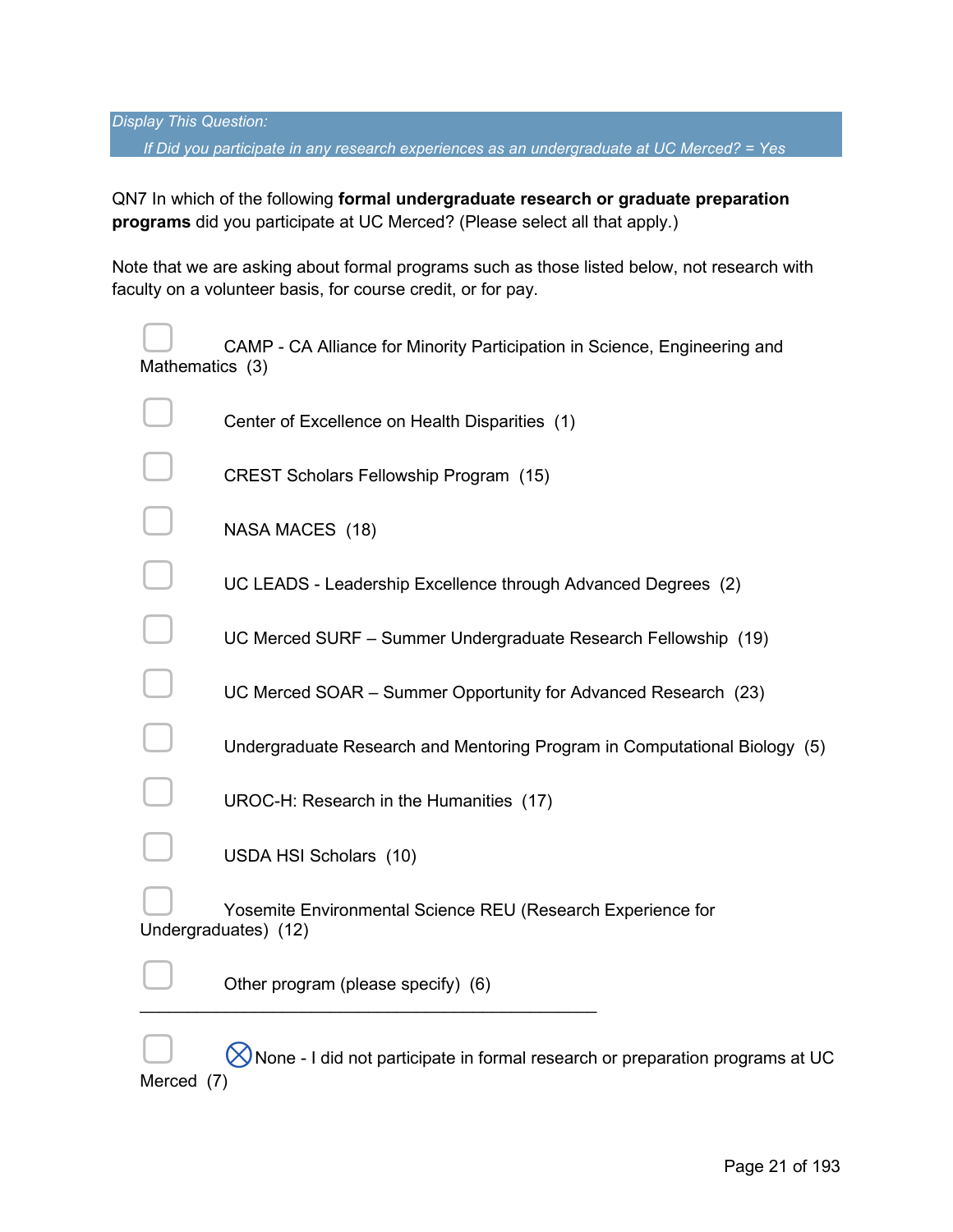Page Break –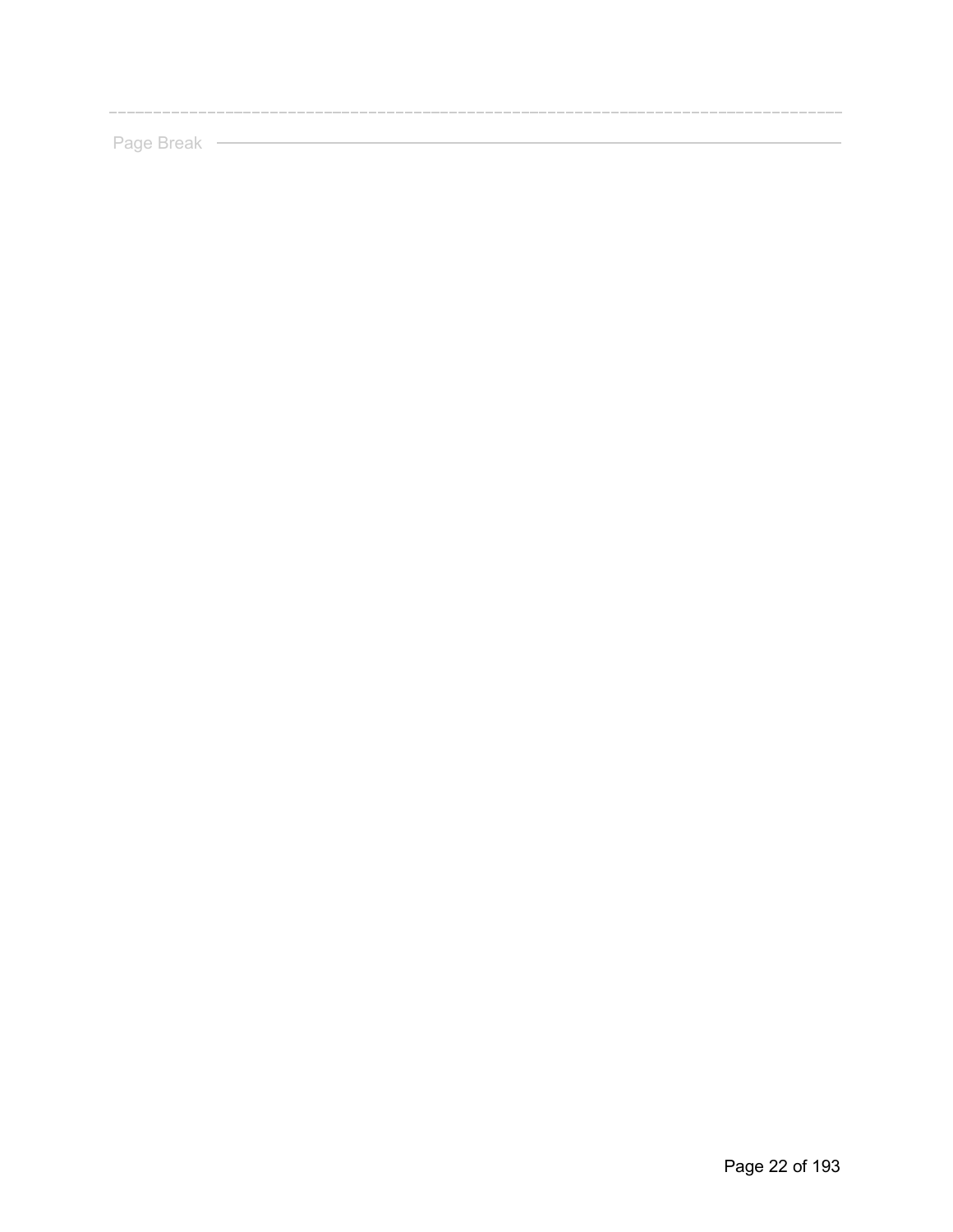T5 Participation in Recreation and Athletics

QN8 In which Recreation and Athletics programs did you participate at any time during your undergraduate studies at UC Merced? (Please select all that apply.)

| Intramural sports (1)                                            |
|------------------------------------------------------------------|
| Sports clubs (2)                                                 |
| Outdoor Experience Program (outdoor trips) (3)                   |
| Fitness classes (4)                                              |
| Free recreation - general use of the Gallo Recreation Center (5) |
| Free recreation - general use of the SAAC Weight Room (7)        |
| one (6)                                                          |

### *Display This Question:*

*If In which Recreation and Athletics programs did you participate at any time during your undergradu... = None*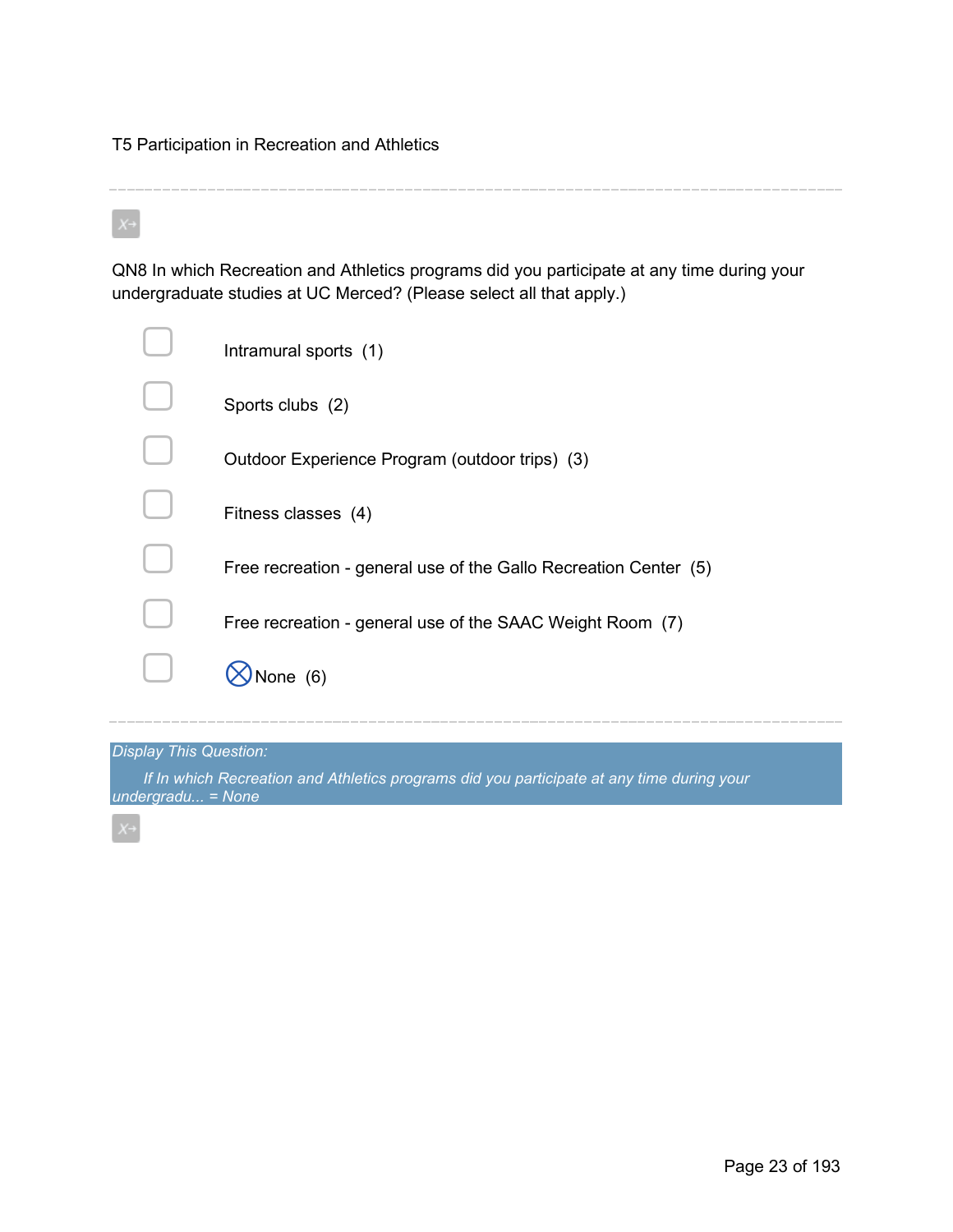QN9 Why did you choose not to participate in any Recreation and Athletics programs? (Please select all that apply.)

|            | I was not aware of these programs. (1)                           |
|------------|------------------------------------------------------------------|
|            | I was not interested in these programs. (2)                      |
|            | I did not have enough time. (3)                                  |
|            | I did not have enough money. (4)                                 |
|            | The programs were not offered at times that fit my schedule. (6) |
|            | The facilities/programs were too crowded. (7)                    |
|            | The location of the programs was not convenient. (8)             |
|            | Parking issues. (9)                                              |
|            | Other (5)                                                        |
| Page Break |                                                                  |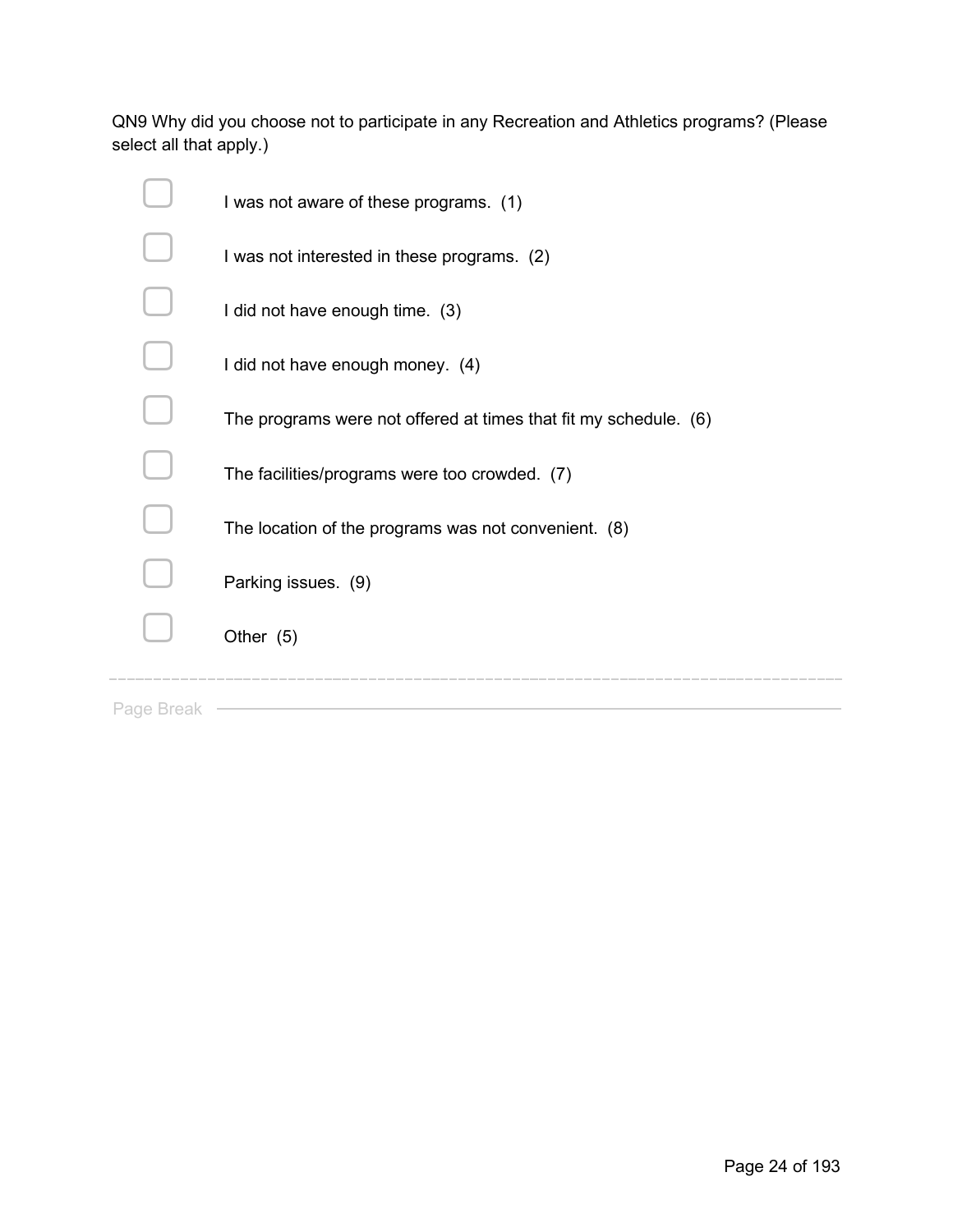

QN11 What recreation and/or athletic programs would you have participated in had they been offered? (Please select all that apply.)

|            | Badminton (1)                      |
|------------|------------------------------------|
|            | Kickboxing (15)                    |
|            | Rock Climbing (5)                  |
|            | Rowing / Sailing (6)               |
|            | Swimming (7)                       |
|            | Track and Field (9)                |
|            | Walking Group (10)                 |
|            | Volleyball (in Grass or Sand) (11) |
|            | Frisbee Golf (16)                  |
|            | Other (14)                         |
|            |                                    |
| Page Break |                                    |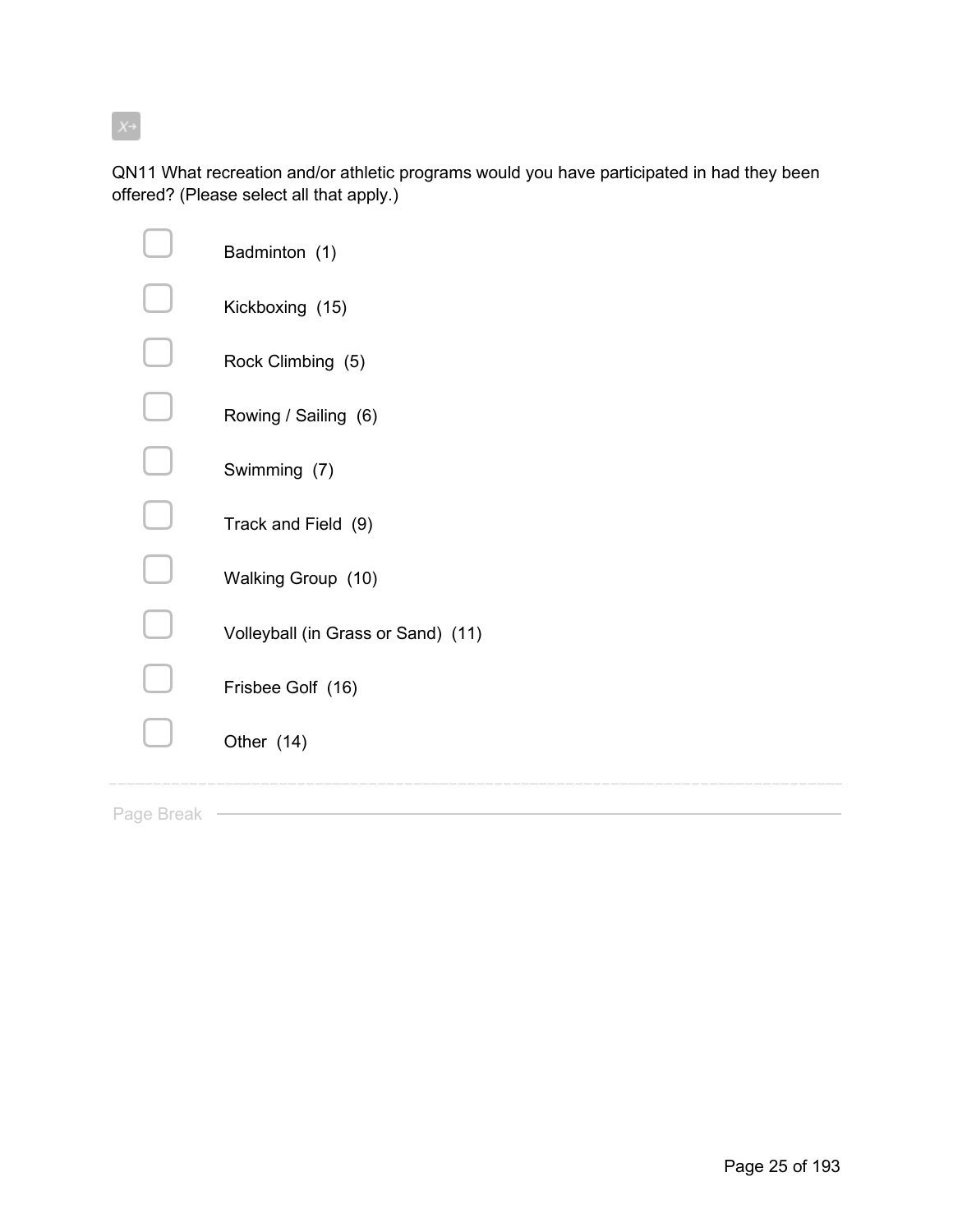c\_comservT Participation in Community Service Activities

In the questions below, please consider your participation in community service activities **during your time as a student at UC Merced**.

 $X \rightarrow$ 

c\_comserv1 What types of community service are you currently or have you participated in during your time as a student at UC Merced? (Select all that apply.)

|                                                                                                                             | Currently participating (1) | Have participated in the past<br>(2) |
|-----------------------------------------------------------------------------------------------------------------------------|-----------------------------|--------------------------------------|
| <b>Community Engagement</b><br>Center-related activities (e.g.,<br>MCP 10%, ICR, LWYL,<br>AmeriCorps) (c comserv1 1)        |                             |                                      |
| Club/Org related service<br>project (c comserv1 2)                                                                          |                             |                                      |
| One time service project<br>through The Community<br><b>Engagement Center</b><br>$(c \text{ conserv1 } 3)$                  |                             |                                      |
| National Day of Service (e.g.,<br>MLK Day, September 11th)<br>$(c \text{ conserv1 } 4)$                                     |                             |                                      |
| Campus wide initiatives (e.g.,<br>Meals for Families, Home for<br>the Holiday, Giving Tuesday)<br>$(c \text{ conserv1 } 5)$ |                             |                                      |
| Course related service or<br>Service Learning<br>$(c \text{ conserv1 } 6)$                                                  |                             |                                      |
| Self-directed independent<br>service (i.e., project of your<br>choice and making)<br>$(c \text{ conserv1 } 7)$              |                             |                                      |
| Other (please specify)<br>(c comserv1 8)                                                                                    |                             |                                      |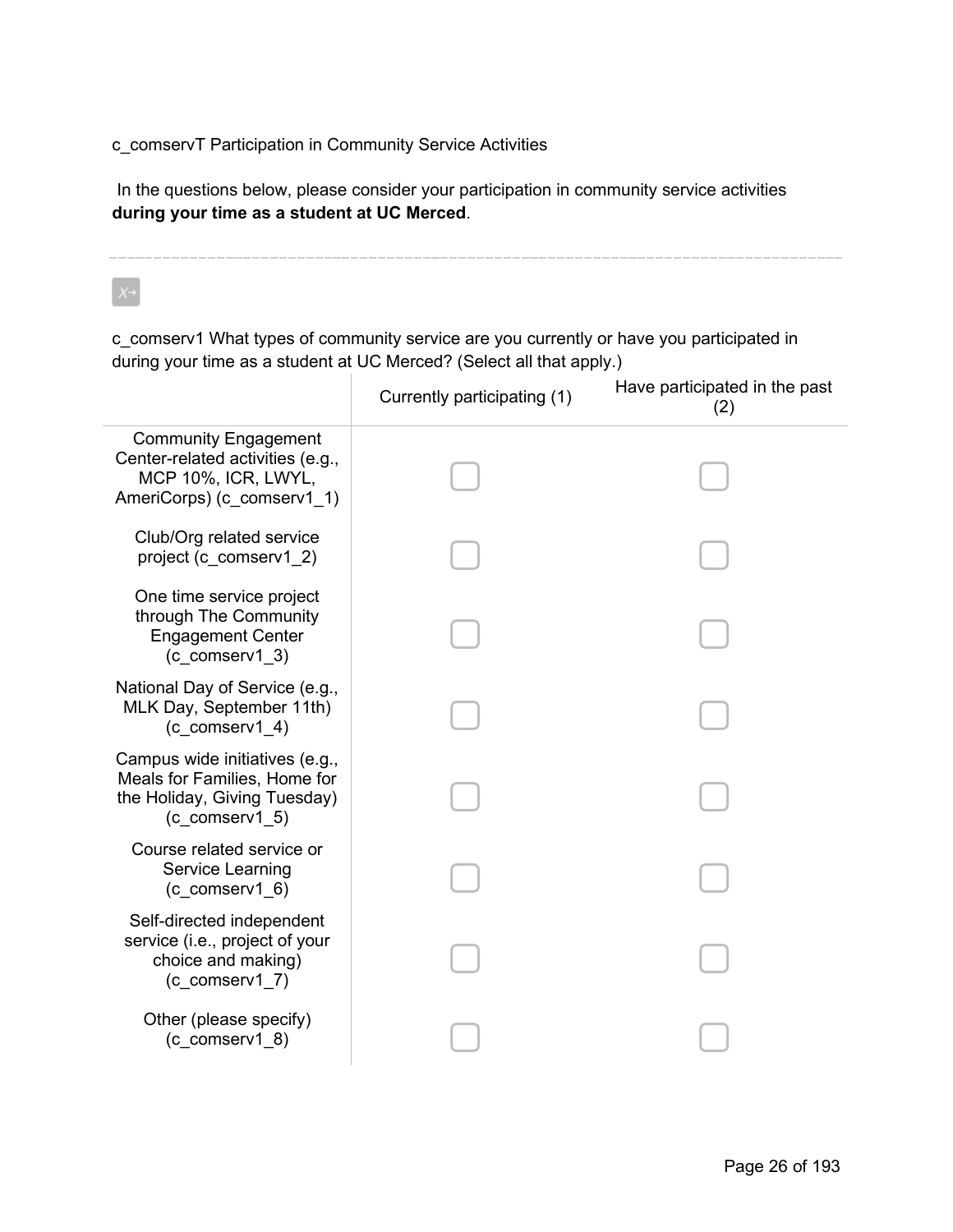Page Break –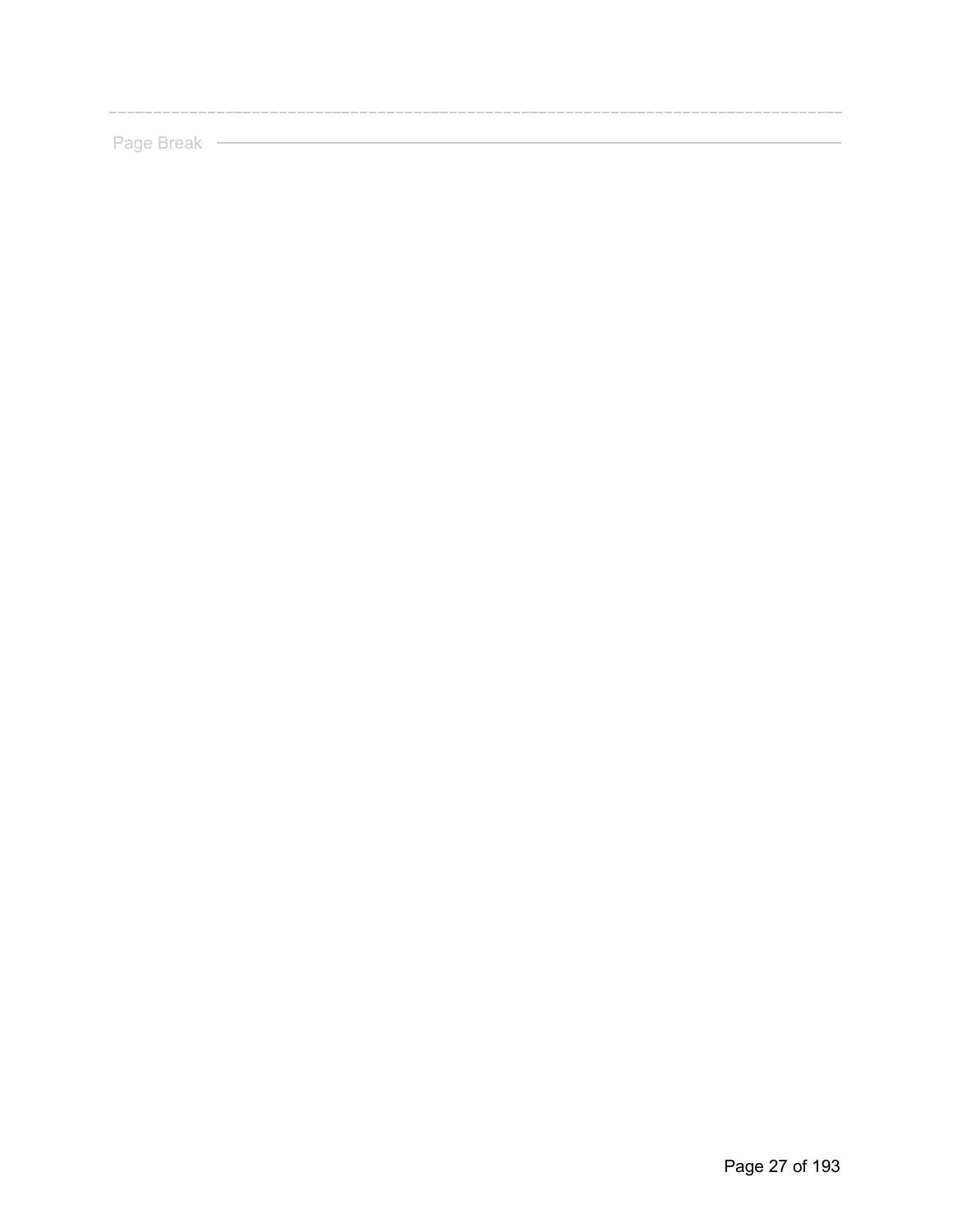$X\rightarrow$ 

c\_comserv2 Considering only the community service you participated in **during this past academic year**, how many hours did you participate **during a typical semester**?

 $\bigcirc$  0 hours per semester (0)  $\bigcirc$  1-5 hours per semester (1)  $\bigcirc$  6-10 hours per semester (2)  $\bigcirc$  11-15 hours per semester (3)  $\bigcirc$  16-20 hours per semester (4)  $\bigcirc$  21 or more hours per semester (5)

Page Break ——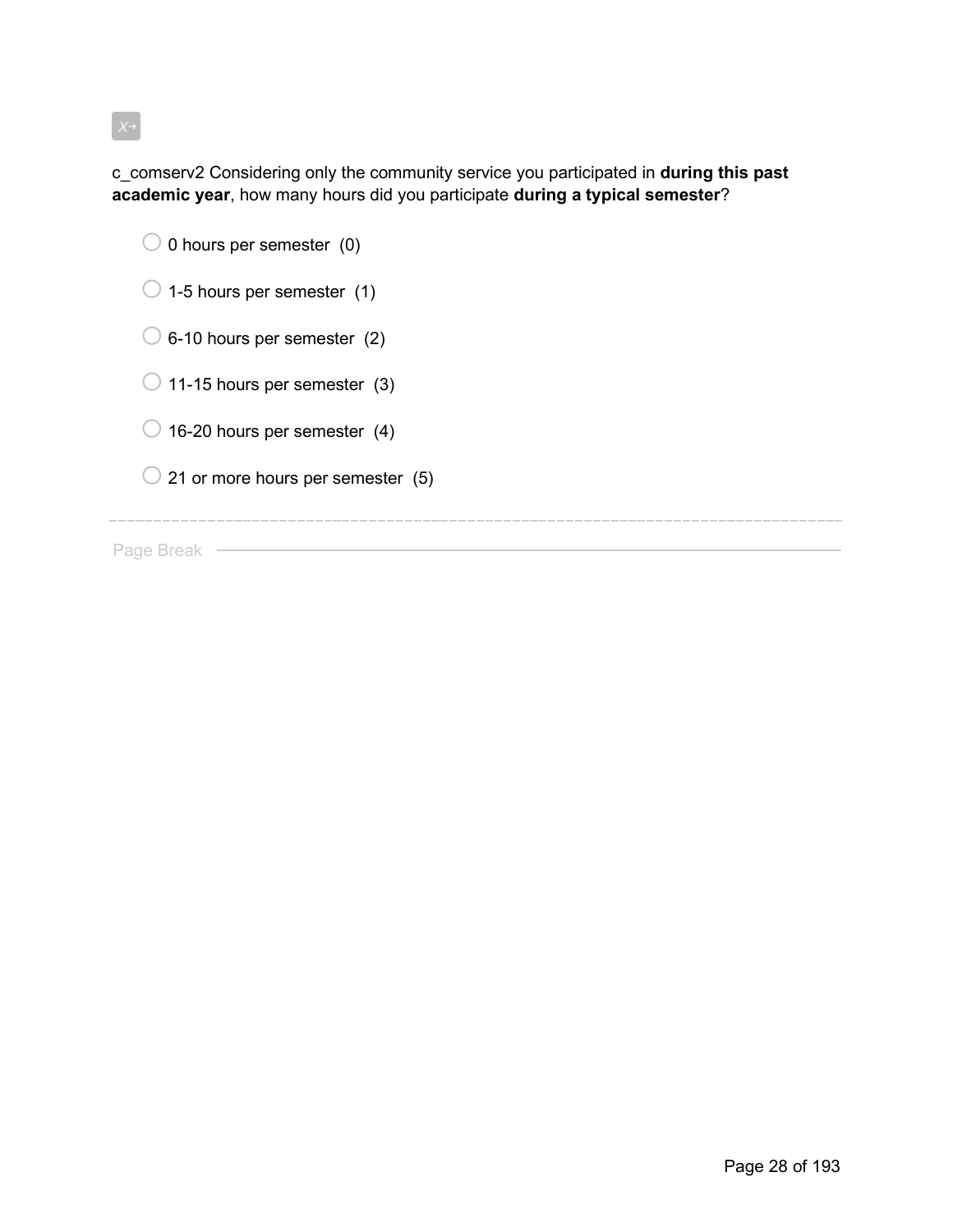|                                                                                                                                                                     | Not at all $(1)$ | A little $(2)$ | Somewhat (3) | Very much (4) |
|---------------------------------------------------------------------------------------------------------------------------------------------------------------------|------------------|----------------|--------------|---------------|
| Awareness of<br>community<br>needs/issues<br>$(c_{convserv3_1})$                                                                                                    |                  |                |              |               |
| Awareness of ways<br>to positively impact<br>community<br>needs/issues<br>$(c_{\text{conserv3}_2})$                                                                 |                  |                |              |               |
| Knowledge of my<br>values and interests<br>$(c_{convserv3_3)$                                                                                                       |                  |                |              |               |
| Appreciation for<br>individuals different<br>from myself (e.g.,<br>different cultural<br>background,<br>socioeconomic<br>status, etc.)<br>$(c_{\text{conserv3}_4})$ |                  |                |              |               |
| Ability to act in<br>ways that are<br>consistent with my<br>values<br>$(c_{\text{conserv3_5}})$                                                                     |                  |                |              |               |
| Awareness of<br>connections<br>between community<br>service and<br>academic<br>learning/coursework<br>$(c \ncomserv3 6)$                                            |                  |                |              |               |
| <b>Professional skills</b><br>$(c \ncomserv3 7)$                                                                                                                    |                  |                |              |               |
| Motivation to<br>engage in<br>community service<br>$(c_{conserv3_8})$                                                                                               |                  |                |              |               |

c\_comserv3 How much has your **community service experience at UC Merced** contributed to your knowledge and skills in the following areas?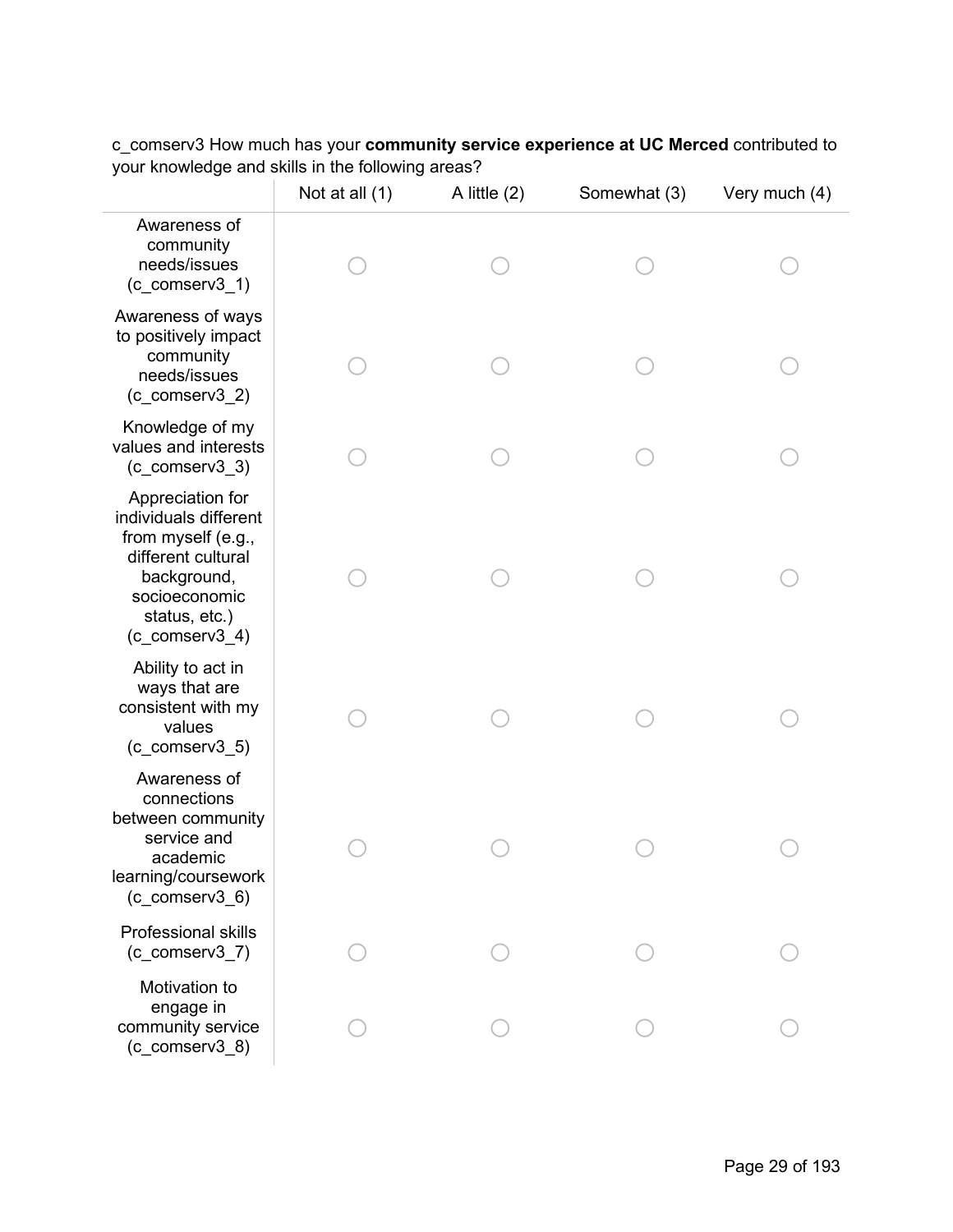**End of Block: Core - Activities & Services**

**Start of Block: Core - Alumni**

# T8 Your future as a UC Merced alum

Q28 Please let us know where we can contact you after graduation. We will use this contact information to follow up with you as a UC Merced alum and will not distribute it to anyone outside the UC Merced campus community. To protect the confidentiality of your responses, your name and contact information will not be associated with your responses to any questions in this survey other than the questions on this screen.

| City (4)                           |  |
|------------------------------------|--|
|                                    |  |
|                                    |  |
|                                    |  |
|                                    |  |
|                                    |  |
|                                    |  |
| Page Break ——————————————————————— |  |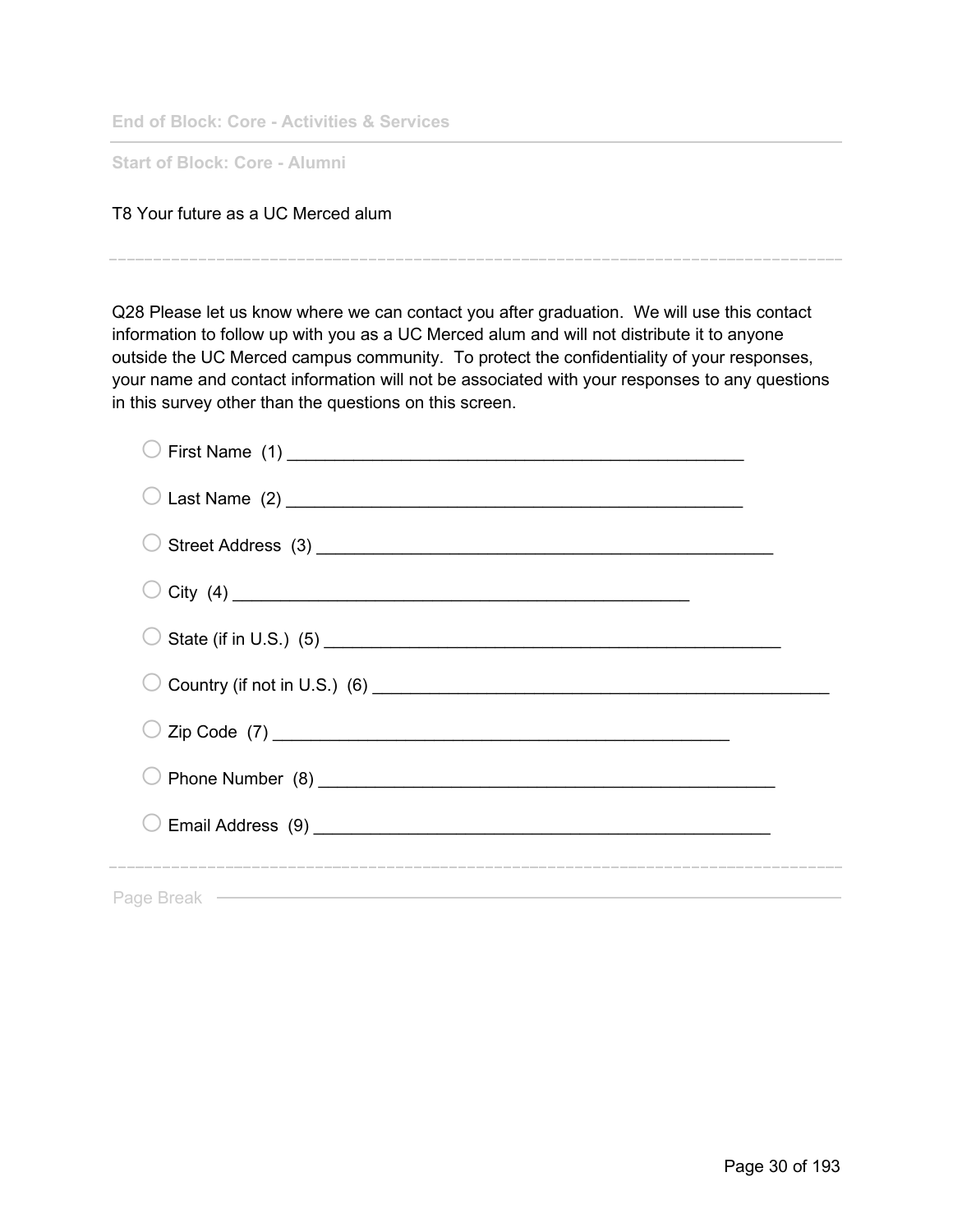

alum\_2

We would like to engage our alumni in activities that enrich the UC Merced student experience. Please select the activities listed below in which you would be interested in participating as well as whether you would like to participate on campus or virtually. Staff from UC Merced will follow up with you. (Select all that interest you.)

|                                                                                                                                    | On campus participation (1) | Virtual participation (2) |
|------------------------------------------------------------------------------------------------------------------------------------|-----------------------------|---------------------------|
| Panel discussion (e.g., career<br>advice panel) (1)                                                                                |                             |                           |
| Mentoring a current student or<br>alumna/us (2)                                                                                    |                             |                           |
| School/Academic Program<br>event $(3)$                                                                                             |                             |                           |
| Job/career fair event (5)                                                                                                          |                             |                           |
| Alumni networking/social<br>event $(6)$                                                                                            |                             |                           |
| Campus<br>performances/showcases (7)                                                                                               |                             |                           |
| Opportunities to connect with<br><b>UC Merced campus</b><br>leadership (e.g., Chancellor,<br>Vice Chancellors, Deans, etc.)<br>(9) |                             |                           |
| Serve on the Alumni<br>Association Board (4)                                                                                       |                             |                           |
| Other (please specify) (8)                                                                                                         |                             |                           |
|                                                                                                                                    |                             |                           |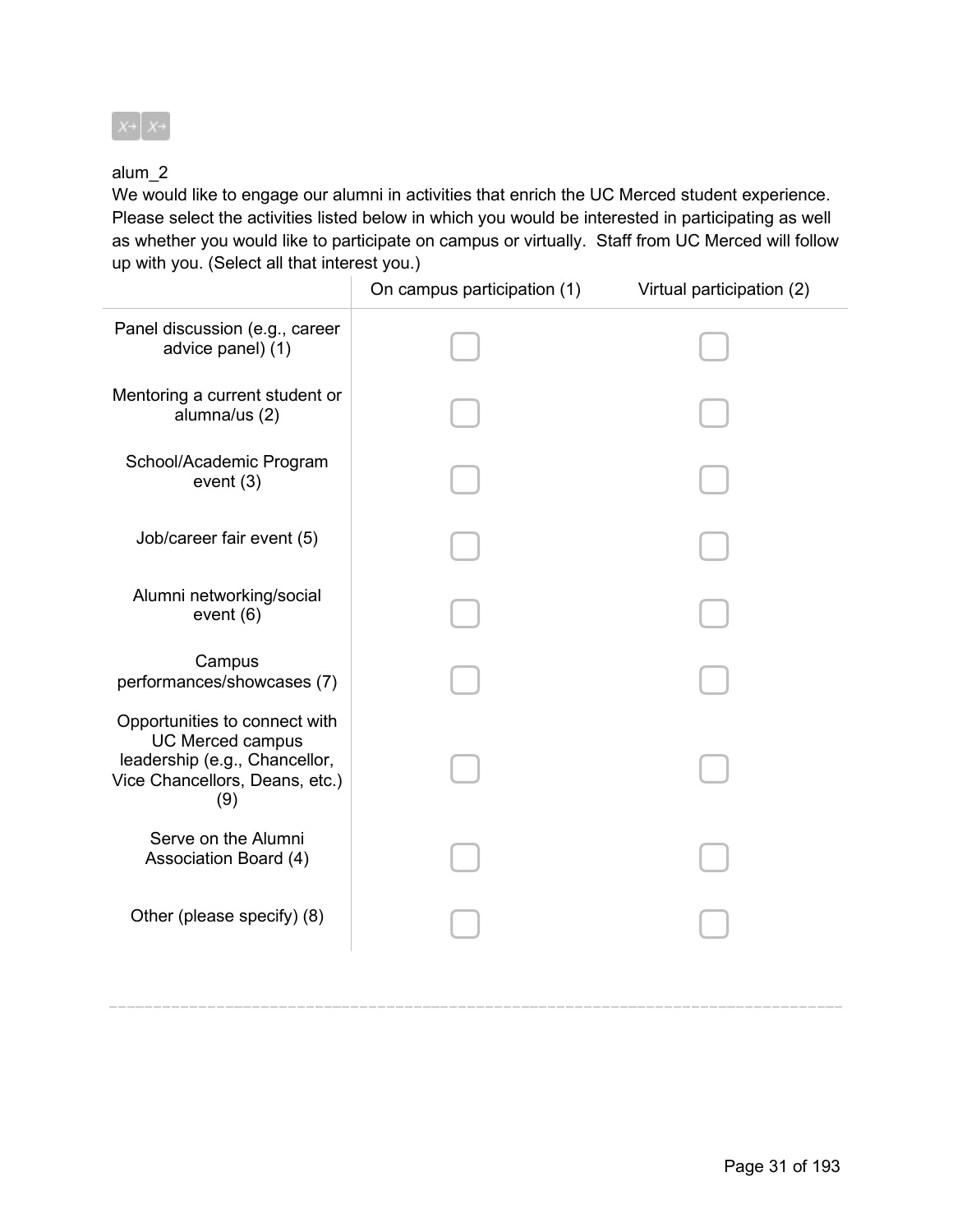Q211 Please select the on campus activities listed below in which you would be interested in participating and staff from UC Merced will follow up with you. (Select all that interest you.)

|  | Commencement (1)                       |
|--|----------------------------------------|
|  | Athletic games and sporting events (2) |
|  | Homecoming (3)                         |
|  | Bobcat Day (4)                         |
|  |                                        |

alum 3 Please select the regional activities in the area near where you live listed below in which you would be interested in participating and UC Merced staff will follow up with you. (Select all that interest you.)

| Opportunities to connect with current and prospective UC Merced students (1)                                       |
|--------------------------------------------------------------------------------------------------------------------|
| Networking and social events (6)                                                                                   |
| Career, professional, or educational events (2)                                                                    |
| Opportunities to connect with UC Merced campus leadership (e.g., Chancellor,<br>Vice Chancellors, Deans, etc.) (9) |
| Other (please specify) (8)                                                                                         |

# **End of Block: Core - Alumni**

#### **Start of Block: Core - Gen Ed**

title\_ge Your Educational Experience The rest of this survey asks about your educational experiences at UC Merced. The first set of questions asks about your general education experiences. General education curricula at UC Merced consist of Core 001 or Spark 001, Writing 010, and quantitative reasoning courses taken by all incoming freshmen in addition to course distribution requirements endorsed by our three Schools. Transfer students are not asked to answer the general education questions. The second set of questions asks about your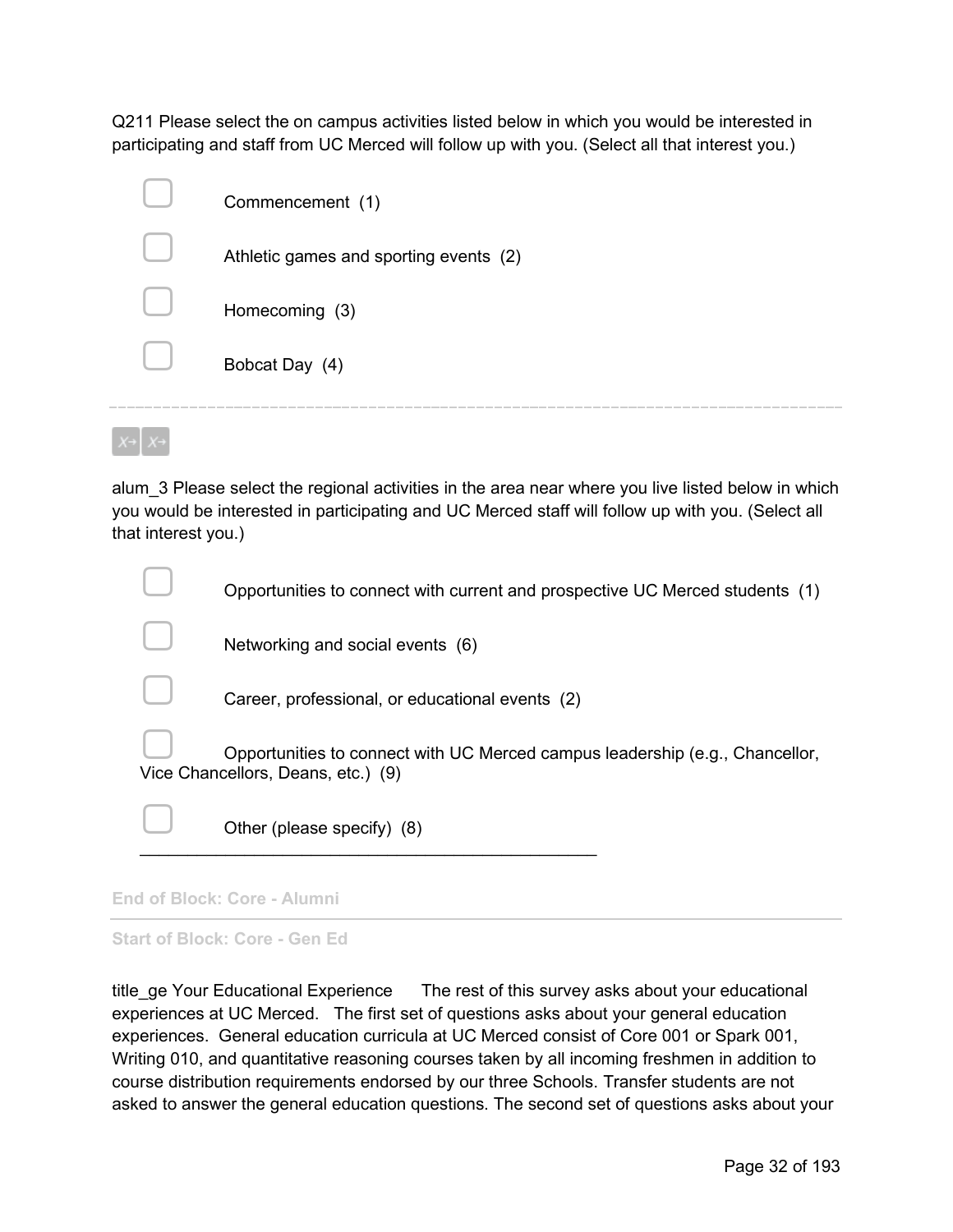experiences in your major(s) and minor(s), as applicable. These questions are asked of both transfer students and students who started at UC Merced as frosh.

Page Break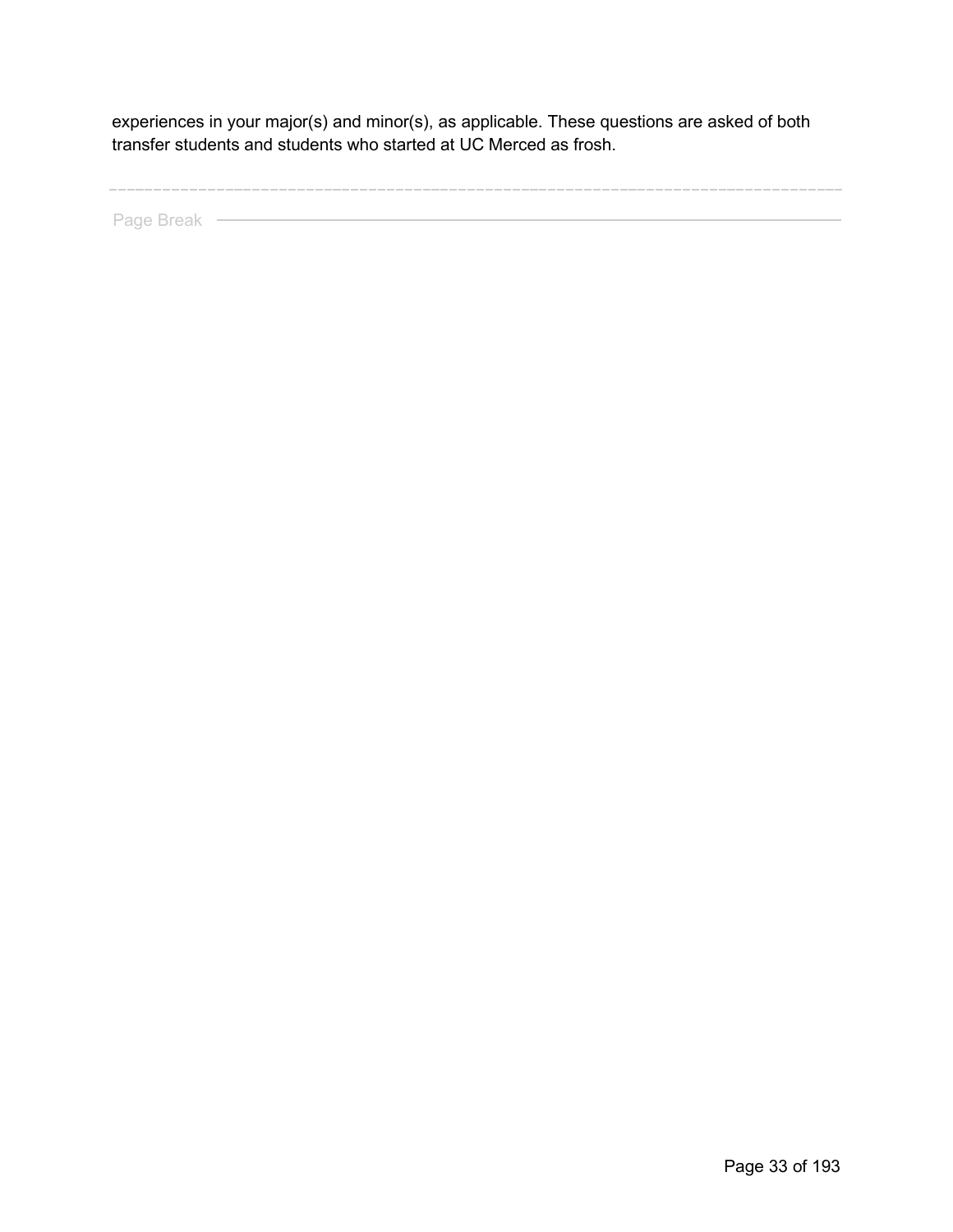*Display This Question:*

*If entering\_level = Frosh*

 $X \rightarrow X \rightarrow$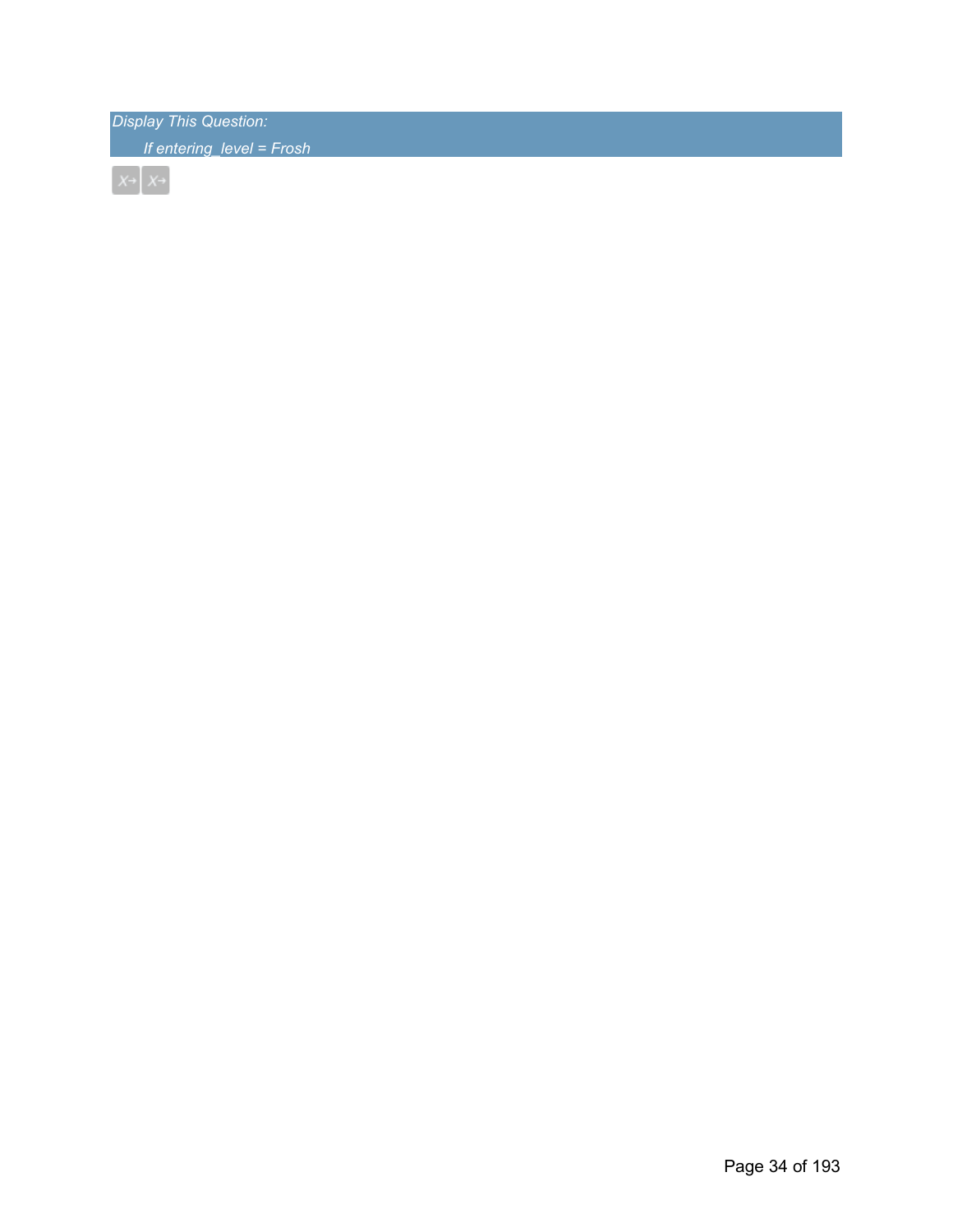c\_gened84 Please indicate your level of agreement with the following:

|                                                                                                                      | Strongly<br>Agree (5) | Agree (4) | Neither<br>Agree nor<br>Disagree (3) | Disagree (2) | Strongly<br>Disagree (1) |
|----------------------------------------------------------------------------------------------------------------------|-----------------------|-----------|--------------------------------------|--------------|--------------------------|
| communicate<br>effectively in<br>writing<br>$(c$ _gened $84$ _1)                                                     |                       |           |                                      |              |                          |
| communicate<br>effectively orally<br>$(c$ _gened $84$ _17)                                                           |                       |           |                                      |              |                          |
| work well with<br>others<br>$(c$ _gened $84$ <sup><math>2)</math></sup>                                              |                       |           |                                      |              |                          |
| engage in<br>research<br>$(c$ _gened $84$ _3)                                                                        |                       |           |                                      |              |                          |
| use analytical<br>tools from<br>scientific, social<br>scientific, and<br>humanistic<br>disciplines<br>(c_gened84_27) |                       |           |                                      |              |                          |
| interpret<br>quantitative<br>information<br>$(c$ _gened $84$ $_4)$                                                   |                       |           |                                      |              |                          |
| identify and<br>evaluate<br>sources of<br>information<br>$(c$ _gened $84$ _31)                                       |                       |           |                                      |              |                          |
| think critically<br>$(c$ _gened $84$ $_5)$                                                                           |                       |           |                                      |              |                          |
| respect and<br>value diverse<br>people and<br>perspectives<br>(c_gened84_28)                                         |                       |           |                                      |              |                          |

My General Education courses made an important contribution to my ability to ...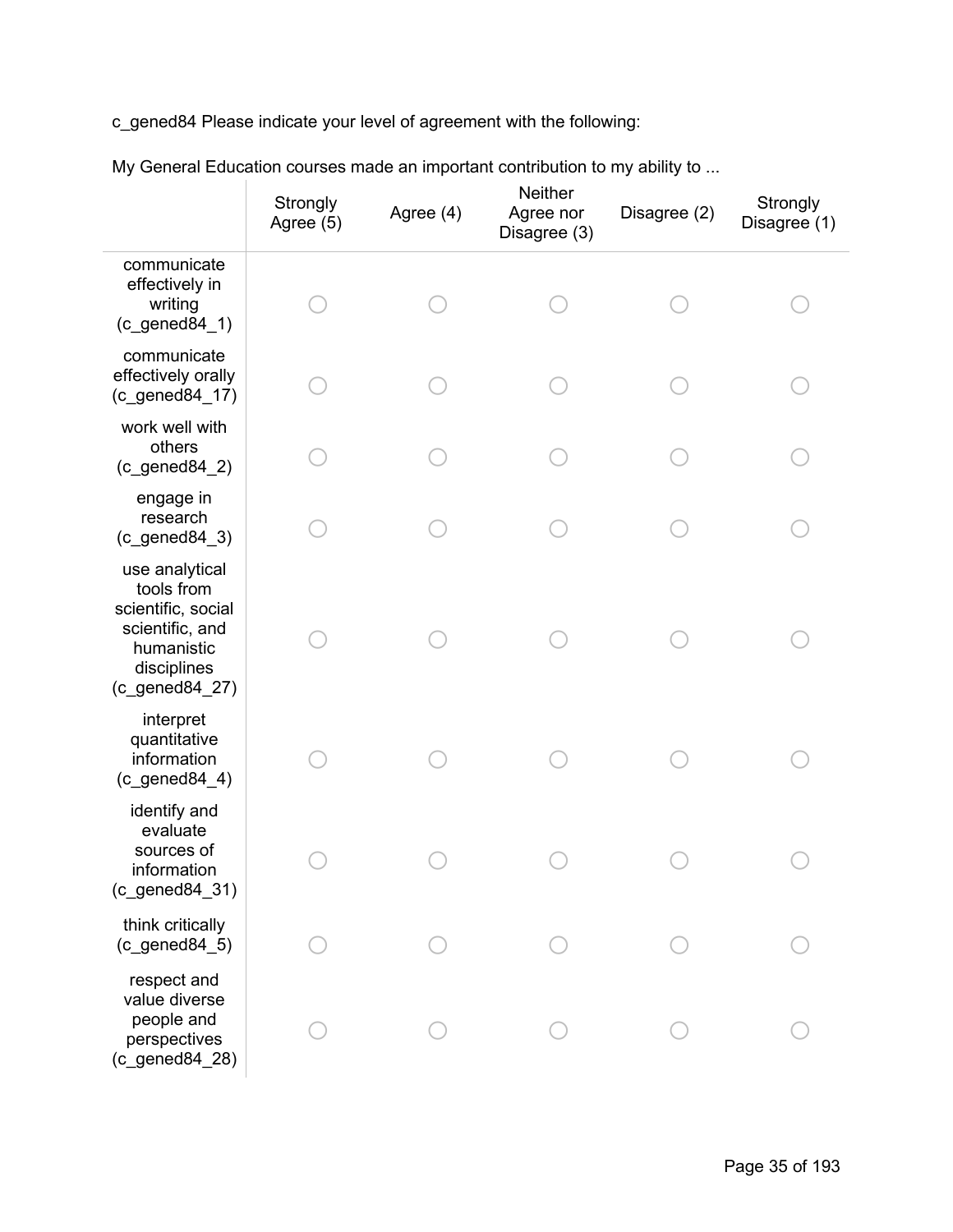| identify ways<br>belief systems,<br>social<br>structures, and<br>ways of thinking<br>interact<br>(c gened 84 29) |  |  |  |
|------------------------------------------------------------------------------------------------------------------|--|--|--|
| follow ethical<br>practices of<br>community and<br>profession<br>$(c$ _gened84 8)                                |  |  |  |
| understand my<br>role as a<br>member of an<br>academic<br>community<br>$(c$ gened 84 30)                         |  |  |  |

**End of Block: Core - Gen Ed**

**Start of Block: ENGR - All - Beginning**

*Display This Question: If degree\_school1 = E Or degree\_school2 = E Or minor\_ENG = 1*

# t\_engr **Engineering Majors and Minors**

Please answer the following questions about your experiences in the School of Engineering.

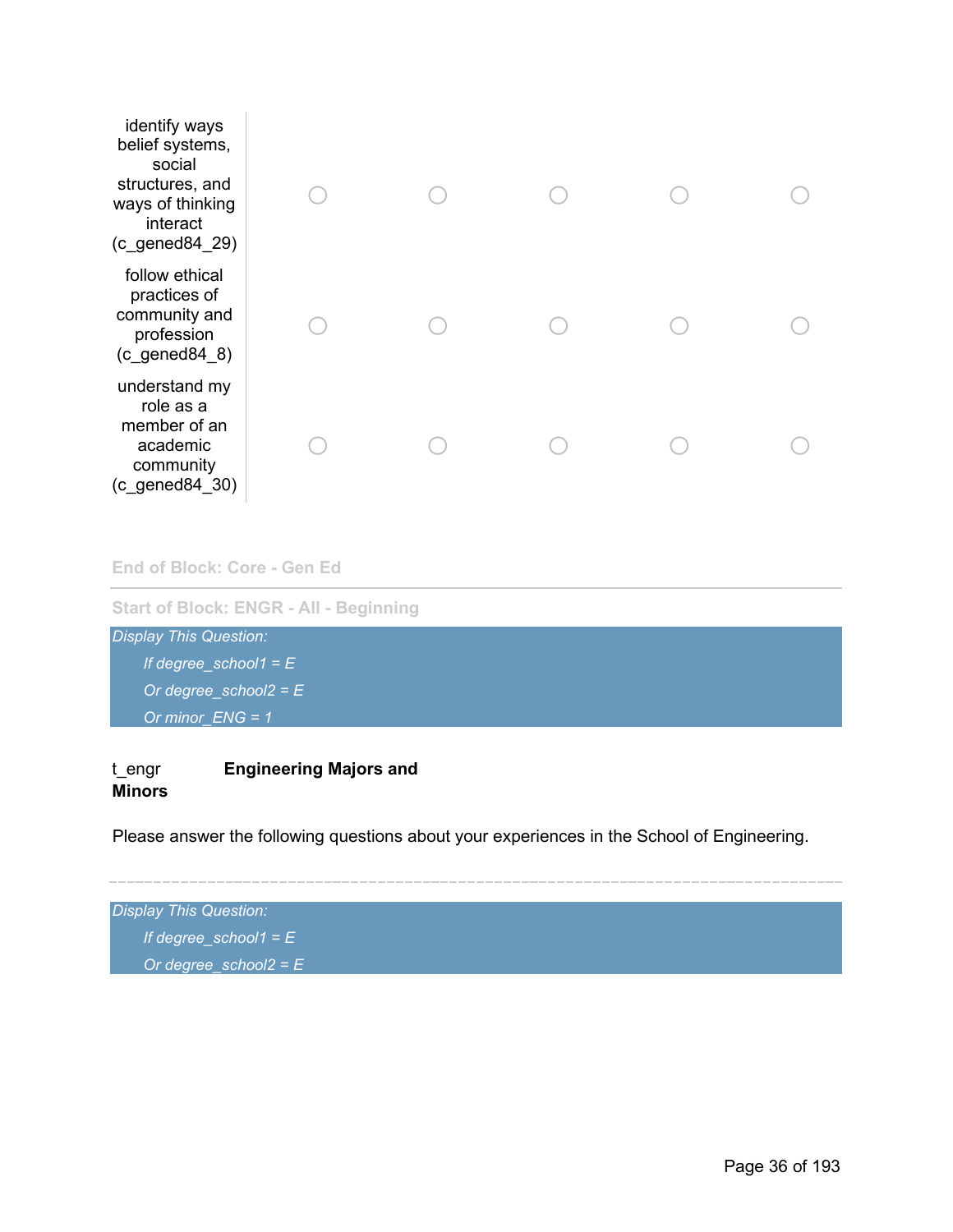e all01 I have taken the Fundamentals of Engineering exam.

 $\bigcirc$  Yes (1)  $\bigcirc$  No (2)

| <b>Display This Question:</b>                              |  |
|------------------------------------------------------------|--|
|                                                            |  |
| If I have taken the Fundamentals of Engineering exam. = No |  |

e all01a Do you plan to take the Fundamentals of Engineering exam within two years of graduation?

 $\bigcirc$  Yes (1)

 $\bigcirc$  No (2)

*Display This Question:*

*If I have taken the Fundamentals of Engineering exam. = Yes*

e all01b Do you plan to take the Professional Engineering exam after obtaining appropriate work experience?

 $\bigcirc$  Yes (1)  $\bigcirc$  No (2)



e\_all02 Have you decided to pursue or are you considering pursuit of an advanced degree (MS, MBA, etc.) in the next 5 years?

 $\bigcirc$  Yes (1)  $\bigcirc$  No (2)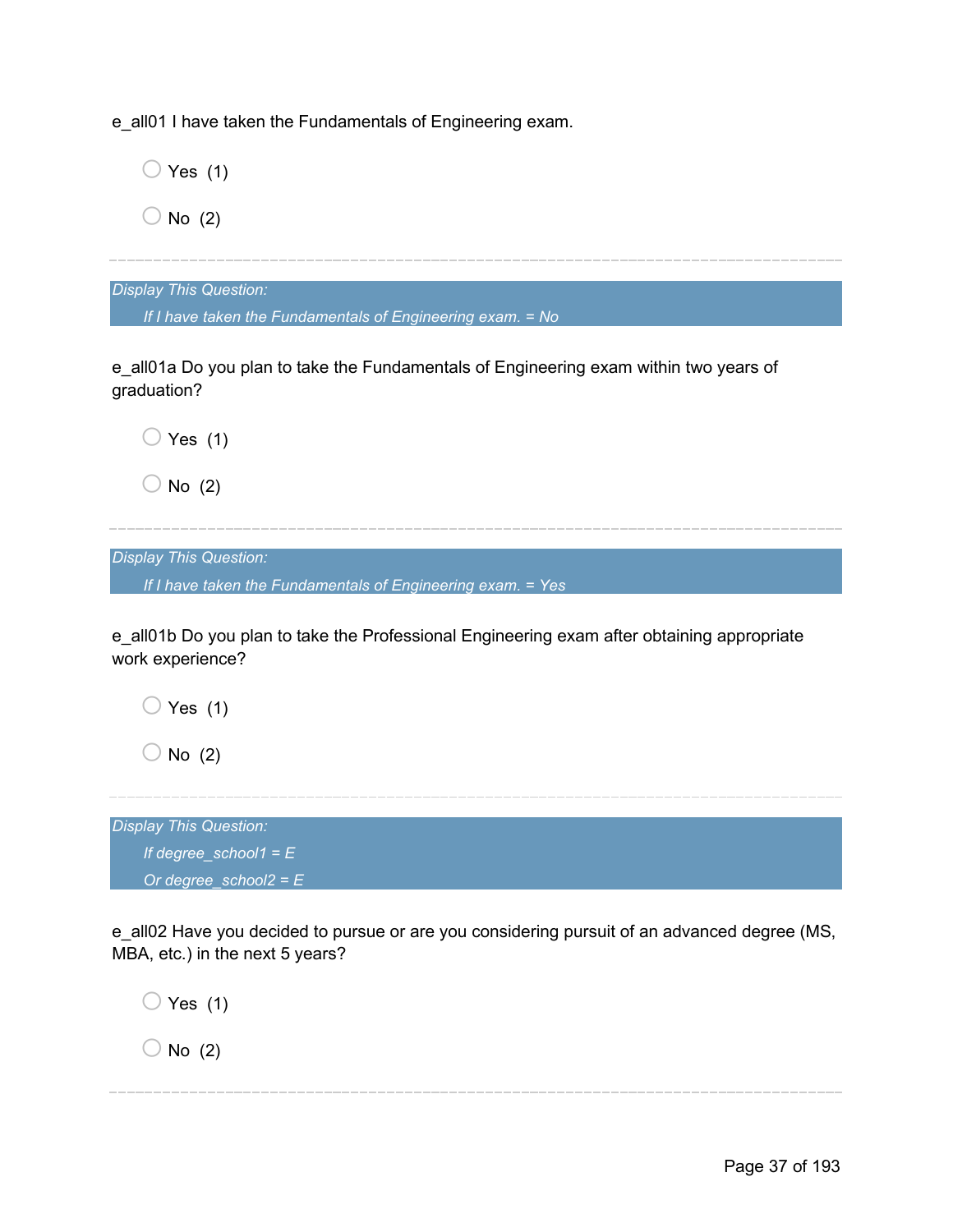```
Display This Question:
If degree_school1 = E
Or degree_school2 = E
```
e\_all04 Were you a student member of, and did you participate in, at least one engineering society professional organization on campus?

| Display This Question: |
|------------------------|
|                        |
| $\bigcirc$ No (2)      |
| $\bigcirc$ Yes (1)     |

*If Were you a student member of, and did you participate in, at least one engineering society professio... = Yes*

\_\_\_\_\_\_\_\_\_\_\_\_\_\_\_\_\_\_\_\_\_\_\_\_\_\_\_\_\_\_\_\_\_\_\_\_\_\_\_\_\_\_\_\_\_\_\_\_\_\_\_\_\_\_\_\_\_\_\_\_\_\_\_\_

\_\_\_\_\_\_\_\_\_\_\_\_\_\_\_\_\_\_\_\_\_\_\_\_\_\_\_\_\_\_\_\_\_\_\_\_\_\_\_\_\_\_\_\_\_\_\_\_\_\_\_\_\_\_\_\_\_\_\_\_\_\_\_\_

\_\_\_\_\_\_\_\_\_\_\_\_\_\_\_\_\_\_\_\_\_\_\_\_\_\_\_\_\_\_\_\_\_\_\_\_\_\_\_\_\_\_\_\_\_\_\_\_\_\_\_\_\_\_\_\_\_\_\_\_\_\_\_\_

\_\_\_\_\_\_\_\_\_\_\_\_\_\_\_\_\_\_\_\_\_\_\_\_\_\_\_\_\_\_\_\_\_\_\_\_\_\_\_\_\_\_\_\_\_\_\_\_\_\_\_\_\_\_\_\_\_\_\_\_\_\_\_\_

\_\_\_\_\_\_\_\_\_\_\_\_\_\_\_\_\_\_\_\_\_\_\_\_\_\_\_\_\_\_\_\_\_\_\_\_\_\_\_\_\_\_\_\_\_\_\_\_\_\_\_\_\_\_\_\_\_\_\_\_\_\_\_\_

e all04a Which engineering society professional organization(s) did you participate in? (Please list all.)

*Display This Question:*

*If Were you a student member of, and did you participate in, at least one engineering society professio... = Yes*

\_\_\_\_\_\_\_\_\_\_\_\_\_\_\_\_\_\_\_\_\_\_\_\_\_\_\_\_\_\_\_\_\_\_\_\_\_\_\_\_\_\_\_\_\_\_\_\_\_\_\_\_\_\_\_\_\_\_\_\_\_\_\_\_

\_\_\_\_\_\_\_\_\_\_\_\_\_\_\_\_\_\_\_\_\_\_\_\_\_\_\_\_\_\_\_\_\_\_\_\_\_\_\_\_\_\_\_\_\_\_\_\_\_\_\_\_\_\_\_\_\_\_\_\_\_\_\_\_

\_\_\_\_\_\_\_\_\_\_\_\_\_\_\_\_\_\_\_\_\_\_\_\_\_\_\_\_\_\_\_\_\_\_\_\_\_\_\_\_\_\_\_\_\_\_\_\_\_\_\_\_\_\_\_\_\_\_\_\_\_\_\_\_

\_\_\_\_\_\_\_\_\_\_\_\_\_\_\_\_\_\_\_\_\_\_\_\_\_\_\_\_\_\_\_\_\_\_\_\_\_\_\_\_\_\_\_\_\_\_\_\_\_\_\_\_\_\_\_\_\_\_\_\_\_\_\_\_

e all04b How did these engineering society professional organizations influence your university experience?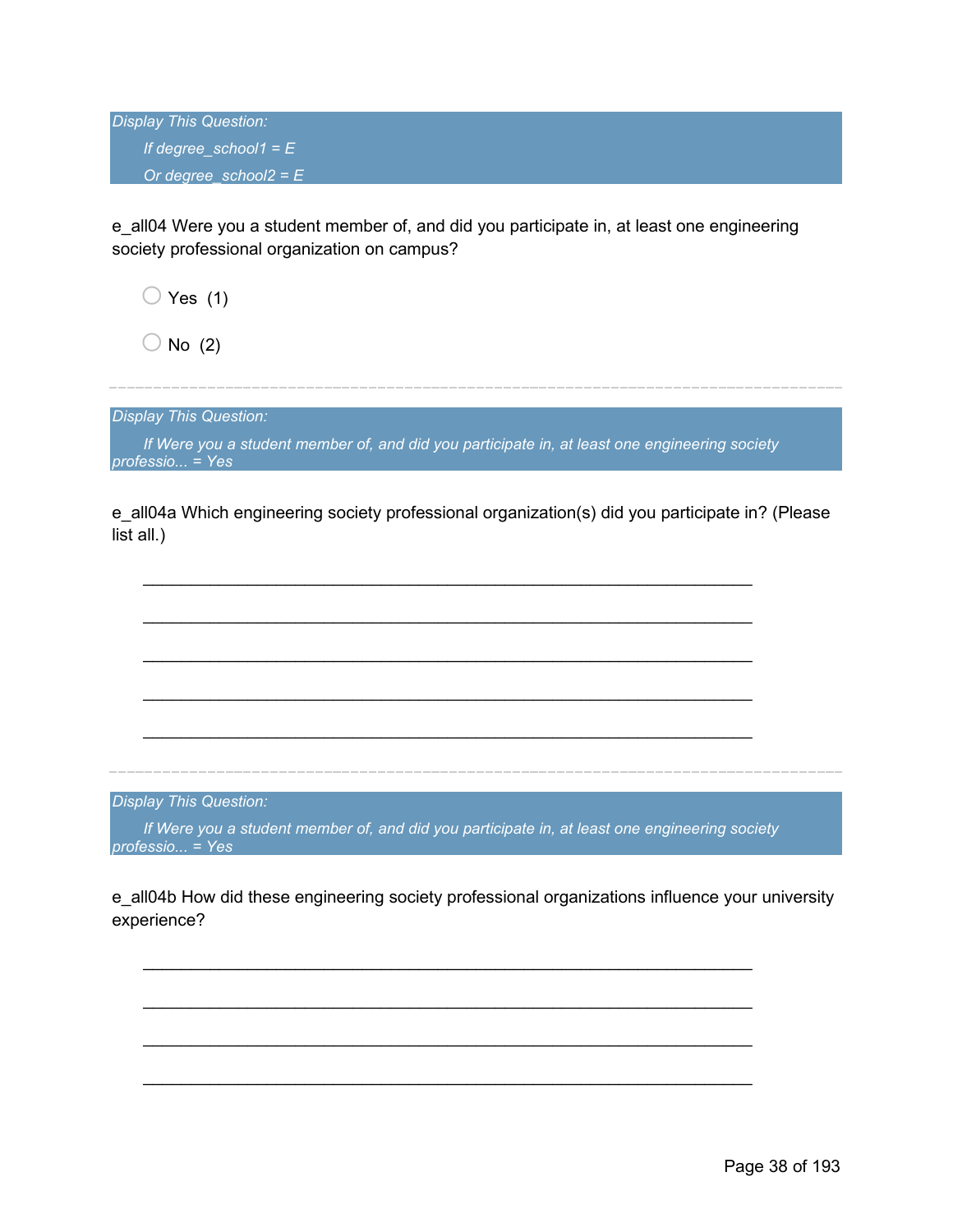*Display This Question: If degree\_school1 = E Or degree\_school2 = E*

#### e all05 Please select yes or no for the following statements:

|                                                                                                                                                                                                                                      | Yes $(1)$ | No(2) |
|--------------------------------------------------------------------------------------------------------------------------------------------------------------------------------------------------------------------------------------|-----------|-------|
| I believe it is important to stay<br>informed on current<br>engineering topics, reading<br>books, articles, and<br>engineering websites. (1)                                                                                         |           |       |
| I plan to become a full<br>member in an engineering<br>society after graduation. (2)                                                                                                                                                 |           |       |
| My undergraduate education<br>at UC Merced, School of<br>Engineering has adequately<br>prepared me to use my time<br>management and<br>interpersonal communication<br>skills to become a successful<br>engineering professional. (3) |           |       |
| My undergraduate education<br>at UC Merced, School of<br>Engineering has adequately<br>prepared me to use my skills<br>and techniques for<br>information-gathering to<br>become a successful<br>engineering professional. (4)        |           |       |
| My total undergraduate<br>instruction and guidance at<br>UC Merced, School of<br>Engineering has adequately<br>prepared me to become a<br>successful engineering<br>professional. (5)                                                |           |       |

\_\_\_\_\_\_\_\_\_\_\_\_\_\_\_\_\_\_\_\_\_\_\_\_\_\_\_\_\_\_\_\_\_\_\_\_\_\_\_\_\_\_\_\_\_\_\_\_\_\_\_\_\_\_\_\_\_\_\_\_\_\_\_\_

**End of Block: ENGR - All - Beginning**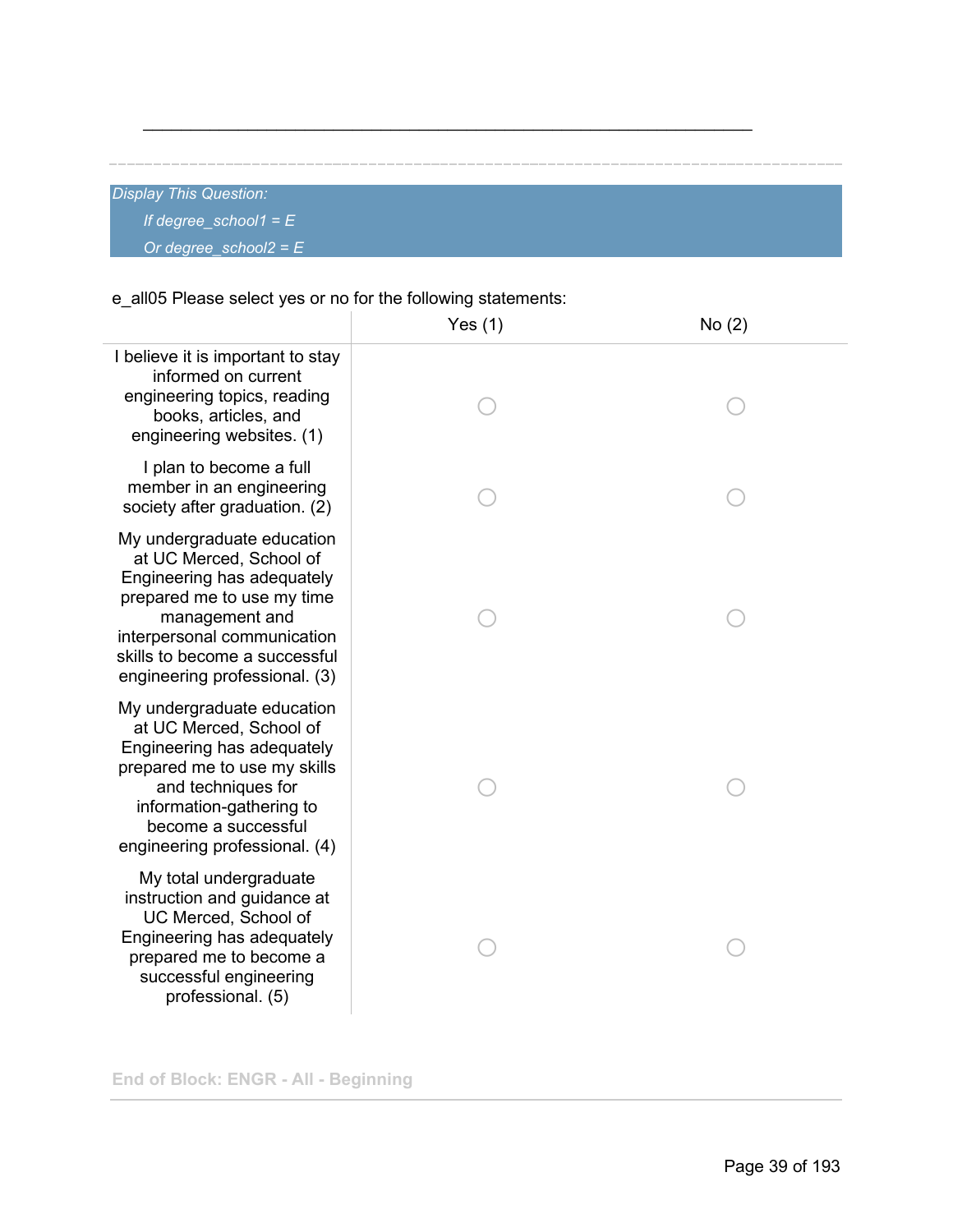**Start of Block: ENGR - Bioengineering Major**

*Display This Question: If degree\_major1 = BENG Or degree\_major2 = BENG*

# e\_beng01 **Bioengineering**

Our records indicate that you are majoring in Bioengineering. Is this correct?

|    | No $(1)$                      |                                                                                                      |
|----|-------------------------------|------------------------------------------------------------------------------------------------------|
|    | Yes $(2)$                     |                                                                                                      |
|    |                               |                                                                                                      |
|    | <b>Display This Question:</b> |                                                                                                      |
|    | If degree major1 = BENG       |                                                                                                      |
| No |                               | And Bioengineering Our records indicate that you are majoring in Bioengineering. Is this correct? != |
|    | Or degree $major2 = BENG$     |                                                                                                      |
| No |                               | And Bioengineering Our records indicate that you are majoring in Bioengineering. Is this correct? != |

e\_beng02 Please rate yourself on the skills and knowledge in the following statements. Please give yourself two different scores, one score for when you started studying at UC Merced, and a second score for today.

| When you started at UC Merced |                          |               |            | Todav  |                                                                      |                      |                          |
|-------------------------------|--------------------------|---------------|------------|--------|----------------------------------------------------------------------|----------------------|--------------------------|
| Highly<br>proficient          | Moderately<br>proficient | Barely<br>(3) | Not<br>(4) | Highly | Moderately<br>proficient proficient proficient proficient proficient | <b>Barely</b><br>(3) | Not  <br>proficie<br>(4) |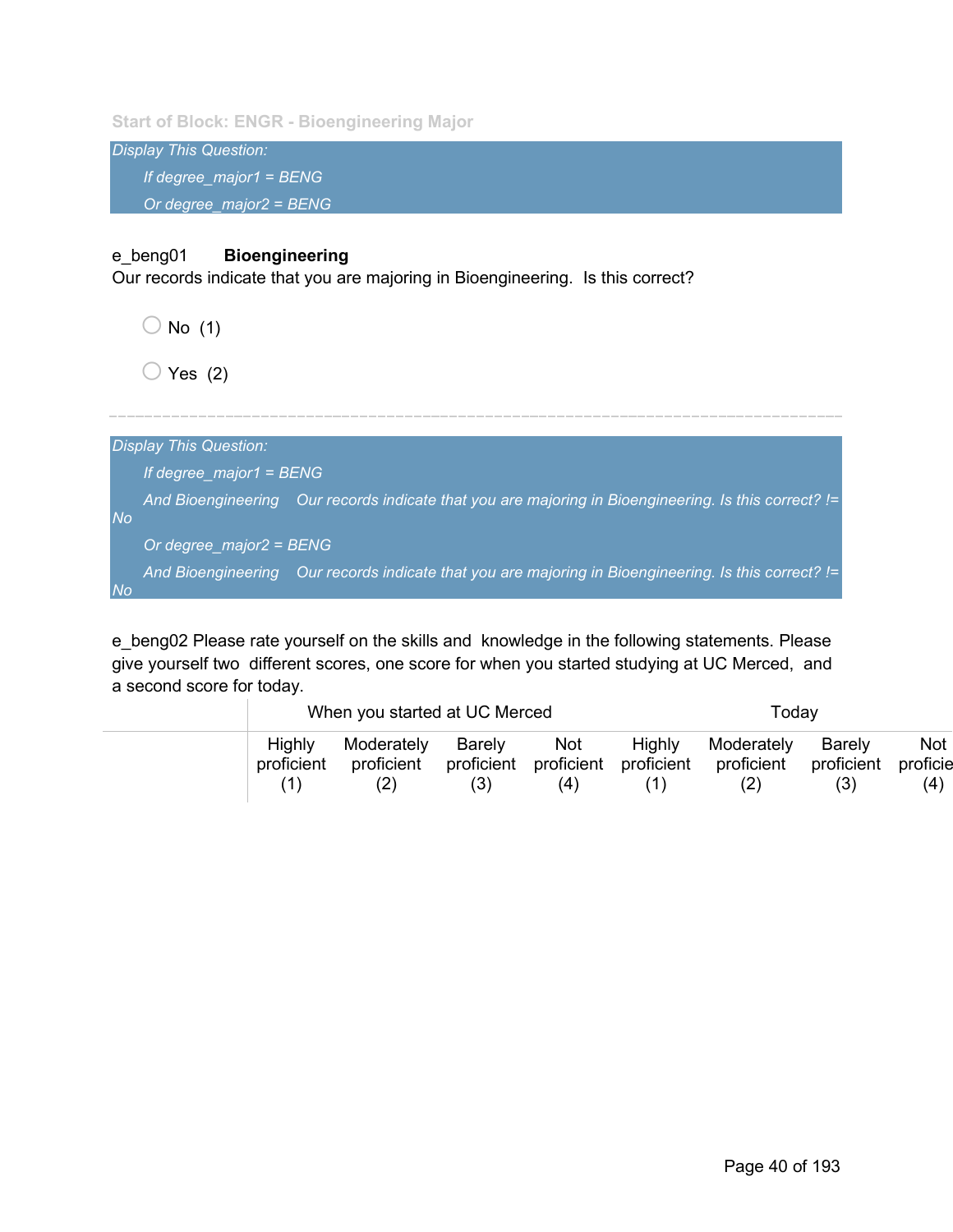Ability to identify, formulate, and solve complex engineering problems by applying principles of engineering, science, and mathematics. (e\_beng02\_18) An ability to apply

engineering design to produce solutions that meet specified needs with consideration of public health, safety, and welfare, as well as global, cultural, social, environmental, and economic factors. (e\_beng02\_19)

An ability to communicate effectively with a range of audiences. (e\_beng02\_20)

An ability to recognize ethical and professional responsibilities in engineering situations and make informed judgements, which must consider the impact of

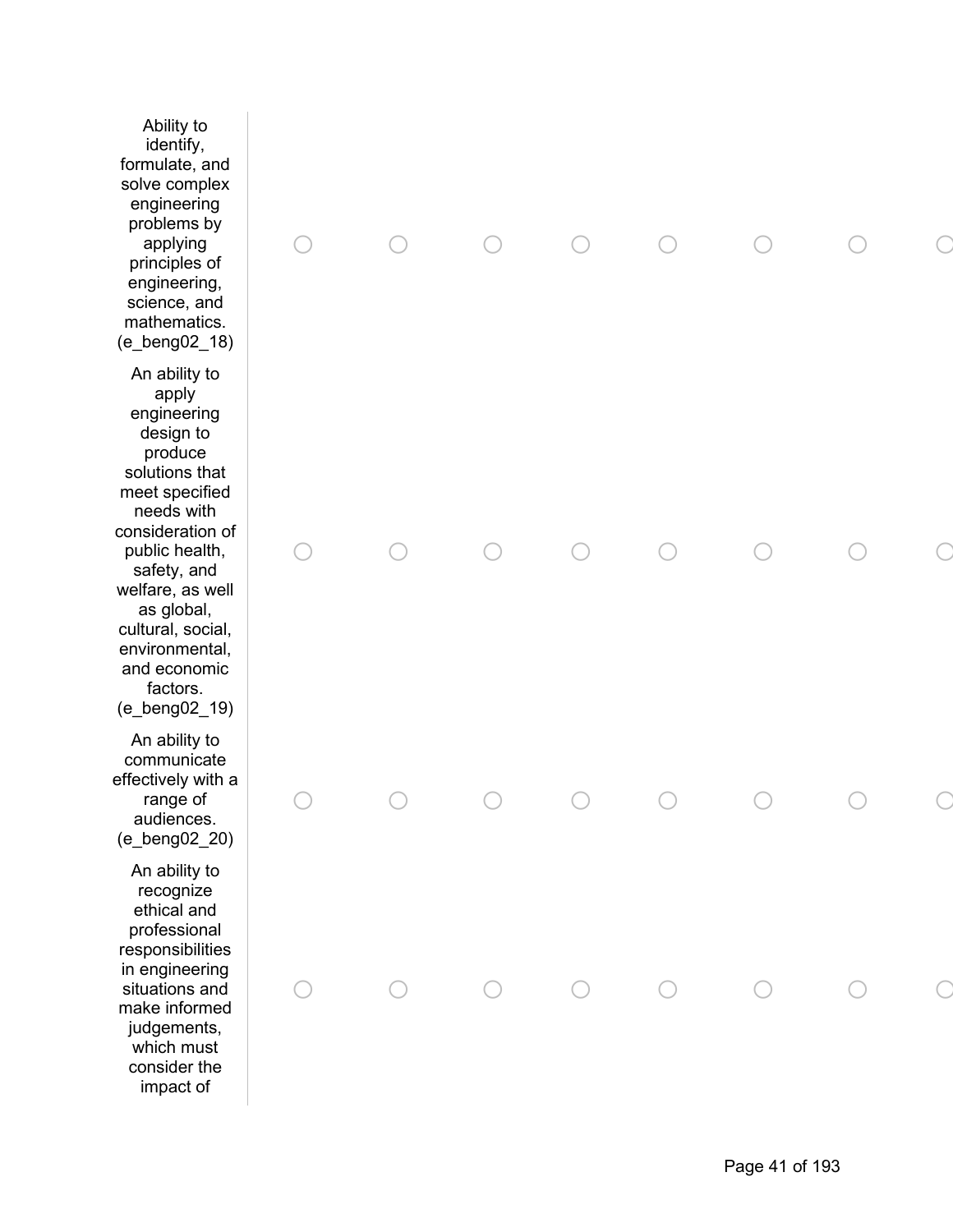engineering solutions in global, economic, environmental, and societal contexts. (e\_beng02\_21) An ability to function effectively on a team whose members together provide leadership, create a collaborative and inclusive environment, establish goals, plan tasks, and meet objectives.

An ability to develop and conduct appropriate experimentation, analyze and interpret data, and use engineering judgment to draw conclusions. (e\_beng02\_23)

(e\_beng02\_22)

An ability to acquire and apply new knowledge as needed, using appropriate learning strategies. (e\_beng02\_24)

| $\begin{matrix} \circ & \circ & \circ & \circ & \circ & \circ & \circ \end{matrix} \qquad \begin{matrix} \circ & \circ & \circ & \circ & \circ & \circ \end{matrix}$ |  |  |  |
|----------------------------------------------------------------------------------------------------------------------------------------------------------------------|--|--|--|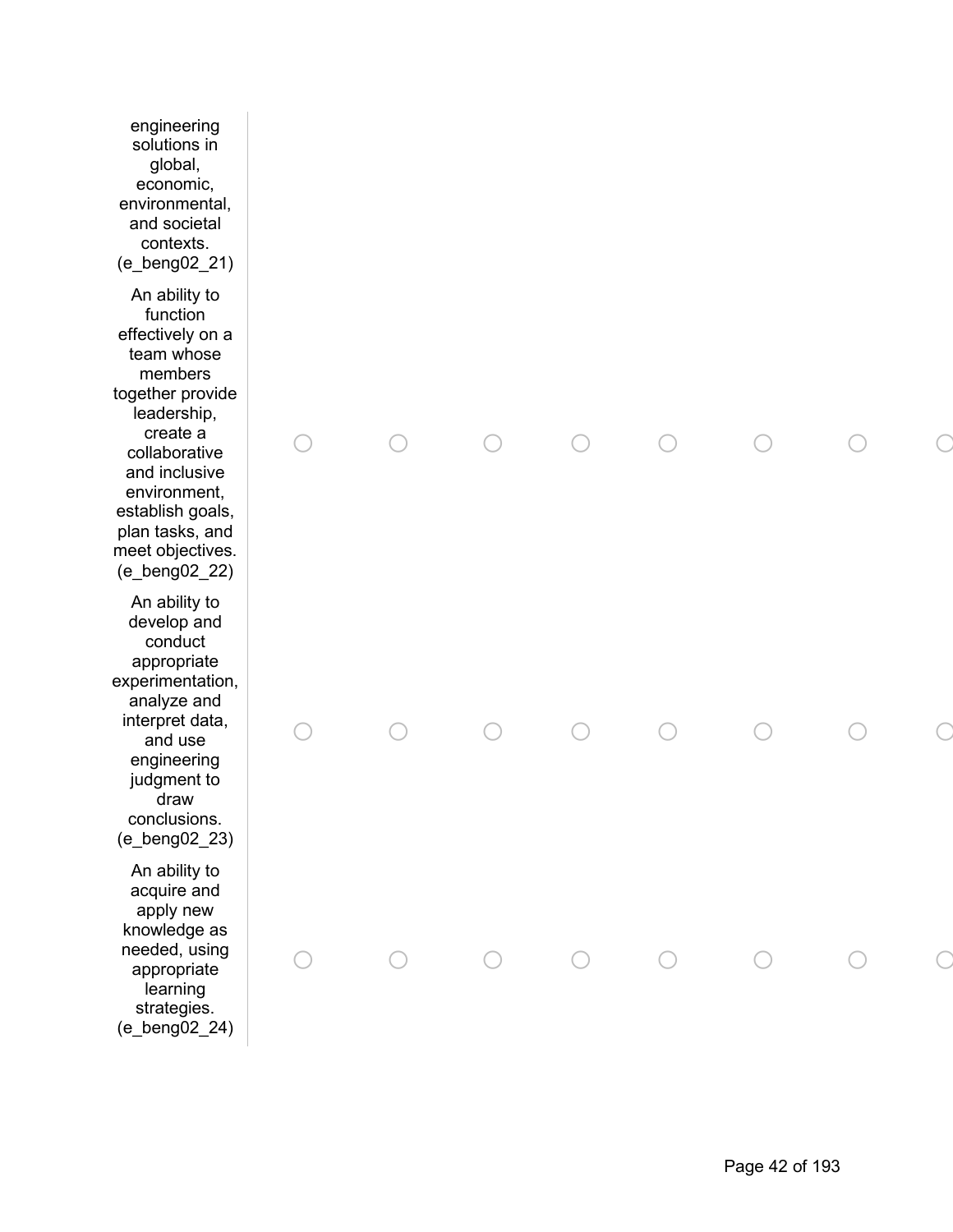**End of Block: ENGR - Bioengineering Major**

**Start of Block: ENGR - Computer Science Major**

*Display This Question: If degree\_major1 = CSE*

*Or degree\_major2 = CSE*

### e\_cse01 **Computer Science and Engineering**

 Our records indicate that you are majoring in Computer Science and Engineering. Is this correct?

 $\bigcirc$  No (1)

 $\bigcirc$  Yes (2)

| <b>Display This Question:</b>                                  |                                                        |
|----------------------------------------------------------------|--------------------------------------------------------|
| If degree_major1 = CSE                                         |                                                        |
| <b>And Computer Science and Engineering</b><br>  Science != No | Our records indicate that you are majoring in Computer |
| Or degree $major2 = CSE$                                       |                                                        |
| <b>And Computer Science and Engineering</b><br>Science! = No   | Our records indicate that you are majoring in Computer |

e\_cse02 Please rate yourself on the skills and knowledge in the following statements. Please give yourself two different scores, one score for when you started studying at UC Merced, and a second score for today.

| When you started at UC Merced |                                 |     |            | Todav  |                                                                  |                                        |                   |
|-------------------------------|---------------------------------|-----|------------|--------|------------------------------------------------------------------|----------------------------------------|-------------------|
| Highly<br>proficient          | Moderately Barely<br>proficient | (3) | Not<br>(4) | Highly | Moderately<br>proficient proficient proficient proficient<br>(2) | Barely<br>proficient proficient<br>(3) | <b>Not</b><br>(4) |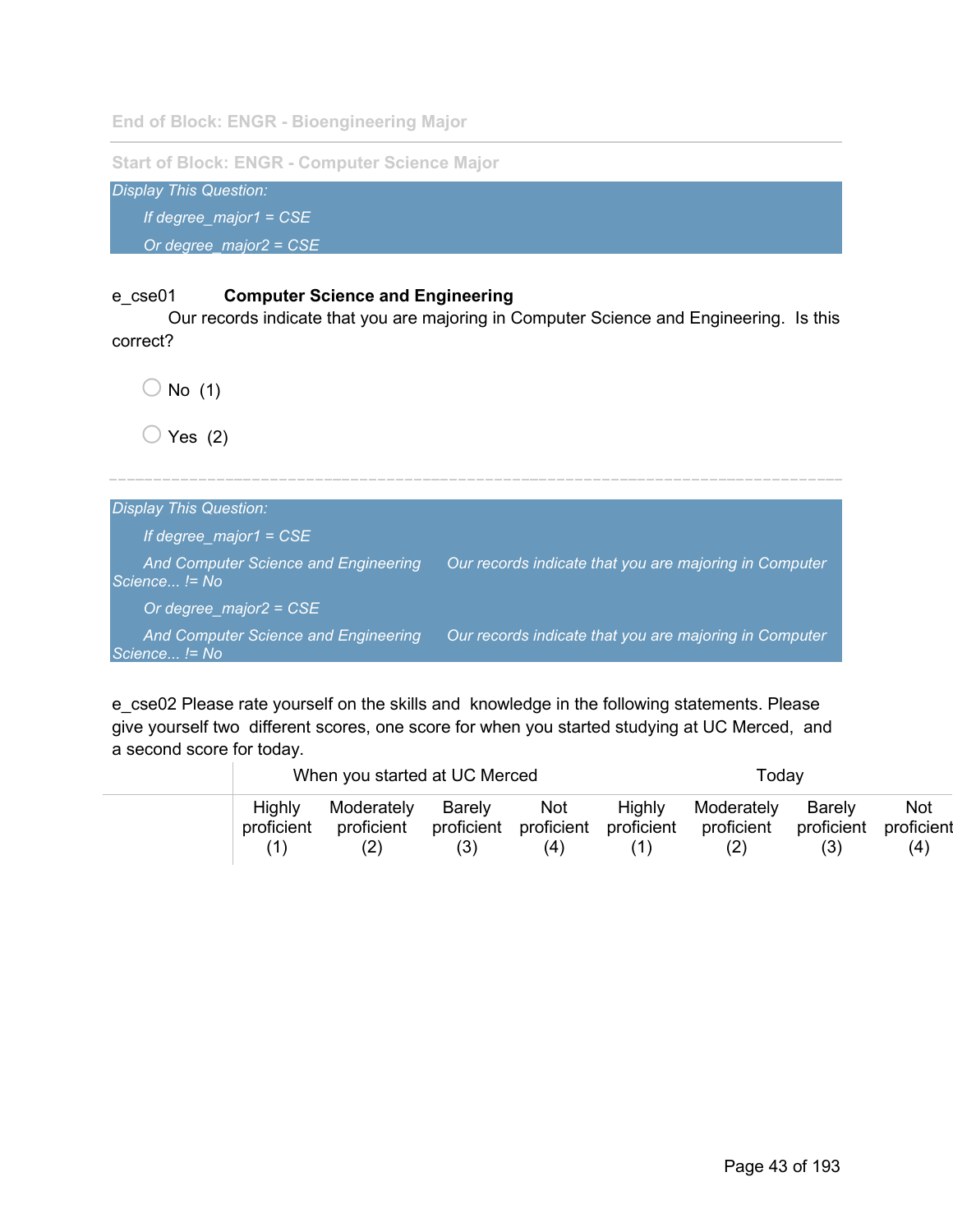Analyze a complex computing problem and to apply principles of computing and other relevant disciplines to identify solutions. (e\_cse02\_16) Design, implement, and evaluate a computing based solution to meet a given set of computing<br>requirements in the context of the program's discipline. (e\_cse02\_17) **Communicate** effectively in a variety of professional contacts (e\_cse02\_18) **Recognize** professional responsibilities and make informed judgments in computing practice based on legal and ethical principles. (e\_cse02\_19)

Function effectively as a member or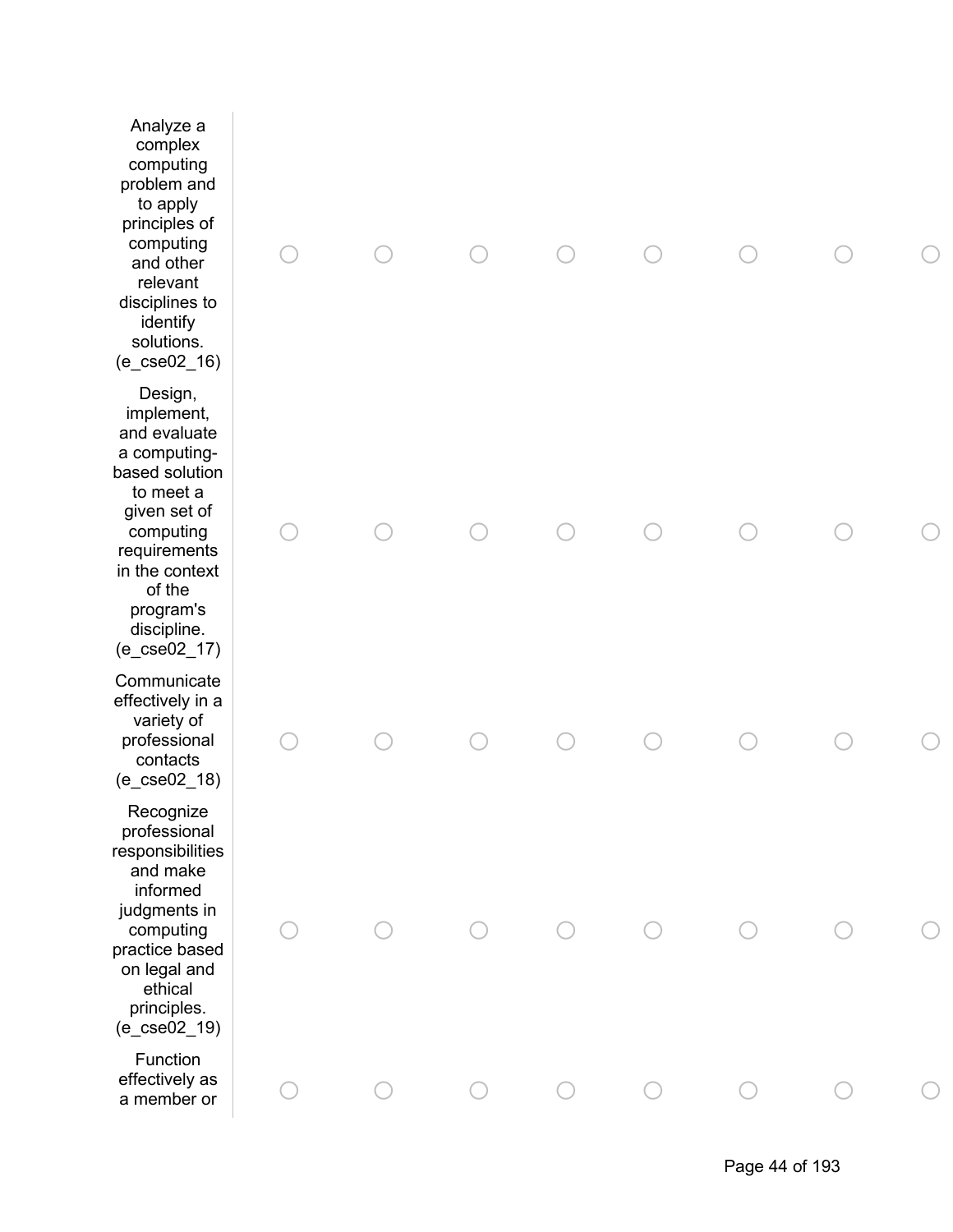

**End of Block: ENGR - Computer Science Major**

**Start of Block: ENGR - Environmental Engineering Major**

*Display This Question: If degree\_major1 = ENVE Or degree\_major2 = ENVE*

### e\_enve01 **Environmental Engineering**

 Our records indicate that you are majoring in Environmental Engineering. Is this correct?

 $\bigcirc$  No (1)

 $\bigcirc$  Yes (2)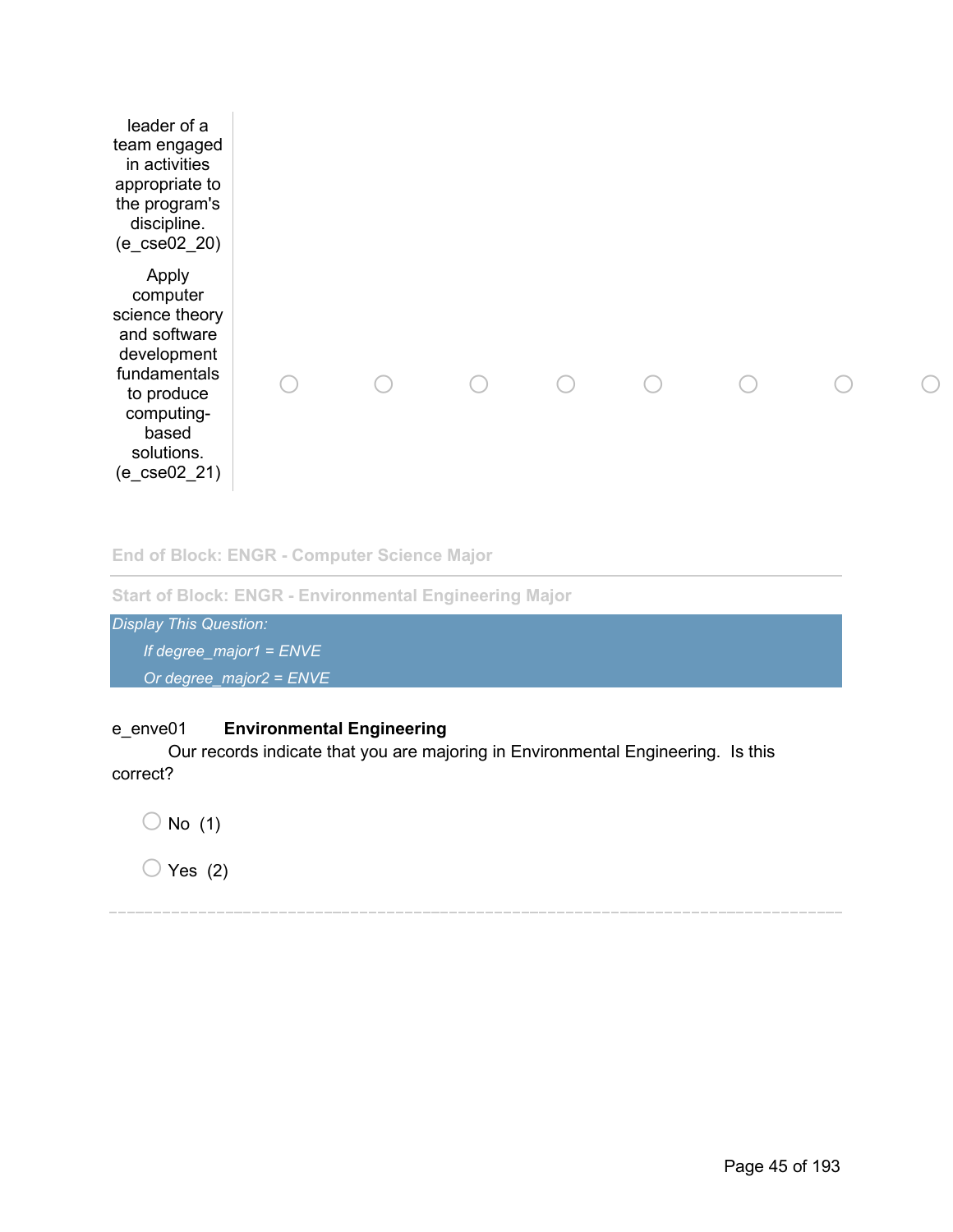| <b>Display This Question:</b>                            |                                                             |
|----------------------------------------------------------|-------------------------------------------------------------|
| If degree_major1 = ENVE                                  |                                                             |
| <b>And Environmental Engineering</b><br>Engineerin != No | Our records indicate that you are majoring in Environmental |
| Or degree $major2 = ENVE$                                |                                                             |
| <b>And Environmental Engineering</b><br>Engineerin != No | Our records indicate that you are majoring in Environmental |

e\_enve02 Please rate yourself on the skills and knowledge in the following statements. Please give yourself two different scores, one score for when you started studying at UC Merced, and a second score for today.

| When you started at UC Merced |                                 |               |            | Todav  |                                                           |                             |                        |
|-------------------------------|---------------------------------|---------------|------------|--------|-----------------------------------------------------------|-----------------------------|------------------------|
| Highly<br>proficient          | Moderately<br>proficient<br>(2) | Barely<br>(3) | Not<br>(4) | Highly | Moderately<br>proficient proficient proficient proficient | <b>Barely</b><br>proficient | Not<br>proficie<br>(4) |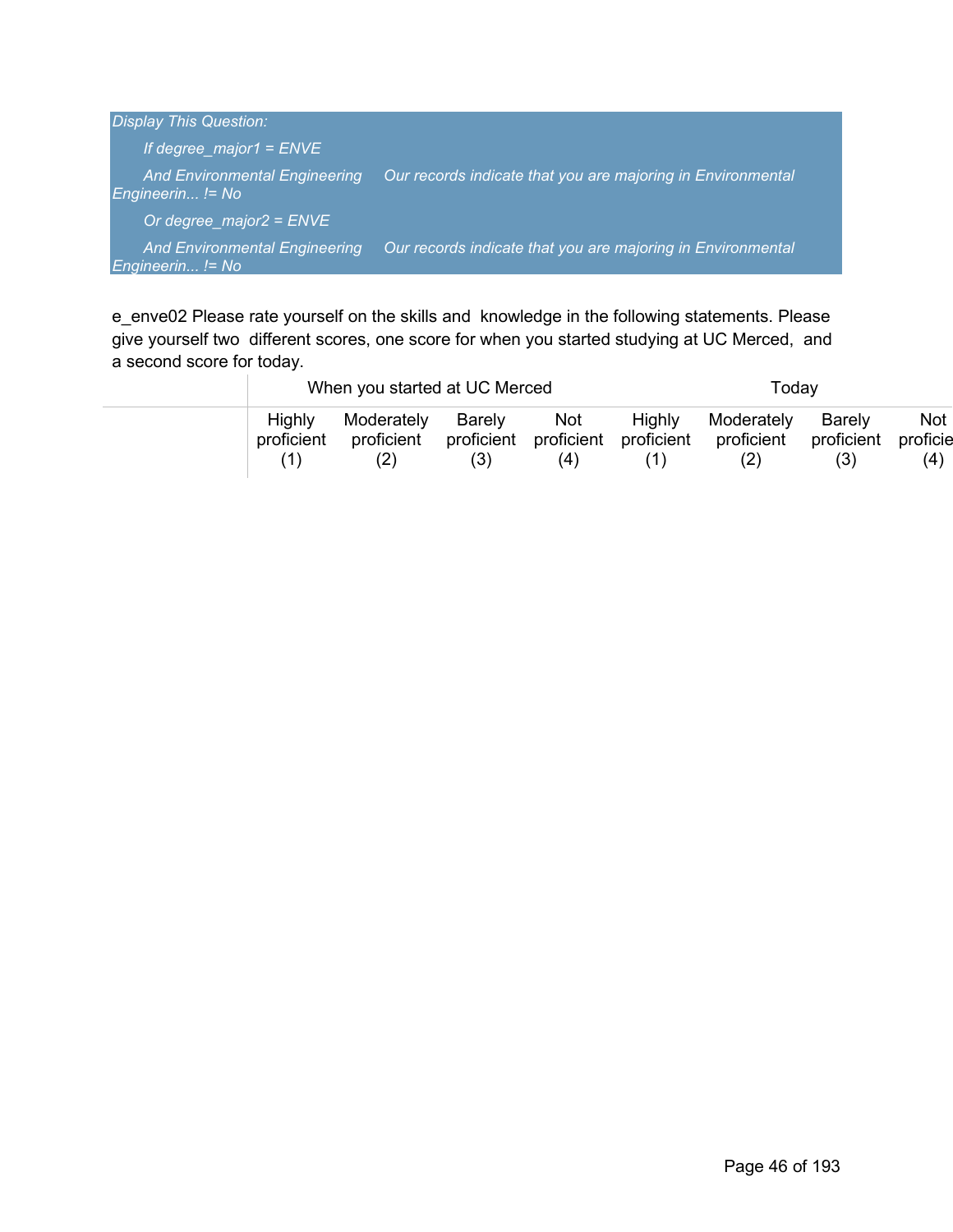Ability to identify, formulate, and solve complex engineering problems by applying principles of engineering, science, and mathematics. (e\_enve02\_17) An ability to apply engineering design to produce solutions that meet specified needs with consideration of public health,

safety, and welfare, as well as global, cultural, social, environmental, and economic factors. (e\_enve02\_18) An ability to

communicate effectively with a range of audiences. (e\_enve02\_19)

An ability to recognize ethical and professional responsibilities in engineering situations and make informed judgements, which must consider the impact of

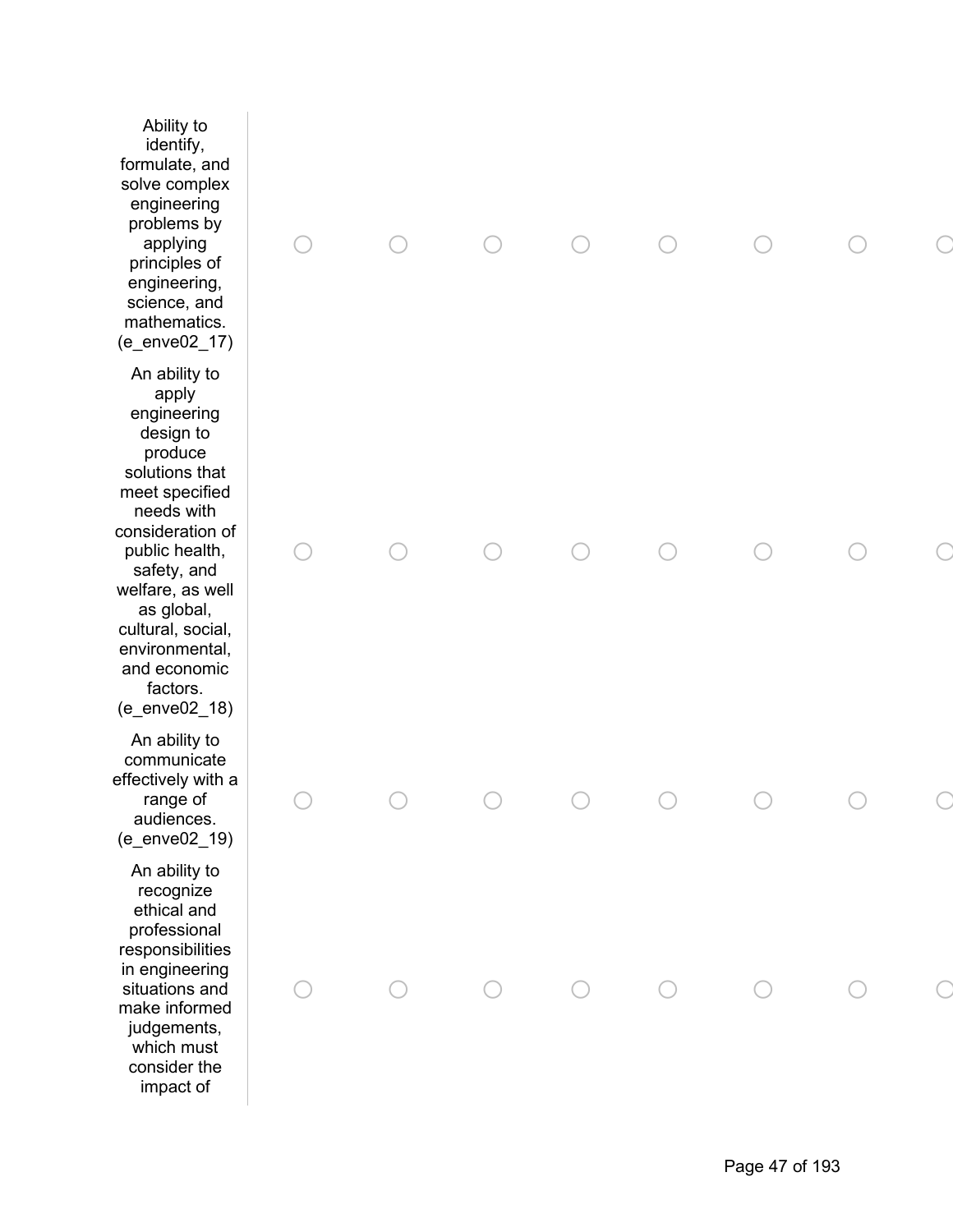engineering solutions in global, economic, environmental, and societal contexts. (e\_enve02\_20) An ability to function effectively on a team whose members together provide leadership, create a collaborative and inclusive environment, establish goals, plan tasks, and meet objectives.

An ability to develop and conduct appropriate experimentation, analyze and interpret data, and use engineering judgment to draw conclusions. (e\_enve02\_22)

(e\_enve02\_21)

An ability to acquire and apply new knowledge as needed, using appropriate learning strategies. (e\_enve02\_23)

| $\begin{matrix} \circ & \circ & \circ & \circ & \circ & \circ & \circ \end{matrix} \qquad \begin{matrix} \circ & \circ & \circ & \circ & \circ & \circ \end{matrix}$ |  |  |  |
|----------------------------------------------------------------------------------------------------------------------------------------------------------------------|--|--|--|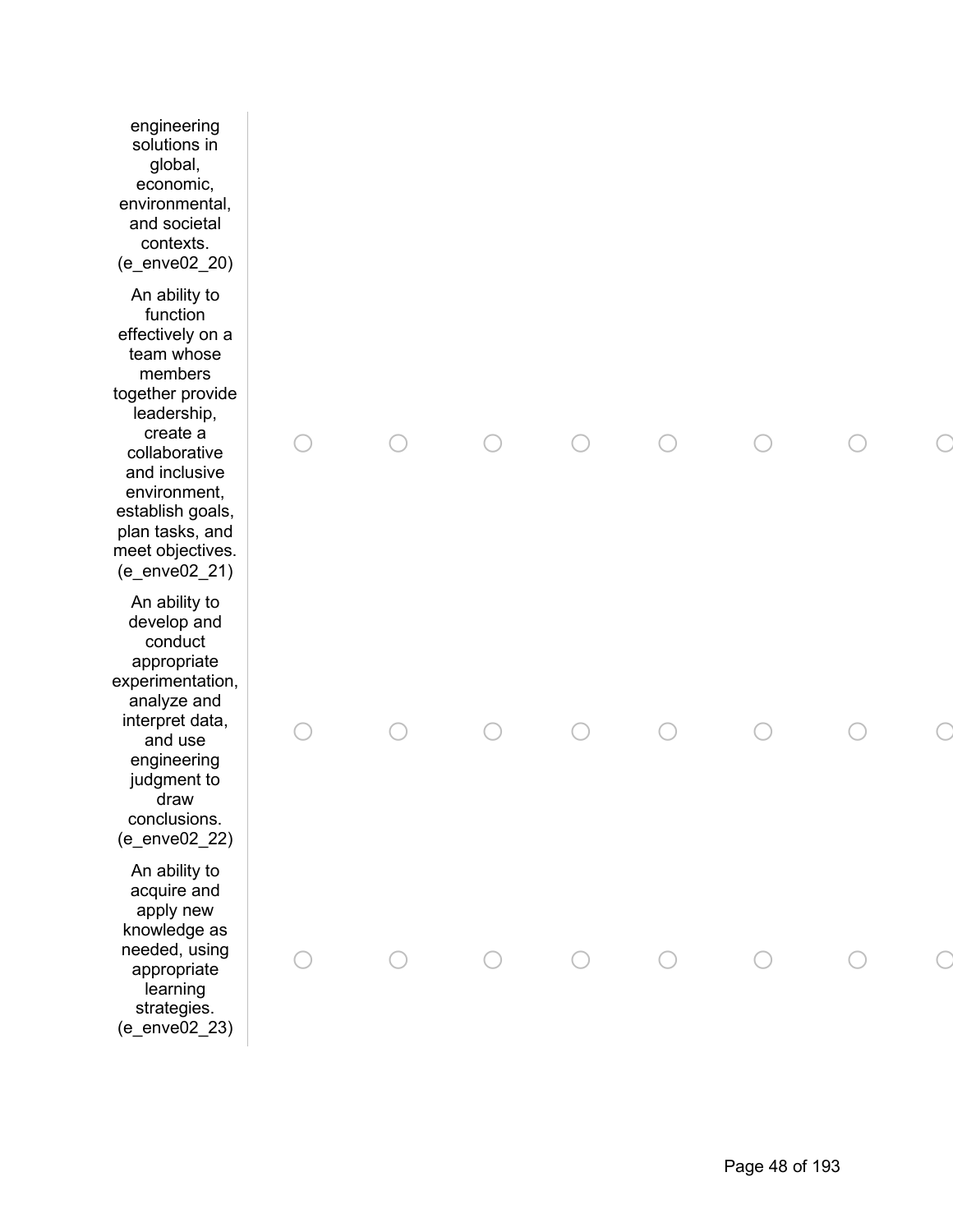**End of Block: ENGR - Environmental Engineering Major**

**Start of Block: ENGR - Materials Science Engineering Major**

*Display This Question: If degree\_major1 = MSE Or degree\_major2 = MSE*

### e\_mse01 **Materials Science and Engineering**

 Our records indicate that you are majoring in Materials Science and Engineering. Is this correct?

 $\bigcirc$  No (1)

 $\bigcirc$  Yes (2)

| <b>Display This Question:</b>                         |                                                         |
|-------------------------------------------------------|---------------------------------------------------------|
| If degree $major1 = MSE$                              |                                                         |
| And Materials Science and Engineering<br>Scienc!= No  | Our records indicate that you are majoring in Materials |
| Or degree $major2 = MSE$                              |                                                         |
| And Materials Science and Engineering<br>Scienc! = No | Our records indicate that you are majoring in Materials |

e\_mse02 Please rate yourself on the skills and knowledge in the following statements. Please give yourself two different scores, one score for when you started studying at UC Merced, and a second score for today.

|                      | When you started at UC Merced |                             |                                 |                      | Todav                    |                                    |                        |
|----------------------|-------------------------------|-----------------------------|---------------------------------|----------------------|--------------------------|------------------------------------|------------------------|
| Highly<br>proficient | Moderately<br>proficient      | Barely<br>proficient<br>(3) | <b>Not</b><br>proficient<br>(4) | Highly<br>proficient | Moderately<br>proficient | <b>Barely</b><br>proficient<br>(3) | Not<br>proficie<br>(4) |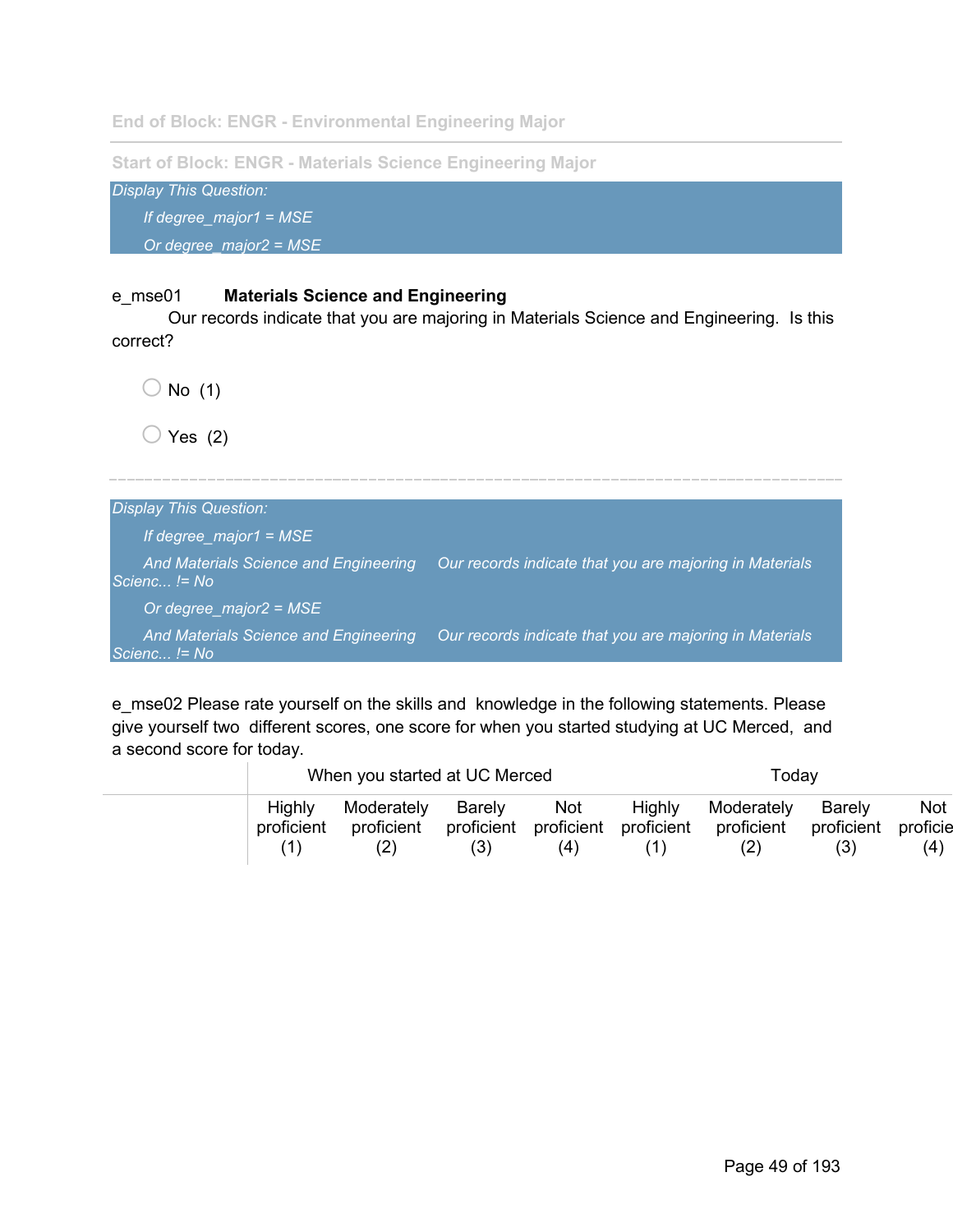Ability to identify, formulate, and solve complex engineering problems by applying principles of engineering, science, and mathematics. (e\_mse02\_17) An ability to apply engineering design to produce solutions that meet specified needs with consideration of public health, safety, and welfare, as well as global, cultural, social, environmental, and economic factors. (e\_mse02\_18)

An ability to communicate effectively with a range of audiences. (e\_mse02\_19)

An ability to recognize ethical and professional responsibilities in engineering situations and make informed judgements, which must consider the impact of

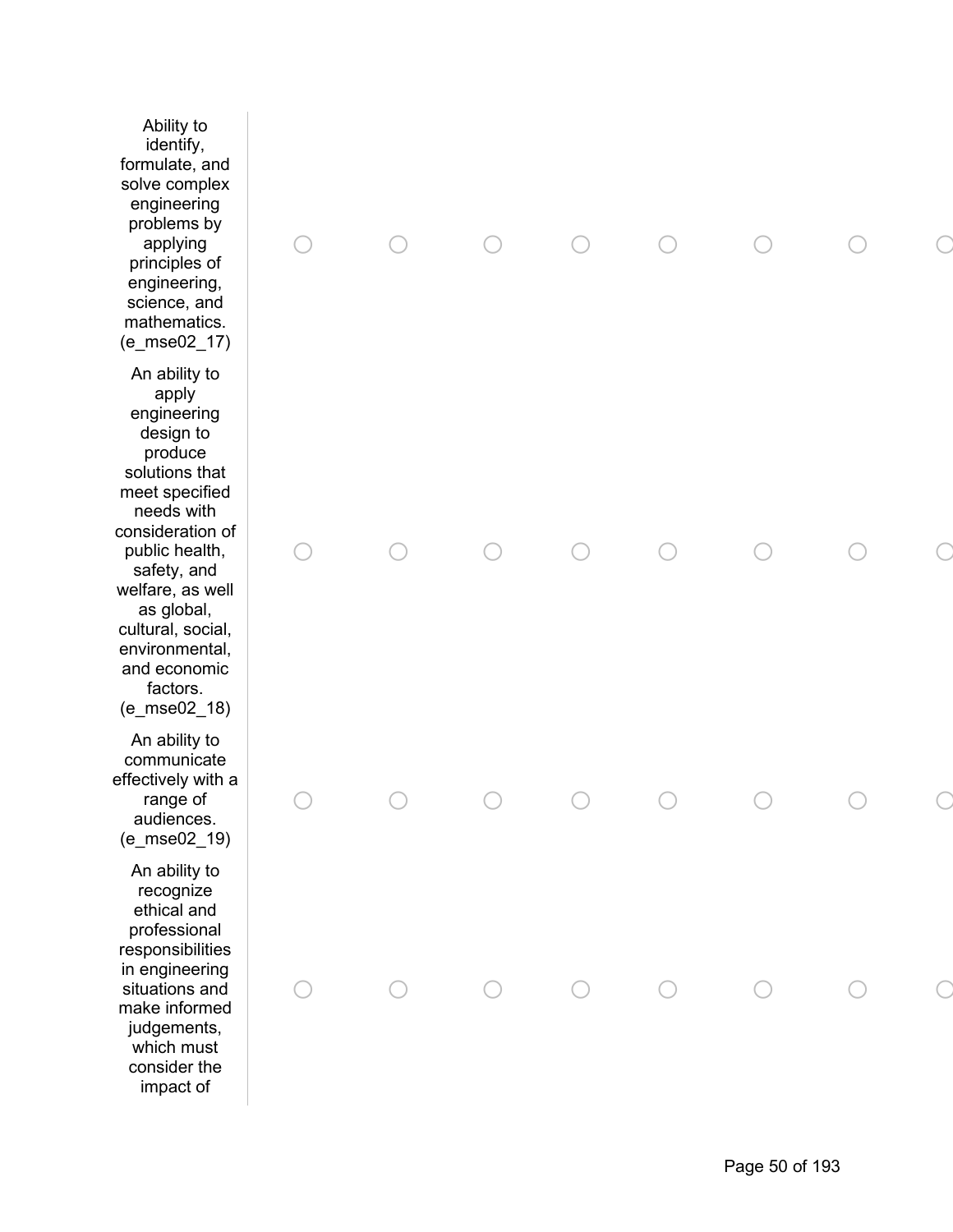engineering solutions in global, economic, environmental, and societal contexts. (e\_mse02\_20) An ability to function effectively on a team whose members together provide leadership, create a collaborative and inclusive environment, establish goals, plan tasks, and meet objectives.

An ability to develop and conduct appropriate experimentation, analyze and interpret data, and use engineering judgment to draw conclusions. (e\_mse02\_22)

(e\_mse02\_21)

An ability to acquire and apply new knowledge as needed, using appropriate learning strategies. (e\_mse02\_23)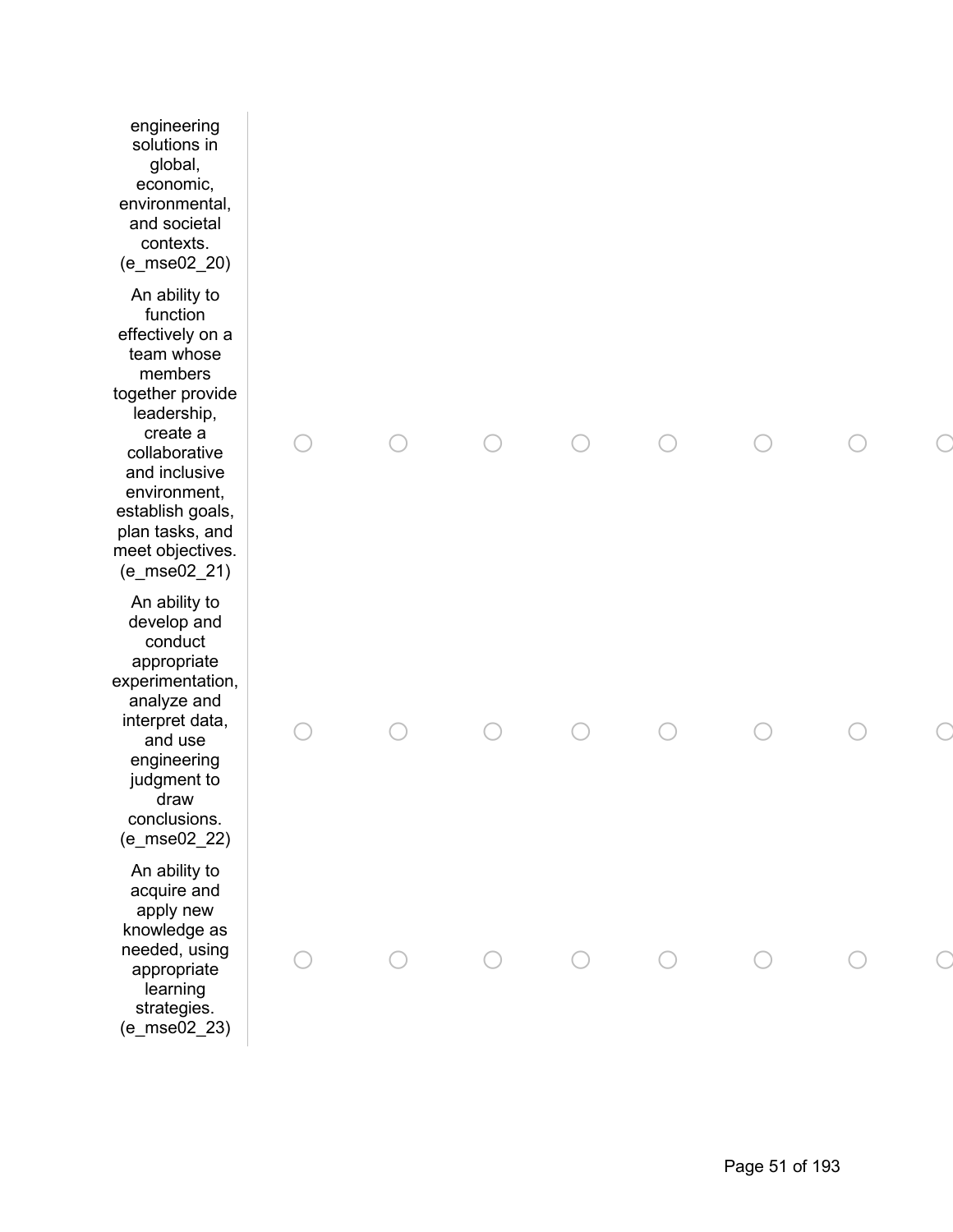**End of Block: ENGR - Materials Science Engineering Major**

**Start of Block: ENGR - Mechanical Engineering Major**

*Display This Question: If degree\_major1 = ME Or degree\_major2 = ME*

### e\_me01 **Mechanical Engineering**

Our records indicate that you are majoring in Mechanical Engineering. Is this correct?

 $\bigcirc$  No (1)

 $\bigcirc$  Yes (2)

| <b>Display This Question:</b>                              |                                                          |
|------------------------------------------------------------|----------------------------------------------------------|
| If degree major1 = $ME$                                    |                                                          |
| <b>And Mechanical Engineering</b><br>Engineering. Is != No | Our records indicate that you are majoring in Mechanical |
| Or degree $major2 = ME$                                    |                                                          |
| <b>And Mechanical Engineering</b><br>Engineering. Is != No | Our records indicate that you are majoring in Mechanical |

e\_me02 Please rate yourself on the skills and knowledge in the following statements. Please give yourself two different scores, one score for when you started studying at UC Merced, and a second score for today.

| When you started at UC Merced |                          |                             |                   | Today  |                                                                  |                      |                        |
|-------------------------------|--------------------------|-----------------------------|-------------------|--------|------------------------------------------------------------------|----------------------|------------------------|
| <b>Highly</b><br>proficient   | Moderately<br>proficient | Barely<br>proficient<br>(3) | <b>Not</b><br>(4) | Highly | Moderately<br>proficient proficient proficient proficient<br>(2) | <b>Barely</b><br>(3) | Not<br>proficie<br>(4) |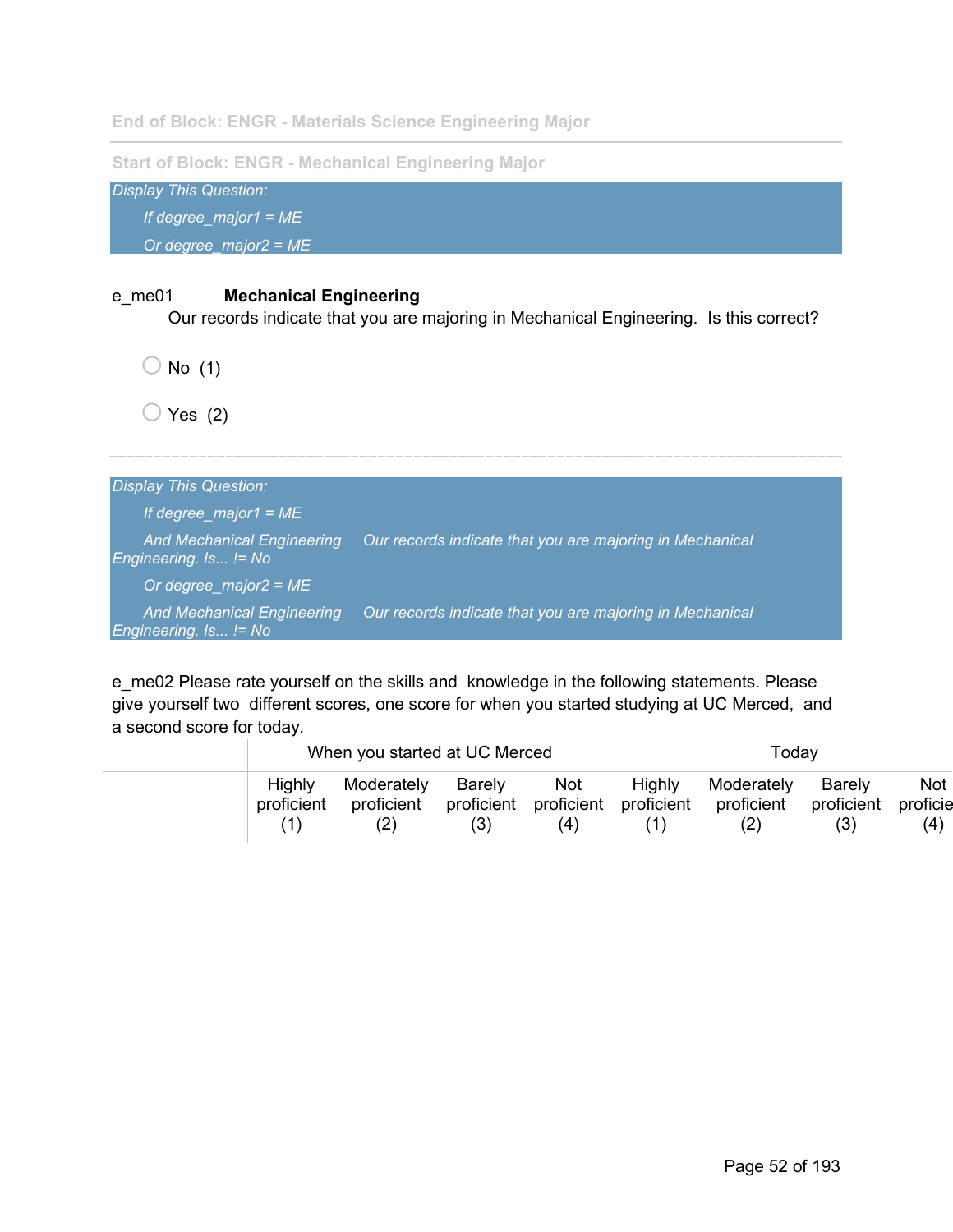Ability to identify, formulate, and solve complex engineering problems by applying principles of engineering, science, and mathematics. (e\_me02\_17) An ability to apply engineering design to produce solutions that meet specified needs with consideration of public health, safety, and welfare, as well as global, cultural, social, environmental, and economic factors. (e\_me02\_18)

An ability to communicate effectively with a range of audiences. (e\_me02\_19)

An ability to recognize ethical and professional responsibilities in engineering situations and make informed judgements, which must consider the impact of

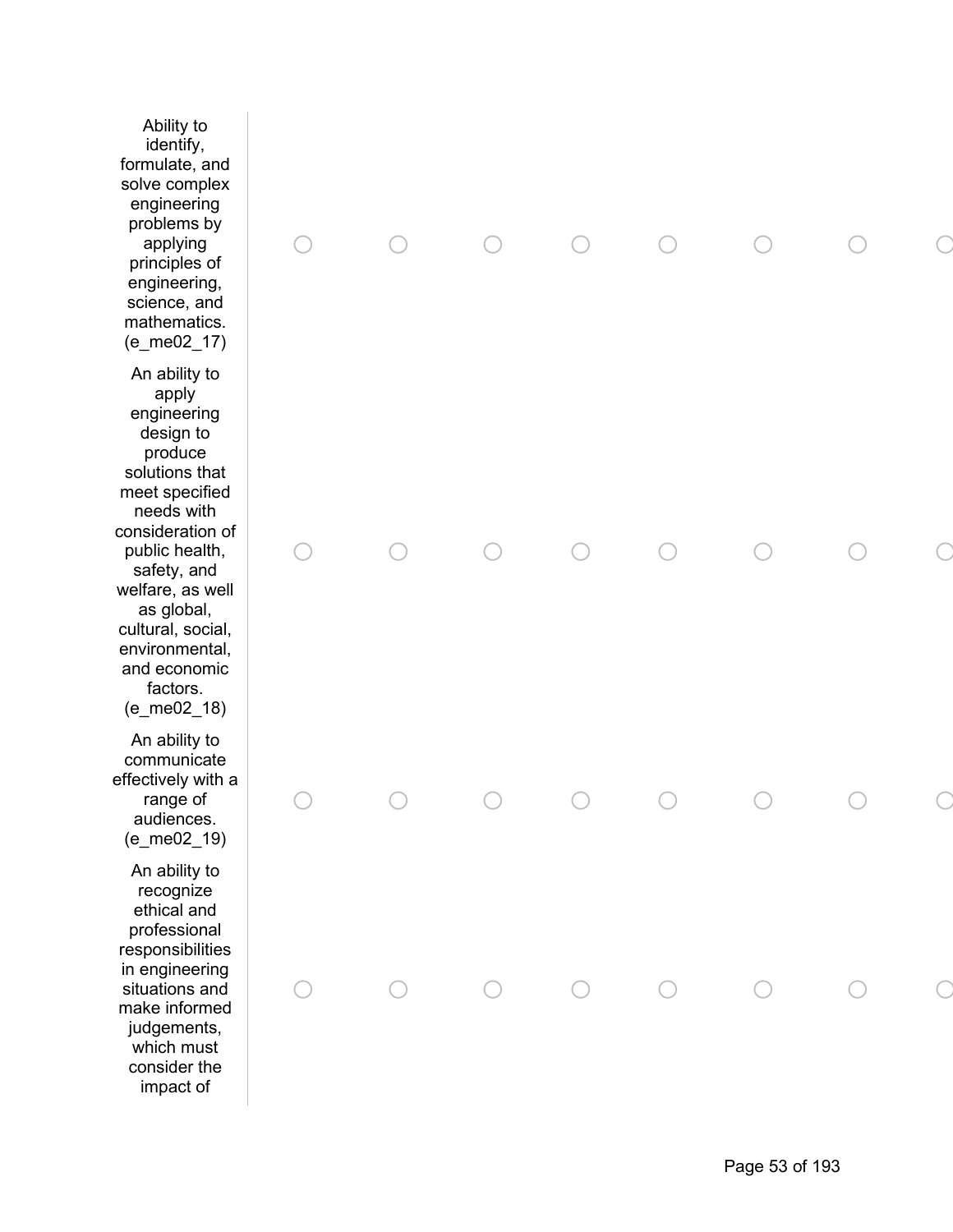global, economic, environmental, and societal contexts. (e\_me02\_20) An ability to function effectively on a team whose members together provide leadership, create a collaborative and inclusive environment, establish goals, plan tasks, and meet objectives. (e\_me02\_21)

engineering solutions in

An ability to develop and conduct appropriate experimentation, analyze and interpret data, and use engineering judgment to draw conclusions. (e\_me02\_22)

An ability to acquire and apply new knowledge as needed, using appropriate learning strategies. (e\_me02\_23)

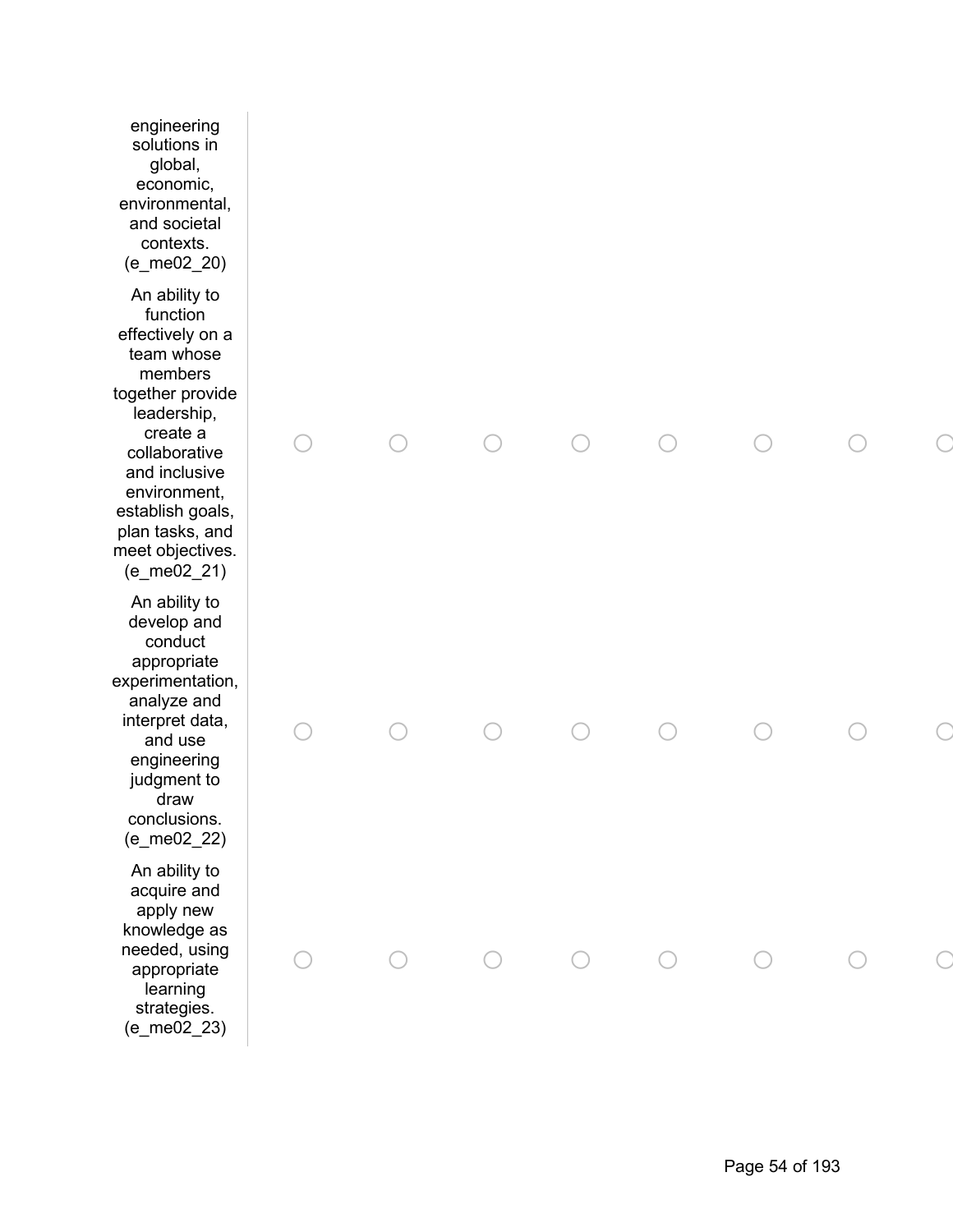**End of Block: ENGR - Mechanical Engineering Major**

**Start of Block: ENGR - All - End**

*Display This Question: If degree\_school1 = E*

*Or degree\_school2 = E*

#### e\_all86 Please answer yes or no to the following question:

|                                                                                                                     | Yes(1) | No(2) |  |
|---------------------------------------------------------------------------------------------------------------------|--------|-------|--|
| If you were starting over at the<br>beginning of your college<br>career, would you choose<br>engineering again? (1) |        |       |  |

| <b>Display This Question:</b> |  |  |
|-------------------------------|--|--|
| If degree_school1 = $E$       |  |  |
| Or degree $school2 = E$       |  |  |
|                               |  |  |

e\_all89 To what extent do you agree that you were given adequate support and guidance from your Academic Advisor in Engineering? By Academic Advisor, we mean a professional staff member in the advising office of the School of Engineering.

| Strongly disagree (1)         |  |
|-------------------------------|--|
| Disagree (2)                  |  |
| Agree (3)                     |  |
| Strongly agree (4)            |  |
|                               |  |
| <b>Display This Question:</b> |  |
| If degree_school1 = $E$       |  |
| Or degree $school2 = E$       |  |

e\_all85 Briefly explain why you chose to major in engineering at UC Merced.

\_\_\_\_\_\_\_\_\_\_\_\_\_\_\_\_\_\_\_\_\_\_\_\_\_\_\_\_\_\_\_\_\_\_\_\_\_\_\_\_\_\_\_\_\_\_\_\_\_\_\_\_\_\_\_\_\_\_\_\_\_\_\_\_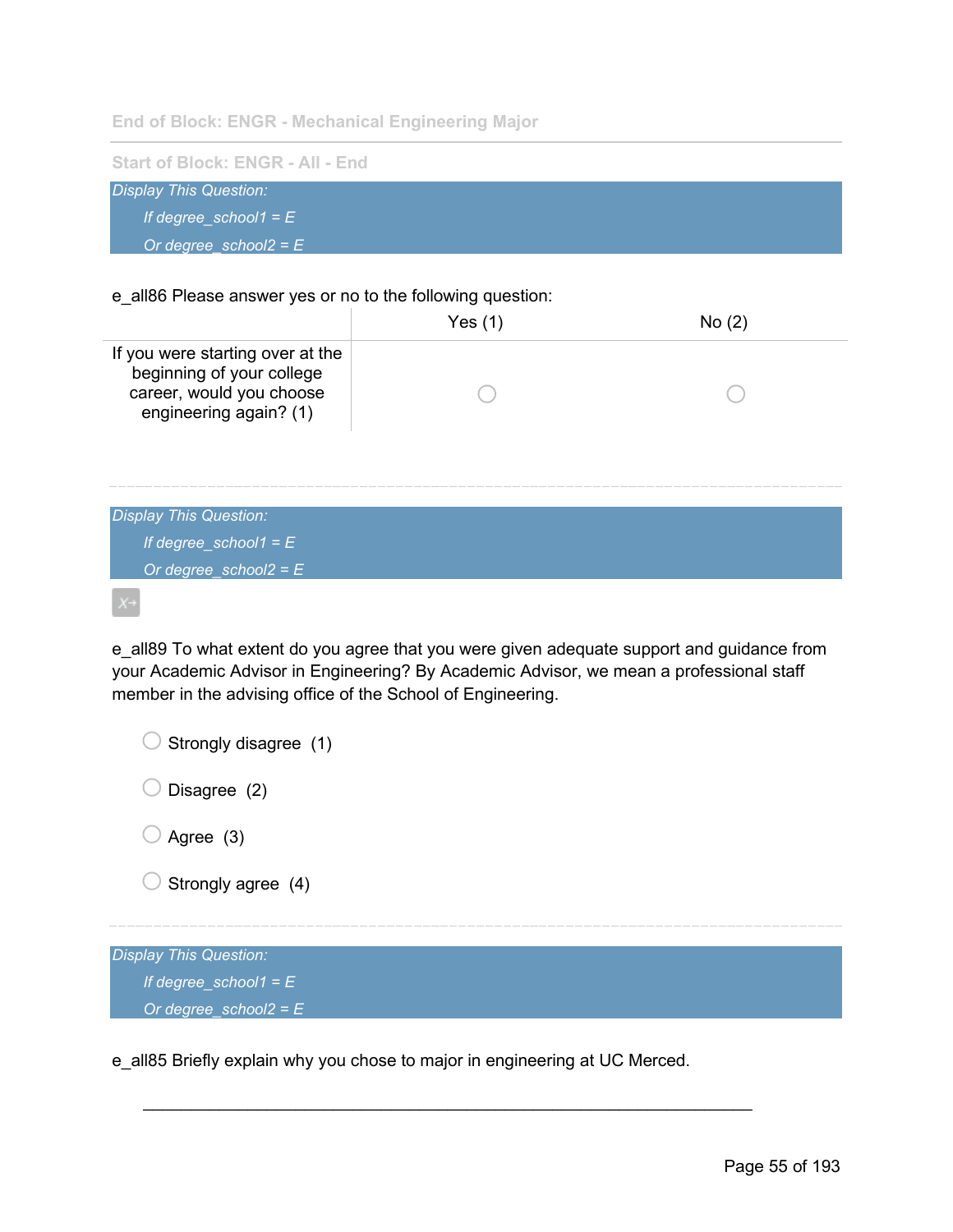| Display This Question:                                       |  |
|--------------------------------------------------------------|--|
| If degree_school1 = $E$                                      |  |
| and the state of the state of the<br>Or degree $school2 = E$ |  |

e\_all87 What advice would you give to first year engineering students just entering the program at UC Merced?

**Display This Question:** If degree\_school1 =  $E$ Or degree\_school2 =  $E$ 

e all88 Please include other comments you wish to offer the School of Engineering.

End of Block: ENGR - All - End

**Start of Block: ENGR - Management Analytics and Decision-making Minor**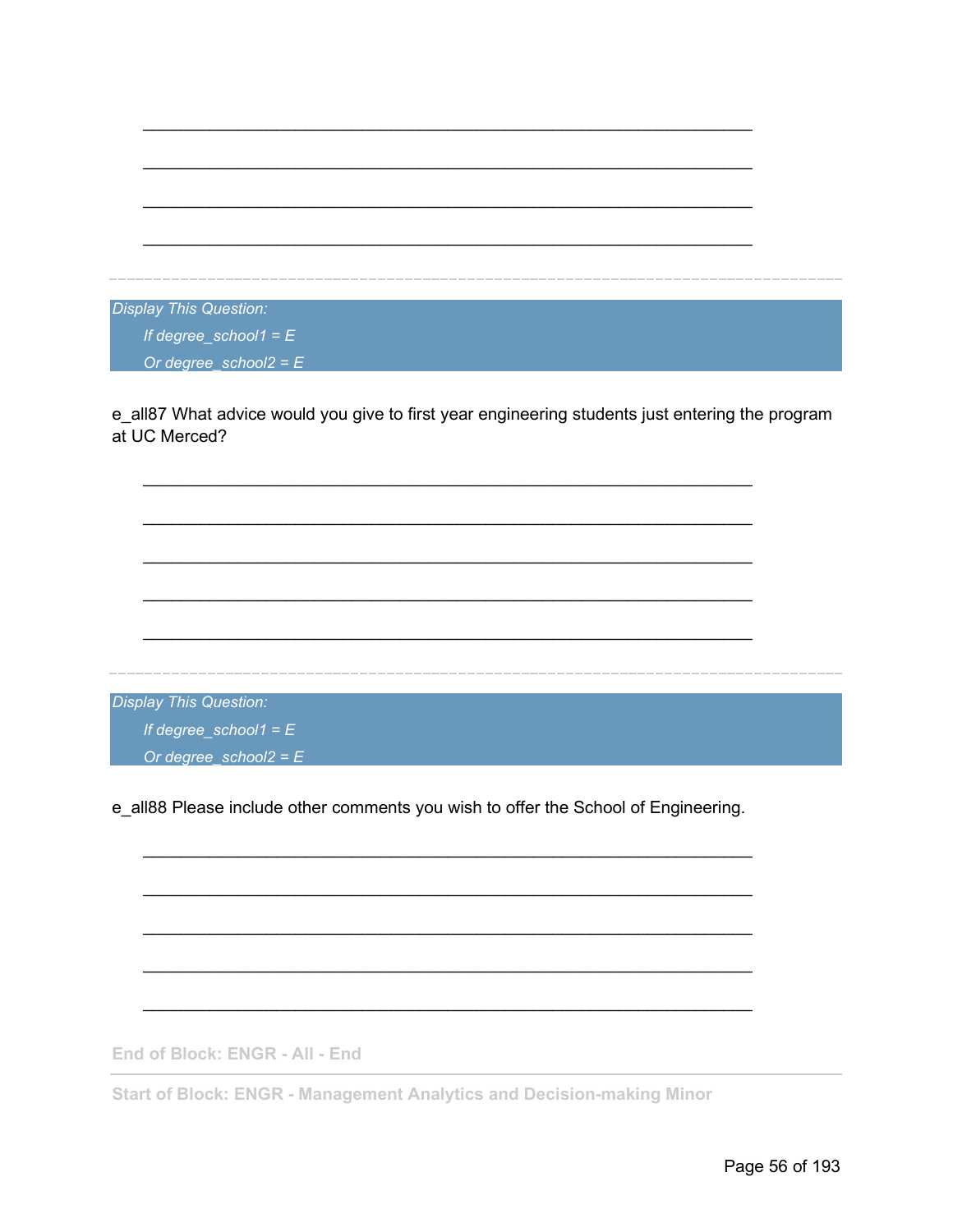*Display This Question: If degree\_minor1 = MAD Or degree\_minor2 = MAD Or degree\_minor3 = MAD Or degree\_minor4 = MAD*

#### e\_MAD1 **Management Analytics and Decision-making**

Our records indicate that you are minoring in Management Analytics and Decision-making. Is this correct?

 $\bigcirc$  No (2)

 $\bigcirc$  Yes (1)

*Display This Question:*

*If degree\_minor1 = MAD*

*And Management Analytics and Decision-making Our records indicate that you are minoring in Management... != No*

*Or degree\_minor2 = MAD*

*And Management Analytics and Decision-making Our records indicate that you are minoring in Management... != No*

*Or degree\_minor3 = MAD*

*And Management Analytics and Decision-making Our records indicate that you are minoring in Management... != No*

*Or degree\_minor4 = MAD*

*And Management Analytics and Decision-making Our records indicate that you are minoring in Management... != No*

e\_MAD2 Please rate yourself on the skills and knowledge in the following statements. Please give yourself two different scores, one score for when you started studying at UC Merced, and a second score for today.

| When you started at UC Merced |                                 |               |            | Todav  |                                                                  |                                        |                   |
|-------------------------------|---------------------------------|---------------|------------|--------|------------------------------------------------------------------|----------------------------------------|-------------------|
| <b>Highly</b><br>proficient   | Moderately<br>proficient<br>(2) | Barely<br>(3) | Not<br>(4) | Highly | Moderately<br>proficient proficient proficient proficient<br>(2) | Barely<br>proficient proficient<br>(3) | <b>Not</b><br>(4) |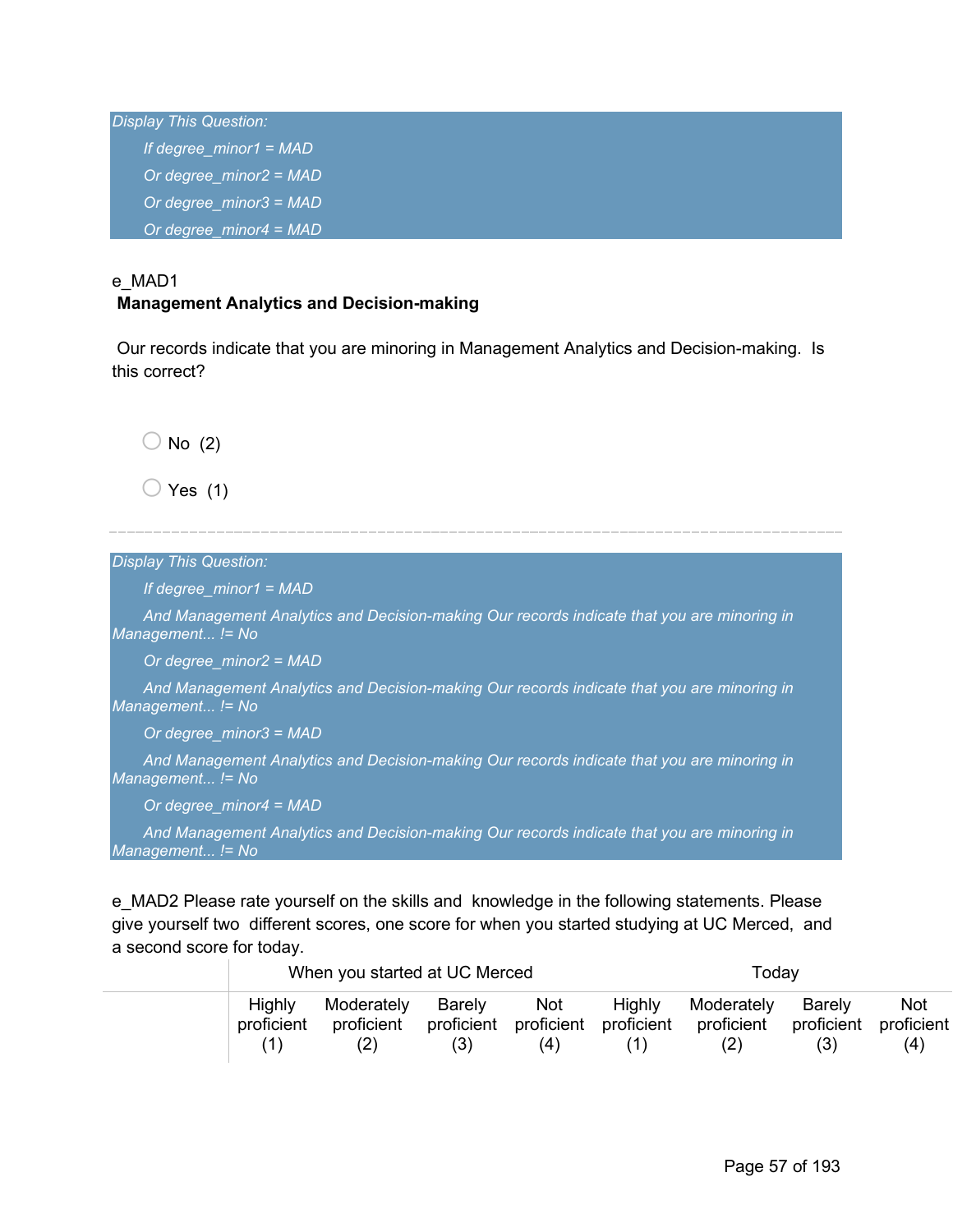Identify and use appropriate analytical, quantitative, and data oriented techniques (1) Apply reasoning to evaluate case studies for strategic decision making in a multi disciplinary setting and in the management of complex systems. (2) o **Communicate** effectively in classroom settings and with business and community stakeholders, preparing and delivering clear, persuasive, and professional oral and written presentations. (3)  $\bigcap$ Apply principles and practices of effective leadership and teamwork in classroom  $\left( \begin{array}{c} \end{array} \right)$ 



Page 58 of 193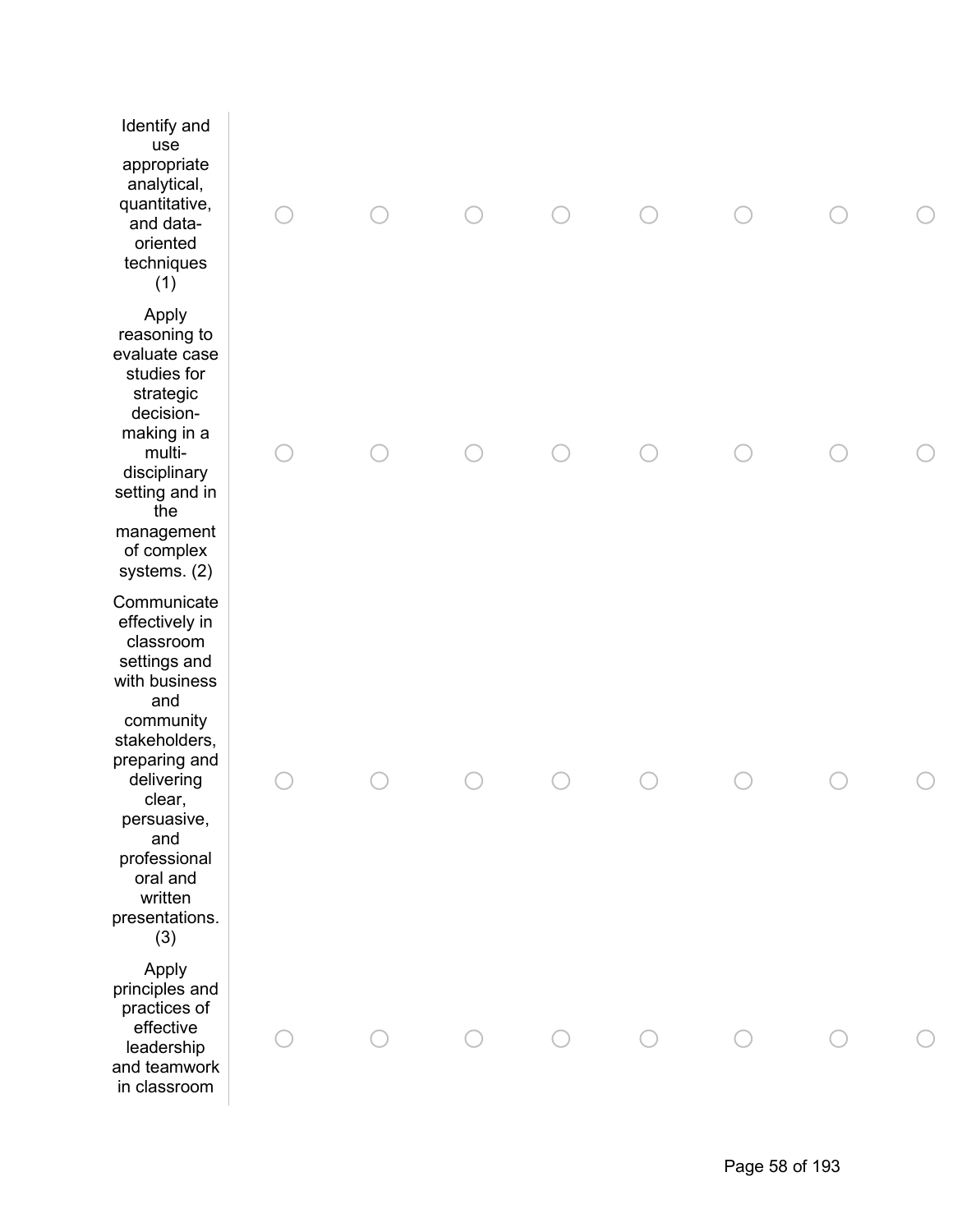

**End of Block: ENGR - Management Analytics and Decision-making Minor**



#### title\_ns **School of Natural Sciences Majors and Minors**

Please answer the following questions about your experiences in the School of Natural Sciences.

**End of Block: NS - All**

**Start of Block: NS - Biology Major**

*Display This Question: If degree\_major1 = BIOS*

*Or degree\_major2 = BIOS*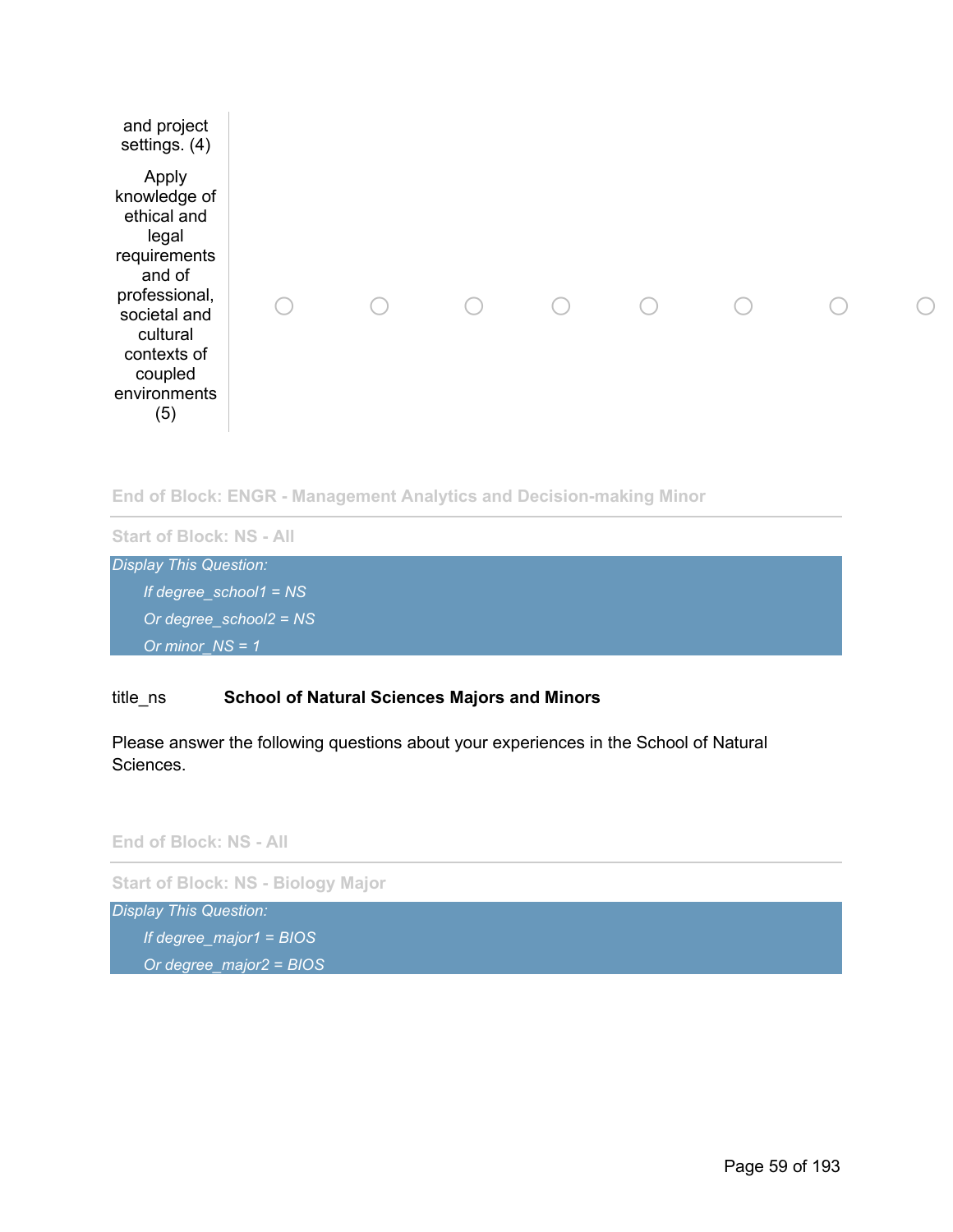# n\_bios01 **Biological Sciences**

Our records indicate that you are majoring in Biological Sciences. Is this correct?

o No (1) o Yes (2) *Display This Question: If degree\_major1 = BIOS And Biological Sciences Our records indicate that you are majoring in Biological Sciences. Is this c... != No Or degree\_major2 = BIOS And Biological Sciences Our records indicate that you are majoring in Biological Sciences. Is this c... != No*

n\_bios02 Please rate yourself on the skills and knowledge in the following statements. Please give yourself two different scores, one score for when you started studying at UC Merced, and a second score for today.

|                      | When you started at UC Merced |               |            |                                            | Гоdav                           |                                    |                                |
|----------------------|-------------------------------|---------------|------------|--------------------------------------------|---------------------------------|------------------------------------|--------------------------------|
| Highly<br>proficient | Moderately<br>proficient      | Barelv<br>(3) | Not<br>(4) | Highly<br>proficient proficient proficient | Moderately<br>proficient<br>(2) | <b>Barely</b><br>proficient<br>(3) | <b>Not</b><br>proficier<br>(4) |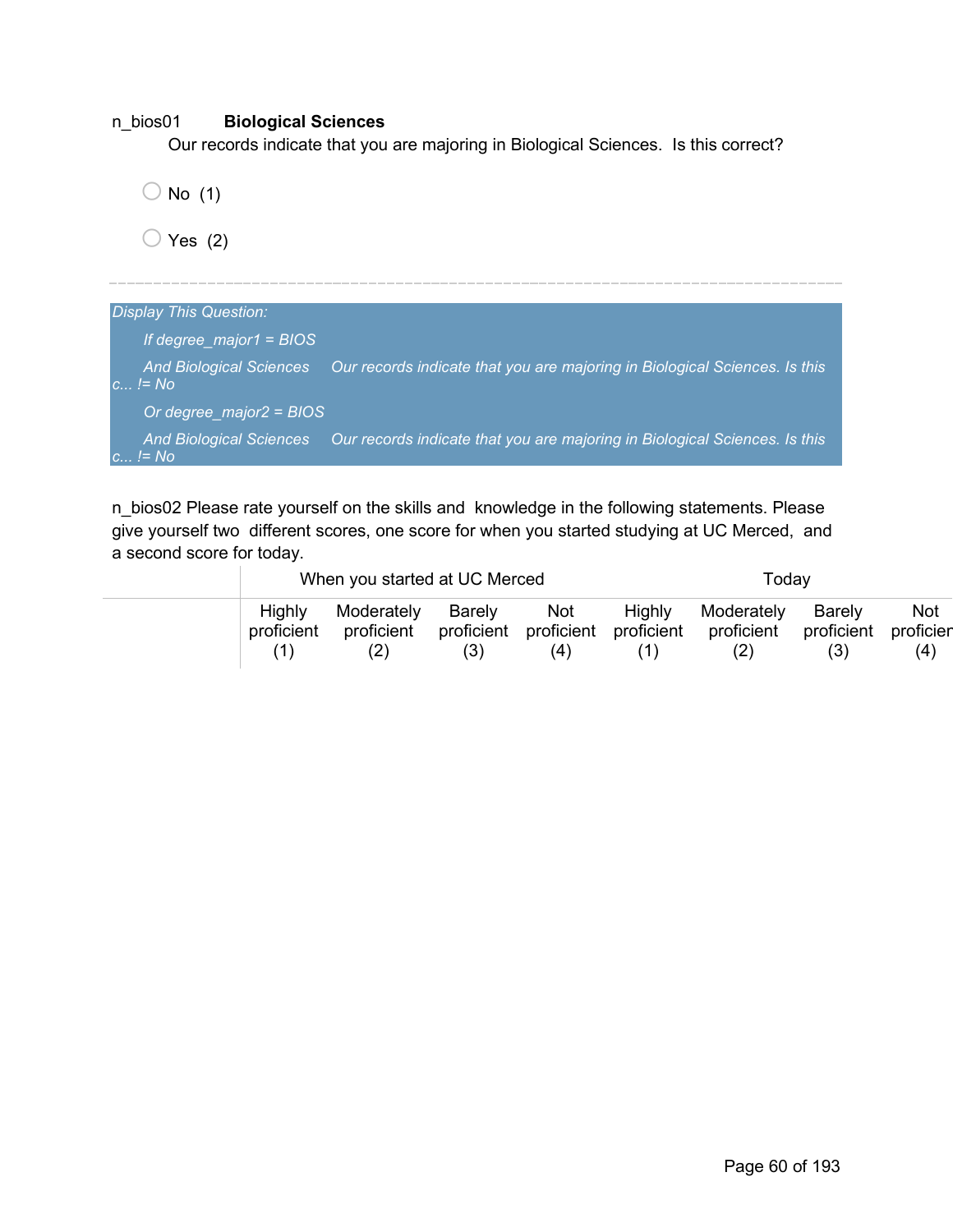| Understanding<br>the tenets of<br>modern<br>biology. (1)                                                                                                                                                                   |  |  |  |  |
|----------------------------------------------------------------------------------------------------------------------------------------------------------------------------------------------------------------------------|--|--|--|--|
| Understanding<br>how cellular<br>functions are<br>integrated from<br>the molecular<br>level to the<br>cellular level,<br>through to the<br>levels of<br>organism,<br>populations,<br>and functioning<br>ecosystems.<br>(2) |  |  |  |  |
| Developing and<br>critiquing<br>hypotheses. (3)                                                                                                                                                                            |  |  |  |  |
| Designing<br>experiments,<br>models, and/or<br>calculations to<br>address<br>hypotheses. (4)                                                                                                                               |  |  |  |  |
| Using<br>appropriate<br>instrumentation<br>and<br>computational<br>tools to collect<br>data. $(5)$                                                                                                                         |  |  |  |  |
| Using<br>appropriate<br>instrumentation<br>and<br>computational<br>tools to analyze<br>data. $(6)$                                                                                                                         |  |  |  |  |
| Using<br>appropriate<br>instrumentation<br>and<br>computational                                                                                                                                                            |  |  |  |  |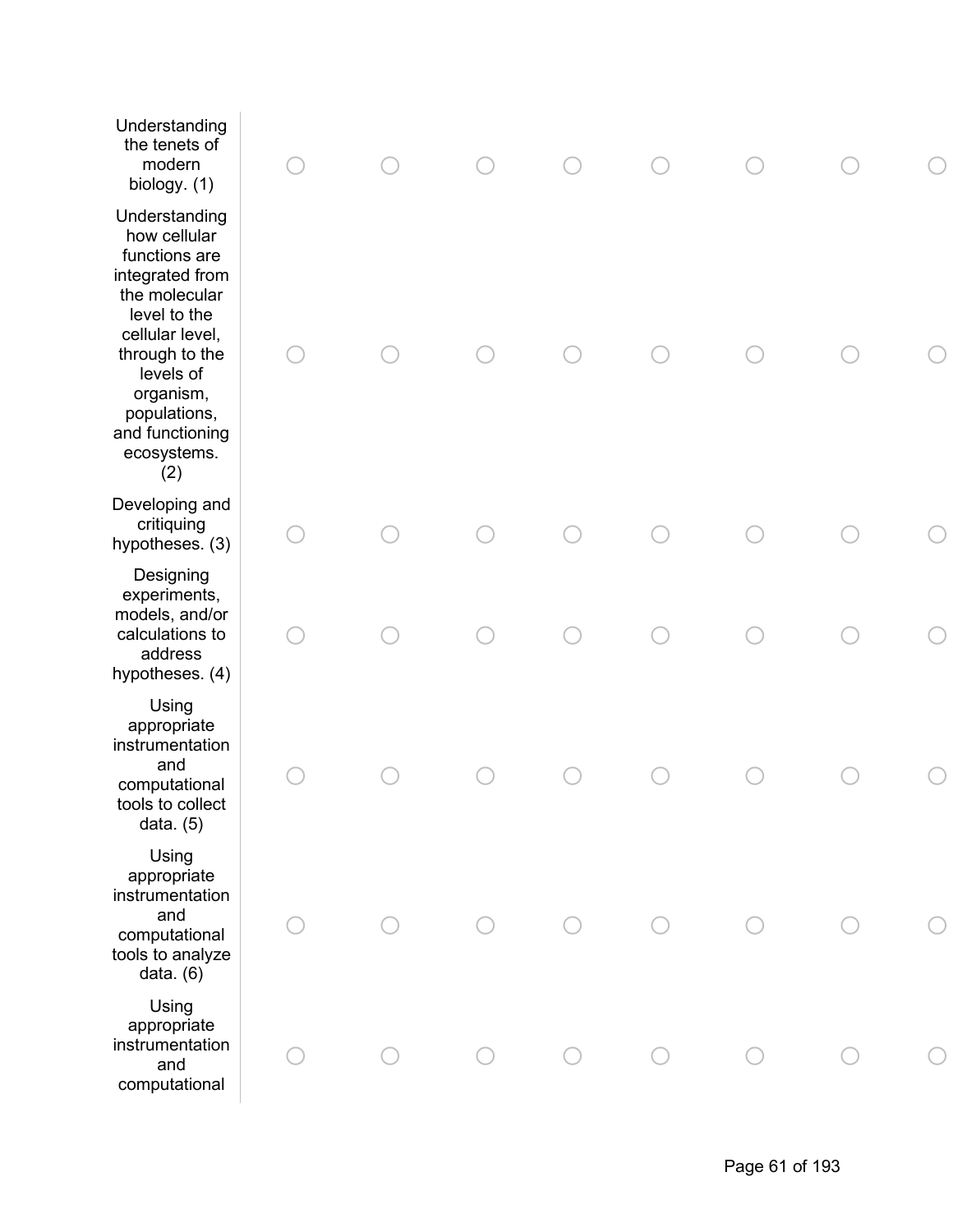| tools to<br>interpret data.<br>(7)                                                                    |  |  |  |  |
|-------------------------------------------------------------------------------------------------------|--|--|--|--|
| Reading,<br>evaluating,<br>interpreting,<br>and applying<br>numerical<br>information. (8)             |  |  |  |  |
| Reading,<br>evaluating,<br>interpreting,<br>and applying<br>general<br>scientific<br>information. (9) |  |  |  |  |
| Applying safety<br>in good<br>laboratory field<br>practices. (10)                                     |  |  |  |  |
| Communicating<br>biological<br>science topics<br>in written<br>formats (11)                           |  |  |  |  |
| Communicating<br>biological<br>science topics<br>in visual<br>formats (12)                            |  |  |  |  |
| Communicating<br>biological<br>science topics<br>in oral formats<br>(13)                              |  |  |  |  |
| Understanding<br>the relationship<br>of biological<br>sciences to<br>society (14)                     |  |  |  |  |

**End of Block: NS - Biology Major**

**Start of Block: NS - Chemistry Major**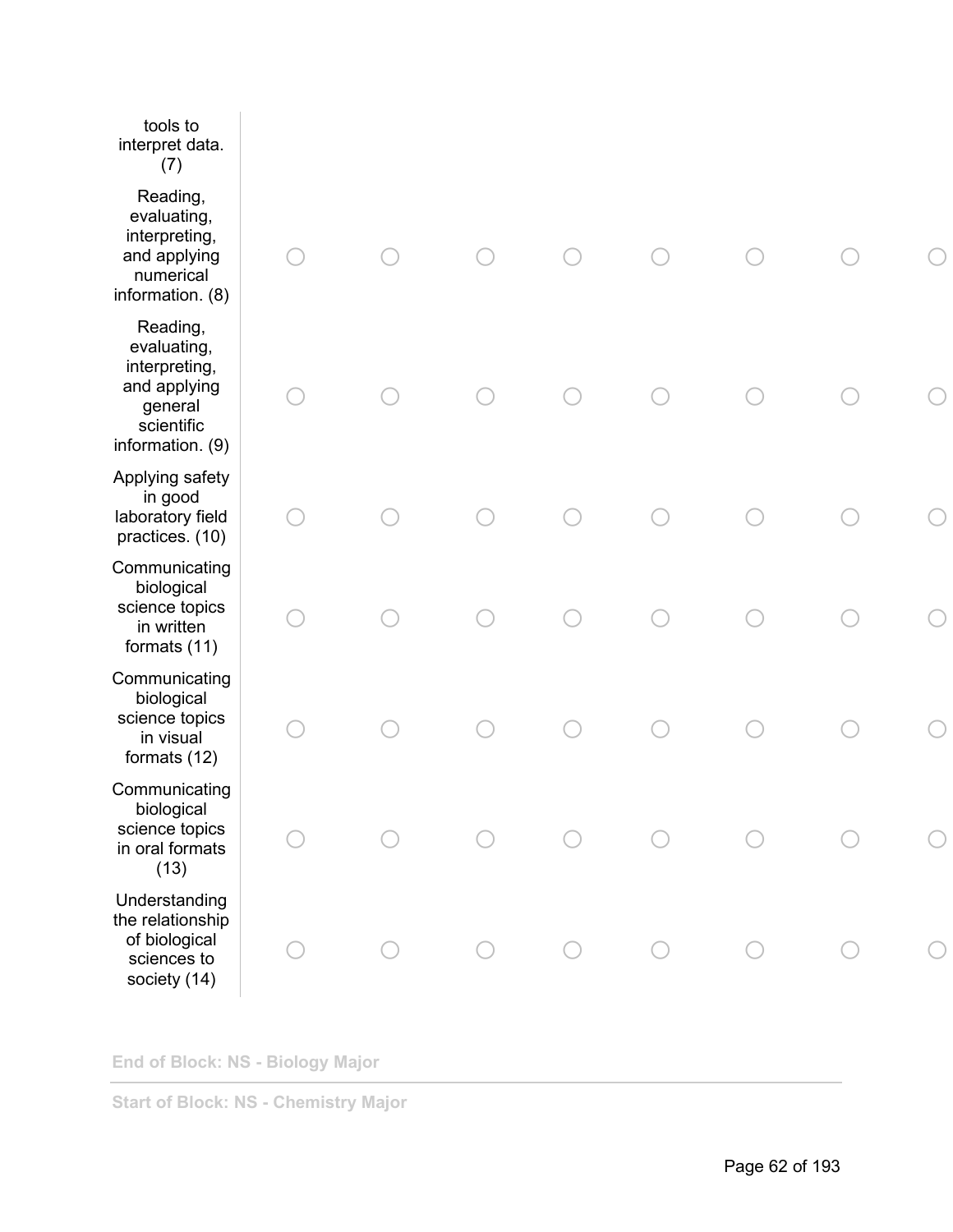| <b>Display This Question:</b> |                         |
|-------------------------------|-------------------------|
| If degree_major1 = CHEM       |                         |
|                               | Or degree major2 = CHEM |
| Or degree major1 = CHM        |                         |
| Or degree major2 = CHM        |                         |

## n\_chem01 **Chemical Sciences Major**

Our records indicate that you are majoring in Chemical Sciences. Is this correct?

 $\bigcirc$  No (1)

 $\bigcirc$  Yes (2)

| <b>Display This Question:</b>                                                                                    |
|------------------------------------------------------------------------------------------------------------------|
| If degree_major1 = CHEM                                                                                          |
| And Chemical Sciences Major Our records indicate that you are majoring in Chemical Sciences. Is<br>this $!=$ No  |
| Or degree $major2 = CHEM$                                                                                        |
| And Chemical Sciences Major Our records indicate that you are majoring in Chemical Sciences. Is<br>this $!=$ No  |
| Or degree $major1 = CHM$                                                                                         |
| And Chemical Sciences Major Our records indicate that you are majoring in Chemical Sciences. Is<br>this $I = No$ |
| Or degree $major2 = CHM$                                                                                         |
| And Chemical Sciences Major Our records indicate that you are majoring in Chemical Sciences. Is<br>this $!=$ No  |

n\_chem02 Please rate yourself on the skills and knowledge in the following statements. Please give yourself two different scores, one score for when you started studying at UC Merced, and a second score for today.

|                      | When you started at UC Merced |                             |            | Todav                           |                                 |                      |                                |
|----------------------|-------------------------------|-----------------------------|------------|---------------------------------|---------------------------------|----------------------|--------------------------------|
| Highly<br>proficient | Moderately<br>proficient      | Barelv<br>proficient<br>(3) | Not<br>(4) | Highly<br>proficient proficient | Moderately<br>proficient<br>(2) | Barely<br>proficient | <b>Not</b><br>proficier<br>(4) |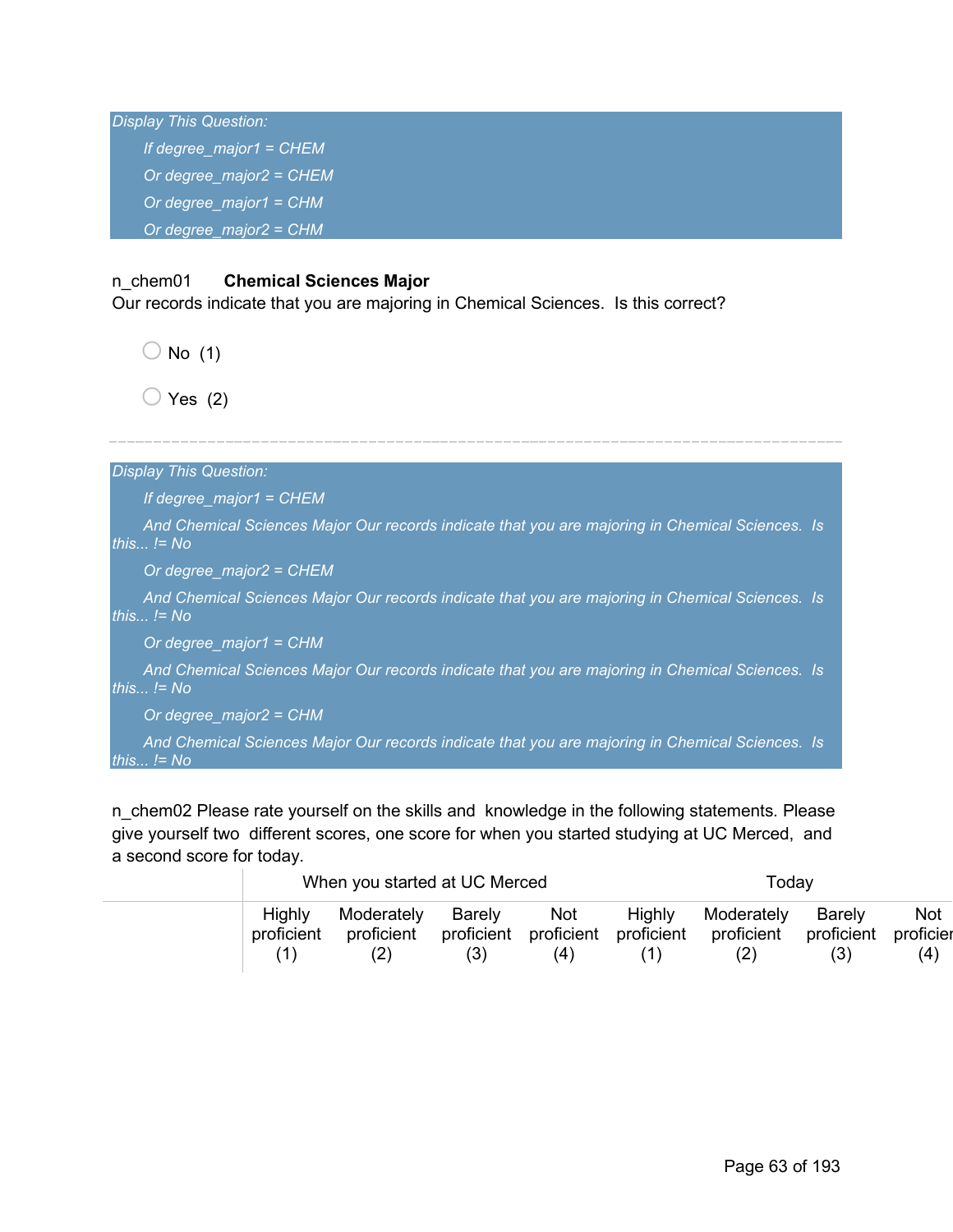Describing major concepts and theoretical principles in chemistry. (1)

Identifying central ideas underlying the principal subfields of chemistry analytical, inorganic, organic, and physical chemistry. (2)

Identifying central ideas underlying the broader interdisciplinary subfields of biological, environmental, and materials chemistry. (3)

**Operating** modern chemical instrumentation. (4)

Performing chemical syntheses and carrying out other essential chemical experiments with strict adherence to sound laboratory techniques as well as good safety and hygiene practices. (5)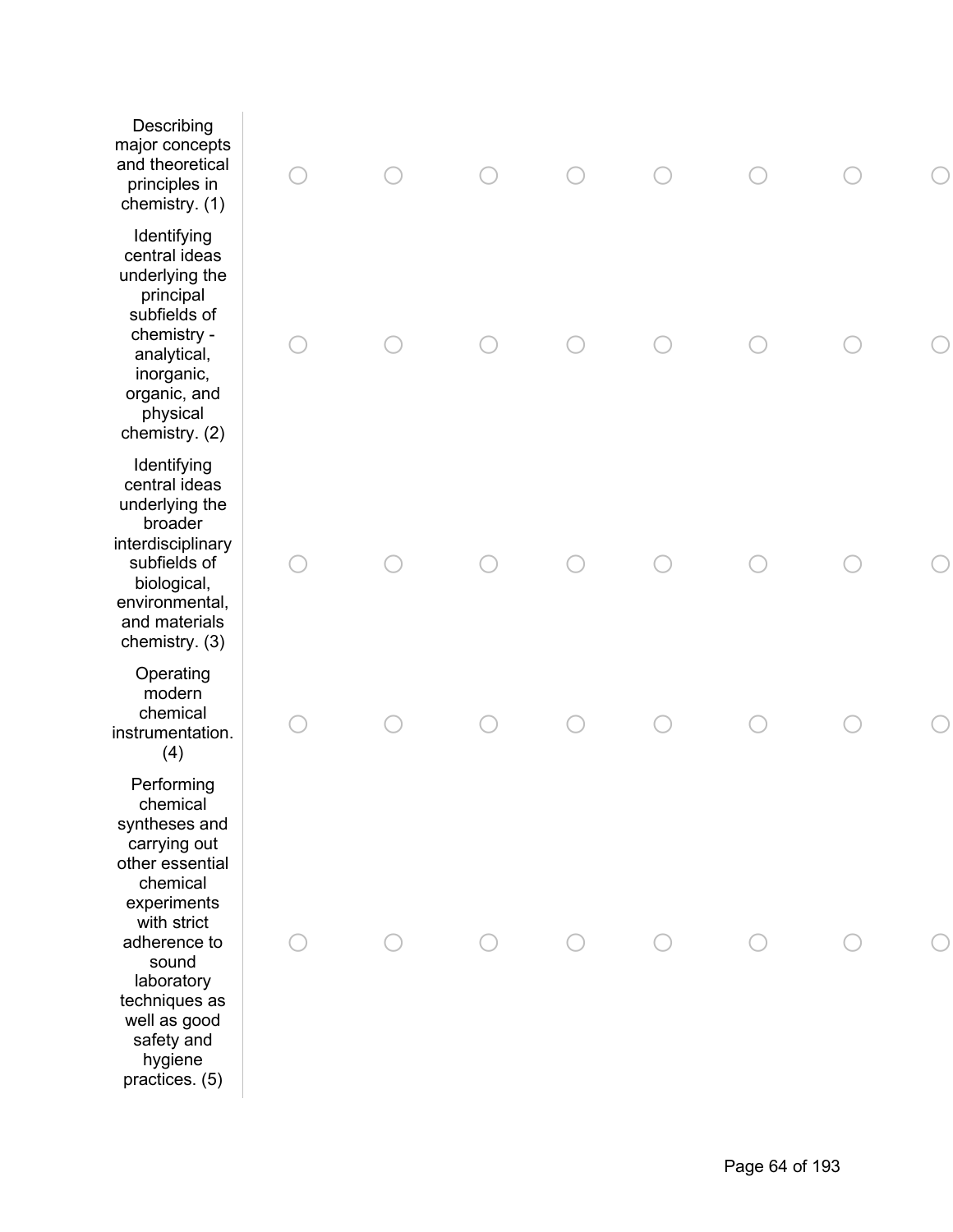Understanding how to use modern web based methods to effectively search the scientific literature. (6)

Integrating fundamental knowledge and skills into scientific inquiries. (7)

Formulating well -defined and quantitative questions, developing testable hypotheses, designing and executing experiments, analyzing and interpreting the results, and reaching appropriate conclusions. (8)

**Critically** analyzing the work of other scientists and assessing its correctness, importance, and relevance. (9)

**Writing** organized and concise reports using electronic media, posters, and oral presentations. (10)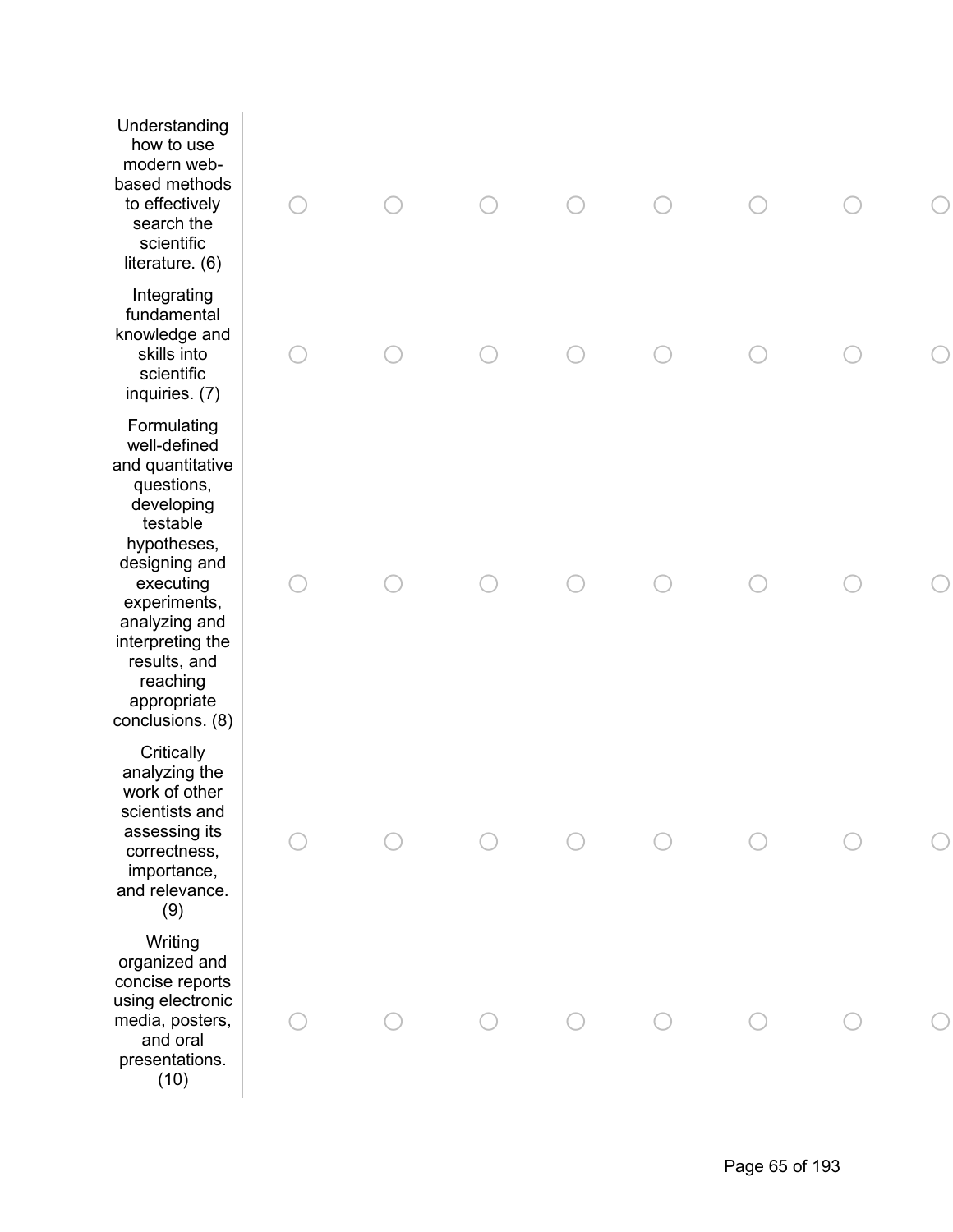| Presenting<br>technical<br>information<br>using electronic<br>media, posters,<br>and oral<br>presentations.<br>(11)                  |  |  |  |  |
|--------------------------------------------------------------------------------------------------------------------------------------|--|--|--|--|
| Working<br>effectively both<br>as a leader and<br>a team member<br>in a group using<br>communication<br>and teamwork<br>skills. (12) |  |  |  |  |
| Conducting<br>yourself<br>ethically and<br>responsibly in<br>science-related<br>professions.<br>(13)                                 |  |  |  |  |

#### **End of Block: NS - Chemistry Major**

**Start of Block: NS - Earth Systems Science Major** *Display This Question: If degree\_major1 = ESS Or degree\_major2 = ESS Or degree\_major1 = ESY Or degree\_major2 = ESY*

# n\_ess01 **Earth/Environmental Systems Science**

 Our records indicate that you are majoring in Earth/Environmental Systems Science. Is this correct?

 $\bigcirc$  No (1)  $\bigcirc$  Yes (2)

Page 66 of 193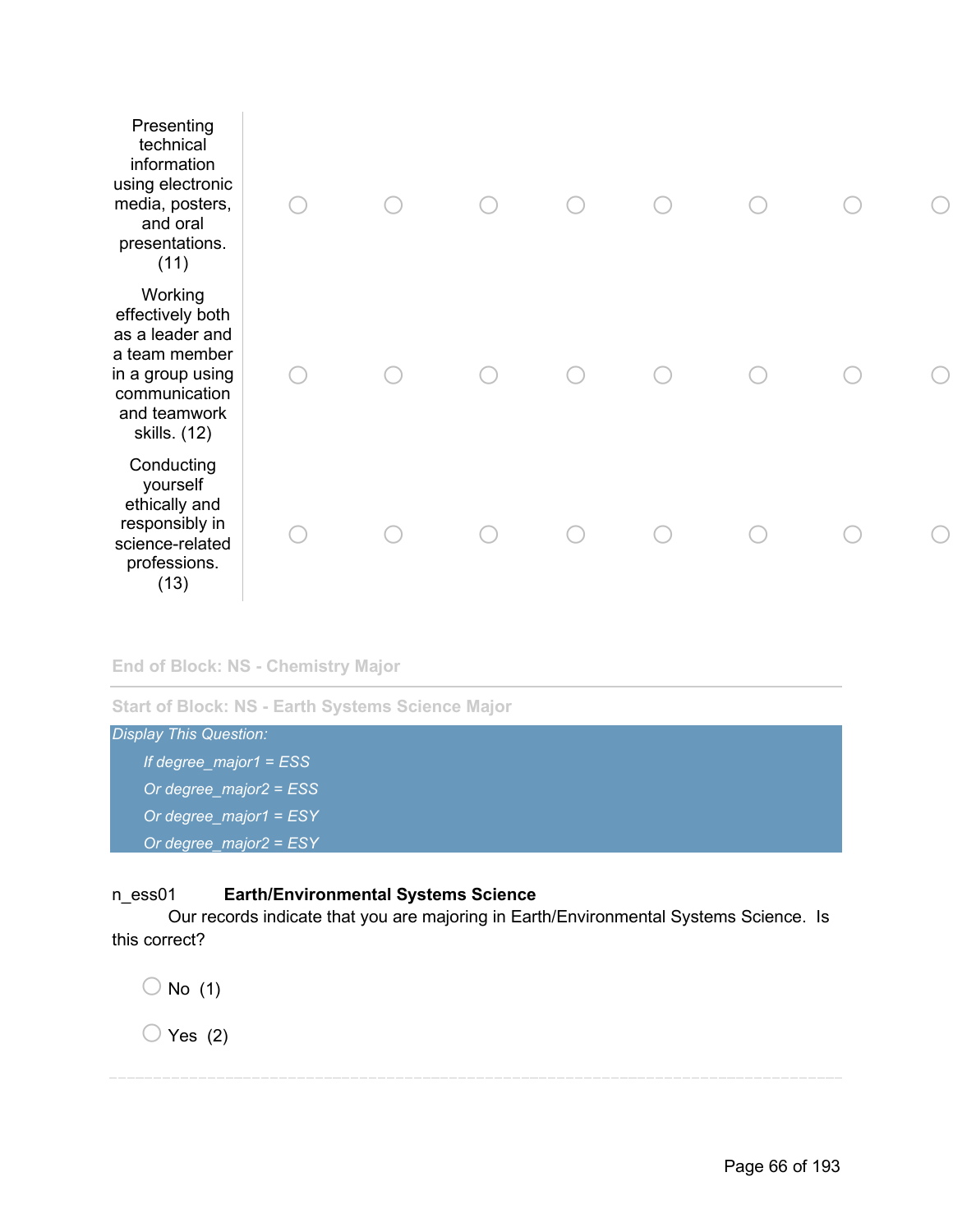*Display This Question:*

*If degree\_major1 = ESS*

*And Earth/Environmental Systems Science Our records indicate that you are majoring in Earth/Environme... != No*

*Or degree\_major2 = ESS*

*And Earth/Environmental Systems Science Our records indicate that you are majoring in Earth/Environme... != No*

*Or degree\_major1 = ESY*

*And Earth/Environmental Systems Science Our records indicate that you are majoring in Earth/Environme... != No*

*Or degree\_major2 = ESY*

*And Earth/Environmental Systems Science Our records indicate that you are majoring in Earth/Environme... != No*

n\_ess02 Please rate yourself on the skills and knowledge in the following statements. Please give yourself two different scores, one score for when you started studying at UC Merced, and a second score for today.

|                      | When you started at UC Merced |               | Todav      |                                                   |                                 |                             |                                |
|----------------------|-------------------------------|---------------|------------|---------------------------------------------------|---------------------------------|-----------------------------|--------------------------------|
| Highly<br>proficient | Moderately<br>proficient      | Barelv<br>(3) | Not<br>(4) | <b>Highly</b><br>proficient proficient proficient | Moderately<br>proficient<br>(2) | Barely<br>proficient<br>(3) | <b>Not</b><br>proficier<br>(4) |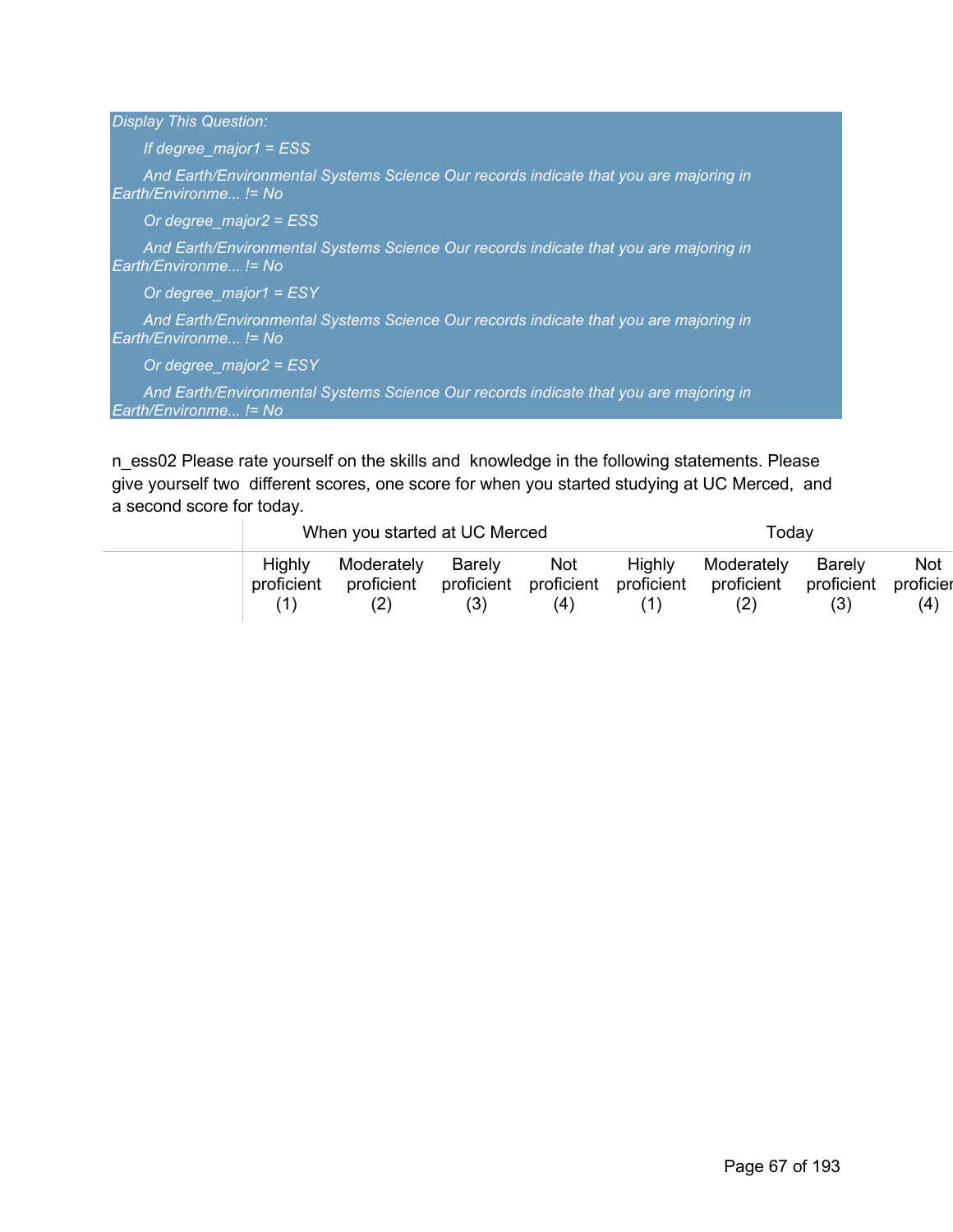Understanding basic methodologies using foundational knowledge of physics, chemistry, biology, and mathematics related to Earth systems. (1) Understanding data analysis using foundational knowledge of

physics, chemistry, biology, and mathematics related to Earth systems. (2)

Interpreting a variety of Earth related data using foundational knowledge of physics, chemistry, biology, and mathematics related to Earth systems. (3)

Understanding major concepts, theoretical principles, experimental findings, and areas of study related to Earth systems science. (4)

Comprehending interactions between natural

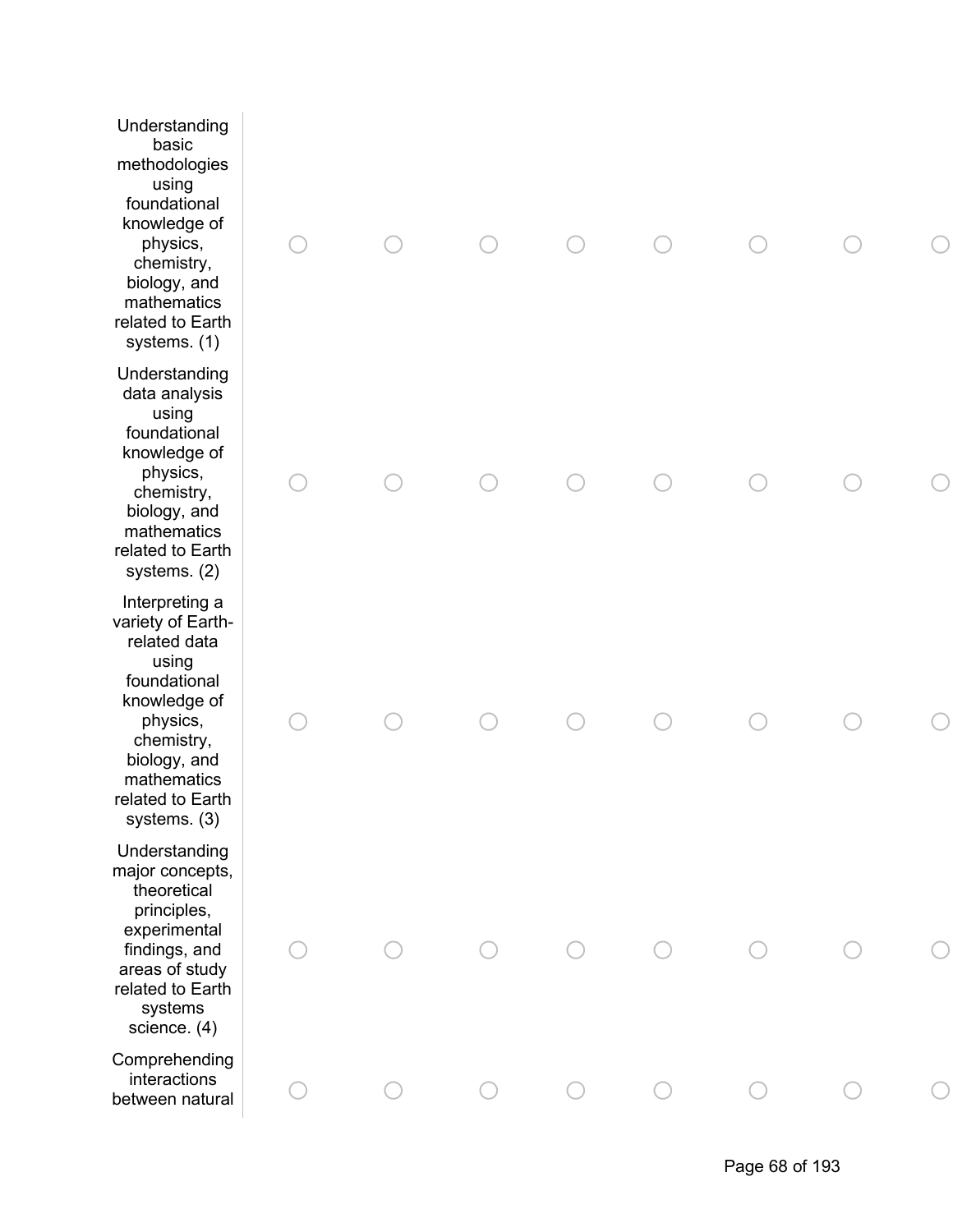Earth systems and human economic, political, and social systems.  $(5)$ Employing critical thinking in the formulation of research questions, experimental design, application and use of laboratory and field instrumentation, and analysis and interpretation of data related to Earth systems. (6) Employing quantitative and numerical analyses in the formulation of research questions, experimental design, application and use of laboratory and field instrumentation, and analysis and interpretation of data related to Earth systems. (7) Employing hypothesis -

driven methods

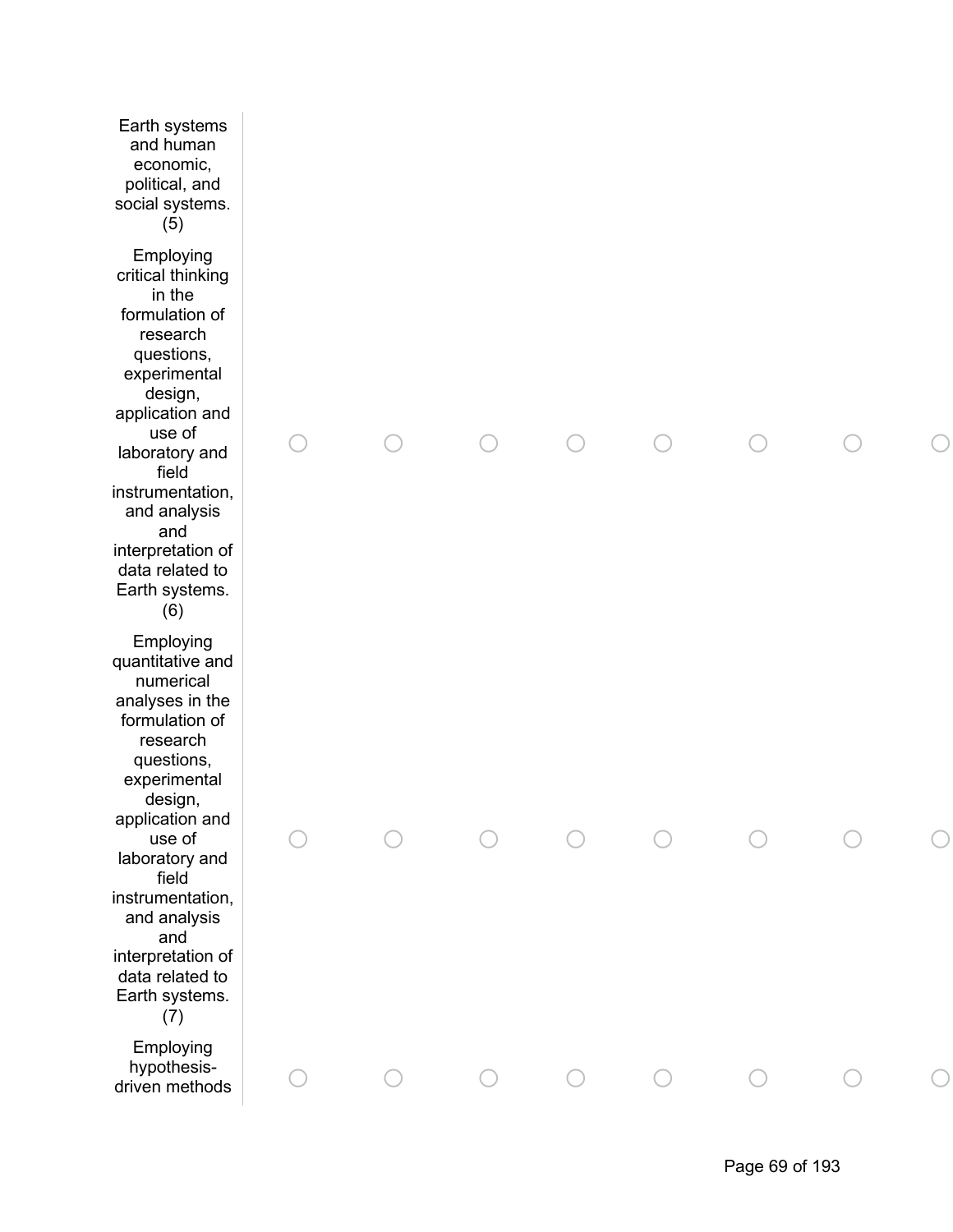of scientific inquiry in the formulation of research questions, experimental design, application and use of laboratory and field instrumentation, and analysis and interpretation of data related to Earth systems. (8) **Transmitting** complex technical information through effective written communication skills. (9) **Transmitting** complex technical information through effective oral communication skills. (10) Working effectively individually in classroom, laboratory, and field settings. (11) Working effectively in teams in classroom, laboratory, and field settings. (12)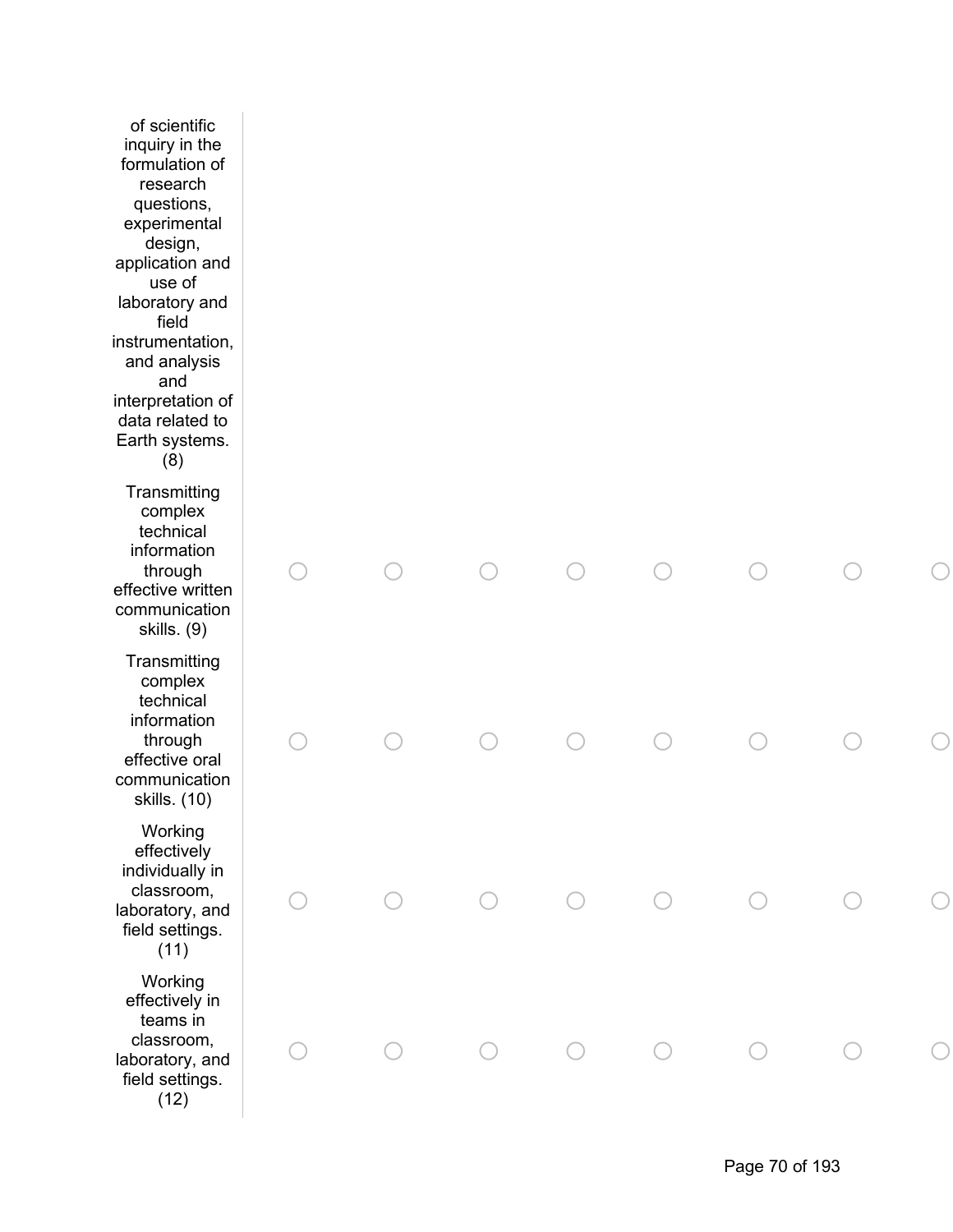**End of Block: NS - Earth Systems Science Major**

**Start of Block: NS - Mathematics Major**

*Display This Question:*

*If degree\_major1 = MATH*

*Or degree\_major2 = MATH*

#### n\_math01 **Applied Mathematical Sciences Major**

 Our records indicate that you are majoring in Applied Mathematical Sciences. Is this correct?

 $\bigcirc$  No (1)

 $\bigcirc$  Yes (2)

*Display This Question:*

*If degree\_major1 = MATH*

*And Applied Mathematical Sciences Major Our records indicate that you are majoring in Applied Mathem... != No*

*Or degree\_major2 = MATH*

*And Applied Mathematical Sciences Major Our records indicate that you are majoring in Applied Mathem... != No*

n\_math02 Please rate yourself on the skills and knowledge in the following statements. Please give yourself two different scores, one score for when you started studying at UC Merced, and a second score for today.

|                             | When you started at UC Merced |               |            | Todav  |                                                                  |                              |                                |
|-----------------------------|-------------------------------|---------------|------------|--------|------------------------------------------------------------------|------------------------------|--------------------------------|
| <b>Highly</b><br>proficient | Moderately<br>proficient      | Barelv<br>(3) | Not<br>(4) | Highly | Moderately<br>proficient proficient proficient proficient<br>(2) | Barely<br>proficient.<br>(3) | <b>Not</b><br>proficier<br>(4) |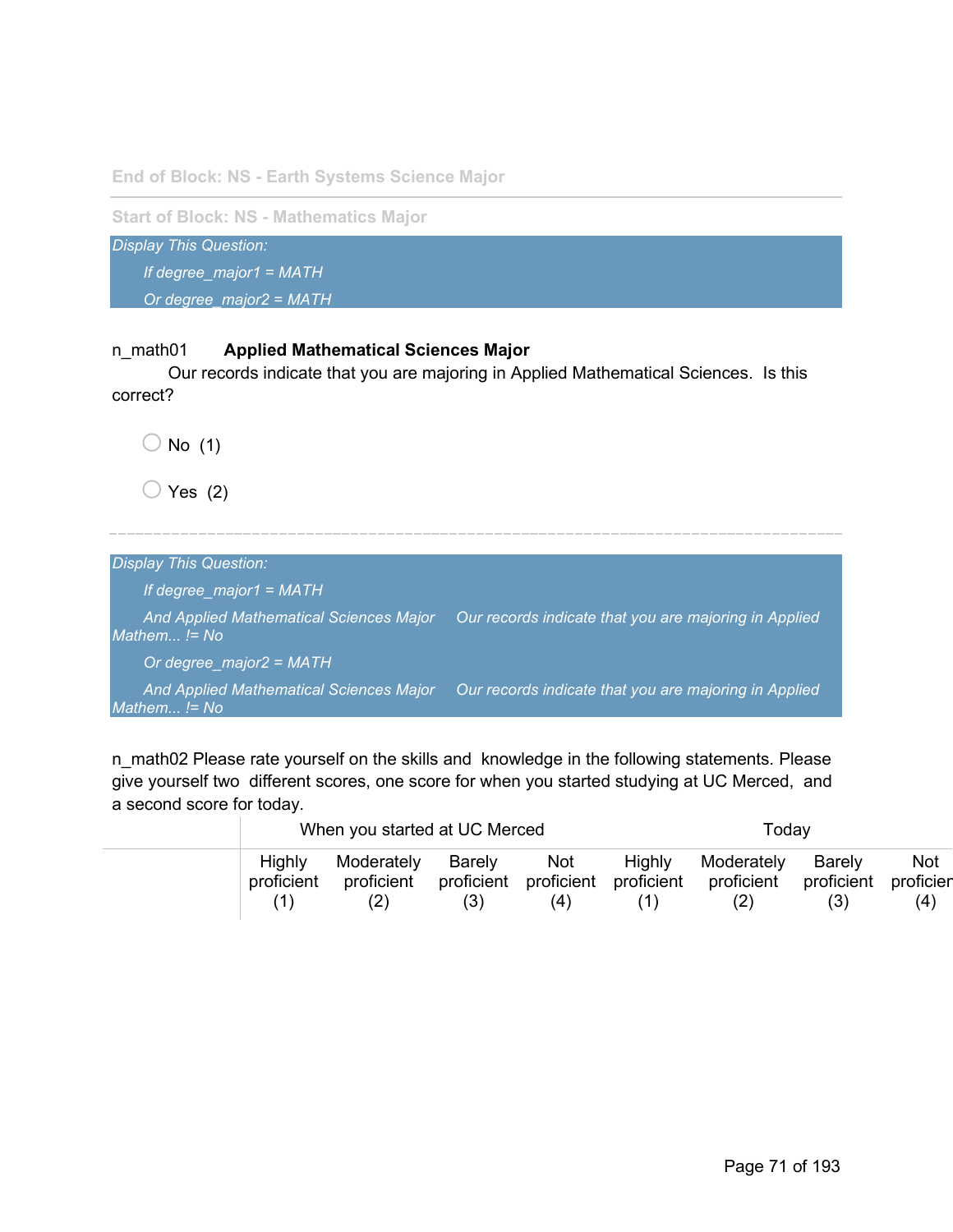Solving mathematical problems using analytical methods. (1) o  $\bigcirc$ o o o o o o Solving mathematical problems using computational methods. (2) o o  $\bigcap$ o  $\bigcap$ o o  $\bigcirc$ **Recognizing** the relationships between different areas of mathematics. (3) o o o o  $\bigcirc$ o o o Recognizing the connections between mathematics and other disciplines. (4)  $\bigcirc$ o o o  $\bigcap$ o o o Giving clear and organized written explanations of mathematical ideas to a variety of audiences. (5) o  $\bigcap$ o o  $\bigcirc$  $\bigcirc$ o  $\bigcap$ Giving clear and organized verbal explanations of mathematical ideas to a variety of audiences. (8) o o o o  $\bigcap$ o o o Modelling real world problems mathematically. (6) o o o o  $\bigcap$ o o o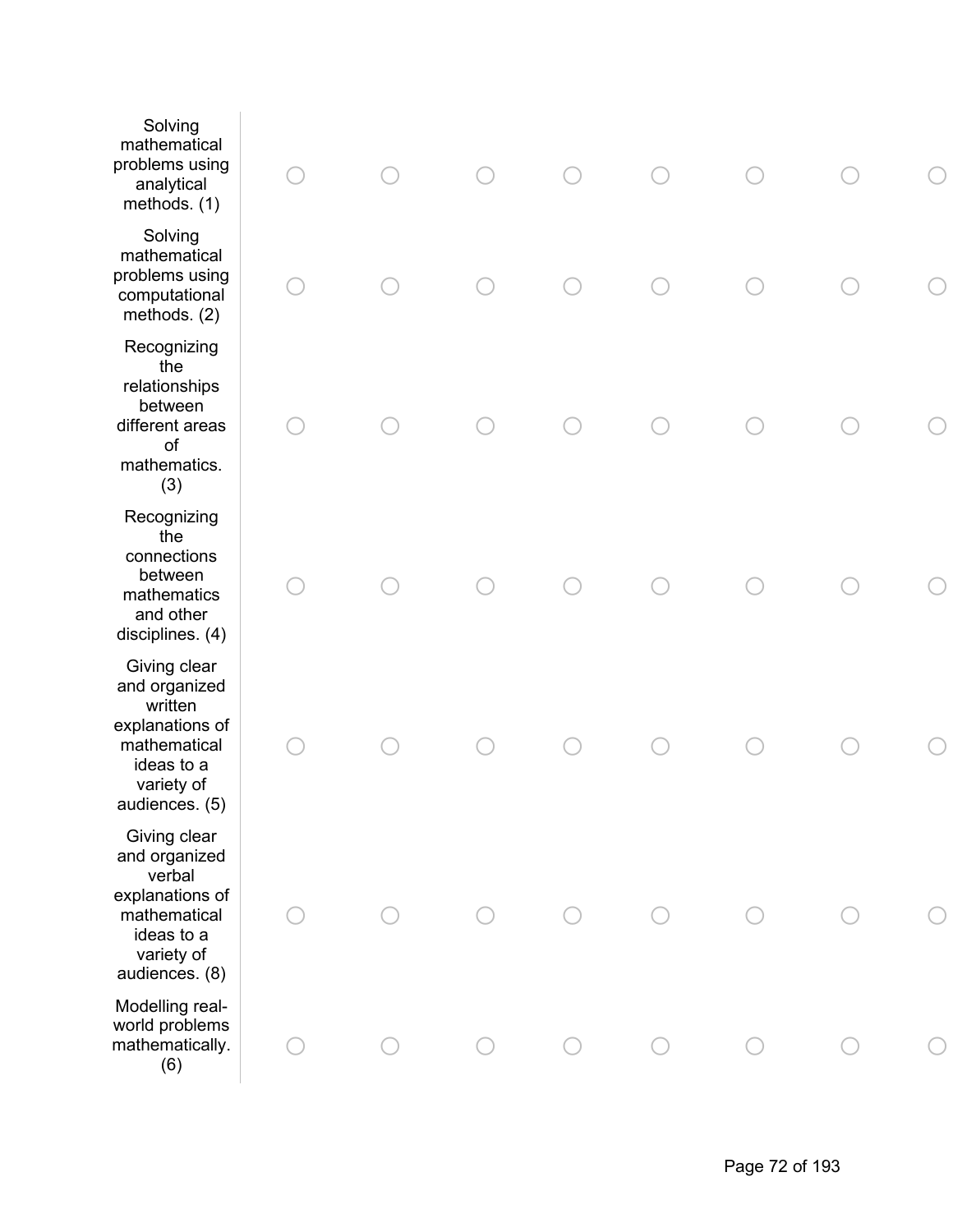| concepts. (7) |
|---------------|
|---------------|

**End of Block: NS - Mathematics Major**

**Start of Block: NS - Physics Major**

*Display This Question: If degree\_major1 = PHYS Or degree\_major2 = PHYS*

## n\_phys01 **Physics Major**

Our records indicate that you are majoring in Physics. Is this correct?

 $\bigcirc$  No (1)

 $\bigcirc$  Yes (2)

| <b>Display This Question:</b> |                                                                               |
|-------------------------------|-------------------------------------------------------------------------------|
| If degree $major1 = PHYS$     |                                                                               |
| <b>And Physics Major</b>      | Our records indicate that you are majoring in Physics. Is this correct? != No |
| Or degree $major2 = PHYS$     |                                                                               |
| <b>And Physics Major</b>      | Our records indicate that you are majoring in Physics. Is this correct? != No |

n phys02 Please rate yourself on the skills and knowledge in the following statements. Please give yourself two different scores, one score for when you started studying at UC Merced, and a second score for today.

| When you started at UC Merced |                          |                             |                          | Γodav                |                                 |                             |                                |
|-------------------------------|--------------------------|-----------------------------|--------------------------|----------------------|---------------------------------|-----------------------------|--------------------------------|
| <b>Highly</b><br>proficient   | Moderately<br>proficient | Barely<br>proficient<br>(3) | Not<br>proficient<br>(4) | Highly<br>proficient | Moderately<br>proficient<br>(2) | Barely<br>proficient<br>(3) | <b>Not</b><br>proficier<br>(4) |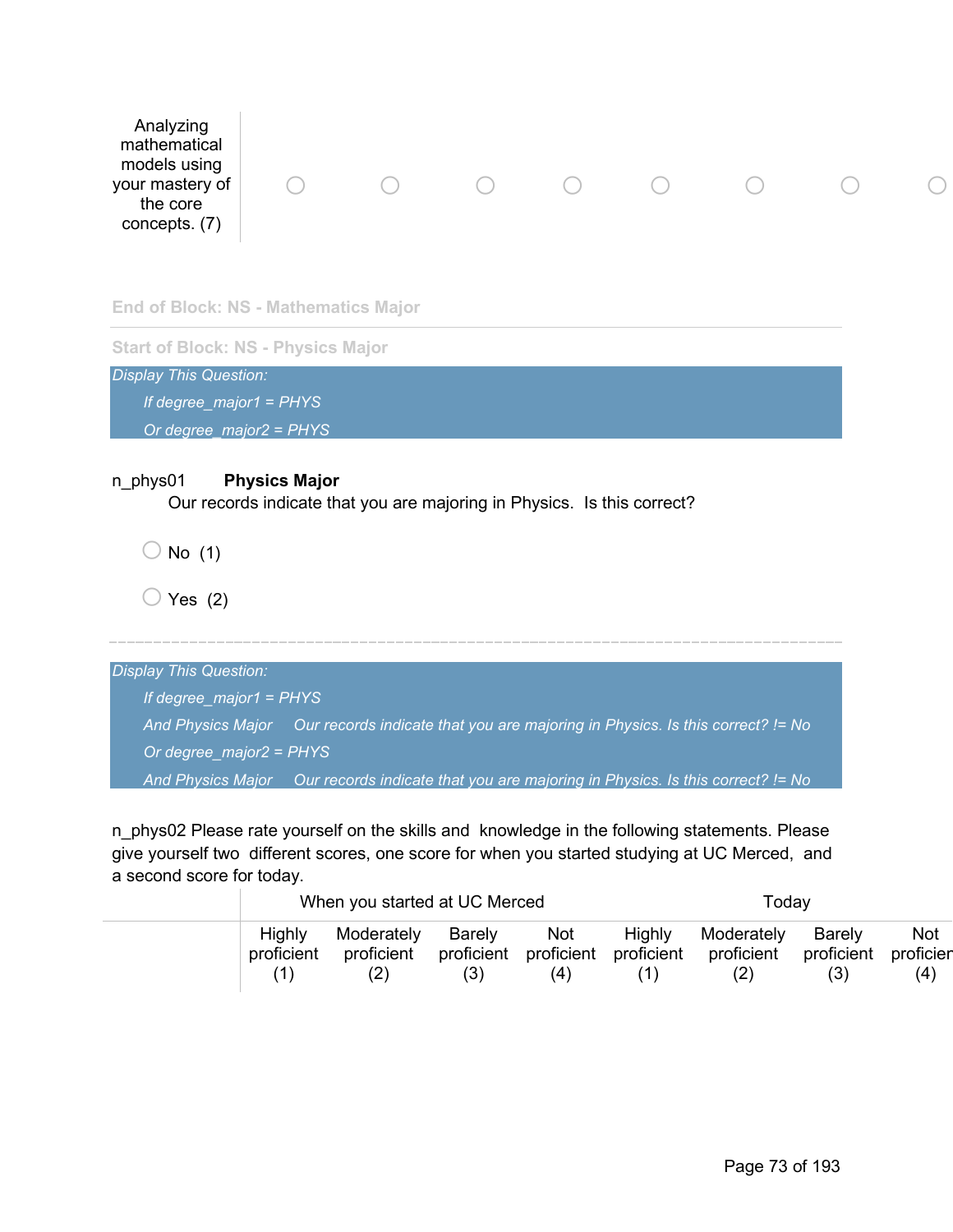Applying basic physical principles including classical mechanics, electricity and magnetism, quantum mechanics, and statistical mechanics - to explain, analyze, and predict a variety of natural phenomena. (1) **Translating** physical concepts into mathematical language. (2) Applying advanced mathematical techniques (e.g., calculus, linear algebra, probability, and statistics) in explanations, analyses, and predictions of physical phenomena. (3) Taking physical

measurements in an experimental laboratory setting. (4)

Analyzing experimental results to draw conclusions

| $\begin{matrix} \circ & \circ & \circ & \circ & \circ & \circ & \circ \end{matrix} \qquad \begin{matrix} \circ & \circ & \circ & \circ & \circ & \circ \end{matrix}$                                                                                                                                                                                                                                                                                                                                                                    |  |  | $\bigcirc$ |
|-----------------------------------------------------------------------------------------------------------------------------------------------------------------------------------------------------------------------------------------------------------------------------------------------------------------------------------------------------------------------------------------------------------------------------------------------------------------------------------------------------------------------------------------|--|--|------------|
| $\begin{matrix} \circledcirc \hspace{-.2cm} \circledcirc \hspace{-.2cm} \circledcirc \hspace{-.2cm} \circledcirc \hspace{-.2cm} \circledcirc \hspace{-.2cm} \circledcirc \hspace{-.2cm} \circledcirc \hspace{-.2cm} \circledcirc \hspace{-.2cm} \circledcirc \hspace{-.2cm} \circledcirc \hspace{-.2cm} \circledcirc \hspace{-.2cm} \circledcirc \hspace{-.2cm} \circledcirc \hspace{-.2cm} \circledcirc \hspace{-.2cm} \circledcirc \hspace{-.2cm} \circledcirc \hspace{-.2cm} \circledcirc \hspace{-.2cm} \circledcirc \hspace{-.2cm$ |  |  |            |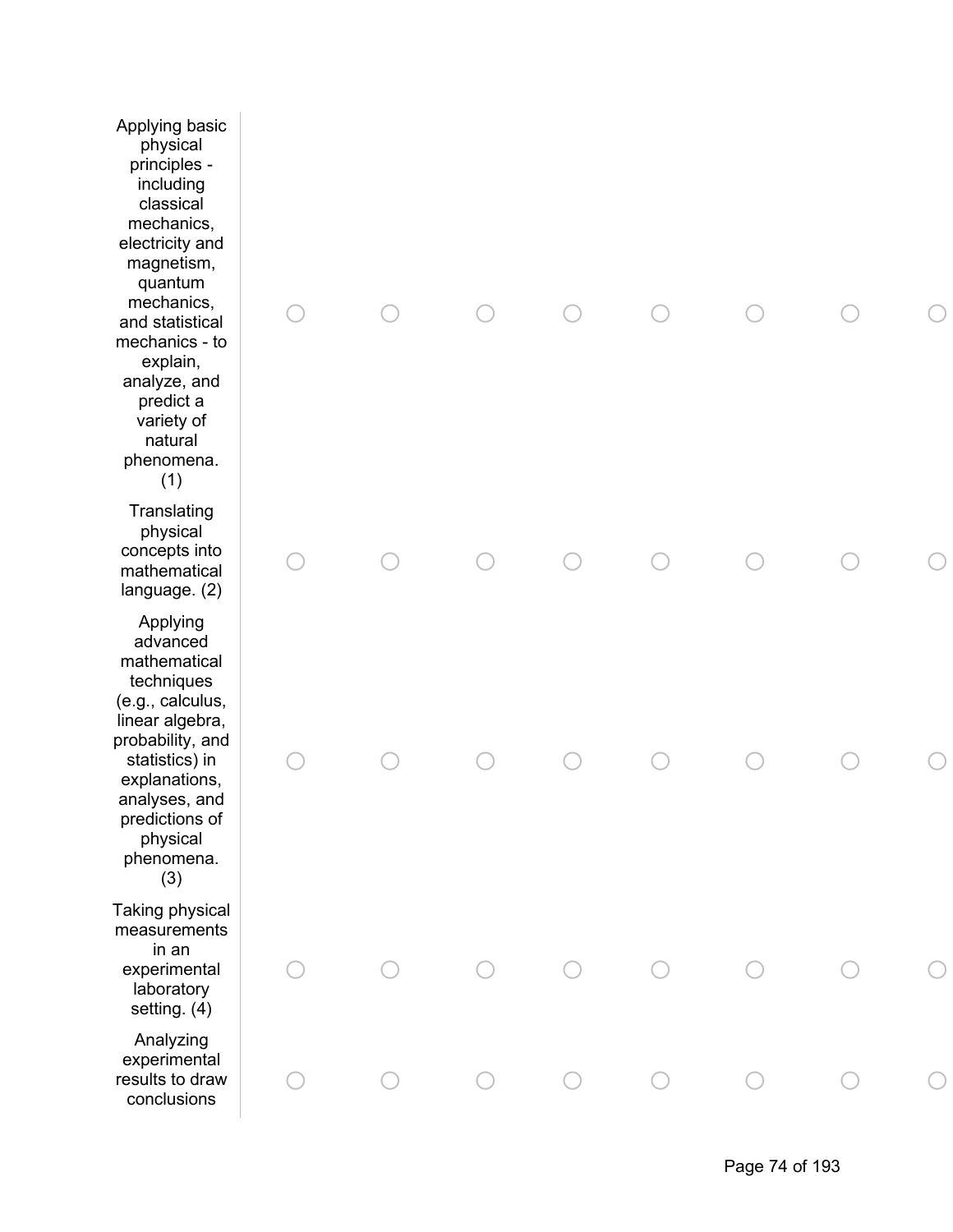about the physical system under investigation, including whether the data support or refute a given physical model. (5)

**Clearly** explaining mathematical and physical reasoning orally. (6)

**Clearly** explaining mathematical and physical reasoning in writing. (7)

**Communicating** and working effectively in groups on a common project. (8)

Applying sound scientific research methods to address research questions by researching the current literature. (9) Applying sound scientific research

methods to address research questions by developing independent

| $\begin{matrix} 0 & 0 & 0 & 0 & 0 & 0 \end{matrix}$ |  |  |  |
|-----------------------------------------------------|--|--|--|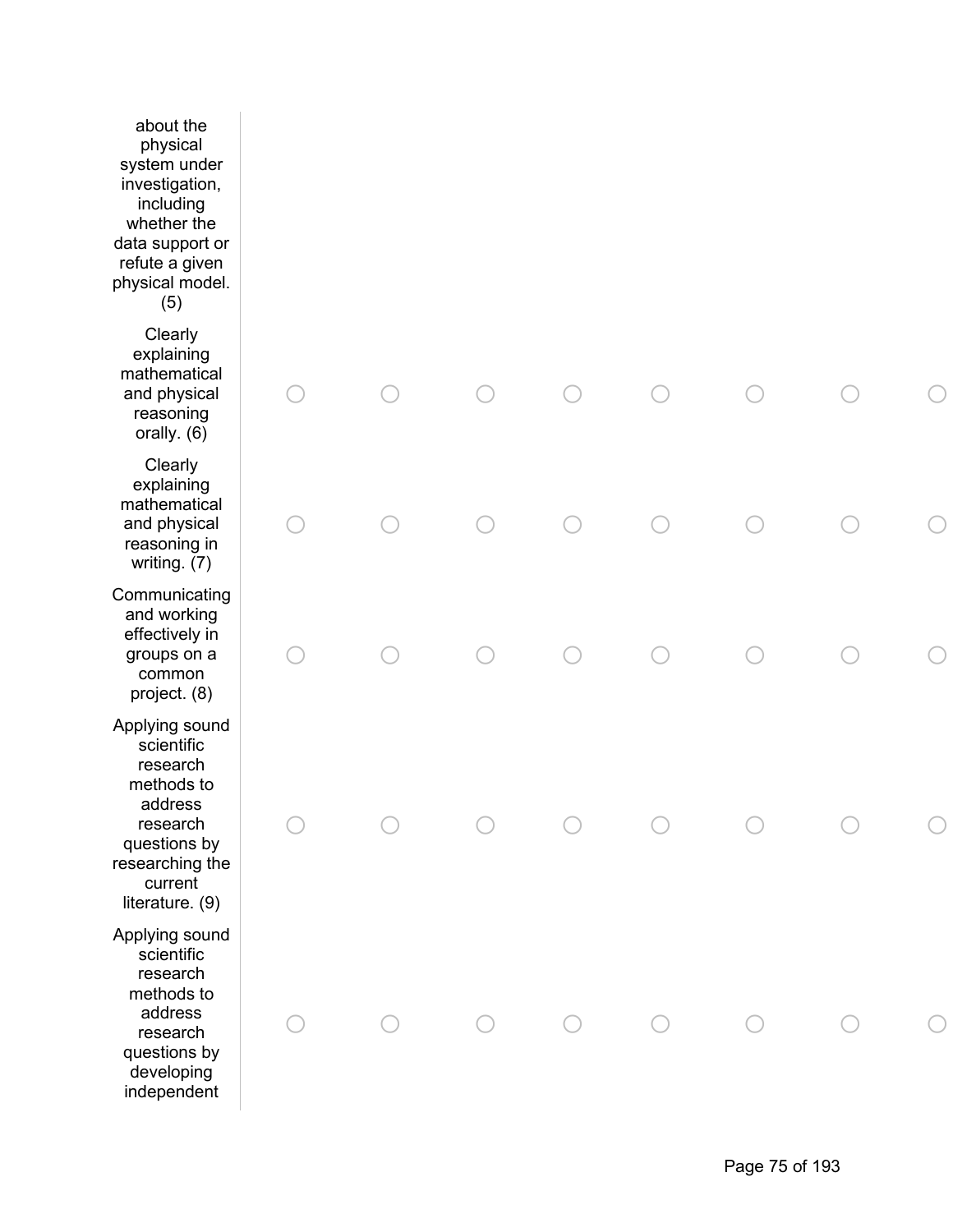results (e.g., during your undergraduate research). (10)

```
End of Block: NS - Physics Major
```

```
Start of Block: NS - All - End
Display This Question:
    If degree_school1 = NS
    Or degree_school2 = NS
```
n all89 To what extent do you agree that you were given adequate support and guidance from your Academic Advisor in the School of Natural Sciences? By Academic Advisor, we mean a professional staff member in the advising office of the School of Natural Sciences.

```
\bigcirc Strongly disagree (1)
     \bigcirc Disagree (2)
     \bigcirc Agree (3)
     \bigcirc Strongly agree (4)
Display This Question:
```
*If degree\_school1 = NS Or degree\_school2 = NS*

n all87 What advice would you give to first year School of Natural Sciences students in your major(s) just entering their program at UC Merced? This can be advice about any aspect of your experience in your major(s) in the School of Natural Sciences.

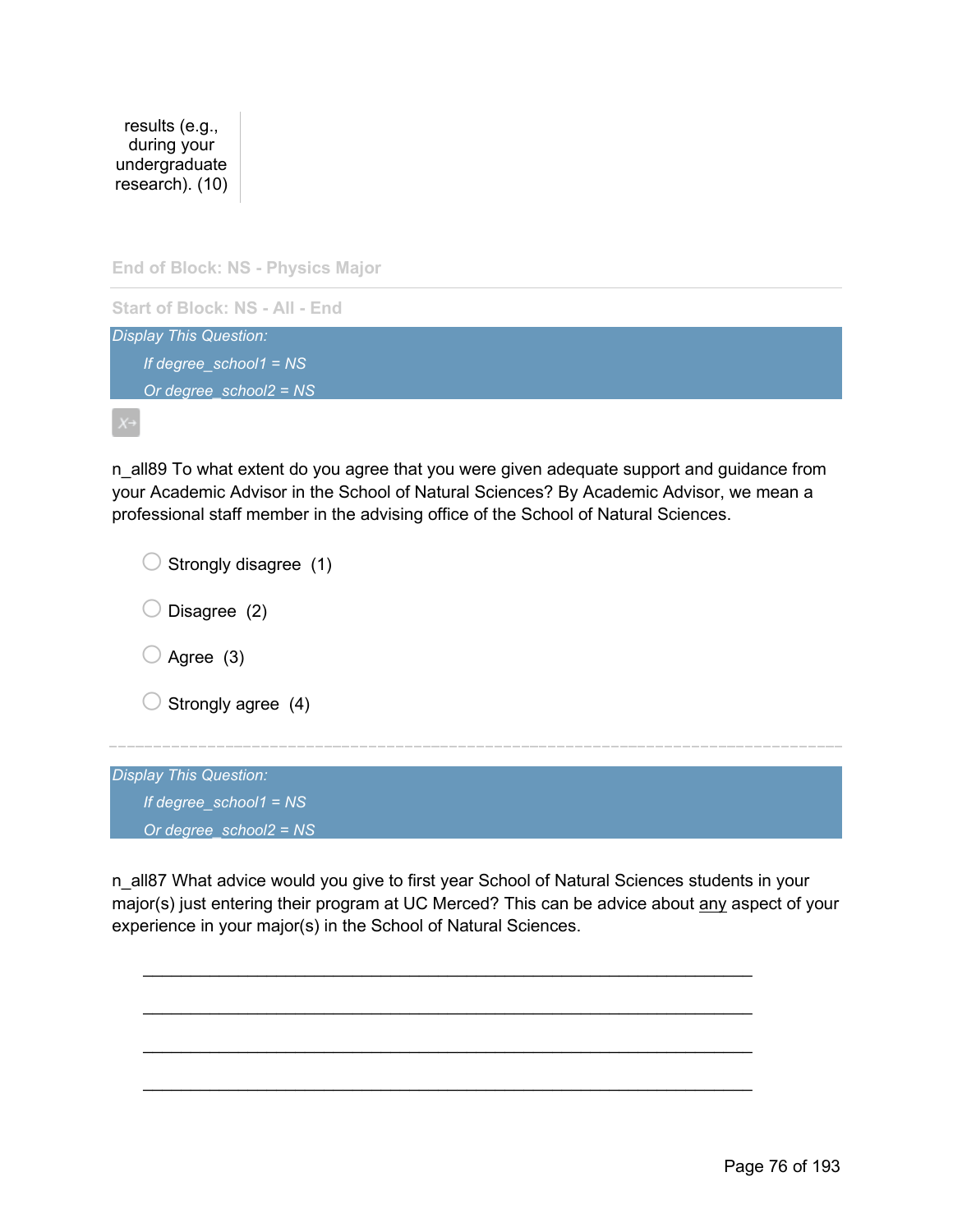**End of Block: NS - All - End**

**Start of Block: NS - Chemistry Minor**

*Display This Question: If degree\_minor1 = CHEM Or degree\_minor2 = CHEM Or degree\_minor3 = CHEM Or degree\_minor4 = CHEM*

#### n\_ch\_min01 **Chemical Sciences Minor**

Our records indicate that you are minoring in Chemical Sciences. Is this correct?

\_\_\_\_\_\_\_\_\_\_\_\_\_\_\_\_\_\_\_\_\_\_\_\_\_\_\_\_\_\_\_\_\_\_\_\_\_\_\_\_\_\_\_\_\_\_\_\_\_\_\_\_\_\_\_\_\_\_\_\_\_\_\_\_

 $\bigcirc$  No (1)

 $\bigcirc$  Yes (2)

#### *Display This Question:*

| If degree $minor1 = CHEM$        |                                                                                    |  |
|----------------------------------|------------------------------------------------------------------------------------|--|
| Sciences. Is this correct? != No | And Chemical Sciences Minor Our records indicate that you are minoring in Chemical |  |
| Or degree $minor2 = CHEM$        |                                                                                    |  |
| Sciences. Is this correct? != No | And Chemical Sciences Minor Our records indicate that you are minoring in Chemical |  |
| Or degree $minor3 = CHEM$        |                                                                                    |  |
| Sciences. Is this correct? != No | And Chemical Sciences Minor Our records indicate that you are minoring in Chemical |  |
| Or degree minor4 = CHEM          |                                                                                    |  |
| Sciences. Is this correct? != No | And Chemical Sciences Minor Our records indicate that you are minoring in Chemical |  |

n ch min02 Please rate yourself on the skills and knowledge in the following statements. Please give yourself two different scores, one score for when you started studying at UC Merced, and a second score for today.

|                             | When you started at UC Merced |                                    |                   |                                       | Todav                    |                             |                                |
|-----------------------------|-------------------------------|------------------------------------|-------------------|---------------------------------------|--------------------------|-----------------------------|--------------------------------|
| <b>Highly</b><br>proficient | Moderately<br>proficient      | <b>Barely</b><br>proficient<br>(3) | <b>Not</b><br>(4) | Highly<br>proficient proficient<br>(1 | Moderately<br>proficient | Barely<br>proficient<br>(3) | <b>Not</b><br>proficier<br>(4) |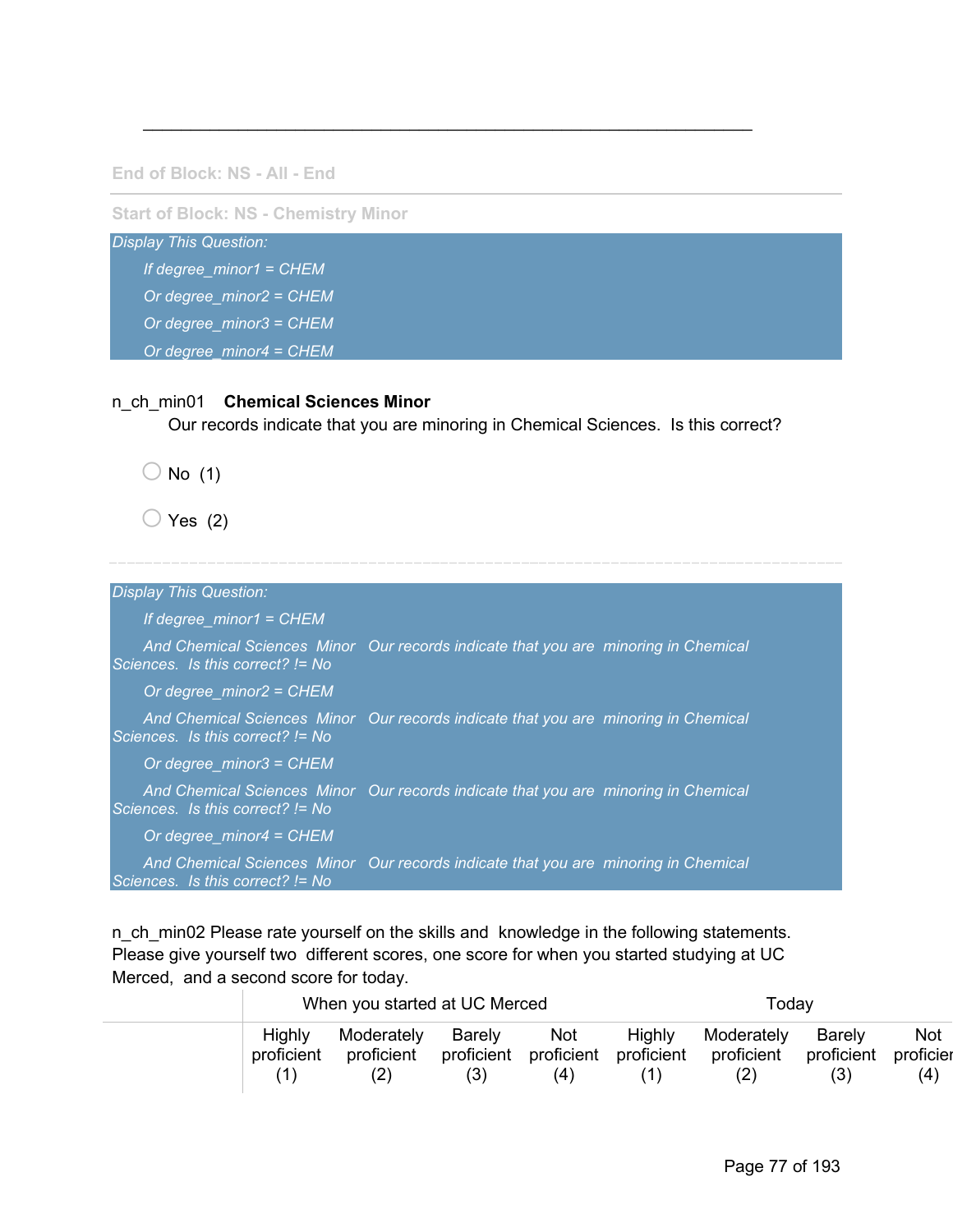Describing major concepts and theoretical principles in chemistry. (1)

Identifying central ideas underlying the principal subfields of chemistry analytical, inorganic, organic, and physical chemistry. (2)

Identifying central ideas underlying the broader interdisciplinary subfields of biological, environmental, and materials chemistry. (3)

**Operating** modern chemical instrumentation. (4)

Performing chemical syntheses and carrying out other essential chemical experiments with strict adherence to sound laboratory techniques as well as good safety and hygiene practices. (5)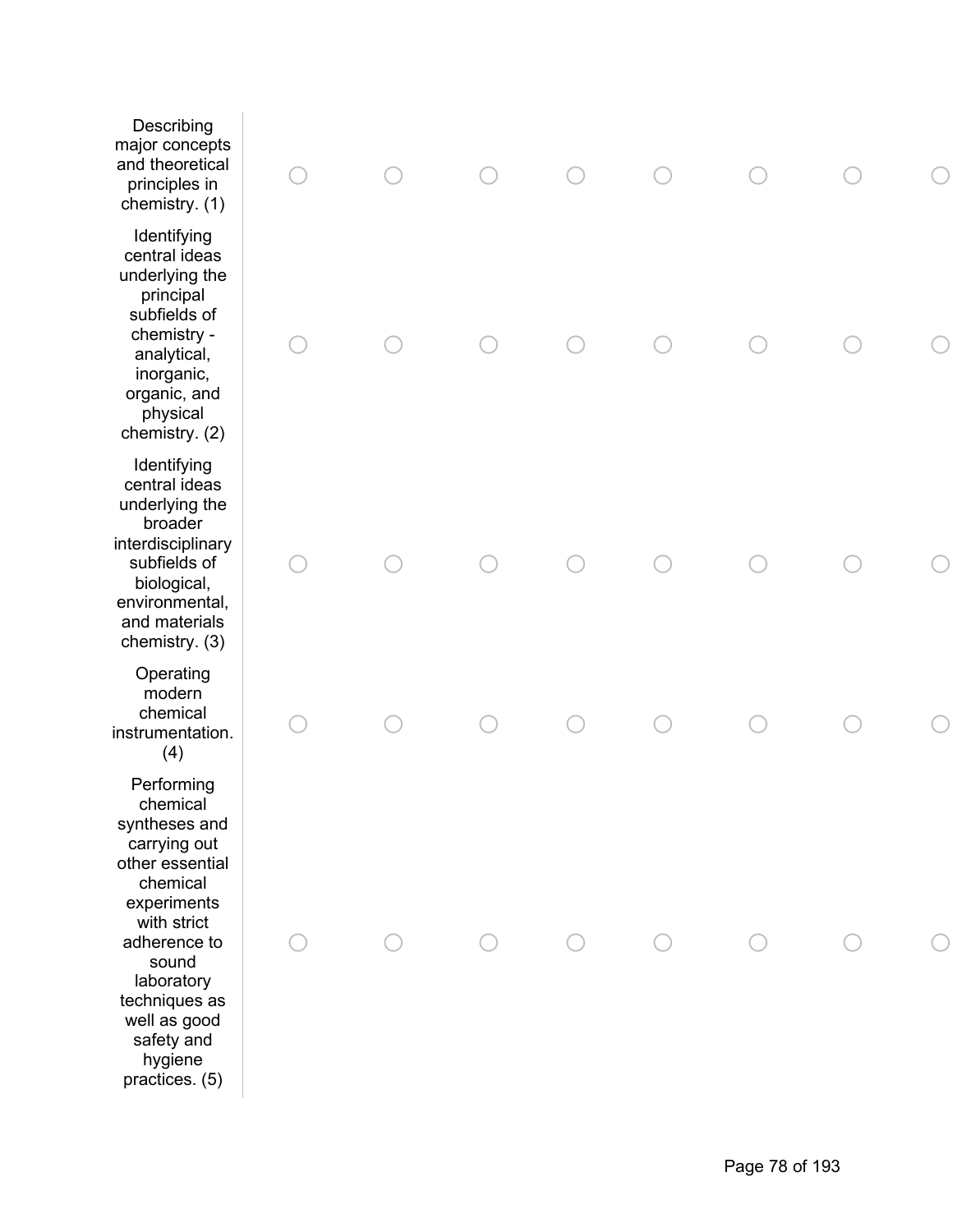Understanding how to use modern webbased methods to effectively search the scientific literature. (6)

# **End of Block: NS - Chemistry Minor**

| <b>Start of Block: NS - Mathematics Minor</b> |  |
|-----------------------------------------------|--|
| <b>Display This Question:</b>                 |  |
| If degree $minor1 = MTHM$                     |  |
| Or degree $minor2 = MTHM$                     |  |
| Or degree_minor3 = MTHM                       |  |
| Or degree $minor4 = MTHM$                     |  |

o o o o o o o o

n\_mat\_mn01 **Applied Mathematical Sciences Minor** Our records indicate that you are minoring in Applied Mathematical Sciences. Is this correct?

 $\bigcirc$  No (1)

 $\bigcirc$  Yes (2)

| <b>Display This Question:</b>                                   |                                               |
|-----------------------------------------------------------------|-----------------------------------------------|
| If degree $minor1 = MTHM$                                       |                                               |
| And Applied Mathematical Sciences Minor<br>Applied! = No        | Our records indicate that you are minoring in |
| Or degree $minor2 = MTHM$                                       |                                               |
| And Applied Mathematical Sciences Minor<br>Applied!= No         | Our records indicate that you are minoring in |
| Or degree $minor3 = MTHM$                                       |                                               |
| And Applied Mathematical Sciences Minor<br>Applied! = No        | Our records indicate that you are minoring in |
| Or degree $minor4 = MTHM$                                       |                                               |
| <b>And Applied Mathematical Sciences Minor</b><br>Applied! = No | Our records indicate that you are minoring in |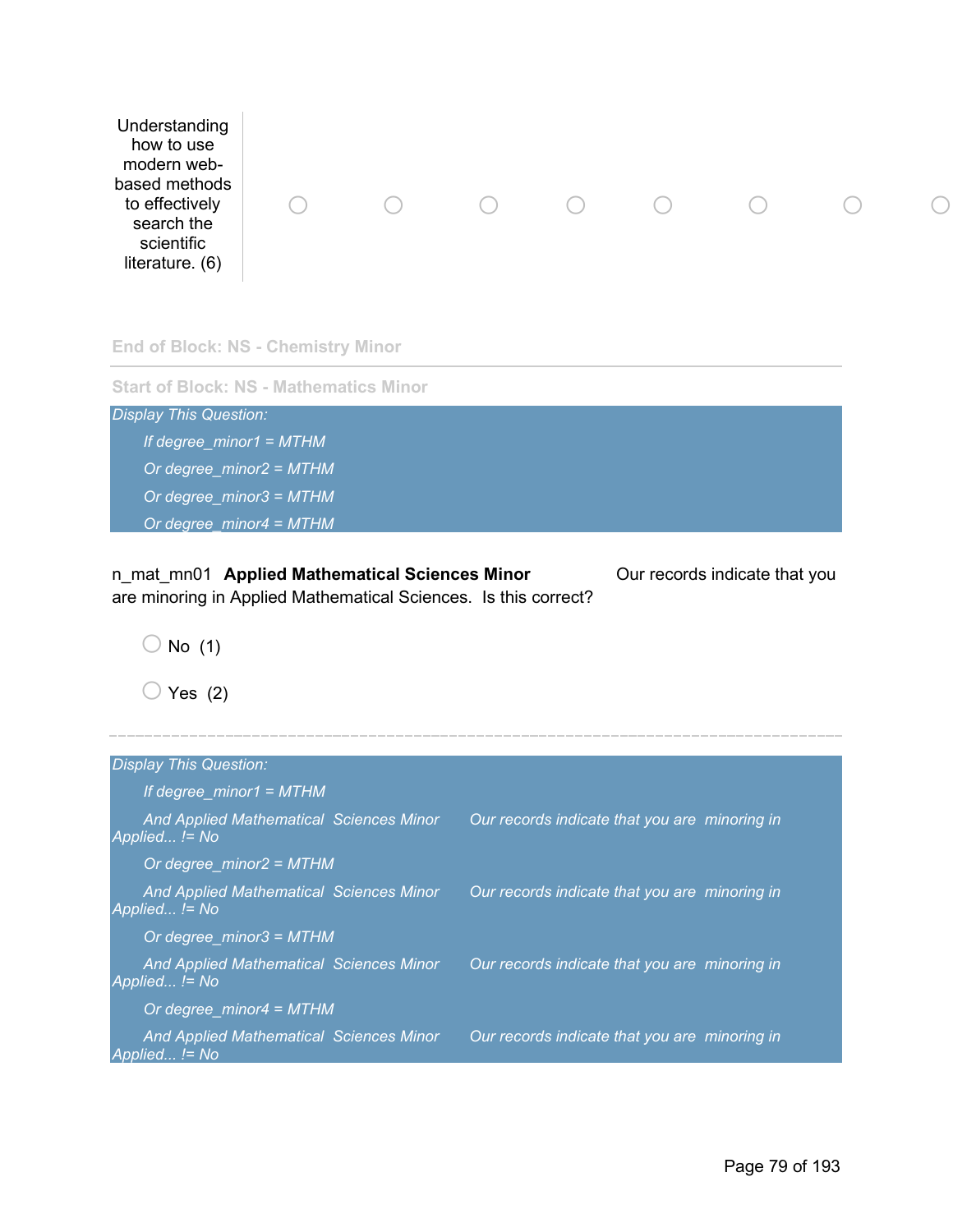n\_mat\_mn02 Please rate yourself on the skills and knowledge in the following statements. Please give yourself two different scores, one score for when you started studying at UC Merced, and a second score for today.

| When you started at UC Merced |                          |               |            | Todav |                                                                         |                                        |            |
|-------------------------------|--------------------------|---------------|------------|-------|-------------------------------------------------------------------------|----------------------------------------|------------|
| Hiahlv<br>proficient          | Moderately<br>proficient | Barely<br>(3) | Not<br>(4) |       | Highly Moderately<br>proficient proficient proficient proficient<br>(2) | Barely<br>proficient proficient<br>(3) | Not<br>(4) |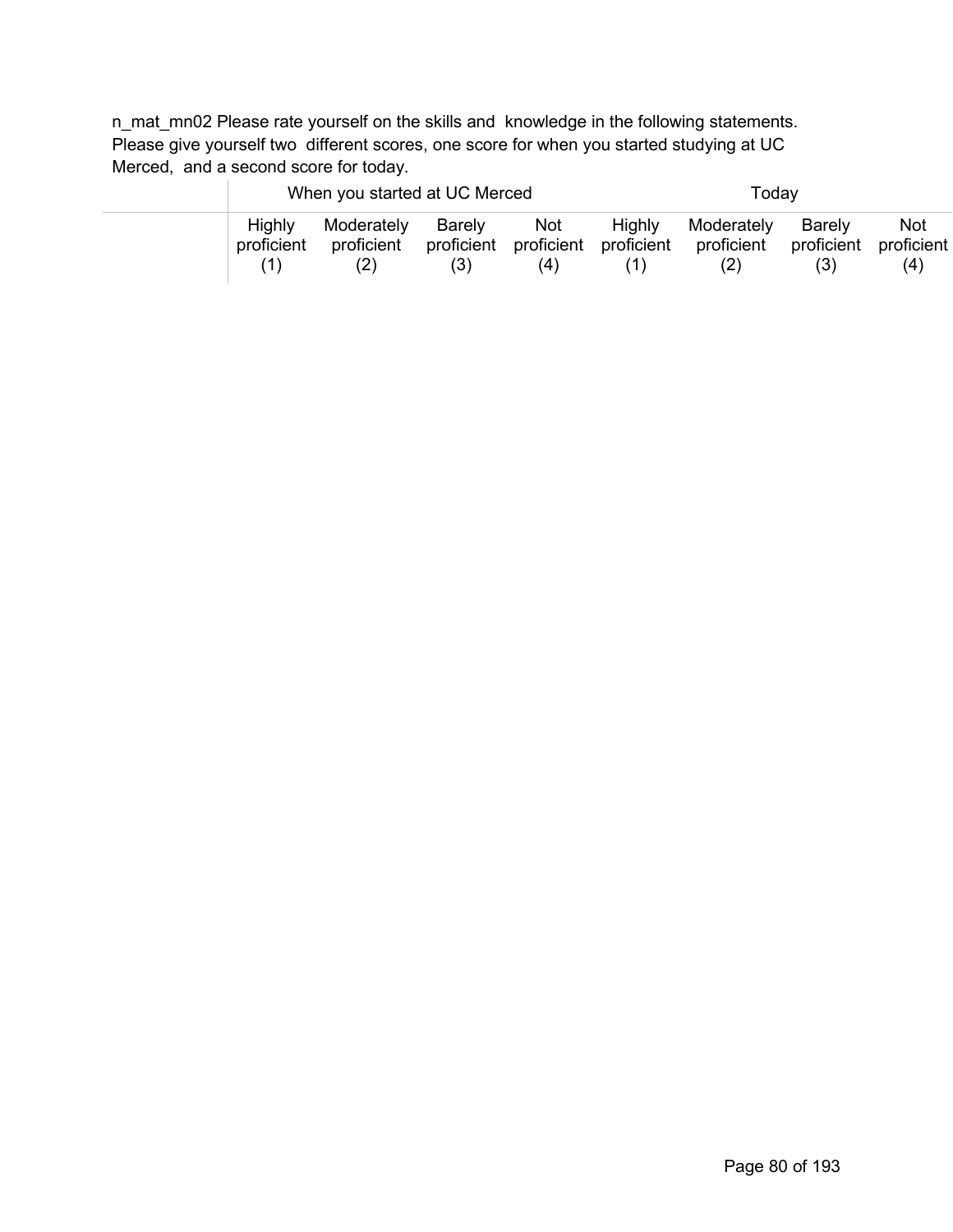| Solving<br>mathematical<br>problems<br>using<br>analytical<br>methods. (1)                                                    |  |  |  |  |
|-------------------------------------------------------------------------------------------------------------------------------|--|--|--|--|
| Solving<br>mathematical<br>problems<br>using<br>computational<br>methods. (2)                                                 |  |  |  |  |
| Recognizing<br>the<br>relationships<br>between<br>different<br>areas of<br>mathematics.<br>(3)                                |  |  |  |  |
| Recognizing<br>the<br>connections<br>between<br>mathematics<br>and other<br>disciplines.<br>(4)                               |  |  |  |  |
| Giving clear<br>and<br>organized<br>verbal<br>explanations<br>of<br>mathematical<br>ideas to a<br>variety of<br>audiences (5) |  |  |  |  |
| Giving clear<br>and<br>organized<br>written<br>explanations<br>of<br>mathematical<br>ideas to a<br>variety of                 |  |  |  |  |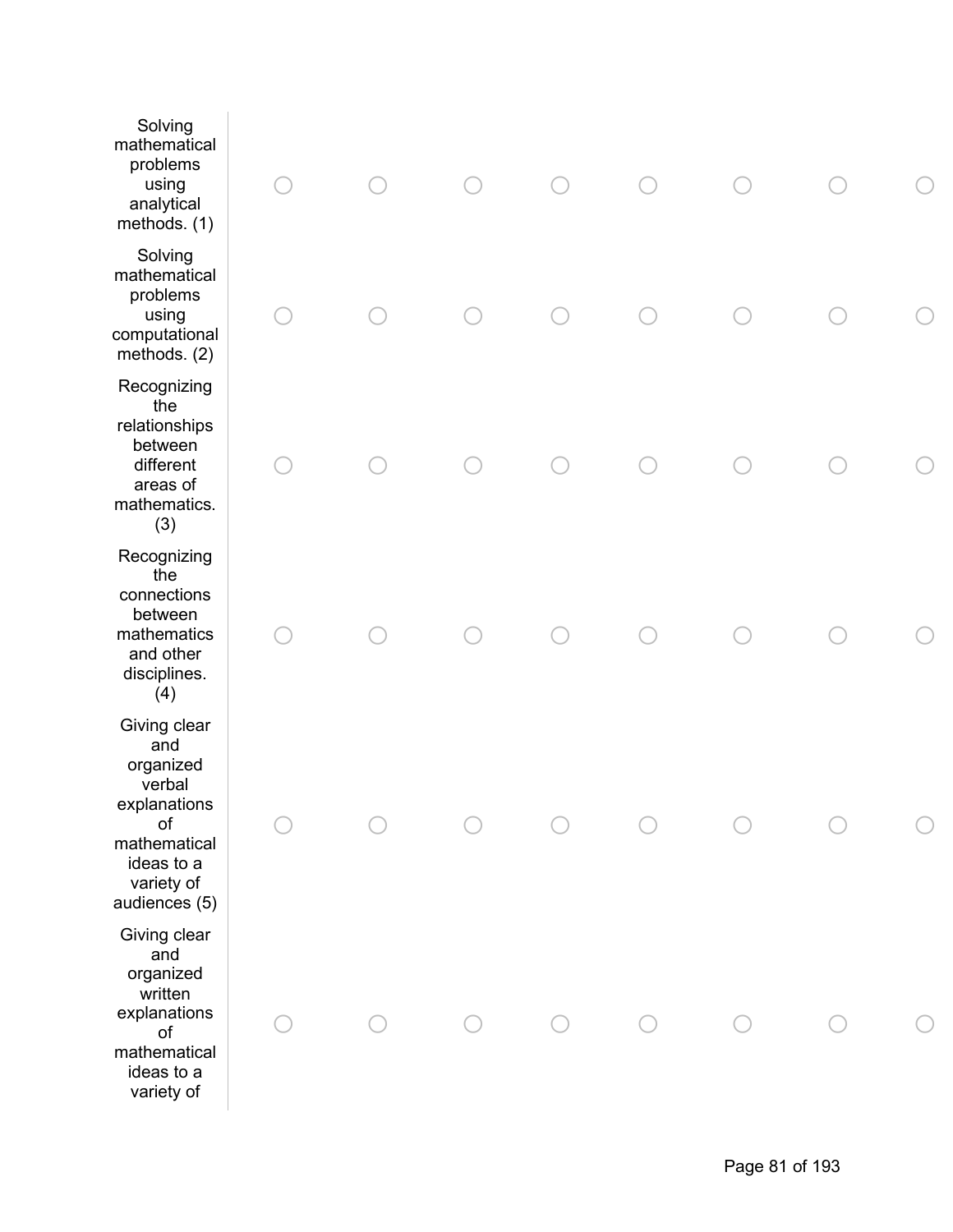audience (6)

**End of Block: NS - Mathematics Minor**

**Start of Block: NS - NSED or NSEC Minor**



# n\_nsed01 **Natural Sciences Education**

 Our records indicate that you are minoring in Natural Sciences Education. Is this correct?

 $\bigcirc$  No (1)

 $\bigcirc$  Yes (2)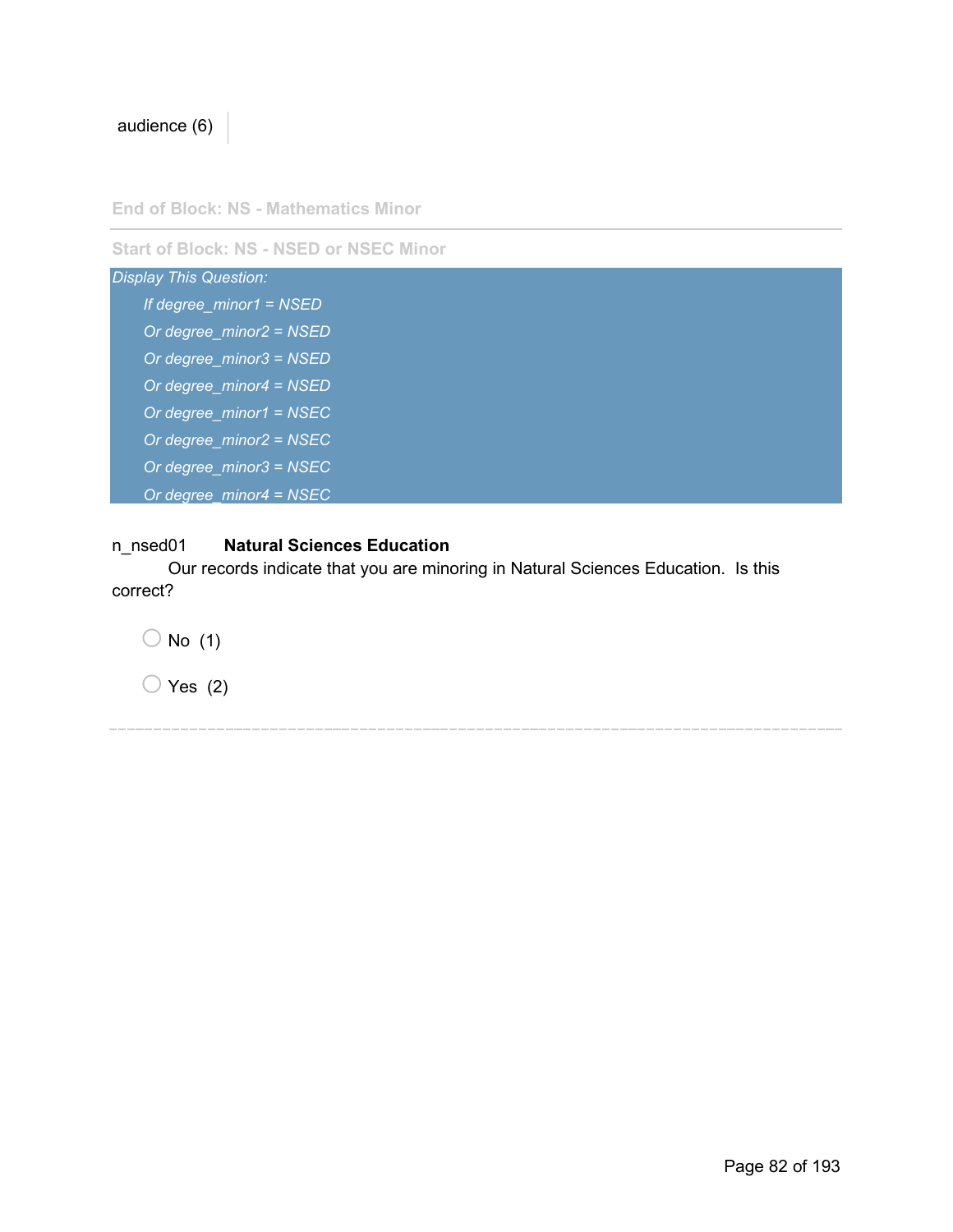*Display This Question:*

*If degree\_minor1 = NSED*

*And Natural Sciences Education Our records indicate that you are minoring in Natural Sciences Educati... != No*

*Or degree\_minor2 = NSED*

*And Natural Sciences Education Our records indicate that you are minoring in Natural Sciences Educati... != No*

*Or degree\_minor3 = NSED*

*And Natural Sciences Education Our records indicate that you are minoring in Natural Sciences Educati... != No*

*Or degree\_minor4 = NSED*

*And Natural Sciences Education Our records indicate that you are minoring in Natural Sciences Educati... != No*

*Or degree\_minor1 = NSEC*

*And Natural Sciences Education Our records indicate that you are minoring in Natural Sciences Educati... != No*

*Or degree\_minor2 = NSEC*

*And Natural Sciences Education Our records indicate that you are minoring in Natural Sciences Educati... != No*

*Or degree\_minor3 = NSEC*

*And Natural Sciences Education Our records indicate that you are minoring in Natural Sciences Educati... != No*

*Or degree\_minor4 = NSEC*

*And Natural Sciences Education Our records indicate that you are minoring in Natural Sciences Educati... != No*

n nsed02 Please rate yourself on the skills and knowledge in the following statements. Please give yourself two different scores, one score for when you started studying at UC Merced, and a second score for today.

| When you started at UC Merced |                          |                             |                                 | Гоdav                |                          |                      |                              |
|-------------------------------|--------------------------|-----------------------------|---------------------------------|----------------------|--------------------------|----------------------|------------------------------|
| Highly<br>proficient          | Moderately<br>proficient | Barely<br>proficient<br>(3) | <b>Not</b><br>proficient<br>(4) | Highly<br>proficient | Moderately<br>proficient | Barely<br>proficient | <b>Not</b><br>profici<br>(4) |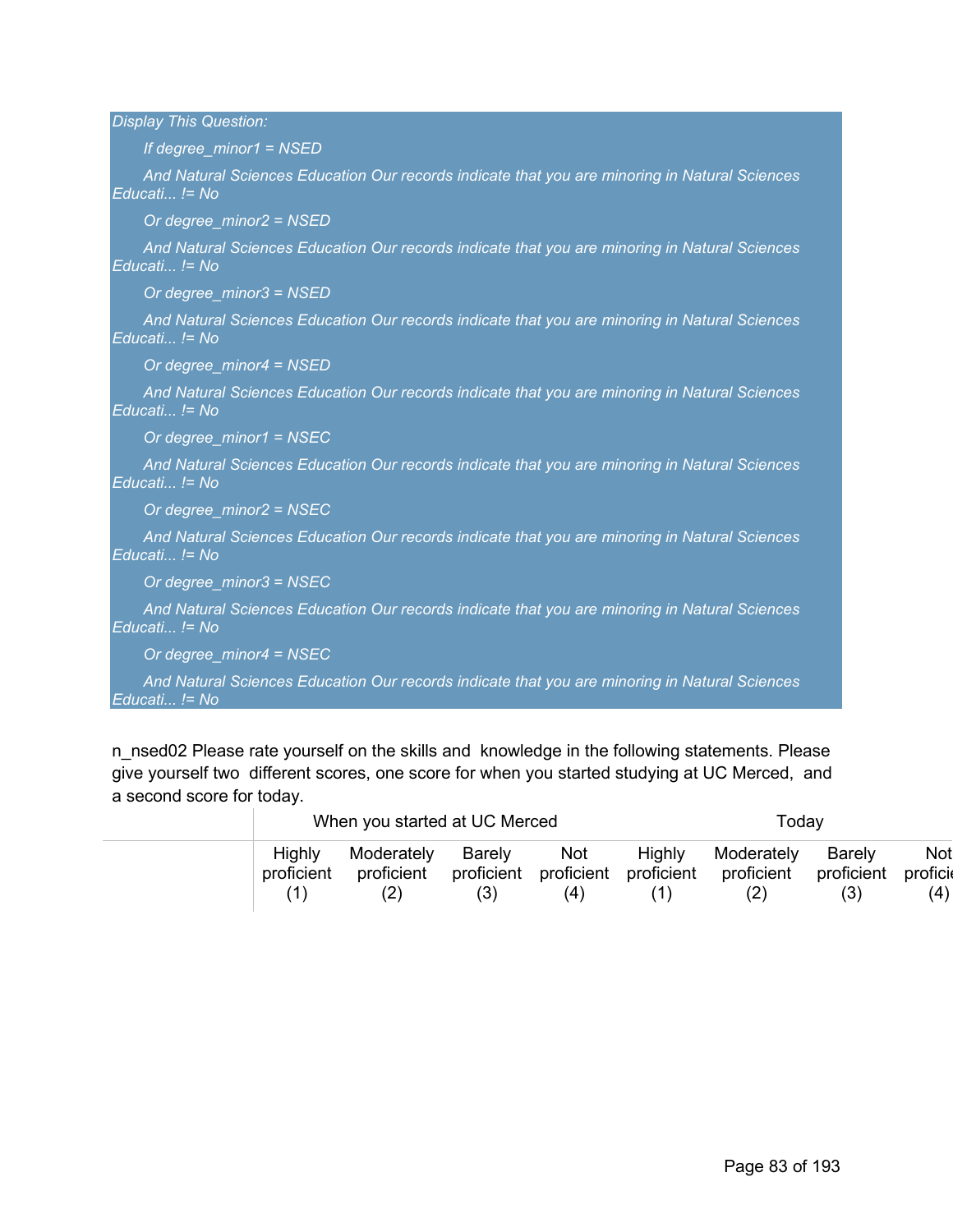**Comprehensively** articulating what constitutes responsibilities and duties of a science or mathematics teacher. (1) **Comprehensively** articulating what skills and knowledge are necessary to become a successful professional science or mathematics teacher. (2) Develop a lesson plan and deliver an effective lesson at the secondary school level. (3) Design different types of assessment to evaluate student learning. (4) **Distinguish** between students with different learning abilities and needs and adapt your teaching methodology to address this diversity. (5) **Demonstrate** familiarity with the California educational credentialing

process. (6)

|  |         |         |         | $\begin{array}{ccccccccccccccccc} \circ & \circ & \circ & \circ & \circ & \circ & \circ \end{array}$ |  |
|--|---------|---------|---------|------------------------------------------------------------------------------------------------------|--|
|  | $\circ$ | $\circ$ | $\circ$ |                                                                                                      |  |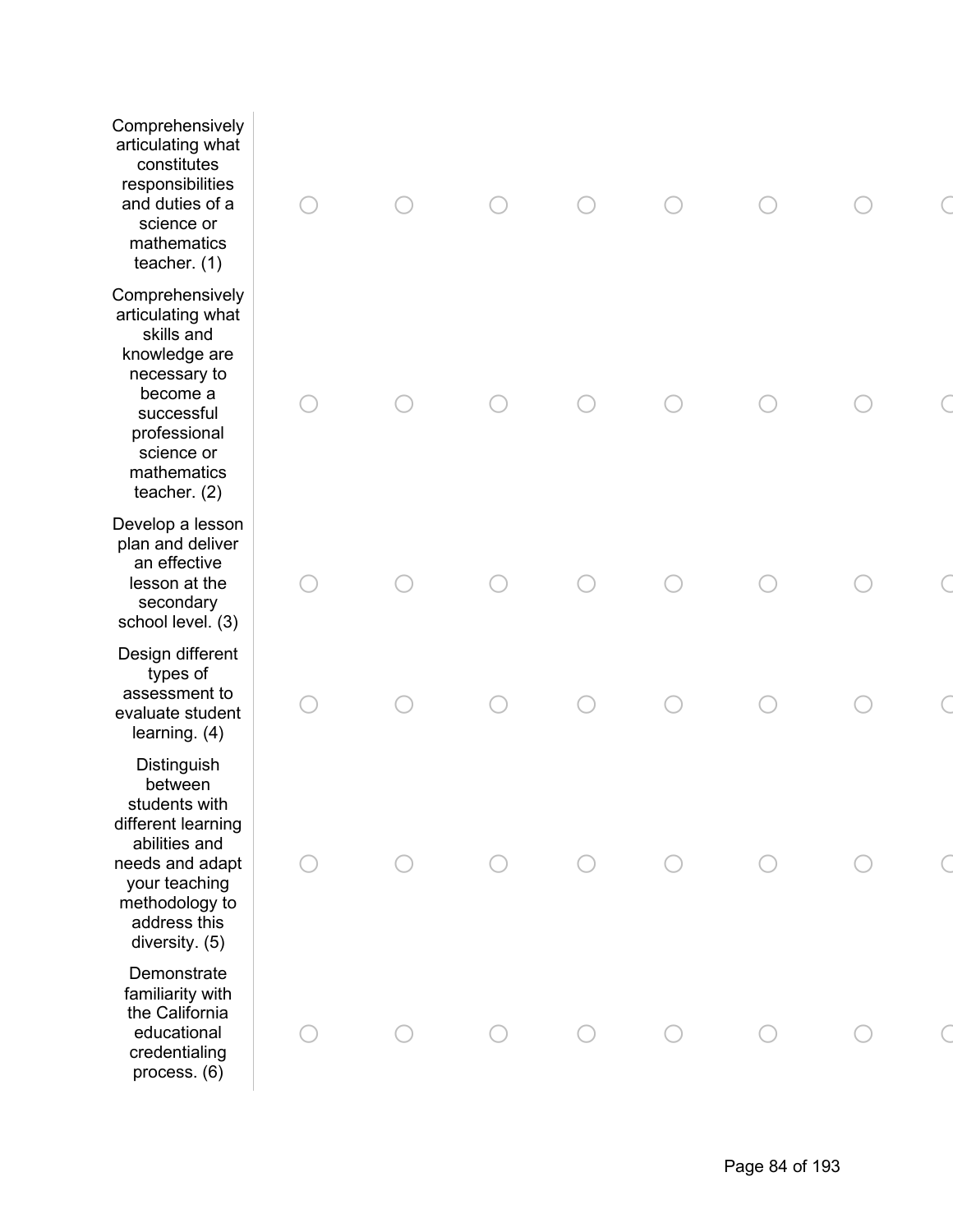| Demonstrate<br>familiarity with<br>instructional<br>state standards<br>and<br>requirements. (7)                                                   |  |  |  |  |
|---------------------------------------------------------------------------------------------------------------------------------------------------|--|--|--|--|
| Demonstrate<br>strategies to<br>address diverse<br>demographics of<br>California<br>schools such as<br>instruction to<br>English learners.<br>(8) |  |  |  |  |

**End of Block: NS - NSED or NSEC Minor**

**Start of Block: NS - Physics Minor**

*Display This Question: If degree\_minor1 = PHYS Or degree\_minor2 = PHYS Or degree\_minor3 = PHYS Or degree\_minor4 = PHYS*

# n\_ph\_min01 **Physics Minor**

Our records indicate that you are minoring in Physics. Is this correct?

 $\bigcirc$  No (1)

 $\bigcirc$  Yes (2)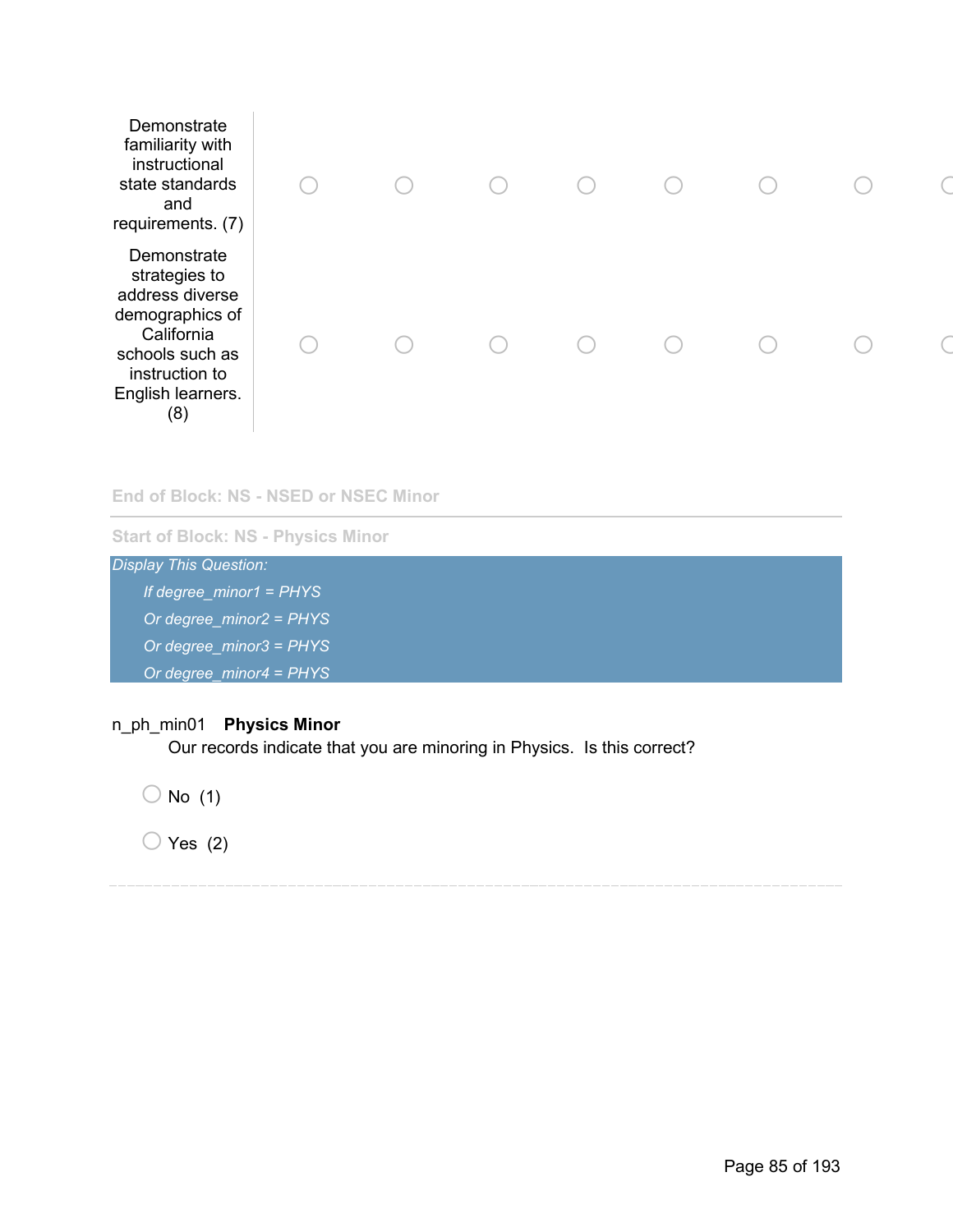*Display This Question:*

*If degree\_minor1 = PHYS And Physics Minor Our records indicate that you are minoring in Physics. Is this correct? != No Or degree\_minor2 = PHYS And Physics Minor Our records indicate that you are minoring in Physics. Is this correct? != No Or degree\_minor3 = PHYS And Physics Minor Our records indicate that you are minoring in Physics. Is this correct? != No Or degree\_minor4 = PHYS And Physics Minor Our records indicate that you are minoring in Physics. Is this correct? != No*

n ph\_min02 Please rate yourself on the skills and knowledge in the following statements. Please give yourself two different scores, one score for when you started studying at UC Merced, and a second score for today.

| When you started at UC Merced |                          |        |            | Todav  |                                                           |                                        |            |
|-------------------------------|--------------------------|--------|------------|--------|-----------------------------------------------------------|----------------------------------------|------------|
| Highly<br>proficient          | Moderately<br>proficient | Barely | Not<br>(4) | Highly | Moderately<br>proficient proficient proficient proficient | Barelv<br>proficient proficient<br>(3) | Not<br>(4) |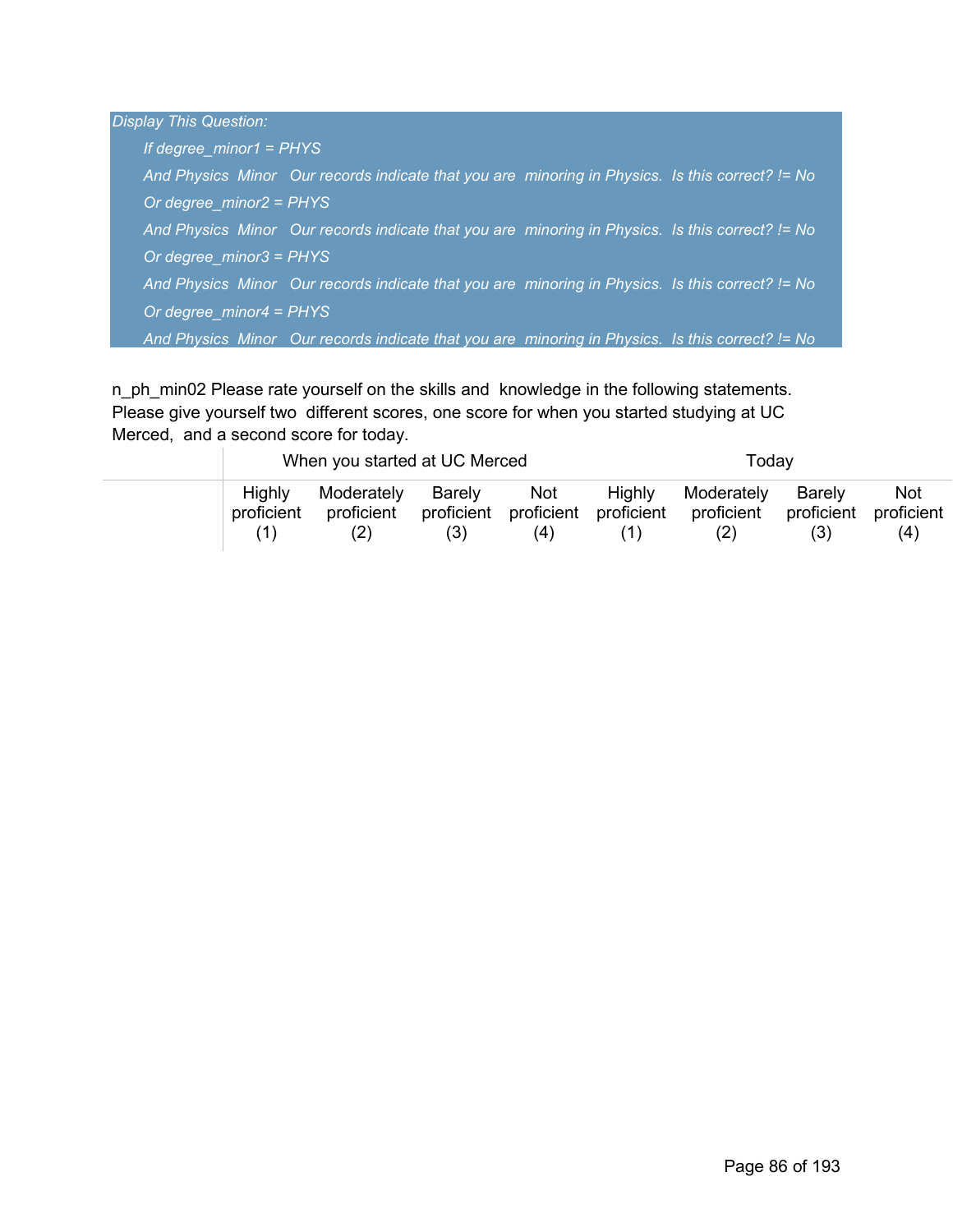Applying basic physical principles including classical mechanics, electricity and magnetism, quantum mechanics, and statistical mechanics to explain, analyze, and predict a variety of natural phenomena. (1) **Translating** physical concepts into mathematical language. (2) Applying advanced mathematical techniques (e.g., calculus, linear algebra, probability, and statistics) in explanations, analyses, and predictions of physical phenomena.

(3)

| $\begin{bmatrix} 0 \\ 1 \\ 0 \\ 1 \end{bmatrix}$ |  |  |  |  |
|--------------------------------------------------|--|--|--|--|
| $\mathbf{L}$                                     |  |  |  |  |
|                                                  |  |  |  |  |

**End of Block: NS - Physics Minor**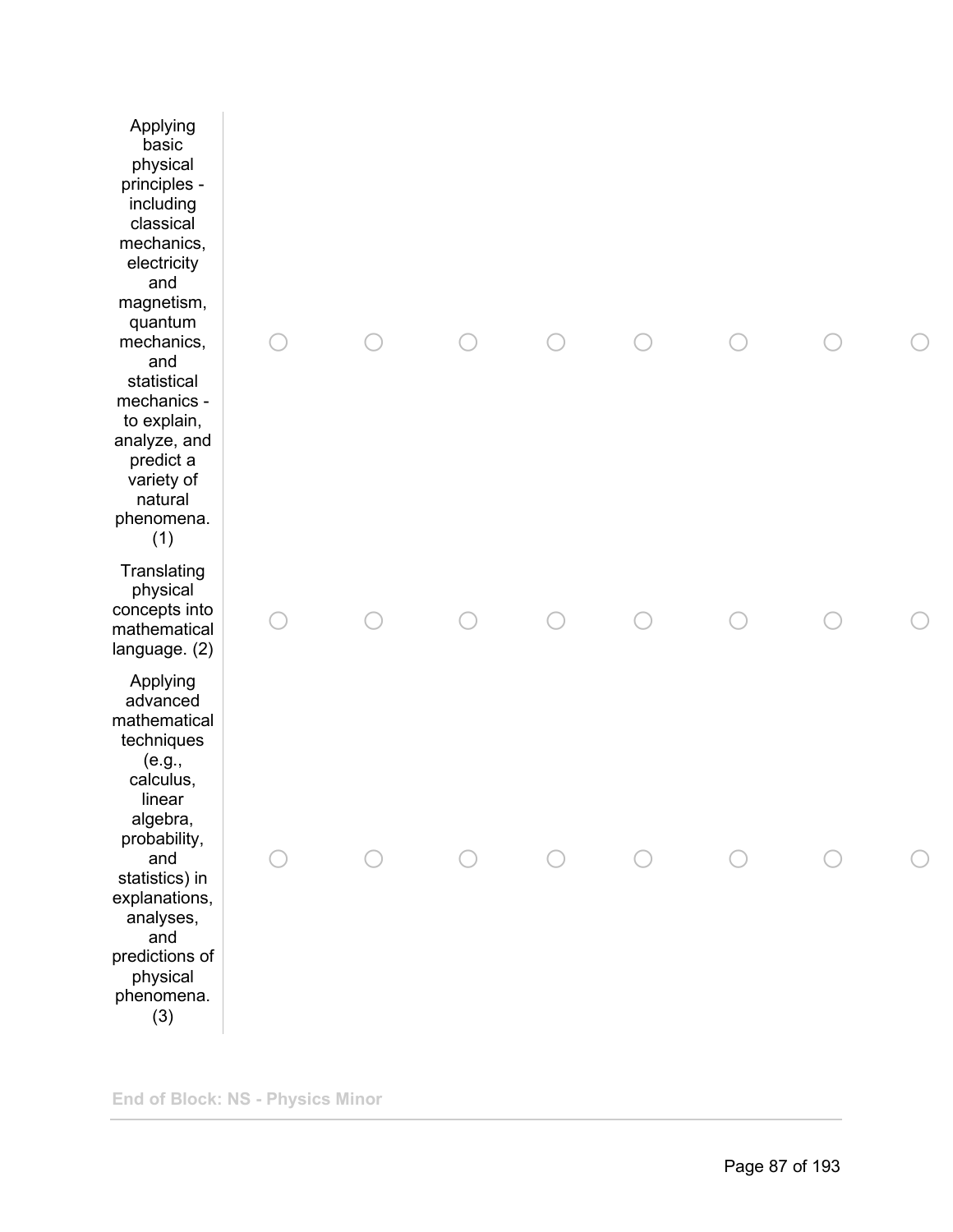```
Start of Block: SSHA - All - Beginning
```
*Display This Question: If degree\_school1 = SSHA Or degree\_school2 = SSHA Or minor\_SSHA = 1*

# Q168 **School of Social Sciences, Humanities, and Arts Majors and Minors**

Please answer the following questions about your experiences in the School of Social Sciences, Humanities, and Arts.

Page Break —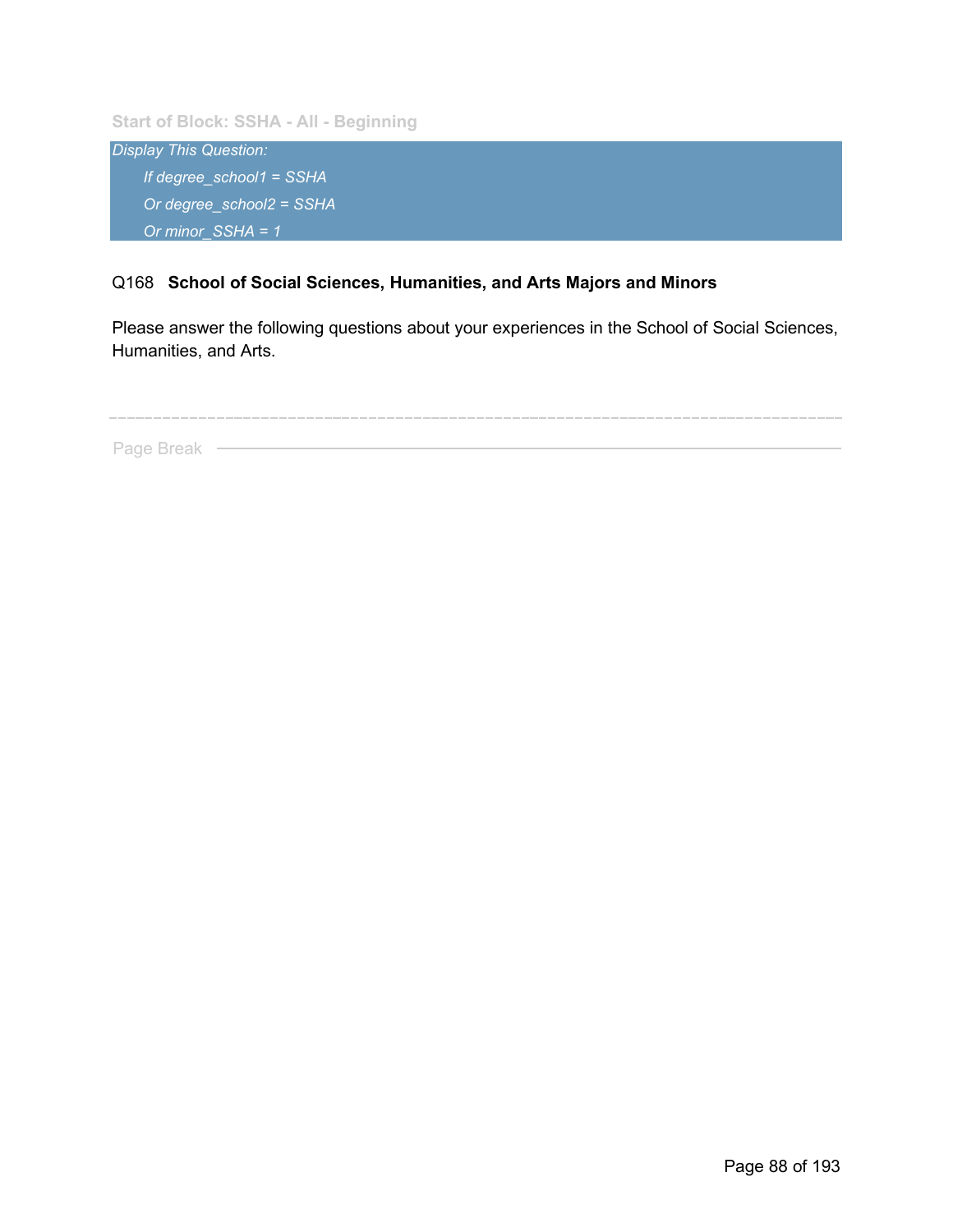*Display This Question: If degree\_school1 = SSHA Or degree\_school2 = SSHA Or minor\_SSHA = 1*

tssha\_all World Language Courses

| <b>Display This Question:</b> |  |
|-------------------------------|--|
| If degree_school1 = SSHA      |  |
| Or degree_school2 = SSHA      |  |
| Or minor $SSHA = 1$           |  |

ssha\_fl01 Did you take any world language courses? (Please select all that apply.)

|                               | Yes, at UC Merced. (1)                  |
|-------------------------------|-----------------------------------------|
|                               | Yes, at another college/university. (2) |
|                               | (3)                                     |
|                               |                                         |
| <b>Display This Question:</b> |                                         |

*If Did you take any world language courses? (Please select all that apply.) = No*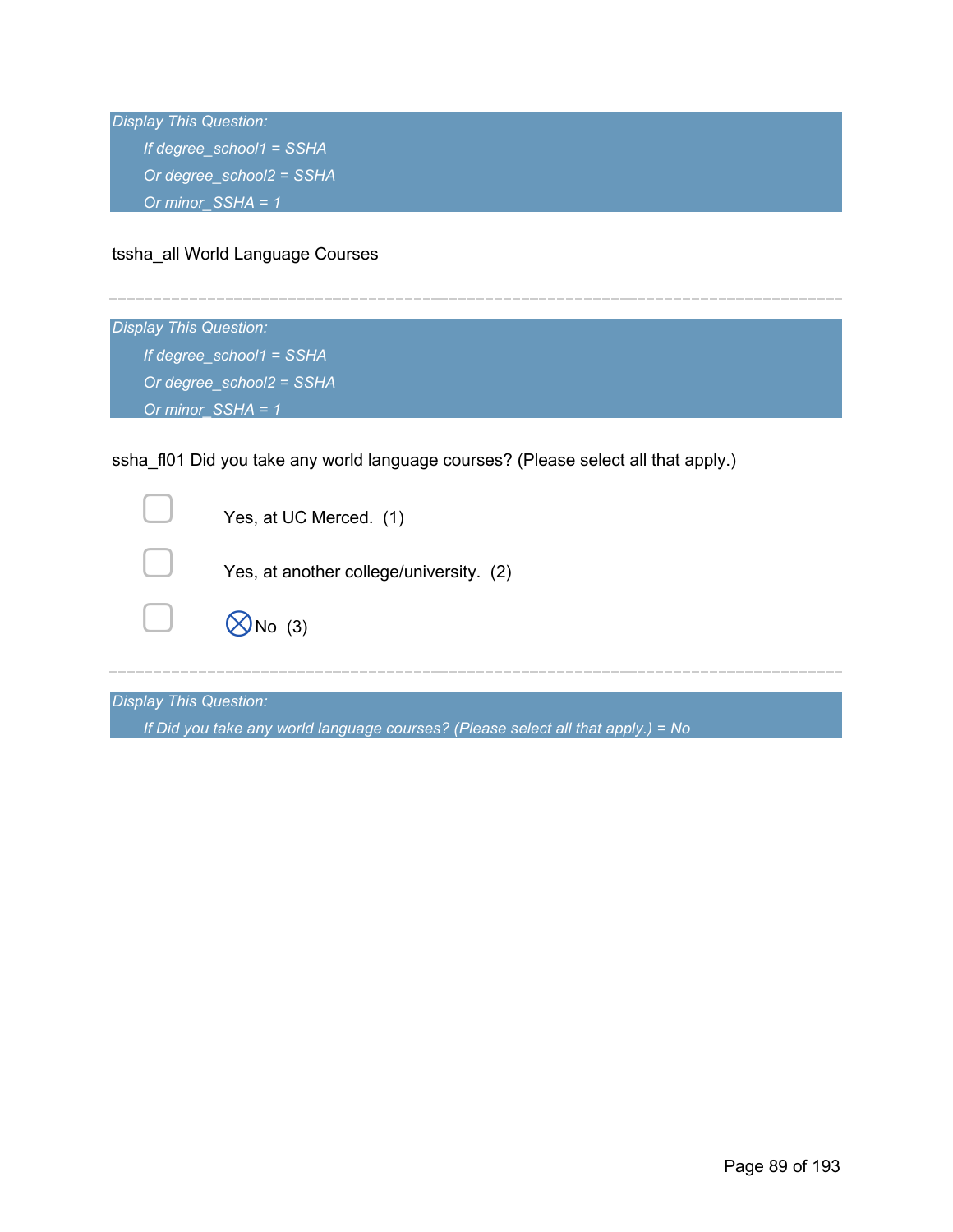ssha\_fl02 Please choose the best explanation(s) for why you did not take any world language courses. (Please select all that apply.)

|                 | World language courses were not interesting to me. (1)                        |
|-----------------|-------------------------------------------------------------------------------|
|                 | World language courses did not fit into my degree requirements. (2)           |
| (3)             | World language courses were not offered at times that fit my class schedules. |
| priorities. (4) | World language courses were not relevant to my career and/or graduate school  |
|                 | There were not enough world language courses offered to interest me. (5)      |
|                 |                                                                               |

*Display This Question:*

*If Please choose the best explanation(s) for why you did not take any world language courses. (Pleas... = There were not enough world language courses offered to interest me.*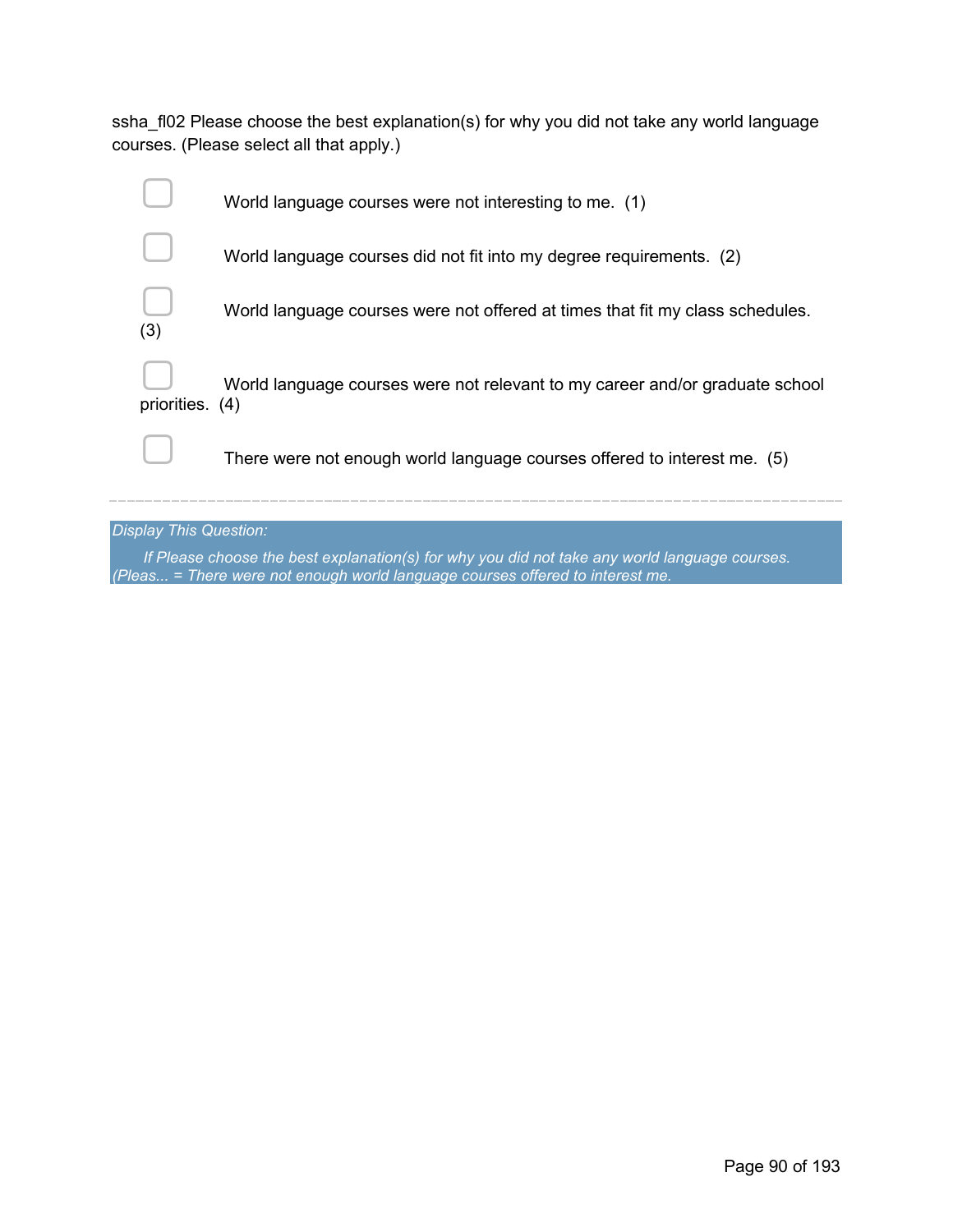# ssha\_fl03 **Which world language(s) would you have been interested in taking? (Please select all that apply.)**

| Arabic (1)                                     |
|------------------------------------------------|
| Armenian (2)                                   |
| Farsi (3)                                      |
| Filipino (4)                                   |
| French (5)                                     |
| German (6)                                     |
| Hindi (7)                                      |
| Hmong (8)                                      |
| Indigenous minority languages and dialects (9) |
| Italian (10)                                   |
| Japanese (11)                                  |
| Mandarin (Chinese) (12)                        |
| Russian (13)                                   |
| Thai (14)                                      |
| Vietnamese (15)                                |
| Other (please describe) (16)                   |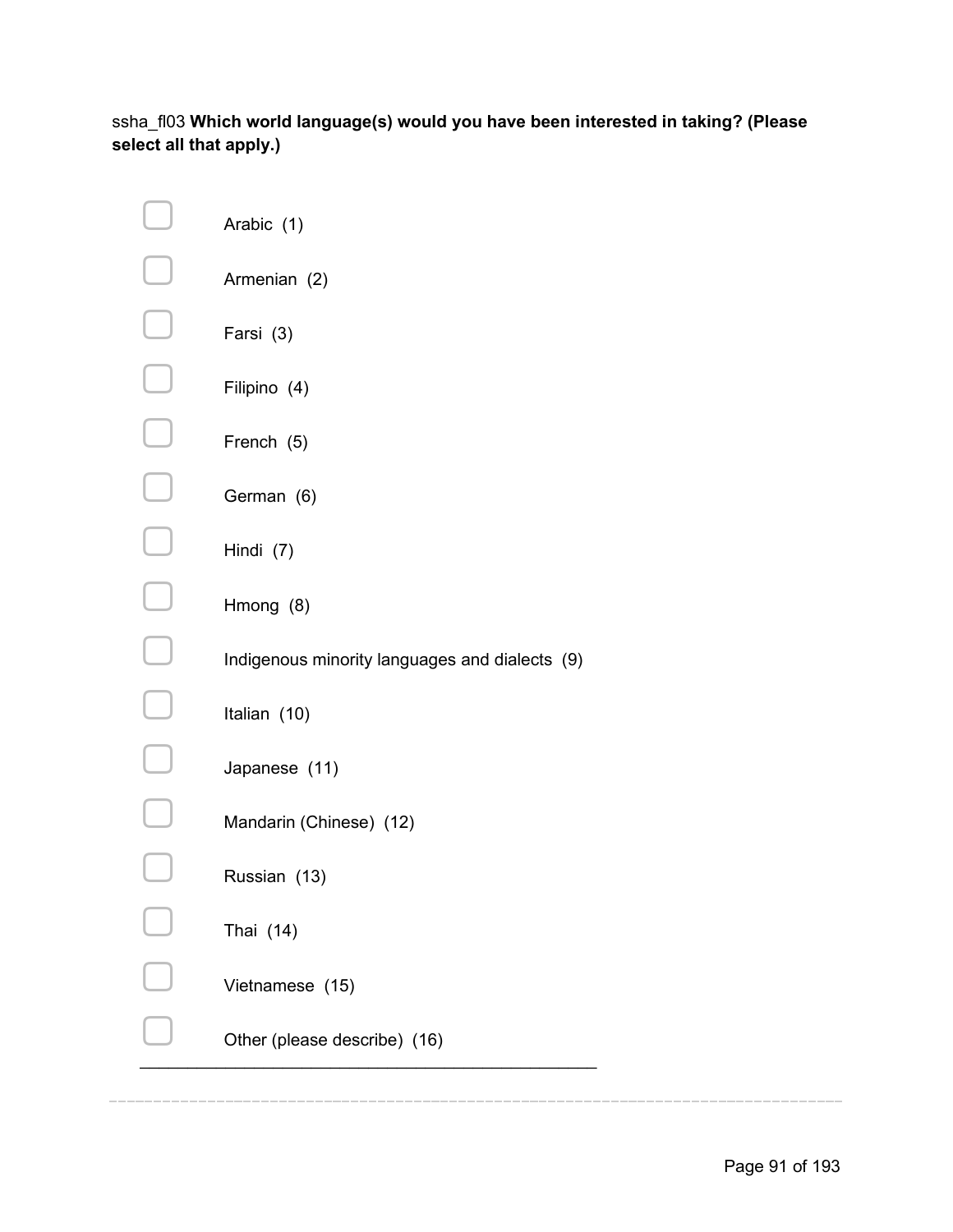*Display This Question:*

*If Did you take any world language courses? (Please select all that apply.) = Yes, at UC Merced.*

*Or Did you take any world language courses? (Please select all that apply.) = Yes, at another* 

*college/university.*

# ssha\_fl04 **In what ways did you benefit from the world language course(s)? (Please select all that apply.)**

|                | It satisfied an elective requirement for my degree. (1)                                                                                  |
|----------------|------------------------------------------------------------------------------------------------------------------------------------------|
|                | The course(s) complemented my major. $(2)$                                                                                               |
|                | The course(s) helped me to do well in my non-world language courses. (3)                                                                 |
| diversity. (4) | The course(s) helped me to increase my understanding of language and cultural                                                            |
|                | The course(s) helped me to prepare for my future career and/or graduate school<br>(professionally, academically, and/or personally). (5) |
|                | Other (please describe) (6)                                                                                                              |

#### **End of Block: SSHA - All - Beginning**

**Start of Block: SSHA - Anthropology Major**

*Display This Question:*

*If degree\_major1 = ANTH*

*Or degree\_major2 = ANTH*

in Anthropology. Is this correct?

s\_anth\_01 **Anthropology Major** Our records indicate that you are majoring

 $\bigcirc$  No (1)

 $\bigcirc$  Yes (2)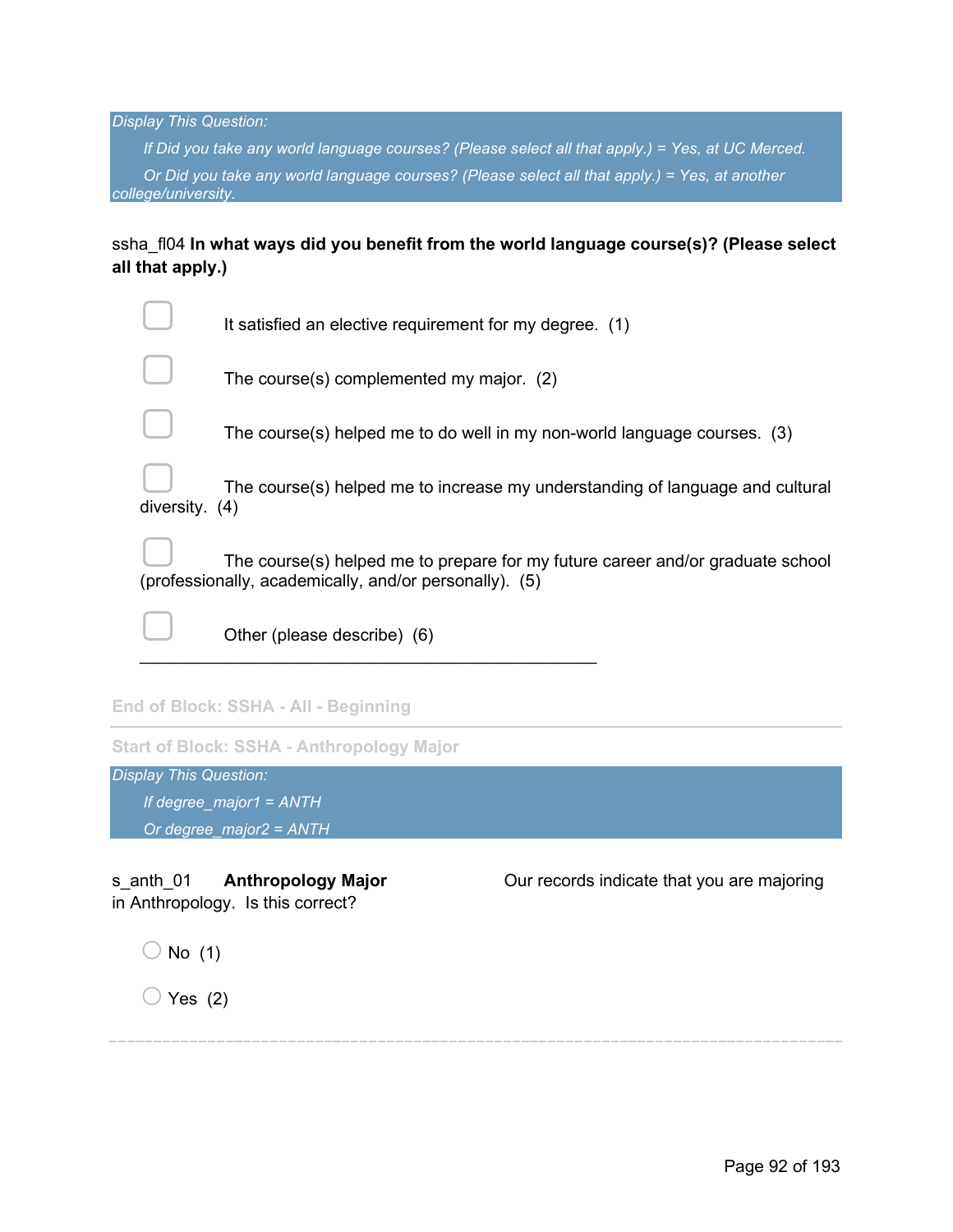| <b>Display This Question:</b>             |                                                                       |  |
|-------------------------------------------|-----------------------------------------------------------------------|--|
| If degree_major1 = ANTH                   |                                                                       |  |
| <b>And Anthropology Major</b><br>$I = No$ | Our records indicate that you are majoring in Anthropology. Is this c |  |
| Or degree_major2 = ANTH                   |                                                                       |  |
| <b>And Anthropology Major</b><br>$I = No$ | Our records indicate that you are majoring in Anthropology. Is this c |  |

s\_anth02 Please rate yourself on the skills and knowledge in the following statements. Please give yourself two different scores, one score for when you started studying at UC Merced, and a second score for today.

| When you started at UC Merced |                                        |     |            | Todav  |                                                                                       |        |                   |
|-------------------------------|----------------------------------------|-----|------------|--------|---------------------------------------------------------------------------------------|--------|-------------------|
| Highly<br>proficient          | Moderately Barely<br>proficient<br>(2) | (3) | Not<br>(4) | Highly | Moderately<br>proficient proficient proficient proficient proficient proficien<br>(2) | Barely | <b>Not</b><br>(4) |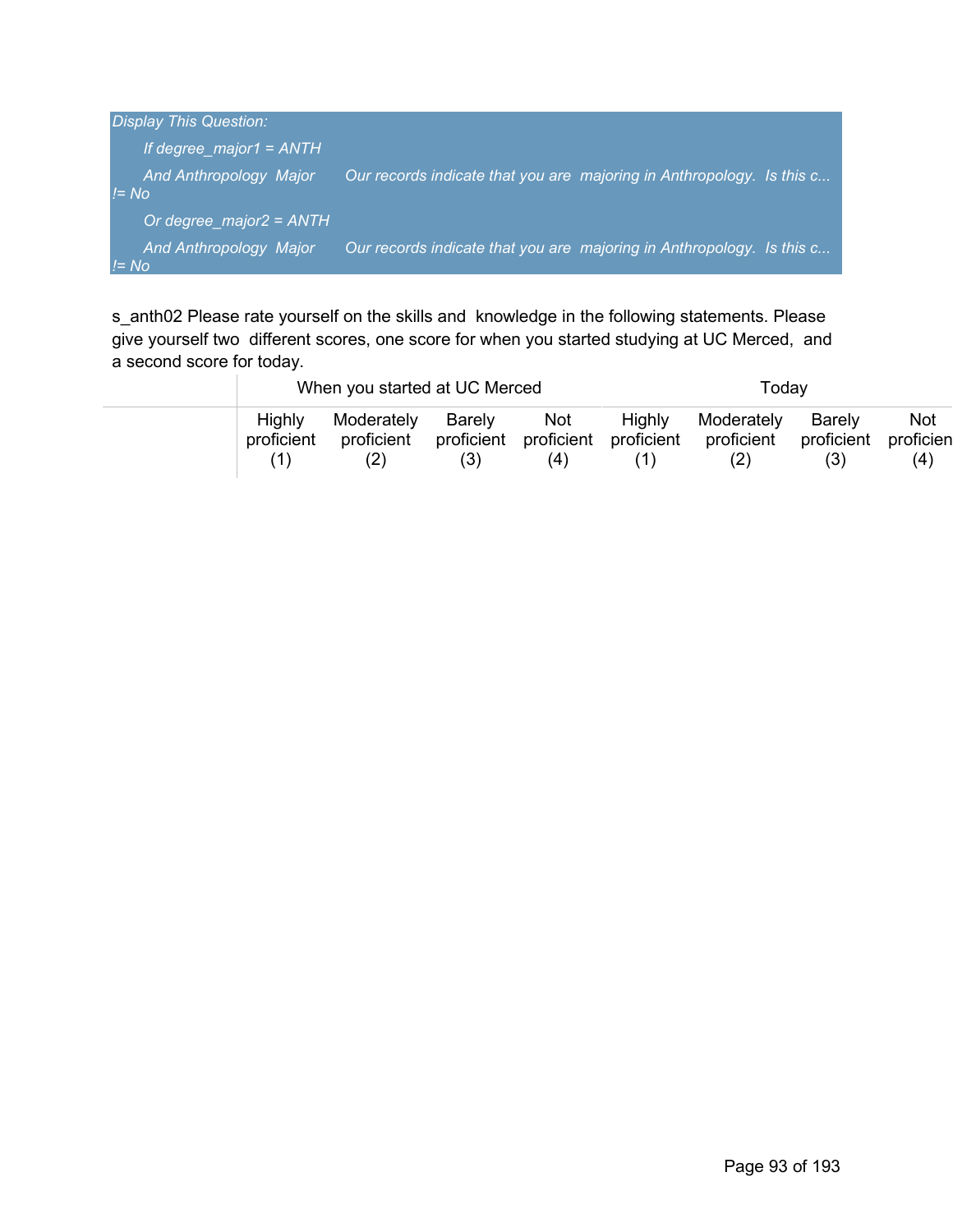Possess and apply fundamental anthropological knowledge, including terminology, concepts, intellectual traditions, and theoretical approaches. (1) Identify and analyze common topics of research shared by the sub -fields of anthropology. (2) **Demonstrate** understanding of ethics and responsibility in the practice of anthropology. (3) Describe how ethnographic, archaeological, and biological knowledge contribute to understanding what it means to be human. (4) **Demonstrate** understanding of qualitative research methods as

they apply to anthropological inquiry. (9)

|  | $\circ$ | $\bigcirc$ | $\circ$ |  |
|--|---------|------------|---------|--|
|  |         |            |         |  |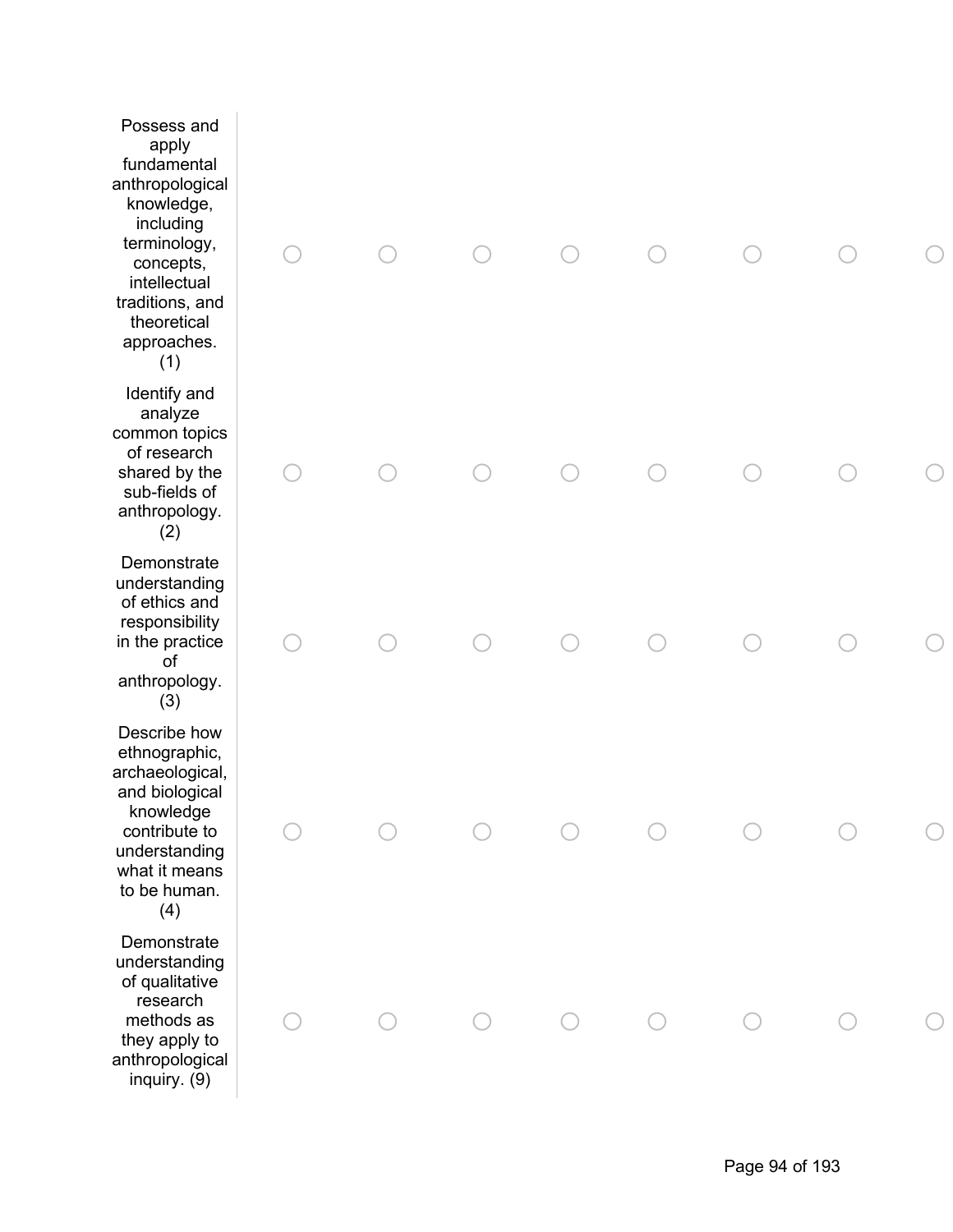| Demonstrate<br>understanding<br>of quantitative<br>research<br>methods as<br>they apply to<br>anthropological<br>inquiry. (10)                       |  |  |  |  |
|------------------------------------------------------------------------------------------------------------------------------------------------------|--|--|--|--|
| Communicate<br>anthropological<br>knowledge<br>effectively<br>through<br>writing for<br>diverse<br>audiences. (6)                                    |  |  |  |  |
| Communicate<br>anthropological<br>knowledge<br>effectively<br>through oral<br>presentation<br>for diverse<br>audiences. (7)                          |  |  |  |  |
| Communicate<br>anthropological<br>knowledge<br>effectively<br>through data<br>presentation<br>in various<br>formats for<br>diverse<br>audiences. (8) |  |  |  |  |

**End of Block: SSHA - Anthropology Major**

**Start of Block: SSHA - Cognitive Sciences Major**

*Display This Question: If degree\_major1 = COGS Or degree\_major2 = COGS*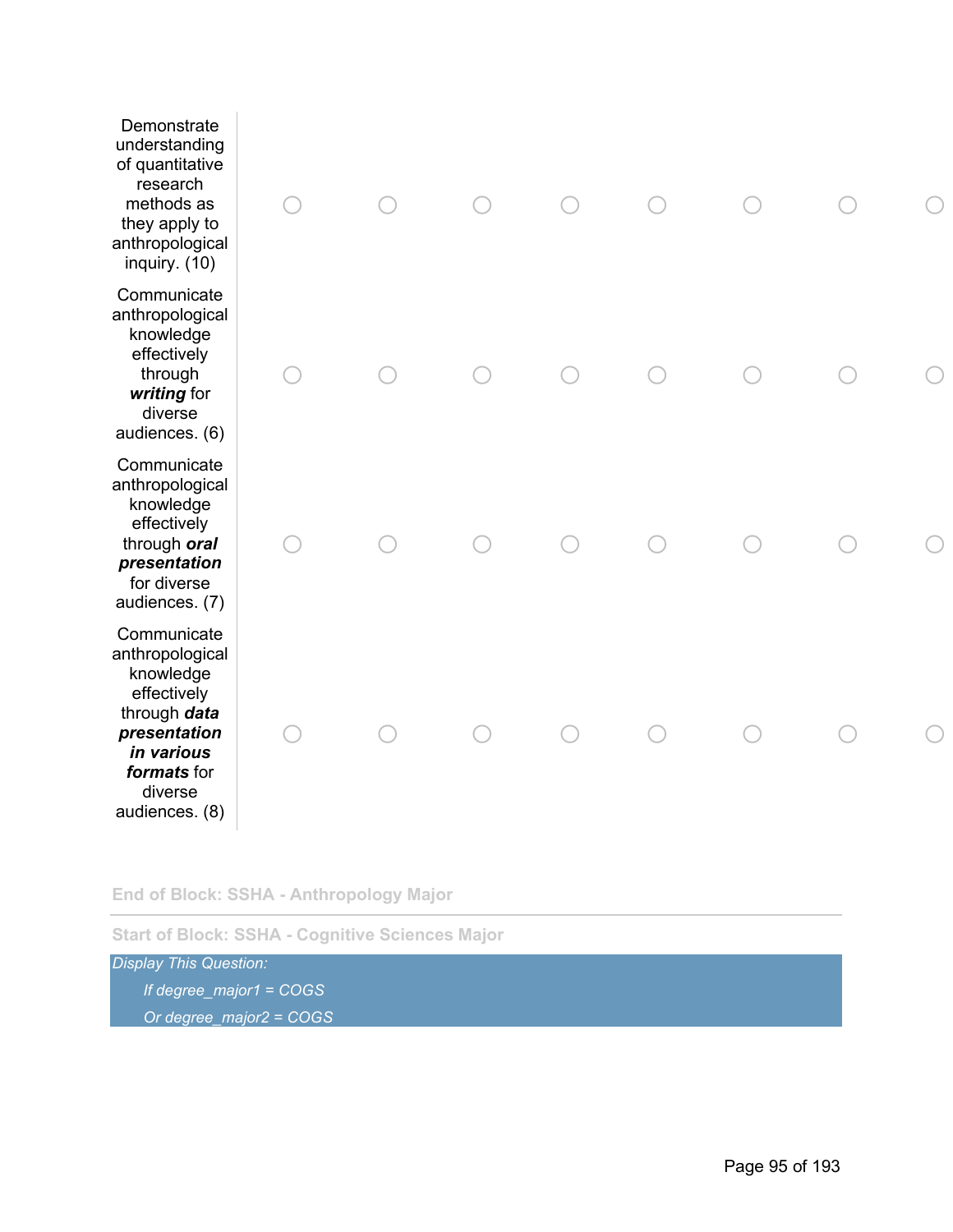# in Cognitive Sciences. Is this correct?

 $\bigcirc$  No (1)

 $\bigcirc$  Yes (2)

| <b>Display This Question:</b>                        |                                                         |
|------------------------------------------------------|---------------------------------------------------------|
| If degree_major1 = COGS                              |                                                         |
| <b>And Cognitive Sciences Major</b><br>Science!= No  | Our records indicate that you are majoring in Cognitive |
| Or degree_major2 = COGS                              |                                                         |
| <b>And Cognitive Sciences Major</b><br>Science! = No | Our records indicate that you are majoring in Cognitive |

s\_cogs02 Please rate yourself on the skills and knowledge in the following statements. Please give yourself two different scores, one score for when you started studying at UC Merced, and a second score for today.

|                      | When you started at UC Merced   |                      |            | Todav |                                                                         |                                        |            |
|----------------------|---------------------------------|----------------------|------------|-------|-------------------------------------------------------------------------|----------------------------------------|------------|
| Highly<br>proficient | Moderately<br>proficient<br>(2) | <b>Barely</b><br>(3) | Not<br>(4) |       | Highly Moderately<br>proficient proficient proficient proficient<br>(2) | Barely<br>proficient proficient<br>(3) | Not<br>(4) |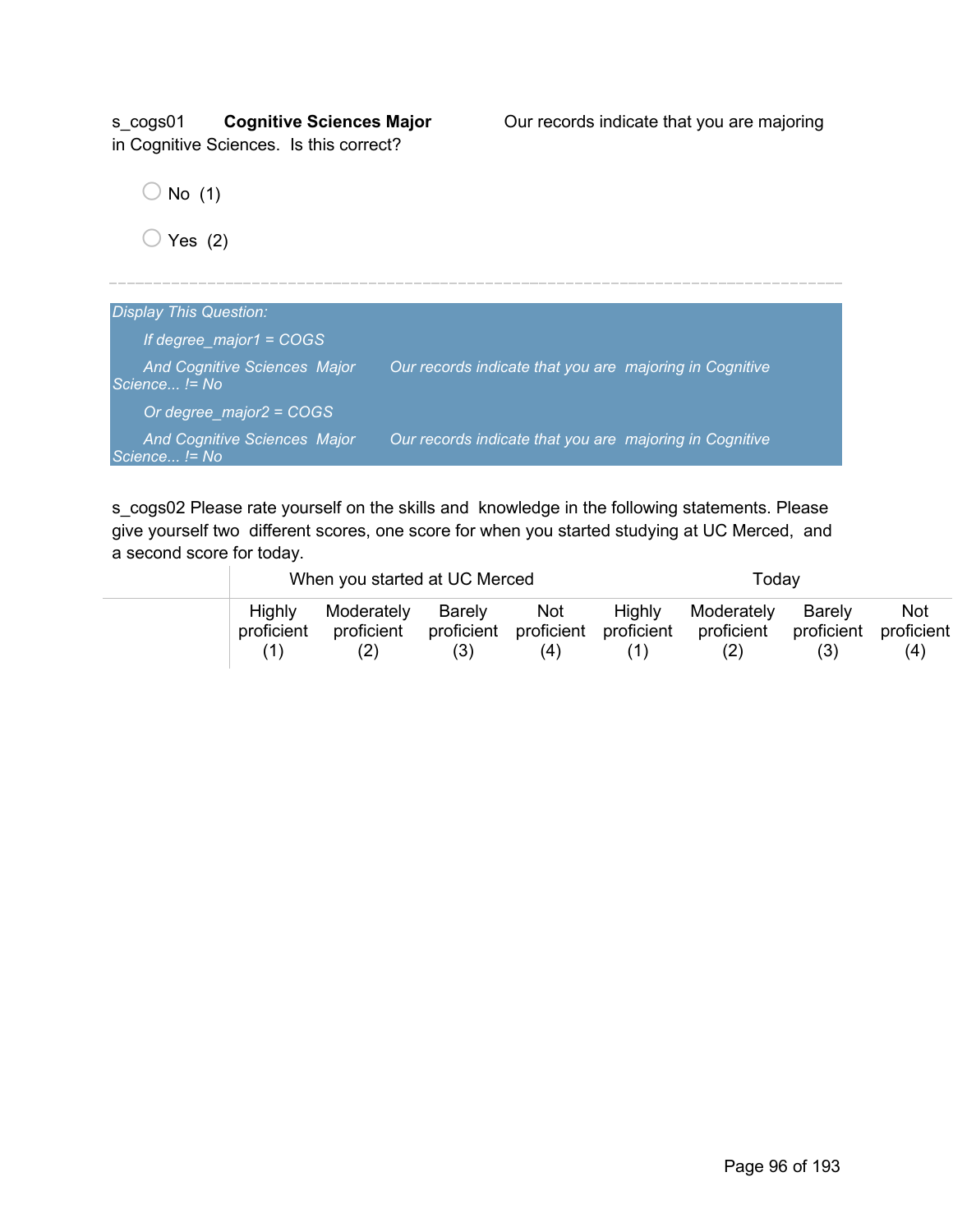| Explain and<br>apply<br>knowledge of<br>landmark<br>findings and<br>theories in<br>cognitive<br>science. (1) |  |  |  |  |
|--------------------------------------------------------------------------------------------------------------|--|--|--|--|
| Use that<br>knowledge as<br>context for<br>understanding<br>the current<br>state of<br>affairs. (2)          |  |  |  |  |
| Interpret,<br>evaluate, and<br>synthesize<br>information in<br>research<br>papers. (3)                       |  |  |  |  |
| Design a<br>cognitive<br>science<br>research<br>project. (4)                                                 |  |  |  |  |
| Write clearly<br>and<br>scientifically.<br>(5)                                                               |  |  |  |  |
| Interpret<br>formal and<br>computational<br>approaches in<br>cognitive<br>science. (6)                       |  |  |  |  |
| Take<br>theoretical<br>positions in<br>cognitive<br>science and<br>argue for or<br>against them.<br>(7)      |  |  |  |  |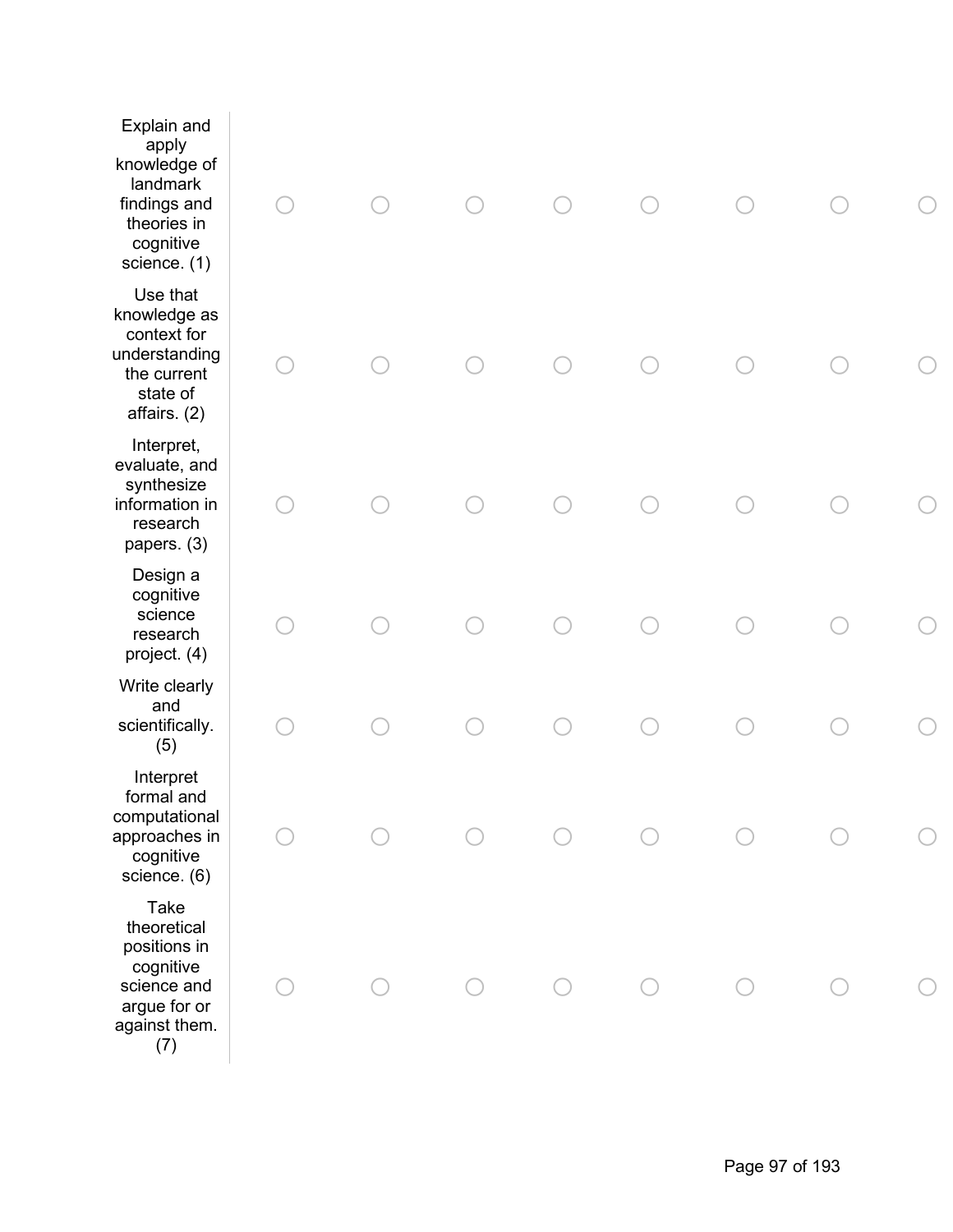| outside of the<br>classroom,<br>particularly in<br>a job setting<br>directly or<br>indirectly<br>related to<br>cognitive<br>science. (8) | Use your<br>cognitive<br>science<br>education |  |  |  |  |  |  |  |  |
|------------------------------------------------------------------------------------------------------------------------------------------|-----------------------------------------------|--|--|--|--|--|--|--|--|
|------------------------------------------------------------------------------------------------------------------------------------------|-----------------------------------------------|--|--|--|--|--|--|--|--|

**End of Block: SSHA - Cognitive Sciences Major**

**Start of Block: SSHA - Critical Race and Ethnic Studies Major**

*Display This Question: If degree\_major1 = CRES Or degree\_major2 = CRES* s cres01 **Critical Race and Ethnic Studies Major** Our records indicate that you are majoring in Critical Race and Ethnic Studies. Is this correct?  $\bigcirc$  No (1)  $\bigcirc$  Yes (2) *Display This Question: If degree\_major1 = CRES And Critical Race and Ethnic Studies Major Our records indicate that you are majoring in Critical... != No Or degree\_major2 = CRES And Critical Race and Ethnic Studies Major Our records indicate that you are majoring in Critical... != No*

s cres02 Please rate yourself on the skills and knowledge in the following statements. Please give yourself two different scores, one score for when you started studying at UC Merced, and a second score for today.

When you started at UC Merced Today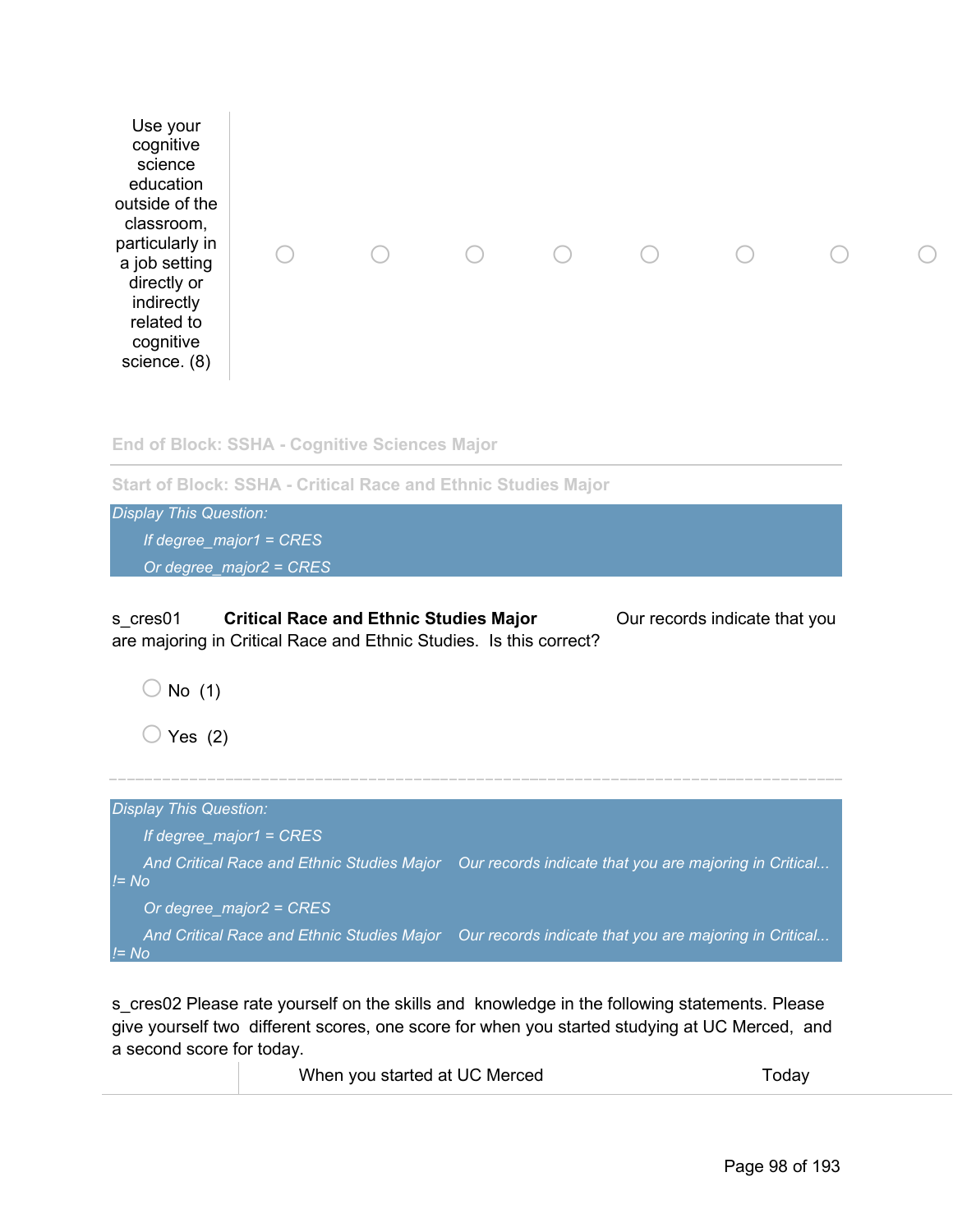|     |             |     |     | Highly Moderately Barely Not Highly Moderately Barely Not                              |             |     |
|-----|-------------|-----|-----|----------------------------------------------------------------------------------------|-------------|-----|
|     |             |     |     | proficient proficient proficient proficient proficient proficient proficient proficien |             |     |
| (1) | $(2)$ $(3)$ | (4) | (1) |                                                                                        | $(2)$ $(3)$ | (4) |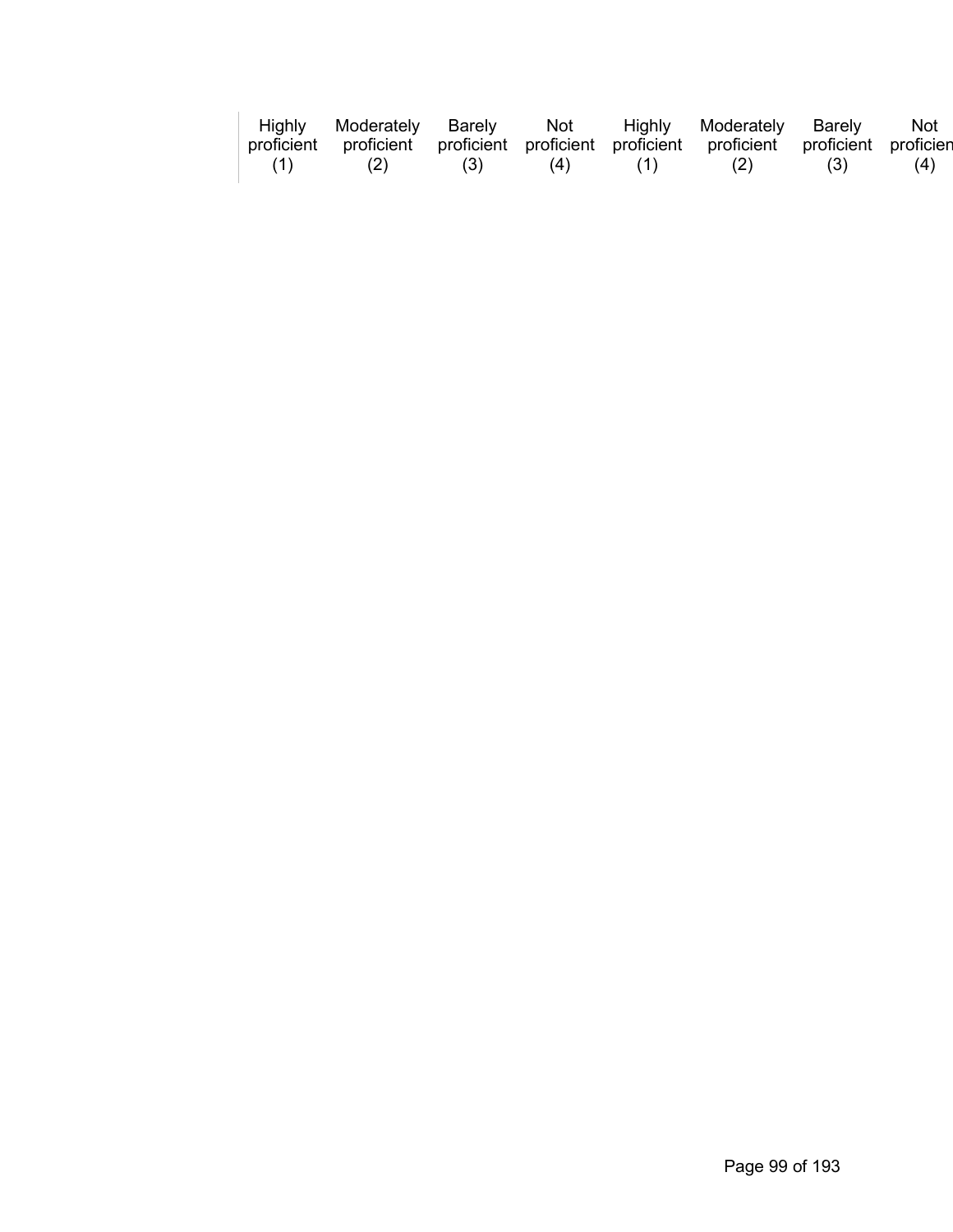Investigate the ways society can be centrally constituted by racial, ethnic, and indigenous formations in global and historical contexts, in preparation for a diverse society and international world. (s\_cres02\_1)

**Effectively** articulate in oral form complex ideas about knowledge, power, and society. (s\_cres02\_2)

**Effectively** articulate in written form complex ideas about knowledge, power, and society. (s\_cres02\_3)

Analyze how "race," "ethnicity," and/or indigeneity are historically and culturally specific (dependent on time and place); relational (not formed in

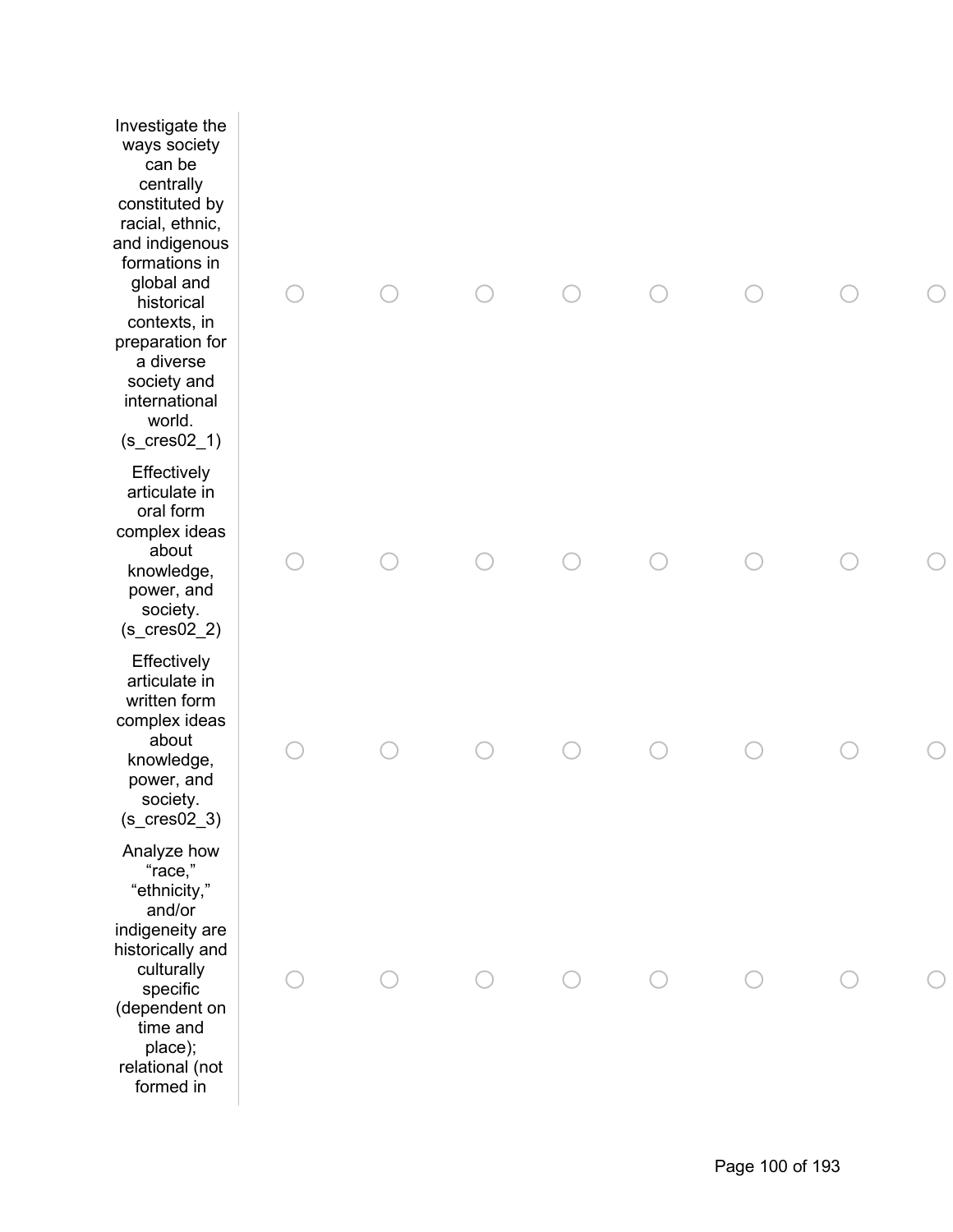isolation); and intersectional (informed by other social formations such as class, gender, sexuality, etc.). (s\_cres02\_4) Develop and use theoretical knowledge in a discipline through a disciplinebased theory course that can be used as a foundation for interdisciplinary research in race and ethnic studies. (s\_cres02\_5) Apply interdisciplinary methods and theories that show practical application in critical race and ethnic studies other than academic reading and writing, such as through performance, art, direct service, internships, and study abroad. (s\_cres02\_6)

**End of Block: SSHA - Critical Race and Ethnic Studies Major**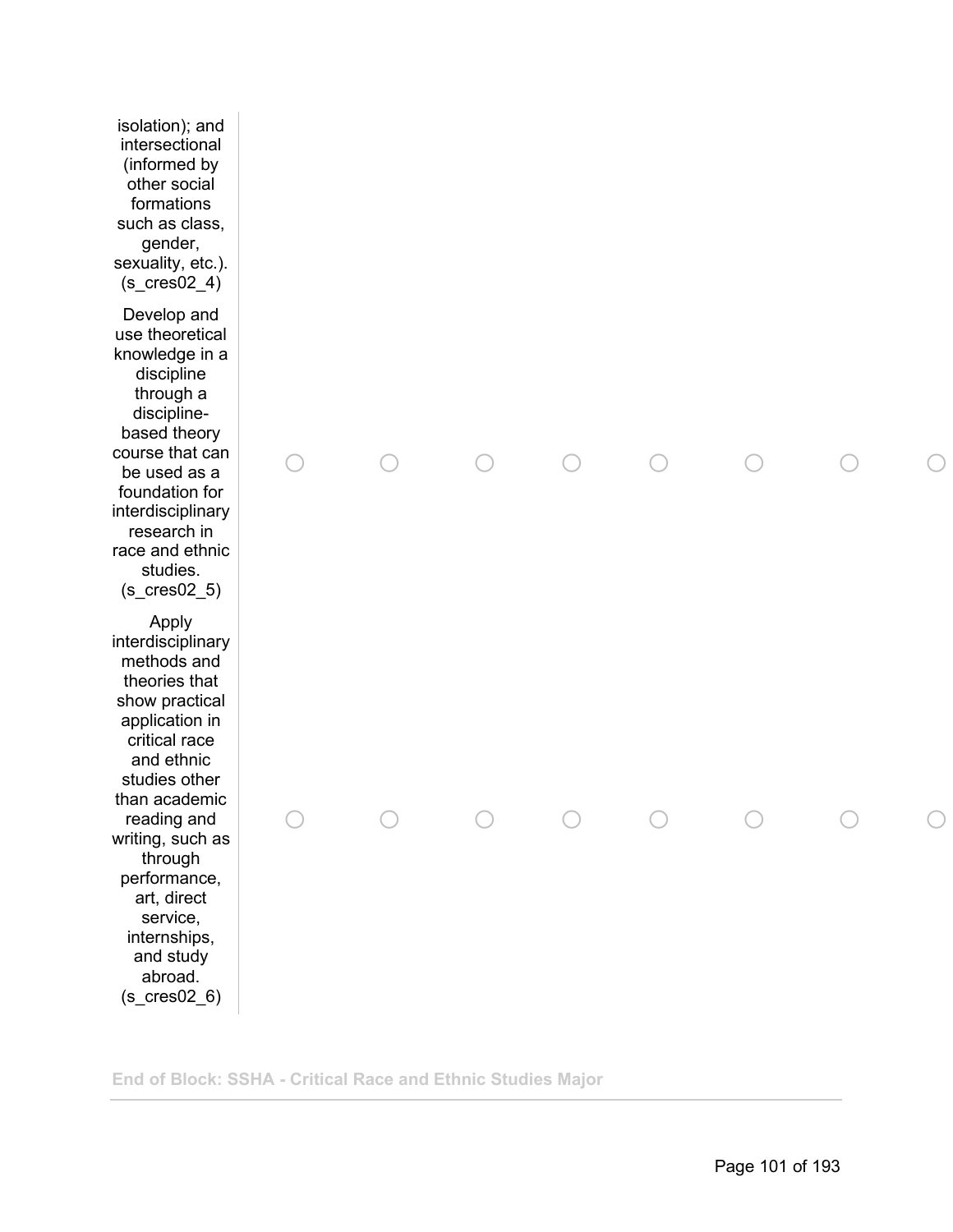**Start of Block: SSHA - Economics Major**

| <u>UMIL VI DIVUN. UUIIM - LUUIIVIIIIUJ MAJUI</u>                  |                                                                                                |
|-------------------------------------------------------------------|------------------------------------------------------------------------------------------------|
| <b>Display This Question:</b>                                     |                                                                                                |
| If degree_major1 = $ECON$                                         |                                                                                                |
| Or degree_major2 = $ECON$                                         |                                                                                                |
| s econ01<br><b>Economics Major</b><br>Economics. Is this correct? | Our records indicate that you are majoring in                                                  |
| No $(1)$                                                          |                                                                                                |
| Yes $(2)$                                                         |                                                                                                |
|                                                                   |                                                                                                |
| <b>Display This Question:</b>                                     |                                                                                                |
| If degree_major1 = $ECON$                                         |                                                                                                |
| $!=$ No                                                           | And Economics Major  Our records indicate that you are majoring in Economics. Is this correct? |
| Or degree_major2 = ECON                                           |                                                                                                |
| <b>And Economics Major</b><br>$I = No$                            | Our records indicate that you are majoring in Economics. Is this correct?                      |

s\_econ02 Please rate yourself on the skills and knowledge in the following statements. Please give yourself two different scores, one score for when you started studying at UC Merced, and a second score for today.

| When you started at UC Merced |                   |               |                   | Todav |                                                                                                                 |     |            |
|-------------------------------|-------------------|---------------|-------------------|-------|-----------------------------------------------------------------------------------------------------------------|-----|------------|
| Hiahlv<br>proficient          | Moderately<br>(2) | Barely<br>(3) | <b>Not</b><br>(4) |       | Highly Moderately Barely<br>proficient proficient proficient proficient proficient proficient proficient<br>(2) | (3) | Not<br>(4) |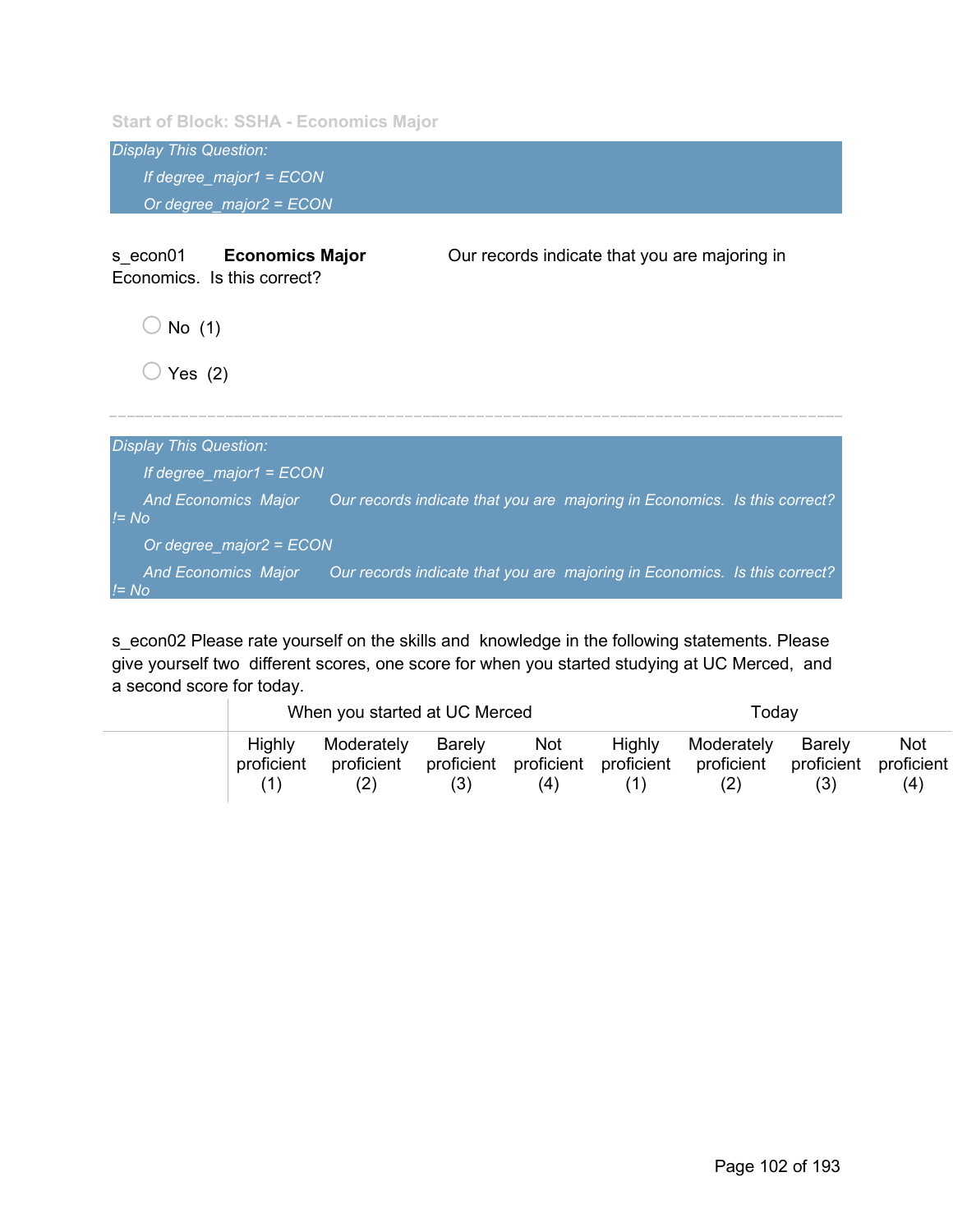**Understand** the role of organizations and institutions in a society. (1)  $\bigcap$  $\bigcirc$ o  $\bigcap$ o  $\bigcap$ o o Understand the impact of organizations and institutions on the economic environment and outcomes. (2)  $\bigcap$  $\bigcap$ o  $\bigcap$  $\bigcap$  $\bigcap$ o o Understand how incentives influence individual and organizational behavior and performance. (3)  $\bigcap$  $\bigcap$ o o o  $\bigcirc$ o o **Recognize** and describe how government actions affect economic performance. (4)  $\bigcap$  $\bigcap$ o  $\bigcap$ o o o o **Recognize** and describe how economic interests influence government decisions. (5)  $\bigcap$  $\bigcap$ o  $\bigcap$  $\bigcap$  $\bigcap$ o o Design and conduct research that will inform managerial and policy decision -  $\bigcirc$  $\bigcap$  $\bigcap$  $\bigcap$  $\bigcirc$  $\bigcap$ o o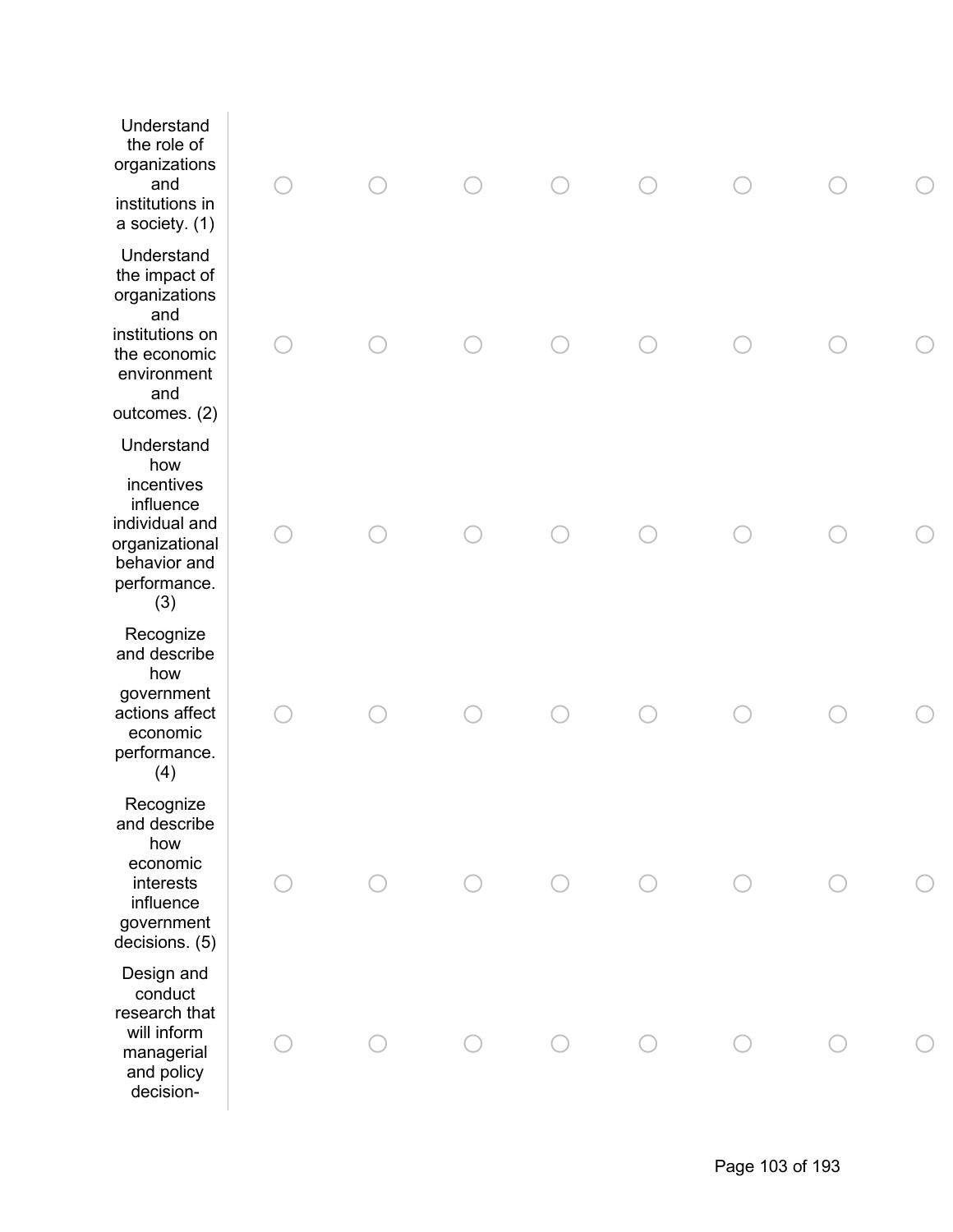making. (6) Collect, analyze, and interpret data using familiar software packages. (7)  $\bigcirc$  $\bigcap$ o  $\bigcap$ o o  $\bigcirc$ o Define problems and identify multifaceted explanations for complex economic phenomena. (8)  $\bigcirc$  $\bigcirc$ o  $\bigcirc$ o  $\bigcirc$ o o Use information and data from multiple sources to answer the questions at hand. (9)  $\bigcirc$ o o  $\bigcirc$ o  $\bigcirc$ o o Think critically about the information encountered, whether it is in coursework or reported in the media. (10)  $\bigcap$  $\bigcirc$  $\bigcirc$  $\bigcirc$ o  $\bigcap$  $\bigcap$ o **Communicate** clearly and cogently in writing using modern technology. (11)  $\bigcap$ o o  $\bigcap$  $\bigcap$ o o o **Orally** communicate clearly and cogently. (12)  $\bigcirc$  $\bigcirc$  $\bigcap$  $\bigcirc$  $\bigcirc$  $\bigcirc$  $\bigcap$ o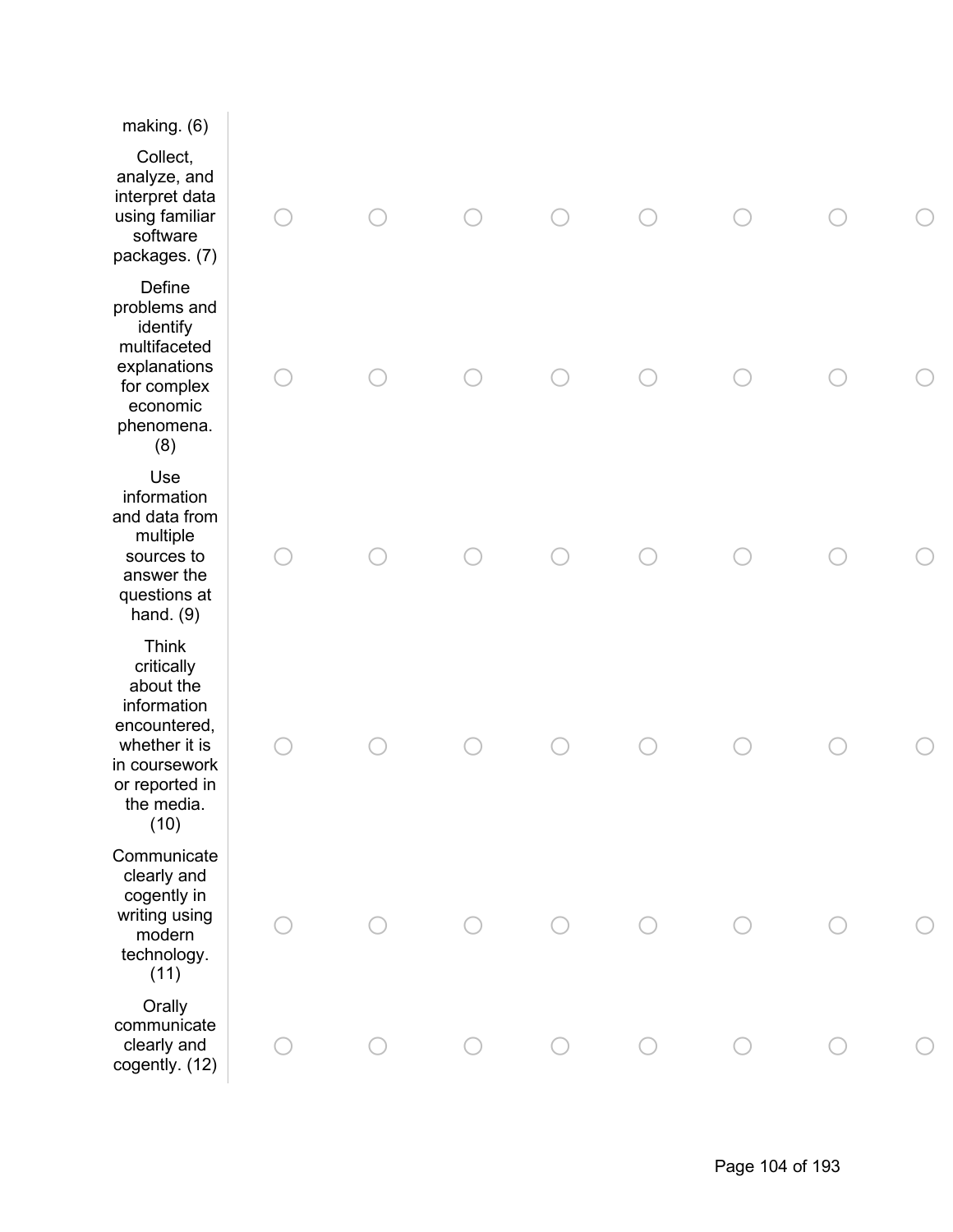**End of Block: SSHA - Economics Major**



*And English Major Our records indicate that you are majoring in English. Is this correct? != No*

s eng02 Please rate yourself on the skills and knowledge in the following statements. Please give yourself two different scores, one score for when you started studying at UC Merced, and a second score for today.

| When you started at UC Merced |                                 |               |                                                       | Todav         |                          |                      |                                 |
|-------------------------------|---------------------------------|---------------|-------------------------------------------------------|---------------|--------------------------|----------------------|---------------------------------|
| Highly<br>proficient          | Moderately<br>proficient<br>(2) | Barely<br>(3) | <b>Not</b><br>proficient proficient proficient<br>(4) | <b>Highly</b> | Moderately<br>proficient | Barely<br>proficient | <b>Not</b><br>proficient<br>(4) |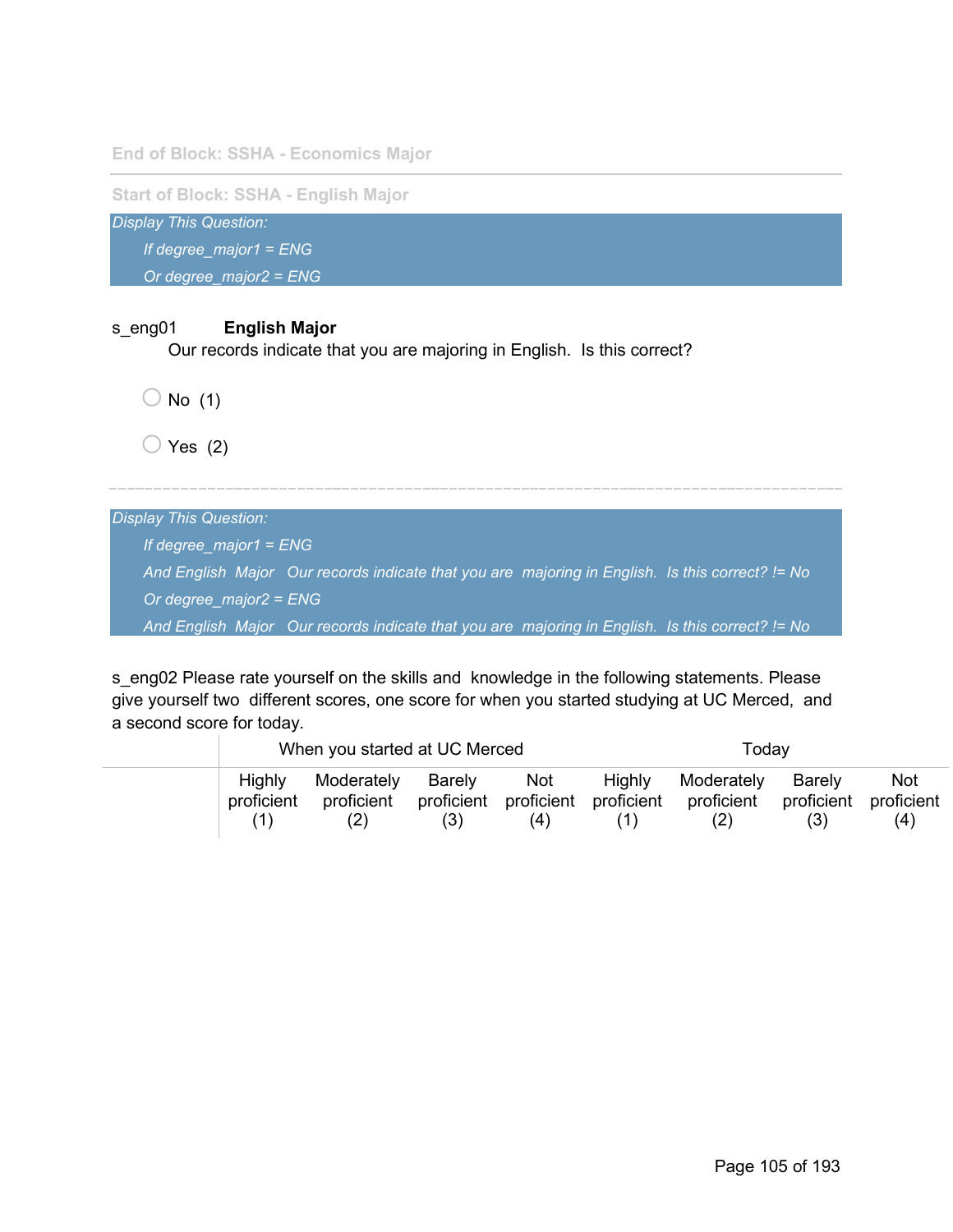Interpret texts with due sensitivity to both textual and contextual cues. (1) o o  $\bigcap$  $\bigcap$  $\bigcap$  $\bigcap$  $\bigcap$ o Articulate an appreciation of the aesthetic qualities of texts by the standards of their times and places. (2) o o  $\bigcap$ o  $\bigcap$ o o o **Demonstrate** historical, geographic, and cultural empathy by reading texts written in other times, places, and cultures. (3)  $\bigcirc$ o  $\bigcirc$ o  $\bigcirc$  $\left( \begin{array}{c} \end{array} \right)$  $\bigcirc$ o Apply interpretive strategies developed in literary study to other academic and professional contexts. (4) o  $\bigcap$  $\bigcap$  $\bigcirc$  $\bigcap$  $\bigcirc$  $\bigcap$ o **Write** cogently and with sensitivity to audience. (5) o o  $\bigcap$ o  $\bigcap$ o o o

**End of Block: SSHA - English Major**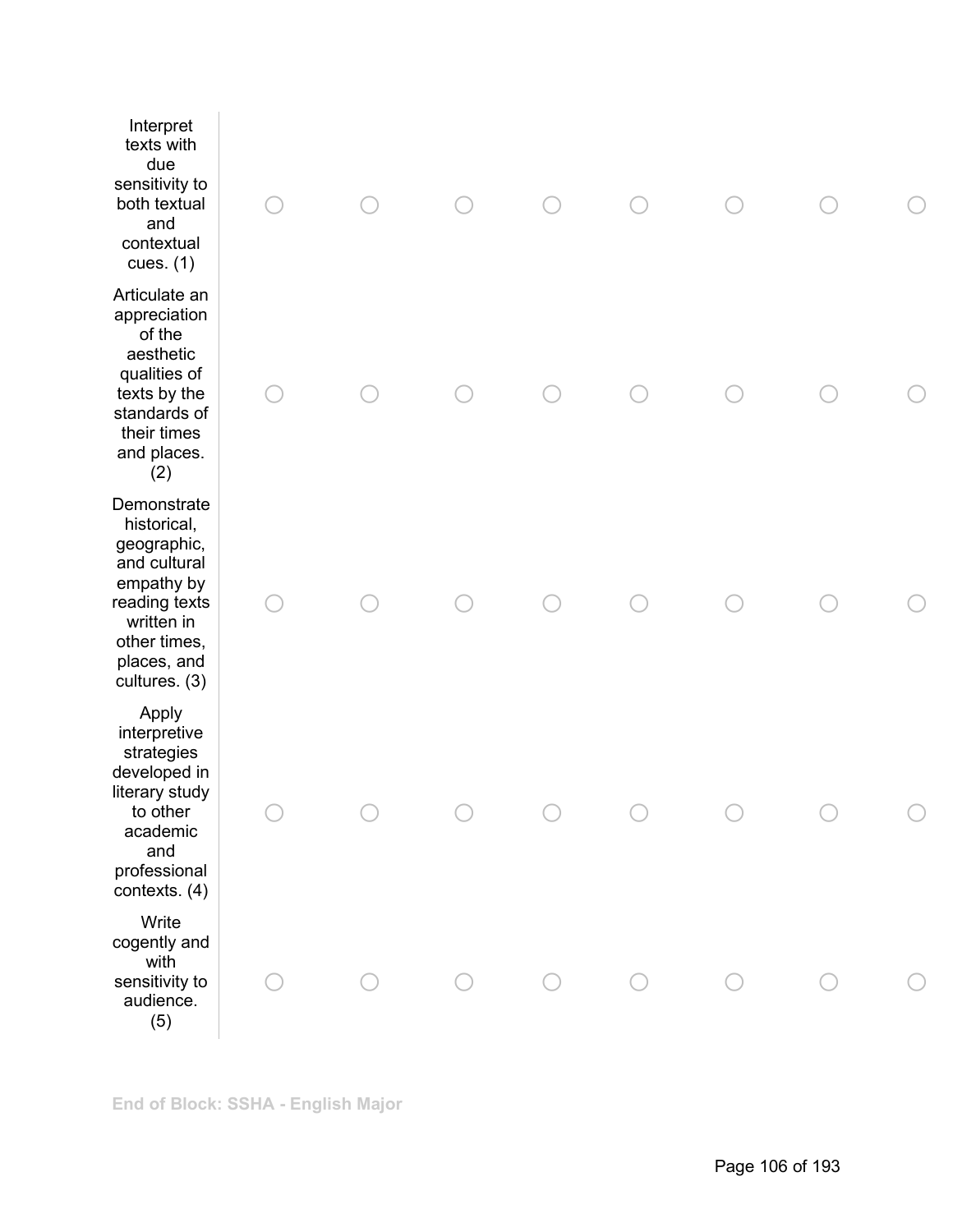**Start of Block: SSHA - Global Arts Major**

*Display This Question:*

*If degree\_major1 = GASP*

*Or degree\_major2 = GASP*

## s\_gasp01 **Global Arts Major**

Our records indicate that you are majoring in Global Arts. Is this correct?

 $\bigcirc$  No (1)

 $\bigcirc$  Yes (2)

|            | <b>Display This Question:</b>                                                                       |
|------------|-----------------------------------------------------------------------------------------------------|
|            | If degree_major1 = GASP                                                                             |
|            | And Global Arts Major Our records indicate that you are majoring in Global Arts. Is this correct? = |
| <b>Yes</b> |                                                                                                     |
|            | Or degree_major2 = GASP                                                                             |
|            | And Global Arts Major Our records indicate that you are majoring in Global Arts. Is this correct? = |
| Yes        |                                                                                                     |

s\_gasp02 Please rate yourself on the skills and knowledge in the following statements. Please give yourself two different scores, one score for when you started studying at UC Merced, and a second score for today.

| When you started at UC Merced |                          |               |            |                                            | Todav                    |                               |
|-------------------------------|--------------------------|---------------|------------|--------------------------------------------|--------------------------|-------------------------------|
| Highly<br>proficient          | Moderately<br>proficient | Barely<br>(3) | Not<br>(4) | Highly<br>proficient proficient proficient | Moderately<br>proficient | <b>Bare</b><br>profici<br>(3) |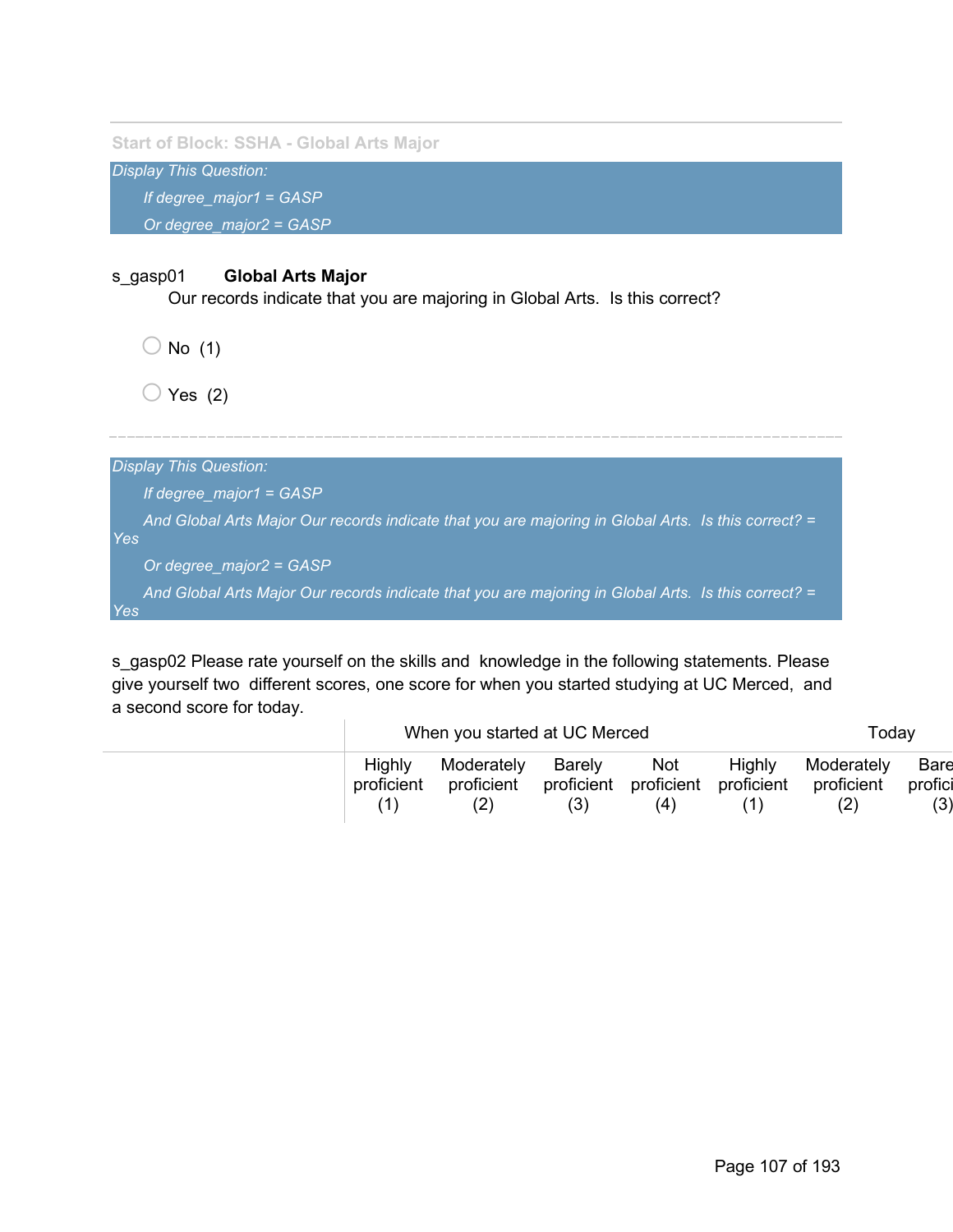| Describe visual and aural<br>texts in technical and<br>theoretical terms (1)                                                       |  |  |  |  |
|------------------------------------------------------------------------------------------------------------------------------------|--|--|--|--|
| Become familiar with multiple<br>schools of thoughts in art<br>history/visual studies and/or<br>musicology/ethnomusicology.<br>(2) |  |  |  |  |
| Analyze cultural, visual,<br>aural, and spatial procedures<br>within their historical and<br>conceptual contexts. (3)              |  |  |  |  |
| Integrate theory into creative<br>practices. (4)                                                                                   |  |  |  |  |

# **End of Block: SSHA - Global Arts Major**

**Start of Block: SSHA - History Major**

*Display This Question:*

*If degree\_major1 = HIST*

*Or degree\_major2 = HIST*

# s\_hist01 **History Major**

Our records indicate that you are majoring in History. Is this correct?

 $\bigcirc$  No (1)

 $\bigcirc$  Yes (2)

| <b>Display This Question:</b>          |                                                                                                 |  |
|----------------------------------------|-------------------------------------------------------------------------------------------------|--|
| If degree major1 = $HIST$ <sup>1</sup> |                                                                                                 |  |
|                                        | And History Major Our records indicate that you are majoring in History. Is this correct? != No |  |
| Or degree $major2 = HIST$              |                                                                                                 |  |
|                                        | And History Major Our records indicate that you are majoring in History. Is this correct? != No |  |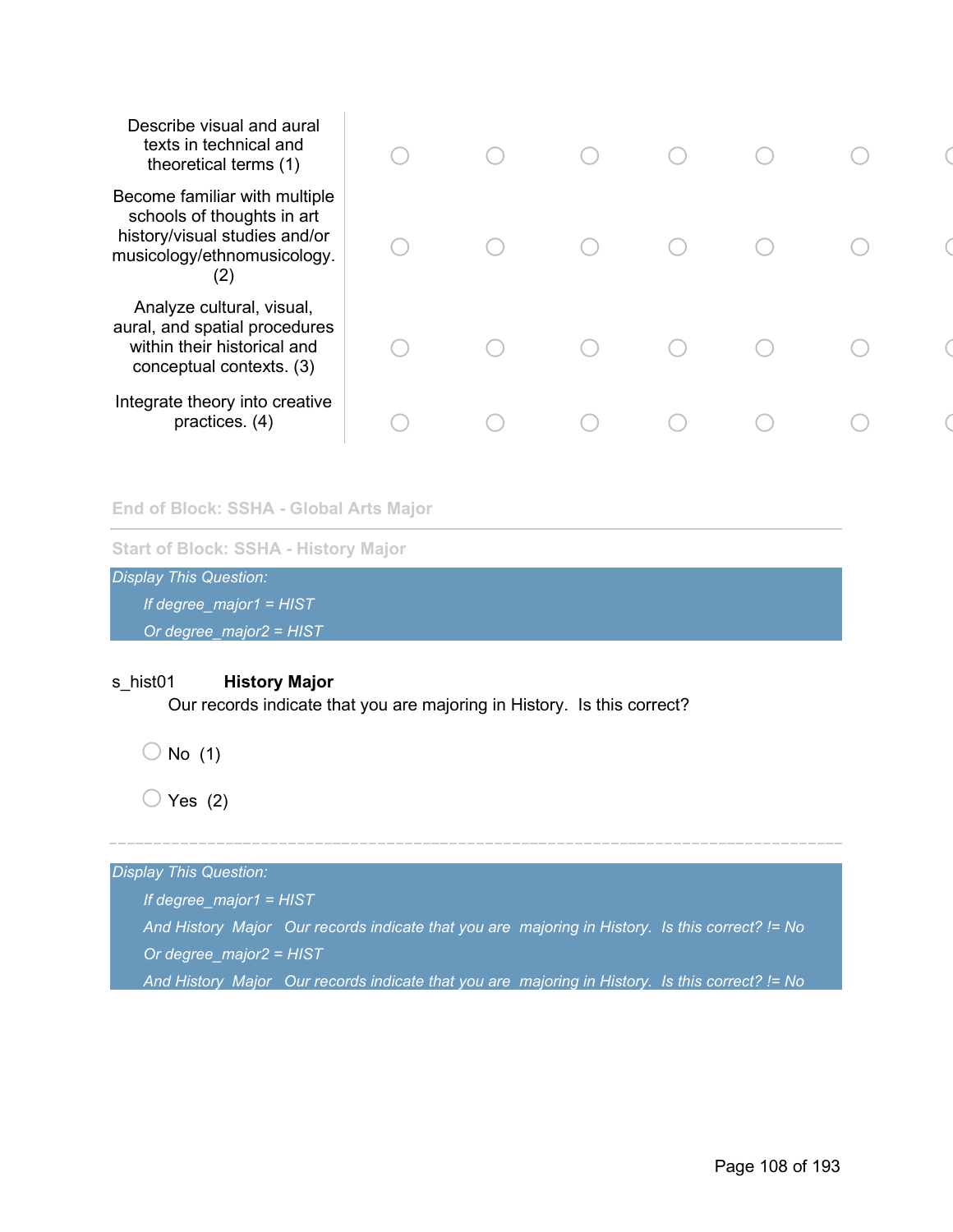s\_hist02 Please rate yourself on the skills and knowledge in the following statements. Please give yourself two different scores, one score for when you started studying at UC Merced, and a second score for today.

| When you started at UC Merced |            |               |            | Todav  |                                                                                                  |               |                   |
|-------------------------------|------------|---------------|------------|--------|--------------------------------------------------------------------------------------------------|---------------|-------------------|
| Highly<br>proficient          | Moderately | Barely<br>(3) | Not<br>(4) | Highly | Moderately<br>proficient proficient proficient proficient proficient proficient proficien<br>(2) | Barely<br>(3) | <b>Not</b><br>(4) |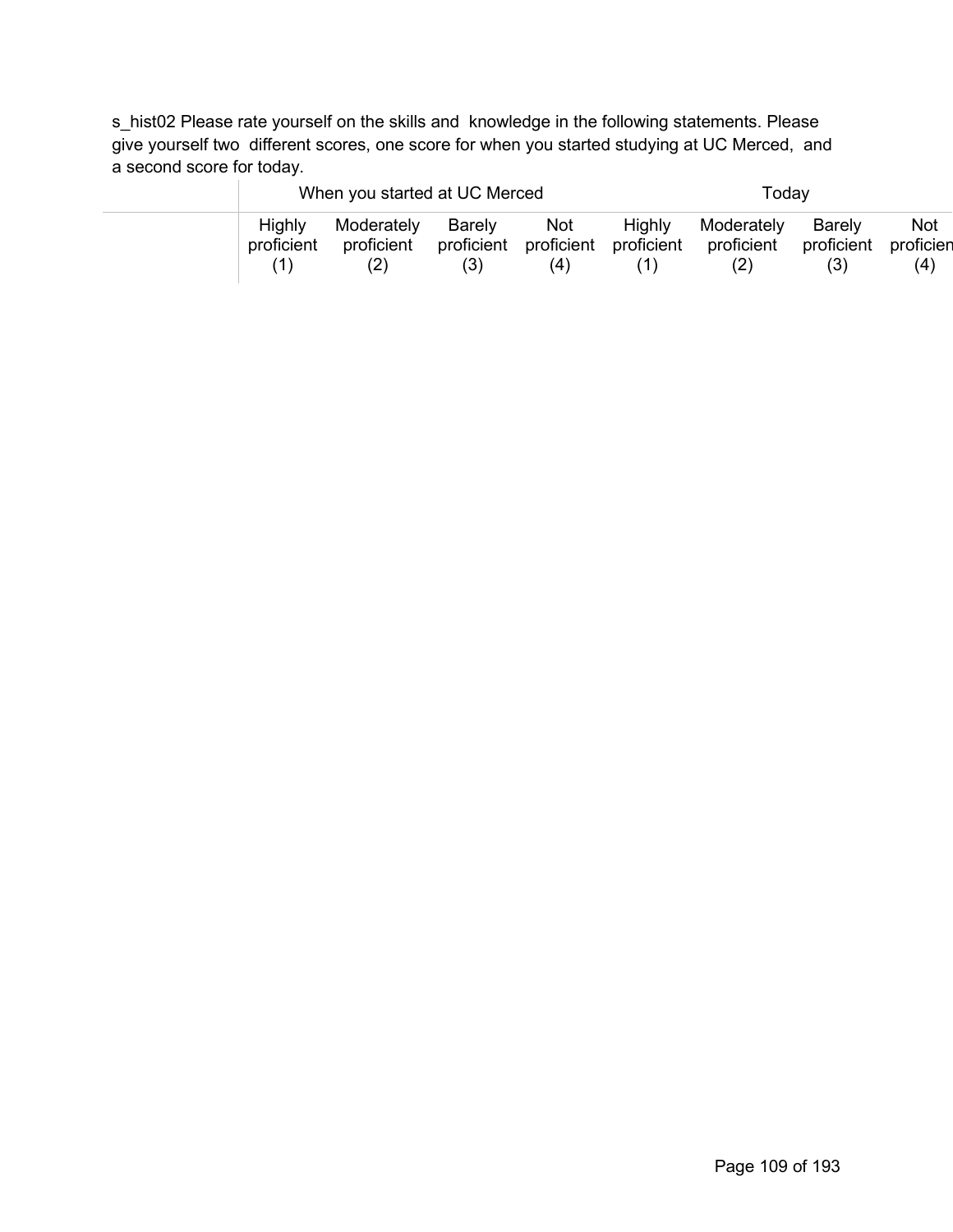Place particular events in broader historical contexts, including broad patterns of historical change, structures and representations of power, and forms of identity. (1) Analyze change over time. (2)

Explain how events of the past have influenced the present. (3)

Analyze primary sources. (4)

Assess the relationship between historical contexts and events, ideas, and processes. (5) Identify and summarize an

author's argument. (6) Identify points of agreement and disagreement among conflicting interpretations

of the past. (7)

| $\bigcirc$ |         |                                              | $\begin{array}{ccccccccccccccccc} \circ & \circ & \circ & \circ & \circ & \circ \end{array}$ | $\bigcirc$ | $\bigcirc$ |
|------------|---------|----------------------------------------------|----------------------------------------------------------------------------------------------|------------|------------|
|            | $\circ$ | $\begin{matrix} 0 & 0 \\ 0 & 0 \end{matrix}$ | $\circ$                                                                                      | $\bigcirc$ |            |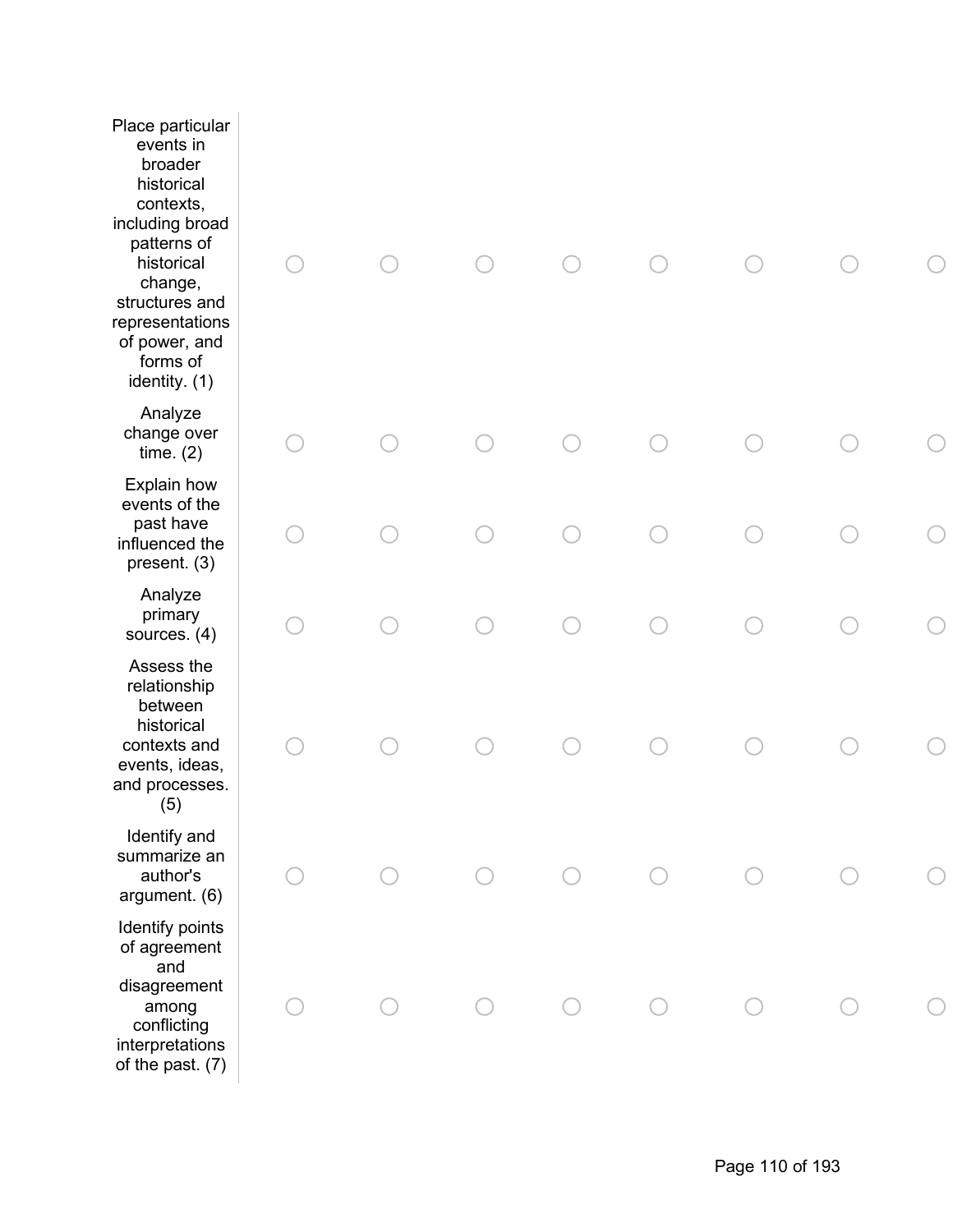Construct a well -developed thesis and a persuasive argument. (8) Use the library, relevant databases and indexes, and the internet to identify and locate sources. (9) Develop bibliographies of primary and secondary sources. (10) **Master** conventions for citations and bibliographies. (11) Produce an original research paper (20 -page minimum) that analyzes primary and secondary sources. (12) Organize an analytical essay that sustains an argument over the entire length of the paper. (13) Present information in

lucid, grammatically correct prose. (14)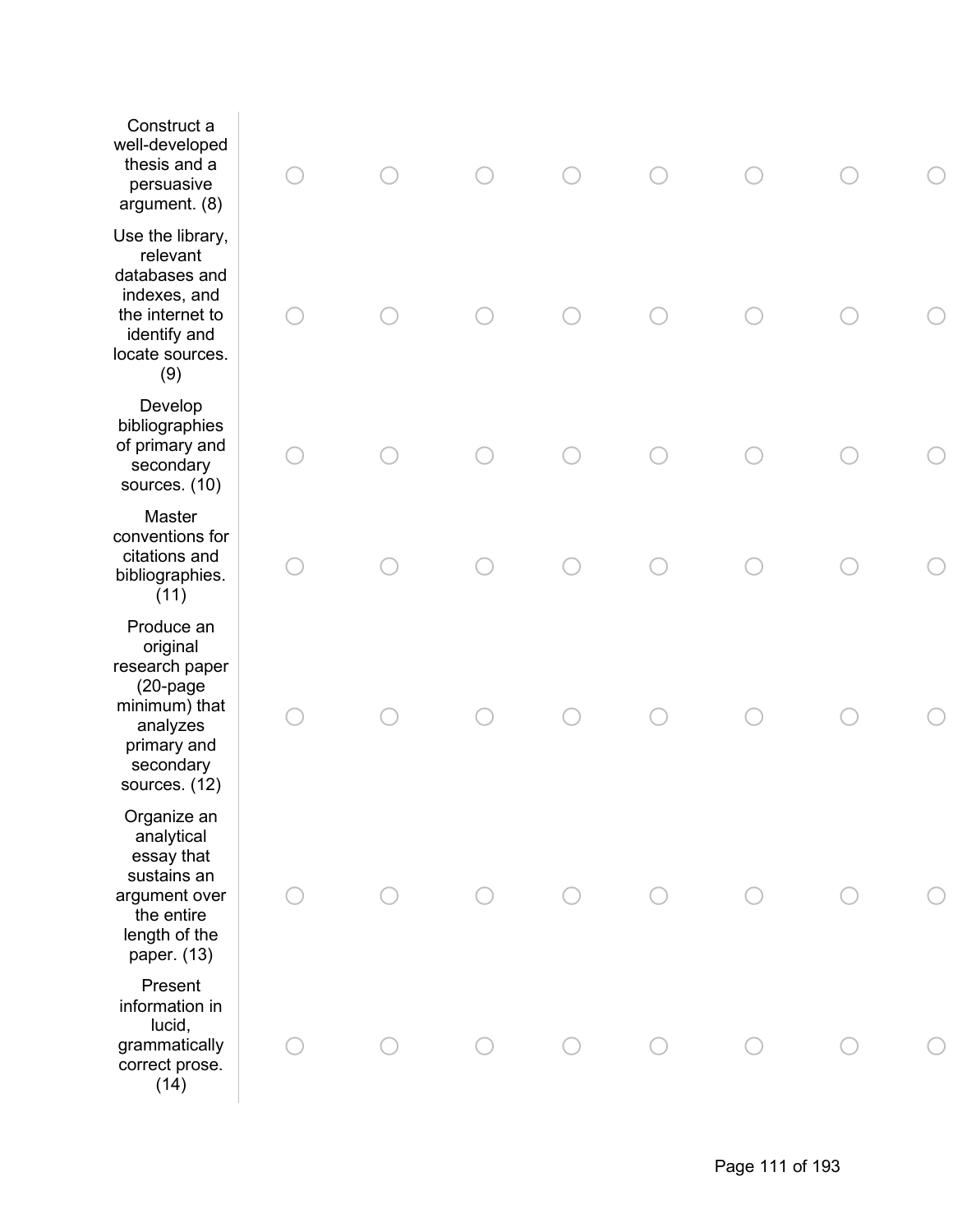| Construct<br>paragraphs<br>with effective<br>topic<br>sentences. (15) |  |  |  |  |
|-----------------------------------------------------------------------|--|--|--|--|
| Make a well<br>organized and<br>clear oral<br>presentation.<br>(17)   |  |  |  |  |

**End of Block: SSHA - History Major**

**Start of Block: SSHA - Management Major**

*Display This Question: If degree\_major1 = MGMT Or degree\_major2 = MGMT Or degree\_major1 = MBE Or degree\_major2 = MBE*

### s\_mgmt01 **Management Major**

Our records indicate that you are majoring in Management. Is this correct?

 $\bigcirc$  No (1)

 $\bigcirc$  Yes (2)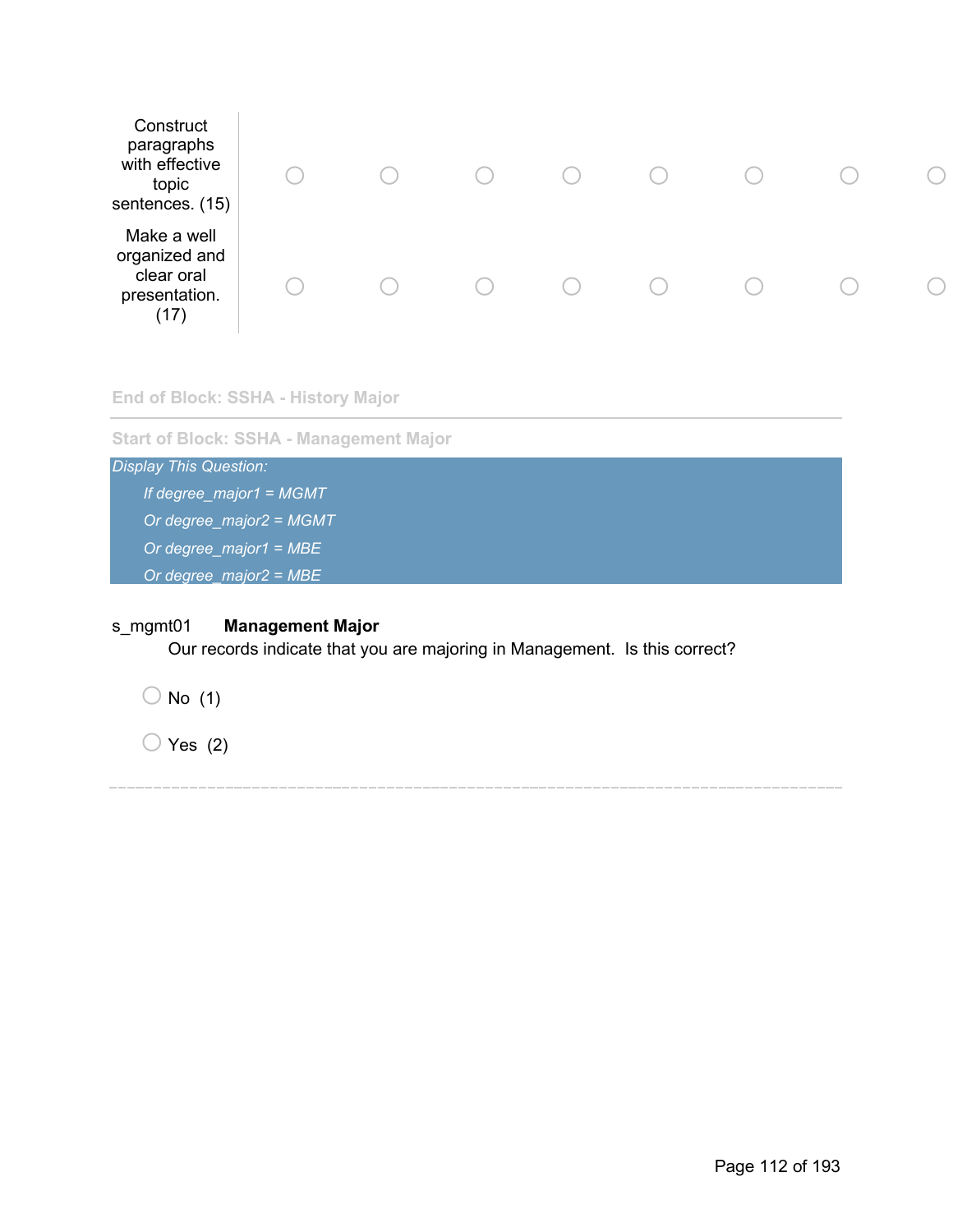| <b>Display This Question:</b>                                                                               |
|-------------------------------------------------------------------------------------------------------------|
| If degree $major1 = MGMT$                                                                                   |
| And Management Major Our records indicate that you are majoring in Management. Is this correct?<br>$I = No$ |
| Or degree $major2 = MGMT$                                                                                   |
| And Management Major Our records indicate that you are majoring in Management. Is this correct?<br>$I = No$ |
| Or degree $major1 = MBE$                                                                                    |
| And Management Major Our records indicate that you are majoring in Management. Is this correct?<br>$I = No$ |
| Or degree $major2 = MBE$                                                                                    |
| And Management Major Our records indicate that you are majoring in Management. Is this correct?<br>$!=$ No  |

s\_mgmt02 Please rate yourself on the skills and knowledge in the following statements. Please give yourself two different scores, one score for when you started studying at UC Merced, and a second score for today.

| When you started at UC Merced |                          |                             |                                 | Todav                       |                                 |                             |                      |
|-------------------------------|--------------------------|-----------------------------|---------------------------------|-----------------------------|---------------------------------|-----------------------------|----------------------|
| Highly<br>proficient          | Moderately<br>proficient | Barelv<br>proficient<br>(3) | <b>Not</b><br>proficient<br>(4) | <b>Highly</b><br>proficient | Moderately<br>proficient<br>(2) | Barely<br>proficient<br>(3) | No<br>profici<br>(4) |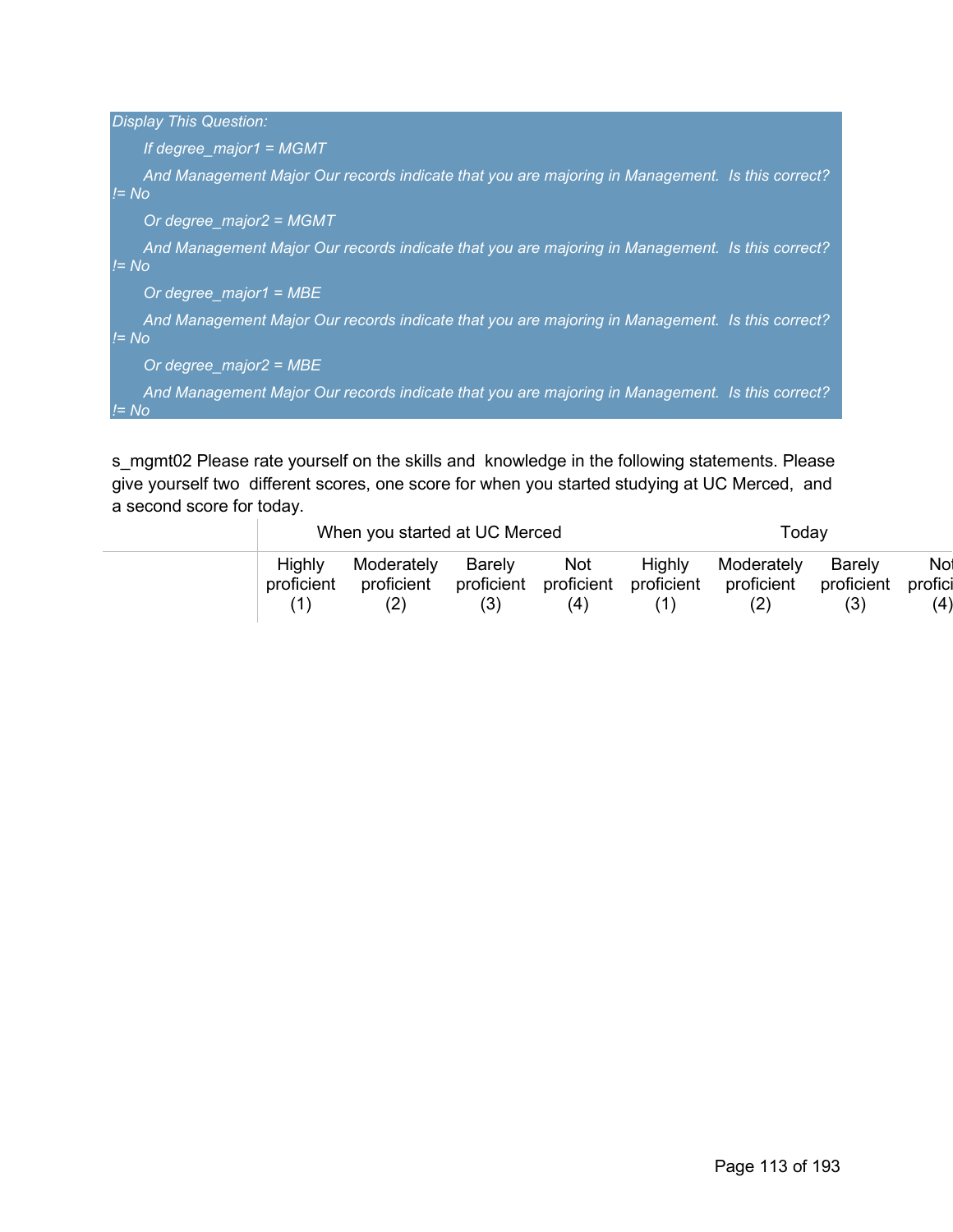| Analyze and<br>solve problems<br>related to<br>business<br>management. (1)                                                                                                                                                      |  |  |  |  |
|---------------------------------------------------------------------------------------------------------------------------------------------------------------------------------------------------------------------------------|--|--|--|--|
| Apply theories<br>and concepts<br>from disciplines in<br>Management and<br><b>Business</b><br>Economics<br>(accounting,<br>economics,<br>statistics, finance,<br>and marketing) to<br>business<br>management<br>situations. (2) |  |  |  |  |
| Use effective<br>written<br>communication<br>consistent with<br>the discipline and<br>professional<br>environments. (3)                                                                                                         |  |  |  |  |
| Use effective<br>oral<br>communication<br>consistent with<br>the discipline and<br>professional<br>environments.<br>(11)                                                                                                        |  |  |  |  |
| Apply information<br>technology to<br>develop business<br>proposals with<br>recommendations<br>for economic and<br>management<br>strategies and<br>actions. (4)                                                                 |  |  |  |  |
| Apply information<br>technology to<br>develop business<br>models with<br>recommendations                                                                                                                                        |  |  |  |  |

Page 114 of 193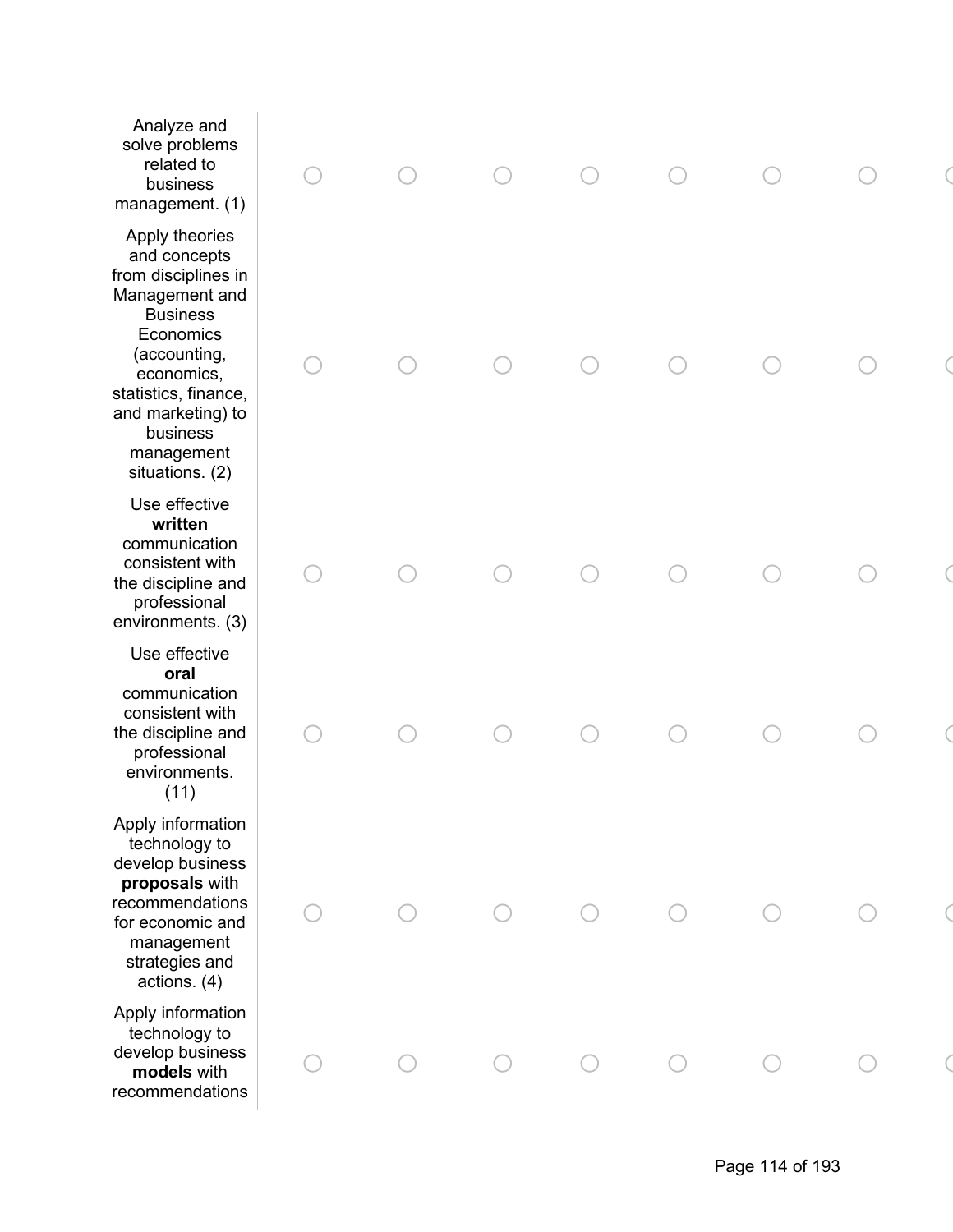for economic and management strategies and actions. (5)

Apply information technology to develop business **reports** with recommendations for economic and management strategies and actions. (6)

Evaluate **ethical issues** as they relate to the organization, operations, human resources, and business ventures. (8)

Evaluate **social issues** as they relate to the organization, operations, human resources, and business ventures. (9)

Evaluate **external issues** (e.g. political climate, national financial trends, etc.) as they relate to the organization, operations, human resources, and business ventures. (10)

**End of Block: SSHA - Management Major**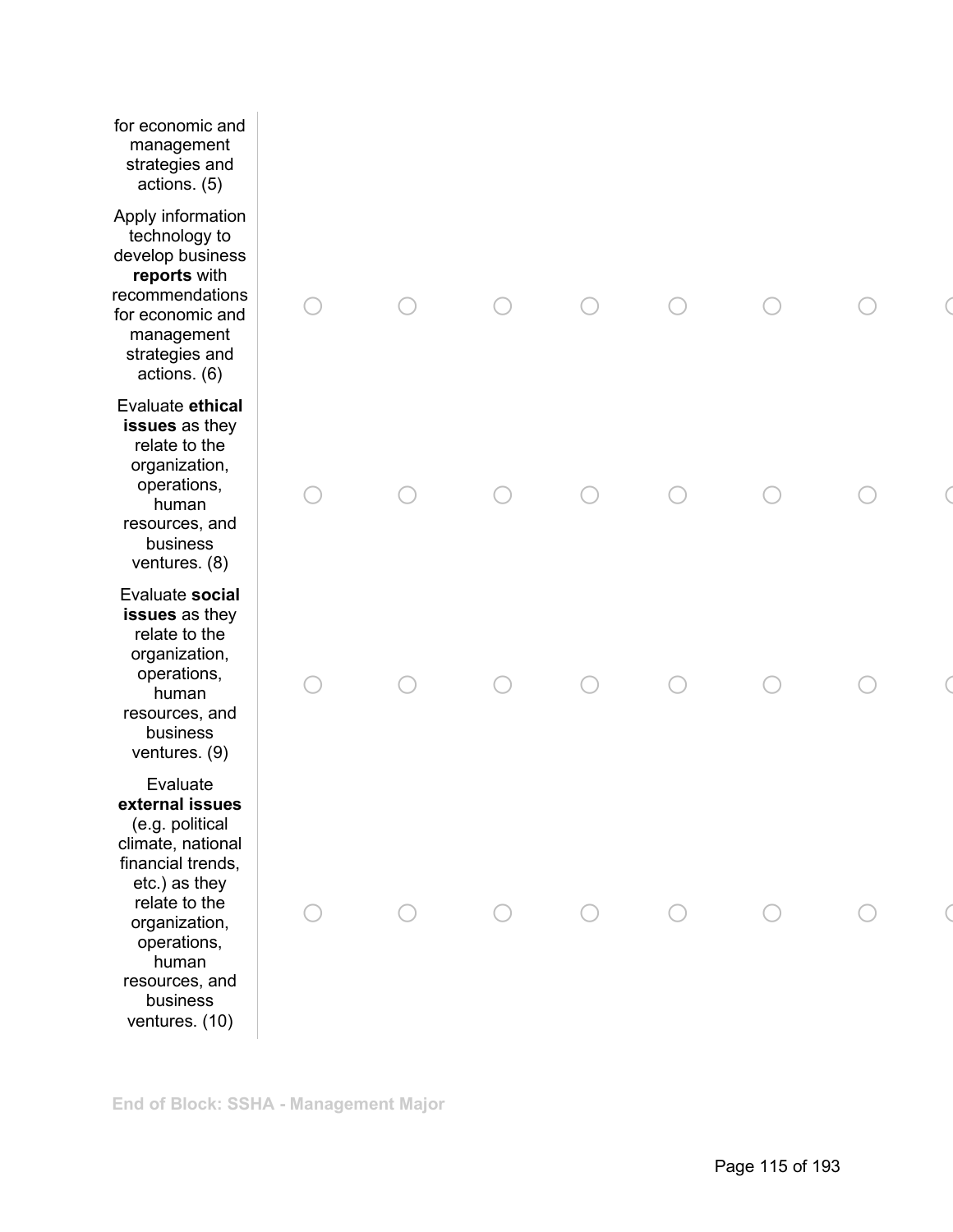**Start of Block: SSHA - Political Science Major**

*Display This Question:*

*If degree\_major1 = POLI*

*Or degree\_major2 = POLI*

#### s\_poli01 **Political Science Major**

Our records indicate that you are majoring Political Science. Is this correct?

 $\bigcirc$  No (1)

 $\bigcirc$  Yes (2)



s poli02 Please rate yourself on the skills and knowledge in the following statements. Please give yourself two different scores, one score for when you started studying at UC Merced, and a second score for today.

|                             | When you started at UC Merced |               |            |        | Todav                                                                |                                        |                   |  |
|-----------------------------|-------------------------------|---------------|------------|--------|----------------------------------------------------------------------|----------------------------------------|-------------------|--|
| <b>Highly</b><br>proficient | Moderately                    | Barely<br>(3) | Not<br>(4) | Highly | Moderately<br>proficient proficient proficient proficient proficient | Barely<br>proficient proficient<br>(3) | <b>Not</b><br>(4) |  |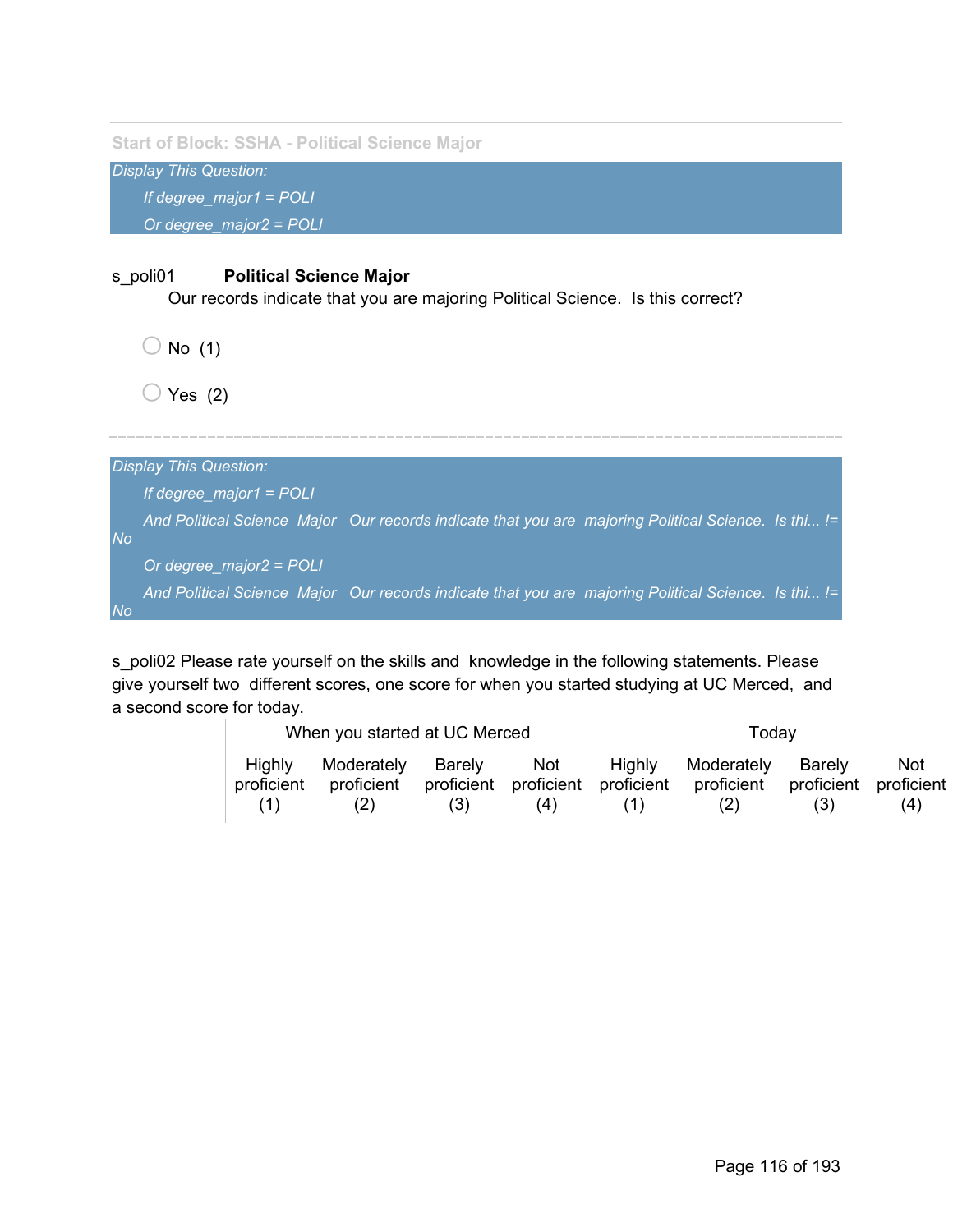Understand the processes, theories, and empirical regularities of **political institutions** in your chosen emphasis area (American politics, comparative politics, or international relations). (1) Understand the processes, theories, and empirical regularities of **political behavior** in your chosen emphasis area (American politics, comparative politics, or international relations). (2) Demonstrate social scientific literacy, including basic quantitative literacy. (3)

Utilize contemporary social science research

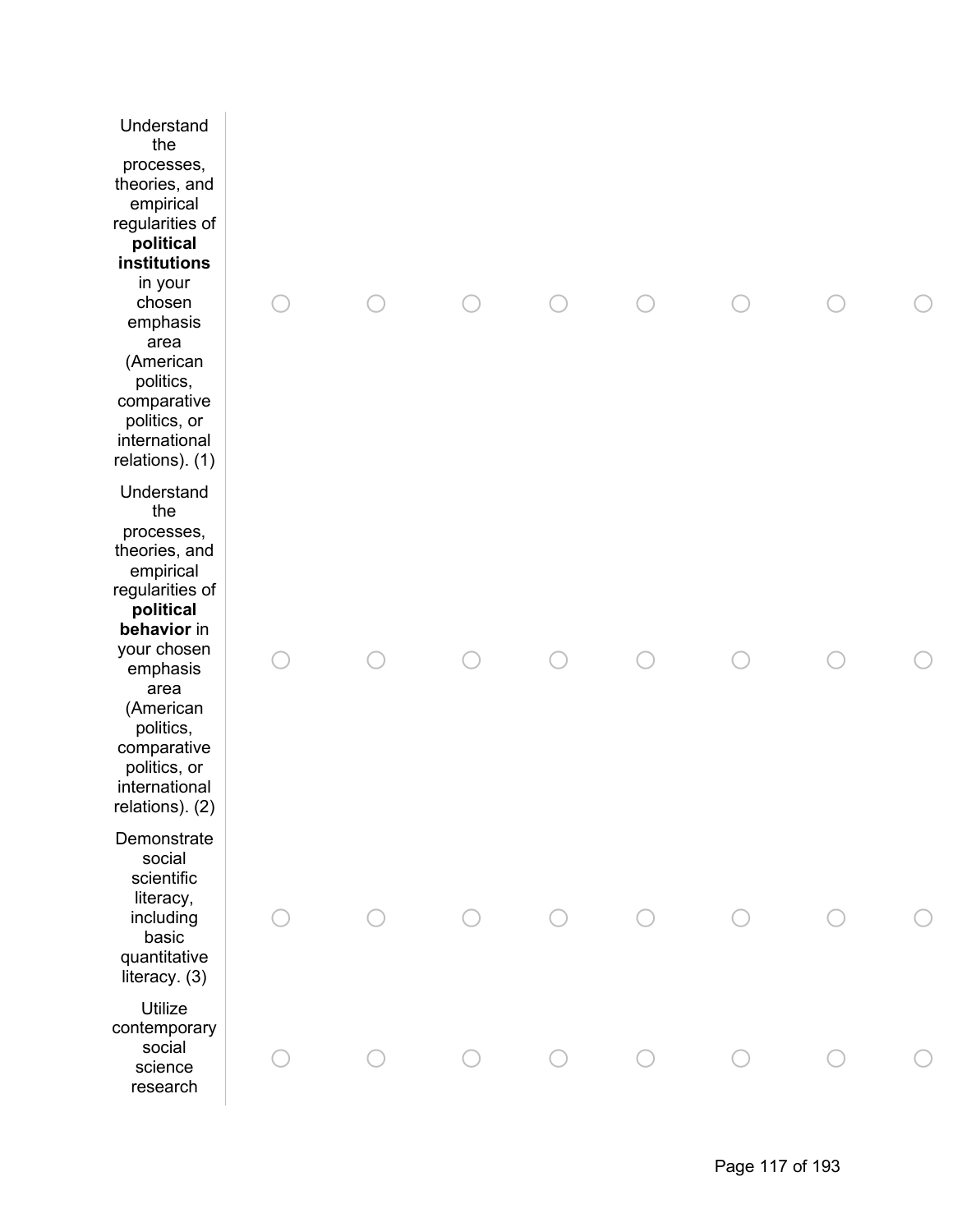| methods to<br>conduct<br>rigorous<br>research on<br>political<br>phenomena.<br>(4)                                                            |  |  |  |  |
|-----------------------------------------------------------------------------------------------------------------------------------------------|--|--|--|--|
| Write<br>effectively,<br>particularly to<br>convey<br>complex<br>concepts and<br>information in<br>a clear and<br>concise<br>manner. (5)      |  |  |  |  |
| Apply<br>abstract<br>theory and<br>research<br>methods to<br>understand<br>contemporary<br>political<br>events and<br>public<br>policies. (6) |  |  |  |  |

**End of Block: SSHA - Political Science Major**

**Start of Block: SSHA - Psychology Major**

*Display This Question: If degree\_major1 = PSY Or degree\_major2 = PSY*

# s\_psy01 **Psychology Major**

Our records indicate that you are majoring in Psychology. Is this correct?

 $\bigcirc$  No (1)

 $\bigcirc$  Yes (2)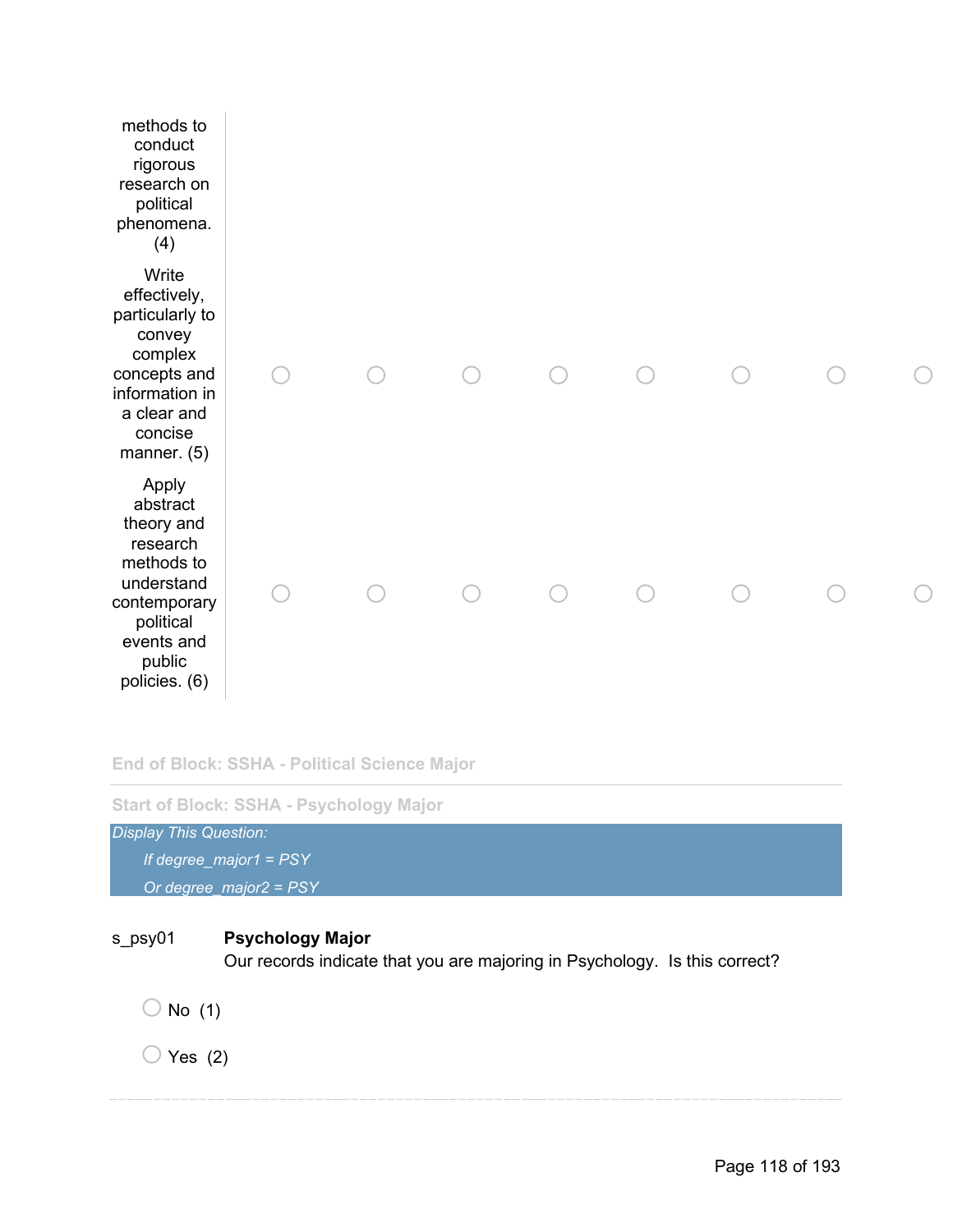| <b>Display This Question:</b>           |                                                                          |  |
|-----------------------------------------|--------------------------------------------------------------------------|--|
| If degree $major1 = PSY$                |                                                                          |  |
| <b>And Psychology Major</b><br>$I = No$ | Our records indicate that you are majoring in Psychology. Is this correc |  |
| Or degree_major2 = PSY                  |                                                                          |  |
| <b>And Psychology Major</b><br>$I = No$ | Our records indicate that you are majoring in Psychology. Is this correc |  |

s\_psy02 Please rate yourself on the skills and knowledge in the following statements. Please give yourself two different scores, one score for when you started studying at UC Merced, and a second score for today.

| When you started at UC Merced |                          |                      |            | Todav                                      |                                 |                             |                                |
|-------------------------------|--------------------------|----------------------|------------|--------------------------------------------|---------------------------------|-----------------------------|--------------------------------|
| <b>Highly</b><br>proficient   | Moderately<br>proficient | <b>Barely</b><br>(3) | Not<br>(4) | Highly<br>proficient proficient proficient | Moderately<br>proficient<br>(2) | Barelv<br>proficient<br>(3) | <b>Not</b><br>proficier<br>(4) |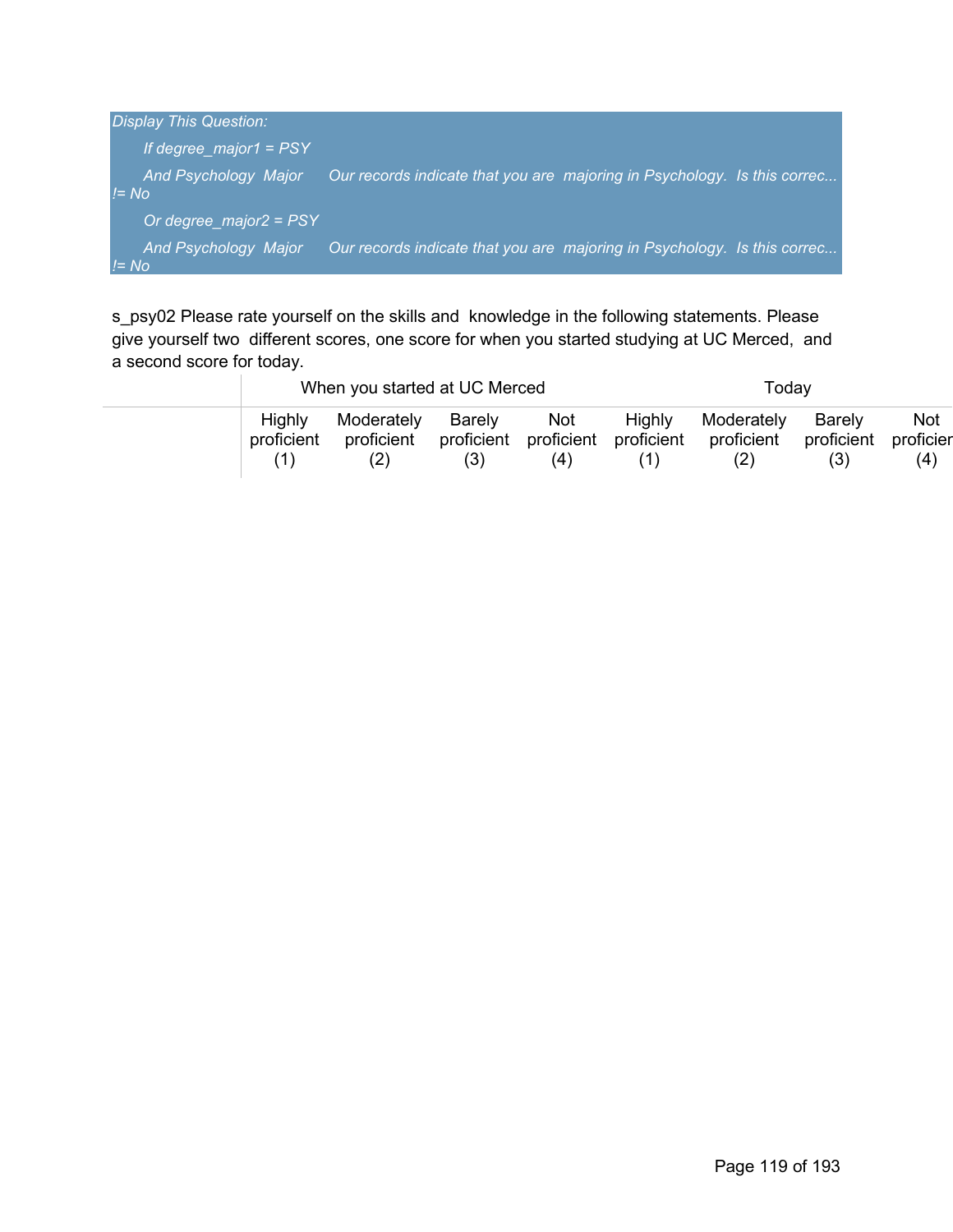Identify the key substantive content of the field of psychology in **memory and thinking**. (1) Identify the key substantive content of the field of psychology in **sensory psychology and physiology**. (2) Identify the key substantive content of the field of psychology in **developmental psychology**. (3) Identify the key substantive content of the field of psychology in **clinical and abnormal psychology**. (4) Identify the key substantive content of the field of psychology in **social psychology**. (5) Understand the basic principles of, and correctly

interpret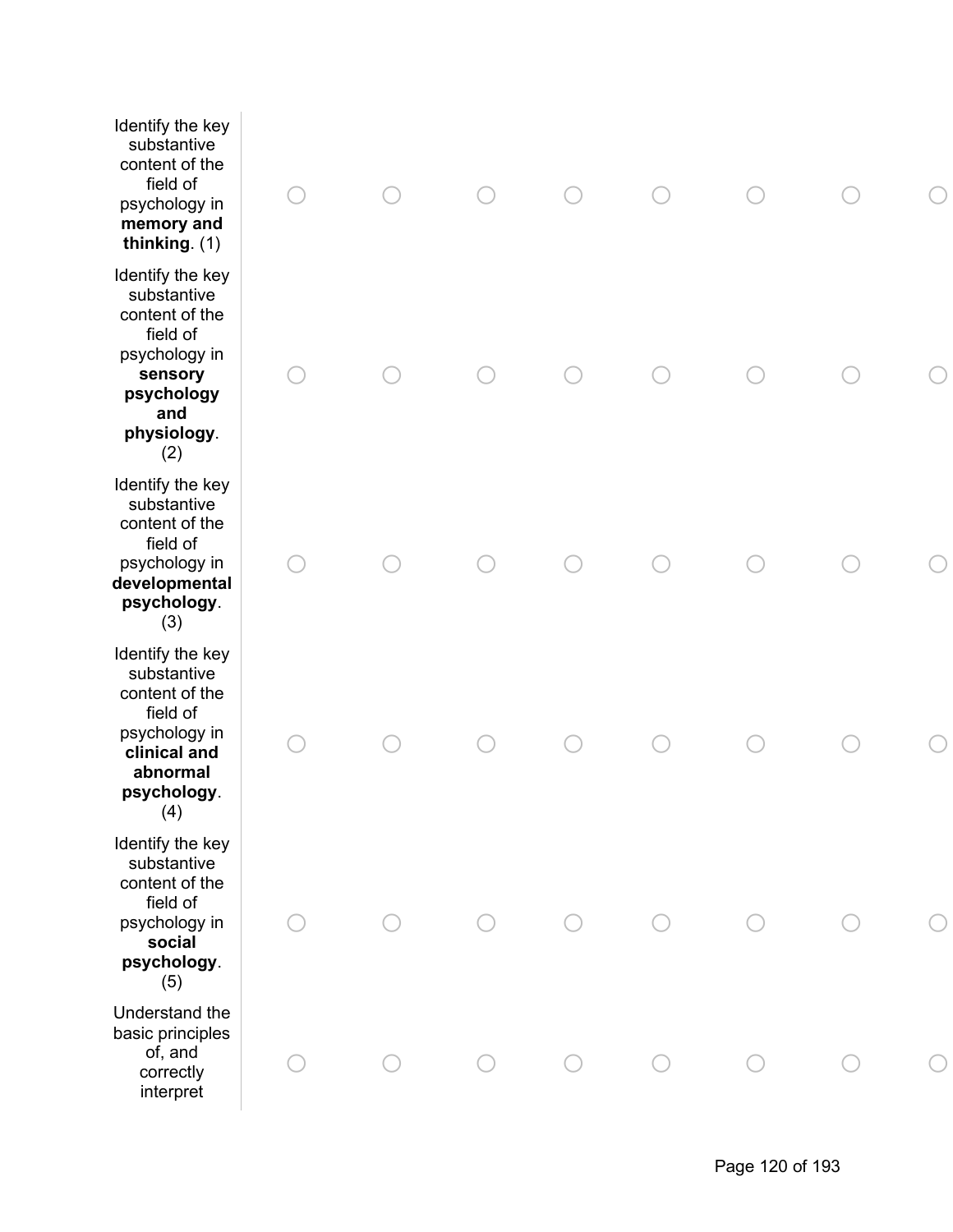| applications of,<br>the designs<br>and methods<br>that<br>psychologists<br>use to gather<br>data. $(6)$ |  |  |  |  |
|---------------------------------------------------------------------------------------------------------|--|--|--|--|
| Correctly<br>interpret the<br>statistical<br>analyses<br>psychologists<br>use to analyze<br>data. $(7)$ |  |  |  |  |
| Apply the<br>writing style<br>used in<br>psychological<br>literature (APA<br>style). (8)                |  |  |  |  |

**End of Block: SSHA - Psychology Major**

**Start of Block: SSHA - Sociology Major**

*Display This Question: If degree\_major1 = SOC Or degree\_major2 = SOC*

# s\_soc01 **Sociology Major**

Our records indicate that you are majoring in Sociology. Is this correct?

 $\bigcirc$  No (1)

 $\bigcirc$  Yes (2)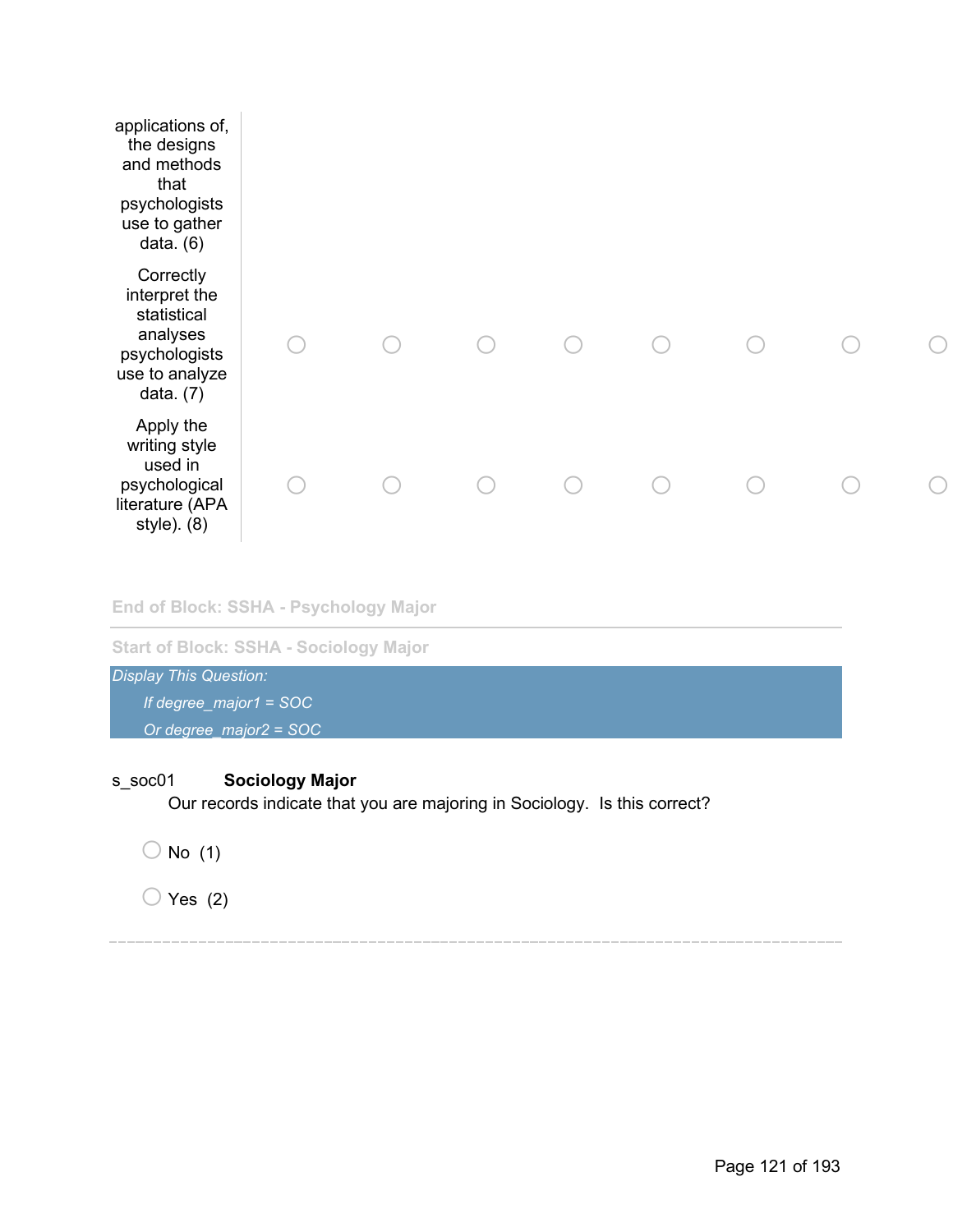|           | <b>Display This Question:</b>                                                                    |  |  |  |  |  |  |  |
|-----------|--------------------------------------------------------------------------------------------------|--|--|--|--|--|--|--|
|           | If degree_major1 = SOC                                                                           |  |  |  |  |  |  |  |
| <b>No</b> | And Sociology Major Our records indicate that you are majoring in Sociology. Is this correct? != |  |  |  |  |  |  |  |
|           | Or degree $major2 = SOC$                                                                         |  |  |  |  |  |  |  |
|           | And Sociology Major Our records indicate that you are majoring in Sociology. Is this correct? != |  |  |  |  |  |  |  |
| <b>No</b> |                                                                                                  |  |  |  |  |  |  |  |

s\_soc02 Please rate yourself on the skills and knowledge in the following statements. Please give yourself two different scores, one score for when you started studying at UC Merced, and a second score for today.

| When you started at UC Merced |                                 |                                    |                          | Todav                |                                 |                             |                                 |
|-------------------------------|---------------------------------|------------------------------------|--------------------------|----------------------|---------------------------------|-----------------------------|---------------------------------|
| Highly<br>proficient          | Moderately<br>proficient<br>(2) | <b>Barely</b><br>proficient<br>(3) | Not<br>proficient<br>(4) | Highly<br>proficient | Moderately<br>proficient<br>(2) | Barely<br>proficient<br>(3) | <b>Not</b><br>proficient<br>(4) |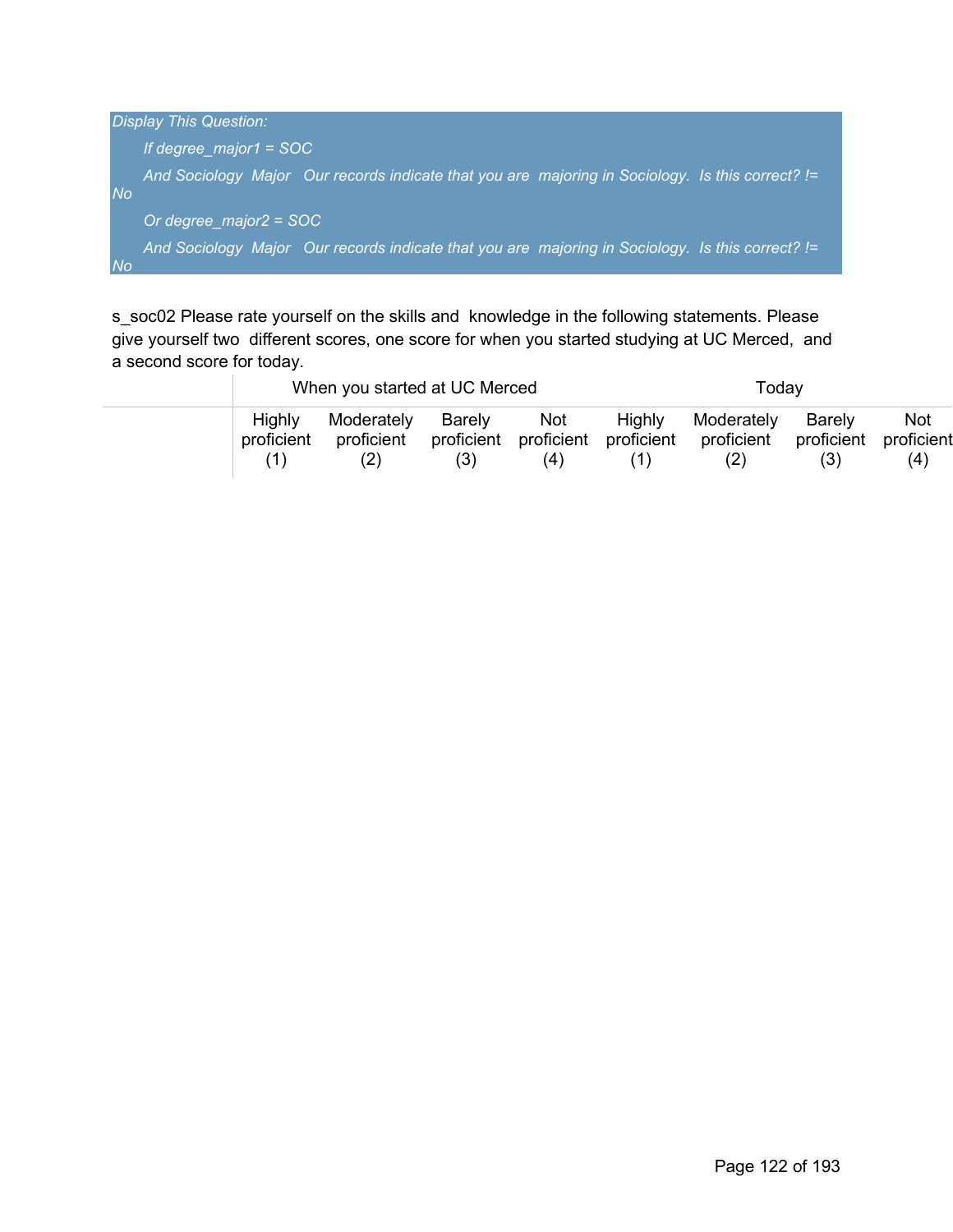| Demonstrate<br>critical<br>thinking about<br>the causes<br>and<br>consequences<br>of social<br>inequality.<br>$(s_soc02_1)$                                |  |  |  |  |
|------------------------------------------------------------------------------------------------------------------------------------------------------------|--|--|--|--|
| Design and<br>evaluate<br>empirical<br>sociological<br>research.<br>$(s_soc02_2)$                                                                          |  |  |  |  |
| Explain and<br>apply the<br>major<br>theoretical<br>perspectives<br>in sociology.<br>$(s_soc02_3)$                                                         |  |  |  |  |
| Use your<br>sociological<br>education<br>outside the<br>undergraduate<br>classroom,<br>particularly in<br>your career or<br>future study.<br>$(s_soc02_5)$ |  |  |  |  |
| Communicate<br>orally about<br>sociological<br>concepts.<br>$(s_soc02_6)$                                                                                  |  |  |  |  |
| Communicate<br>in writing<br>about<br>sociological<br>concepts.<br>$(s_soc027)$                                                                            |  |  |  |  |

**End of Block: SSHA - Sociology Major**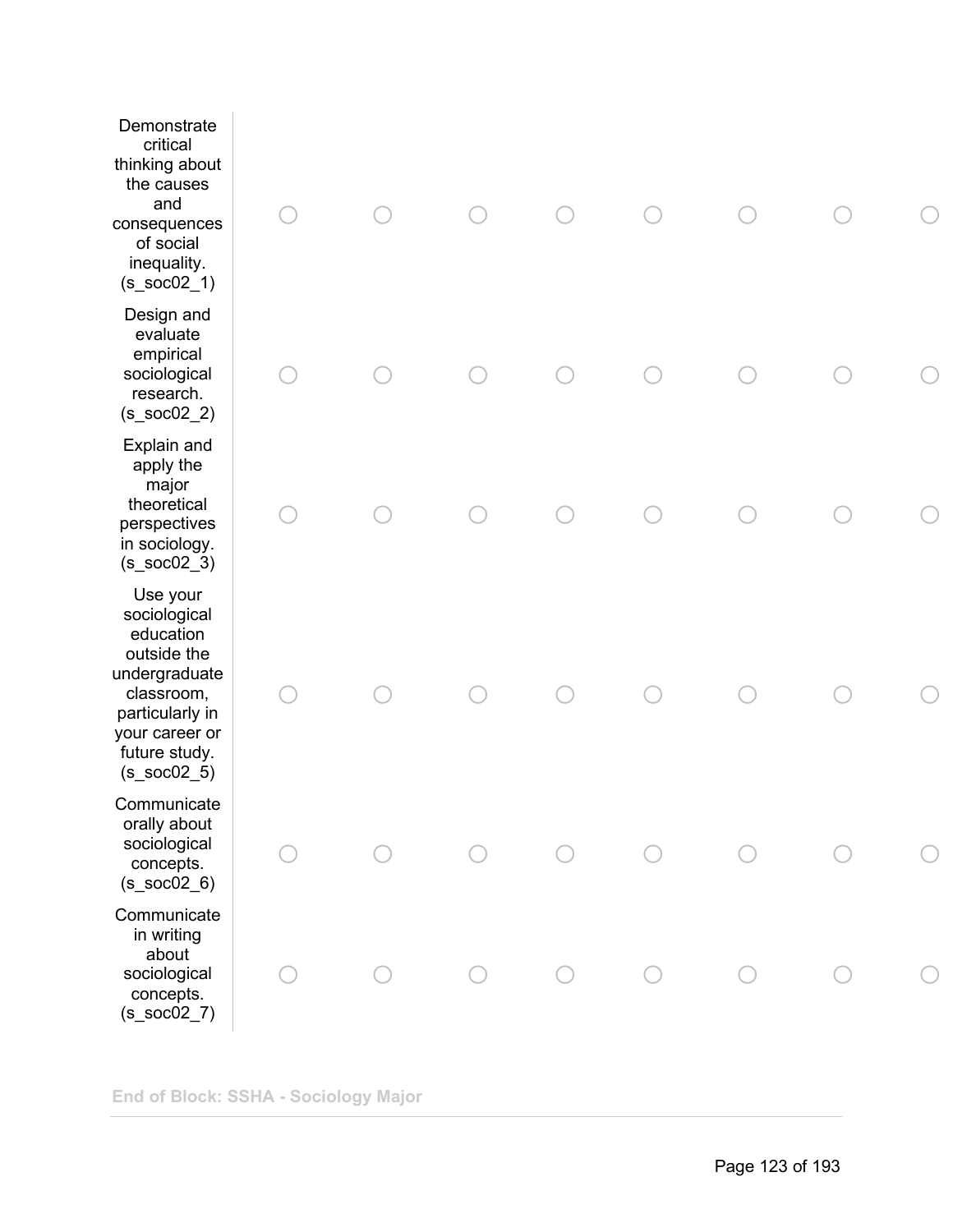**Start of Block: SSHA - Spanish Major**

*Display This Question: If degree\_major1 = SPAN Or degree\_major2 = SPAN* s\_span01 **Spanish Major Our records indicate that you are majoring in** Spanish. Is this correct?  $\bigcirc$  No (1)  $\bigcirc$  Yes (2) *Display This Question: If degree\_major1 = SPAN And Spanish Major Our records indicate that you are majoring in Spanish. Is this correct? != No Or degree\_major2 = SPAN And Spanish Major Our records indicate that you are majoring in Spanish. Is this correct? != No*

s span02 Please rate yourself on the skills and knowledge in the following statements. Please give yourself two different scores, one score for when you started studying at UC Merced, and a second score for today.

| When you started at UC Merced |                                 |                             |            | Todav                           |                          |                                        |                   |
|-------------------------------|---------------------------------|-----------------------------|------------|---------------------------------|--------------------------|----------------------------------------|-------------------|
| Highly<br>proficient          | Moderately<br>proficient<br>(2) | Barely<br>proficient<br>(3) | Not<br>(4) | Highly<br>proficient proficient | Moderately<br>proficient | Barely<br>proficient proficient<br>(3) | <b>Not</b><br>(4) |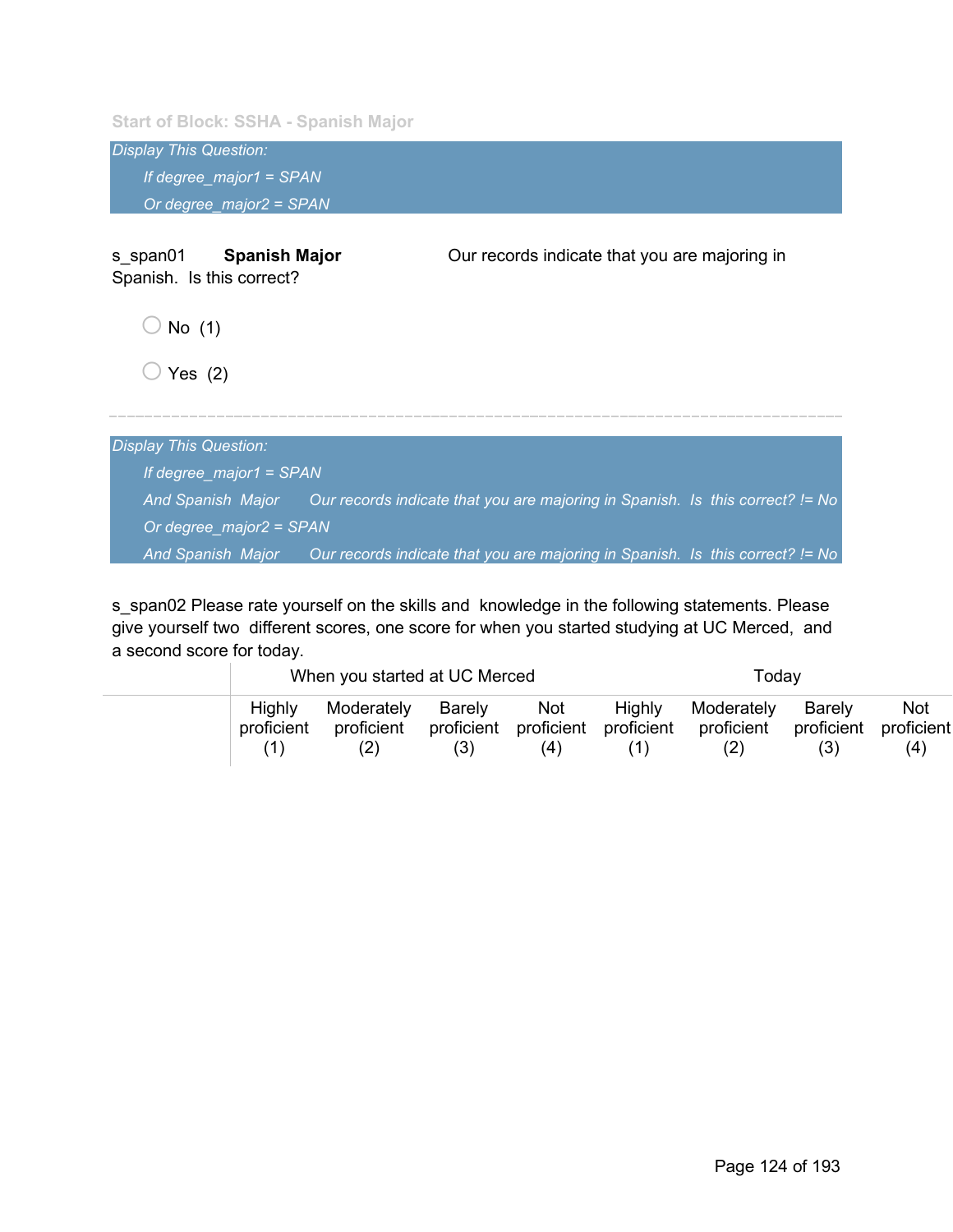**Demonstrate** Spanish **writing skills** equivalent to at least the advanced high level of the American Council on the Teaching of Foreign Languages (ACTFL) **Proficiency** Guidelines. (1) **Demonstrate** Spanish **reading skills** equivalent to at least the advanced high level of the ACTFL **Proficiency** Guidelines. (2) **Demonstrate** Spanish **speaking skills** equivalent to at least the advanced high level of the ACTFL **Proficiency** Guidelines. (3) **Demonstrate listening skills** equivalent to at least the

advanced high level of the ACTFL

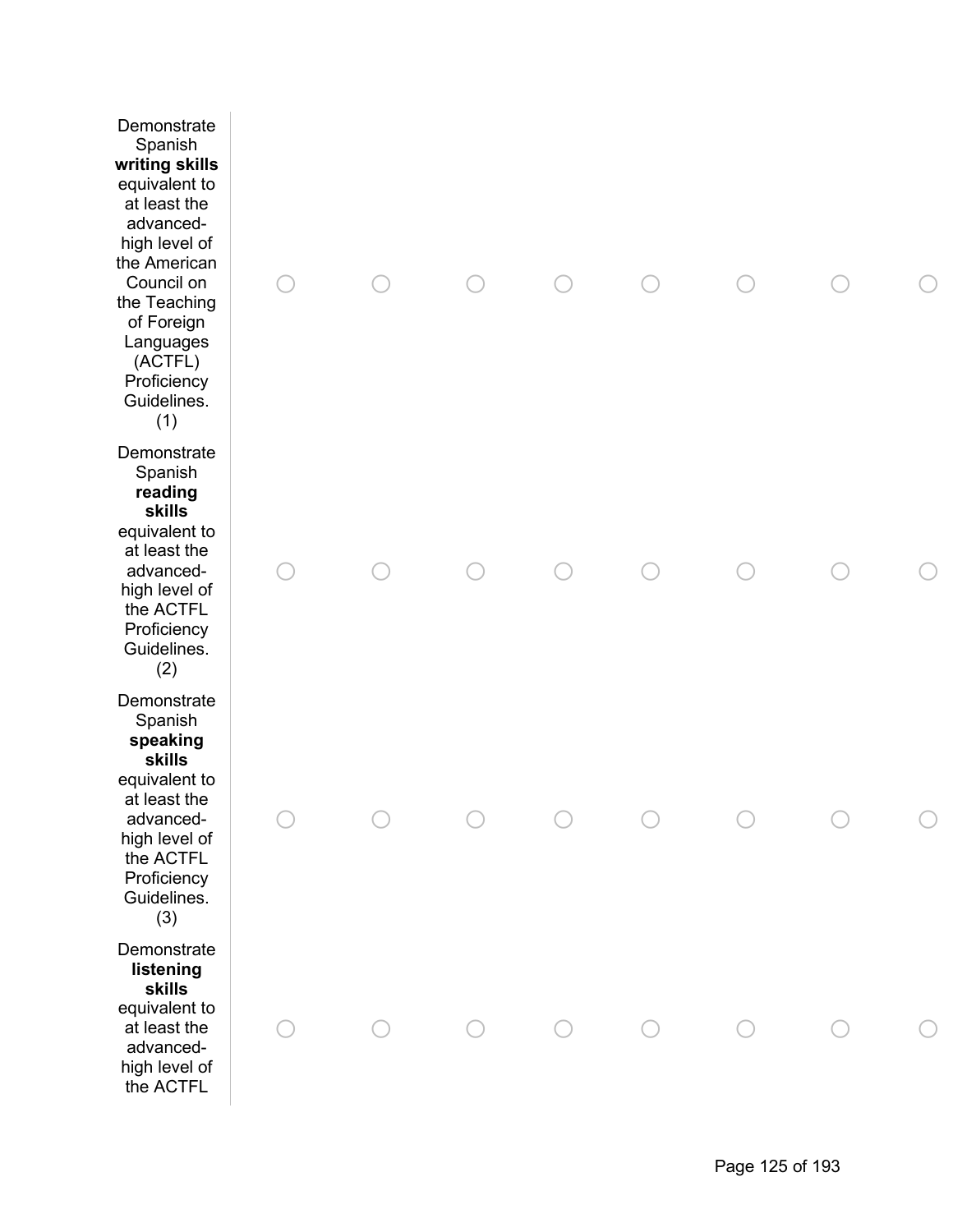**Proficiency** Guidelines. (4) Explain and apply the major theoretical perspectives in literary analysis. (5) Identify and apply linguistic concepts pertinent to the Spanish language when analyzing written and oral **literary** texts. (6) Identify and apply linguistic concepts pertinent to the Spanish language when analyzing written and oral **non literary** texts. (7) **Articulate** similarities and differences within the cultures of the Hispanic world by discerning the main topics and characteristics of different

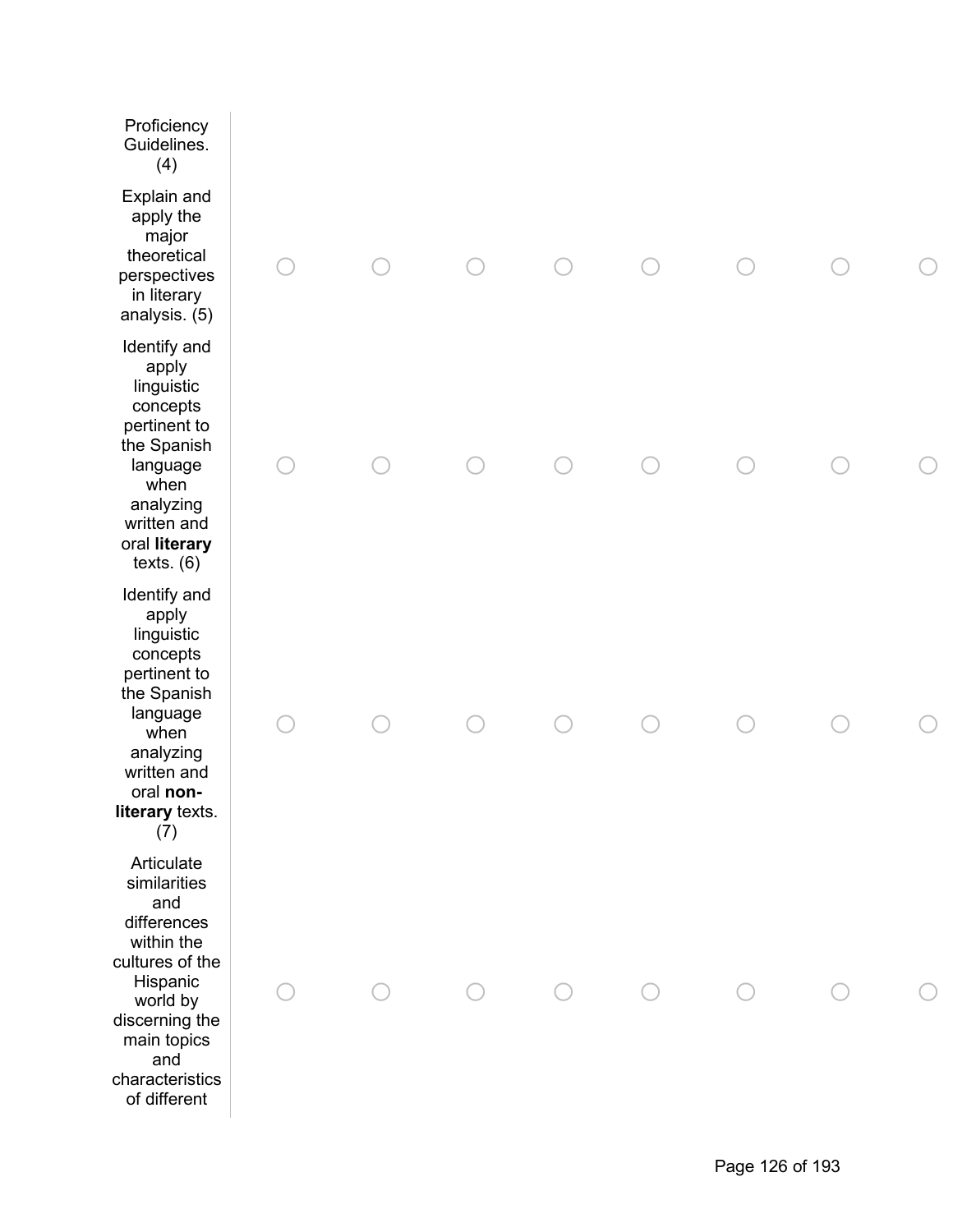

*Or degree\_major2 = SPAN*

*And Spanish Major Our records indicate that you are majoring in Spanish. Is this correct? != No*

s span03 During your time studying in the Spanish major, did you benefit from the **Spanish coursework (academically, personally, and/or professionally?)**

 $\bigcirc$  Yes (1)

 $\bigcirc$  No (2)

*Display This Question:*

*If During your time studying in the Spanish major, did you benefit from the Spanish coursework (aca... = No*

*And Spanish Major Our records indicate that you are majoring in Spanish. Is this correct? != No*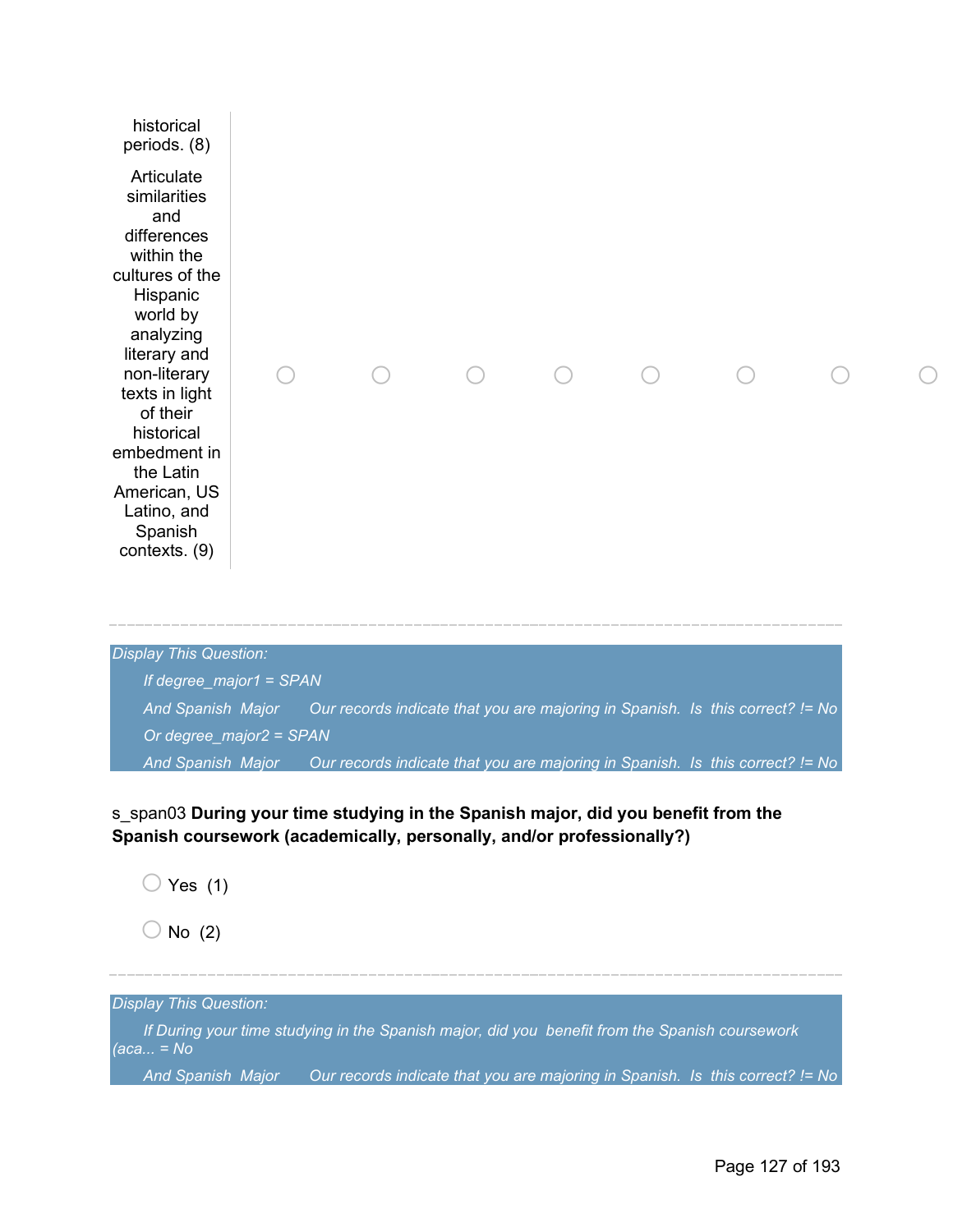s span04 Please choose the best explanation(s) for why you did not benefit from the Spanish coursework. (Please select all that apply.)

| I was too busy to invest the needed attention in the coursework. (1)                                                                                           |
|----------------------------------------------------------------------------------------------------------------------------------------------------------------|
| I lost interest in studying Spanish. (2)                                                                                                                       |
| The coursework was not very challenging, NOT helping me to prepare for using<br>Spanish language and/or cultural knowledge in a career or graduate school. (3) |
| The coursework was too challenging and I couldn't keep-up. (4)                                                                                                 |
| Other (please describe) (5)                                                                                                                                    |

*Display This Question: If During your time studying in the Spanish major, did you benefit from the Spanish coursework (aca... = Yes*

*And Spanish Major Our records indicate that you are majoring in Spanish. Is this correct? != No*

s span05 Please choose the best explanation(s) for why you benefited from the Spanish coursework. (Please select all that apply.)

I invested a lot of attention and effort to do my best in this program. (1)

|  | The coursework was challenging and the faculty members helped me to get the |
|--|-----------------------------------------------------------------------------|
|  | most out of the coursework. (2)                                             |

The coursework helped me to do well in my non-Spanish courses. (4)

| $\overline{\phantom{0}}$ | The coursework was interesting and helped me to enjoy my overall experience at |
|--------------------------|--------------------------------------------------------------------------------|
|                          |                                                                                |
|                          | UC Merced. (5)                                                                 |

| $\overline{\phantom{0}}$ | The coursework provided me with language and/or cultural skills to advance my |
|--------------------------|-------------------------------------------------------------------------------|
|                          | future career and/or graduate school. (6)                                     |



Other (please describe) (7)

 $\mathcal{L}_\text{max}$  , and the set of the set of the set of the set of the set of the set of the set of the set of the set of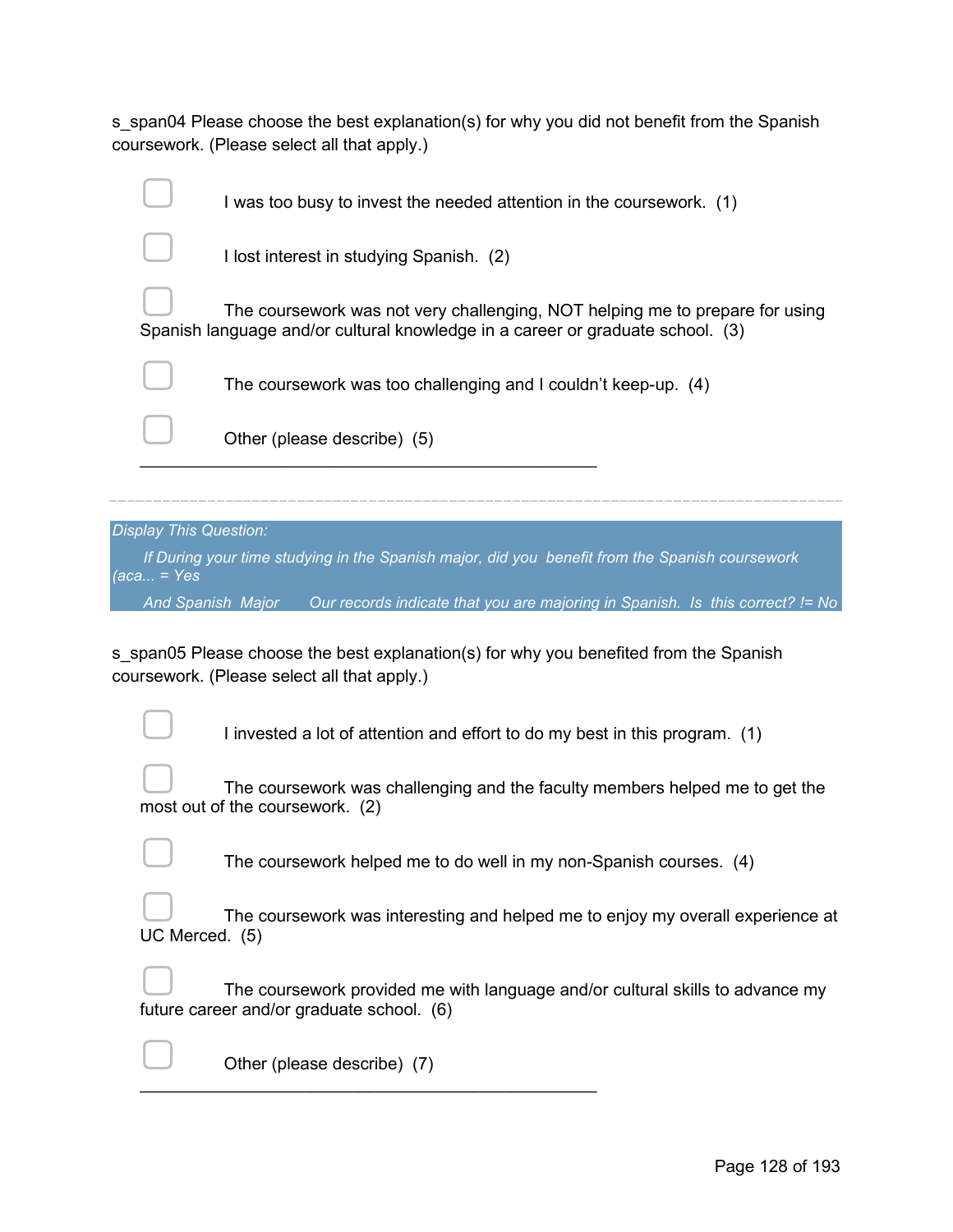**End of Block: SSHA - Spanish Major**

**Start of Block: SSHA - Public Health Major**

*Display This Question: If degree\_major1 = PH Or degree\_major2 = PH*

#### s\_phmaj01 **Public Health Major**

Our records indicate that you are majoring in Public Health. Is this correct?

 $\bigcirc$  No (1)  $\bigcirc$  Yes (2)

# *Display This Question: If degree\_major1 = PH And Public Health Major Our records indicate that you are majoring in Public Health. Is this correct? != No Or degree\_major2 = PH And Public Health Major Our records indicate that you are majoring in Public Health. Is this correct? != No*

s phmaj02 Please rate yourself on the skills and knowledge in the following statements. Please give yourself two different scores, one score for when you started studying at UC Merced, and a second score for today.

| When you started at UC Merced |                          |               |                                                | Todav  |                                 |                                        |                   |
|-------------------------------|--------------------------|---------------|------------------------------------------------|--------|---------------------------------|----------------------------------------|-------------------|
| Highly<br>proficient          | Moderately<br>proficient | Barelv<br>(3) | Not<br>proficient proficient proficient<br>(4) | Highly | Moderately<br>proficient<br>(2) | Barely<br>proficient proficient<br>(3) | <b>Not</b><br>(4) |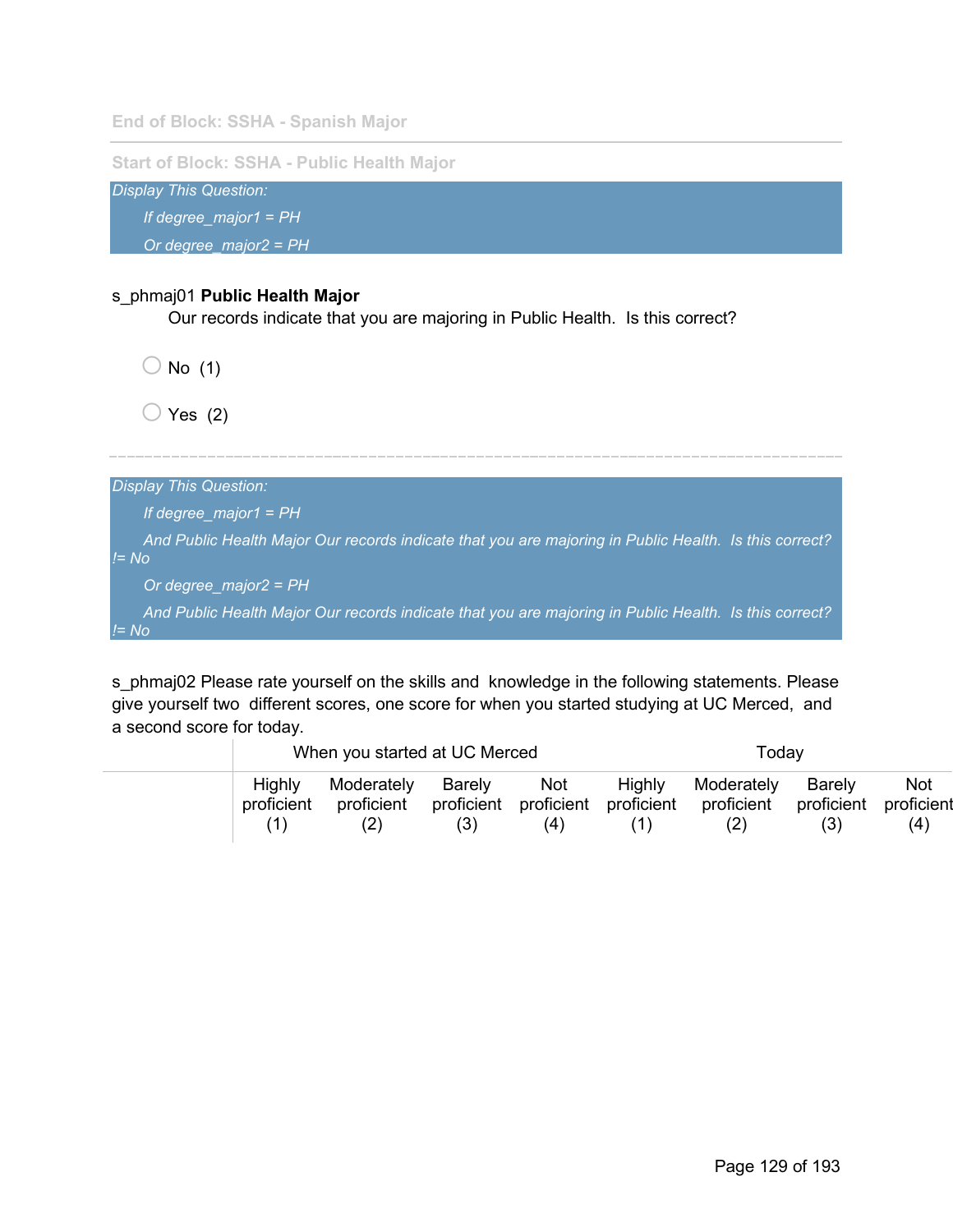Define public health and describe the roles and responsibilities of government, non governmental organizations, and private citizens in maintaining public health. (1) Use the theories and principles of Public Health

to explain a public health problem. (2) Apply public

health research methods to conduct rigorous research on public health issues. (3)

Describe causes and risk factors in the major areas of focus in Public Health. (4)

Identify and analyze scientific data and other information to assess complex public health challenges. (5)

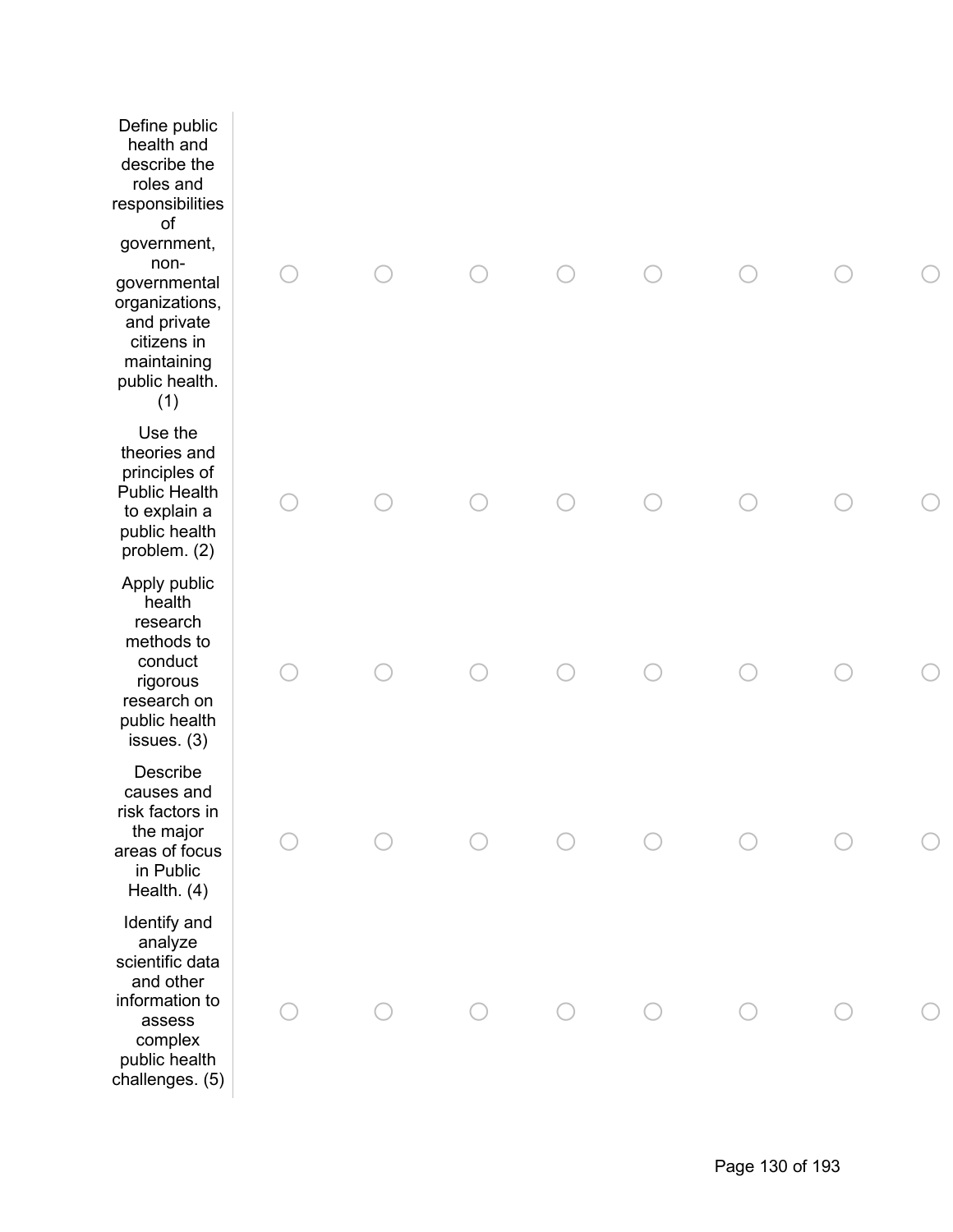| Communicate<br>effectively and<br>persuasively<br>orally. (6)    |  |  |  |  |
|------------------------------------------------------------------|--|--|--|--|
| Communicate<br>effectively and<br>persuasively<br>in writing (7) |  |  |  |  |

**End of Block: SSHA - Public Health Major**

**Start of Block: SSHA - Philosophy Major**

*Display This Question: If degree\_major1 = PHIL Or degree\_major2 = PHIL*

### s\_PHIL01 **Philosophy Major**

Our records indicate that you are majoring in Philosophy. Is this correct?

 $\bigcirc$  No (1)

 $\bigcirc$  Yes (2)



s phil02 Please rate yourself on the skills and knowledge in the following statements. Please give yourself two different scores, one score for when you started studying at UC Merced, and a second score for today.

|        | When you started at UC Merced |  | Todav                                                                                                          |  |                          |  |     |
|--------|-------------------------------|--|----------------------------------------------------------------------------------------------------------------|--|--------------------------|--|-----|
| Highly | Moderately Barely             |  | . Not the Note is a set of the Second Second Second Second Second Second Second Second Second Second Second Se |  | Highly Moderately Barely |  | Not |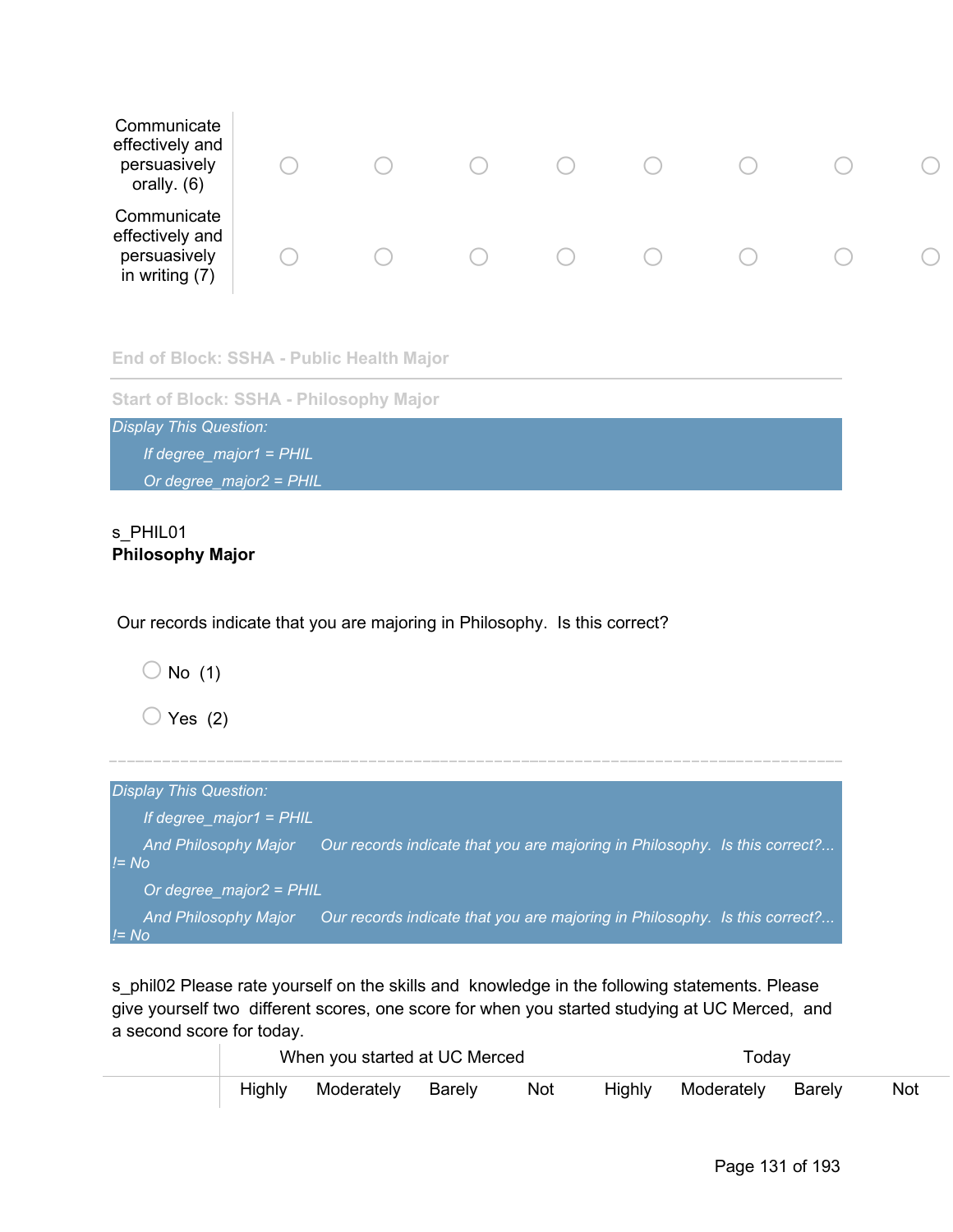|                                                                                                                                                                                                                             | proficient<br>(1) | proficient<br>(2) | proficient<br>(3) | proficient<br>(4) | proficient<br>(1) | proficient<br>(2) | proficient<br>(3) | proficient<br>(4) |
|-----------------------------------------------------------------------------------------------------------------------------------------------------------------------------------------------------------------------------|-------------------|-------------------|-------------------|-------------------|-------------------|-------------------|-------------------|-------------------|
| Identify and<br>assess the<br>logic of<br>arguments.<br>(1)                                                                                                                                                                 |                   |                   |                   |                   |                   |                   |                   |                   |
| Identify and<br>explain the<br>central<br>questions<br>within major<br>topics of<br>philosophical<br>research. (2)                                                                                                          |                   |                   |                   |                   |                   |                   |                   |                   |
| Describe the<br>contributions<br>of major<br>thinkers in<br>the<br>philosophical<br>canon. $(3)$                                                                                                                            |                   |                   |                   |                   |                   |                   |                   |                   |
| Apply<br>philosophical<br>knowledge<br>(from logic,<br>topics, or<br>ideas) to a<br>subject in<br>another<br>discipline<br>and/or apply<br>knowledge<br>from another<br>discipline to<br>a subject in<br>philosophy.<br>(4) |                   |                   |                   |                   |                   |                   |                   |                   |

**End of Block: SSHA - Philosophy Major**

**Start of Block: SSHA - All - End**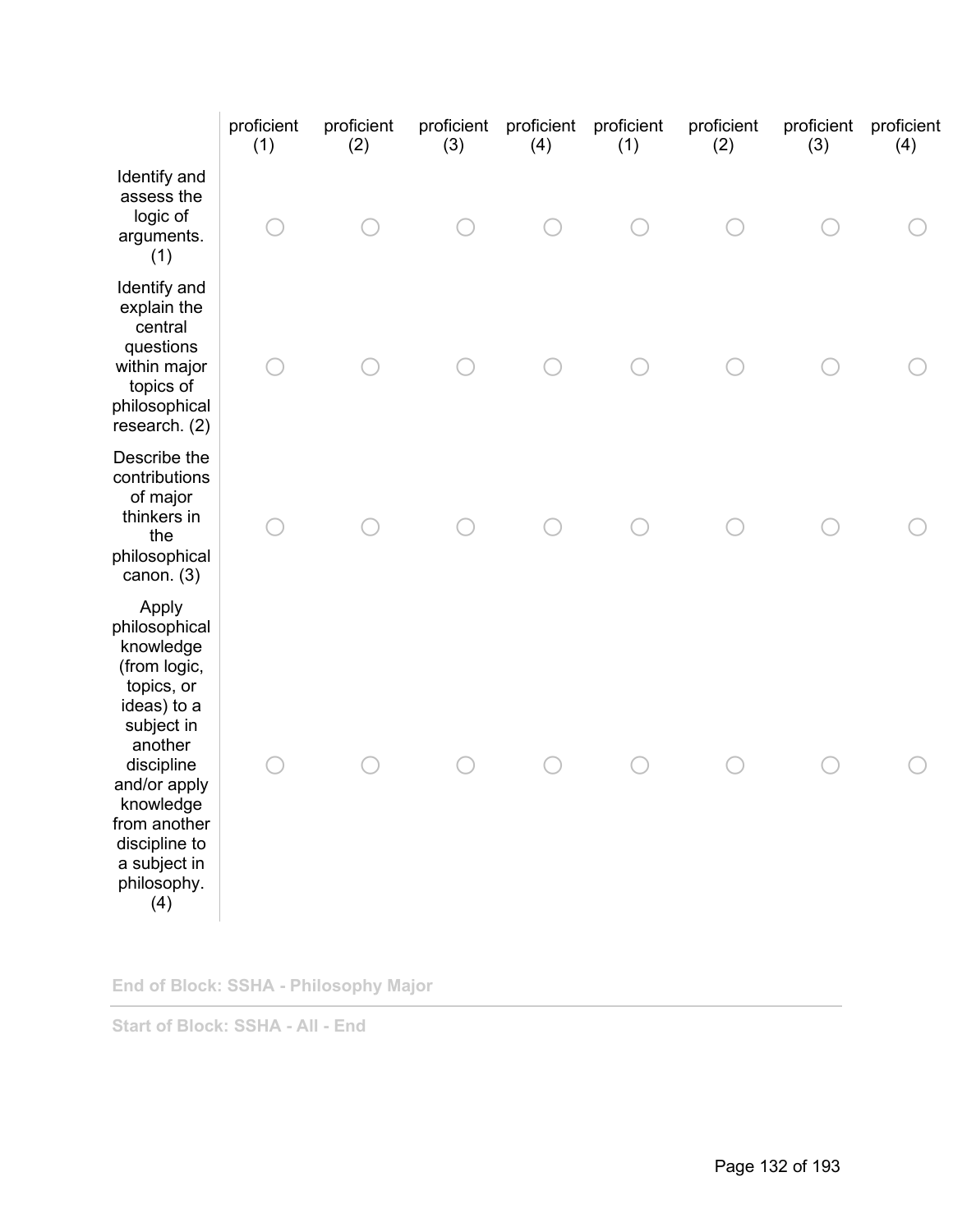```
Display This Question:
If degree_school1 = SSHA
Or degree_school2 = SSHA
```
s all89 To what extent do you agree that you were given adequate support and guidance from your Academic Advisor in the School of Social Sciences, Humanities, and Arts? By Academic Advisor, we mean a professional staff member in the advising office of the School of Social Sciences, Humanities, and Arts.

| $\bigcirc$ Strongly disagree (1) |
|----------------------------------|
| $\bigcirc$ Disagree (2)          |
| $\bigcirc$ Agree (3)             |
| $\bigcirc$ Strongly agree (4)    |
|                                  |

*Display This Question: If degree\_school1 = SSHA Or degree\_school2 = SSHA*

s all87 What advice would you give to first year School of Social Sciences, Humanities, and Arts students in your major(s) just entering their program at UC Merced? This can be advice about any aspect of your experience in your major(s) in the School of Social Sciences, Humanities, and Arts.



**Start of Block: SSHA - American Studies Minor**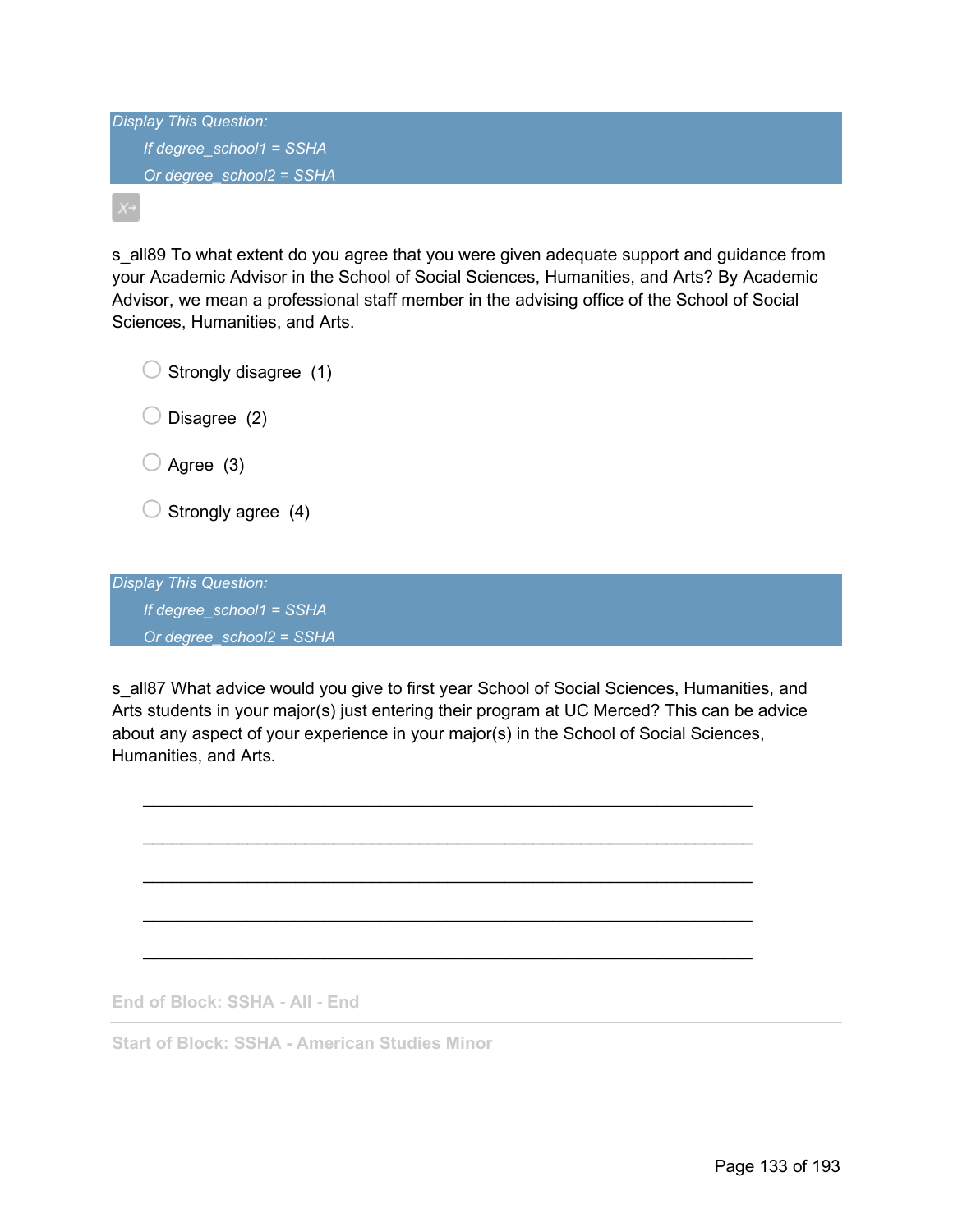| <b>Display This Question:</b> |
|-------------------------------|
| If degree $minor1 = AMER$     |
| Or degree minor2 = AMER       |
| Or degree_minor3 = $AMER$     |
| Or degree minor4 = AMER       |

#### s\_amer01 **American Studies Minor**

Our records indicate that you are minoring in American Studies. Is this correct?

 $\bigcirc$  No (1)

 $\bigcirc$  Yes (2)

| <b>Display This Question:</b>                              |                                                                    |
|------------------------------------------------------------|--------------------------------------------------------------------|
| If degree $minor1 = AMER$                                  |                                                                    |
| <b>And American Studies Minor</b><br>this correct? $!=$ No | Our records indicate that you are minoring in American Studies. Is |
| Or degree $minor2 = AMER$                                  |                                                                    |
| <b>And American Studies Minor</b><br>this correct? != No   | Our records indicate that you are minoring in American Studies. Is |
| Or degree $minor3 = AMER$                                  |                                                                    |
| <b>And American Studies Minor</b><br>this correct? $!=$ No | Our records indicate that you are minoring in American Studies. Is |
| Or degree $minor4 = AMER$                                  |                                                                    |
| <b>And American Studies Minor</b><br>this correct? $!=$ No | Our records indicate that you are minoring in American Studies. Is |

s\_amer02 Please rate yourself on the skills and knowledge in the following statements. Please give yourself two different scores, one score for when you started studying at UC Merced, and a second score for today.

| When you started at UC Merced |                                 |               |                                                | Todav  |                                 |                      |                                |
|-------------------------------|---------------------------------|---------------|------------------------------------------------|--------|---------------------------------|----------------------|--------------------------------|
| <b>Highly</b><br>proficient   | Moderately<br>proficient<br>(2) | Barely<br>(3) | Not<br>proficient proficient proficient<br>(4) | Highly | Moderately<br>proficient<br>(2) | Barelv<br>proficient | <b>Not</b><br>proficier<br>(4) |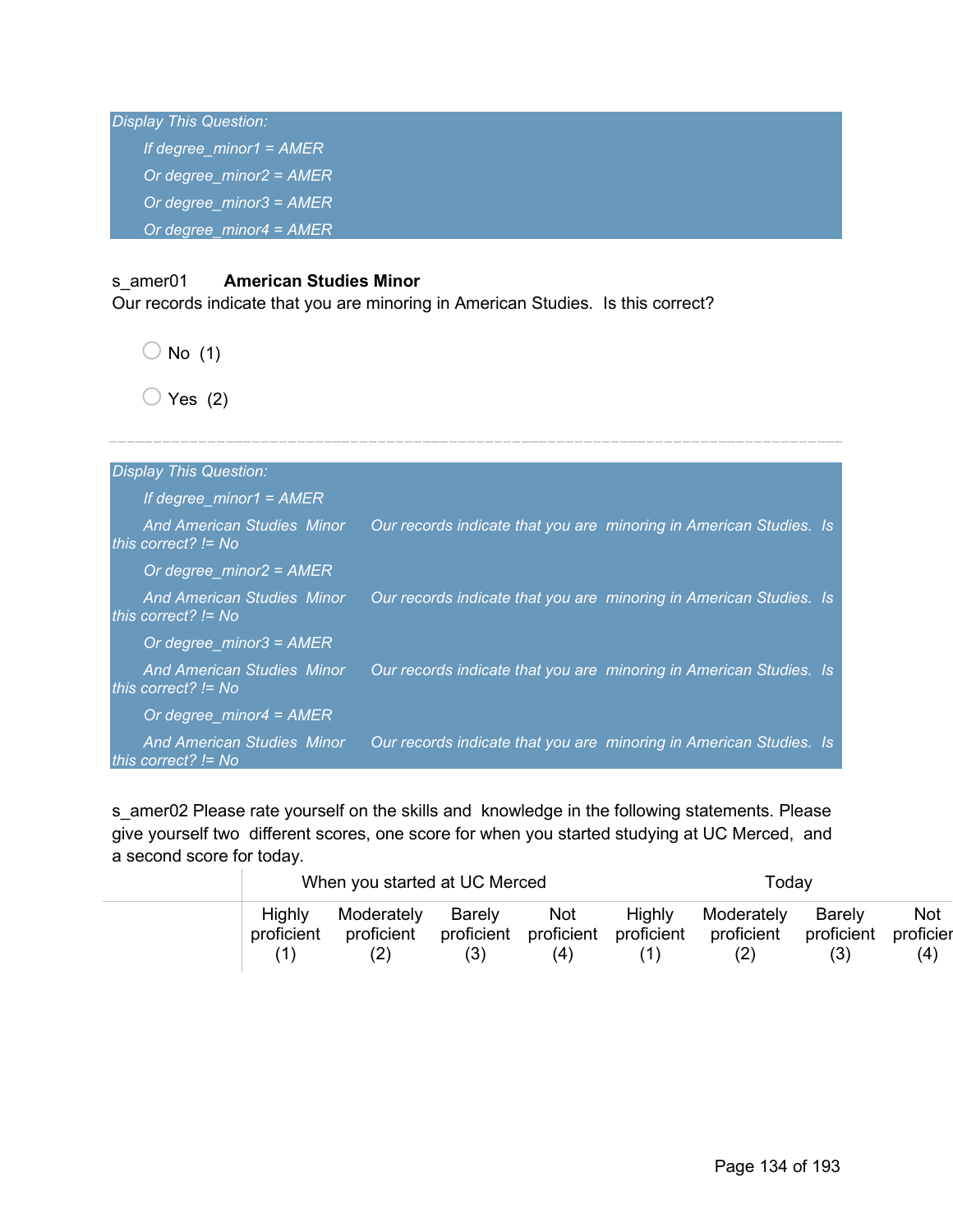| Analyze                                                                                                                   |  |  |  |  |
|---------------------------------------------------------------------------------------------------------------------------|--|--|--|--|
| themes in<br>American<br>culture (past<br>and present).<br>(1)                                                            |  |  |  |  |
| Raise insightful<br>questions from<br>a<br>multidisciplinary<br>perspective. (2)                                          |  |  |  |  |
| Name and<br>understand<br>interdisciplinary<br>theories and<br>methods. (3)                                               |  |  |  |  |
| Apply<br>interdisciplinary<br>theories and<br>methods to<br>contemporary<br>scenarios. (4)                                |  |  |  |  |
| Use<br>professional<br>written<br>communication.<br>(8)                                                                   |  |  |  |  |
| Use<br>professional<br>oral<br>communication.<br>(9)                                                                      |  |  |  |  |
| Understand<br>American<br>Studies as a<br>field, including<br>current and<br>emerging<br>issues in the<br>discipline. (6) |  |  |  |  |
| Understand the<br>political and<br>historical<br>dimensions of<br>culture and<br>demonstrate                              |  |  |  |  |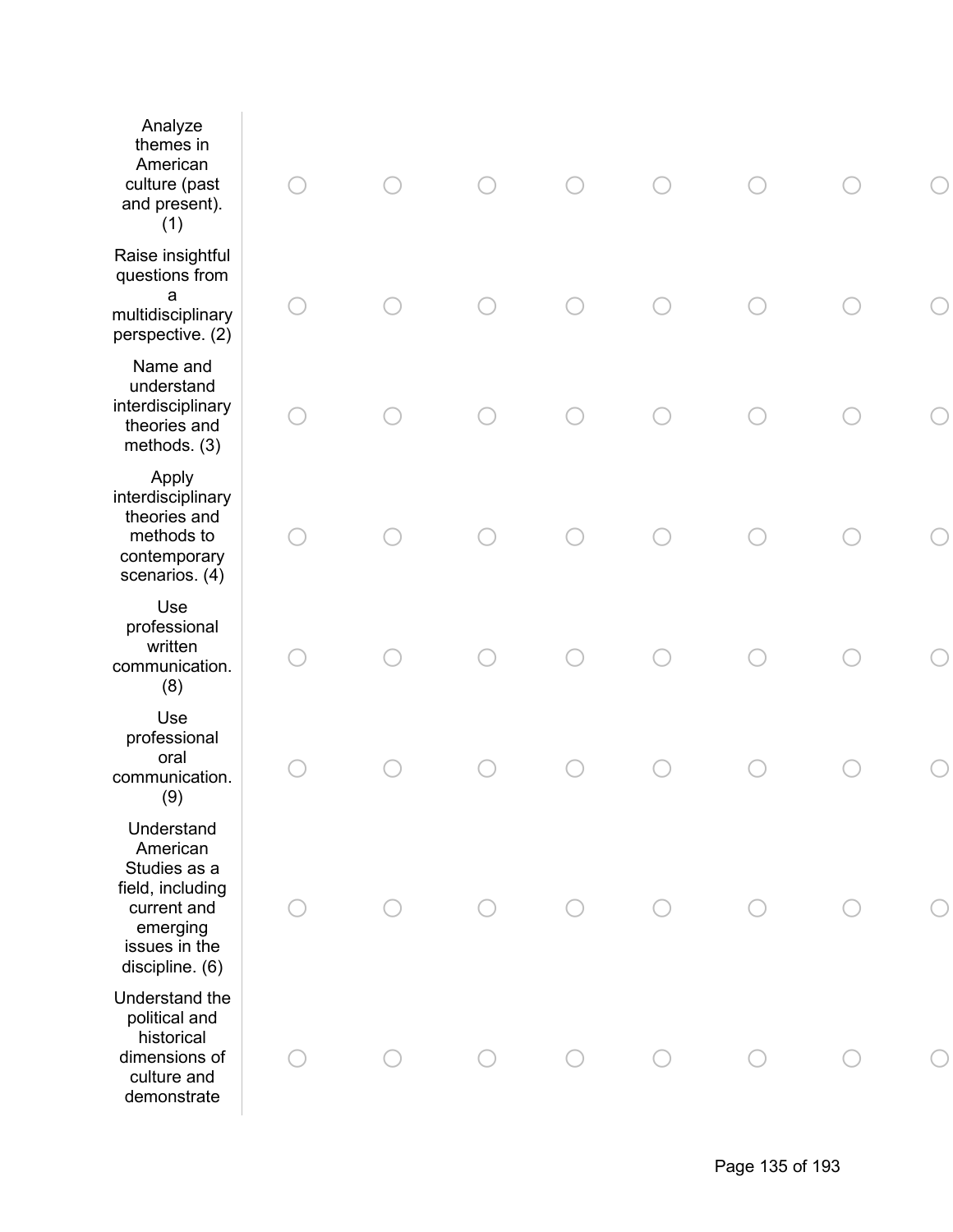this skill in essay and/or exam formats. (7)

**End of Block: SSHA - American Studies Minor**

**Start of Block: SSHA - Chicano/a Studies Minor**

*Display This Question: If degree\_minor1 = CCST Or degree\_minor2 = CCST Or degree\_minor3 = CCST Or degree\_minor4 = CCST*

#### s ccst01 **Chicano/a Studies Minor** Our records indicate that you are minoring in Chicano/a Studies. Is this correct?

 $\bigcirc$  No (1)

 $\bigcirc$  Yes (2)

# *Display This Question: If degree\_minor1 = CCST And Chicano/a Studies Minor Our records indicate that you are minoring in Chicano/a Studies. Is this correct? != No Or degree\_minor2 = CCST And Chicano/a Studies Minor Our records indicate that you are minoring in Chicano/a Studies. Is this correct? != No Or degree\_minor3 = CCST And Chicano/a Studies Minor Our records indicate that you are minoring in Chicano/a Studies. Is this correct? != No Or degree\_minor4 = CCST And Chicano/a Studies Minor Our records indicate that you are minoring in Chicano/a Studies. Is this correct? != No*

s\_ccst02 Please rate yourself on the skills and knowledge in the following statements. Please give yourself two different scores, one score for when you started studying at UC Merced, and a second score for today.

|  | When you started at UC Merced | Today |
|--|-------------------------------|-------|
|--|-------------------------------|-------|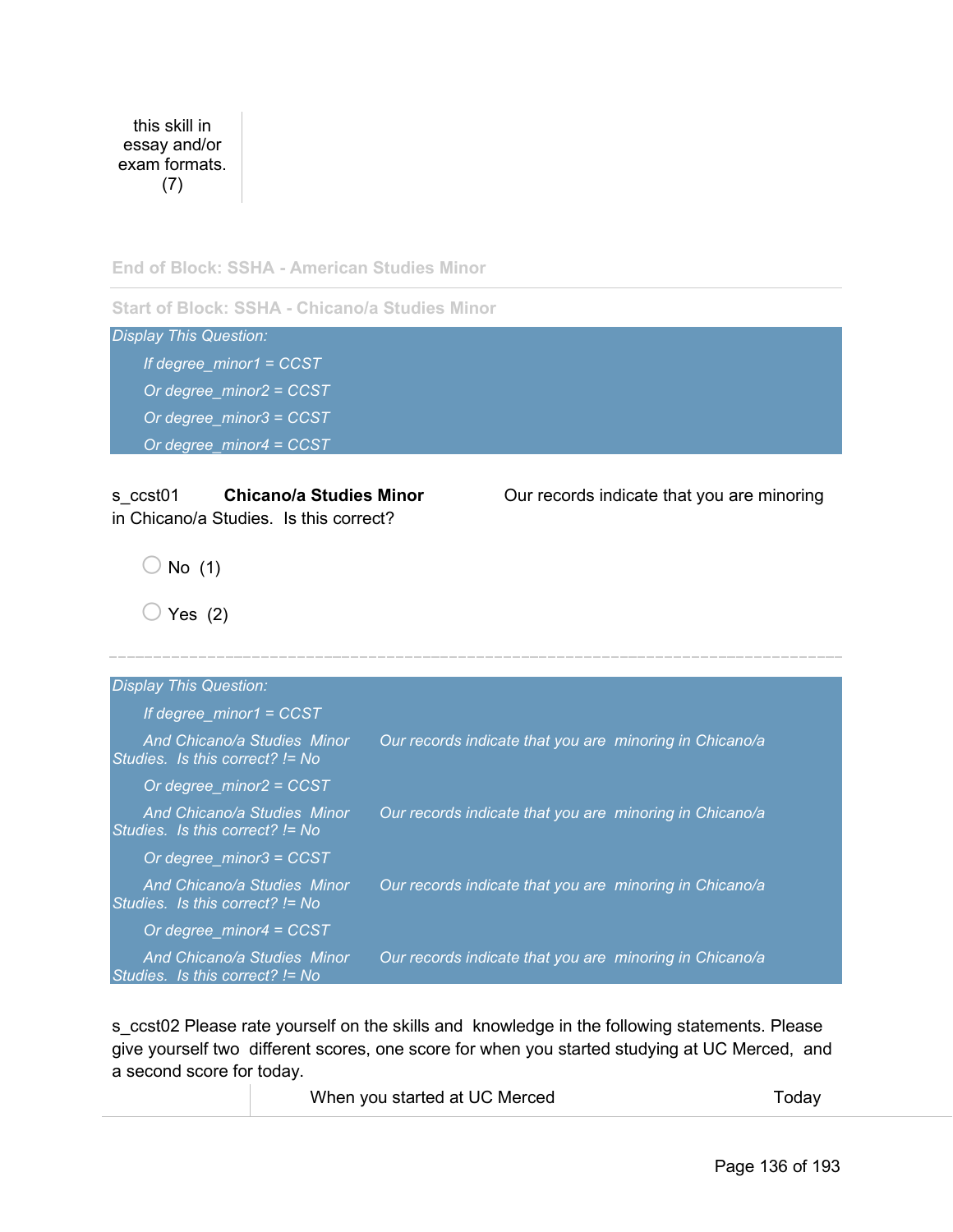| $\vert$ (1) | (2) | (3) | (4) | (1) | Highly Moderately Barely Not Highly Moderately Barely Not<br>proficient proficient proficient proficient proficient proficient proficient proficie<br>(2) | (3) | (4) |
|-------------|-----|-----|-----|-----|-----------------------------------------------------------------------------------------------------------------------------------------------------------|-----|-----|
|             |     |     |     |     |                                                                                                                                                           |     |     |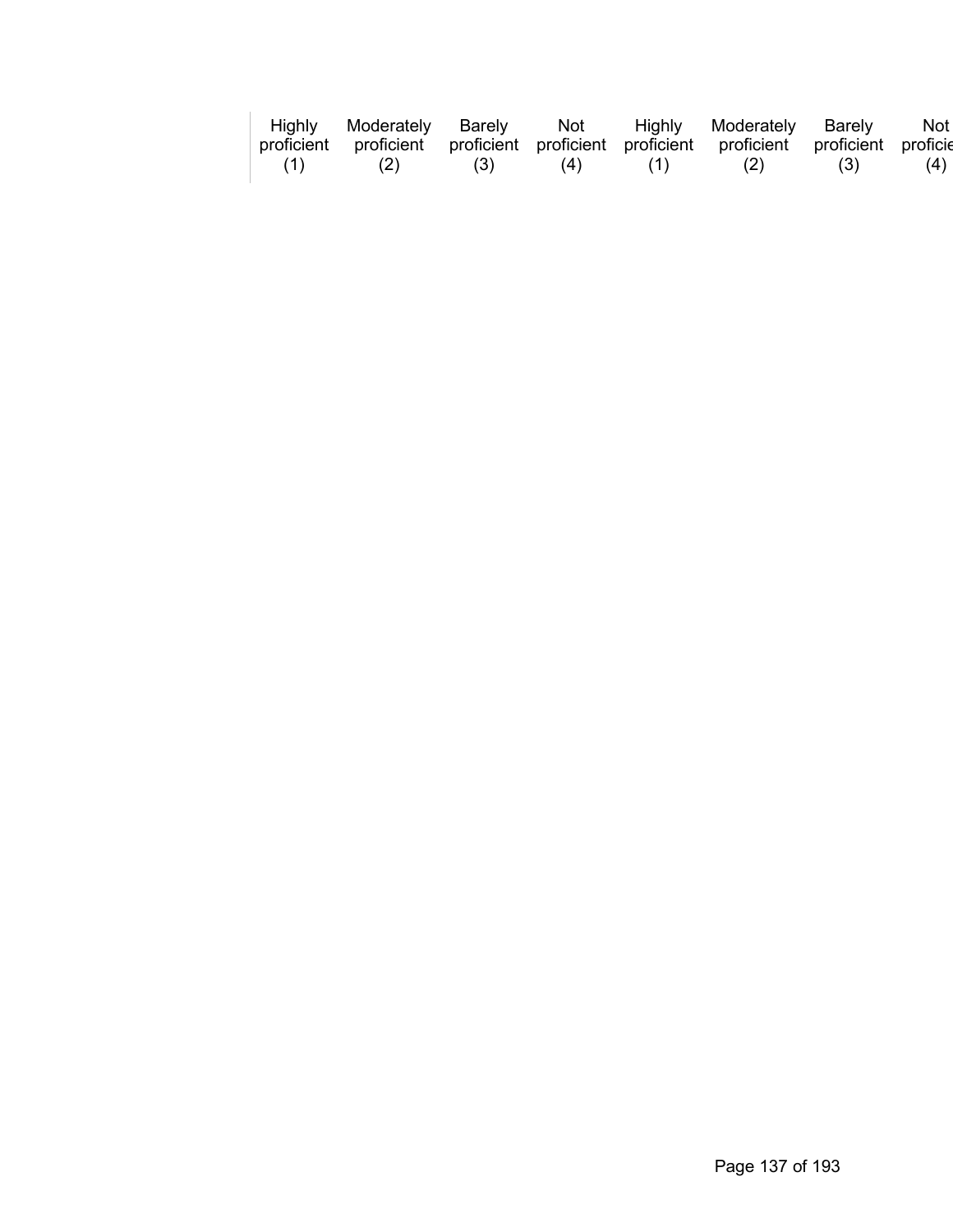Identify Chicano/a cultural practices, including an understanding of their origins, historical development, and social contexts. (1) Analyze

Chicano/a cultural practices, including an understanding of their origins, historical development, and social contexts. (2)

**Demonstrate** understanding of the role that race, gender and ethnicity have played in defining Chicanos/as as a group, and apply that knowledge to specific academic areas (e.g. literature, anthropology, etc.). (3)

Recognize and discuss internal differences within the Chicano/a group. (4)

Relate those differences to processes of migration,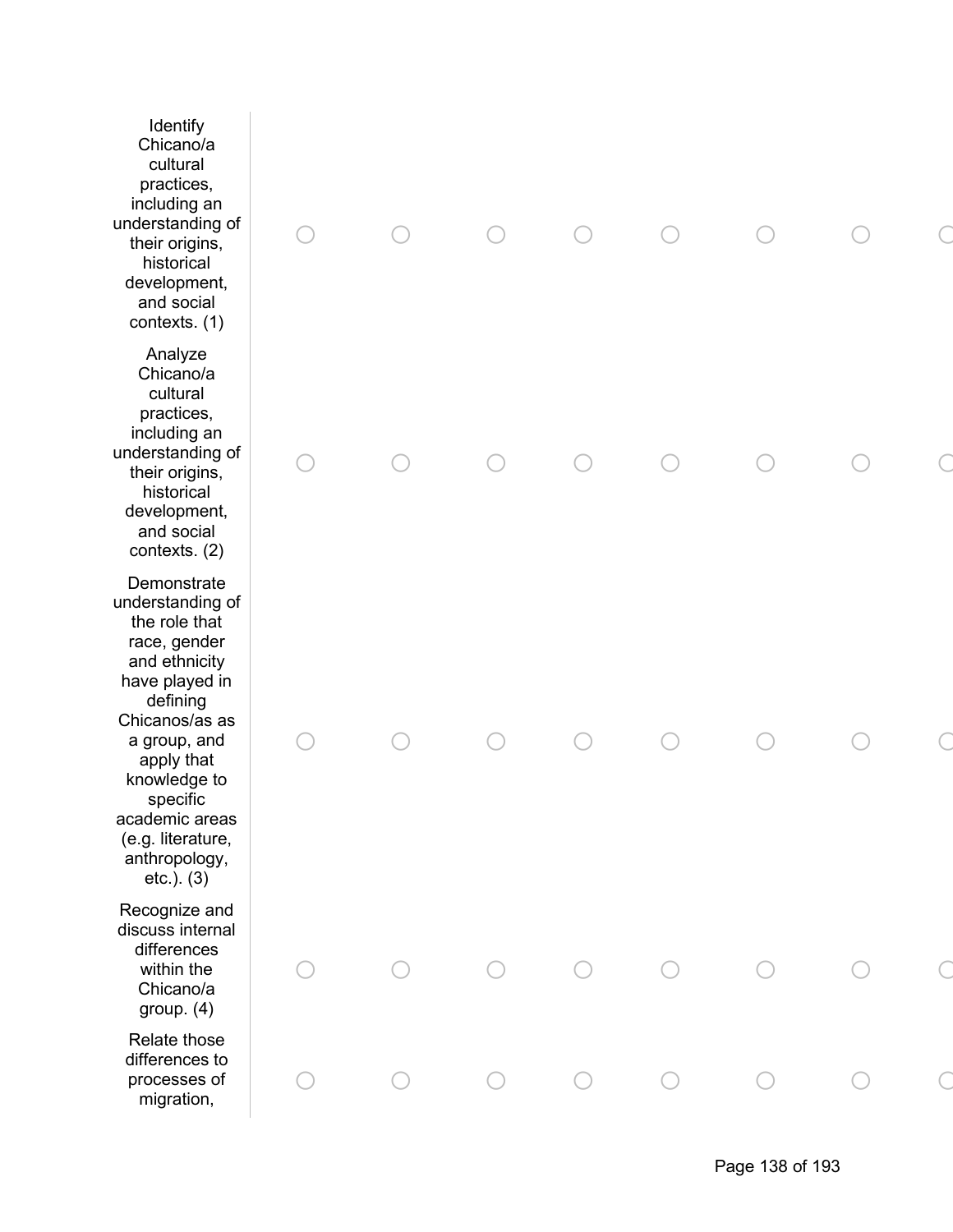| diaspora,<br>transnationalism,<br>and other forms<br>of geographical<br>displacement, as<br>well as to their<br>indigenous roots<br>in the Americas.<br>(5)                   |  |  |  |  |
|-------------------------------------------------------------------------------------------------------------------------------------------------------------------------------|--|--|--|--|
| Understand the<br>role that activism<br>and struggle<br>have played in<br>building a<br>Chicano/a<br>consciousness.<br>(6)                                                    |  |  |  |  |
| Recognize the<br>main elements<br>of a Chicano/a<br>aesthetics, as<br>manifested in<br>literature and<br>language, as<br>well as in<br>cultural practices<br>and rituals. (7) |  |  |  |  |
| Produce<br>research papers<br>exploring topics<br>salient to<br>Chicano/a<br>Studies. (8)                                                                                     |  |  |  |  |

# **End of Block: SSHA - Chicano/a Studies Minor**

| <b>Start of Block: SSHA - Philosophy Minor</b> |  |
|------------------------------------------------|--|
| <b>Display This Question:</b>                  |  |
| If degree $minor1 = PHIL$                      |  |
| Or degree $minor2 = PHIL$                      |  |
| Or degree $minor3 = PHIL$                      |  |
| Or degree $minor4 = PHIL$                      |  |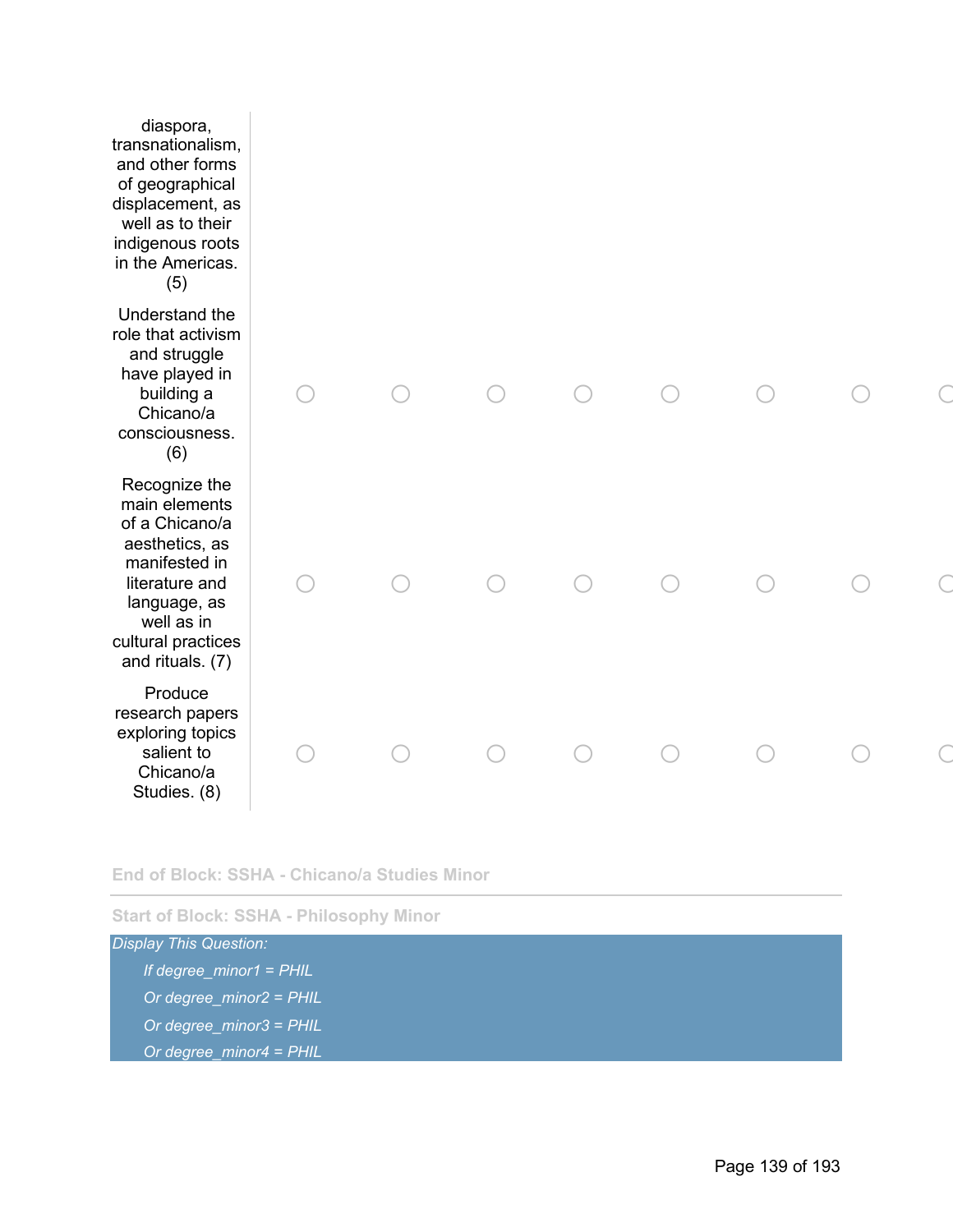# s\_phil01 **Philosophy Minor**

Our records indicate that you are minoring in Philosophy. Is this correct?

 $\bigcirc$  No (1)  $\bigcirc$  Yes (2)

|           | <b>Display This Question:</b> |                                                                                                    |  |
|-----------|-------------------------------|----------------------------------------------------------------------------------------------------|--|
|           | If degree $minor1 = PHIL$     |                                                                                                    |  |
|           |                               | And Philosophy Minor Our records indicate that you are minoring in Philosophy. Is this correct? != |  |
| <b>No</b> |                               |                                                                                                    |  |
|           | Or degree $minor2 = PHIL$     |                                                                                                    |  |
|           |                               | And Philosophy Minor Our records indicate that you are minoring in Philosophy. Is this correct? != |  |
| <b>No</b> |                               |                                                                                                    |  |
|           | Or degree $minor3 = PHIL$     |                                                                                                    |  |
|           |                               | And Philosophy Minor Our records indicate that you are minoring in Philosophy. Is this correct? != |  |
| <b>No</b> |                               |                                                                                                    |  |
|           | Or degree minor4 = PHIL       |                                                                                                    |  |
|           |                               | And Philosophy Minor Our records indicate that you are minoring in Philosophy. Is this correct? != |  |
| <b>No</b> |                               |                                                                                                    |  |

s\_phil02 Please rate yourself on the skills and knowledge in the following statements. Please give yourself two different scores, one score for when you started studying at UC Merced, and a second score for today.

|                      | When you started at UC Merced |                             |                                 | Todav                |                          |                      |                                 |
|----------------------|-------------------------------|-----------------------------|---------------------------------|----------------------|--------------------------|----------------------|---------------------------------|
| Highly<br>proficient | Moderately<br>proficient      | Barely<br>proficient<br>(3) | <b>Not</b><br>proficient<br>(4) | Highly<br>proficient | Moderately<br>proficient | Barely<br>proficient | <b>Not</b><br>proficient<br>(4) |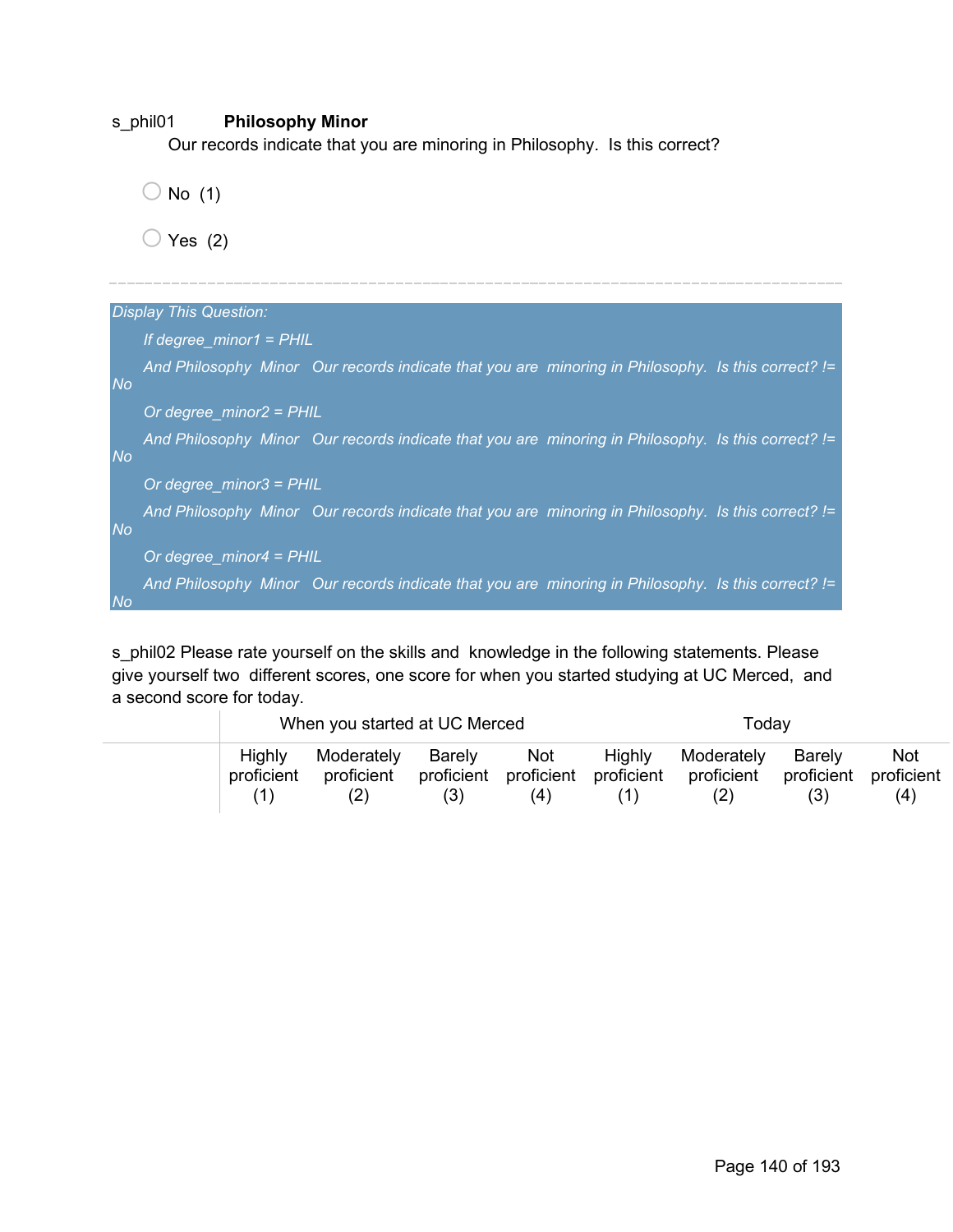

**End of Block: SSHA - Philosophy Minor**

**Start of Block: SSHA - Public Health Minor**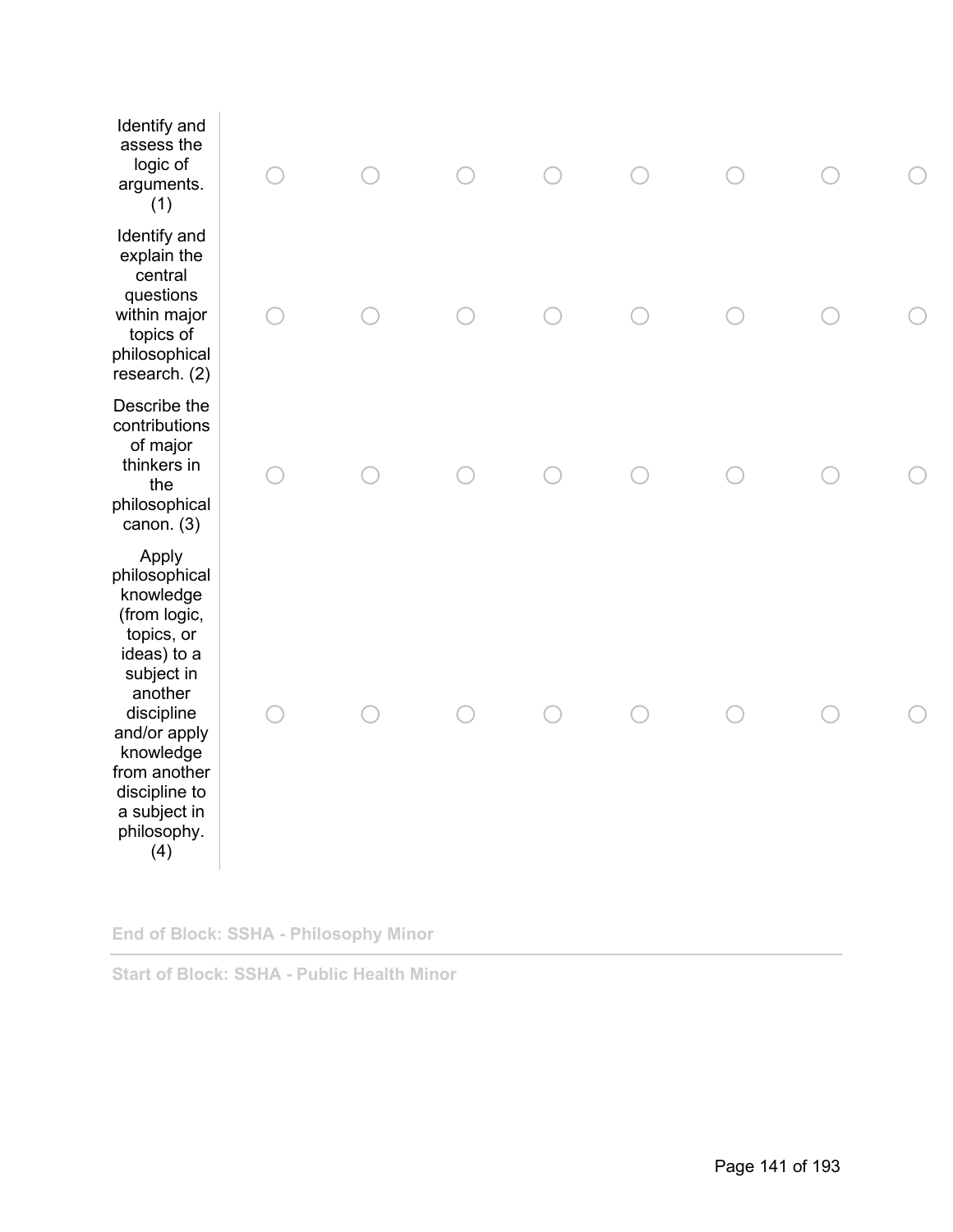| <b>Display This Question:</b> |  |  |
|-------------------------------|--|--|
| If degree $minor1 = PH$       |  |  |
| Or degree_minor2 = PH         |  |  |
| Or degree_minor3 = $PH'$      |  |  |
| Or degree $minor4 = PH$       |  |  |

### s\_ph01 **Public Health Minor**

Our records indicate that you are minoring in Public Health. Is this correct?

 $\bigcirc$  No (1)

 $\bigcirc$  Yes (2)

|           | <b>Display This Question:</b>                                                                         |
|-----------|-------------------------------------------------------------------------------------------------------|
|           | If degree $minor1 = PH$                                                                               |
|           | And Philosophy Minor Our records indicate that you are minoring in Philosophy. Is this correct? !=    |
| <b>No</b> |                                                                                                       |
|           | Or degree_minor $2 = PH$                                                                              |
| <b>No</b> | And Philosophy Minor Our records indicate that you are minoring in Philosophy. Is this correct? !=    |
|           |                                                                                                       |
|           | Or degree $minor3 = PH$                                                                               |
|           | And Public Health Minor Our records indicate that you are minoring in Public Health. Is this correct? |
| $I = No$  |                                                                                                       |
|           | Or degree $minor4 = PH$                                                                               |
| $!=$ No   | And Public Health Minor Our records indicate that you are minoring in Public Health. Is this correct? |

s\_ph02 Please rate yourself on the skills and knowledge in the following statements. Please give yourself two different scores, one score for when you started studying at UC Merced, and a second score for today.

|                      | When you started at UC Merced |               |            | Todav |                                                                         |                                        |                   |
|----------------------|-------------------------------|---------------|------------|-------|-------------------------------------------------------------------------|----------------------------------------|-------------------|
| Hiahlv<br>proficient | Moderately<br>proficient      | Barely<br>(3) | Not<br>(4) |       | Highly Moderately<br>proficient proficient proficient proficient<br>(2) | Barely<br>proficient proficient<br>(3) | <b>Not</b><br>(4) |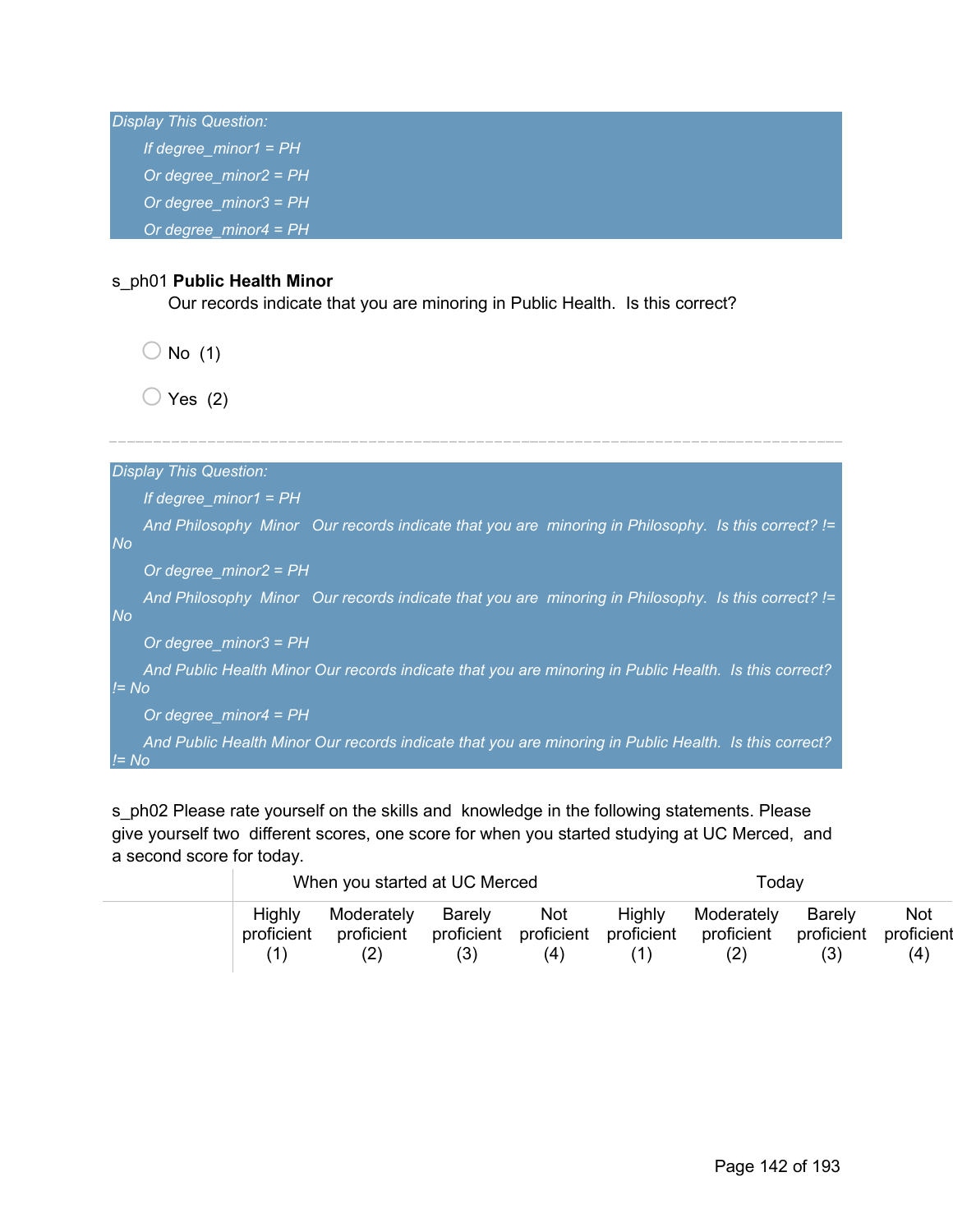Define public health and describe the roles and responsibilities of government, non governmental organizations, and private citizens in maintaining public health. (1) Use the theories and principles of Public Health

to explain a public health problem. (2) Apply public

health research methods to conduct rigorous research on public health issues. (3)

Describe causes and risk factors in the major areas of focus in Public Health. (4)

Identify and analyze scientific data and other information to assess complex public health challenges. (5)

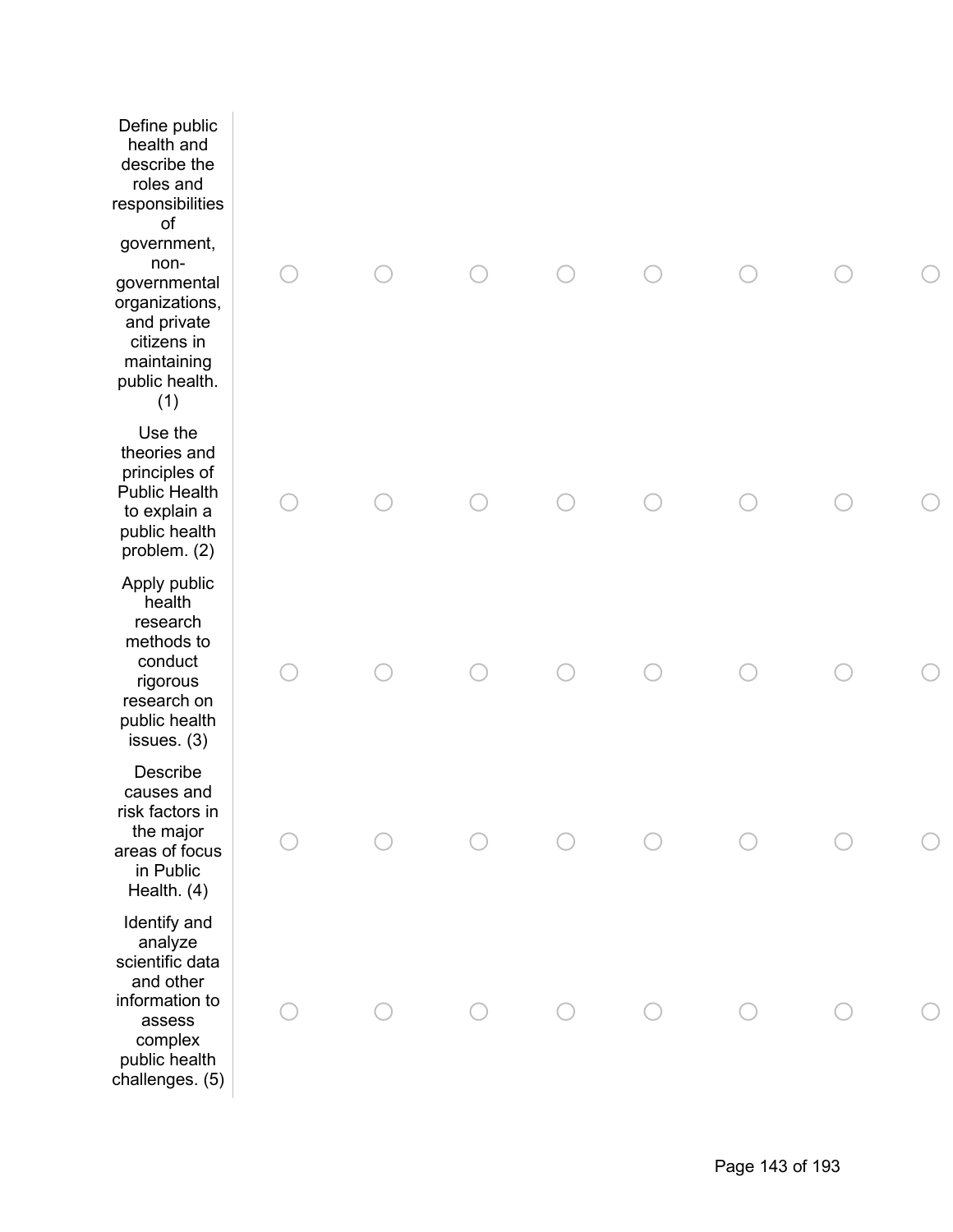| Communicate<br>effectively and<br>persuasively<br>orally. $(6)$  |  |  |  |  |
|------------------------------------------------------------------|--|--|--|--|
| Communicate<br>effectively and<br>persuasively<br>in writing (7) |  |  |  |  |

**End of Block: SSHA - Public Health Minor**

**Start of Block: SSHA - Arts Minor** *Display This Question: If degree\_minor1 = ARTS Or degree\_minor2 = ARTS Or degree\_minor3 = ARTS Or degree\_minor4 = ARTS*

#### s\_arts01 **Arts Minor**

Our records indicate that you are minoring in Arts. Is this correct?

 $\bigcirc$  No (1)

 $\bigcirc$  Yes (2)

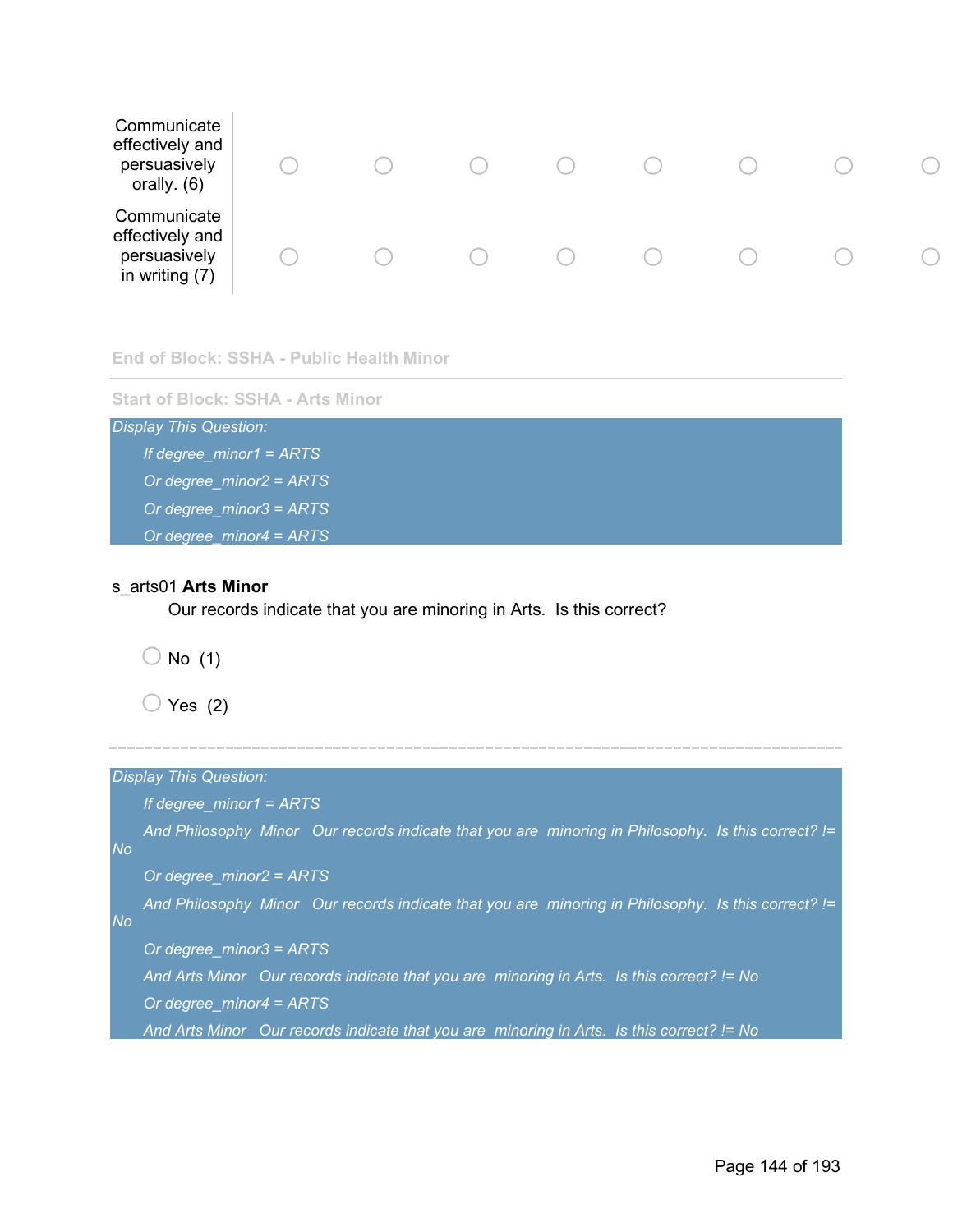s\_arts02 Please rate yourself on the skills and knowledge in the following statements. Please give yourself two different scores, one score for when you started studying at UC Merced, and a second score for today.

|                                                                                                                                             |                             | When you started at UC Merced   |                                    |                          |                                    | Today                           |                               |
|---------------------------------------------------------------------------------------------------------------------------------------------|-----------------------------|---------------------------------|------------------------------------|--------------------------|------------------------------------|---------------------------------|-------------------------------|
|                                                                                                                                             | Highly<br>proficient<br>(1) | Moderately<br>proficient<br>(2) | <b>Barely</b><br>proficient<br>(3) | Not<br>proficient<br>(4) | <b>Highly</b><br>proficient<br>(1) | Moderately<br>proficient<br>(2) | <b>Bare</b><br>profici<br>(3) |
| Describe visual and aural<br>texts in technical and<br>theoretical terms.<br>$(s \; arts02 \; 1)$                                           |                             |                                 |                                    |                          |                                    |                                 |                               |
| Become familiar with multiple<br>schools of thoughts in art<br>history/visual studies and/or<br>musicology/ethnomusicology.<br>(s arts02 2) |                             |                                 |                                    |                          |                                    |                                 |                               |
| Analyze cultural, visual,<br>aural, and spatial procedures<br>within their historical and<br>conceptual contexts.<br>(s arts02 3)           |                             |                                 |                                    |                          |                                    |                                 |                               |
| Integrate theory into creative<br>practices. (s_arts02_4)                                                                                   |                             |                                 |                                    |                          |                                    |                                 |                               |

### **End of Block: SSHA - Arts Minor**

| <b>Start of Block: SSHA - Anthropology Minor</b> |  |
|--------------------------------------------------|--|
| <b>Display This Question:</b>                    |  |
| If degree $minor1 = ANTH$                        |  |
| Or degree $minor2 = ANTH$                        |  |
| Or degree $minor3 = ANTH$                        |  |
| Or degree $minor4 = ANTH$                        |  |

## s\_anth\_m01 **Anthropology Minor Our records indicate that you are minoring** in Anthropology. Is this correct?

 $\bigcirc$  No (1)

 $\bigcirc$  Yes (2)

Page 145 of 193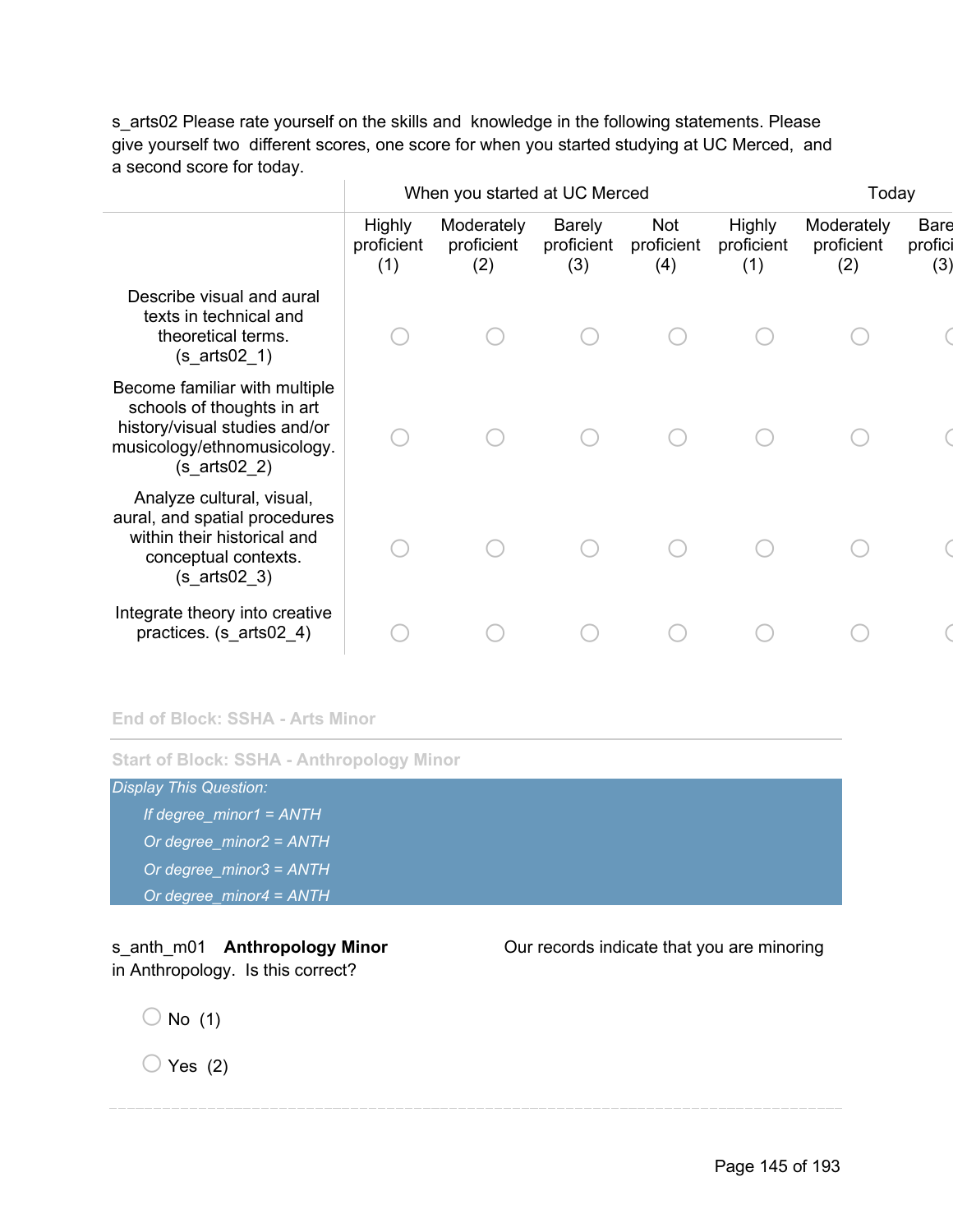| <b>Display This Question:</b>             |                                                                       |  |
|-------------------------------------------|-----------------------------------------------------------------------|--|
| If degree $minor1 = ANTH$                 |                                                                       |  |
| <b>And Anthropology Minor</b><br>$!=$ No  | Our records indicate that you are minoring in Anthropology. Is this c |  |
| Or degree minor2 = ANTH                   |                                                                       |  |
| <b>And Anthropology Minor</b><br>$I = No$ | Our records indicate that you are minoring in Anthropology. Is this c |  |
| Or degree $minor3 = ANTH$                 |                                                                       |  |
| <b>And Anthropology Minor</b><br>$I = No$ | Our records indicate that you are minoring in Anthropology. Is this c |  |
| Or degree $minor4 = ANTH$                 |                                                                       |  |
| <b>And Anthropology Minor</b><br>$!=$ No  | Our records indicate that you are minoring in Anthropology. Is this c |  |

s\_anth\_m02 Please rate yourself on the skills and knowledge in the following statements. Please give yourself two different scores, one score for when you started studying at UC Merced, and a second score for today.

|                      | When you started at UC Merced |               |                   |                                            | Todav                           |                      |                                |
|----------------------|-------------------------------|---------------|-------------------|--------------------------------------------|---------------------------------|----------------------|--------------------------------|
| Highly<br>proficient | Moderately<br>proficient      | Barely<br>(3) | <b>Not</b><br>(4) | Highly<br>proficient proficient proficient | Moderately<br>proficient<br>(2) | Barelv<br>proficient | <b>Not</b><br>proficien<br>(4) |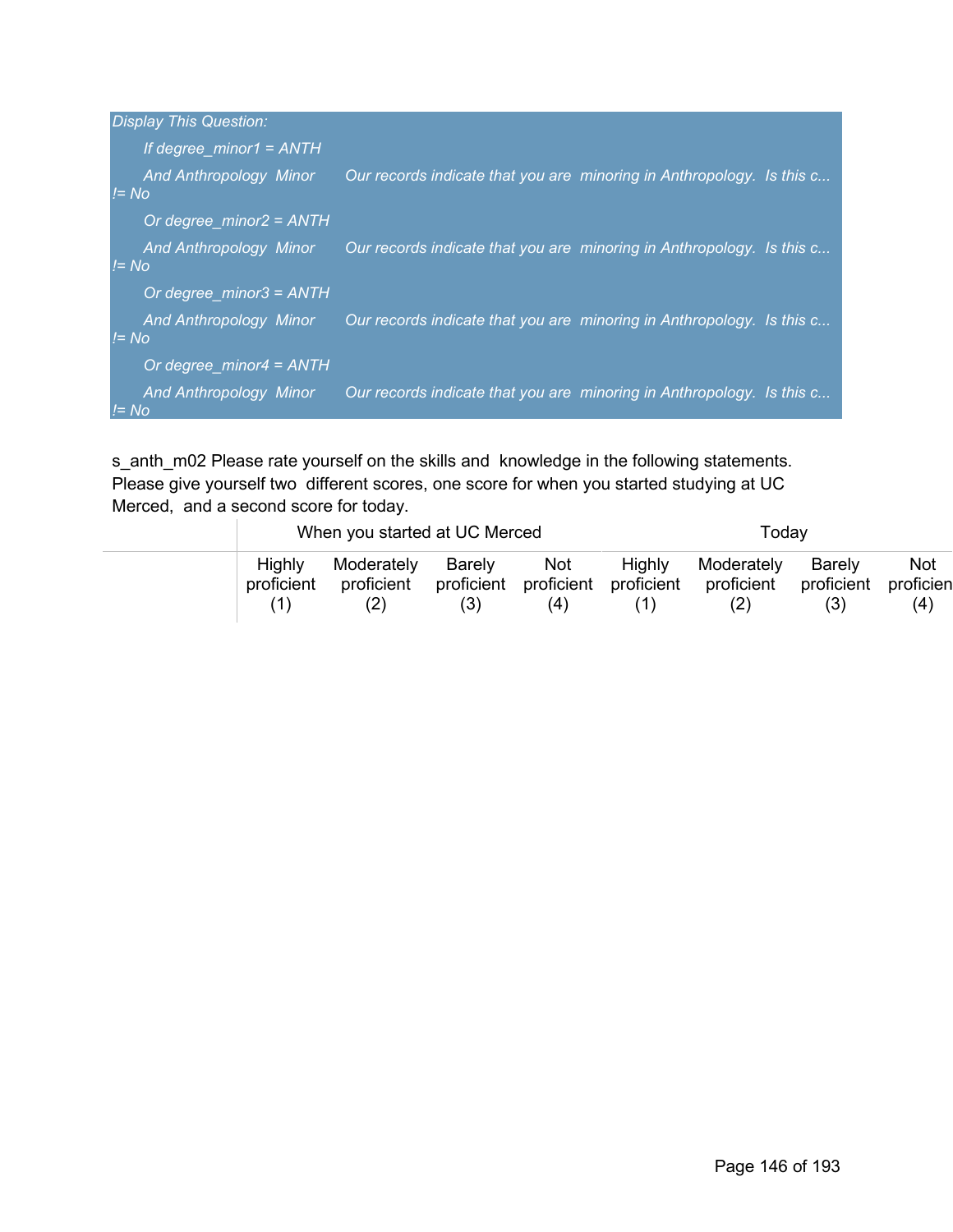Possess and apply fundamental anthropological knowledge, including terminology, concepts, intellectual traditions, and theoretical approaches. (1) Identify and analyze common topics of research shared by the sub -fields of anthropology. (2) **Demonstrate** understanding of ethics and responsibility in the practice of anthropology. (3) Describe how ethnographic, archaeological, and biological knowledge contribute to understanding what it means to be human. (4) **Demonstrate** understanding of qualitative research methods as

they apply to anthropological inquiry. (9)

|  | $\circ$ | $\circ$ | $\circ$ | $\begin{array}{ccc} & & \\ & \circ & \\ & & \end{array}$ |  |
|--|---------|---------|---------|----------------------------------------------------------|--|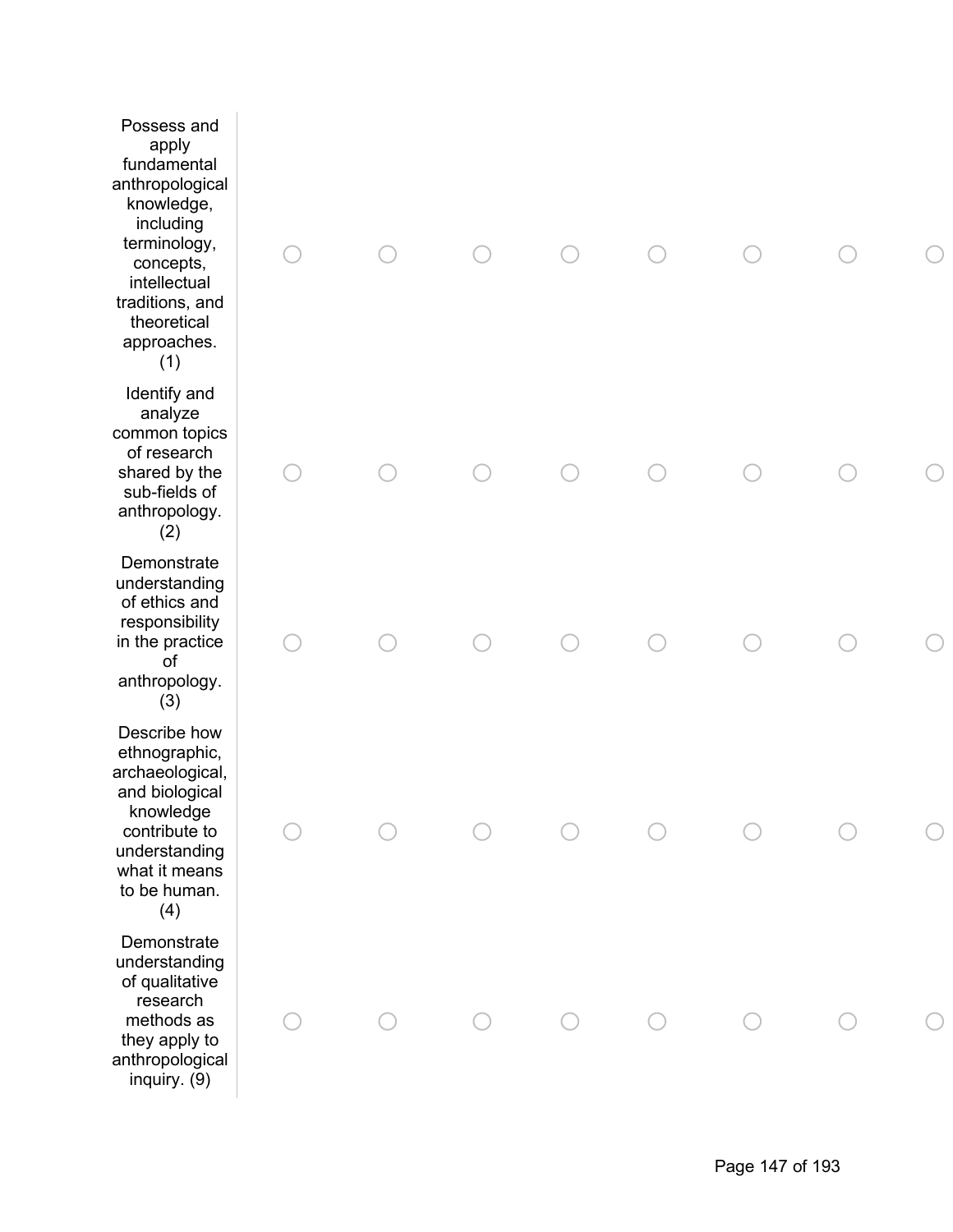| Demonstrate<br>understanding<br>of quantitative<br>research<br>methods as<br>they apply to<br>anthropological<br>inquiry. (10)                       |  |  |  |  |
|------------------------------------------------------------------------------------------------------------------------------------------------------|--|--|--|--|
| Communicate<br>anthropological<br>knowledge<br>effectively<br>through<br>writing for<br>diverse<br>audiences. (6)                                    |  |  |  |  |
| Communicate<br>anthropological<br>knowledge<br>effectively<br>through oral<br>presentation<br>for diverse<br>audiences. (7)                          |  |  |  |  |
| Communicate<br>anthropological<br>knowledge<br>effectively<br>through data<br>presentation<br>in various<br>formats for<br>diverse<br>audiences. (8) |  |  |  |  |

**End of Block: SSHA - Anthropology Minor**

**Start of Block: SSHA - Cognitive Sciences Minor**

| <b>Display This Question:</b> |  |  |
|-------------------------------|--|--|
| If degree $minor1 = COGS$     |  |  |
| Or degree $minor2 = COGS$     |  |  |
| Or degree $minor3 = COGS$     |  |  |
| Or degree $minor4 = COGS$     |  |  |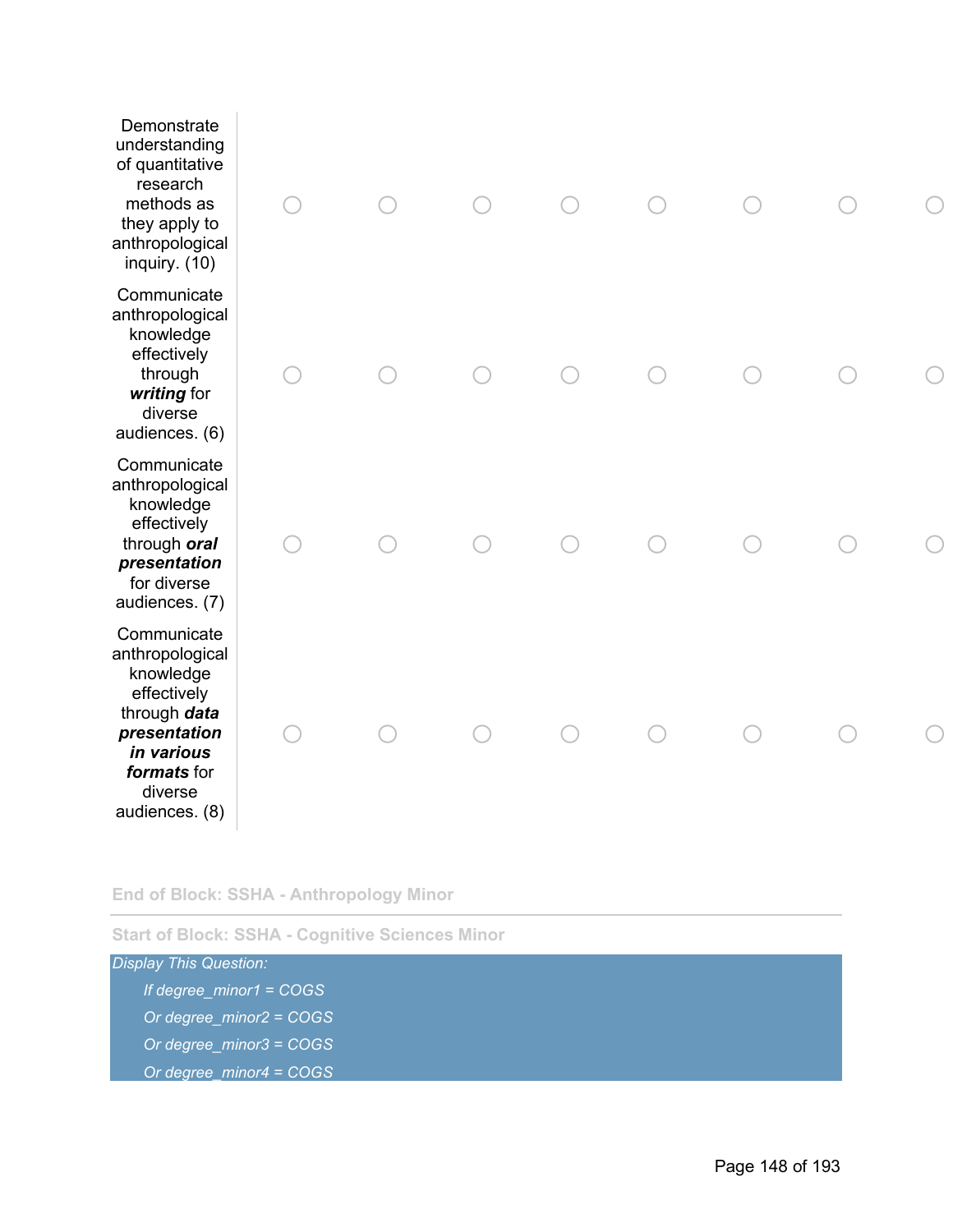in Cognitive Sciences. Is this correct?

 $\bigcirc$  No (1)

 $\bigcirc$  Yes (2)

| <b>Display This Question:</b>                         |                                                         |
|-------------------------------------------------------|---------------------------------------------------------|
| If degree $minor1 = COGS$                             |                                                         |
| <b>And Cognitive Sciences Minor</b><br>Sciences!= No  | Our records indicate that you are minoring in Cognitive |
| Or degree $minor2 = COGS$                             |                                                         |
| <b>And Cognitive Sciences Minor</b><br>Sciences!= No  | Our records indicate that you are minoring in Cognitive |
| Or degree $minor3 = COGS$                             |                                                         |
| <b>And Cognitive Sciences Minor</b><br>Sciences!= No  | Our records indicate that you are minoring in Cognitive |
| Or degree minor4 = COGS                               |                                                         |
| <b>And Cognitive Sciences Minor</b><br>Sciences != No | Our records indicate that you are minoring in Cognitive |

s\_cogs\_m02 Please rate yourself on the skills and knowledge in the following statements. Please give yourself two different scores, one score for when you started studying at UC Merced, and a second score for today.

|                      | When you started at UC Merced |                             |            |        | Todav                                                 |                                        |            |
|----------------------|-------------------------------|-----------------------------|------------|--------|-------------------------------------------------------|----------------------------------------|------------|
| Highly<br>proficient | Moderately<br>proficient      | Barely<br>proficient<br>(3) | Not<br>(4) | Highly | Moderately<br>proficient proficient proficient<br>(2) | Barely<br>proficient proficient<br>(3) | Not<br>(4) |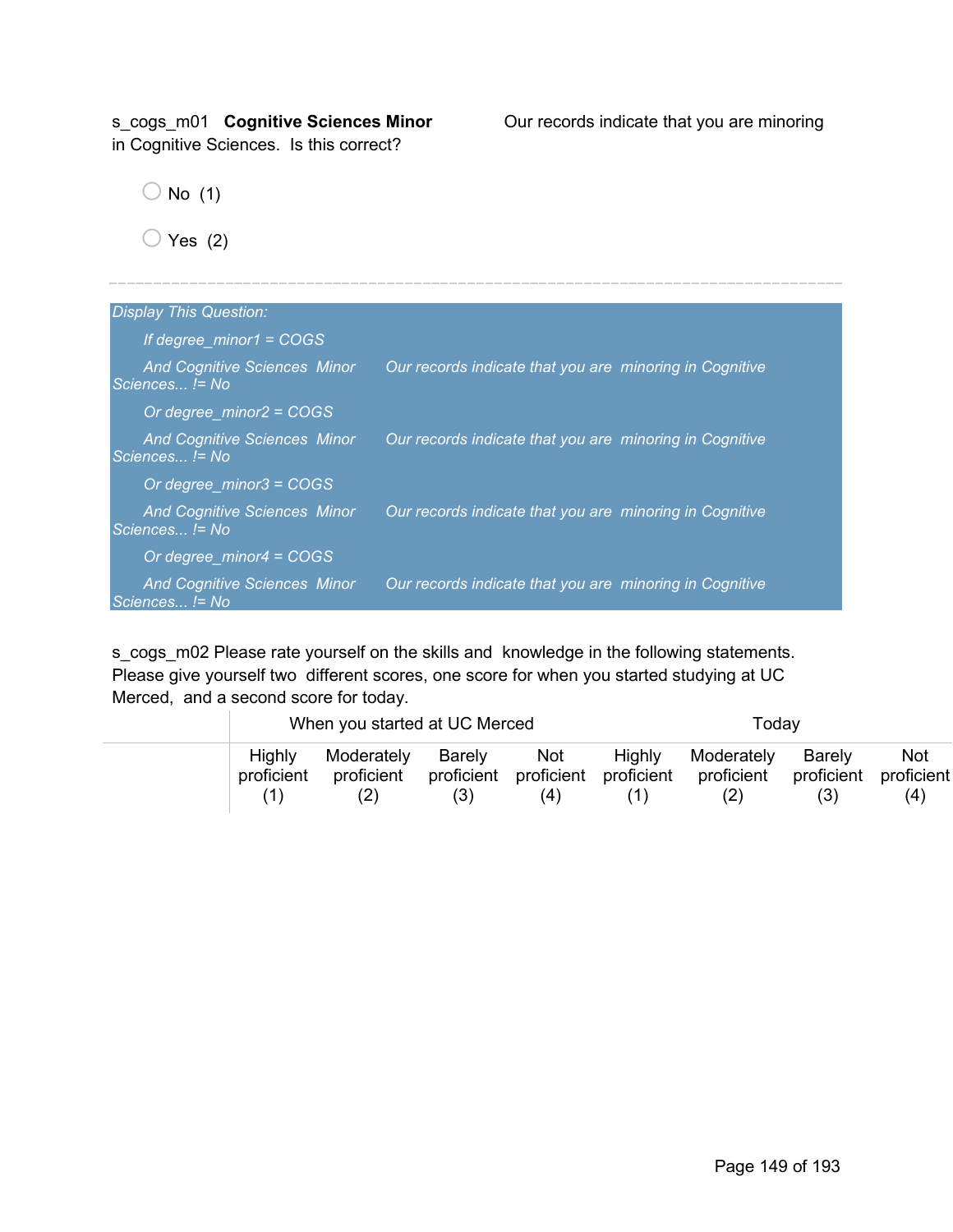| Explain and<br>apply<br>knowledge of<br>landmark<br>findings and<br>theories in<br>cognitive<br>science. (1) |  |  |  |  |
|--------------------------------------------------------------------------------------------------------------|--|--|--|--|
| Use that<br>knowledge as<br>context for<br>understanding<br>the current<br>state of<br>affairs. (2)          |  |  |  |  |
| Interpret,<br>evaluate, and<br>synthesize<br>information in<br>research<br>papers. (3)                       |  |  |  |  |
| Design a<br>cognitive<br>science<br>research<br>project. (4)                                                 |  |  |  |  |
| Write clearly<br>and<br>scientifically.<br>(5)                                                               |  |  |  |  |
| Interpret<br>formal and<br>computational<br>approaches in<br>cognitive<br>science. (6)                       |  |  |  |  |
| Take<br>theoretical<br>positions in<br>cognitive<br>science and<br>argue for or<br>against them.<br>(7)      |  |  |  |  |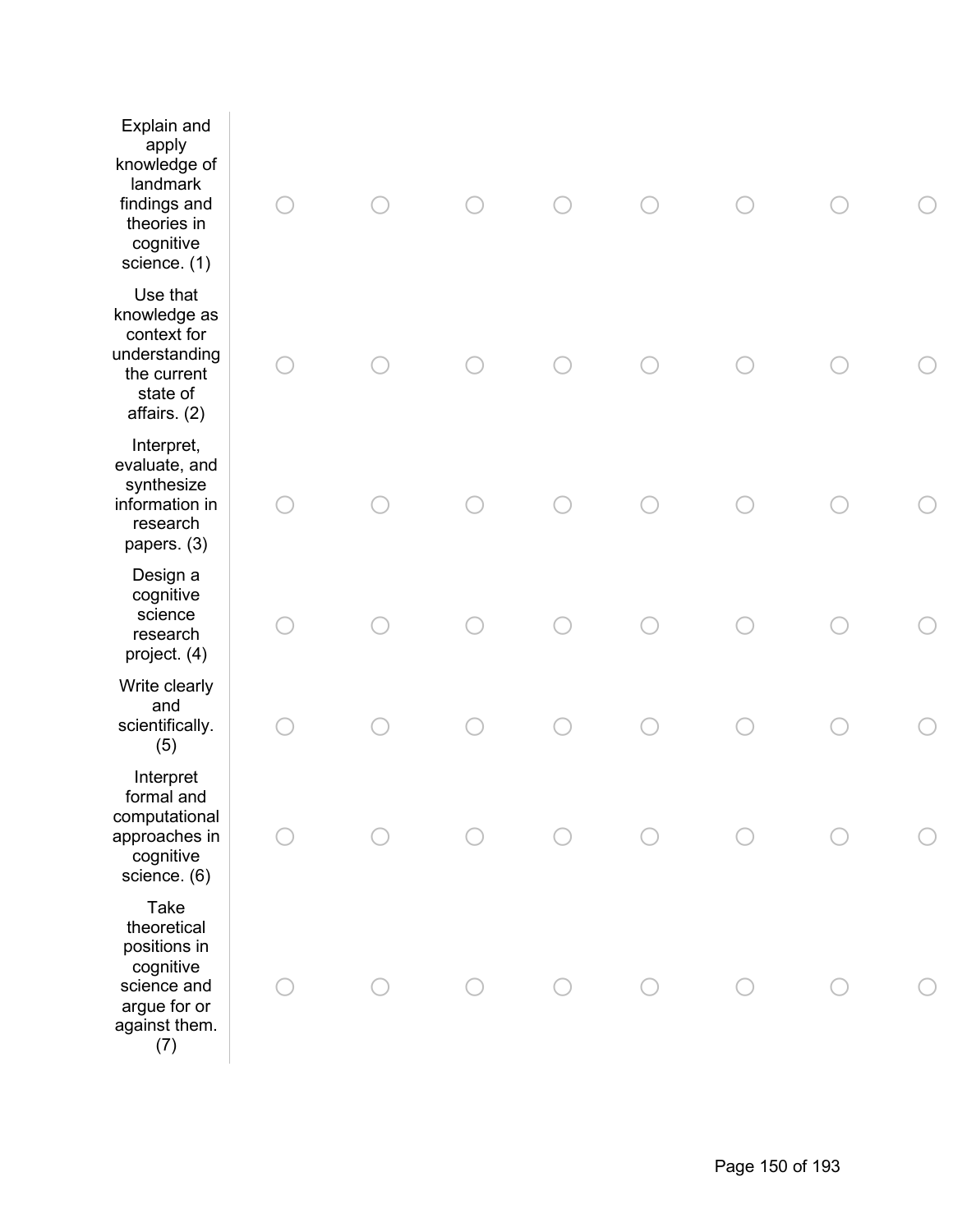| classroom,<br>particularly in<br>a job setting<br>directly or<br>indirectly<br>related to<br>cognitive<br>science. (8) |
|------------------------------------------------------------------------------------------------------------------------|
|------------------------------------------------------------------------------------------------------------------------|

**End of Block: SSHA - Cognitive Sciences Minor**

**Start of Block: SSHA - Community Research and Services Minor**

*Display This Question: If degree\_minor1 = CRS Or degree\_minor2 = CRS Or degree\_minor3 = CRS Or degree\_minor4 = CRS*

s\_crs\_m01 **Community Research and Services Minor Community Research and Services Minor** that you are minoring in Community Research and Services. Is this correct?

 $\bigcirc$  No (1)

 $\bigcirc$  Yes (2)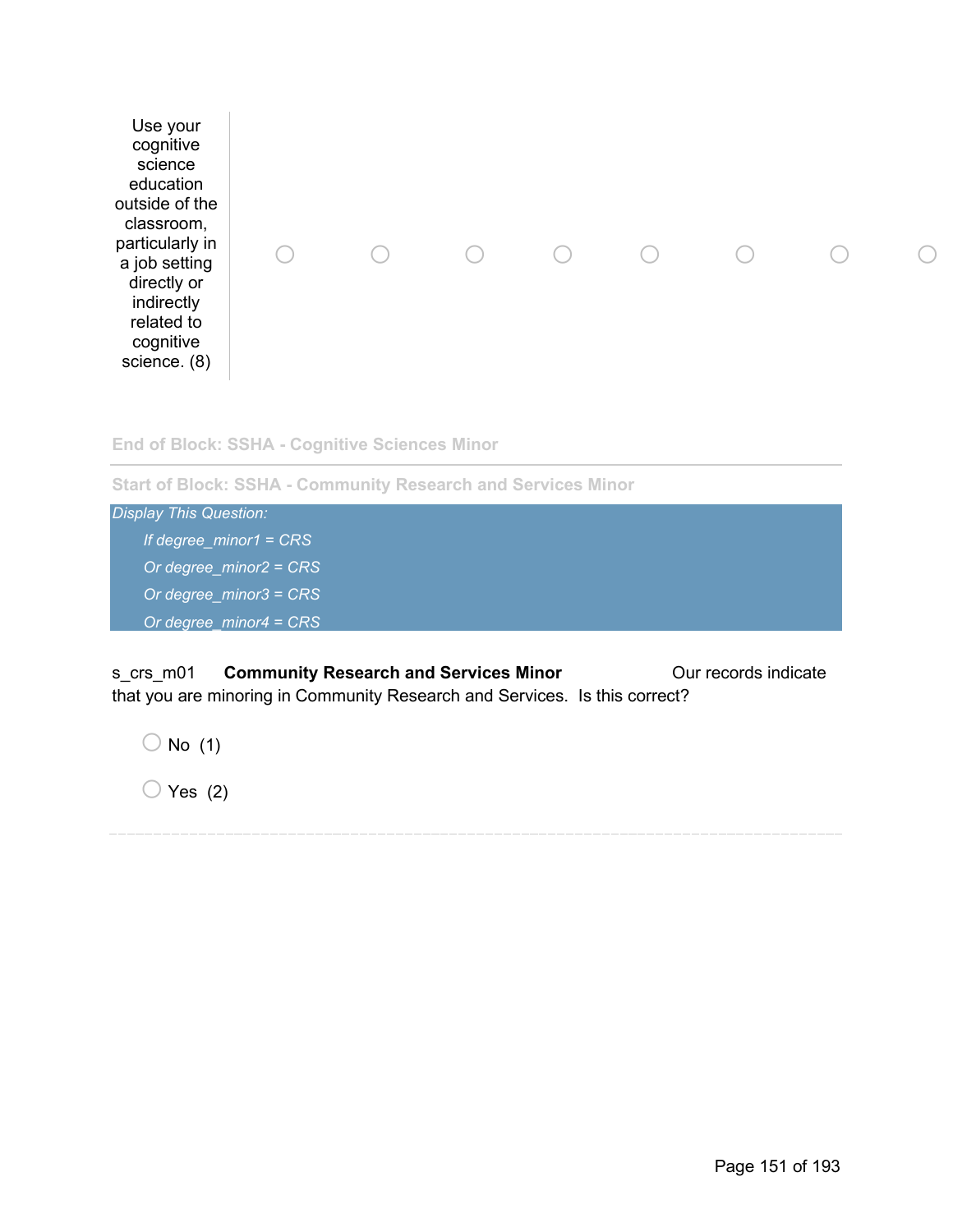*Display This Question:*

*If degree\_minor1 = CRS*

*And Community Research and Services Minor Our records indicate that you are minoring in Community R... != No*

*Or degree\_minor2 = CRS*

*And Community Research and Services Minor Our records indicate that you are minoring in Community R... != No*

*Or degree\_minor3 = CRS*

*And Community Research and Services Minor Our records indicate that you are minoring in Community R... != No*

*Or degree\_minor4 = CRS*

*And Community Research and Services Minor Our records indicate that you are minoring in Community R... != No*

s crs m02 Please rate yourself on the skills and knowledge in the following statements. Please give yourself two different scores, one score for when you started studying at UC Merced, and a second score for today.

|                      | When you started at UC Merced |               |            | Todav                                                                   |                                       |                   |
|----------------------|-------------------------------|---------------|------------|-------------------------------------------------------------------------|---------------------------------------|-------------------|
| Hiahly<br>proficient | Moderately<br>proficient      | Barely<br>(3) | Not<br>(4) | Highly Moderately<br>proficient proficient proficient proficient<br>(2) | Barely<br>proficient proficien<br>(3) | <b>Not</b><br>(4) |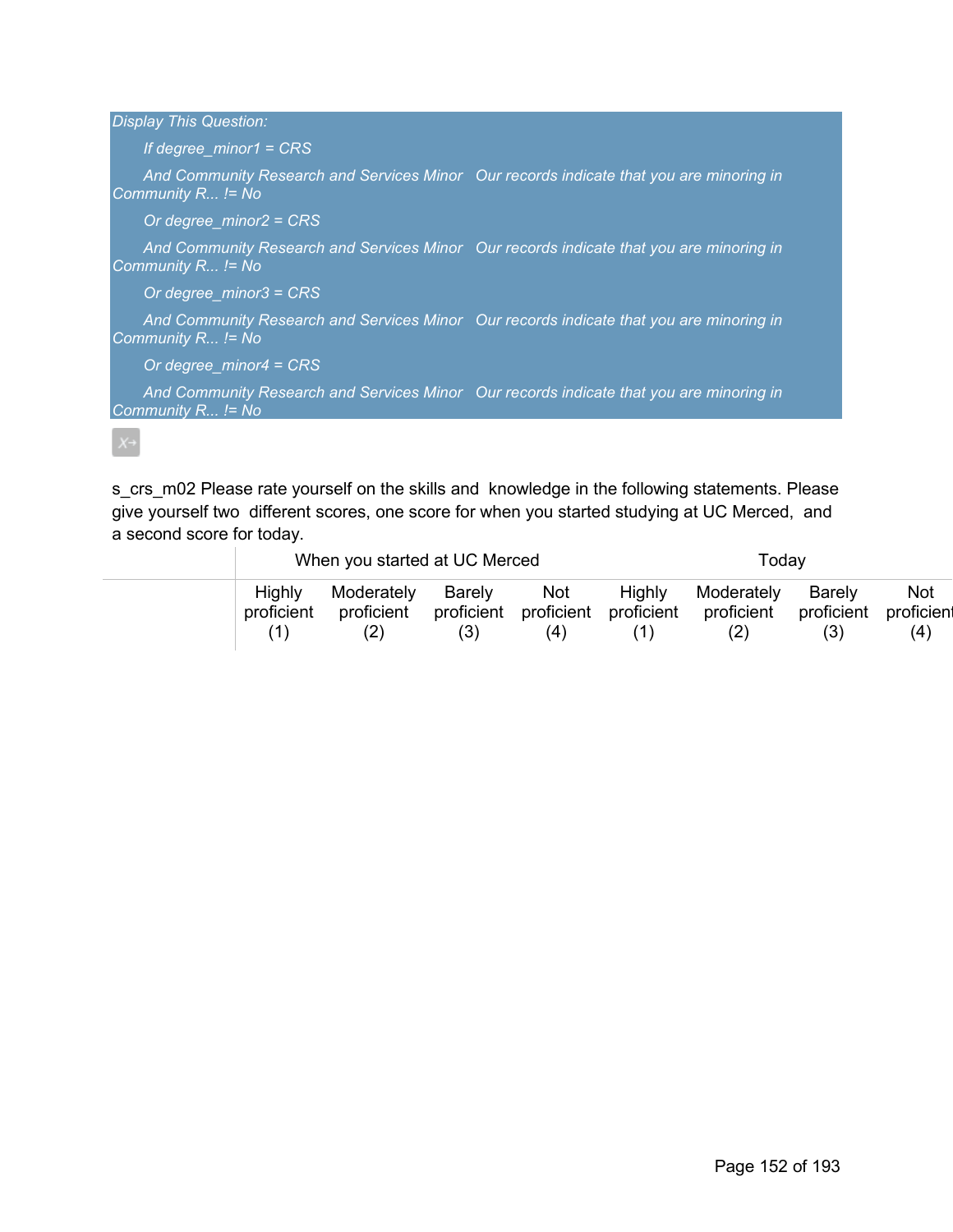Analyze core knowledge about local San J Valle Sierra cond incl global as rel  $t$ transfo of pov pros  $(s\_crs_$ Apply conce analy pros sustai a comm eng innov  $(s\_crs$ Org sch quest signif and sy evide answe ques  $(s\_crs$ Comm scient sch inform acade non-ac

| abuut luual<br>San Joaquin<br>Valley and<br>Sierra Nevada<br>conditions<br>including<br>global analogs<br>as related to<br>the<br>transformation<br>of poverty to<br>prosperity.<br>$(s_{crs_{m02}} - 1)$ |  |  |  |  |
|-----------------------------------------------------------------------------------------------------------------------------------------------------------------------------------------------------------|--|--|--|--|
| Apply the key<br>concepts of<br>analytics of<br>prosperity,<br>sustainability,<br>and<br>community-<br>engaged<br>innovation.<br>$(s_crs_m02_2)$                                                          |  |  |  |  |
| Organize<br>scholarly<br>questions of<br>significance,<br>and synthesize<br>evidence to<br>answer these<br>questions.<br>$(s_{crs_{m02}} - 3)$                                                            |  |  |  |  |
| Communicate<br>scientific and<br>scholarly<br>information to<br>academic and<br>non-academic<br>audiences.<br>$(s_{crs_m024})$                                                                            |  |  |  |  |

**End of Block: SSHA - Community Research and Services Minor**

**Start of Block: SSHA - Economics Minor**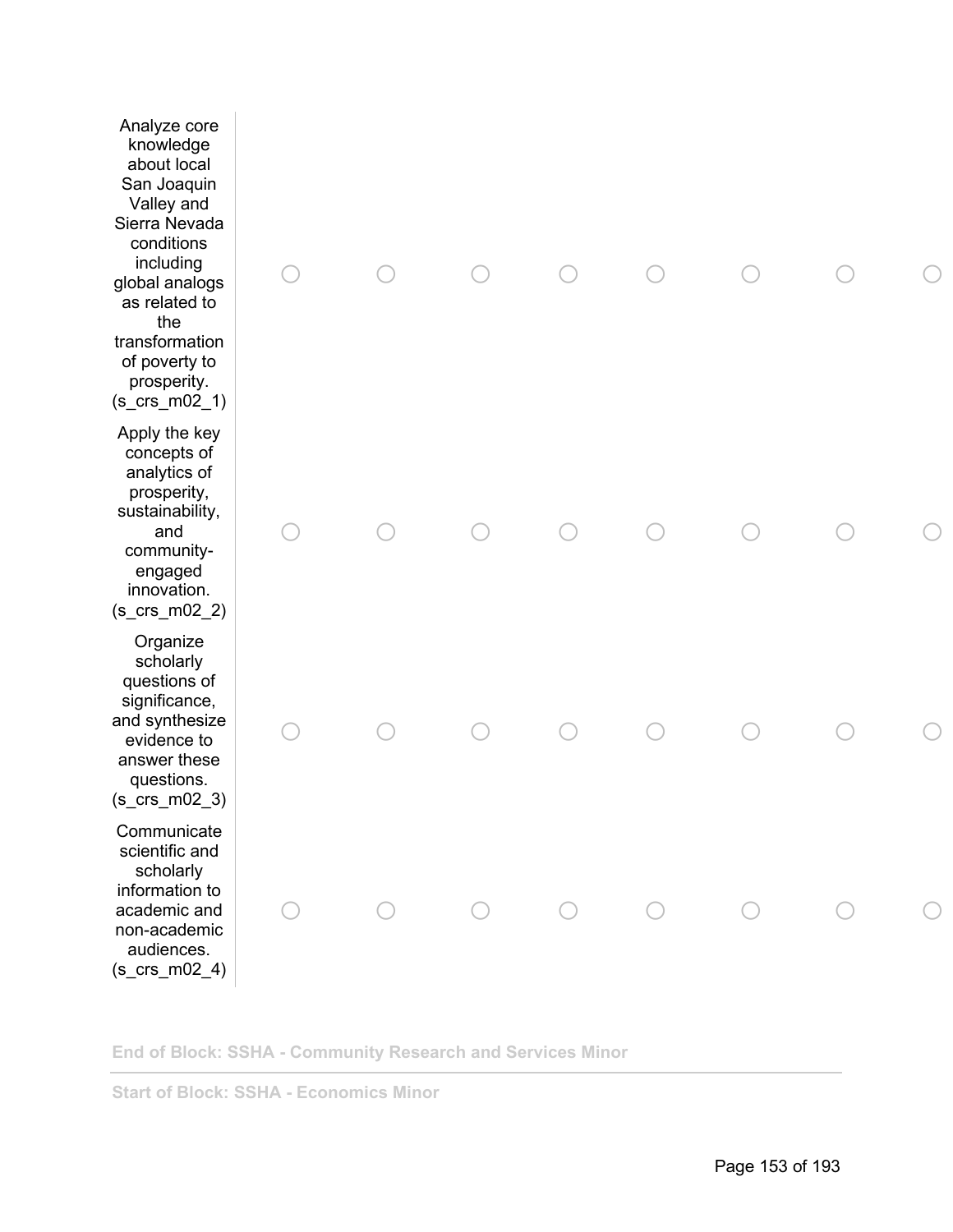| <b>Display This Question:</b> |
|-------------------------------|
| If degree minor1 = ECON       |
| Or degree_minor2 = $ECON$     |
| Or degree_minor3 = ECON       |
| Or degree_minor4 = ECON       |

Economics. Is this correct?

s\_econ\_m01 **Economics Minor** Our records indicate that you are minoring in

 $\bigcirc$  No (1)

 $\bigcirc$  Yes (2)

| <b>Display This Question:</b>          |                                                                                                |  |
|----------------------------------------|------------------------------------------------------------------------------------------------|--|
| If degree $minor1 = ECON$              |                                                                                                |  |
| <b>And Economics Minor</b><br>$!=$ No  | Our records indicate that you are minoring in Economics. Is this correct?                      |  |
| Or degree $minor2 = ECON$              |                                                                                                |  |
| <b>And Economics Minor</b><br>$I = No$ | Our records indicate that you are minoring in Economics. Is this correct?                      |  |
| Or degree $minor3 = ECON$              |                                                                                                |  |
| l!= No                                 | And Economics Minor  Our records indicate that you are minoring in Economics. Is this correct? |  |
| Or degree $minor4 = ECON$              |                                                                                                |  |
| <b>And Economics Minor</b><br>$I = No$ | Our records indicate that you are minoring in Economics. Is this correct?                      |  |

s\_econ\_m02 Please rate yourself on the skills and knowledge in the following statements. Please give yourself two different scores, one score for when you started studying at UC Merced, and a second score for today.

| When you started at UC Merced |                          |               |            | Todav  |                                                           |               |                                            |
|-------------------------------|--------------------------|---------------|------------|--------|-----------------------------------------------------------|---------------|--------------------------------------------|
| Hiahlv<br>proficient          | Moderately<br>proficient | Barely<br>(3) | Not<br>(4) | Highly | Moderately<br>proficient proficient proficient proficient | Barelv<br>(3) | <b>Not</b><br>proficient proficient<br>(4) |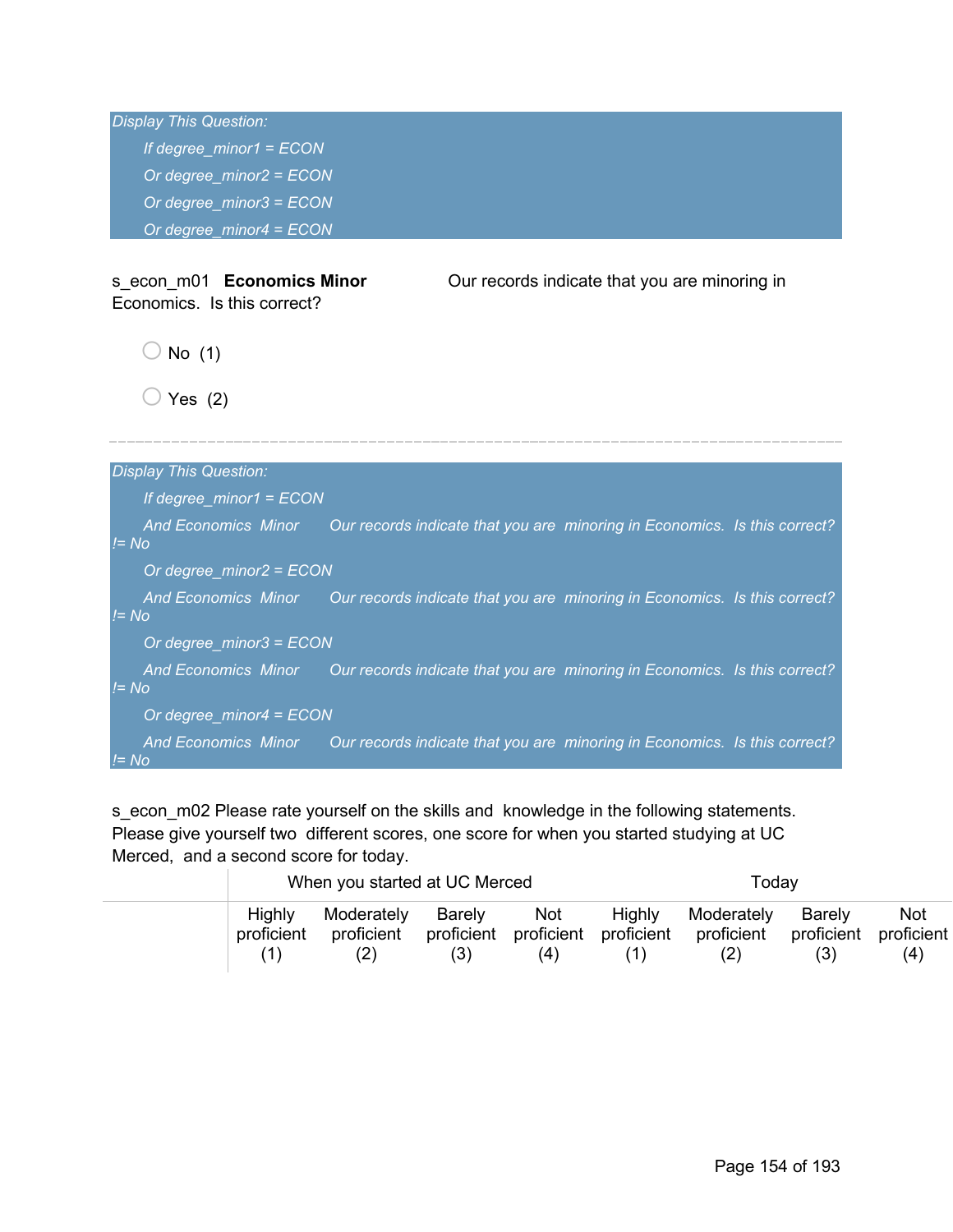**Understand** the role of organizations and institutions in a society. (1)  $\bigcap$  $\bigcirc$ o  $\bigcap$ o  $\bigcap$ o o Understand the impact of organizations and institutions on the economic environment and outcomes. (2)  $\bigcap$  $\bigcap$ o o  $\bigcap$  $\bigcap$ o o Understand how incentives influence individual and organizational behavior and performance. (3)  $\bigcap$  $\bigcap$ o o o  $\bigcirc$ o o **Recognize** and describe how government actions affect economic performance. (4)  $\bigcap$  $\bigcap$ o  $\bigcap$  $\bigcap$ o o o **Recognize** and describe how economic interests influence government decisions. (5)  $\bigcap$  $\bigcap$ o  $\bigcap$  $\bigcap$  $\bigcap$  $\bigcap$ o Design and conduct research that will inform managerial and policy decision -  $\bigcirc$  $\bigcirc$  $\bigcap$  $\bigcap$  $\bigcirc$  $\bigcap$ o o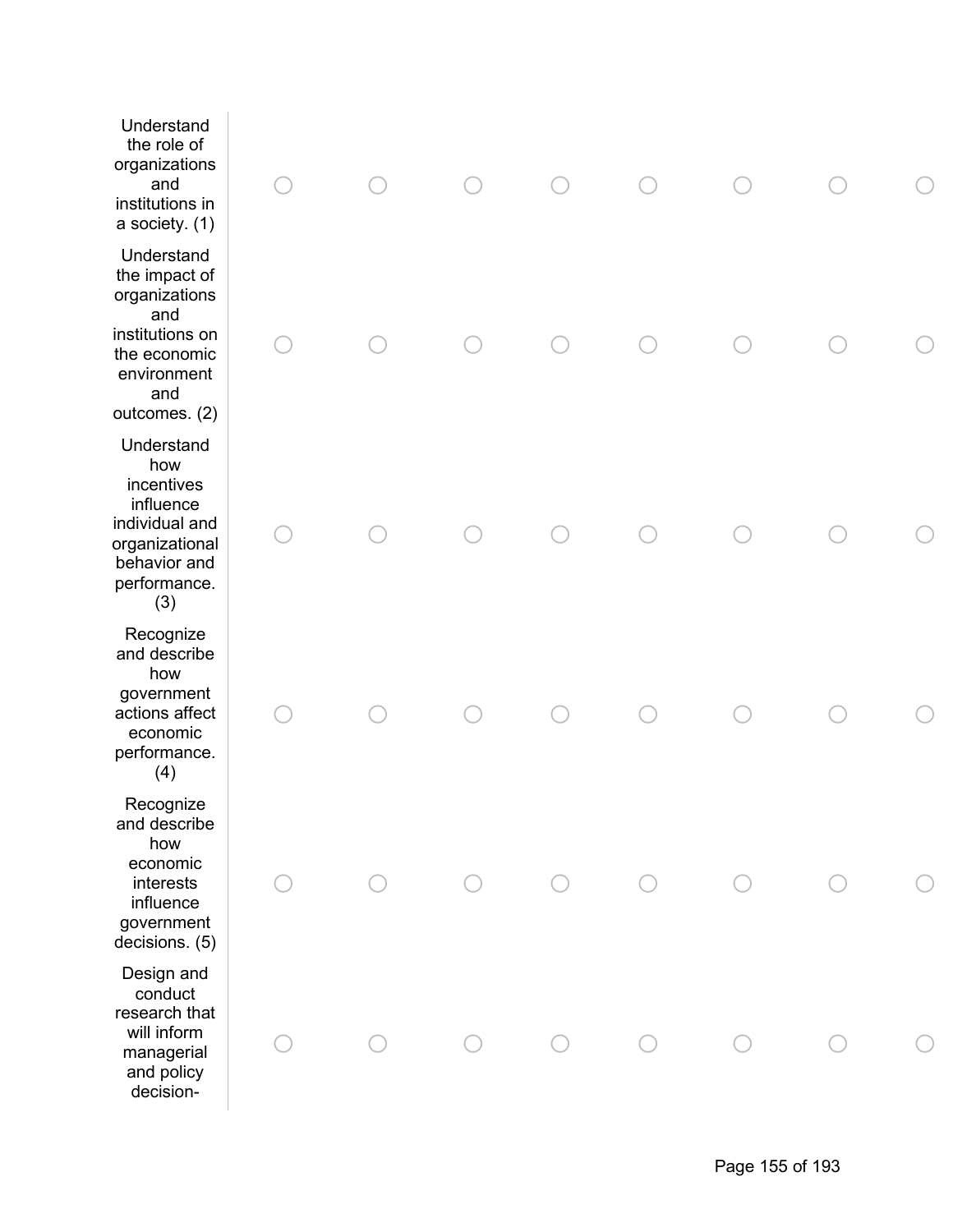making. (6) Collect, analyze, and interpret data using familiar software packages. (7)  $\bigcirc$  $\bigcap$ o  $\bigcap$ o o  $\bigcirc$ o Define problems and identify multifaceted explanations for complex economic phenomena. (8)  $\bigcirc$  $\bigcirc$ o  $\bigcirc$ o  $\bigcirc$ o o Use information and data from multiple sources to answer the questions at hand. (9)  $\bigcirc$ o o  $\bigcirc$ o o o o Think critically about the information encountered, whether it is in coursework or reported in the media. (10)  $\bigcirc$  $\bigcirc$  $\bigcirc$  $\bigcirc$  $\bigcirc$  $\bigcirc$  $\bigcap$ o **Communicate** clearly and cogently in writing using modern technology. (11)  $\bigcap$ o o  $\bigcap$  $\bigcap$ o o o **Orally** communicate clearly and cogently. (12)  $\bigcirc$  $\bigcirc$  $\bigcap$  $\bigcirc$  $\bigcirc$  $\bigcap$  $\bigcap$ o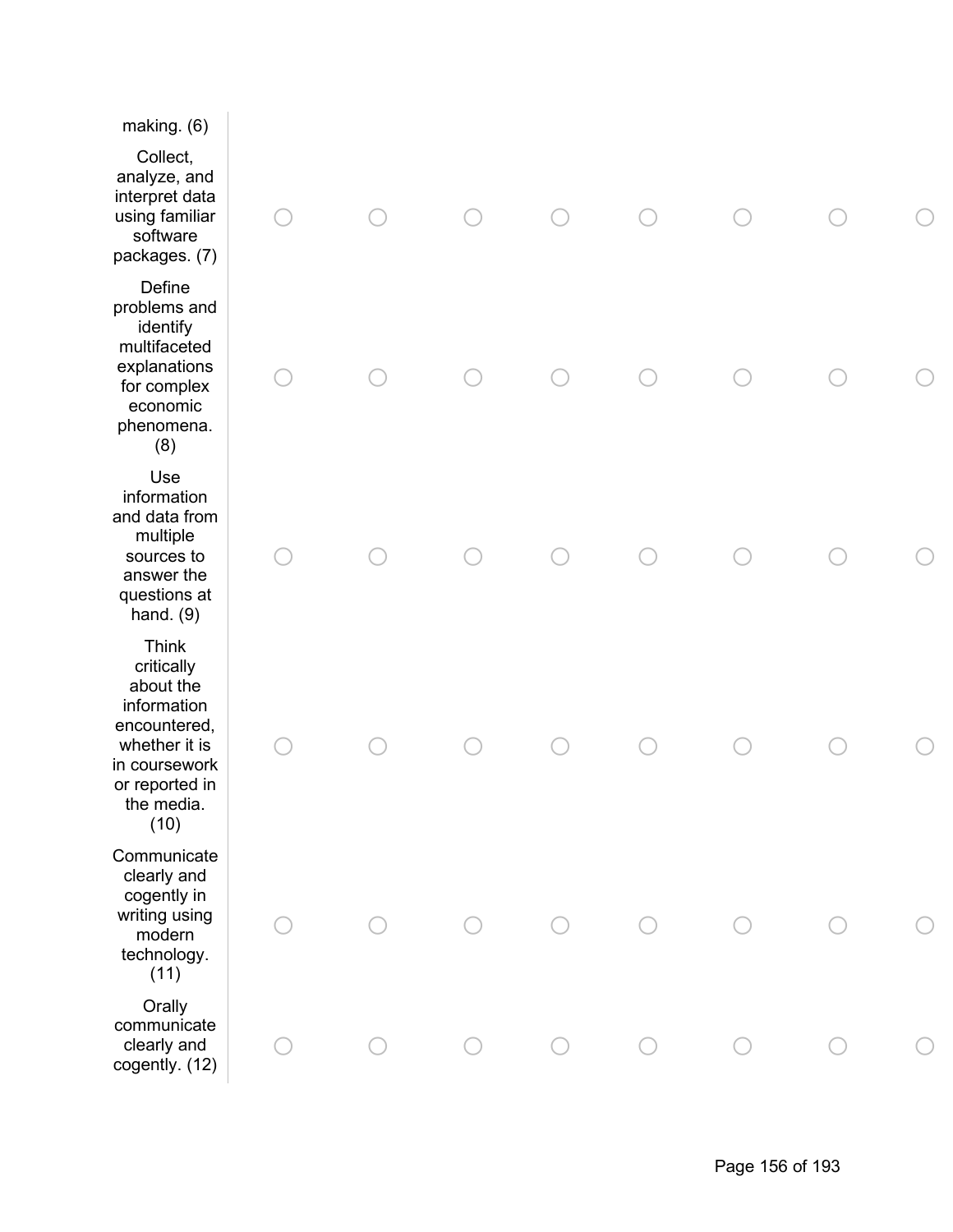**End of Block: SSHA - Economics Minor**

**Start of Block: SSHA - English Minor** *Display This Question: If degree\_minor1 = ENG Or degree\_minor2 = ENG Or degree\_minor3 = ENG Or degree\_minor4 = ENG*

### s\_eng\_m01 **English Minor**

Our records indicate that you are minoring in English. Is this correct?

 $\bigcirc$  No (1)

 $\bigcirc$  Yes (2)

| <b>Display This Question:</b>                                                                   |  |
|-------------------------------------------------------------------------------------------------|--|
| If degree $minor1 = ENG$                                                                        |  |
| And English Minor Our records indicate that you are minoring in English. Is this correct? != No |  |
| Or degree $minor2 = ENG$                                                                        |  |
| And English Minor Our records indicate that you are minoring in English. Is this correct? != No |  |
| Or degree $minor3 = ENG$                                                                        |  |
| And English Minor Our records indicate that you are minoring in English. Is this correct? != No |  |
| Or degree $minor4 = ENG$                                                                        |  |
| And English Minor Our records indicate that you are minoring in English. Is this correct? != No |  |

s\_eng\_m02 Please rate yourself on the skills and knowledge in the following statements. Please give yourself two different scores, one score for when you started studying at UC Merced, and a second score for today.

| When you started at UC Merced |                                 |               |            | Todav  |                                                                  |                             |                                 |
|-------------------------------|---------------------------------|---------------|------------|--------|------------------------------------------------------------------|-----------------------------|---------------------------------|
| Hiahlv<br>proficient          | Moderately<br>proficient<br>(2) | Barely<br>(3) | Not<br>(4) | Highly | Moderately<br>proficient proficient proficient proficient<br>(2) | Barely<br>proficient<br>(3) | <b>Not</b><br>proficient<br>(4) |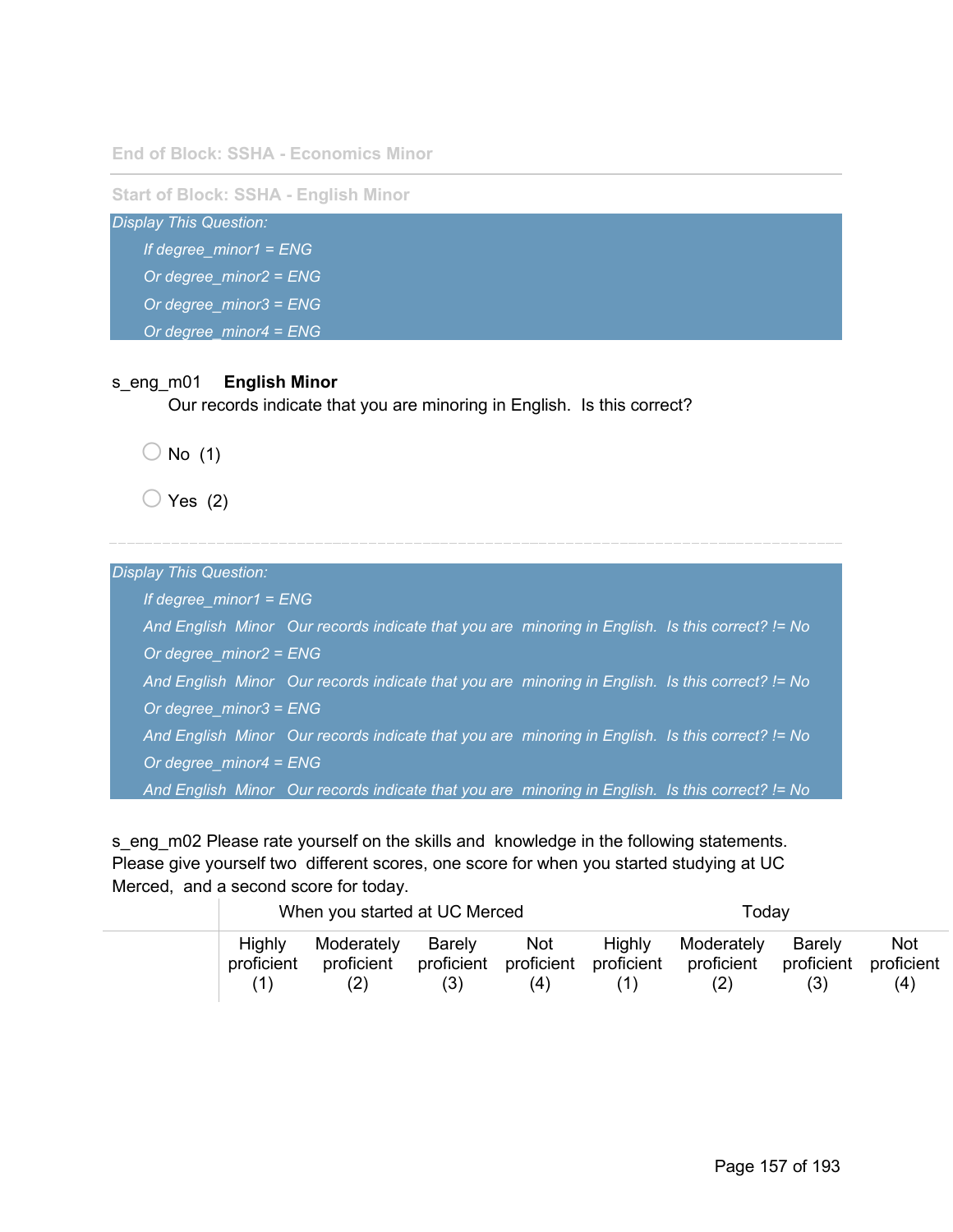Interpret texts with due sensitivity to both textual and contextual cues. (1) o o  $\bigcap$  $\bigcap$  $\bigcap$  $\bigcirc$  $\bigcap$ o Articulate an appreciation of the aesthetic qualities of texts by the standards of their times and places. (2) o o  $\bigcap$ o  $\bigcap$ o o o **Demonstrate** historical, geographic, and cultural empathy by reading texts written in other times, places, and cultures. (3)  $\bigcirc$ o  $\bigcirc$ o  $\bigcirc$  $\bigcirc$  $\bigcirc$ o Apply interpretive strategies developed in literary study to other academic and professional contexts. (4) o  $\bigcap$  $\bigcap$  $\bigcirc$  $\bigcap$  $\bigcirc$  $\bigcap$ o **Write** cogently and with sensitivity to audience. (5) o o  $\bigcap$ o  $\bigcap$ o o o

**End of Block: SSHA - English Minor**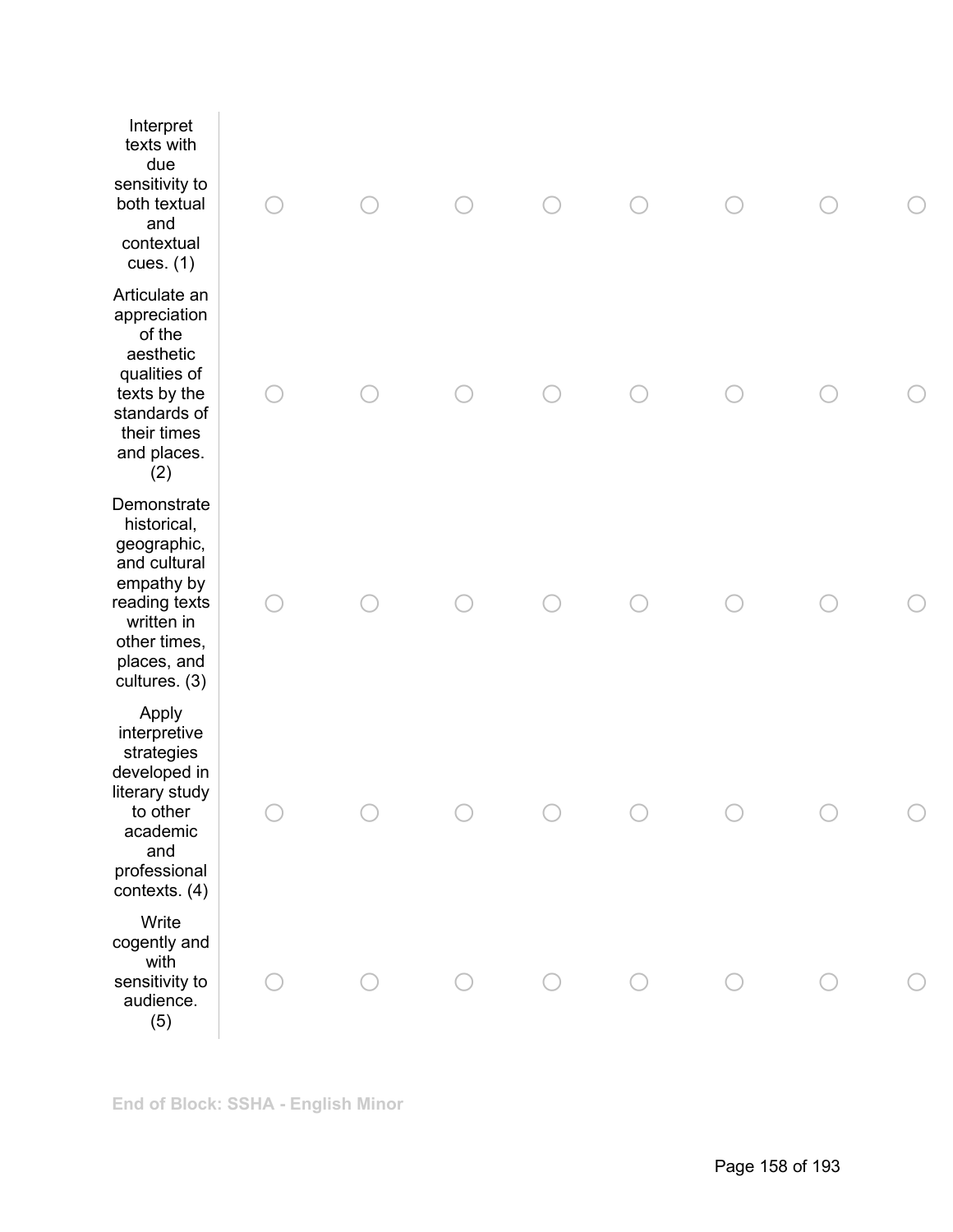**Start of Block: SSHA - GASP Minor**

| Display This Question:    |
|---------------------------|
| If degree_minor1 = GASP   |
| Or degree_minor2 = GASP   |
| Or degree_minor3 = GASP   |
| Or degree $minor4 = GASP$ |
|                           |

### s\_gasp\_m01 **Global Arts Studies Minor**

Our records indicate that you are minoring in Global Arts Studies. Is this correct?

 $\bigcirc$  No (1)

 $\bigcirc$  Yes (2)

*Display This Question:*

*If degree\_minor1 = GASP*

*And Global Arts Studies Minor Our records indicate that you are minoring in Global Arts Studies. Is... != No*

*Or degree\_minor2 = GASP*

*And Global Arts Studies Minor Our records indicate that you are minoring in Global Arts Studies. Is... != No*

*Or degree\_minor3 = GASP*

*And Global Arts Studies Minor Our records indicate that you are minoring in Global Arts Studies. Is... != No*

*Or degree\_minor4 = GASP*

*And Global Arts Studies Minor Our records indicate that you are minoring in Global Arts Studies. Is... != No*

s gasp m02 Please rate yourself on the skills and knowledge in the following statements. Please give yourself two different scores, one score for when you started studying at UC Merced, and a second score for today.

|                      | When you started at UC Merced |               |                                                |        |                          |                               |  |  |
|----------------------|-------------------------------|---------------|------------------------------------------------|--------|--------------------------|-------------------------------|--|--|
| Hiahly<br>proficient | Moderately<br>proficient      | Barely<br>(3) | Not<br>proficient proficient proficient<br>(4) | Highly | Moderately<br>proficient | <b>Bare</b><br>profici<br>(3) |  |  |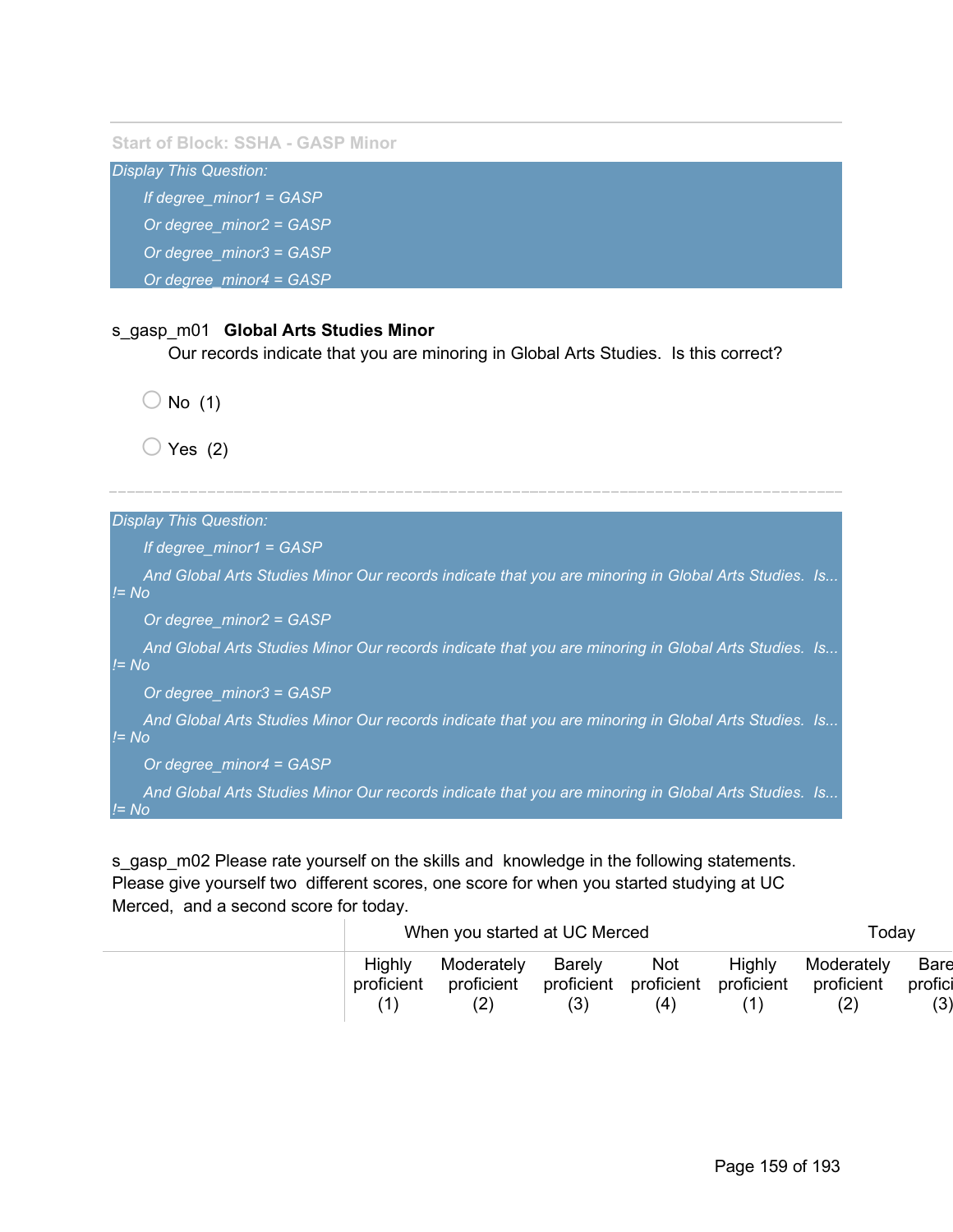| Describe visual and aural<br>texts in technical and<br>theoretical terms. (1)                                                              |  |  |  |  |
|--------------------------------------------------------------------------------------------------------------------------------------------|--|--|--|--|
| Analyze cultural, visual, aural<br>and spatial procedures within<br>their historical and<br>conceptual contexts. (2)                       |  |  |  |  |
| Apply theoretical models<br>from multiple schools of<br>thought in art history/visual<br>studies and<br>musicology/ethnomusicology.<br>(3) |  |  |  |  |
| Conduct research specific to<br>critical studies of the arts. (4)                                                                          |  |  |  |  |

### **End of Block: SSHA - GASP Minor**

**Start of Block: SSHA - History Minor**

| <b>Display This Question:</b> |  |  |
|-------------------------------|--|--|
| If degree_minor1 = $HIST$     |  |  |
| Or degree $minor2 = HIST$     |  |  |
| Or degree $minor3 = HIST$     |  |  |
| Or degree_minor4 = $HIST$     |  |  |

## s\_hist\_m01 **History Minor**

Our records indicate that you are minoring in History. Is this correct?

 $\bigcirc$  No (1)

 $\bigcirc$  Yes (2)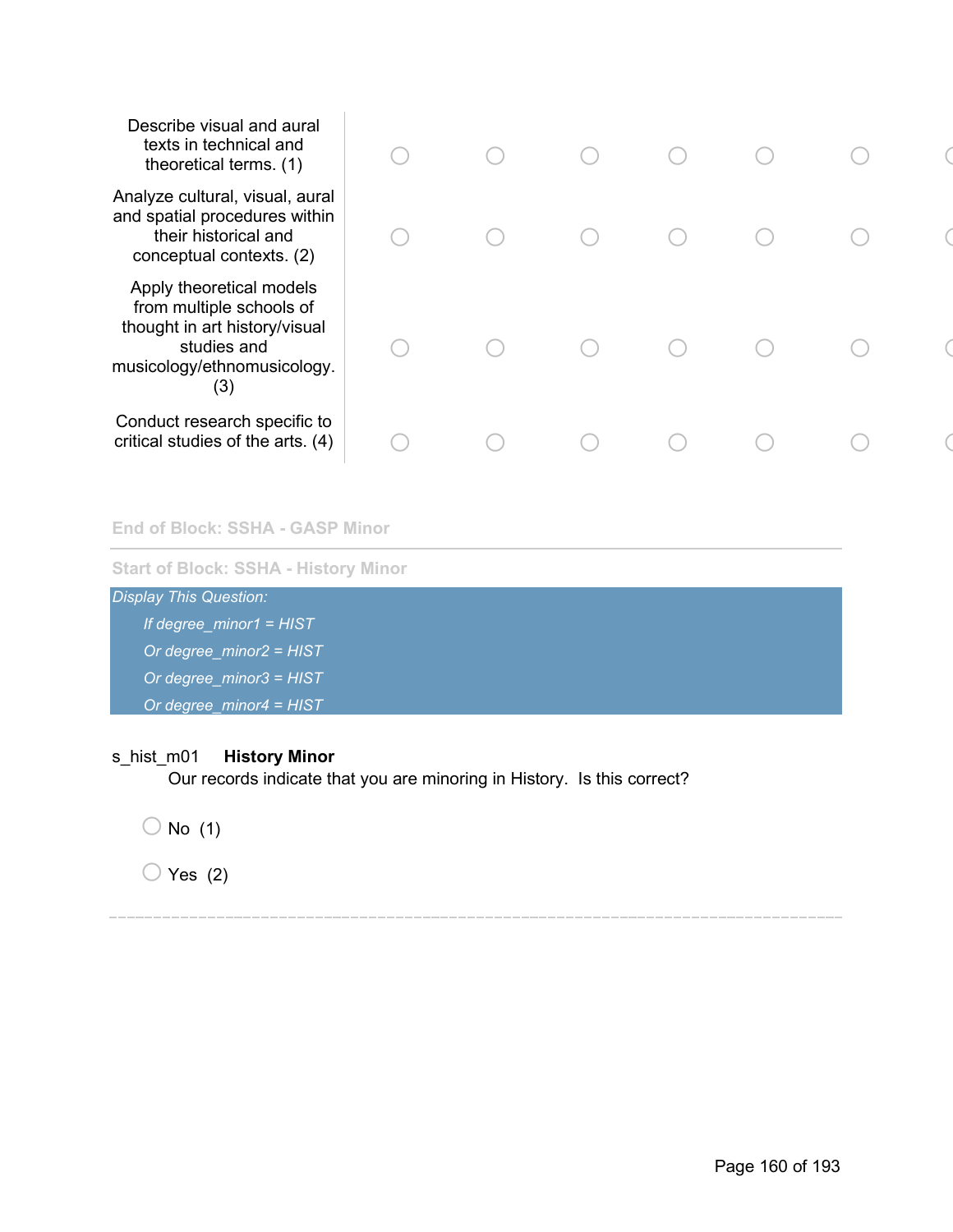*Display This Question:*

*If degree\_minor1 = HIST And History Minor Our records indicate that you are minoring in History. Is this correct? != No Or degree\_minor2 = HIST And History Minor Our records indicate that you are minoring in History. Is this correct? != No Or degree\_minor3 = HIST And History Minor Our records indicate that you are minoring in History. Is this correct? != No Or degree\_minor4 = HIST And History Minor Our records indicate that you are minoring in History. Is this correct? != No*

s hist m02 Please rate yourself on the skills and knowledge in the following statements. Please give yourself two different scores, one score for when you started studying at UC Merced, and a second score for today.

|                      | When you started at UC Merced |                             |            |                                 | Todav                           |                      |                                |
|----------------------|-------------------------------|-----------------------------|------------|---------------------------------|---------------------------------|----------------------|--------------------------------|
| Highly<br>proficient | Moderately<br>proficient      | Barely<br>proficient<br>(3) | Not<br>(4) | Highly<br>proficient proficient | Moderately<br>proficient<br>(2) | Barelv<br>proficient | <b>Not</b><br>proficien<br>(4) |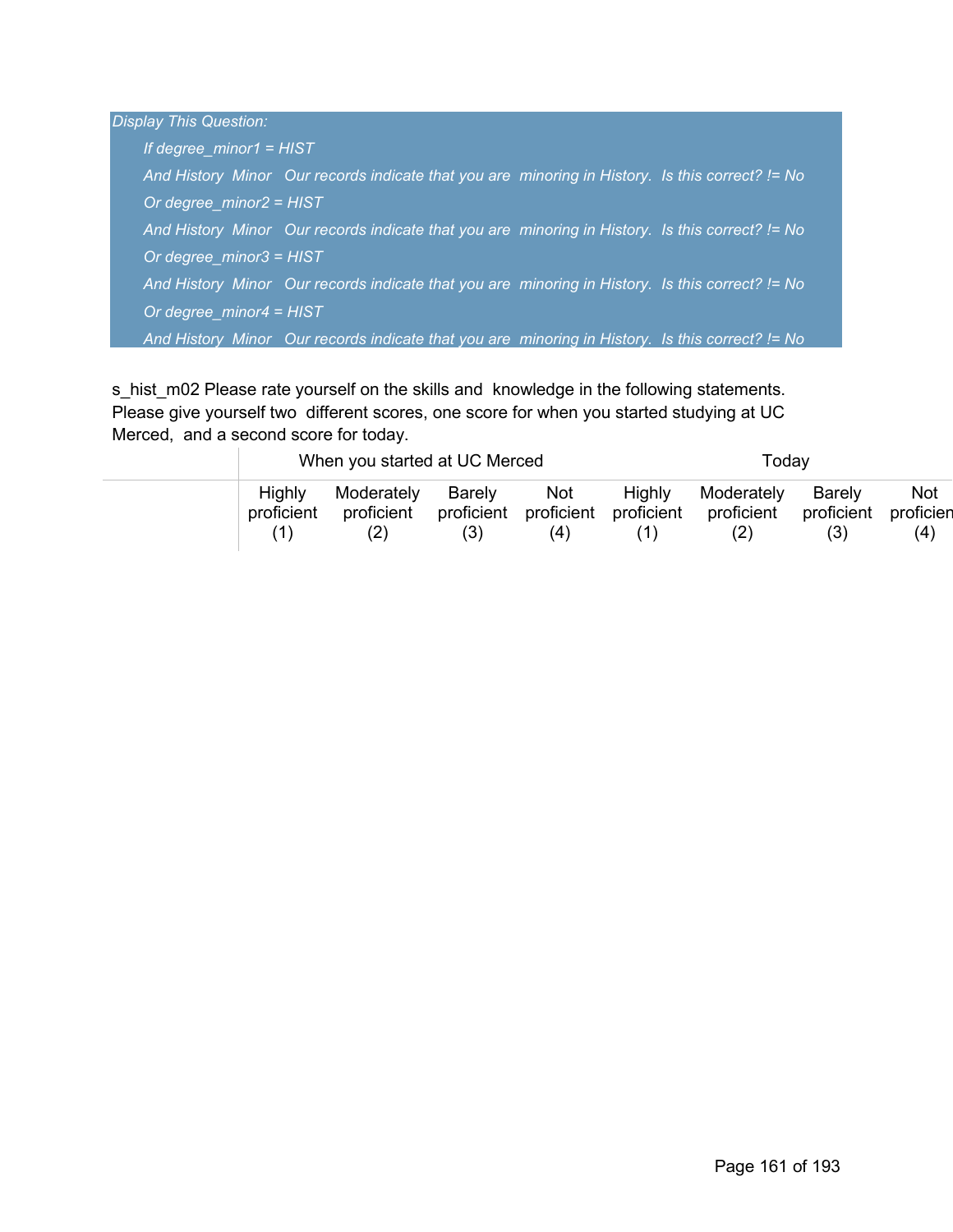Place particular events in broader historical contexts, including broad patterns of historical change, structures and representations of power, and forms of identity. (1) Analyze change over time. (2)

Explain how events of the past have influenced the present. (3)

Analyze primary sources. (4)

Assess the relationship between historical contexts and events, ideas, and processes. (5) Identify and summarize an author's

argument. (6) Identify points of agreement and disagreement among conflicting interpretations of the past. (7)

| $\circ$    |  |  |                                                                                                                                                     |         |            |
|------------|--|--|-----------------------------------------------------------------------------------------------------------------------------------------------------|---------|------------|
| $\circ$    |  |  |                                                                                                                                                     |         |            |
|            |  |  |                                                                                                                                                     |         |            |
| $\bigcirc$ |  |  | $\begin{matrix} \circ & \circ & \circ & \circ & \circ & \circ \end{matrix} \quad \begin{matrix} \circ & \circ & \circ & \circ & \circ \end{matrix}$ |         | $\bigcirc$ |
|            |  |  | $\begin{matrix} \circ & \circ & \circ & \circ & \circ \end{matrix}$                                                                                 | $\circ$ | $\bigcirc$ |
|            |  |  |                                                                                                                                                     |         |            |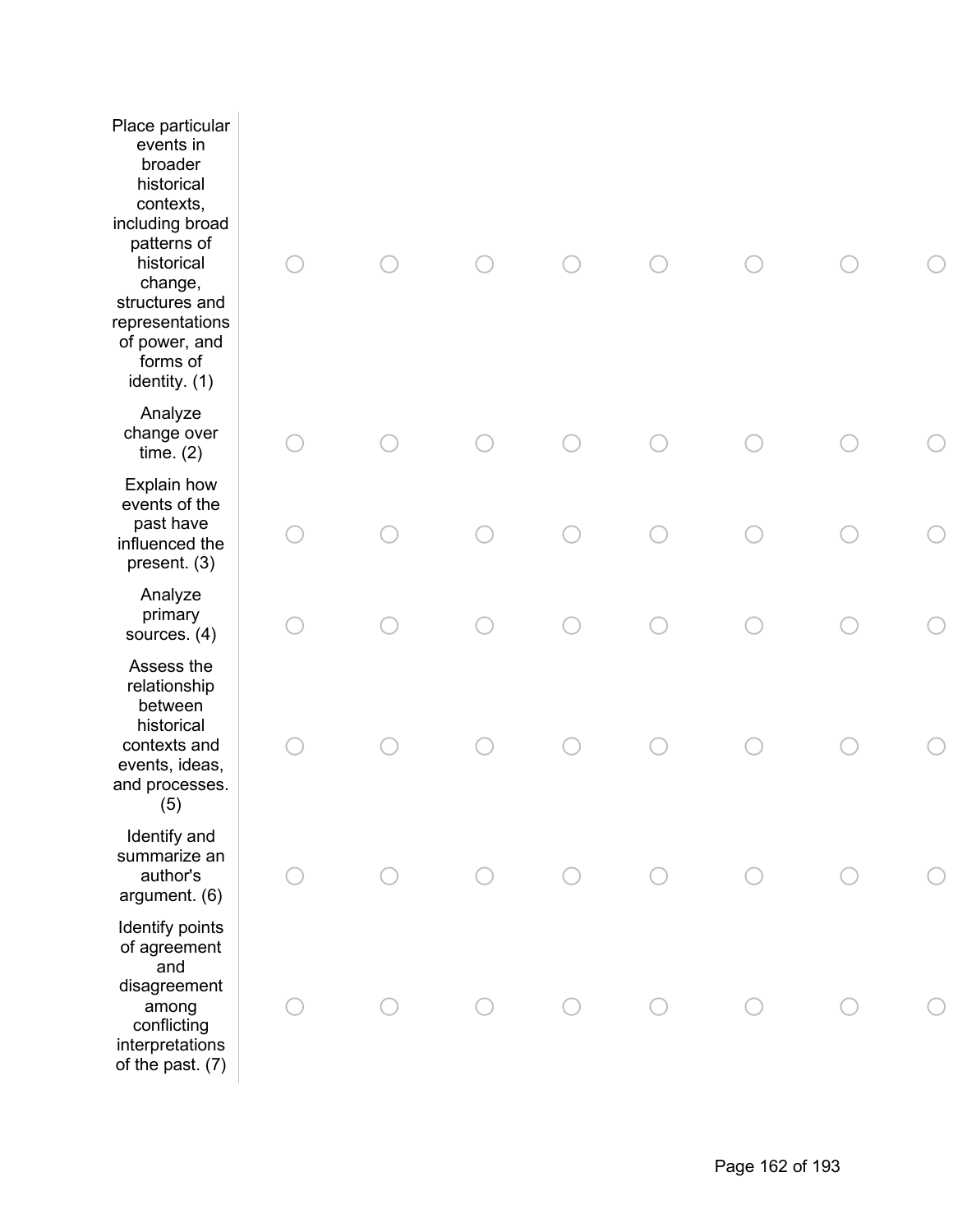Construct a well -developed thesis and a persuasive argument. (8) Use the library, relevant databases and indexes, and the internet to identify and locate sources. (9) Develop bibliographies of primary and secondary sources. (10) **Master** conventions for citations and bibliographies. (11) Produce an original research paper (20 -page minimum) that analyzes primary and secondary sources. (12) Organize an analytical essay that sustains an argument over the entire length of the paper. (13) Present information in

lucid, grammatically correct prose. (14)

|  |  | $\begin{matrix} \circ & \circ & \circ & \circ & \circ & \circ & \circ \end{matrix} \quad \begin{matrix} \circ & \circ & \circ & \circ & \circ & \circ \end{matrix}$ |  |
|--|--|---------------------------------------------------------------------------------------------------------------------------------------------------------------------|--|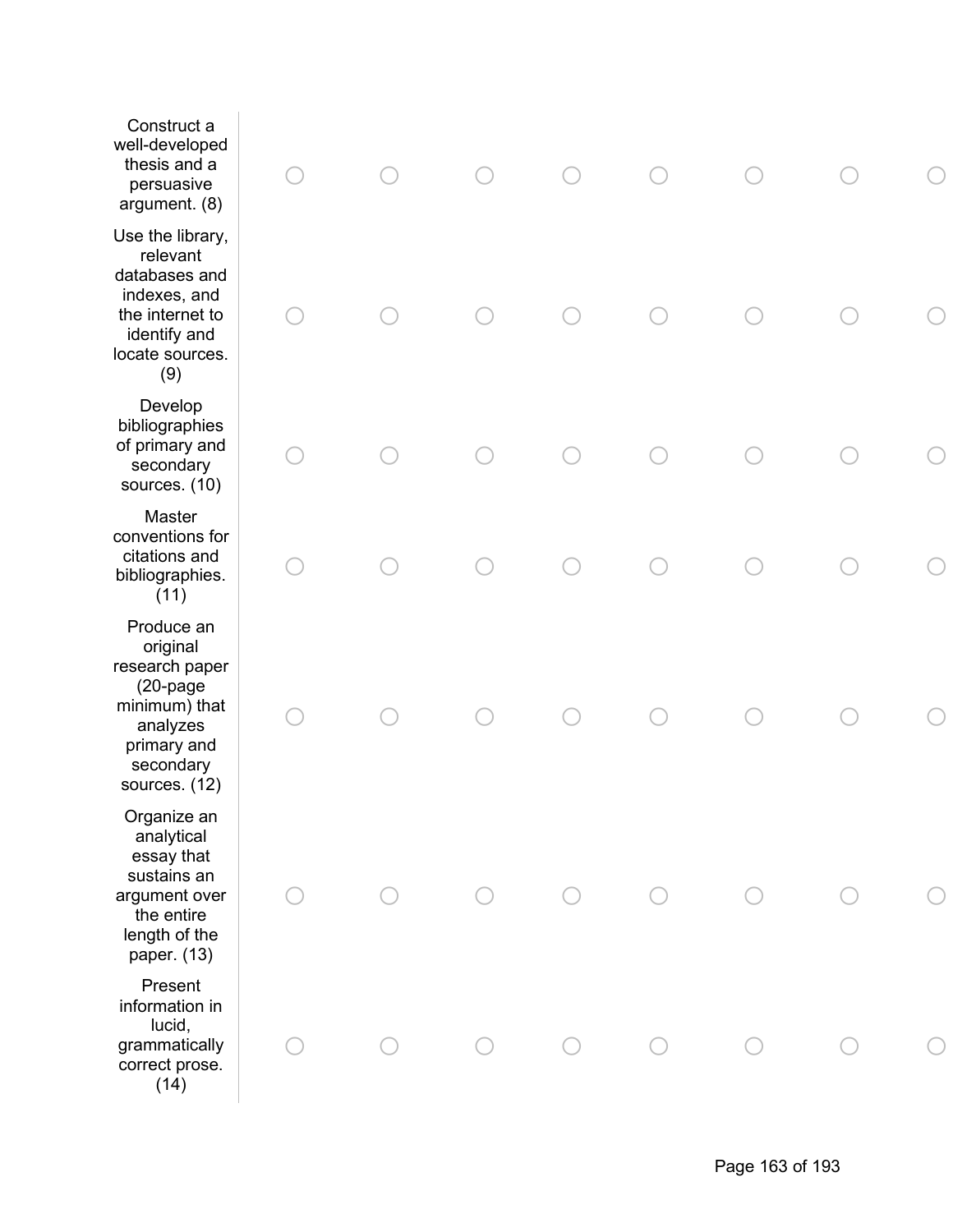| Construct<br>paragraphs<br>with effective<br>topic<br>sentences. (15) |  |  |  |  |
|-----------------------------------------------------------------------|--|--|--|--|
| Make a well<br>organized and<br>clear oral<br>presentation.<br>(17)   |  |  |  |  |

**End of Block: SSHA - History Minor**

**Start of Block: SSHA - Management Minor**

*Display This Question: If degree\_minor1 = MGMT Or degree\_minor2 = MGMT Or degree\_minor3 = MGMT Or degree\_minor4 = MGMT Or degree\_minor1 = MBE Or degree\_minor2 = MBE Or degree\_minor3 = MBE Or degree\_minor4 = MBE*

# s\_mgmt\_m01 **Management Minor**

Our records indicate that you are minoring in Management. Is this correct?

 $\bigcirc$  No (1)

 $\bigcirc$  Yes (2)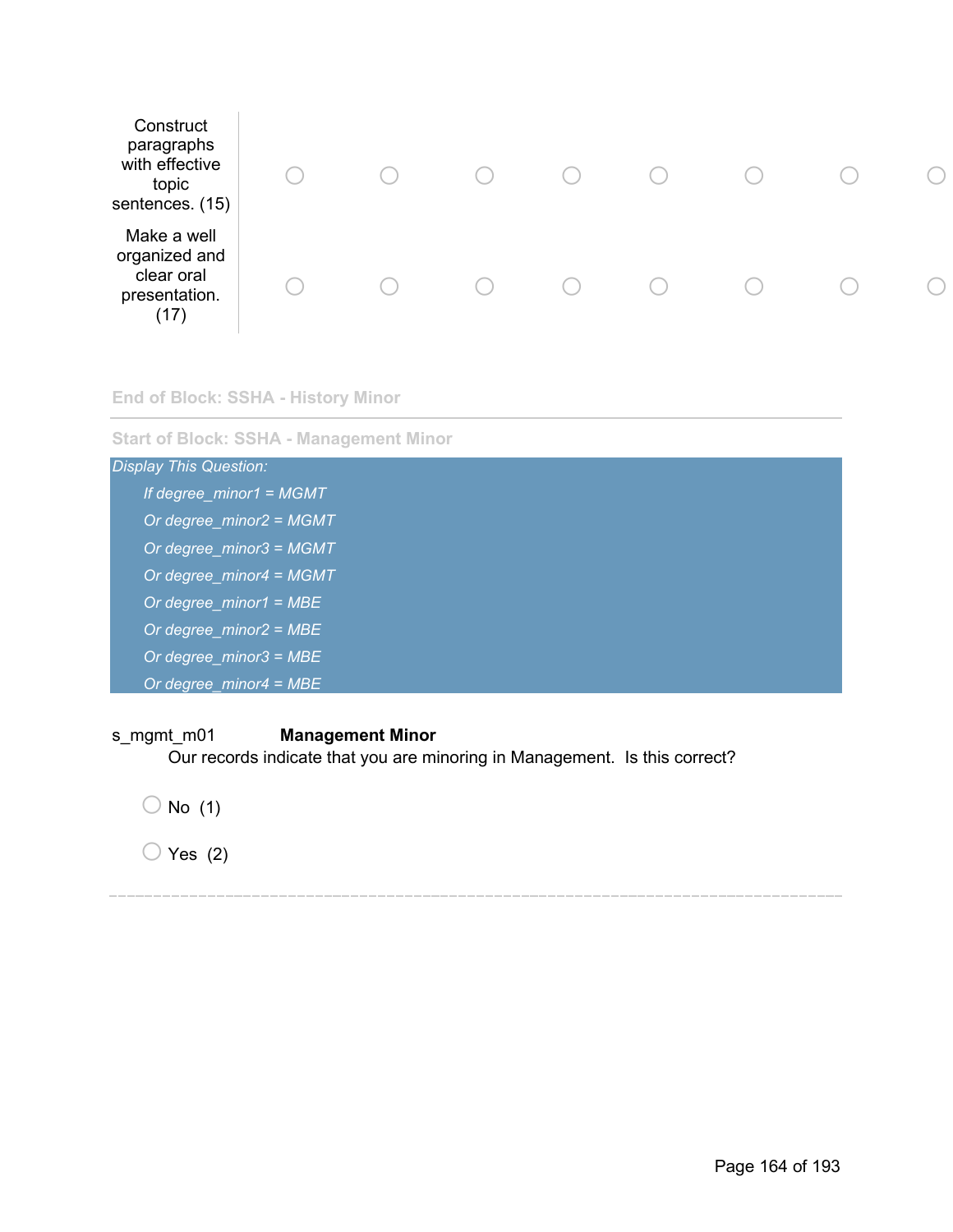*Display This Question:*

*If degree\_minor1 = MGMT*

*And Management Minor Our records indicate that you are minoring in Management. Is this correct? != No*

*Or degree\_minor2 = MGMT*

*And Management Minor Our records indicate that you are minoring in Management. Is this correct? != No*

*Or degree\_minor3 = MGMT*

*And Management Minor Our records indicate that you are minoring in Management. Is this correct? != No*

*Or degree\_minor4 = MGMT*

*And Management Minor Our records indicate that you are minoring in Management. Is this correct? != No*

*Or degree\_minor1 = MBE*

*And Management Minor Our records indicate that you are minoring in Management. Is this correct? != No*

*Or degree\_minor2 = MBE*

*And Management Minor Our records indicate that you are minoring in Management. Is this correct? != No*

*Or degree\_minor3 = MBE*

*And Management Minor Our records indicate that you are minoring in Management. Is this correct? != No*

*Or degree\_minor4 = MBE*

*And Management Minor Our records indicate that you are minoring in Management. Is this correct? != No*

s mgmt m02 Please rate yourself on the skills and knowledge in the following statements. Please give yourself two different scores, one score for when you started studying at UC Merced, and a second score for today.

|                             | When you started at UC Merced |                             |                                 |                             | Todav                    |                             |             |
|-----------------------------|-------------------------------|-----------------------------|---------------------------------|-----------------------------|--------------------------|-----------------------------|-------------|
| <b>Highly</b><br>proficient | Moderately<br>proficient      | Barely<br>proficient<br>(3) | <b>Not</b><br>proficient<br>(4) | <b>Highly</b><br>proficient | Moderately<br>proficient | Barelv<br>proficient<br>(3) | N<br>profic |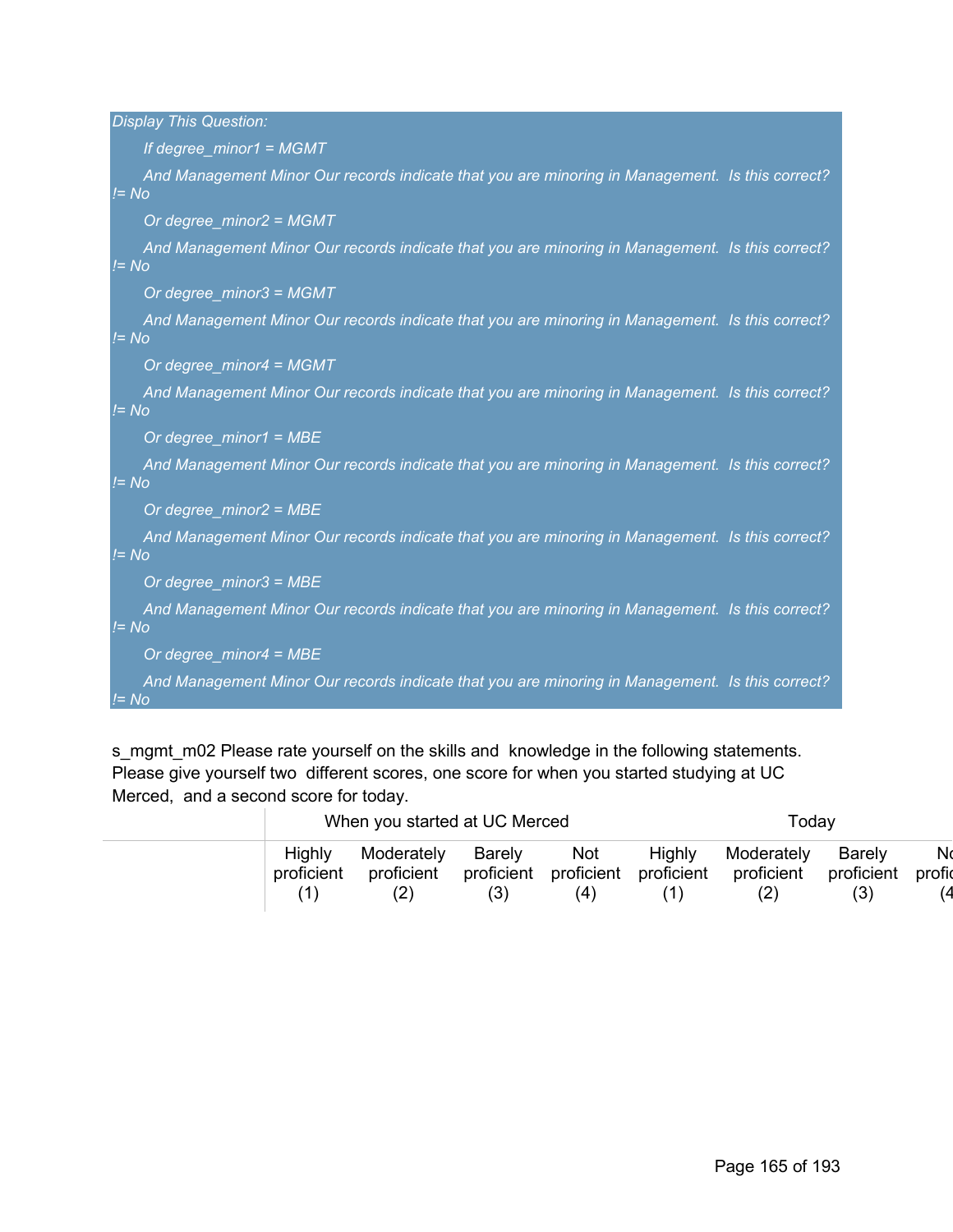Analyze and solve problems related to business management. (s\_mgmt\_m02\_1) Apply theories and concepts from disciplines in Management and Business **Economics** (accounting, economics, statistics, finance, and marketing) to business management situations. (s\_mgmt\_m02\_2) Use effective **written** communication consistent with the discipline and professional environments. (s\_mgmt\_m02\_3) Use effective **oral** communication consistent with the discipline and professional environments. (s\_mgmt\_m02\_11) Apply information technology to develop business **proposals** with recommendations for economic and management strategies and actions. (s mgmt  $m02$  4) Apply information

technology to develop business

| $\begin{matrix} \circ & \circ & \circ & \circ & \circ & \circ & \circ \end{matrix} \quad \begin{matrix} \circ & \circ & \circ & \circ & \circ & \circ \end{matrix}$ |  |  |  |
|---------------------------------------------------------------------------------------------------------------------------------------------------------------------|--|--|--|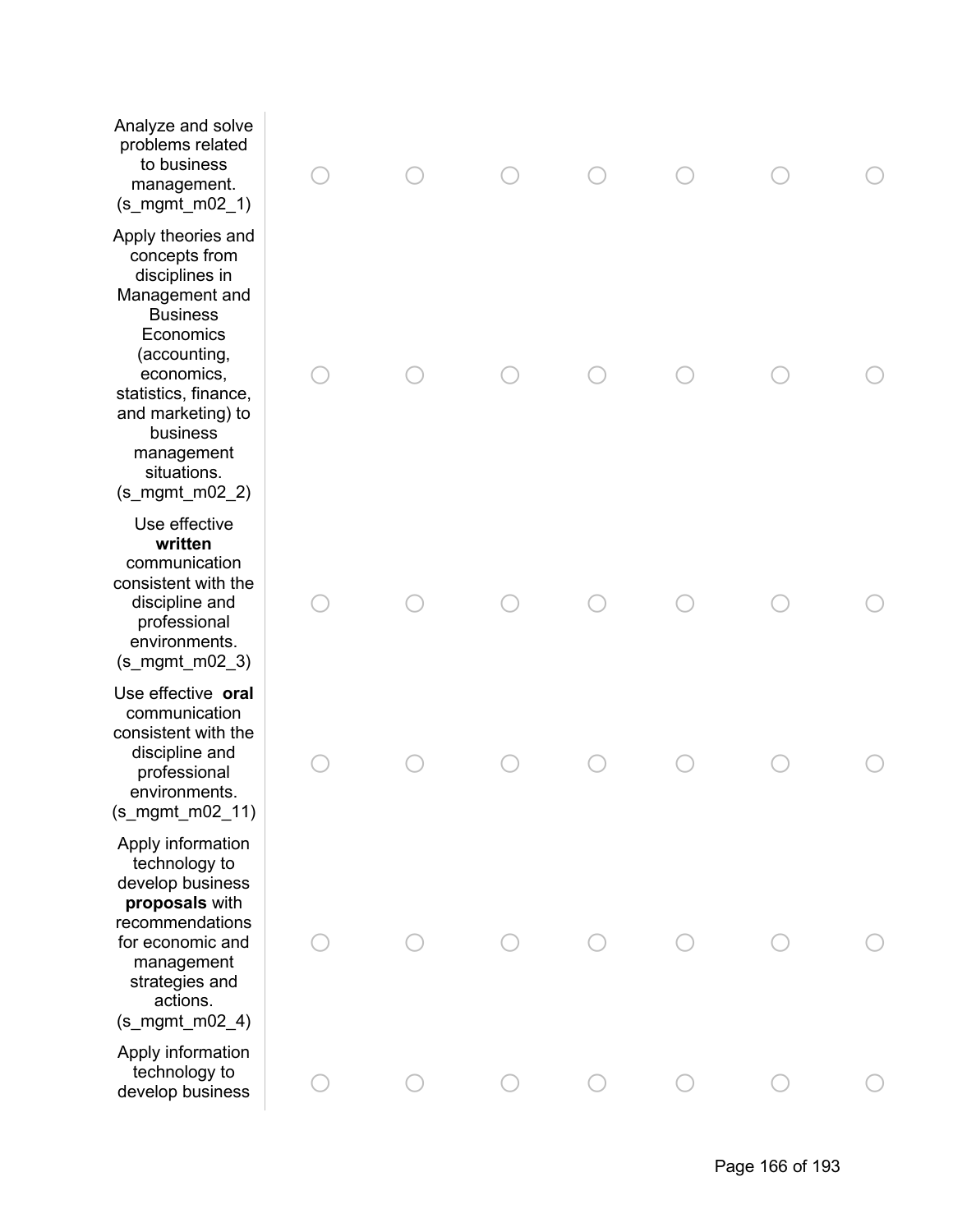**models** with recommendations for economic and management strategies and actions. (s mgmt  $m02<sub>5</sub>$ ) Apply information technology to develop business **reports** with recommendations for economic and management strategies and actions. (s\_mgmt\_m02\_6)

Evaluate **ethical issues** as they relate to the organization, operations, human resources, and business ventures. (s\_mgmt\_m02\_8)

Evaluate **social issues** as they relate to the organization, operations, human resources, and business ventures. (s\_mgmt\_m02\_9)

Evaluate **external issues** (e.g. political climate, national financial trends, etc.) as they relate to the organization, operations, human resources, and business ventures. (s\_mgmt\_m02\_10)

**End of Block: SSHA - Management Minor**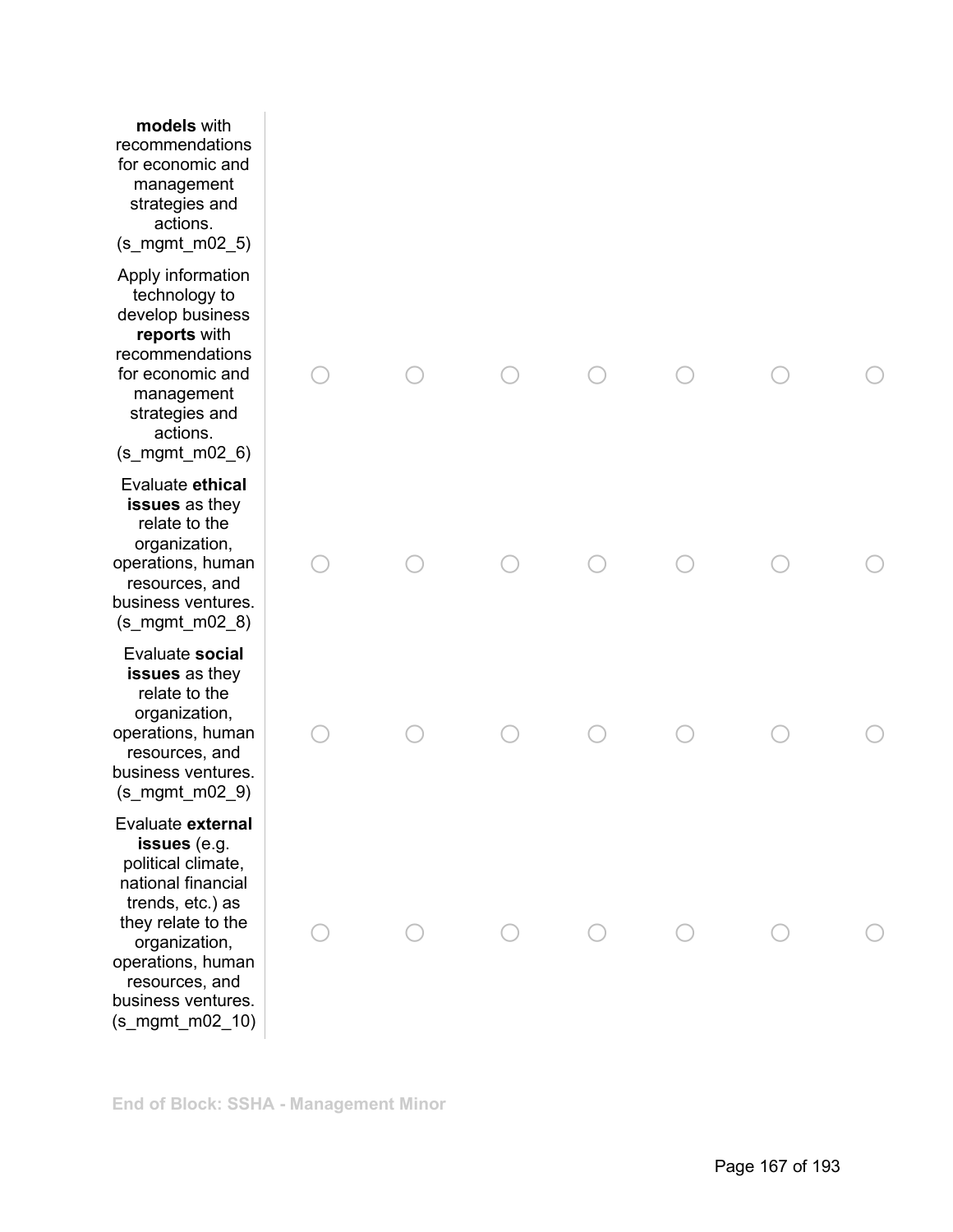**Start of Block: SSHA - Political Science Minor**

| Display This Question:  |
|-------------------------|
| If degree_minor1 = POLI |
| Or degree_minor2 = POLI |
| Or degree minor3 = POLI |
| Or degree minor4 = POLI |

### s\_poli\_m01 **Political Science Minor**

Our records indicate that you are minoring in Political Science. Is this correct?

 $\bigcirc$  No (1)

 $\bigcirc$  Yes (2)

|           | <b>Display This Question:</b> |                                                                                                    |  |
|-----------|-------------------------------|----------------------------------------------------------------------------------------------------|--|
|           | If degree $minor1 = POLI$     |                                                                                                    |  |
| <b>No</b> |                               | And Political Science Minor Our records indicate that you are minoring in Political Science. Is != |  |
|           | Or degree_minor2 = POLI       |                                                                                                    |  |
| <b>No</b> |                               | And Political Science Minor Our records indicate that you are minoring in Political Science. Is != |  |
|           | Or degree $minor3 = POLI$     |                                                                                                    |  |
| <b>No</b> |                               | And Political Science Minor Our records indicate that you are minoring in Political Science. Is!=  |  |
|           | Or degree minor4 = POLI       |                                                                                                    |  |
| <b>No</b> |                               | And Political Science Minor Our records indicate that you are minoring in Political Science. Is != |  |

s\_poli\_m02 Please rate yourself on the skills and knowledge in the following statements. Please give yourself two different scores, one score for when you started studying at UC Merced, and a second score for today.

| When you started at UC Merced |                          |                             |                          | Todav         |                                            |                             |                                 |
|-------------------------------|--------------------------|-----------------------------|--------------------------|---------------|--------------------------------------------|-----------------------------|---------------------------------|
| Highly<br>proficient          | Moderately<br>proficient | Barely<br>proficient<br>(3) | Not<br>proficient<br>(4) | <b>Highly</b> | Moderately<br>proficient proficient<br>(2) | Barely<br>proficient<br>(3) | <b>Not</b><br>proficient<br>(4) |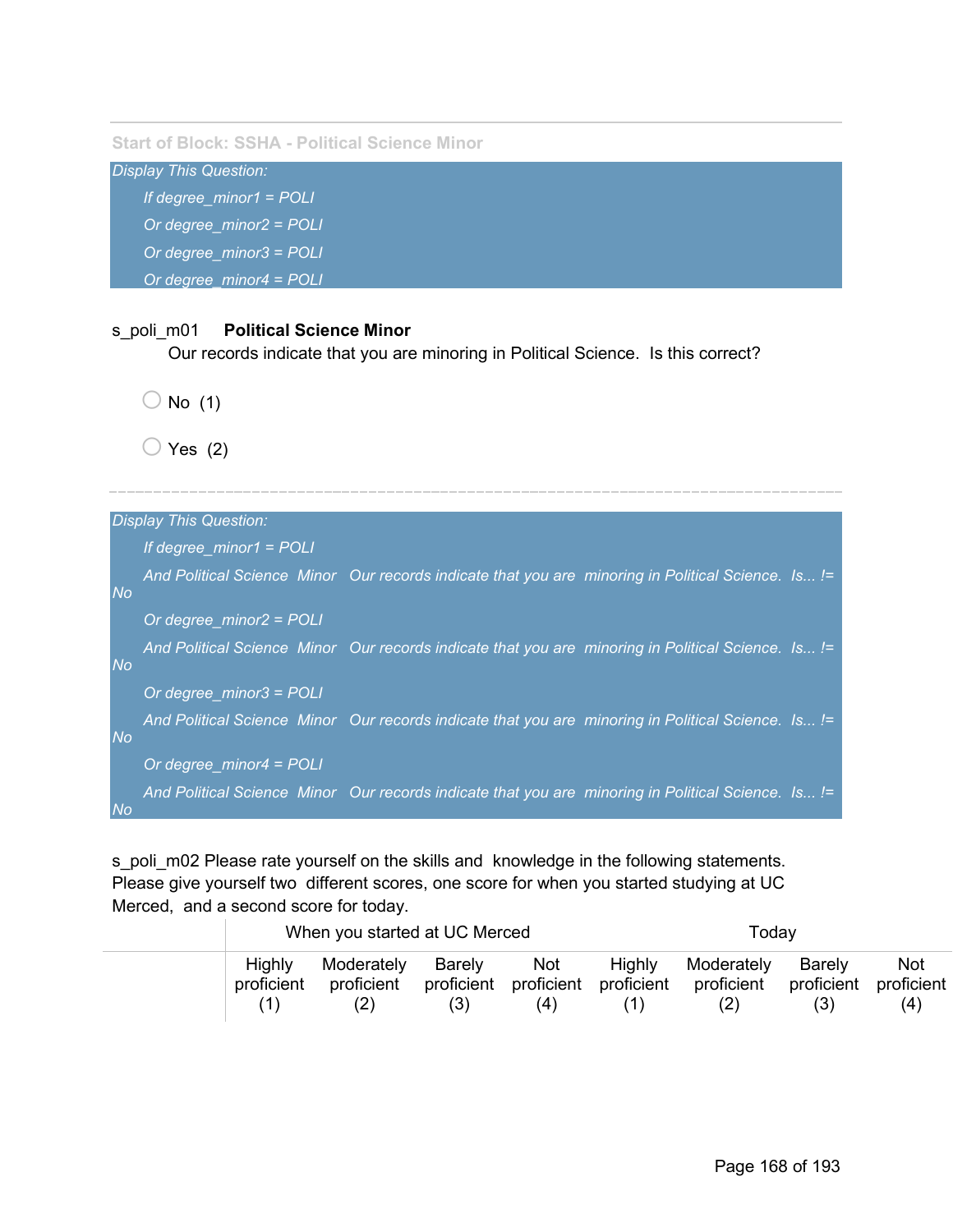Understand the processes, theories, and empirical regularities of **political institutions** in your chosen emphasis area (American politics, comparative politics, or international relations). (1) Understand the processes, theories, and empirical regularities of **political behavior** in your chosen emphasis area (American politics, comparative politics, or international relations). (2) Demonstrate social scientific literacy, including basic quantitative literacy. (3)

Utilize contemporary social science research

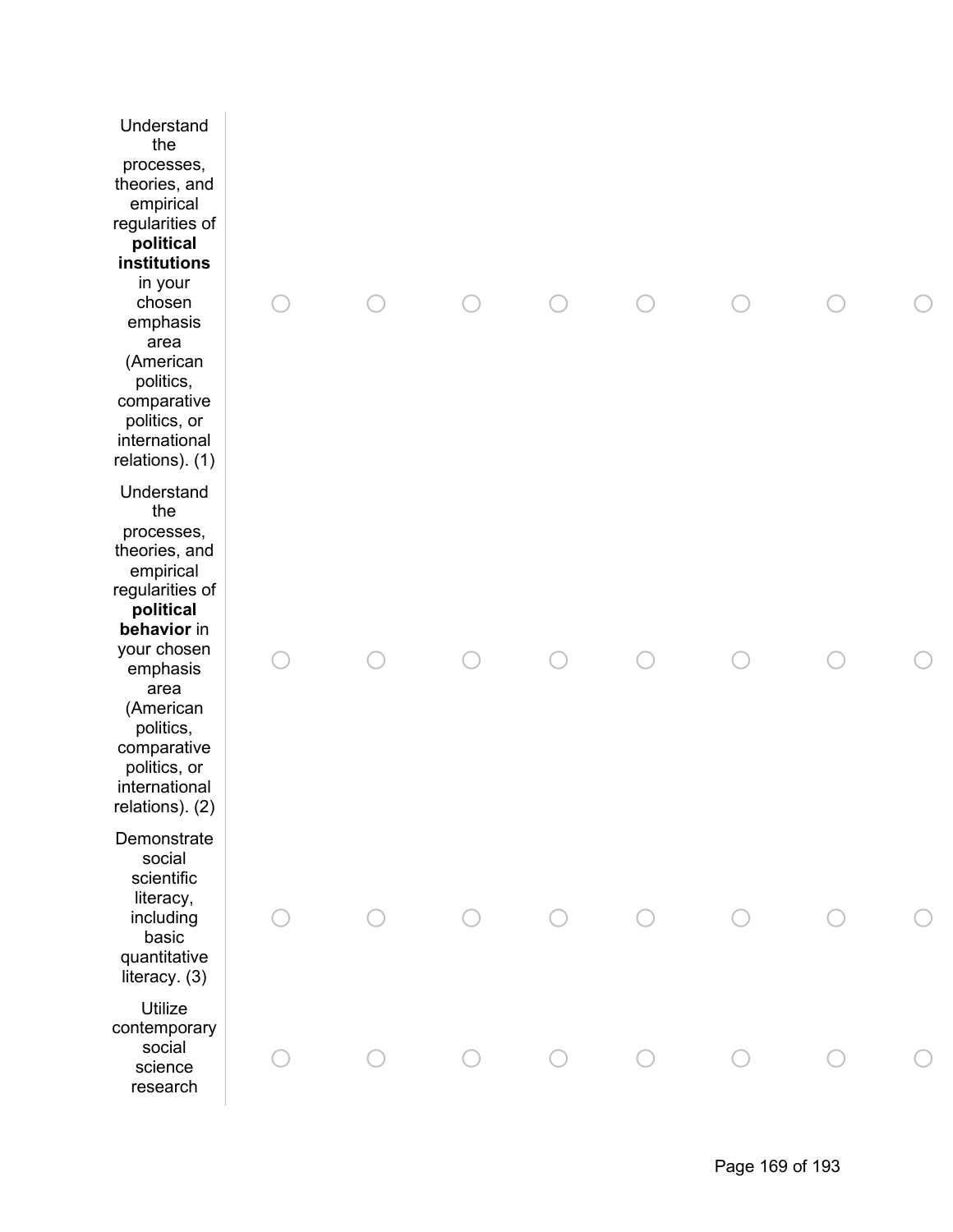| methods to<br>conduct<br>rigorous<br>research on<br>political<br>phenomena.<br>(4)                                                            |  |  |  |  |
|-----------------------------------------------------------------------------------------------------------------------------------------------|--|--|--|--|
| Write<br>effectively,<br>particularly to<br>convey<br>complex<br>concepts and<br>information in<br>a clear and<br>concise<br>manner. $(5)$    |  |  |  |  |
| Apply<br>abstract<br>theory and<br>research<br>methods to<br>understand<br>contemporary<br>political<br>events and<br>public<br>policies. (6) |  |  |  |  |

**End of Block: SSHA - Political Science Minor**

**Start of Block: SSHA - Psychology Minor**

| <b>Display This Question:</b> |  |  |
|-------------------------------|--|--|
| If degree_minor1 = $PSY$      |  |  |
| Or degree_minor2 = PSY        |  |  |
| Or degree $minor3 = PSY$      |  |  |
| Or degree_minor4 = PSY        |  |  |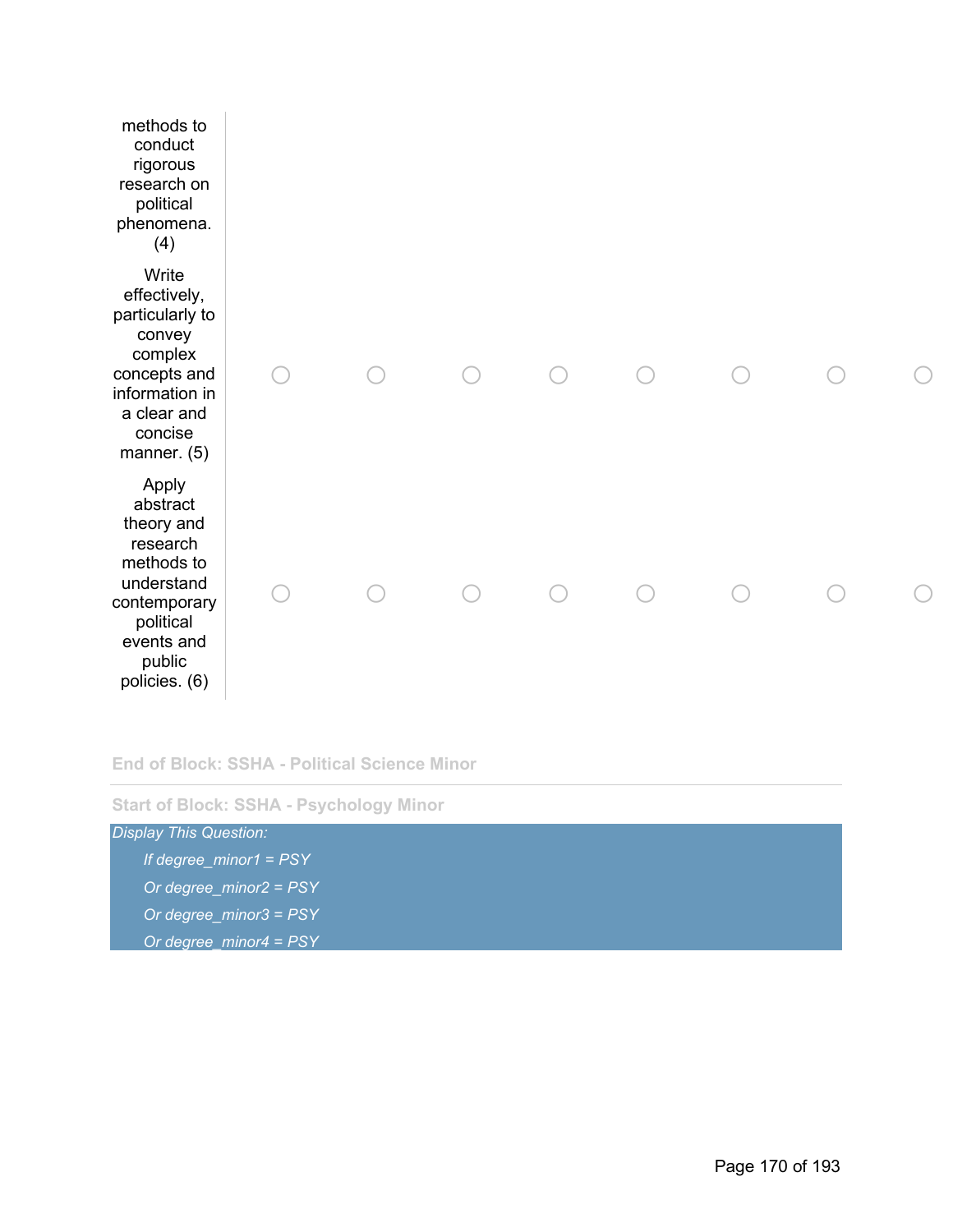## s\_psy\_m01 **Psychology Minor**

Our records indicate that you are minoring in Psychology. Is this correct?

 $\bigcirc$  No (1)

 $\bigcirc$  Yes (2)

| <b>Display This Question:</b>                    |                                                                                               |  |
|--------------------------------------------------|-----------------------------------------------------------------------------------------------|--|
| If degree $minor1 = PSY$                         |                                                                                               |  |
| <b>And Psychology Minor</b><br>$!=\overline{No}$ | Our records indicate that you are minoring in Psychology. Is this correc                      |  |
| Or degree $minor2 = PSY$                         |                                                                                               |  |
| $I = No$                                         | And Psychology Minor Our records indicate that you are minoring in Psychology. Is this correc |  |
| Or degree $minor3 = PSY$                         |                                                                                               |  |
| $!=$ No                                          | And Psychology Minor Our records indicate that you are minoring in Psychology. Is this correc |  |
| Or degree $minor4 = PSY$                         |                                                                                               |  |
| <b>And Psychology Minor</b><br>$!=$ No           | Our records indicate that you are minoring in Psychology. Is this correc                      |  |

s\_psy\_m02 Please rate yourself on the skills and knowledge in the following statements. Please give yourself two different scores, one score for when you started studying at UC Merced, and a second score for today.

| When you started at UC Merced |                          |                             |            | Todav  |                                                       |                             |                         |
|-------------------------------|--------------------------|-----------------------------|------------|--------|-------------------------------------------------------|-----------------------------|-------------------------|
| Hiahlv<br>proficient          | Moderately<br>proficient | Barely<br>proficient<br>(3) | Not<br>(4) | Highly | Moderately<br>proficient proficient proficient<br>(2) | Barely<br>proficient<br>(3) | Not<br>proficier<br>(4) |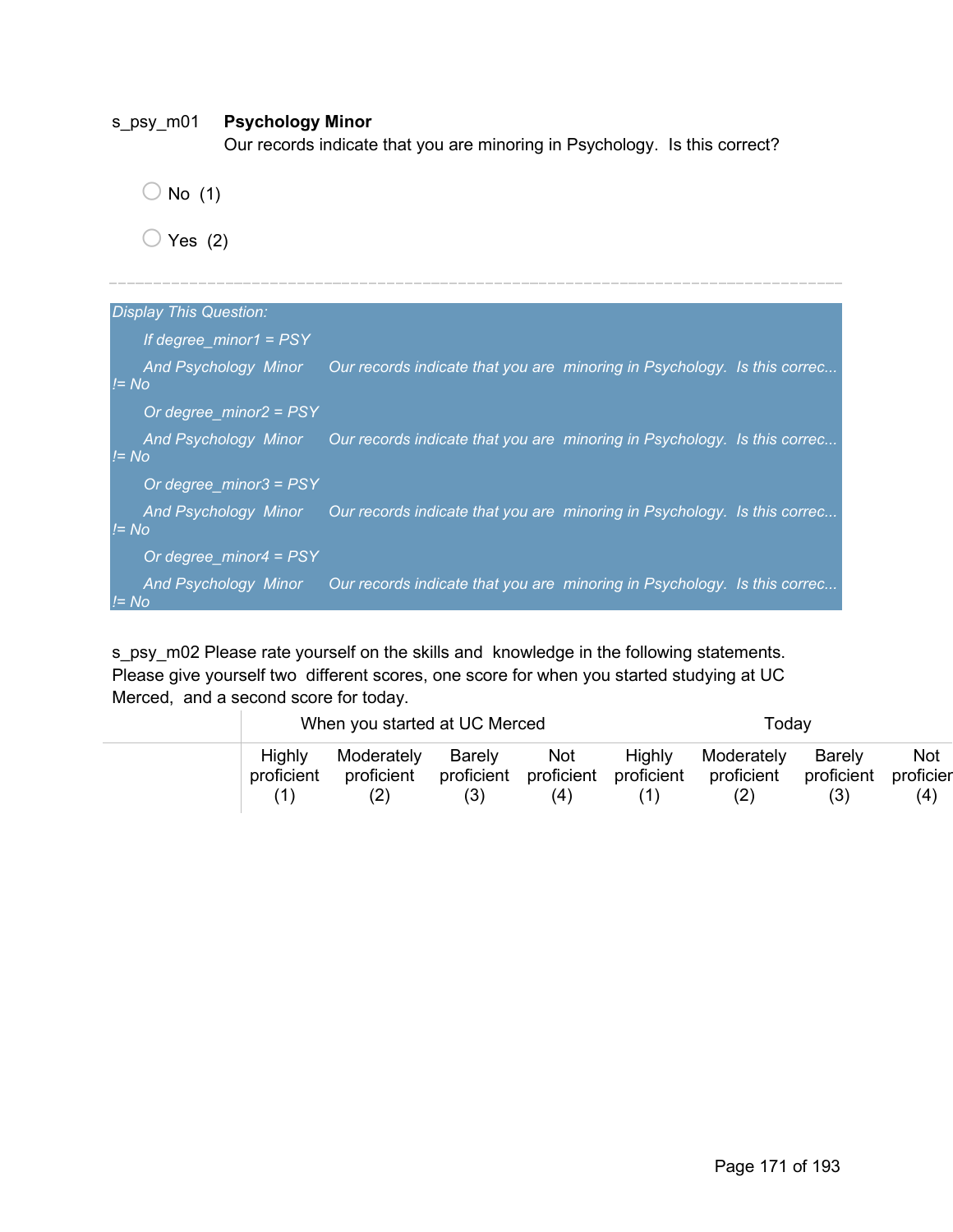Identify the key substantive content of the field of psychology in **memory and thinking**. (1) Identify the key substantive content of the field of psychology in **sensory psychology and physiology**. (2) Identify the key substantive content of the field of psychology in **developmental psychology**. (3) Identify the key substantive content of the field of psychology in **clinical and abnormal psychology**. (4) Identify the key substantive content of the field of psychology in **social psychology**. (5) Understand the basic principles of, and correctly

interpret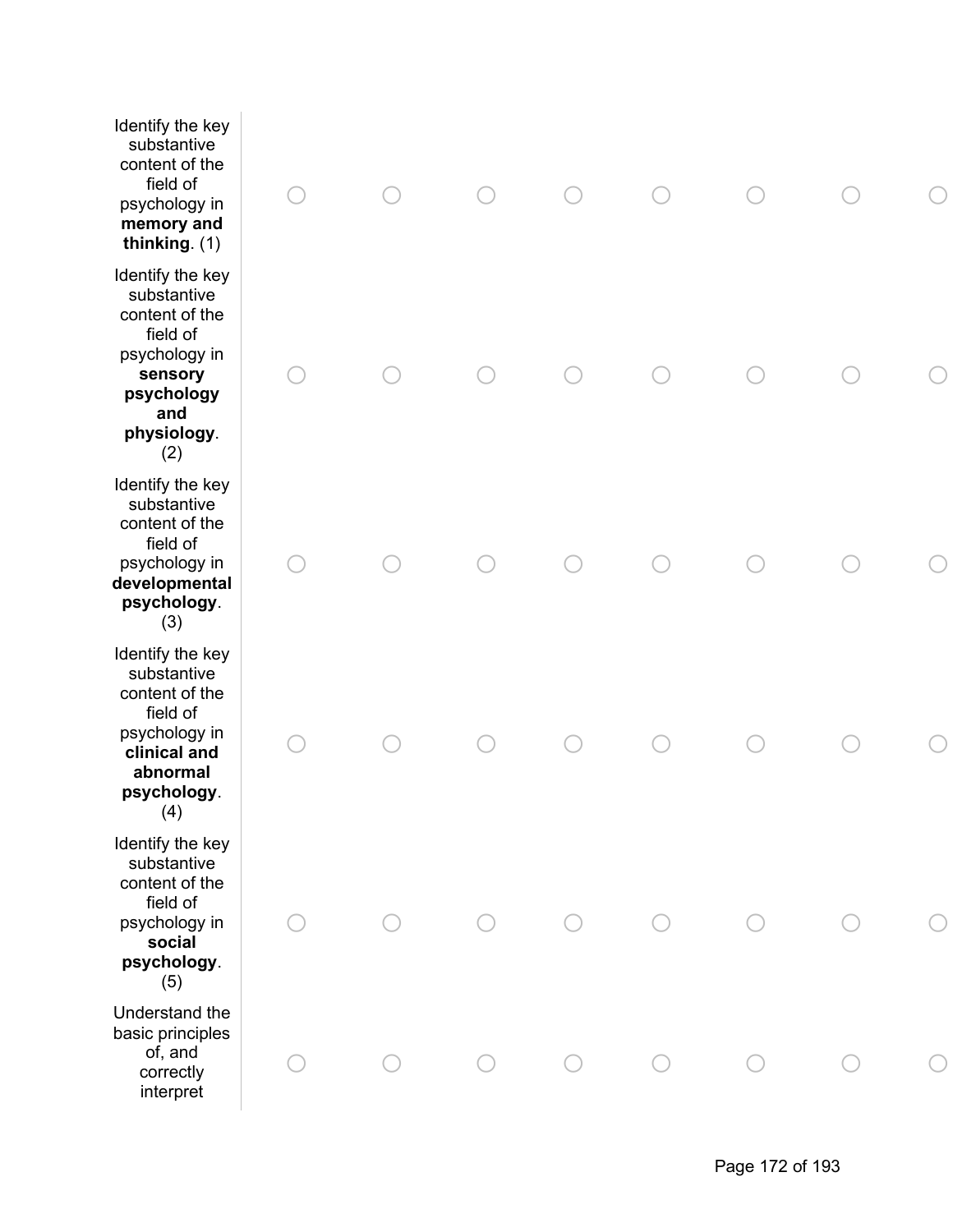| applications of,<br>the designs<br>and methods<br>that<br>psychologists<br>use to gather<br>data. $(6)$ |  |  |  |  |
|---------------------------------------------------------------------------------------------------------|--|--|--|--|
| Correctly<br>interpret the<br>statistical<br>analyses<br>psychologists<br>use to analyze<br>data. $(7)$ |  |  |  |  |
| Apply the<br>writing style<br>used in<br>psychological<br>literature (APA<br>style). (8)                |  |  |  |  |

**End of Block: SSHA - Psychology Minor**

**Start of Block: SSHA - Sociology Minor**

*Display This Question: If degree\_minor1 = SOC Or degree\_minor2 = SOC Or degree\_minor3 = SOC Or degree\_minor4 = SOC*

## s\_soc\_m01 **Sociology Minor**

Our records indicate that you are minoring in Sociology. Is this correct?

 $\bigcirc$  No (1)

 $\bigcirc$  Yes (2)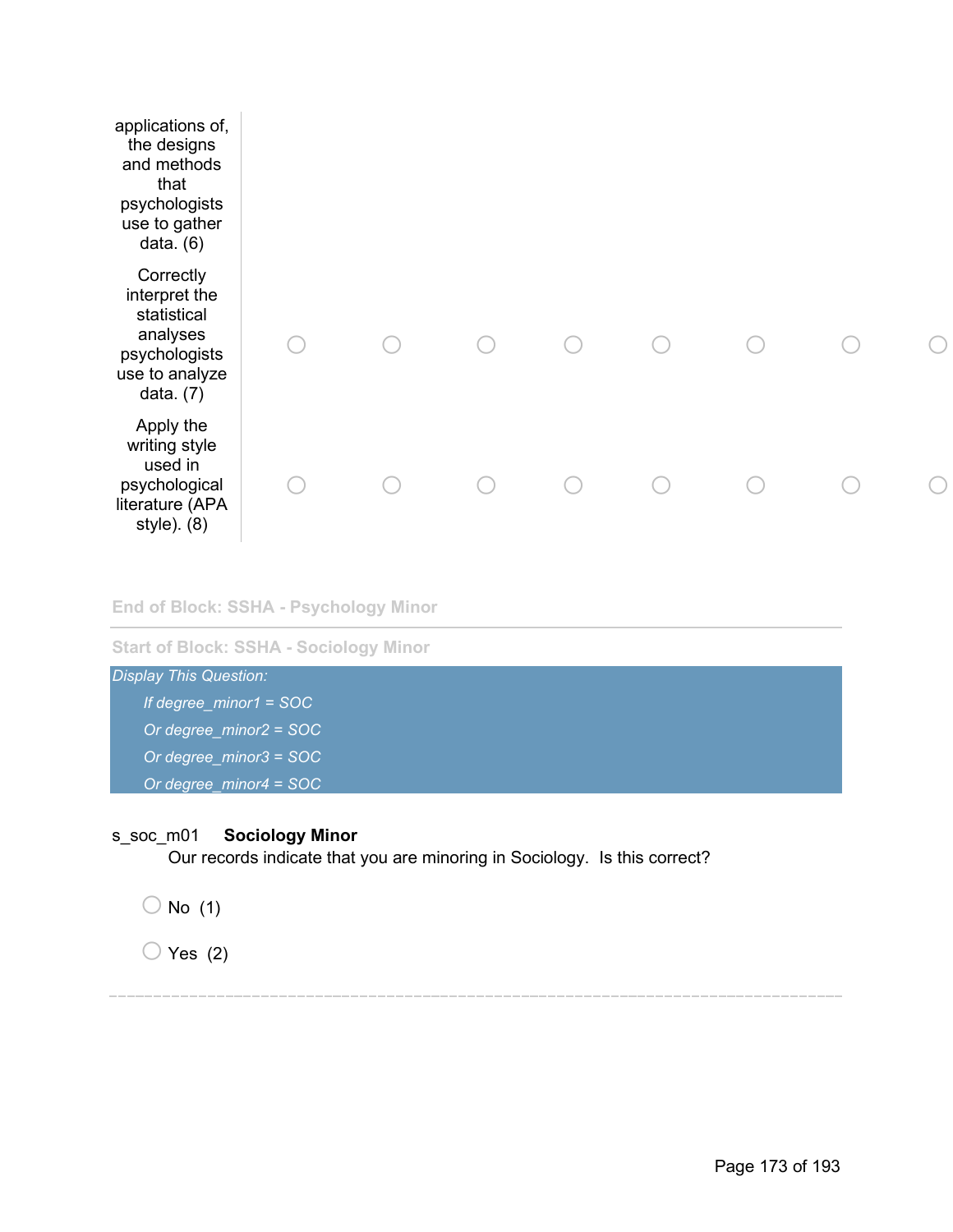|           | <b>Display This Question:</b>                                                                    |
|-----------|--------------------------------------------------------------------------------------------------|
|           | If degree $minor1 = SOC$                                                                         |
| <b>No</b> | And Sociology Minor Our records indicate that you are minoring in Sociology. Is this correct? != |
|           | Or degree $minor2 = SOC$                                                                         |
| <b>No</b> | And Sociology Minor Our records indicate that you are minoring in Sociology. Is this correct? != |
|           | Or degree $minor3 = SOC$                                                                         |
| <b>No</b> | And Sociology Minor Our records indicate that you are minoring in Sociology. Is this correct? != |
|           | Or degree $minor4 = SOC$                                                                         |
| <b>No</b> | And Sociology Minor Our records indicate that you are minoring in Sociology. Is this correct? != |

s\_soc\_m02 Please rate yourself on the skills and knowledge in the following statements. Please give yourself two different scores, one score for when you started studying at UC Merced, and a second score for today.

| When you started at UC Merced |                                 |               |            | Todav  |                                                                  |                                |                   |
|-------------------------------|---------------------------------|---------------|------------|--------|------------------------------------------------------------------|--------------------------------|-------------------|
| <b>Highly</b><br>proficient   | Moderately<br>proficient<br>(2) | Barely<br>(3) | Not<br>(4) | Highly | Moderately<br>proficient proficient proficient proficient<br>(2) | Barelv<br>proficient proficien | <b>Not</b><br>(4) |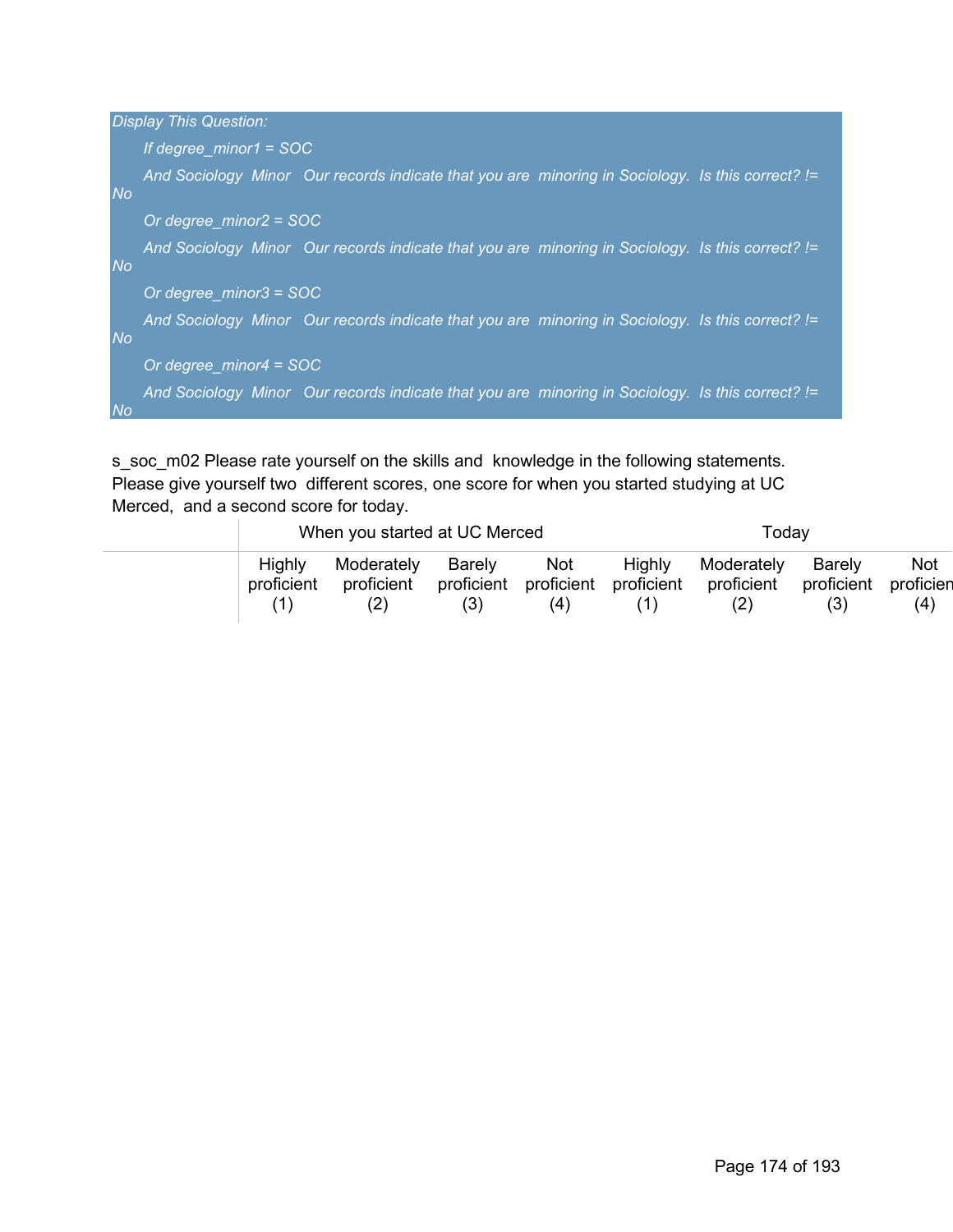| Demonstrate<br>critical thinking<br>about the<br>causes and<br>consequences<br>of social<br>inequality.<br>$(s\_soc_m02_1)$                                          |  |  |  |  |
|----------------------------------------------------------------------------------------------------------------------------------------------------------------------|--|--|--|--|
| Design and<br>evaluate<br>empirical<br>sociological<br>research.<br>$(s_soc_m02_2)$                                                                                  |  |  |  |  |
| Explain and<br>apply the major<br>theoretical<br>perspectives in<br>sociology.<br>$(s_soc_m02_3)$                                                                    |  |  |  |  |
| Use your<br>sociological<br>education<br>outside the<br>undergraduate<br>classroom,<br>particularly in<br>your career or<br>future study.<br>$(s_{s} \cdot m02_{5})$ |  |  |  |  |
| Communicate<br>orally about<br>sociological<br>concepts.<br>$(s_soc_m02_6)$                                                                                          |  |  |  |  |
| Communicate<br>in writing about<br>sociological<br>concepts.<br>$(s_soc_m027)$                                                                                       |  |  |  |  |
|                                                                                                                                                                      |  |  |  |  |

**End of Block: SSHA - Sociology Minor**

**Start of Block: SSHA - Spanish Minor**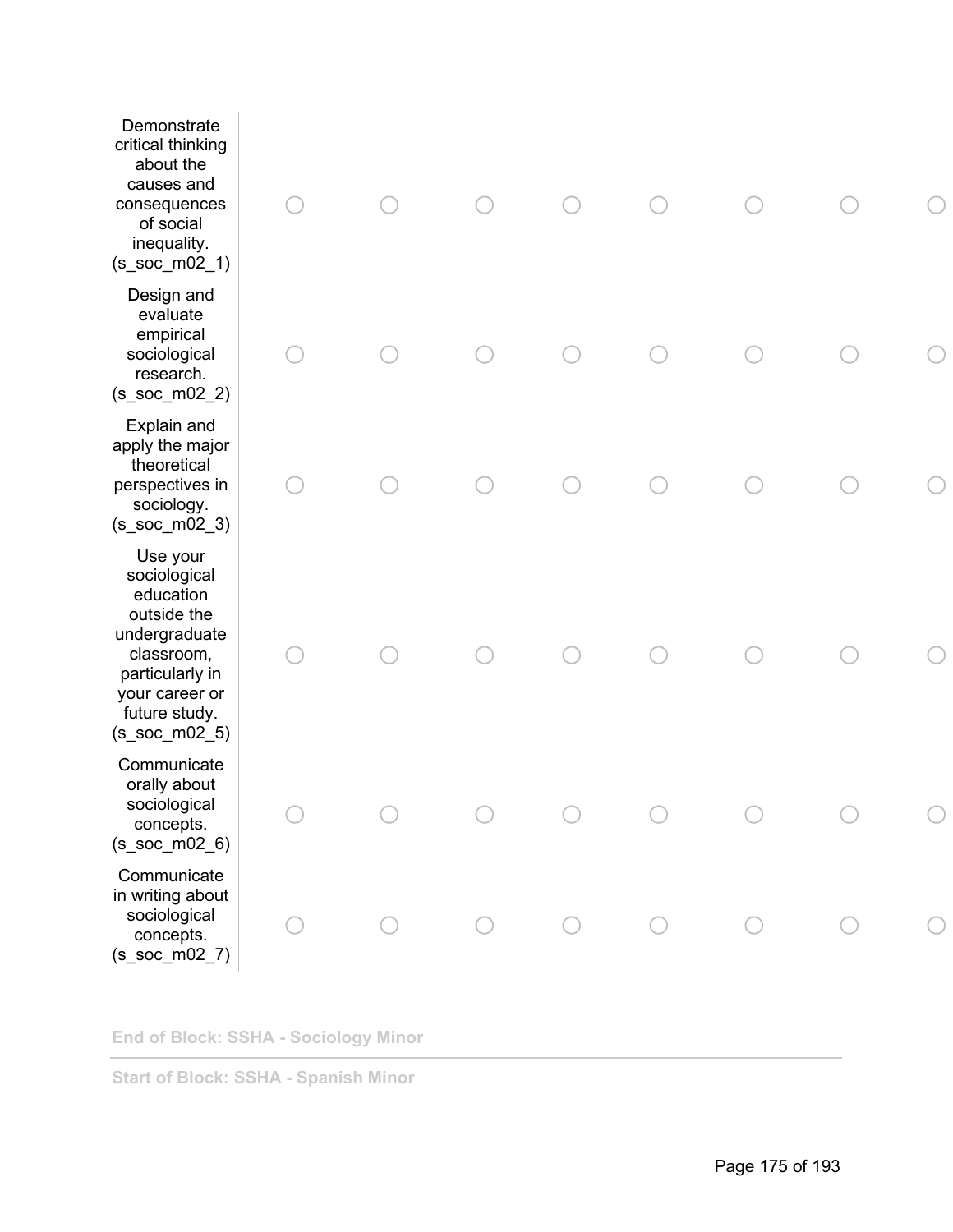| <b>Display This Question:</b> |  |  |
|-------------------------------|--|--|
| If degree $minor1 = SPAN$     |  |  |
| Or degree minor2 = SPAN       |  |  |
| Or degree $minor3 = SPAN$     |  |  |
| Or degree $minor4 = SPAN$     |  |  |

s\_span\_m01 **Spanish Minor** Our records indicate that you are minoring in Spanish. Is this correct?

 $\bigcirc$  No (1)

 $\bigcirc$  Yes (2)

| <b>Display This Question:</b> |                                                                                                 |
|-------------------------------|-------------------------------------------------------------------------------------------------|
| If degree minor1 = SPAN       |                                                                                                 |
| <b>And Spanish Minor</b>      | Our records indicate that you are minoring in Spanish. Is this correct? != No                   |
| Or degree minor2 = SPAN       |                                                                                                 |
|                               | And Spanish Minor Our records indicate that you are minoring in Spanish. Is this correct? != No |
| Or degree minor3 = SPAN       |                                                                                                 |
| <b>And Spanish Minor</b>      | Our records indicate that you are minoring in Spanish. Is this correct? != No                   |
| Or degree minor4 = SPAN       |                                                                                                 |
| <b>And Spanish Minor</b>      | Our records indicate that you are minoring in Spanish. Is this correct? != No                   |

s\_span\_m02 Please rate yourself on the skills and knowledge in the following statements. Please give yourself two different scores, one score for when you started studying at UC Merced, and a second score for today.

|                      | When you started at UC Merced |        |            | Todav  |                                                           |                                        |            |
|----------------------|-------------------------------|--------|------------|--------|-----------------------------------------------------------|----------------------------------------|------------|
| Hiahly<br>proficient | Moderately<br>proficient      | Barely | Not<br>(4) | Highly | Moderately<br>proficient proficient proficient proficient | Barely<br>proficient proficient<br>(3) | Not<br>(4) |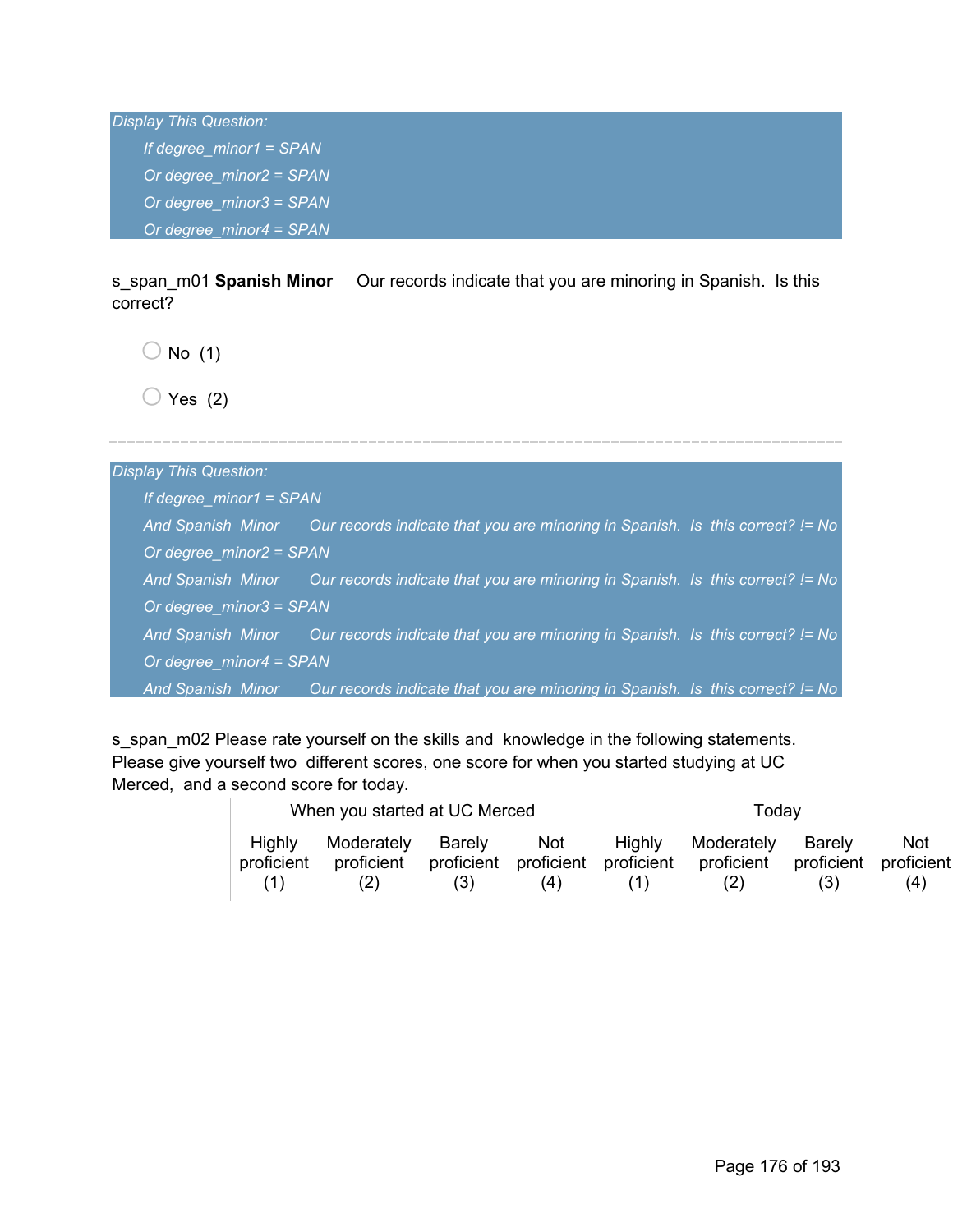**Demonstrate** Spanish **writing skills** equivalent to at least the advanced high level of the American Council on the Teaching of Foreign Languages (ACTFL) **Proficiency** Guidelines. (1) **Demonstrate** Spanish **reading skills** equivalent to at least the advanced high level of the ACTFL **Proficiency** Guidelines. (2) **Demonstrate** Spanish **speaking skills** equivalent to at least the advanced high level of the ACTFL **Proficiency** Guidelines. (3) **Demonstrate listening skills** equivalent to at least the

advanced high level of the ACTFL

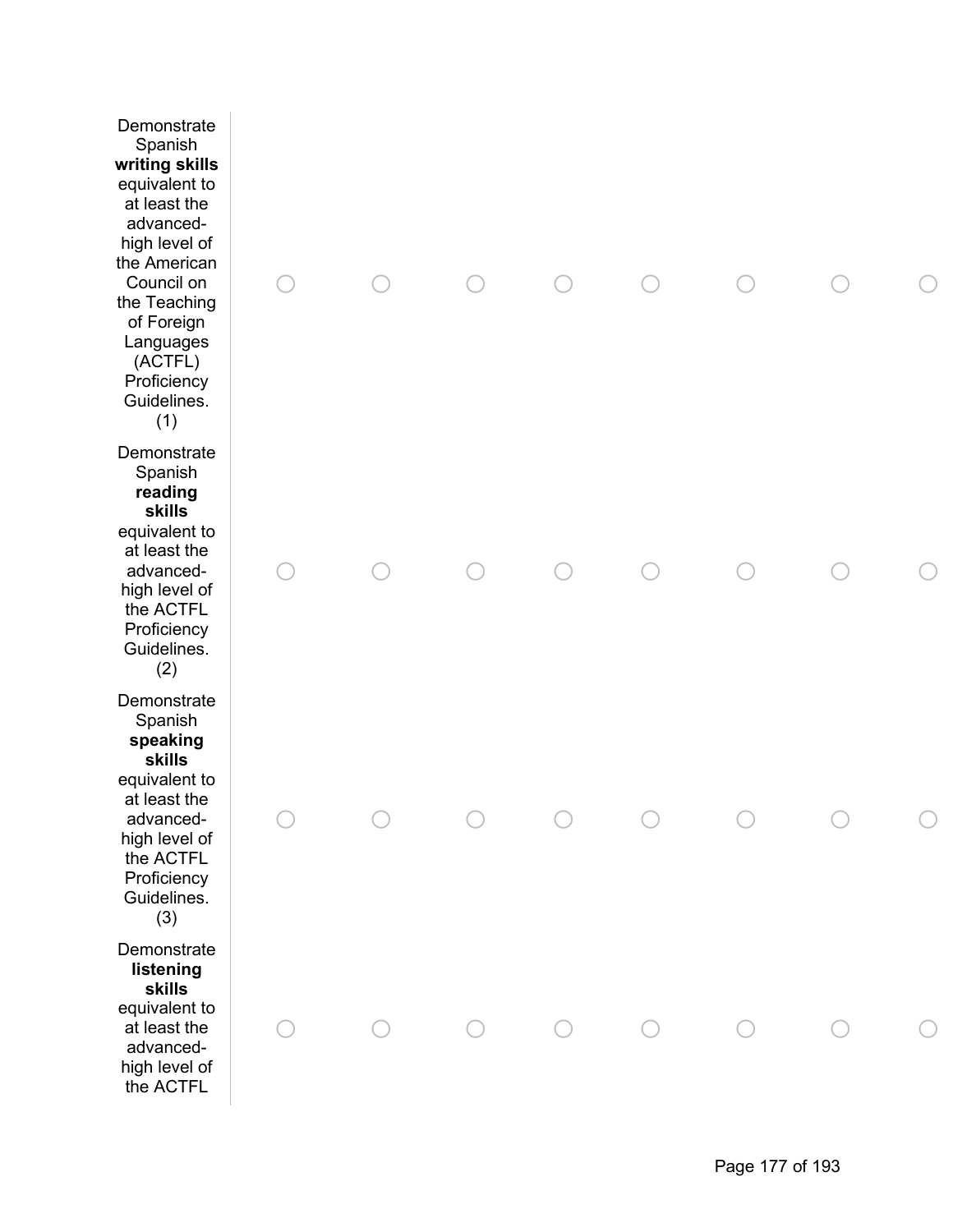**Proficiency** Guidelines. (4) Explain and apply the major theoretical perspectives in literary analysis. (5) Identify and apply linguistic concepts pertinent to the Spanish language when analyzing written and oral **literary** texts. (6) Identify and apply linguistic concepts pertinent to the Spanish language when analyzing written and oral **non literary** texts. (7) **Articulate** similarities and differences within the cultures of the Hispanic world by discerning the main topics and characteristics of different

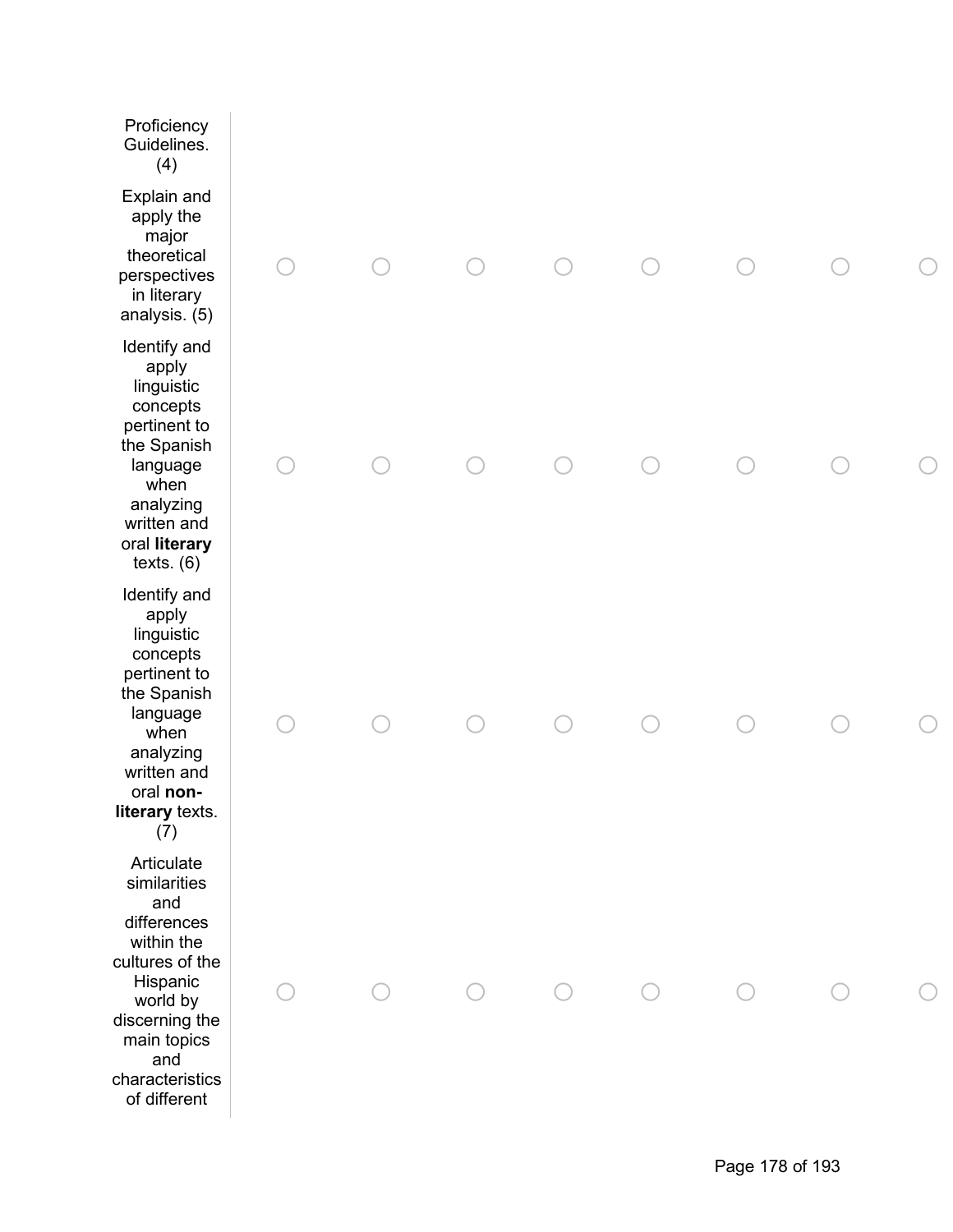

*Or degree\_minor4 = SPAN*

*And Spanish Minor Our records indicate that you are minoring in Spanish. Is this correct? != No*

s span m03 During your time studying in the Spanish minor, did you benefit from the **Spanish coursework (academically, personally, and/or professionally?)**

 $\bigcirc$  Yes (1)  $\bigcirc$  No (2)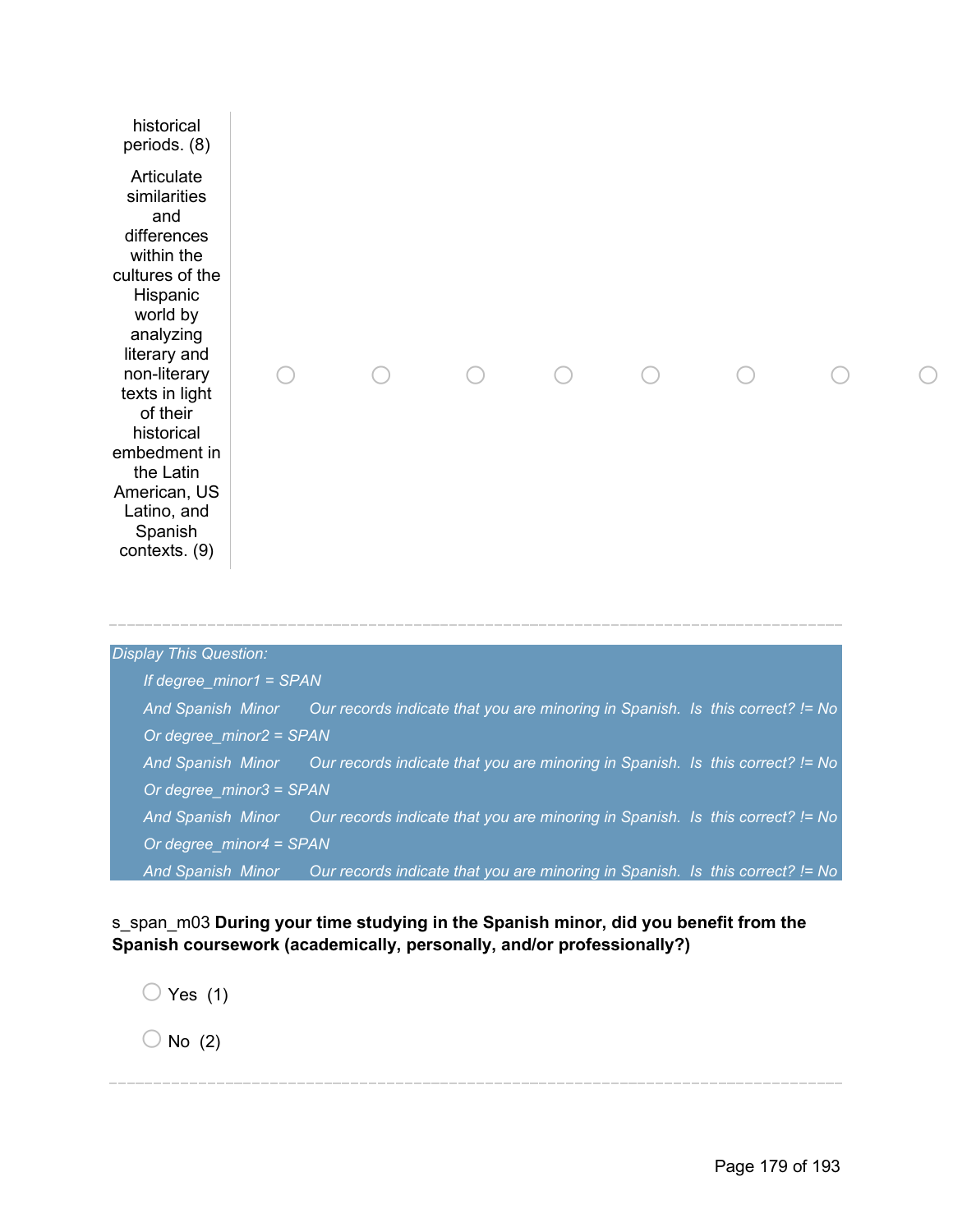*Display This Question:*

*If During your time studying in the Spanish minor, did you benefit from the Spanish coursework (aca... = No*

*And Spanish Minor Our records indicate that you are minoring in Spanish. Is this correct? != No*

s\_span\_m04 Please choose the best explanation(s) for why you did not benefit from the Spanish coursework. (Please select all that apply.)

| I was too busy to invest the needed attention in the coursework. (1)                                                                                           |
|----------------------------------------------------------------------------------------------------------------------------------------------------------------|
| I lost interest in studying Spanish. (2)                                                                                                                       |
| The coursework was not very challenging, NOT helping me to prepare for using<br>Spanish language and/or cultural knowledge in a career or graduate school. (3) |
| The coursework was too challenging and I couldn't keep-up. (4)                                                                                                 |
| Other (please describe) (5)                                                                                                                                    |
|                                                                                                                                                                |

| <b>Display This Question:</b> |                                                                                                |
|-------------------------------|------------------------------------------------------------------------------------------------|
| $ aca  = Yes$                 | If During your time studying in the Spanish minor, did you benefit from the Spanish coursework |
| <b>And Spanish Minor</b>      | Our records indicate that you are minoring in Spanish. Is this correct? != No                  |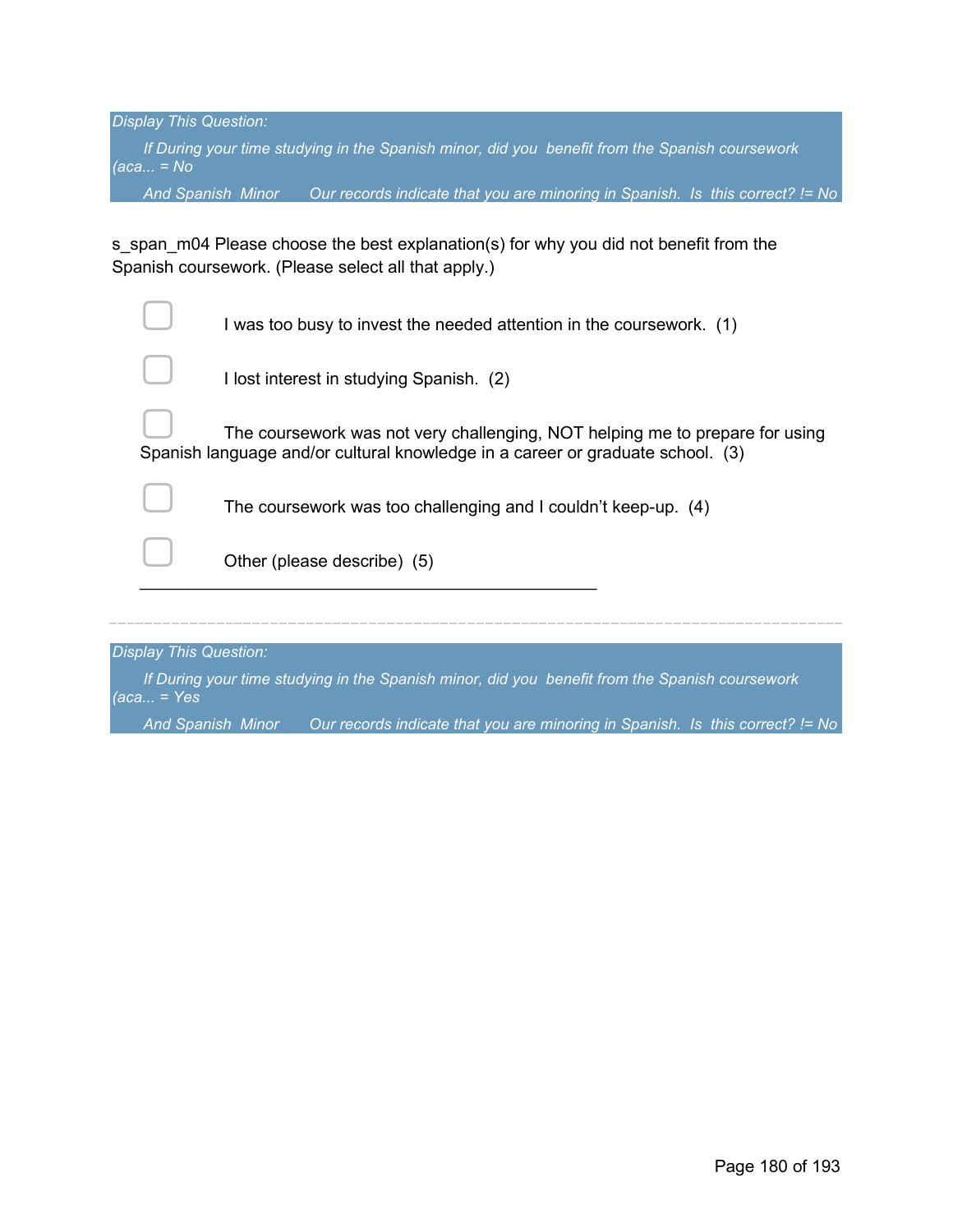s\_span\_m05 Please choose the best explanation(s) for why you benefited from the Spanish coursework. (Please select all that apply.)

|                | I invested a lot of attention and effort to do my best in this minor. (1)                                                  |
|----------------|----------------------------------------------------------------------------------------------------------------------------|
|                | The coursework was challenging and the faculty members helped me to get the<br>most out of the coursework. (2)             |
|                | The coursework complimented my major. (3)                                                                                  |
|                | The coursework helped me to do well in my non-Spanish courses. (4)                                                         |
| UC Merced. (5) | The coursework was interesting and helped me to enjoy my overall experience at                                             |
|                | The coursework provided me with language and/or cultural skills to advance my<br>future career and/or graduate school. (6) |
|                | Other (please describe) (7)                                                                                                |

## **End of Block: SSHA - Spanish Minor**

**Start of Block: College 1 - Writing Minor**

| <b>Display This Question:</b> |  |
|-------------------------------|--|
| If degree_minor1 = $WRI$      |  |
| Or degree $minor2 = WRI$      |  |
| Or degree_minor $3 = WRI$     |  |
| Or degree $minor4 = WRI$      |  |
| Or degree $minor1 = WRS$      |  |
| Or degree $minor2 = WRS$      |  |
| Or degree $minor3 = WRS$      |  |
| Or degree $minor4 = WRS$      |  |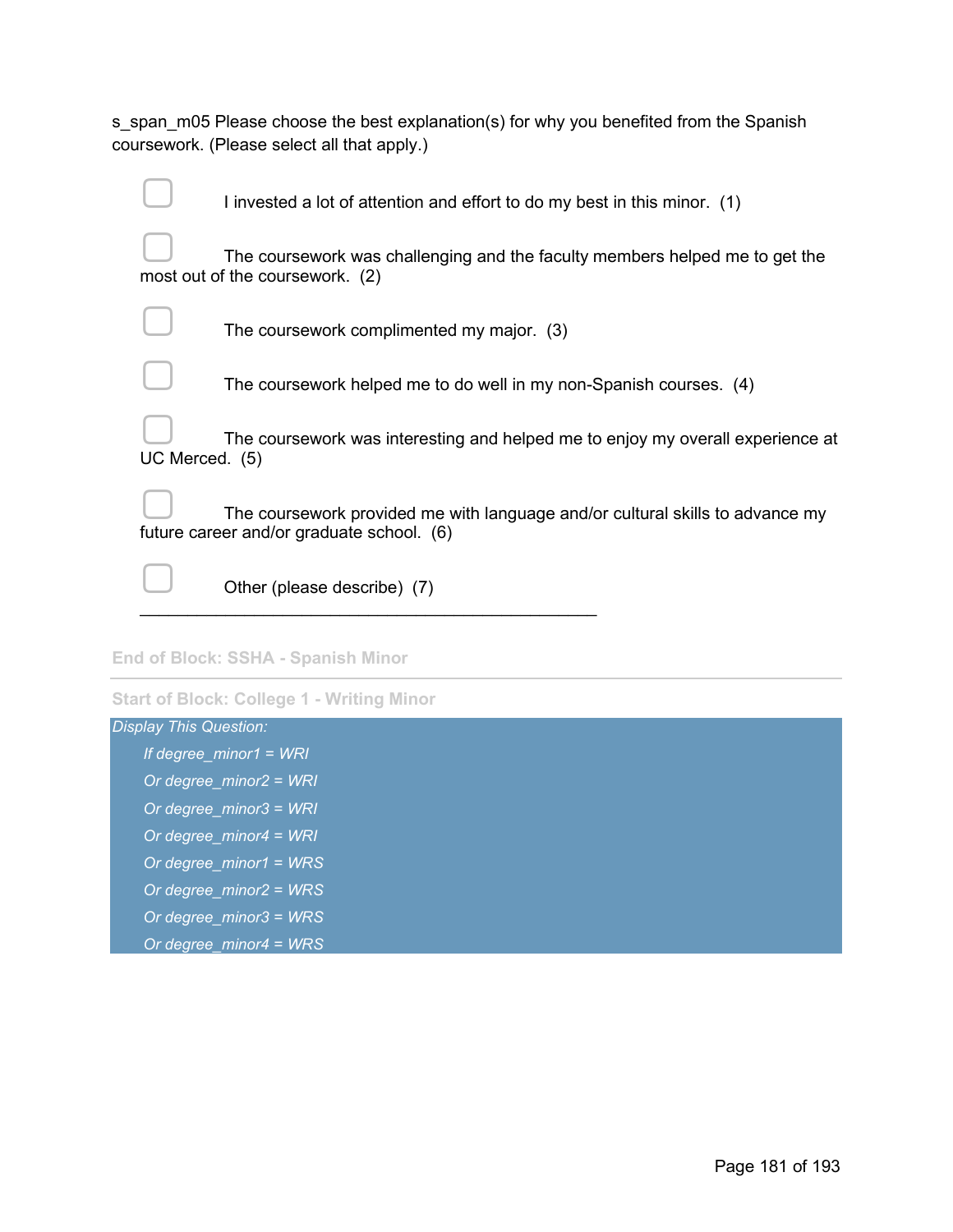## c1\_wri01 **Writing Studies Minor**

Our records indicate that you are minoring in Writing Studies Is this correct?

 $\bigcirc$  No (1)

 $\bigcirc$  Yes (2)

*Display This Question: If degree\_minor1 = WRI And Physics Minor Our records indicate that you are minoring in Physics. Is this correct? != No Or degree\_minor2 = WRI And Physics Minor Our records indicate that you are minoring in Physics. Is this correct? != No Or degree\_minor3 = WRI And Writing Studies Minor Our records indicate that you are minoring in Writing Studies Is this corr... != No Or degree\_minor4 = WRI And Writing Studies Minor Our records indicate that you are minoring in Writing Studies Is this corr... != No Or degree\_minor1 = WRS And Writing Studies Minor Our records indicate that you are minoring in Writing Studies Is this corr... != No Or degree\_minor2 = WRS And Writing Studies Minor Our records indicate that you are minoring in Writing Studies Is this corr... != No Or degree\_minor3 = WRS And Writing Studies Minor Our records indicate that you are minoring in Writing Studies Is this corr... != No Or degree\_minor4 = WRS*

*And Writing Studies Minor Our records indicate that you are minoring in Writing Studies Is this corr... != No*

c1 wri02 Please rate yourself on the skills and knowledge in the following statements. Please give yourself two different scores, one score for when you started studying at UC Merced, and a second score for today.

| When you started at UC Merced |                          |               | Todav      |        |                                                                                 |               |             |
|-------------------------------|--------------------------|---------------|------------|--------|---------------------------------------------------------------------------------|---------------|-------------|
| <b>Highly</b><br>proficient   | Moderately<br>proficient | Barely<br>(3) | Not<br>(4) | Highly | Moderately<br>proficient proficient proficient proficient proficient proficient | Barely<br>(3) | Not.<br>(4) |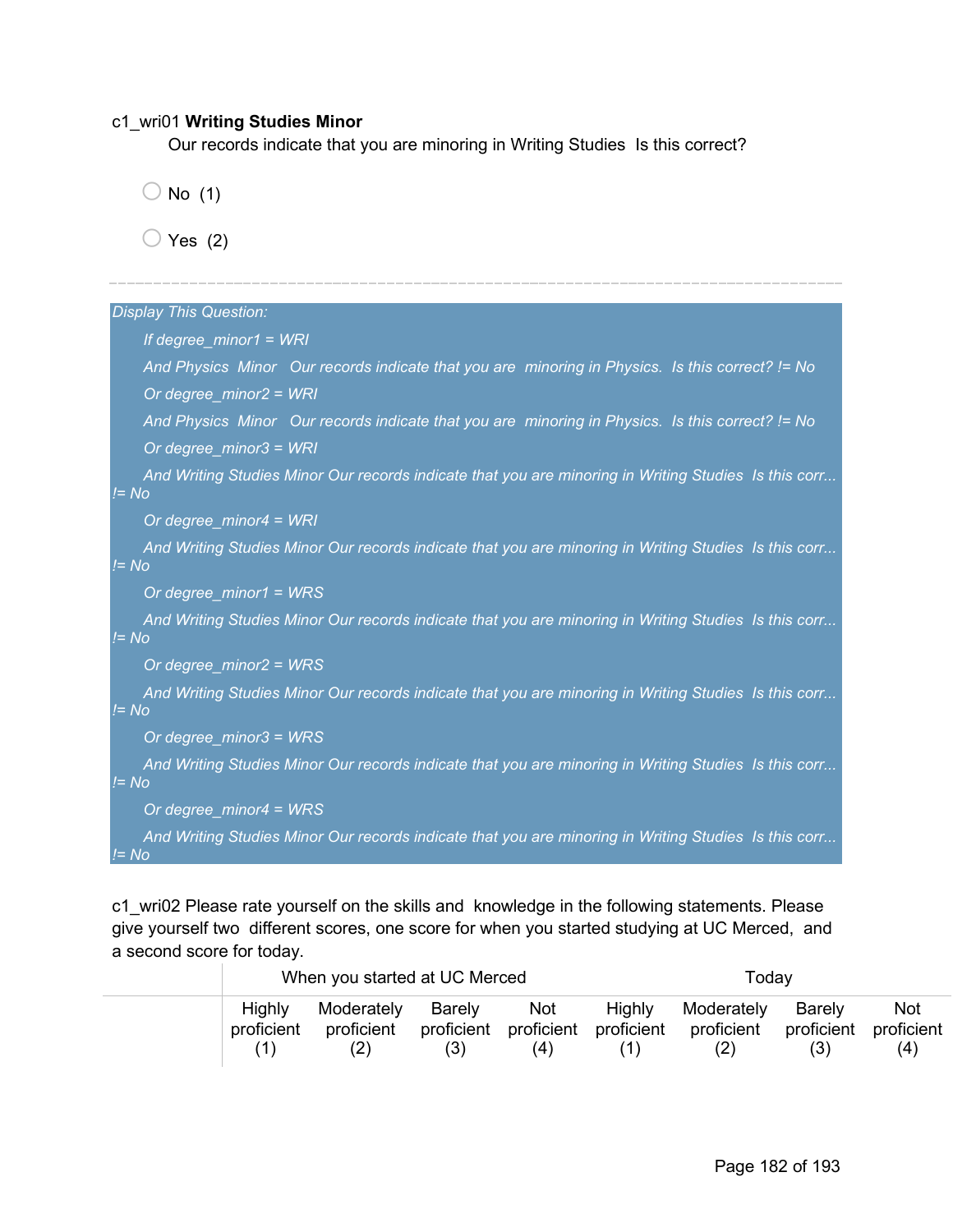| Demonstrate<br>engagement<br>with the<br>multi-stage<br>process of<br>critical<br>reading.<br>$(c1_{wri02_1})$      |  |  |  |  |
|---------------------------------------------------------------------------------------------------------------------|--|--|--|--|
| Demonstrate<br>engagement<br>with the<br>multi-stage<br>process of<br>formal<br>writing.<br>$(c1_{wri02_6})$        |  |  |  |  |
| Demonstrate<br>engagement<br>with the<br>multi-stage<br>process of<br>public<br>speaking.<br>$(c1_{wri027})$        |  |  |  |  |
| Select and<br>apply the<br>appropriate<br>conventions<br>of personal<br>forms of<br>expression.<br>$(c1_{wri02_2})$ |  |  |  |  |
| Select and<br>apply the<br>appropriate<br>conventions<br>of academic<br>forms of<br>expression.<br>$(c1_{wri02_8})$ |  |  |  |  |
| Select and<br>apply the<br>appropriate<br>conventions<br>of<br>professional<br>forms of                             |  |  |  |  |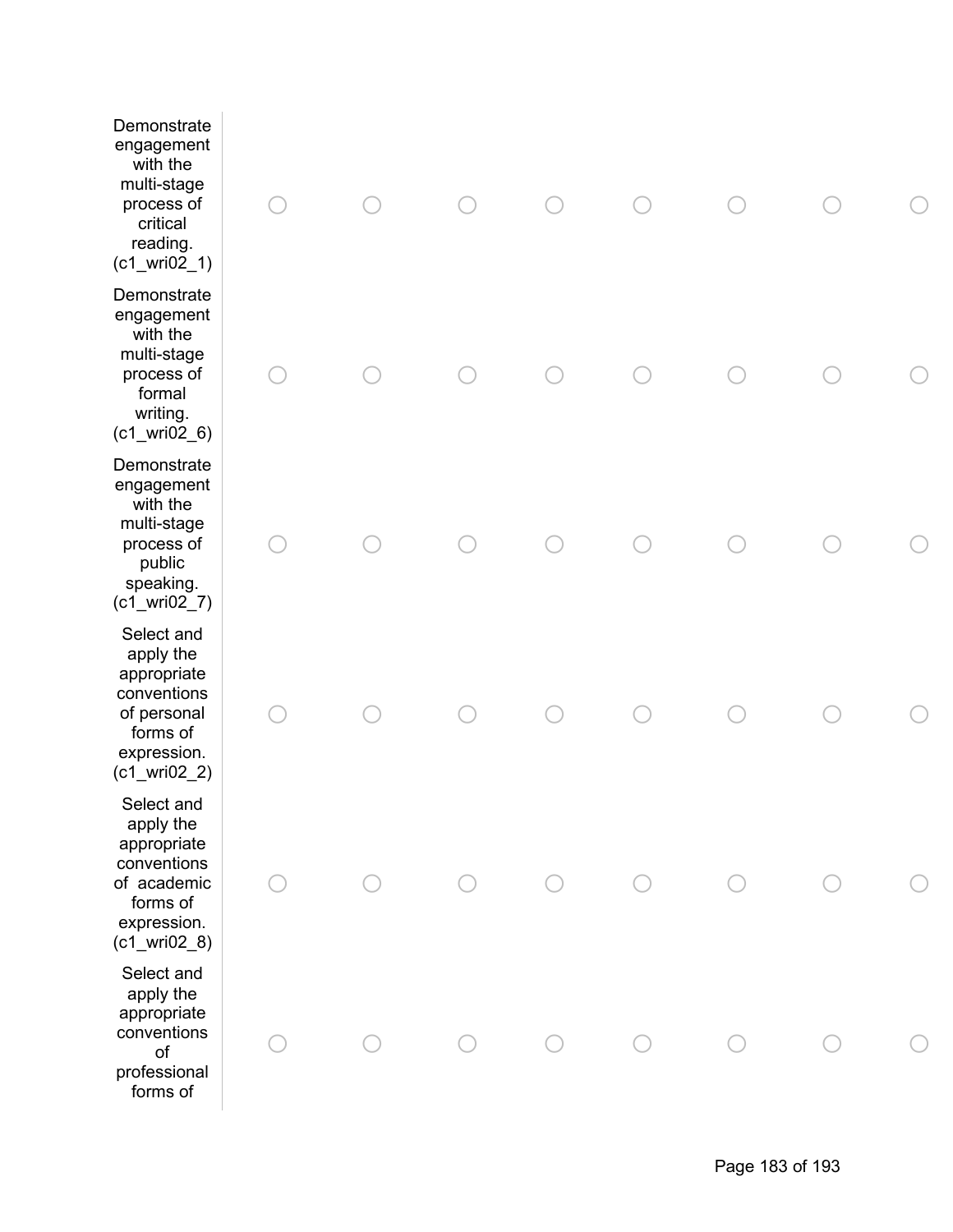

```
Display This Question:
```

```
If degree_minor1 = WRI
```
*And Writing Studies Minor Our records indicate that you are minoring in Writing Studies Is this corr... != No*

*Or degree\_minor2 = WRI*

*And Writing Studies Minor Our records indicate that you are minoring in Writing Studies Is this corr... != No*

*Or degree\_minor3 = WRI*

*And Writing Studies Minor Our records indicate that you are minoring in Writing Studies Is this corr... != No*

*Or degree\_minor4 = WRI*

*And Writing Studies Minor Our records indicate that you are minoring in Writing Studies Is this corr... != No*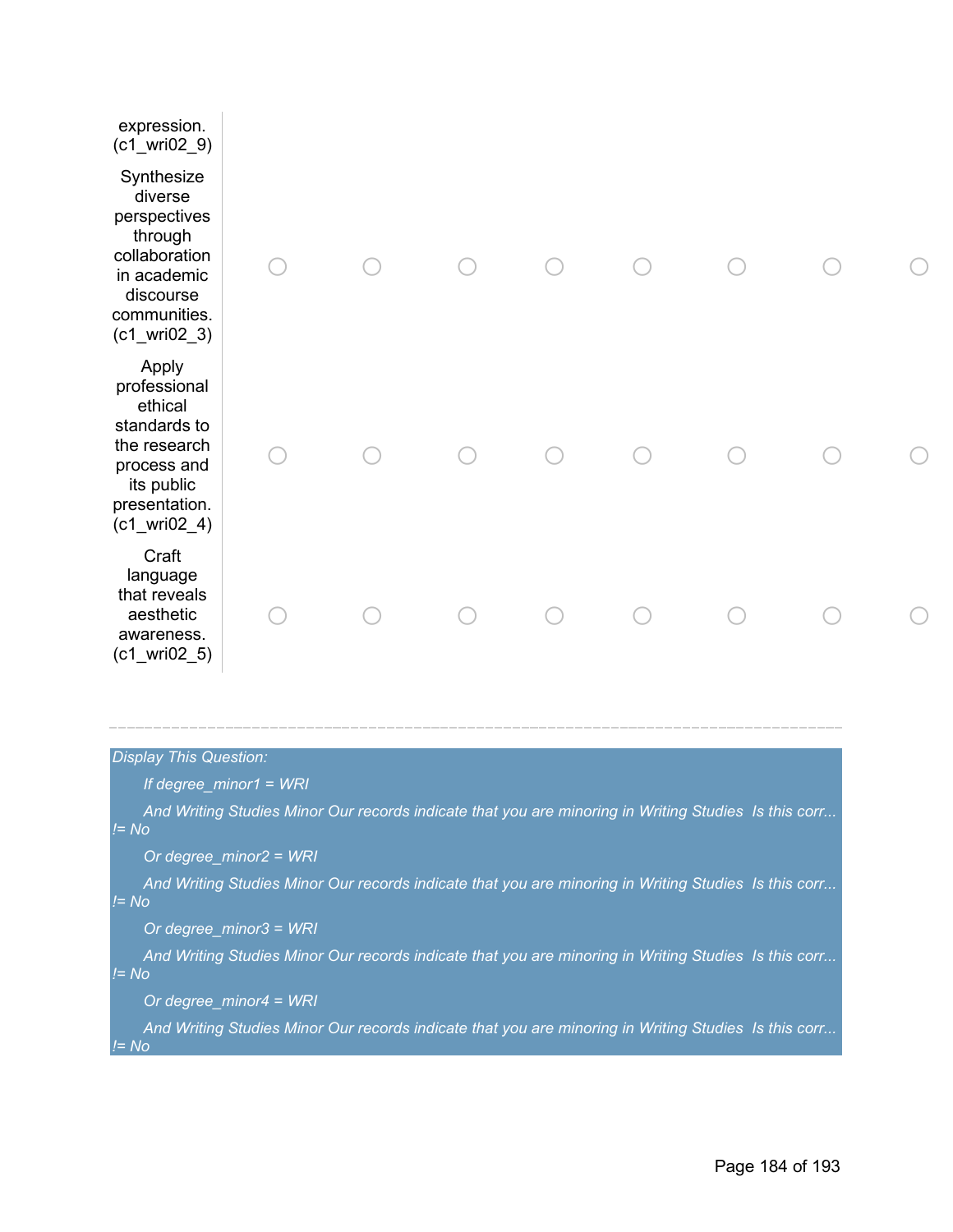c1 wri03 What type of instruction did you find most helpful for your development as a writer?

 $\bigcirc$  class workshops (1)  $\bigcirc$  peer exchanges of writing (2)  $\bigcirc$  consultations with the instructor (3)  $\bigcirc$  other (please specify) (4) *Display This Question: If degree\_minor1 = WRI And Writing Studies Minor Our records indicate that you are minoring in Writing Studies Is this corr... != No Or degree\_minor2 = WRI And Writing Studies Minor Our records indicate that you are minoring in Writing Studies Is this corr... != No Or degree\_minor3 = WRI And Writing Studies Minor Our records indicate that you are minoring in Writing Studies Is this corr... != No Or degree\_minor4 = WRI And Writing Studies Minor Our records indicate that you are minoring in Writing Studies Is this corr... != No*

c1 wri04 How would you rate the quality of the writing instruction provided by the Merritt Writing Program (MWP) relative to what you received in writing-intensive courses outside the MWP? (A writing-intensive course bases 50% or more of the final course grade on written assignments essays, journals, term papers, in-class written quizzes, or written final exams.) MWP courses were ...

 $\bigcirc$  much more instructive than other courses (1)

 $\bigcirc$  more instructive than other courses (2)

```
\bigcirc same as other courses (3)
```

```
\bigcirc less instructive than other courses (4)
```
 $\bigcirc$  much less instructive than other courses (5)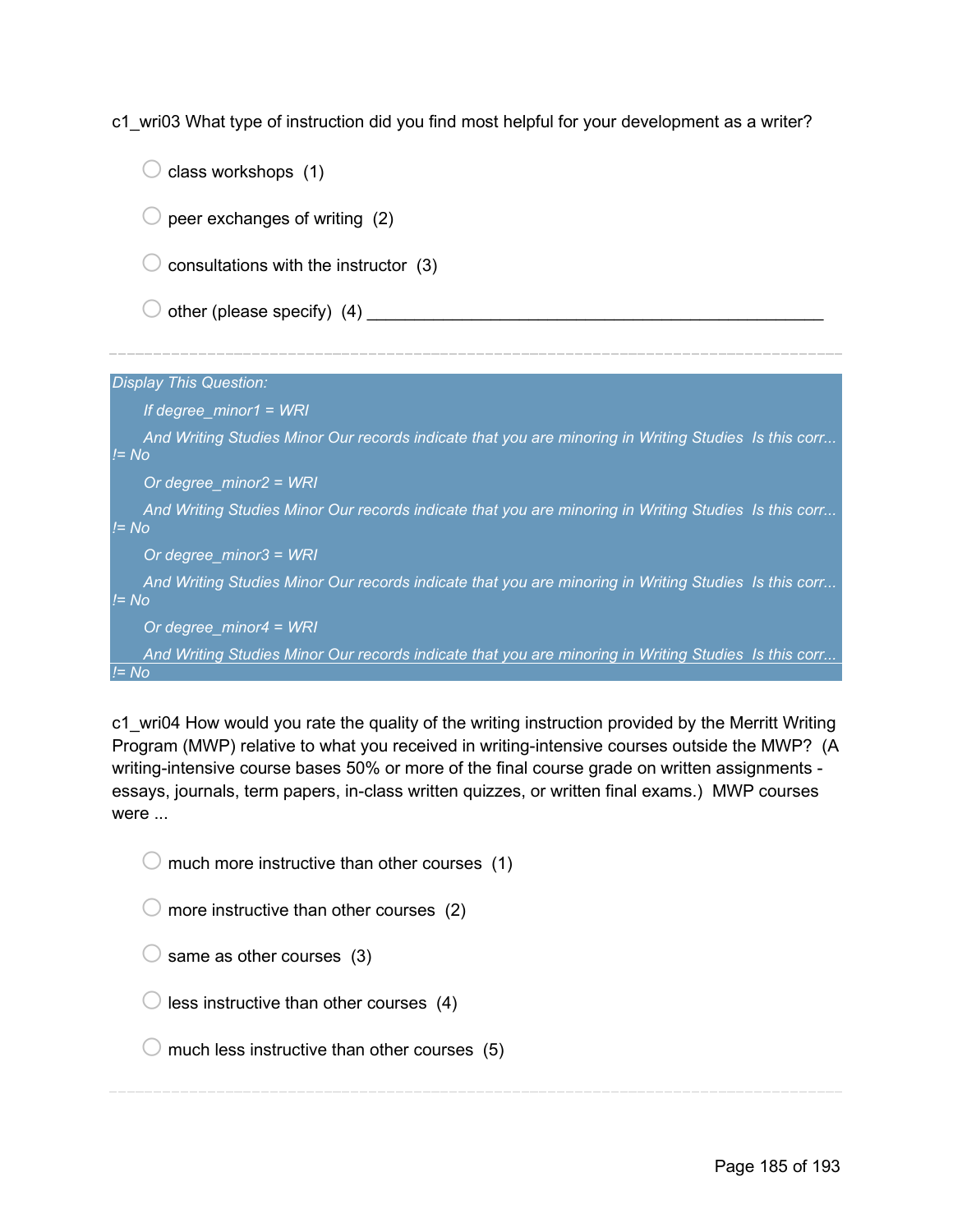```
Display This Question:
    If degree_minor1 = WRI
    And Writing Studies Minor Our records indicate that you are minoring in Writing Studies Is this corr... 
!= No
    Or degree_minor2 = WRI
    And Writing Studies Minor Our records indicate that you are minoring in Writing Studies Is this corr... 
!= No
    Or degree_minor3 = WRI
    And Writing Studies Minor Our records indicate that you are minoring in Writing Studies Is this corr... 
!= No
    Or degree_minor4 = WRI
    And Writing Studies Minor Our records indicate that you are minoring in Writing Studies Is this corr... 
!= No
```
c1\_wri05 Relative to the writing you did in other writing-intensive courses, how much writing did you complete in your writing minor courses? (Writing should be understood to include all stages of drafting and revising and all forms of written exchanges, e.g., online discussion boards or journals.)

| $\bigcirc$ much more than other courses (1)       |
|---------------------------------------------------|
| $\cup$ more than other courses (2)                |
| $\bigcirc$ same as other courses (3)              |
| $\cup$ less than other courses (4)                |
| $\bigcirc$ much less than other courses (5)       |
| <b>End of Block: College 1 - Writing Minor</b>    |
| <b>Start of Block: General Advising Questions</b> |

advising title Academic Planning and Resource Use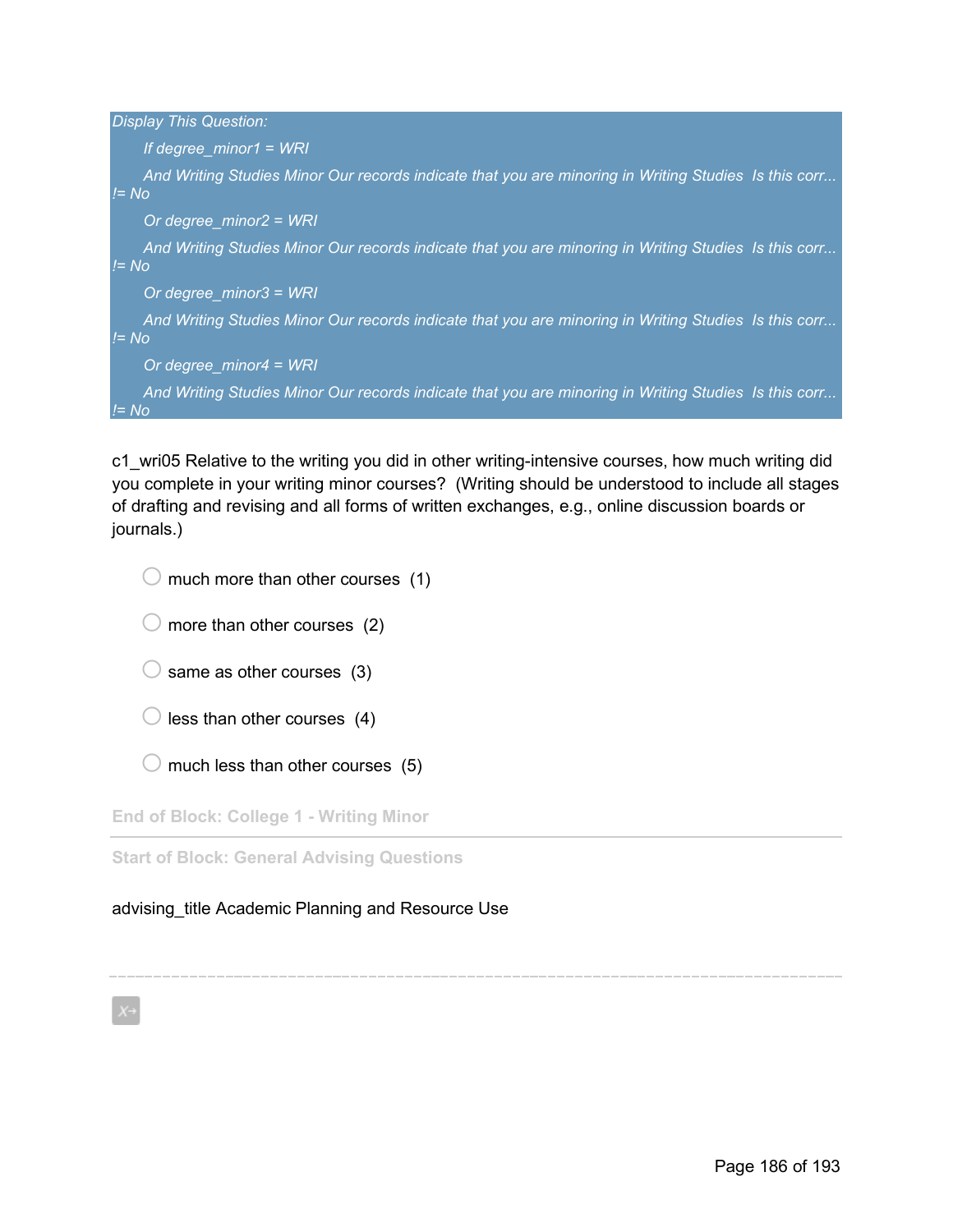advising\_q01 In the past year, how often did you meet with a UC Merced Academic Advisor (a professional staff member in your School) either virtually or in person?

 $\bigcirc$  Never (0)  $\bigcirc$  1 time (1)  $\bigcirc$  2 times (2)  $\bigcirc$  3 times (3)  $\bigcirc$  4 times (4)  $\bigcirc$  5 or more times (5)

Page Break –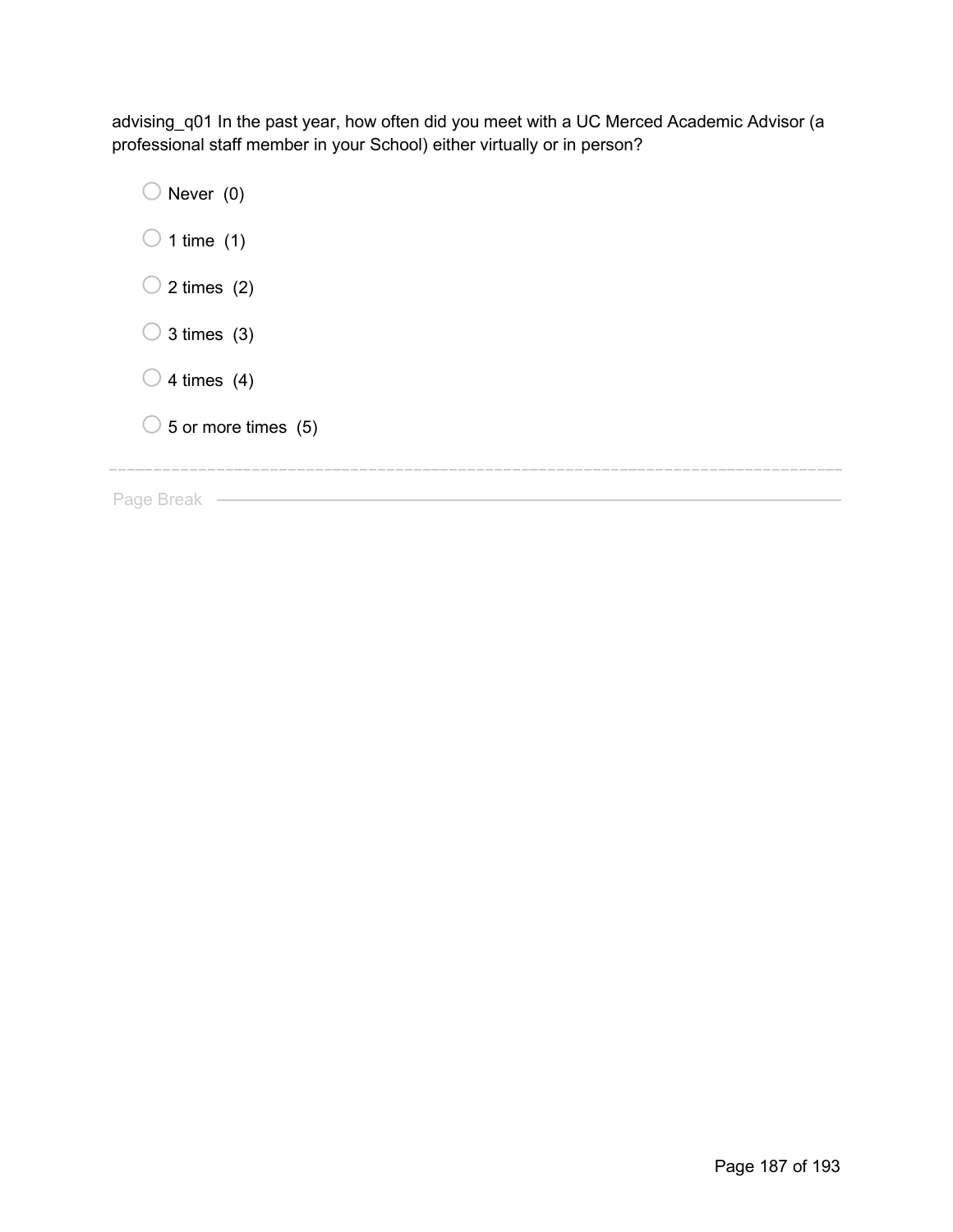advising\_q02 In the past year, from whom did you seek advice to plan your academic path to graduation, including your major and/or minor? (select all that apply)

| $\sqrt{\frac{1}{1}}$ None (1)                                      |
|--------------------------------------------------------------------|
| UCM Academic Advisor (professional staff member in your School (2) |
| Bright Success Center staff (3)                                    |
| Center for Career and Professional Advancement staff (4)           |
| EAP/Study Abroad Advisor (5)                                       |
| Excel! Program staff (6)                                           |
| Faculty or instructor (7)                                          |
| Family members (8)                                                 |
| Fiat Lux Counselor (9)                                             |
| Fiat Lux Peer Mentor (10)                                          |
| SSHA Peer Mentors/Peer Navigators (12)                             |
| Peers/friends (13)                                                 |
| Other (please specify) (14)                                        |
|                                                                    |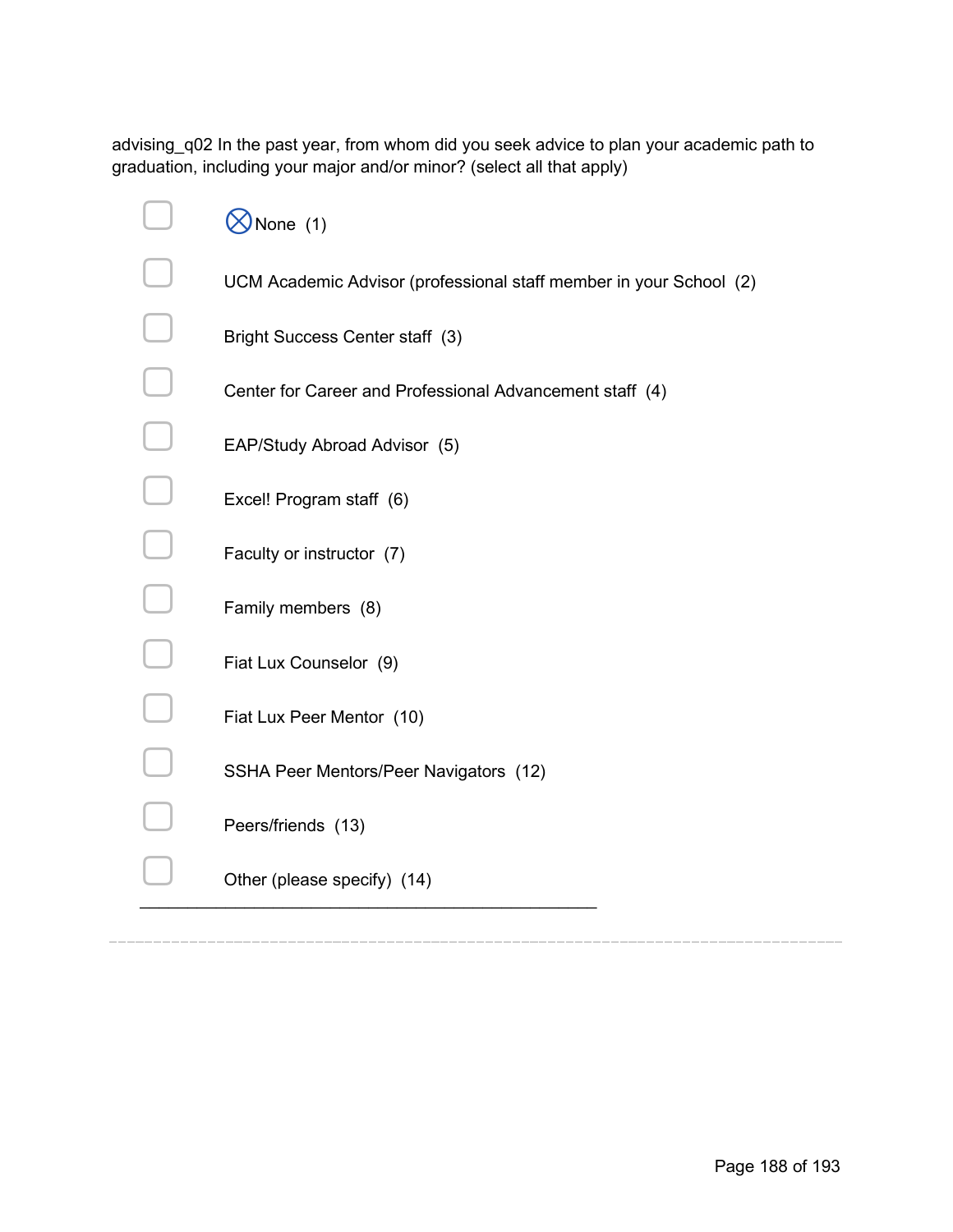advising\_q03 In the past year, which campus resources/tools did you use to assist you in your academic planning? (select all that apply)

|            | None (1)                                                                                                                 |
|------------|--------------------------------------------------------------------------------------------------------------------------|
|            | University Catalog (2)                                                                                                   |
|            | MyDegreePath (3)                                                                                                         |
|            | Schedule of Classes (4)                                                                                                  |
|            | Learning.ucmerced.edu (5)                                                                                                |
|            | School advising website (e.g., engr-advising ucmerced edu; ns-<br>advising.ucmerced.edu; ssha-advising.ucmerced.edu) (6) |
|            | UCM Academic Advisor (professional staff member in your school) (7)                                                      |
|            | Peer Mentor/Peer Advisor/Peer Navigator (8)                                                                              |
|            | Faculty or instructor (9)                                                                                                |
|            | Other (please specify) (10)                                                                                              |
|            |                                                                                                                          |
| Page Break |                                                                                                                          |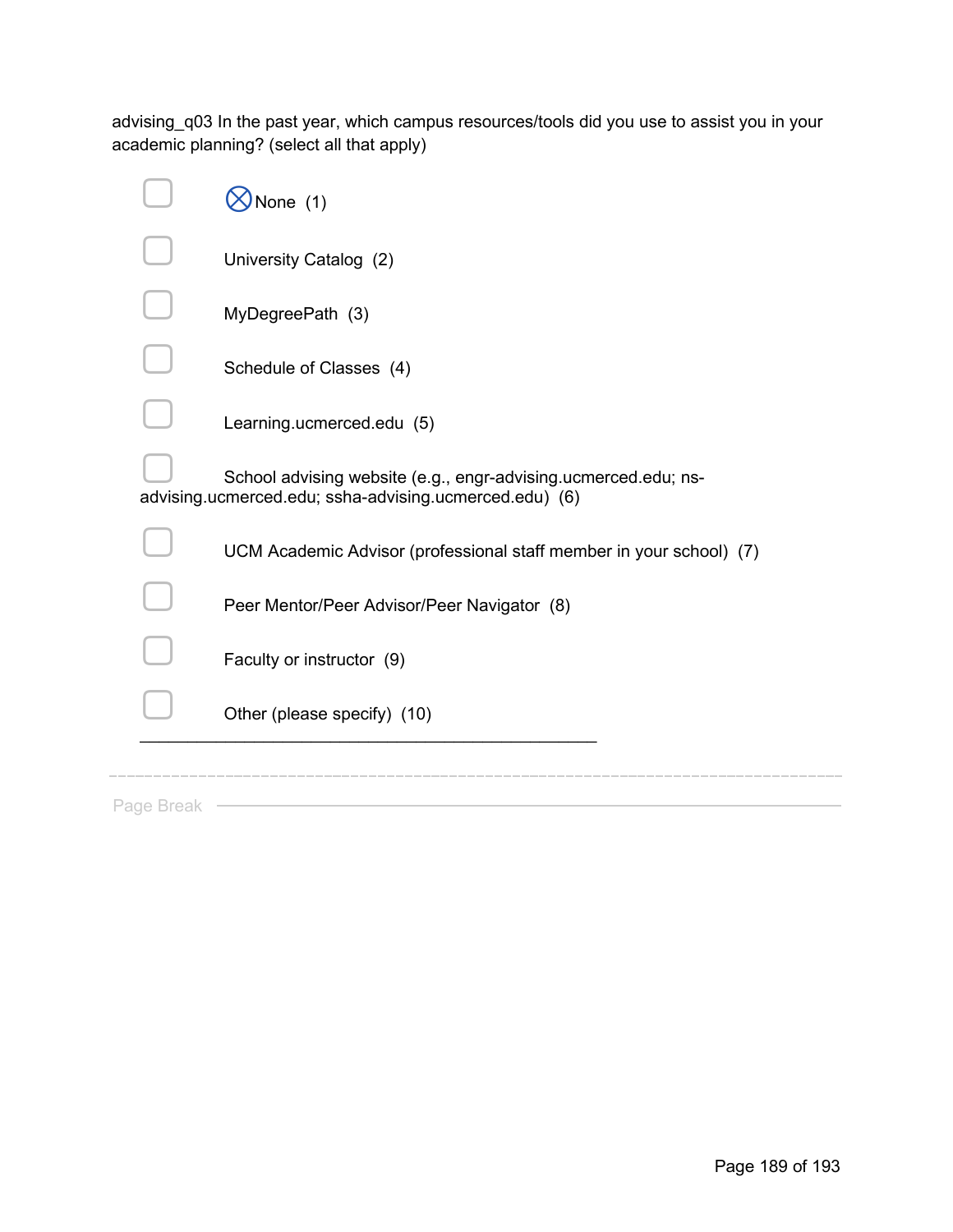Q213

Reflecting on the past year, did you receive the support you needed in the following areas from you UCM Academic Advisor (professional staff member in your School)? Please select N/A if you did not need support in a particular area.

|                                                                                                                              | Support was just right<br>(1) | Not enough support<br>(2) | $N/A$ (did not need) $(3)$ |
|------------------------------------------------------------------------------------------------------------------------------|-------------------------------|---------------------------|----------------------------|
| Developing your<br>academic goals and<br>future plans (1)                                                                    |                               |                           |                            |
| Learning how your<br>major relates to your<br>goals and future<br>plans $(2)$                                                |                               |                           |                            |
| Learning about extra-<br>curricular activities<br>(e.g., study abroad,<br>internship, service-<br>learning, research)<br>(3) |                               |                           |                            |
| Learning about co-<br>curricular activities<br>(e.g., organizations or<br>clubs, performing<br>arts, sports) (4)             |                               |                           |                            |
| Finding resources to<br>support your well-<br>being (e.g., health,<br>counseling, financial<br>guidance) (5)                 |                               |                           |                            |

**End of Block: General Advising Questions**

**Start of Block: 15 units**

*Display This Question:*

*If census\_total\_credit\_hours\_GE15\_202210 = 0*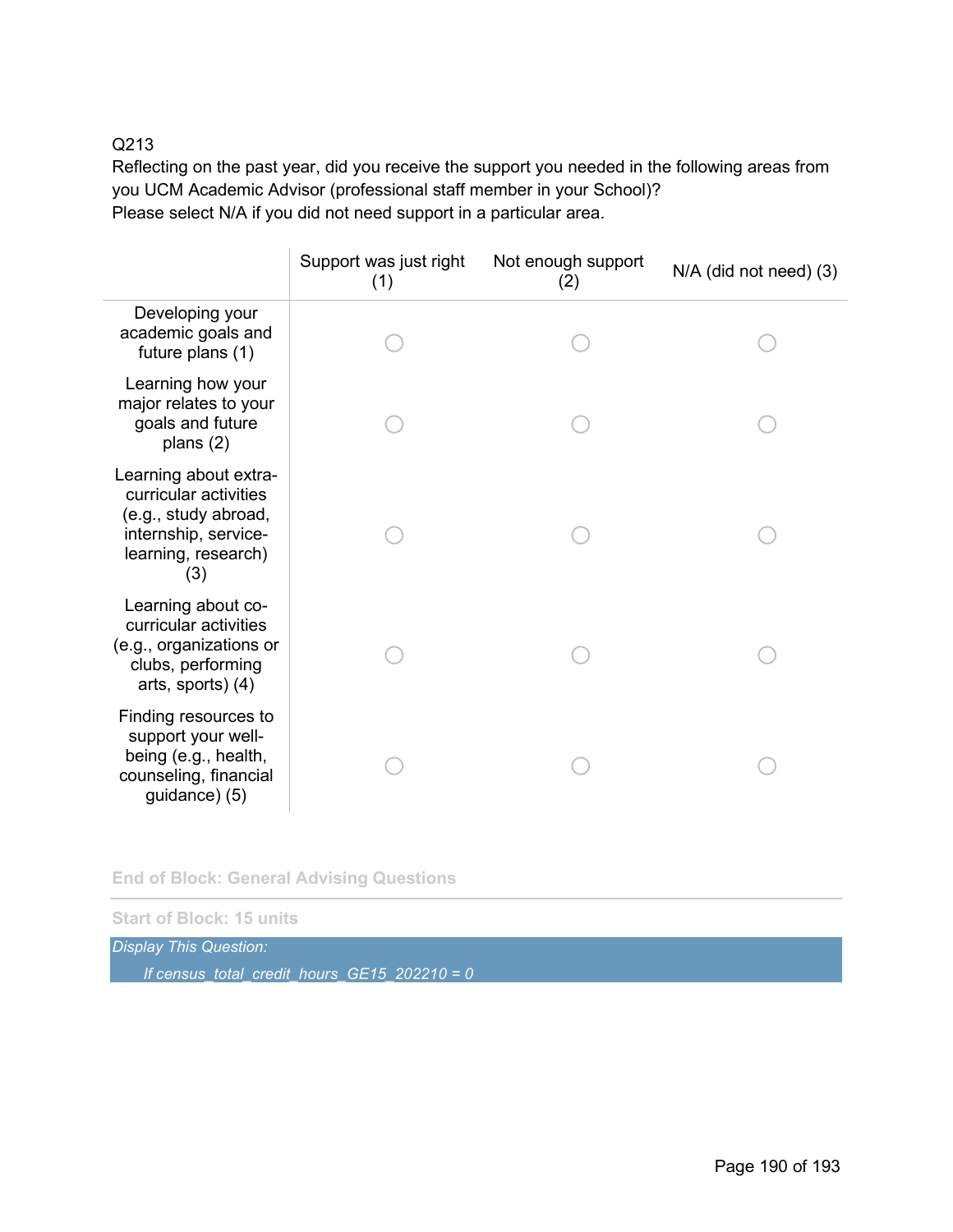15units01 The Normal Progress Policy requires that students complete 30 units per year (an average of 15 units per semester). Our records indicate you are not enrolled in 15 units this term. Please let us know why by selecting from the reasons below (select all that apply).

| semester. | I needed fewer than 15 units to complete my degree requirements in my final<br>(2)                                          |
|-----------|-----------------------------------------------------------------------------------------------------------------------------|
|           | There were no open seats in the section(s) I needed. $(3)$                                                                  |
|           | The course(s) I wanted wasn't offered this term. $(4)$                                                                      |
|           | The course(s) I wanted this term was cancelled. $(5)$                                                                       |
|           | I didn't know which other course to take. (6)                                                                               |
| (7)       | I had personal obligations (e.g. work, family) and needed a smaller course load.                                            |
|           | I intentionally wanted a smaller course load. (9)                                                                           |
|           | Someone suggested that I take 12 units. (10)                                                                                |
|           | I only needed 12 units for Financial Aid. (11)                                                                              |
|           | I have credits (e.g., AP/IB, community college, other 4-year institution etc.)<br>transferring to my UC Merced record. (12) |
|           | I started with more than 15 units but had/decided to drop a class(es). (14)                                                 |
|           | Other (please specify) (13)                                                                                                 |

## **End of Block: 15 units**

**Start of Block: End of Survey - Thank You with Submit Button**

## Q162 Closing Comments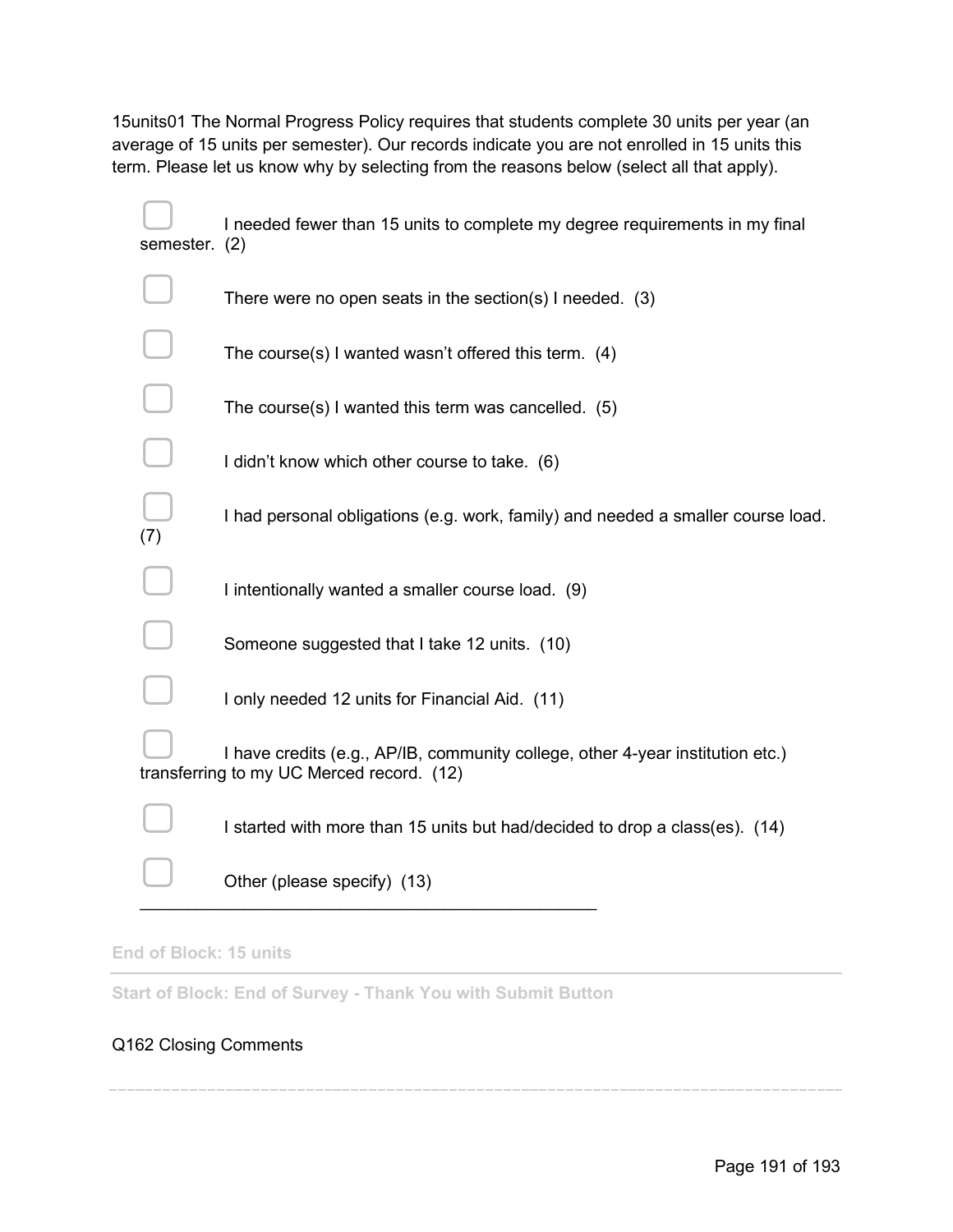ucm\_again Would you choose UC Merced again if you were starting college all over?

| $\bigcirc$ Yes (4)      |  |  |  |
|-------------------------|--|--|--|
| $\bigcirc$ Not sure (5) |  |  |  |
| $\bigcirc$ No (6)       |  |  |  |
|                         |  |  |  |

mjr again Would you chose the same major(s) if you were starting college all over again?

 $\bigcirc$  Yes (4)  $\bigcirc$  Not sure (5)  $\bigcirc$  No (6)

mjr why Please explain your answer to the question about your major above. If there are ways we could improve your program for future students who choose your major, please tell us what they are.



comments We appreciate your taking the time to complete this survey. Your responses and those from your classmates will help us improve our programs and support services. Please **click the "Submit" button when you are finished**. You will be automatically entered into the prize drawing(s) when you Submit your survey.

**End of Block: End of Survey - Thank You with Submit Button**